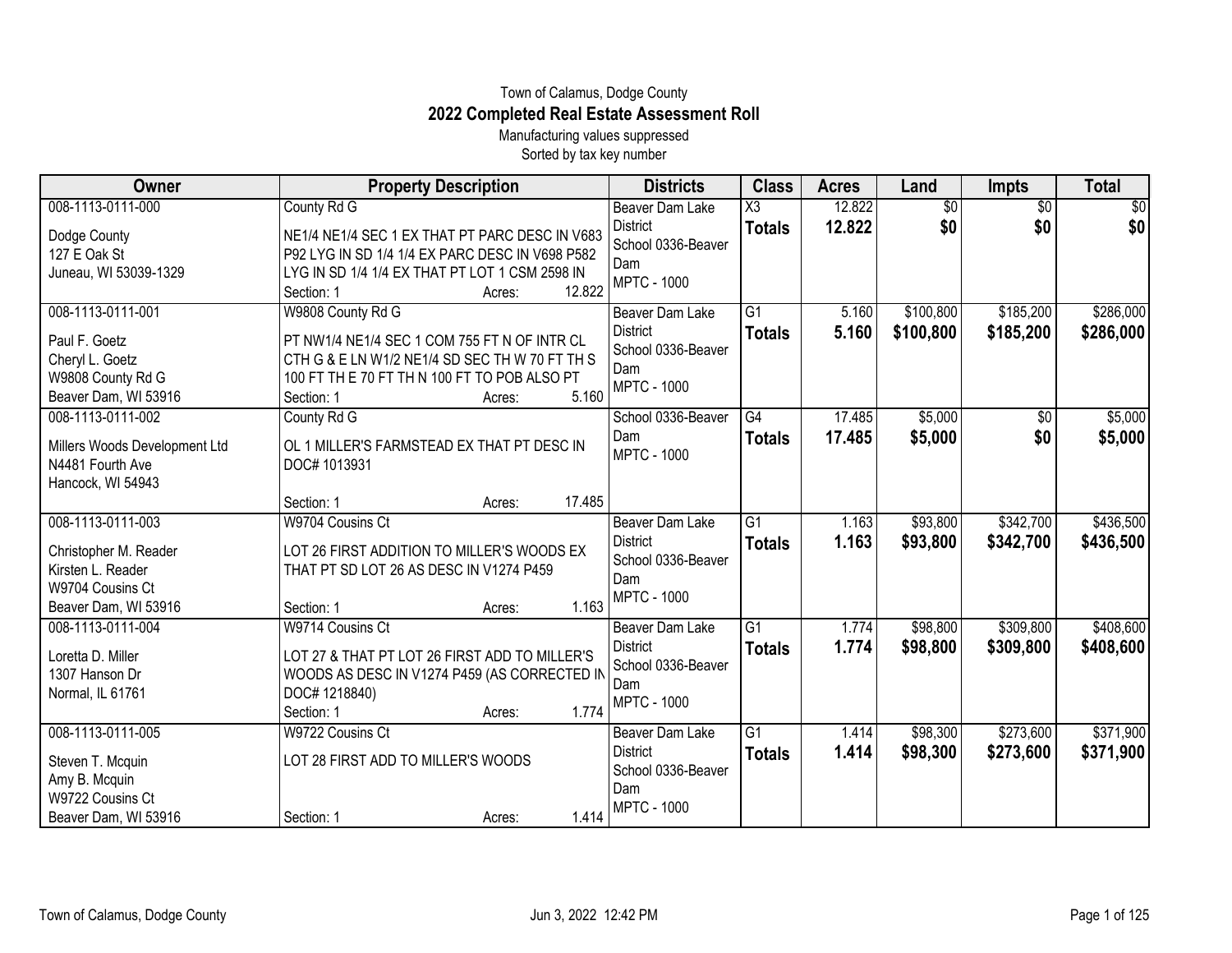| <b>Owner</b>                                                                         | <b>Property Description</b>                                                                  |        |       | <b>Districts</b>       | <b>Class</b>    | <b>Acres</b> | Land      | <b>Impts</b>    | <b>Total</b> |
|--------------------------------------------------------------------------------------|----------------------------------------------------------------------------------------------|--------|-------|------------------------|-----------------|--------------|-----------|-----------------|--------------|
| 008-1113-0111-006                                                                    | W9726 Cousins Ct                                                                             |        |       | <b>Beaver Dam Lake</b> | $\overline{G1}$ | 1.589        | \$97,800  | \$335,100       | \$432,900    |
| Kathleen M. Schmitt                                                                  | LOT 29 FIRST ADD TO MILLER'S WOODS                                                           |        |       | <b>District</b>        | <b>Totals</b>   | 1.589        | \$97,800  | \$335,100       | \$432,900    |
| Russell J. Warren                                                                    |                                                                                              |        |       | School 0336-Beaver     |                 |              |           |                 |              |
| W9726 Cousins Ct                                                                     |                                                                                              |        |       | Dam                    |                 |              |           |                 |              |
| Beaver Dam, WI 53916                                                                 | Section: 1                                                                                   | Acres: | 1.589 | <b>MPTC - 1000</b>     |                 |              |           |                 |              |
| 008-1113-0111-007                                                                    | W9736 Cousins Ct                                                                             |        |       | <b>Beaver Dam Lake</b> | $\overline{G1}$ | 1.961        | \$103,700 | \$300,300       | \$404,000    |
|                                                                                      | LOT 30 FIRST ADD TO MILLER'S WOODS                                                           |        |       | <b>District</b>        | <b>Totals</b>   | 1.961        | \$103,700 | \$300,300       | \$404,000    |
| Timothy M. Smeeding<br>Marcia J. Carlson                                             |                                                                                              |        |       | School 0336-Beaver     |                 |              |           |                 |              |
| 173 N Prospect Ave                                                                   |                                                                                              |        |       | Dam                    |                 |              |           |                 |              |
| Madison, WI 53726                                                                    | Section: 1                                                                                   | Acres: | 1.961 | <b>MPTC - 1000</b>     |                 |              |           |                 |              |
| 008-1113-0111-008                                                                    | W9744 Cousins Ct                                                                             |        |       | School 0336-Beaver     | G1              | 1.805        | \$46,800  | \$278,000       | \$324,800    |
|                                                                                      |                                                                                              |        |       | Dam                    | <b>Totals</b>   | 1.805        | \$46,800  | \$278,000       | \$324,800    |
| David Held                                                                           | LOT 31 FIRST ADD TO MILLER'S WOODS                                                           |        |       | <b>MPTC - 1000</b>     |                 |              |           |                 |              |
| Helen Held                                                                           |                                                                                              |        |       |                        |                 |              |           |                 |              |
| W9744 Cousins Ct                                                                     |                                                                                              |        |       |                        |                 |              |           |                 |              |
| Beaver Dam, WI 53916                                                                 | Section: 1                                                                                   | Acres: | 1.805 |                        |                 |              |           |                 |              |
| 008-1113-0111-009                                                                    | W9745 Cousins Ct                                                                             |        |       | School 0336-Beaver     | G1              | 1.683        | \$46,100  | \$301,800       | \$347,900    |
| Larry Perzentka                                                                      | LOT 32 FIRST ADD TO MILLER'S WOODS                                                           |        |       | Dam                    | <b>Totals</b>   | 1.683        | \$46,100  | \$301,800       | \$347,900    |
| Jennifer Perzentka                                                                   |                                                                                              |        |       | <b>MPTC - 1000</b>     |                 |              |           |                 |              |
| W9745 Cousins Ct                                                                     |                                                                                              |        |       |                        |                 |              |           |                 |              |
| Beaver Dam, WI 53916                                                                 | Section: 1                                                                                   | Acres: | 1.683 |                        |                 |              |           |                 |              |
| 008-1113-0112-000                                                                    | County Rd G                                                                                  |        |       | Beaver Dam Lake        | $\overline{G5}$ | 8.200        | \$2,300   | \$0             | \$2,300      |
|                                                                                      |                                                                                              |        |       | <b>District</b>        | <b>Totals</b>   | 8.200        | \$2,300   | \$0             | \$2,300      |
| Thane M Lyons Revocable Trust Dated<br>June 22 2020                                  | THAT PT W1/2 NE1/4 SEC 1 LYG N & E OF HWY EX<br>PARC DESC IN V223 P381 EX THAT PT BEAVER BAY |        |       | School 0336-Beaver     |                 |              |           |                 |              |
| N7281 Watercress Ln                                                                  | HGTS & EX THAT PT 2ND ADD TO BEAVER BAY                                                      |        |       | Dam                    |                 |              |           |                 |              |
| Beaver Dam, WI 53916                                                                 | Section: 1                                                                                   | Acres: | 8.200 | <b>MPTC - 1000</b>     |                 |              |           |                 |              |
| 008-1113-0112-001                                                                    | County Rd G                                                                                  |        |       | School 0336-Beaver     | $\overline{G5}$ | 0.191        | \$200     | $\overline{50}$ | \$200        |
|                                                                                      |                                                                                              |        |       | Dam                    | <b>Totals</b>   | 0.191        | \$200     | \$0             | \$200        |
| Nicole S. Vessey                                                                     | THAT PT LOT 1 CSM 5523 LYG IN TOWN OF                                                        |        |       | <b>MPTC - 1000</b>     |                 |              |           |                 |              |
| Stephen E. Vessey                                                                    | CALAMUS & BEING PT OL 2 SECOND ADDITION TO                                                   |        |       |                        |                 |              |           |                 |              |
| N7299 Beaver Bay Dr                                                                  | <b>BEAVER BAY HEIGHTS</b>                                                                    |        |       |                        |                 |              |           |                 |              |
| Beaver Dam, WI 53916                                                                 | Section: 1                                                                                   | Acres: | 0.191 |                        |                 |              |           |                 |              |
| 008-1113-0112-002                                                                    | County Rd G                                                                                  |        |       | School 0336-Beaver     | $\overline{G5}$ | 7.254        | \$6,600   | $\overline{30}$ | \$6,600      |
| Gerald B & Shirley J Johnson Revocable   THAT PT OF NW1/4 NE1/4 SEC 1 LYG W OF RD EX |                                                                                              |        |       | Dam                    | <b>Totals</b>   | 7.254        | \$6,600   | \$0             | \$6,600      |
| Trust                                                                                | HWY DESC IN V311 P397 (1.280 AC M/L IN ROW)                                                  |        |       | <b>MPTC - 1000</b>     |                 |              |           |                 |              |
| N7313 County Rd G                                                                    |                                                                                              |        |       |                        |                 |              |           |                 |              |
| Beaver Dam, WI 53916                                                                 | Section: 1                                                                                   | Acres: | 7.254 |                        |                 |              |           |                 |              |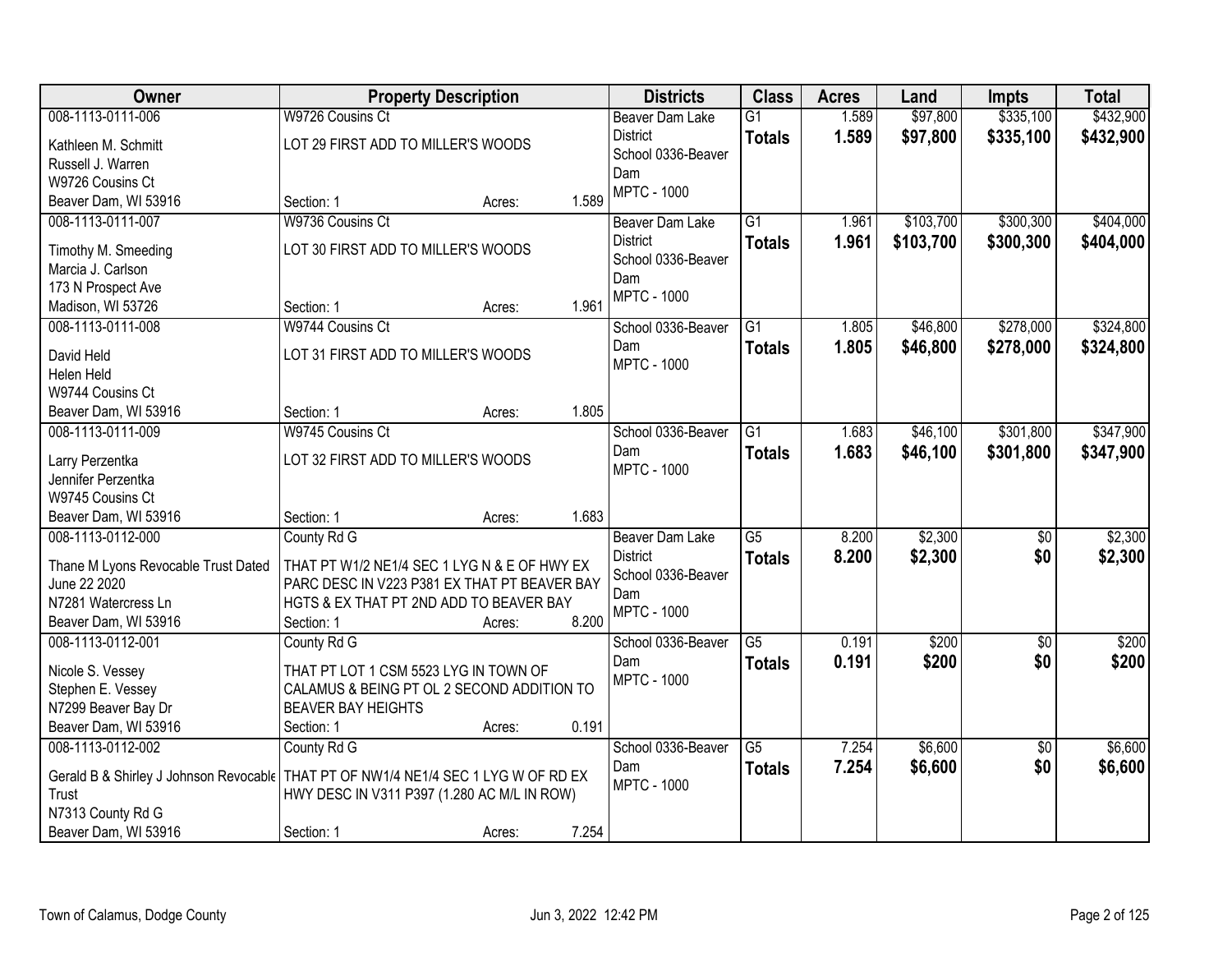| <b>Owner</b>                   | <b>Property Description</b>                      | <b>Districts</b>          | <b>Class</b>                     | <b>Acres</b>   | Land            | <b>Impts</b>     | <b>Total</b>     |
|--------------------------------|--------------------------------------------------|---------------------------|----------------------------------|----------------|-----------------|------------------|------------------|
| 008-1113-0112-003              | W9856 County Rd G                                | Beaver Dam Lake           | $\overline{G1}$                  | 6.501          | \$48,800        | \$25,600         | \$74,400         |
| Dennis Becker                  | PT NW1/4 NE1/4 SEC 1 COM AT A PT IN CL CTH G     | <b>District</b>           | <b>Totals</b>                    | 6.501          | \$48,800        | \$25,600         | \$74,400         |
| W9856 County Rd G              | 290 FT W OF E LN OF W1/2 NE1/4 SEC 1 TH N TO N   | School 0336-Beaver        |                                  |                |                 |                  |                  |
| Beaver Dam, WI 53916           | LN OF PARC DESC IN V223 P381 TH WLY ALG SD N     | Dam                       |                                  |                |                 |                  |                  |
|                                | 6.501<br>Section: 1<br>Acres:                    | <b>MPTC - 1000</b>        |                                  |                |                 |                  |                  |
| 008-1113-0112-004              | W9850 County Rd G                                | Beaver Dam Lake           | $\overline{G1}$                  | 0.670          | \$33,800        | \$91,000         | \$124,800        |
| Teresa M. Scott                | PT NW1/4 NE1/4 SEC 1 AS DESC IN V710 P476        | <b>District</b>           | <b>Totals</b>                    | 0.670          | \$33,800        | \$91,000         | \$124,800        |
| W9850 County Rd G              |                                                  | School 0336-Beaver        |                                  |                |                 |                  |                  |
| Beaver Dam, WI 53916           |                                                  | Dam                       |                                  |                |                 |                  |                  |
|                                | 0.670<br>Section: 1<br>Acres:                    | <b>MPTC - 1000</b>        |                                  |                |                 |                  |                  |
| 008-1113-0112-005              | W9844 County Rd G                                | Beaver Dam Lake           | G <sub>1</sub>                   | 0.750          | \$28,100        | \$122,300        | \$150,400        |
| James L. Rollins Jr et al      | PT NW1/4 NE1/4 SEC 1 COM CEN LN CTH G 1025 FT    | <b>District</b>           | <b>Totals</b>                    | 0.750          | \$28,100        | \$122,300        | \$150,400        |
| W9844 County Rd G              | N OF SE COR SW1/4 NE1/4 TH N 54DEG 20MIN W       | School 0336-Beaver        |                                  |                |                 |                  |                  |
| Beaver Dam, WI 53916           | ALG SD CL 708 FT TH N 1 DEG 47MIN E 44.5 FT TO   | Dam                       |                                  |                |                 |                  |                  |
|                                | 0.750<br>Section: 1<br>Acres:                    | <b>MPTC - 1000</b>        |                                  |                |                 |                  |                  |
| 008-1113-0112-006              | County Rd G                                      | <b>Beaver Dam Lake</b>    | G1                               | 0.850          | \$28,100        | \$0              | \$28,100         |
| James L. Rollins Jr et al      | PT W1/2 NE1/4 SEC 1 COM INT E LN & CL CTH G      | <b>District</b>           | <b>Totals</b>                    | 0.850          | \$28,100        | \$0              | \$28,100         |
| W9844 County Rd G              | 1025 FT N OF SE COR SW1/4 NE1/4 SD SEC TH N      | School 0336-Beaver        |                                  |                |                 |                  |                  |
| Beaver Dam, WI 53916           | 54DEG 20MIN W 708 FT TO CL SD HWY TH N 1DEG      | Dam                       |                                  |                |                 |                  |                  |
|                                | 0.850<br>Section: 1<br>Acres:                    | <b>MPTC - 1000</b>        |                                  |                |                 |                  |                  |
| 008-1113-0112-007              | W9828 County Rd G                                | School 0336-Beaver        | $\overline{G1}$                  | 1.111          | \$46,800        | \$56,200         | \$103,000        |
|                                |                                                  | Dam                       | <b>Totals</b>                    | 1.111          | \$46,800        | \$56,200         | \$103,000        |
| Wendorf Enterprises 2 LLC      | LOT 1 CSM 6741 IN V46 P7 BEING PT W1/2 NE1/4 SEO | <b>MPTC - 1000</b>        |                                  |                |                 |                  |                  |
| PO Box 777                     |                                                  |                           |                                  |                |                 |                  |                  |
| Beaver Dam, WI 53916           | 1.111<br>Section: 1<br>Acres:                    |                           |                                  |                |                 |                  |                  |
| 008-1113-0112-008              | County Rd G                                      | <b>Beaver Dam Lake</b>    | $\overline{\text{G5}}$           | 1.377          | \$500           | $\overline{50}$  | \$500            |
|                                |                                                  | <b>District</b>           | <b>Totals</b>                    | 1.377          | \$500           | \$0              | \$500            |
| <b>Timothy Mcintosh</b>        | PT NW1/4 NE1/4 SEC 1 COM MOST WLY PT OF PCL      | School 0336-Beaver        |                                  |                |                 |                  |                  |
| Colleen Mcintosh               | IN V223 P381 TH ELY ALG N LN OF SD PARC 400 FT   | Dam                       |                                  |                |                 |                  |                  |
| 1732 Madison Ave               | TO POB TH S 200 FT TH E 300 FT TH N 200 FT M/L   | <b>MPTC - 1000</b>        |                                  |                |                 |                  |                  |
| South Milwaukee, WI 53172-2307 | 1.377<br>Section: 1<br>Acres:                    |                           |                                  |                |                 |                  |                  |
| 008-1113-0112-009              | W9804 County Rd G                                | <b>Beaver Dam Lake</b>    | G1                               | 1.793          | \$54,000        | \$139,900        | \$193,900        |
| Wendorf Enterprises 2 LLC      | LOT 2 CSM 6741 IN V46 P7 BEING PT NE1/4 SEC 1    | <b>District</b>           | G <sub>2</sub><br>G <sub>5</sub> | 9.840<br>0.650 | \$62,600<br>\$0 | \$105,400<br>\$0 | \$168,000<br>\$0 |
| PO Box 777                     |                                                  | School 0336-Beaver<br>Dam |                                  | 12.283         | \$116,600       | \$245,300        | \$361,900        |
| Beaver Dam, WI 53916           |                                                  | <b>MPTC - 1000</b>        | <b>Totals</b>                    |                |                 |                  |                  |
|                                | 12.283<br>Section: 1<br>Acres:                   |                           |                                  |                |                 |                  |                  |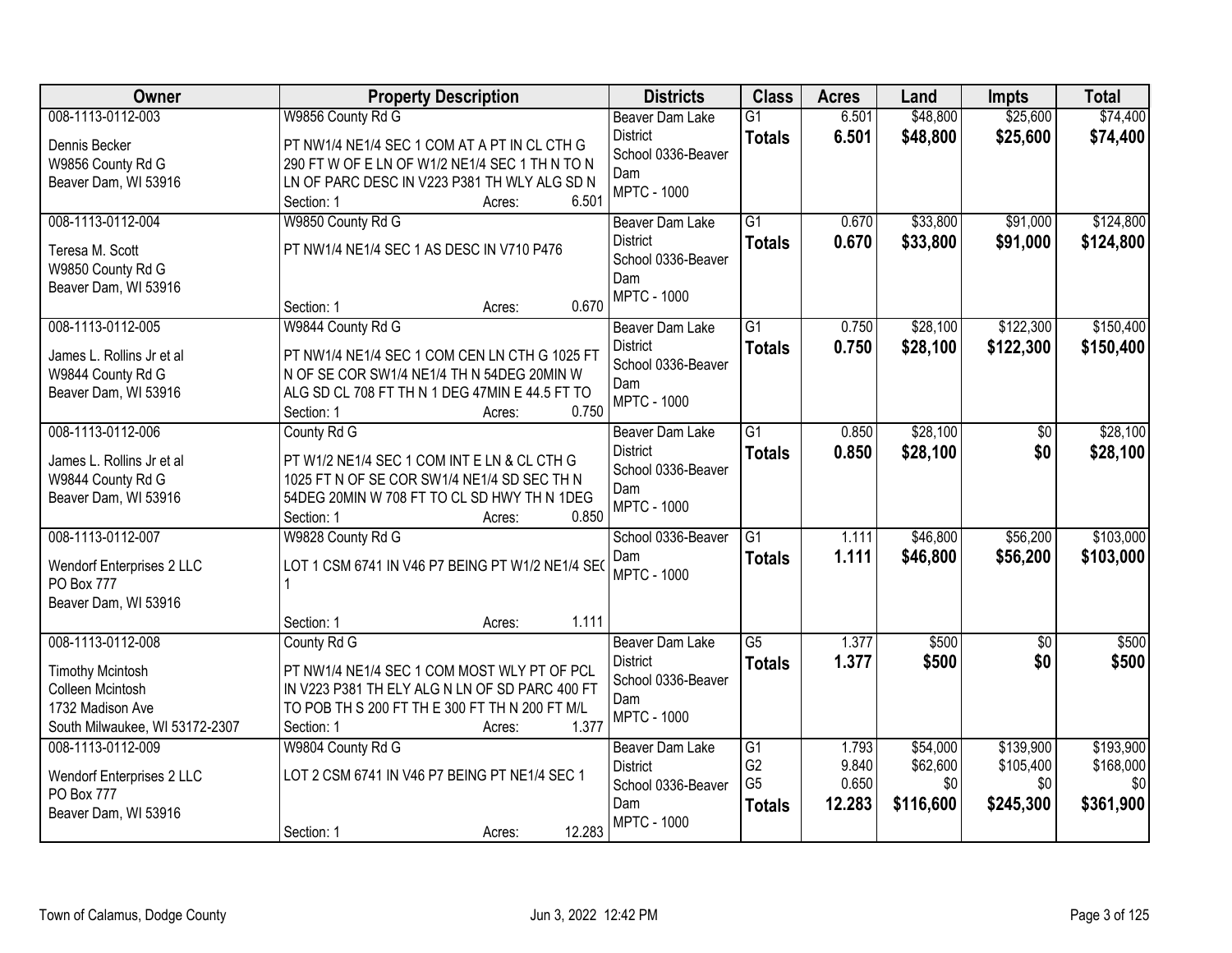| Owner                                                                                   | <b>Property Description</b>                                                                         |                 | <b>Districts</b>                                                | <b>Class</b>                     | <b>Acres</b>   | Land                 | <b>Impts</b>            | <b>Total</b>           |
|-----------------------------------------------------------------------------------------|-----------------------------------------------------------------------------------------------------|-----------------|-----------------------------------------------------------------|----------------------------------|----------------|----------------------|-------------------------|------------------------|
| 008-1113-0112-011                                                                       | W9810 County Rd G                                                                                   |                 | School 0336-Beaver                                              | $\overline{G1}$                  | 0.300          | \$14,100             | \$70,600                | \$84,700               |
| Robert F. Angus<br>W9810 County Rd G<br>Beaver Dam, WI 53916                            | PT W1/2 NE1/4 SEC 1 AS DESC IN V825 P973                                                            |                 | Dam<br><b>MPTC - 1000</b>                                       | <b>Totals</b>                    | 0.300          | \$14,100             | \$70,600                | \$84,700               |
|                                                                                         | Section: 1                                                                                          | 0.300<br>Acres: |                                                                 |                                  |                |                      |                         |                        |
| 008-1113-0112-013                                                                       | Beaver Bay Dr                                                                                       |                 | School 0336-Beaver                                              | $\overline{G5}$                  | 0.558          | \$500                | $\overline{50}$         | \$500                  |
| Stephen E. Vessey<br>Nicole S. Vessey<br>N7299 Beaver Bay Dr                            | LOT 1 BEAVER BAY HEIGHTS                                                                            |                 | Dam<br><b>MPTC - 1000</b>                                       | <b>Totals</b>                    | 0.558          | \$500                | \$0                     | \$500                  |
| Beaver Dam, WI 53916                                                                    | Section: 1                                                                                          | 0.558<br>Acres: |                                                                 |                                  |                |                      |                         |                        |
| 008-1113-0112-014                                                                       | Beaver Bay Dr                                                                                       |                 | School 0336-Beaver                                              | $\overline{G5}$                  | 0.469          | \$400                | \$0                     | \$400                  |
| Eugene L. Matthews<br>Shirley A. Matthews<br>N7287 Watercrest Ln                        | LOT 2 BEAVER BAY HEIGHTS                                                                            |                 | Dam<br><b>MPTC - 1000</b>                                       | <b>Totals</b>                    | 0.469          | \$400                | \$0                     | \$400                  |
| Beaver Dam, WI 53916                                                                    | Section: 1                                                                                          | 0.469<br>Acres: |                                                                 |                                  |                |                      |                         |                        |
| 008-1113-0112-015                                                                       | N7295 Watercress Ln                                                                                 |                 | School 0336-Beaver                                              | $\overline{G1}$                  | 0.548          | \$22,600             | \$99,900                | \$122,500              |
| David G. Kamps<br>205 W Third St<br>Beaver Dam, WI 53916                                | SLY PT LOT 3 BEAVER BAY HEIGHTS LYG IN NW1/4<br>NE1/4 SEC 1 (BALANCE OF LOT IN TOWN OF<br>WESTFORD) |                 | Dam<br><b>MPTC - 1000</b>                                       | <b>Totals</b>                    | 0.548          | \$22,600             | \$99,900                | \$122,500              |
|                                                                                         | Section: 1                                                                                          | 0.548<br>Acres: |                                                                 |                                  |                |                      |                         |                        |
| 008-1113-0112-016<br>Eugene L. Matthews                                                 | N7287 Watercress Ln<br>LOT 4 BEAVER BAY HEIGHTS                                                     |                 | School 0336-Beaver<br>Dam                                       | $\overline{G1}$<br><b>Totals</b> | 0.464<br>0.464 | \$21,500<br>\$21,500 | \$100, 100<br>\$100,100 | \$121,600<br>\$121,600 |
| Shirley A. Matthews<br>N7287 Watercress Ln                                              |                                                                                                     |                 | <b>MPTC - 1000</b>                                              |                                  |                |                      |                         |                        |
| Beaver Dam, WI 53916                                                                    | Section: 1                                                                                          | 0.464<br>Acres: |                                                                 |                                  |                |                      |                         |                        |
| 008-1113-0112-017                                                                       | N7281 Watercress Ln                                                                                 |                 | School 0336-Beaver                                              | G <sub>1</sub>                   | 0.807          | \$25,500             | \$159,400               | \$184,900              |
| Thane M Lyons Revocable Trust Dated<br>June 22 2020                                     | LOT 5 BEAVER BAY HEIGHTS                                                                            |                 | Dam<br><b>MPTC - 1000</b>                                       | <b>Totals</b>                    | 0.807          | \$25,500             | \$159,400               | \$184,900              |
| N7281 Watercress Ln                                                                     |                                                                                                     |                 |                                                                 |                                  |                |                      |                         |                        |
| Beaver Dam, WI 53916                                                                    | Section: 1                                                                                          | 0.807<br>Acres: |                                                                 |                                  |                |                      |                         |                        |
| 008-1113-0112-018<br>Philip J. Pinnecker<br>N7276 Watercress Ln<br>Beaver Dam, WI 53916 | N7276 Watercress Ln<br>LOT 6 BEAVER BAY HEIGHTS                                                     |                 | Beaver Dam Lake<br><b>District</b><br>School 0336-Beaver<br>Dam | $\overline{G1}$<br><b>Totals</b> | 0.501<br>0.501 | \$75,000<br>\$75,000 | \$115,000<br>\$115,000  | \$190,000<br>\$190,000 |
|                                                                                         | Section: 1                                                                                          | 0.501<br>Acres: | <b>MPTC - 1000</b>                                              |                                  |                |                      |                         |                        |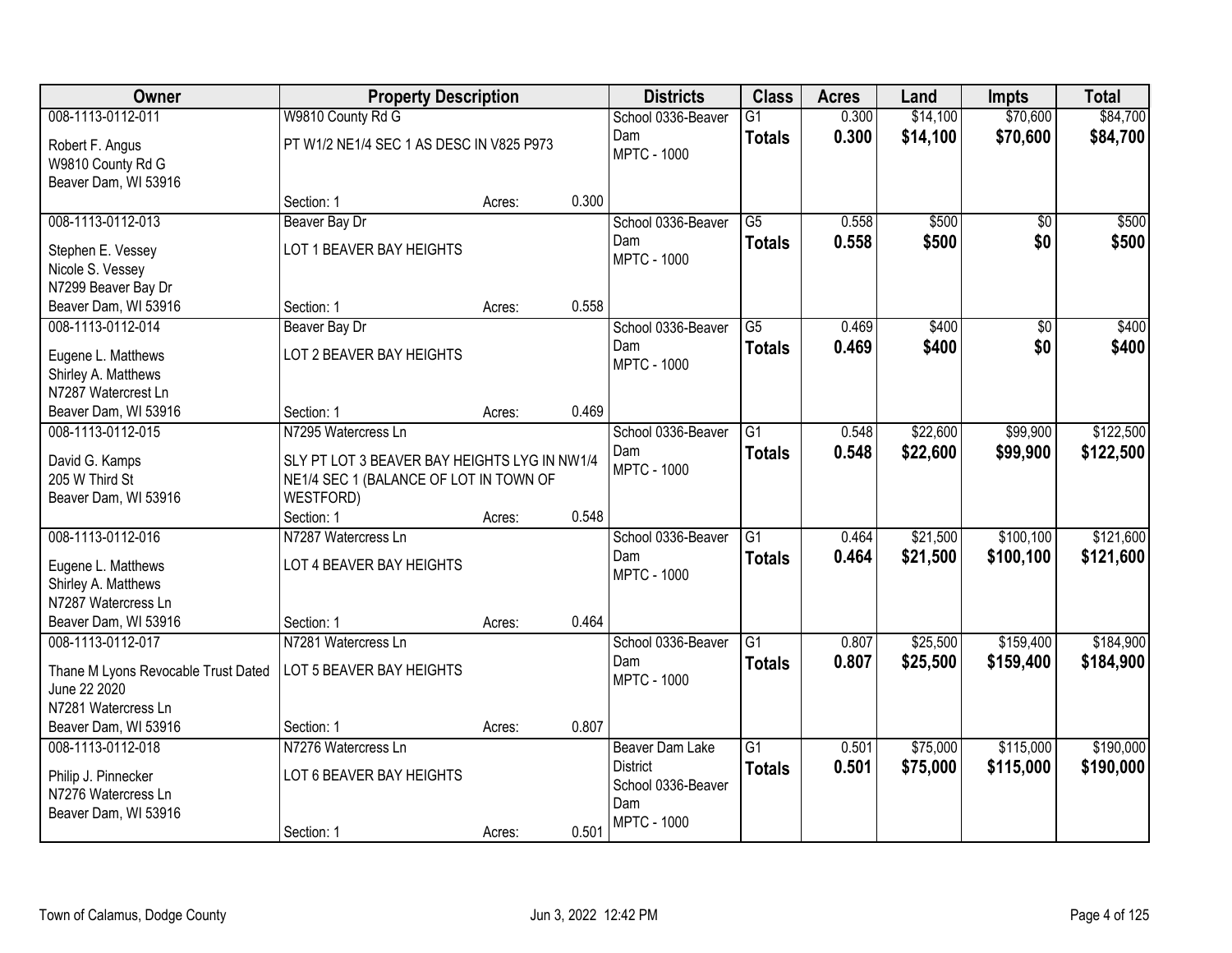| Owner                                   | <b>Property Description</b>                     |                 | <b>Districts</b>   | <b>Class</b>    | <b>Acres</b> | Land     | <b>Impts</b>    | <b>Total</b> |
|-----------------------------------------|-------------------------------------------------|-----------------|--------------------|-----------------|--------------|----------|-----------------|--------------|
| 008-1113-0112-019                       | N7282 Watercress Ln                             |                 | Beaver Dam Lake    | $\overline{G1}$ | 0.417        | \$82,600 | \$201,000       | \$283,600    |
| Morgan Betthauser                       | LOT 7 BEAVER BAY HEIGHTS                        |                 | <b>District</b>    | <b>Totals</b>   | 0.417        | \$82,600 | \$201,000       | \$283,600    |
| Jordan M. Tollefson                     |                                                 |                 | School 0336-Beaver |                 |              |          |                 |              |
| N7282 Watercress Ln                     |                                                 |                 | Dam                |                 |              |          |                 |              |
| Beaver Dam, WI 53916                    | Section: 1                                      | 0.417<br>Acres: | <b>MPTC - 1000</b> |                 |              |          |                 |              |
| 008-1113-0112-020                       | N7286 Watercress Ln                             |                 | Beaver Dam Lake    | $\overline{G1}$ | 0.453        | \$69,000 | \$84,200        | \$153,200    |
|                                         |                                                 |                 | <b>District</b>    | <b>Totals</b>   | 0.453        | \$69,000 | \$84,200        | \$153,200    |
| Michael A & Sharon J Wilkes Living Trus | LOT 8 BEAVER BAY HEIGHTS                        |                 | School 0336-Beaver |                 |              |          |                 |              |
| Dated November                          |                                                 |                 | Dam                |                 |              |          |                 |              |
| 161 Knollwood Ct                        |                                                 |                 | <b>MPTC - 1000</b> |                 |              |          |                 |              |
| Wood Dale, IL 60191                     | Section: 1                                      | 0.453<br>Acres: |                    |                 |              |          |                 |              |
| 008-1113-0112-021                       | N7298 Watercress Ln                             |                 | Beaver Dam Lake    | G1              | 0.454        | \$39,000 | \$159,100       | \$198,100    |
| Gary E Lewis Trust                      | LOT 9 BEAVER BAY HEIGHTS                        |                 | <b>District</b>    | <b>Totals</b>   | 0.454        | \$39,000 | \$159,100       | \$198,100    |
| 5202 Coney Weston Pl                    |                                                 |                 | School 0336-Beaver |                 |              |          |                 |              |
| Madison, WI 53711                       |                                                 |                 | Dam                |                 |              |          |                 |              |
|                                         | Section: 1                                      | 0.454<br>Acres: | <b>MPTC - 1000</b> |                 |              |          |                 |              |
| 008-1113-0112-022                       | N7302 Watercress Ln                             |                 | Beaver Dam Lake    | $\overline{G1}$ | 0.126        | \$4,400  | \$0             | \$4,400      |
|                                         |                                                 |                 | <b>District</b>    | <b>Totals</b>   | 0.126        | \$4,400  | \$0             | \$4,400      |
| Raymond Teriaca                         | SLY PT LOT 10 BEAVER BAY HEIGHTS LYG IN NW1/4   |                 | School 0336-Beaver |                 |              |          |                 |              |
| Leane J. Teriaca                        | NE1/4 SEC 1 (BALANCE OF LOT IN TOWN OF          |                 | Dam                |                 |              |          |                 |              |
| N7302 Watercress Ln                     | WESTFORD)                                       |                 | <b>MPTC - 1000</b> |                 |              |          |                 |              |
| Beaver Dam, WI 53916                    | Section: 1                                      | 0.126<br>Acres: |                    |                 |              |          |                 |              |
| 008-1113-0112-023                       | Watercress Ln                                   |                 | Beaver Dam Lake    | $\overline{G1}$ | 0.071        | \$11,200 | $\overline{50}$ | \$11,200     |
| Philip J. Pinnecker                     | OUTLOT A BEAVER BAY HEIGHTS                     |                 | <b>District</b>    | <b>Totals</b>   | 0.071        | \$11,200 | \$0             | \$11,200     |
| N7276 Watercress Ln                     |                                                 |                 | School 0336-Beaver |                 |              |          |                 |              |
| Beaver Dam, WI 53916                    |                                                 |                 | Dam                |                 |              |          |                 |              |
|                                         | Section: 1                                      | 0.071<br>Acres: | <b>MPTC - 1000</b> |                 |              |          |                 |              |
| 008-1113-0113-000                       | W9820 County Rd G                               |                 | School 0336-Beaver | $\overline{G1}$ | 0.510        | \$17,500 | \$86,600        | \$104,100    |
| David C. Mulligan                       | PT W1/2 NE1/4 SEC 1 BEG CL CTH G & AT POINT 290 |                 | Dam                | <b>Totals</b>   | 0.510        | \$17,500 | \$86,600        | \$104,100    |
| 4014 Hillside Ln                        | FTWOFELNSDW1/2 THN 223.5 FT THE 80 FT TH        |                 | <b>MPTC - 1000</b> |                 |              |          |                 |              |
| Wausau, WI 54403                        | S 277.5 FT TO SD CL TH NWLY ALG SD CL TO POB    |                 |                    |                 |              |          |                 |              |
|                                         | Section: 1                                      | 0.510<br>Acres: |                    |                 |              |          |                 |              |
| 008-1113-0113-001                       | W9883 County Rd DE                              |                 | School 0336-Beaver | $\overline{G1}$ | 0.810        | \$20,800 | \$85,600        | \$106,400    |
|                                         |                                                 |                 | Dam                | <b>Totals</b>   | 0.810        | \$20,800 | \$85,600        | \$106,400    |
| Terence L. Bork                         | PT SW1/4 NE1/4 SEC 1 COM N 1/4 COR SEC 1 TH S   |                 | <b>MPTC - 1000</b> |                 |              |          |                 |              |
| Judy A. Pegelow-Bork                    | 1DEG 48MIN 30SEC E 1411.90 FT TO CL CTH DE TH   |                 |                    |                 |              |          |                 |              |
| W9883 County Rd De                      | N 87DEG 57MIN E 239.18 FT TH S 2DEG 3MIN E 33   |                 |                    |                 |              |          |                 |              |
| Beaver Dam, WI 53916                    | Section: 1                                      | 0.810<br>Acres: |                    |                 |              |          |                 |              |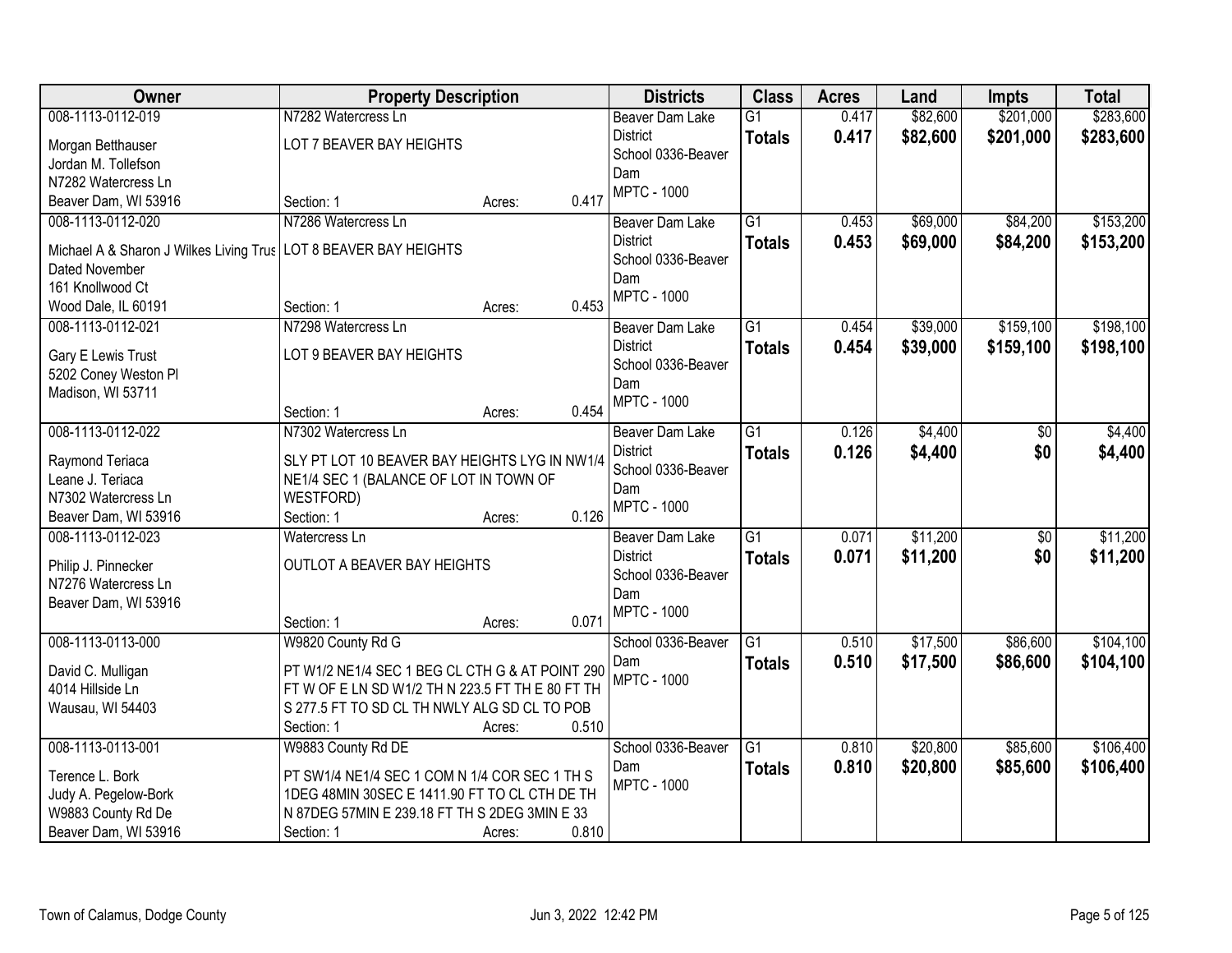| Owner                                     | <b>Property Description</b>                                                       | <b>Districts</b>          | <b>Class</b>    | <b>Acres</b> | Land     | <b>Impts</b>    | <b>Total</b> |
|-------------------------------------------|-----------------------------------------------------------------------------------|---------------------------|-----------------|--------------|----------|-----------------|--------------|
| 008-1113-0113-002                         | County Rd G                                                                       | School 0336-Beaver        | $\overline{G4}$ | 42.650       | \$11,800 | $\overline{50}$ | \$11,800     |
| Richard M. Schreiber                      | SW1/4 NE1/4 SEC 1 EX PARC DESC IN V99 P214                                        | Dam                       | <b>Totals</b>   | 42.650       | \$11,800 | \$0             | \$11,800     |
| N6513 Robin Rd                            | (BEING THAT PT N & E OF HWY) EX PARC DESC IN                                      | <b>MPTC - 1000</b>        |                 |              |          |                 |              |
| Beaver Dam, WI 53916                      | V377 P44 ALSO INCLUDING A STRIP OF LAND 165 FT                                    |                           |                 |              |          |                 |              |
|                                           | 42.650<br>Section: 1<br>Acres:                                                    |                           |                 |              |          |                 |              |
| 008-1113-0114-001                         | W9725 County Rd G                                                                 | School 0336-Beaver        | G4              | 17.015       | \$4,500  | $\overline{50}$ | \$4,500      |
| Scott L. Miller                           | THAT PT SE1/4 NE1/4 SEC 1 LYG SWLY OF HWY                                         | Dam                       | G7              | 2.000        | \$30,500 | \$195,900       | \$226,400    |
| Martha G. Miller                          |                                                                                   | <b>MPTC - 1000</b>        | <b>Totals</b>   | 19.015       | \$35,000 | \$195,900       | \$230,900    |
| W9725 County Rd G                         |                                                                                   |                           |                 |              |          |                 |              |
| Beaver Dam, WI 53916                      | 19.015<br>Section: 1<br>Acres:                                                    |                           |                 |              |          |                 |              |
| 008-1113-0114-002                         | W9726 County Rd G                                                                 | School 0336-Beaver        | G1              | 4.362        | \$62,200 | \$280,200       | \$342,400    |
|                                           |                                                                                   | Dam                       | <b>Totals</b>   | 4.362        | \$62,200 | \$280,200       | \$342,400    |
| Gregory T. Tratar                         | LOT 1 MILLER'S FARMSTEAD ALSO PT OL 1                                             | <b>MPTC - 1000</b>        |                 |              |          |                 |              |
| Phyllis M. Tratar                         | MILLER'S FARMSTEAD AS DESC IN DOC# 1013931                                        |                           |                 |              |          |                 |              |
| W9726 County Rd G                         | 4.362                                                                             |                           |                 |              |          |                 |              |
| Beaver Dam, WI 53916<br>008-1113-0114-003 | Section: 1<br>Acres:                                                              |                           | $\overline{G5}$ | 0.638        | \$600    |                 |              |
|                                           | County Rd G                                                                       | School 0336-Beaver<br>Dam |                 | 0.638        |          | \$0             | \$600        |
| Gregory T. Tratar                         | OL 2 MILLER'S FARMSTEAD                                                           | <b>MPTC - 1000</b>        | <b>Totals</b>   |              | \$600    | \$0             | \$600        |
| Phyllis M. Tratar                         |                                                                                   |                           |                 |              |          |                 |              |
| W9726 County Rd G                         |                                                                                   |                           |                 |              |          |                 |              |
| Beaver Dam, WI 53916                      | 0.638<br>Section: 1<br>Acres:                                                     |                           |                 |              |          |                 |              |
| 008-1113-0121-000                         | County Rd DE                                                                      | School 0336-Beaver        | $\overline{G4}$ | 10.000       | \$2,000  | $\overline{30}$ | \$2,000      |
|                                           | Gerald B & Shirley J Johnson Revocable NE1/4 NW1/4 SEC 1 EX HWY DESC IN V311 P397 | Dam                       | G <sub>5</sub>  | 27.490       | \$24,800 | \$0             | \$24,800     |
| Trust                                     |                                                                                   | <b>MPTC - 1000</b>        | <b>Totals</b>   | 37.490       | \$26,800 | \$0             | \$26,800     |
| N7313 County Rd G                         |                                                                                   |                           |                 |              |          |                 |              |
| Beaver Dam, WI 53916                      | Section: 1<br>37.490<br>Acres:                                                    |                           |                 |              |          |                 |              |
| 008-1113-0122-000                         | W10048 County Rd DE                                                               | School 0336-Beaver        | $\overline{G1}$ | 1.500        | \$37,300 | \$205,100       | \$242,400    |
| Donna J. Stegner                          | NW1/4 NW1/4 SEC 1 LYG NLY OF CTH DE & ELY OF                                      | Dam                       | G4              | 32.500       | \$8,600  | \$0             | \$8,600      |
| W10048 County Rd De                       | CSM 76 IN V5 P109 ALSO PT OF NW1/4 NW1/4 SEC 1                                    | <b>MPTC - 1000</b>        | G5M             | 2.710        | \$3,700  | \$0             | \$3,700      |
| Beaver Dam, WI 53916                      | & PT NE1/4 NE1/4 SEC 2 AS DESC IN CSM 76 IN V5                                    |                           | <b>Totals</b>   | 36.710       | \$49,600 | \$205,100       | \$254,700    |
|                                           | 36.710<br>Section: 1<br>Acres:                                                    |                           |                 |              |          |                 |              |
| 008-1113-0122-001                         | W10062 County Rd DE                                                               | School 0336-Beaver        | $\overline{G1}$ | 5.000        | \$67,000 | \$124,000       | \$191,000    |
|                                           |                                                                                   | Dam                       | <b>Totals</b>   | 5.000        | \$67,000 | \$124,000       | \$191,000    |
| Brian C. Stegner                          | PARC DESC IN CSM V2 P66 BEING PT NW1/4 NW1/4                                      | <b>MPTC - 1000</b>        |                 |              |          |                 |              |
| W10062 County Rd De                       | SEC 1 & PT NE1/4 NE1/4 SEC 2                                                      |                           |                 |              |          |                 |              |
| Beaver Dam, WI 53916                      |                                                                                   |                           |                 |              |          |                 |              |
|                                           | 5.000<br>Section: 1<br>Acres:                                                     |                           |                 |              |          |                 |              |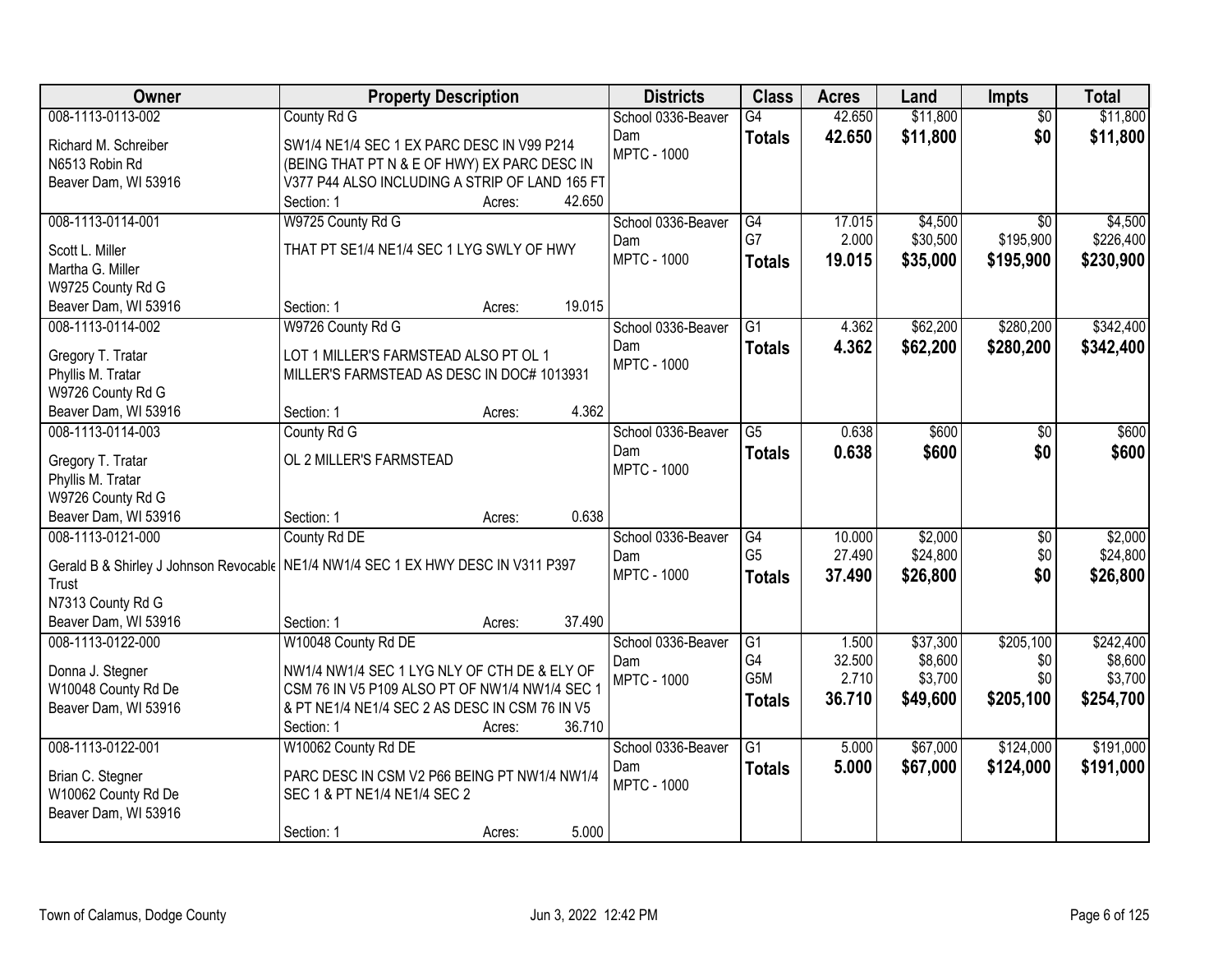| Owner                                                                                                    | <b>Property Description</b>                                                                                                                                                           |                  | <b>Districts</b>                                | <b>Class</b>                                | <b>Acres</b>                       | Land                                       | <b>Impts</b>                         | <b>Total</b>                                 |
|----------------------------------------------------------------------------------------------------------|---------------------------------------------------------------------------------------------------------------------------------------------------------------------------------------|------------------|-------------------------------------------------|---------------------------------------------|------------------------------------|--------------------------------------------|--------------------------------------|----------------------------------------------|
| 008-1113-0122-002                                                                                        | W10081 County Rd DE                                                                                                                                                                   |                  | School 0336-Beaver                              | $\overline{G1}$                             | 1.950                              | \$43,800                                   | \$150,000                            | \$193,800                                    |
| Frederick Minnig<br>W10081 County Rd De<br>Beaver Dam, WI 53916                                          | PARC B OF CSM IN V3 P121 BEING PT W1/2 NW1/4<br>SEC <sub>1</sub>                                                                                                                      |                  | Dam<br><b>MPTC - 1000</b>                       | <b>Totals</b>                               | 1.950                              | \$43,800                                   | \$150,000                            | \$193,800                                    |
|                                                                                                          | Section: 1                                                                                                                                                                            | 1.950<br>Acres:  |                                                 |                                             |                                    |                                            |                                      |                                              |
| 008-1113-0122-003<br>James L. Macdonald<br>Sharon Macdonald<br>N7216 Forest Rd                           | N7216 Forest Rd<br>PARC A OF CSM IN V3 P121 BEING PT W1/2 NW1/4<br>SEC <sub>1</sub>                                                                                                   |                  | School 0336-Beaver<br>Dam<br><b>MPTC - 1000</b> | $\overline{G1}$<br><b>Totals</b>            | 0.850<br>0.850                     | \$21,200<br>\$21,200                       | \$99,700<br>\$99,700                 | \$120,900<br>\$120,900                       |
| Beaver Dam, WI 53916                                                                                     | Section: 1                                                                                                                                                                            | 0.850<br>Acres:  |                                                 |                                             |                                    |                                            |                                      |                                              |
| 008-1113-0123-000<br>Fred D. Hein<br>W10031 County Rd De<br>Beaver Dam, WI 53916                         | W10031 County Rd DE<br>THAT PT NW1/4 NW1/4 SEC 1 LYG SWLY OF CTH DE<br>ALSO W7/8 OF SW1/4 NW1/4 NELY OF RR EX PARC II<br>NE COR IN V340 P48 EX PARC IN NW COR IN CSM V3<br>Section: 1 | 12.050<br>Acres: | School 0336-Beaver<br>Dam<br><b>MPTC - 1000</b> | G1<br>G4<br><b>Totals</b>                   | 1.000<br>11.050<br>12.050          | \$30,000<br>\$2,600<br>\$32,600            | \$124,900<br>\$0<br>\$124,900        | \$154,900<br>\$2,600<br>\$157,500            |
| 008-1113-0123-001<br>Daniel J. Hupf<br>Karla E. Hupf<br>W10011 County Rd De<br>Beaver Dam, WI 53916      | W10011 County Rd DE<br>PT W1/2 NW1/4 SEC 1 COM W1/4 COR SD SEC TH<br>NLY 1764.50 FT TH S 72DEG 33MIN E 865.40 FT TH<br>SELY ALG A CURVE CHORD BEARING S 74DEG<br>Section: 1           | 0.460<br>Acres:  | School 0336-Beaver<br>Dam<br><b>MPTC - 1000</b> | $\overline{G1}$<br><b>Totals</b>            | 0.460<br>0.460                     | \$16,800<br>\$16,800                       | \$130,700<br>\$130,700               | \$147,500<br>\$147,500                       |
| 008-1113-0123-002<br>Jacob J. Rake II<br>N6940 Forest Rd<br>Beaver Dam, WI 53916                         | <b>Forest Rd</b><br>THAT PT SW1/4 NW1/4 SEC 1 LYG SWLY OF ROW OF<br><b>RR EX E 165 FT</b><br>Section: 1                                                                               | 20.000<br>Acres: | School 0336-Beaver<br>Dam<br><b>MPTC - 1000</b> | $\overline{G4}$<br><b>Totals</b>            | 20.000<br>20.000                   | \$5,600<br>\$5,600                         | $\overline{50}$<br>\$0               | \$5,600<br>\$5,600                           |
| 008-1113-0123-003<br>Union Pacific Railroad Company<br>1416 Dodge St<br>Omaha, NE 68179                  | Forest Rd<br>RR ROW IN SEC 1<br>Section: 1                                                                                                                                            | 14.250<br>Acres: | School 0336-Beaver<br>Dam<br><b>MPTC - 1000</b> | $\overline{X4}$<br><b>Totals</b>            | 14.250<br>14.250                   | $\overline{60}$<br>\$0                     | $\overline{50}$<br>\$0               | $\sqrt{60}$<br>\$0                           |
| 008-1113-0124-000<br>Michael J. Thieme<br>Linda S. Thieme<br>W10003 County Rd De<br>Beaver Dam, WI 53916 | W10003 County Rd DE<br>E 165 FT OF SW1/4 NW1/4 & SE 1/4 NW1/4 SEC 1 EX<br>165 FT OF SE1/4 NW1/4 EX RR DESC IN V150 P127<br>EX HWY DESC IN V311 P401<br>Section: 1                     | 37.660<br>Acres: | School 0336-Beaver<br>Dam<br><b>MPTC - 1000</b> | G1<br>G4<br>G <sub>5</sub><br><b>Totals</b> | 2.000<br>29.660<br>6.000<br>37.660 | \$44,500<br>\$7,800<br>\$5,400<br>\$57,700 | \$221,100<br>\$0<br>\$0<br>\$221,100 | \$265,600<br>\$7,800<br>\$5,400<br>\$278,800 |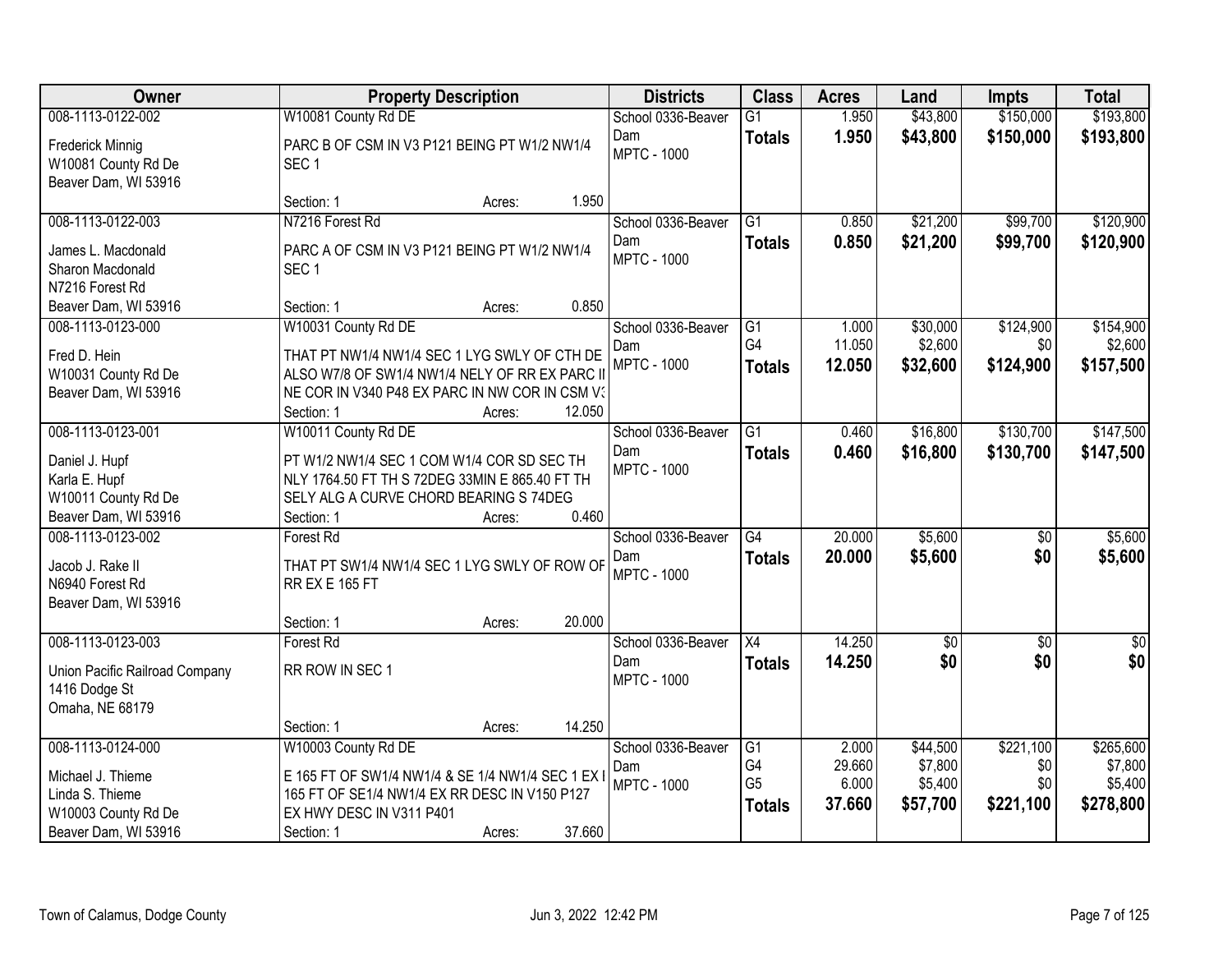| Owner                                      | <b>Property Description</b>                      |        |        | <b>Districts</b>          | <b>Class</b>    | <b>Acres</b> | Land     | <b>Impts</b>    | <b>Total</b> |
|--------------------------------------------|--------------------------------------------------|--------|--------|---------------------------|-----------------|--------------|----------|-----------------|--------------|
| 008-1113-0131-000                          | <b>Forest Rd</b>                                 |        |        | School 0336-Beaver        | G4              | 22.445       | \$6,000  | $\overline{50}$ | \$6,000      |
| Richard M. Schreiber                       | N 30 AC OF NE1/4 SW1/4 SEC 1 EX RR ROW           |        |        | Dam                       | G <sub>5</sub>  | 3.900        | \$1,000  | \$0             | \$1,000      |
| N6513 Robin Rd                             |                                                  |        |        | <b>MPTC - 1000</b>        | <b>Totals</b>   | 26.345       | \$7,000  | \$0             | \$7,000      |
| Beaver Dam, WI 53916                       |                                                  |        |        |                           |                 |              |          |                 |              |
|                                            | Section: 1                                       | Acres: | 26.345 |                           |                 |              |          |                 |              |
| 008-1113-0131-001                          | Forest Rd                                        |        |        | School 0336-Beaver        | G4              | 7.589        | \$2,200  | $\overline{50}$ | \$2,200      |
| Barstow Irrevocable Family Trust Dated     | THAT PT OF S 5/8 OF E1/2 SW1/4 LYG IN NE1/4 SW1/ |        |        | Dam                       | G <sub>5</sub>  | 1.150        | \$400    | \$0             | \$400        |
| April 25 2011                              | SEC 1 EX RR ROW                                  |        |        | <b>MPTC - 1000</b>        | <b>Totals</b>   | 8.739        | \$2,600  | \$0             | \$2,600      |
| N6879 County Rd De                         |                                                  |        |        |                           |                 |              |          |                 |              |
| Beaver Dam, WI 53916                       | Section: 1                                       | Acres: | 8.739  |                           |                 |              |          |                 |              |
| 008-1113-0132-000                          | <b>Forest Rd</b>                                 |        |        | School 0336-Beaver        | G4              | 38.013       | \$9,300  | $\overline{50}$ | \$9,300      |
| Jacob J. Rake II                           | NW1/4 SW1/4 SEC 1                                |        |        | Dam                       | G <sub>5</sub>  | 1.000        | \$900    | \$0             | \$900        |
| N6940 Forest Rd                            |                                                  |        |        | <b>MPTC - 1000</b>        | <b>Totals</b>   | 39.013       | \$10,200 | \$0             | \$10,200     |
| Beaver Dam, WI 53916                       |                                                  |        |        |                           |                 |              |          |                 |              |
|                                            | Section: 1                                       | Acres: | 39.013 |                           |                 |              |          |                 |              |
| 008-1113-0133-000                          | N6940 Forest Rd                                  |        |        | School 0336-Beaver        | G4              | 37.438       | \$9,400  | \$0             | \$9,400      |
|                                            | SW1/4 SW1/4 SEC 1                                |        |        | Dam                       | G7              | 2.000        | \$30,500 | \$136,800       | \$167,300    |
| Jacob J. Rake II<br>N6940 Forest Rd        |                                                  |        |        | <b>MPTC - 1000</b>        | <b>Totals</b>   | 39.438       | \$39,900 | \$136,800       | \$176,700    |
| Beaver Dam, WI 53916                       |                                                  |        |        |                           |                 |              |          |                 |              |
|                                            | Section: 1                                       | Acres: | 39.438 |                           |                 |              |          |                 |              |
| 008-1113-0134-000                          | N6879 County Rd DE                               |        |        | School 0336-Beaver        | $\overline{G4}$ | 38.302       | \$9,000  | $\overline{30}$ | \$9,000      |
|                                            |                                                  |        |        | Dam                       | G7              | 1.000        | \$20,000 | \$190,600       | \$210,600    |
| Barstow Irrevocable Family Trust Dated     | SE1/4 SW1/4 SEC 1 EX RR ROW                      |        |        | <b>MPTC - 1000</b>        | <b>Totals</b>   | 39.302       | \$29,000 | \$190,600       | \$219,600    |
| April 25 2011                              |                                                  |        |        |                           |                 |              |          |                 |              |
| N6879 County Rd De<br>Beaver Dam, WI 53916 | Section: 1                                       | Acres: | 39.302 |                           |                 |              |          |                 |              |
| 008-1113-0141-000                          | County Rd G                                      |        |        | School 0336-Beaver        | G4              | 19.125       | \$5,200  | $\overline{50}$ | \$5,200      |
|                                            |                                                  |        |        | Dam                       | <b>Totals</b>   | 19.125       | \$5,200  | \$0             | \$5,200      |
| Scott L. Miller                            | E1/2 NE1/4 SE1/4 SEC 1 (SD DESC INCLUDES PARC    |        |        | <b>MPTC - 1000</b>        |                 |              |          |                 |              |
| Martha G. Miller                           | DESC IN V1094 P204) EX PARC DESC IN V1094 P205   |        |        |                           |                 |              |          |                 |              |
| W9725 County Rd G                          |                                                  |        |        |                           |                 |              |          |                 |              |
| Beaver Dam, WI 53916                       | Section: 1                                       | Acres: | 19.125 |                           |                 |              |          |                 |              |
| 008-1113-0141-001                          | County Rd DE                                     |        |        | School 0336-Beaver        | $\overline{G4}$ | 20.344       | \$5,700  | $\overline{30}$ | \$5,700      |
| Richard M. Schreiber                       | PT NE1/4 SE1/4 SEC 1 COM NW COR SD 1/4 1/4 TH E  |        |        | Dam<br><b>MPTC - 1000</b> | <b>Totals</b>   | 20.344       | \$5,700  | \$0             | \$5,700      |
| N6513 Robin Rd                             | 693 FT TH S 1320 FT TH W 693 FT TH N 1320 FT TO  |        |        |                           |                 |              |          |                 |              |
| Beaver Dam, WI 53916                       | POB EX PARC DESC IN V1094 P204 ABOVE DESC        |        |        |                           |                 |              |          |                 |              |
|                                            | Section: 1                                       | Acres: | 20.344 |                           |                 |              |          |                 |              |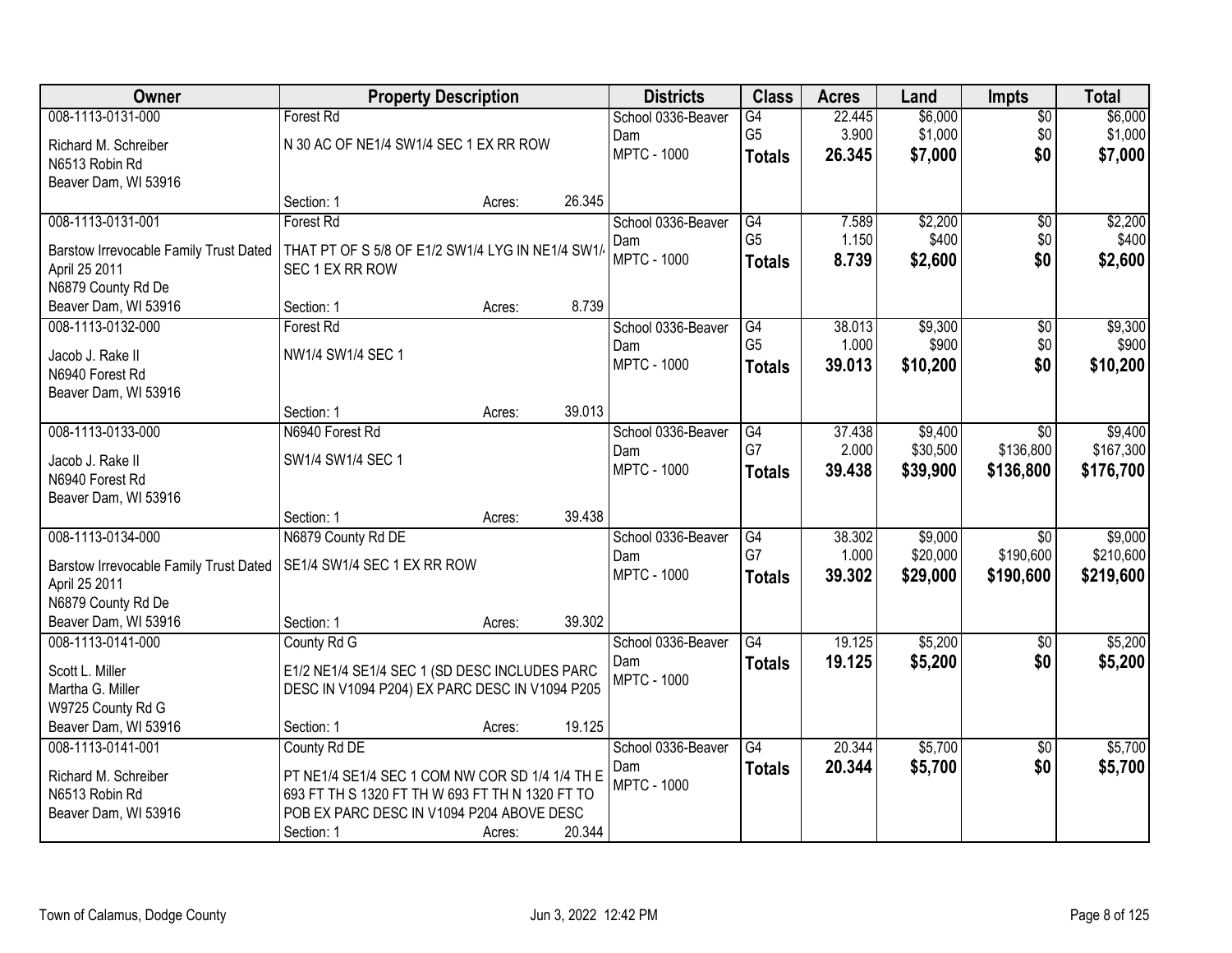| Owner                                     | <b>Property Description</b>                     |        |        | <b>Districts</b>   | <b>Class</b>    | <b>Acres</b> | Land     | <b>Impts</b>    | <b>Total</b> |
|-------------------------------------------|-------------------------------------------------|--------|--------|--------------------|-----------------|--------------|----------|-----------------|--------------|
| 008-1113-0142-001                         | County Rd DE                                    |        |        | School 0336-Beaver | $\overline{G4}$ | 9.750        | \$2,800  | $\overline{50}$ | \$2,800      |
| Barstow Irrevocable Family Trust Dated    | S1/4 NW1/4 SE1/4 SEC 1                          |        |        | Dam                | G <sub>5</sub>  | 0.250        | \$300    | \$0             | \$300        |
| April 25 2011                             |                                                 |        |        | <b>MPTC - 1000</b> | <b>Totals</b>   | 10.000       | \$3,100  | \$0             | \$3,100      |
| N6879 County Rd De                        |                                                 |        |        |                    |                 |              |          |                 |              |
| Beaver Dam, WI 53916                      | Section: 1                                      | Acres: | 10.000 |                    |                 |              |          |                 |              |
| 008-1113-0142-002                         | N7075 County Rd DE                              |        |        | School 0336-Beaver | $\overline{G1}$ | 1.843        | \$42,200 | \$164,400       | \$206,600    |
| Samuel R. Peterson                        | LOT 1 CSM 3948 IN V24 P150 BEING PT NW1/4 SE1/4 |        |        | Dam                | <b>Totals</b>   | 1.843        | \$42,200 | \$164,400       | \$206,600    |
| N7075 County Rd De                        | SEC 1 ALSO THAT PT SD 1/4 1/4 AS DESC IN DOC#   |        |        | <b>MPTC - 1000</b> |                 |              |          |                 |              |
| Beaver Dam, WI 53916                      | 998783                                          |        |        |                    |                 |              |          |                 |              |
|                                           | Section: 1                                      | Acres: | 1.843  |                    |                 |              |          |                 |              |
| 008-1113-0142-003                         | County Rd DE                                    |        |        | School 0336-Beaver | G4              | 27.318       | \$7,600  | $\overline{50}$ | \$7,600      |
| Richard M. Schreiber                      | N3/4 OF NW1/4 SE1/4 SEC 1 EX CSM 3948 IN V24    |        |        | Dam                | G <sub>5</sub>  | 0.250        | \$300    | \$0             | \$300        |
| N6513 Robin Rd                            | P150 EX PARC DESC IN DOC# 998783                |        |        | <b>MPTC - 1000</b> | <b>Totals</b>   | 27.568       | \$7,900  | \$0             | \$7,900      |
| Beaver Dam, WI 53916                      |                                                 |        |        |                    |                 |              |          |                 |              |
|                                           | Section: 1                                      | Acres: | 27.568 |                    |                 |              |          |                 |              |
| 008-1113-0143-000                         | County Rd DE                                    |        |        | School 0336-Beaver | $\overline{G4}$ | 34.750       | \$9,600  | \$0             | \$9,600      |
|                                           |                                                 |        |        | Dam                | G <sub>5</sub>  | 1.250        | \$1,200  | \$0             | \$1,200      |
| Barstow Irrevocable Family Trust Dated    | SW1/4 SE1/4 SEC 1 EX RR ROW                     |        |        | <b>MPTC - 1000</b> | <b>Totals</b>   | 36.000       | \$10,800 | \$0             | \$10,800     |
| April 25 2011<br>N6879 County Rd De       |                                                 |        |        |                    |                 |              |          |                 |              |
| Beaver Dam, WI 53916                      | Section: 1                                      | Acres: | 36.000 |                    |                 |              |          |                 |              |
| 008-1113-0144-000                         | County Rd DE                                    |        |        | School 0336-Beaver | $\overline{G4}$ | 38.000       | \$10,500 | $\overline{30}$ | \$10,500     |
|                                           |                                                 |        |        | Dam                | G <sub>5</sub>  | 1.930        | \$1,800  | \$0             | \$1,800      |
| Melissa Mace                              | THAT PT LOT 1 OF CSM 1341 IN V9 P223 LYG IN     |        |        | <b>MPTC - 1000</b> | <b>Totals</b>   | 39.930       | \$12,300 | \$0             | \$12,300     |
| John H. Kraus Jr                          | SE1/4 SE1/4 SEC 1                               |        |        |                    |                 |              |          |                 |              |
| N6426 Wren Rd                             |                                                 |        | 39.930 |                    |                 |              |          |                 |              |
| Beaver Dam, WI 53916<br>008-1113-0211-000 | Section: 1<br>N7253 Forest Rd                   | Acres: |        | School 0336-Beaver | $\overline{G2}$ | 14.238       | \$72,700 | \$396,400       | \$469,100    |
|                                           |                                                 |        |        | Dam                |                 | 14.238       |          |                 |              |
| Wendorf Enterprises 2 LLC                 | THAT PT OF NE1/4 NE1/4 SEC 2 BOUNDED BY RR      |        |        | <b>MPTC - 1000</b> | <b>Totals</b>   |              | \$72,700 | \$396,400       | \$469,100    |
| <b>PO Box 777</b>                         | ROW ON WLY SIDE BOUNDED ON S BY NLY ROW         |        |        |                    |                 |              |          |                 |              |
| Beaver Dam, WI 53916                      | CTH DE (DESC IN V312 P118) & BOUNDED ON THE     |        |        |                    |                 |              |          |                 |              |
|                                           | Section: 2                                      | Acres: | 14.238 |                    |                 |              |          |                 |              |
| 008-1113-0211-001                         | W10186 County Rd DE                             |        |        | School 0336-Beaver | $\overline{G1}$ | 2.500        | \$43,400 | \$134,200       | \$177,600    |
| George C. Wiersma                         | THAT PT NE1/4 NE1/4 SEC 2 LYG SWLY OF RR ROW    |        |        | Dam                | G4              | 3.001        | \$200    | \$0             | \$200        |
| Linda M. Wiersma                          | & NLY OF CTH DE EX HWY DESC IN V312 P118 ALSO   |        |        | <b>MPTC - 1000</b> | <b>Totals</b>   | 5.501        | \$43,600 | \$134,200       | \$177,800    |
| W10186 County Rd De                       | THAT PT NW1/4 NE1/4 SEC 2 AS DESC IN V1353 P539 |        |        |                    |                 |              |          |                 |              |
| Beaver Dam, WI 53916                      | Section: 2                                      | Acres: | 5.501  |                    |                 |              |          |                 |              |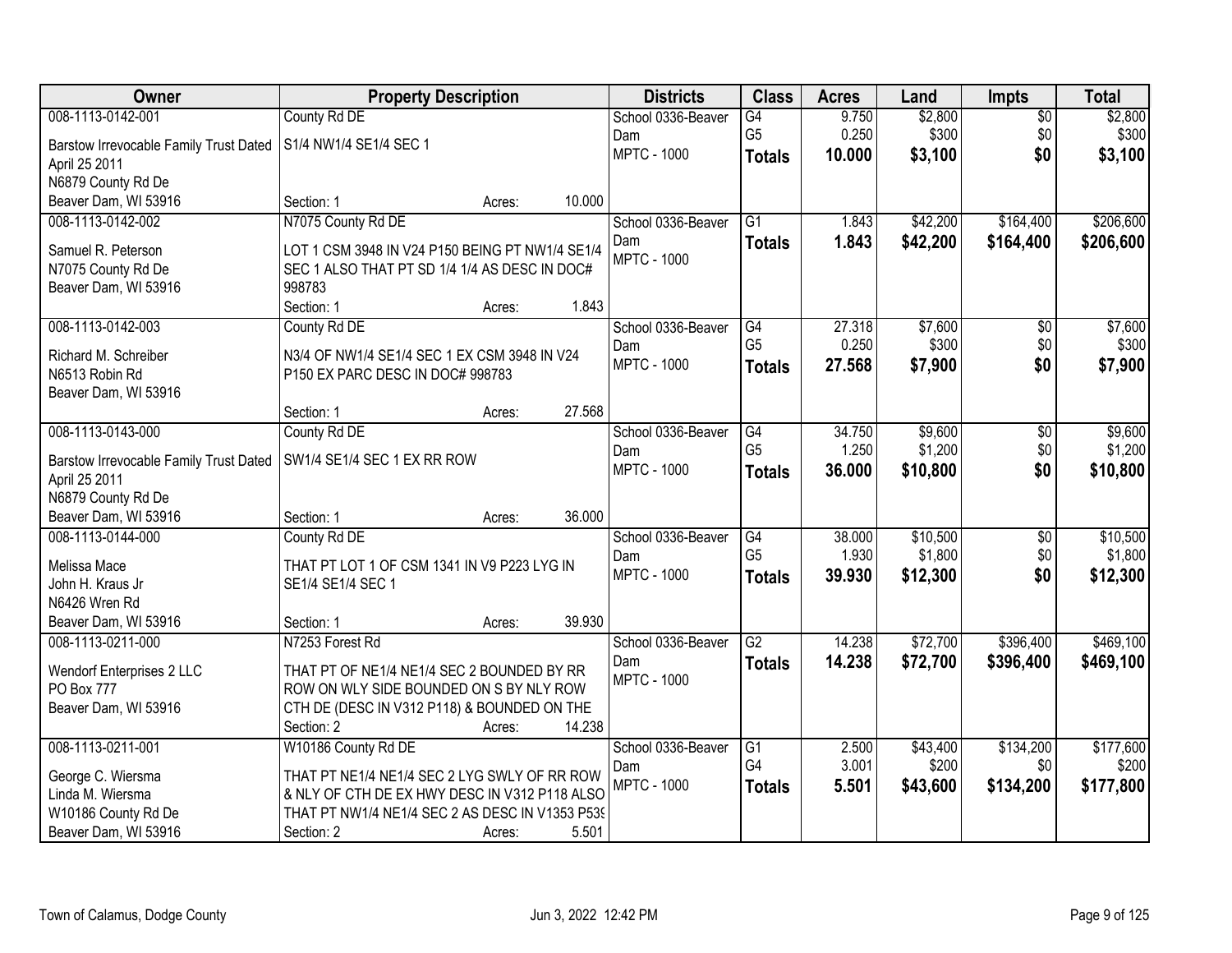| Owner                                                              | <b>Property Description</b>                                                        |        |        | <b>Districts</b>          | <b>Class</b>                    | <b>Acres</b>    | Land               | <b>Impts</b>     | <b>Total</b>       |
|--------------------------------------------------------------------|------------------------------------------------------------------------------------|--------|--------|---------------------------|---------------------------------|-----------------|--------------------|------------------|--------------------|
| 008-1113-0211-002                                                  | County Rd DE                                                                       |        |        | School 0336-Beaver        | G4                              | 7.540           | \$2,100            | $\overline{50}$  | \$2,100            |
| Eugene W. Swan<br>W10365 County Rd De<br>Beaver Dam, WI 53916      | THAT PT NE1/4 NE1/4 SEC 2 LYG S OF CL CTH DE<br>EX RR ROW EX HWY DESC IN V311 P393 |        |        | Dam<br><b>MPTC - 1000</b> | G <sub>5</sub><br><b>Totals</b> | 8.147<br>15.687 | \$7,400<br>\$9,500 | \$0<br>\$0       | \$7,400<br>\$9,500 |
|                                                                    | Section: 2                                                                         | Acres: | 15.687 |                           |                                 |                 |                    |                  |                    |
| 008-1113-0211-003                                                  | County Rd DE                                                                       |        |        | School 0336-Beaver        | $\overline{X4}$                 | 4.682           | \$0                | $\overline{50}$  | \$0                |
| Union Pacific Railroad Company<br>1416 Dodge St<br>Omaha, NE 68179 | RR ROW IN SEC 2                                                                    |        |        | Dam<br><b>MPTC - 1000</b> | <b>Totals</b>                   | 4.682           | \$0                | \$0              | \$0                |
|                                                                    | Section: 2                                                                         | Acres: | 4.682  |                           |                                 |                 |                    |                  |                    |
| 008-1113-0212-000                                                  | W10200 County Rd DE                                                                |        |        | School 0336-Beaver        | G1                              | 0.997           | \$29,900           | \$297,700        | \$327,600          |
| Douglas L. Sackett<br>Carrie L. Sackett<br>W10200 County Rd De     | LOT 1 CSM 7536 IN V52 P159 BEING PT NW1/4 NE1/4<br>SEC <sub>2</sub>                |        |        | Dam<br><b>MPTC - 1000</b> | <b>Totals</b>                   | 0.997           | \$29,900           | \$297,700        | \$327,600          |
| Beaver Dam, WI 53916                                               | Section: 2                                                                         | Acres: | 0.997  |                           |                                 |                 |                    |                  |                    |
| 008-1113-0212-001                                                  | County Rd DE                                                                       |        |        | School 0336-Beaver        | $\overline{G4}$                 | 10.484          | \$2,800            | \$0              | \$2,800            |
| Carol A. Wedel<br>N7022 Owl Rd<br>Beaver Dam, WI 53916             | LOT 1 CSM 1757 IN V11 P290 BEING PT NW1/4 NW1/4<br>SEC <sub>2</sub>                |        |        | Dam<br><b>MPTC - 1000</b> | <b>Totals</b>                   | 10.484          | \$2,800            | \$0              | \$2,800            |
|                                                                    | Section: 2                                                                         | Acres: | 10.484 |                           |                                 |                 |                    |                  |                    |
| 008-1113-0213-000                                                  | W10282 County Rd DE                                                                |        |        | School 0336-Beaver        | G1                              | 1.000           | \$30,000           | \$107,300        | \$137,300          |
| Jolene K. Wille<br>W9744 Meadow Rd<br>Beaver Dam, WI 53916         | LOT 2 CSM 6716 IN V45 P286 BEING PT SE1/4 NW1/4<br>& PT SW1/4 NE1/4 SEC 2          |        |        | Dam<br><b>MPTC - 1000</b> | G4<br><b>Totals</b>             | 1.000<br>2.000  | \$300<br>\$30,300  | \$0<br>\$107,300 | \$300<br>\$137,600 |
|                                                                    | Section: 2                                                                         | Acres: | 2.000  |                           |                                 |                 |                    |                  |                    |
| 008-1113-0213-001                                                  | W10303 County Rd DE                                                                |        |        | School 0336-Beaver        | $\overline{G1}$                 | 1.000           | \$30,000           | \$132,300        | \$162,300          |
| Brian R. Wright<br>Michelle M. Wright<br>N6060 N Salem Rd          | LOT 1 CSM 165 IN V5 P230 BEING PT SE1/4 NW1/4 &<br>PT SW1/4 NE1/4 SEC 2            |        |        | Dam<br><b>MPTC - 1000</b> | <b>Totals</b>                   | 1.000           | \$30,000           | \$132,300        | \$162,300          |
| Beaver Dam, WI 53916                                               | Section: 2                                                                         | Acres: | 1.000  |                           |                                 |                 |                    |                  |                    |
| 008-1113-0213-002                                                  | W10274 County Rd DE                                                                |        |        | School 0336-Beaver        | $\overline{G1}$                 | 0.960           | \$22,400           | \$21,000         | \$43,400           |
| Gary R. Bauer<br>127 Stone St<br>Beaver Dam, WI 53916              | PARC DESC AS CSM 475 IN V6 P275 BEING PT SW1/4<br><b>NE1/4 SEC 2</b>               |        |        | Dam<br><b>MPTC - 1000</b> | <b>Totals</b>                   | 0.960           | \$22,400           | \$21,000         | \$43,400           |
|                                                                    | Section: 2                                                                         | Acres: | 0.960  |                           |                                 |                 |                    |                  |                    |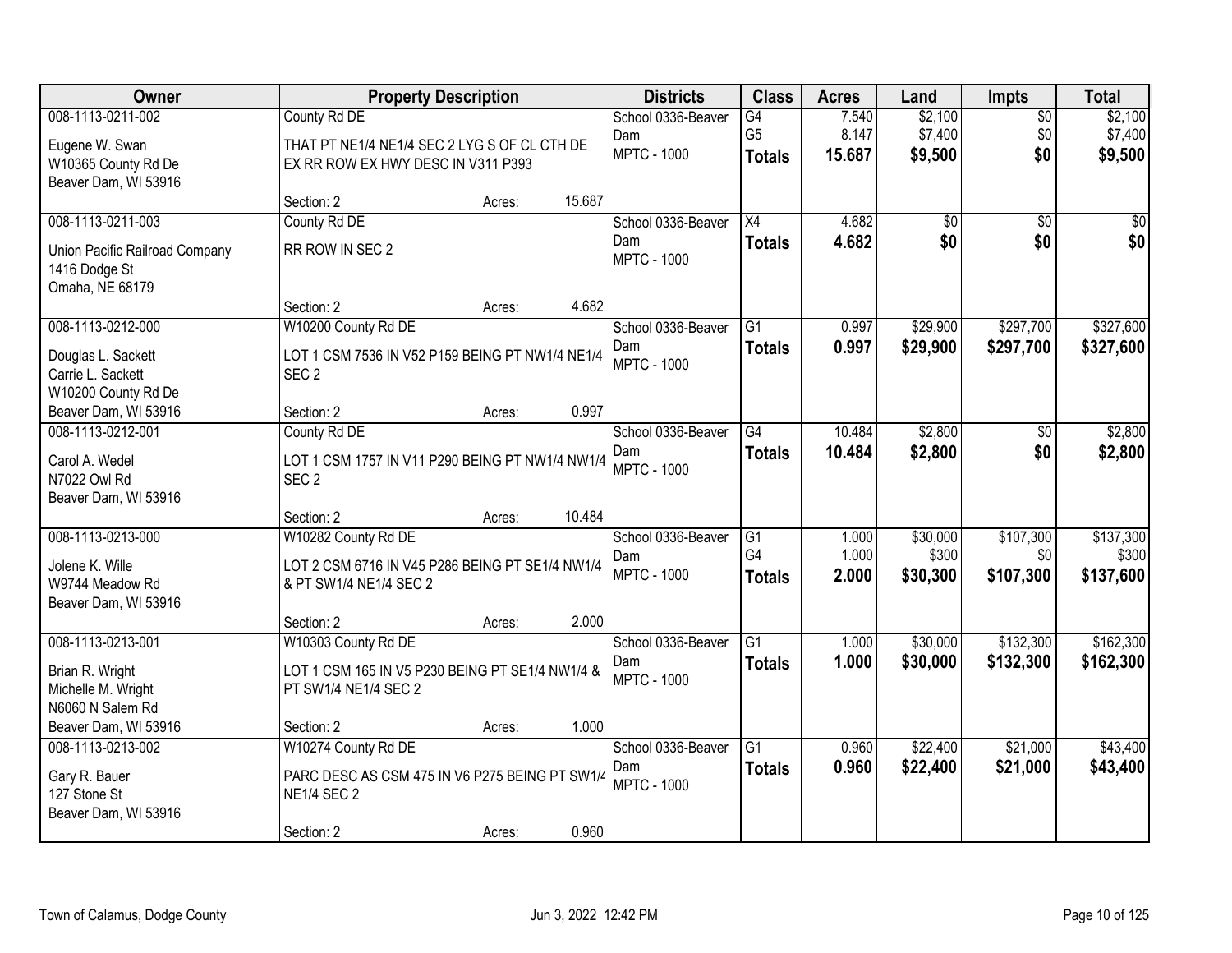| Owner                                       | <b>Property Description</b>                     |        |        | <b>Districts</b>   | <b>Class</b>    | <b>Acres</b> | Land     | <b>Impts</b>    | <b>Total</b> |
|---------------------------------------------|-------------------------------------------------|--------|--------|--------------------|-----------------|--------------|----------|-----------------|--------------|
| 008-1113-0213-003                           | County Rd DE                                    |        |        | School 0336-Beaver | $\overline{G4}$ | 23.612       | \$6,700  | $\overline{60}$ | \$6,700      |
| Crystal Clear Fish Farm, LLC                | THAT PT SE1/4 NW1/4, PT SW1/4 NE1/4 & PT NW1/4  |        |        | Dam                | G <sub>5</sub>  | 26.204       | \$23,600 | \$0             | \$23,600     |
| W10200 County Rd De                         | NE1/4 SEC 2 AS DESC IN DOC#1187058 &            |        |        | <b>MPTC - 1000</b> | G5M             | 1.000        | \$1,300  | \$0             | \$1,300      |
| Beaver Dam, WI 53916                        | CORRECTED IN DOC# 1187409 (NOT INCLUDING        |        |        |                    | <b>Totals</b>   | 50.816       | \$31,600 | \$0             | \$31,600     |
|                                             | Section: 2                                      | Acres: | 50.816 |                    |                 |              |          |                 |              |
| 008-1113-0214-000                           | Forest Rd                                       |        |        | School 0336-Beaver | G4              | 39.585       | \$11,200 | $\overline{50}$ | \$11,200     |
| Eugene W. Swan                              | SE1/4 NE1/4 SEC 2                               |        |        | Dam                | G <sub>5</sub>  | 1.750        | \$1,600  | \$0             | \$1,600      |
| W10365 County Rd De                         |                                                 |        |        | <b>MPTC - 1000</b> | <b>Totals</b>   | 41.335       | \$12,800 | \$0             | \$12,800     |
| Beaver Dam, WI 53916                        |                                                 |        |        |                    |                 |              |          |                 |              |
|                                             | Section: 2                                      | Acres: | 41.335 |                    |                 |              |          |                 |              |
| 008-1113-0221-000                           | W10200X County Rd DE                            |        |        | School 0336-Beaver | G1              | 1.403        | \$35,800 | \$57,400        | \$93,200     |
| Douglas L. Sackett                          | LOT 2 CSM 7536 IN V52 P159 BEING PT NE1/4 NW1/4 |        |        | Dam                | G <sub>5</sub>  | 47.852       | \$45,600 | \$0             | \$45,600     |
| Carrie L. Sackett                           | & NW1/4 NE1/4 SEC 2                             |        |        | <b>MPTC - 1000</b> | G <sub>6</sub>  | 3.000        | \$7,200  | \$0             | \$7,200      |
| W10200 County Rd De                         |                                                 |        |        |                    | Totals          | 52.255       | \$88,600 | \$57,400        | \$146,000    |
| Beaver Dam, WI 53916                        | Section: 2                                      | Acres: | 52.255 |                    |                 |              |          |                 |              |
| 008-1113-0221-001                           | County Rd DE                                    |        |        | School 0336-Beaver | G4              | 4.000        | \$700    | \$0             | \$700        |
| Eugene W. Swan                              | W1/4 OF NE1/4 NW1/4 SEC 2                       |        |        | Dam                | G <sub>5</sub>  | 6.000        | \$5,400  | \$0             | \$5,400      |
| W10365 County Rd De                         |                                                 |        |        | <b>MPTC - 1000</b> | <b>Totals</b>   | 10.000       | \$6,100  | \$0             | \$6,100      |
| Beaver Dam, WI 53916                        |                                                 |        |        |                    |                 |              |          |                 |              |
|                                             | Section: 2                                      | Acres: | 10.000 |                    |                 |              |          |                 |              |
| 008-1113-0222-000                           | W10500 County Rd DE                             |        |        | School 0336-Beaver | G4              | 38.000       | \$8,900  | $\overline{30}$ | \$8,900      |
|                                             |                                                 |        |        | Dam                | G7              | 2.000        | \$30,500 | \$112,100       | \$142,600    |
| Eugene W. Swan<br>W10365 County Rd De       | NW1/4 NW1/4 SEC 2                               |        |        | <b>MPTC - 1000</b> | <b>Totals</b>   | 40.000       | \$39,400 | \$112,100       | \$151,500    |
| Beaver Dam, WI 53916                        |                                                 |        |        |                    |                 |              |          |                 |              |
|                                             | Section: 2                                      | Acres: | 40.000 |                    |                 |              |          |                 |              |
| 008-1113-0223-000                           | County Rd DE                                    |        |        | School 0336-Beaver | $\overline{G4}$ | 20.000       | \$4,900  | \$0             | \$4,900      |
|                                             | NW1/2 OF SW1/4 NW1/4 SEC 2                      |        |        | Dam                | <b>Totals</b>   | 20.000       | \$4,900  | \$0             | \$4,900      |
| Eugene W. Swan                              |                                                 |        |        | <b>MPTC - 1000</b> |                 |              |          |                 |              |
| W10365 County Rd De<br>Beaver Dam, WI 53916 |                                                 |        |        |                    |                 |              |          |                 |              |
|                                             | Section: 2                                      | Acres: | 20.000 |                    |                 |              |          |                 |              |
| 008-1113-0223-001                           | W10440 County Rd DE                             |        |        | School 0336-Beaver | G4              | 11.000       | \$2,800  | $\overline{50}$ | \$2,800      |
|                                             |                                                 |        |        | Dam                | G5M             | 5.810        | \$7,600  | \$0             | \$7,600      |
| Charles J. Janisch                          | PT SW1/4 NW1/4 SEC 2 AS DESC IN V169 P508 EX    |        |        | <b>MPTC - 1000</b> | G7              | 2.000        | \$30,500 | \$113,800       | \$144,300    |
| W10440 County Rd De                         | 1.19 AC HWY DESC IN V311 P387                   |        |        |                    | <b>Totals</b>   | 18.810       | \$40,900 | \$113,800       | \$154,700    |
| Beaver Dam, WI 53916                        |                                                 |        |        |                    |                 |              |          |                 |              |
|                                             | Section: 2                                      | Acres: | 18.810 |                    |                 |              |          |                 |              |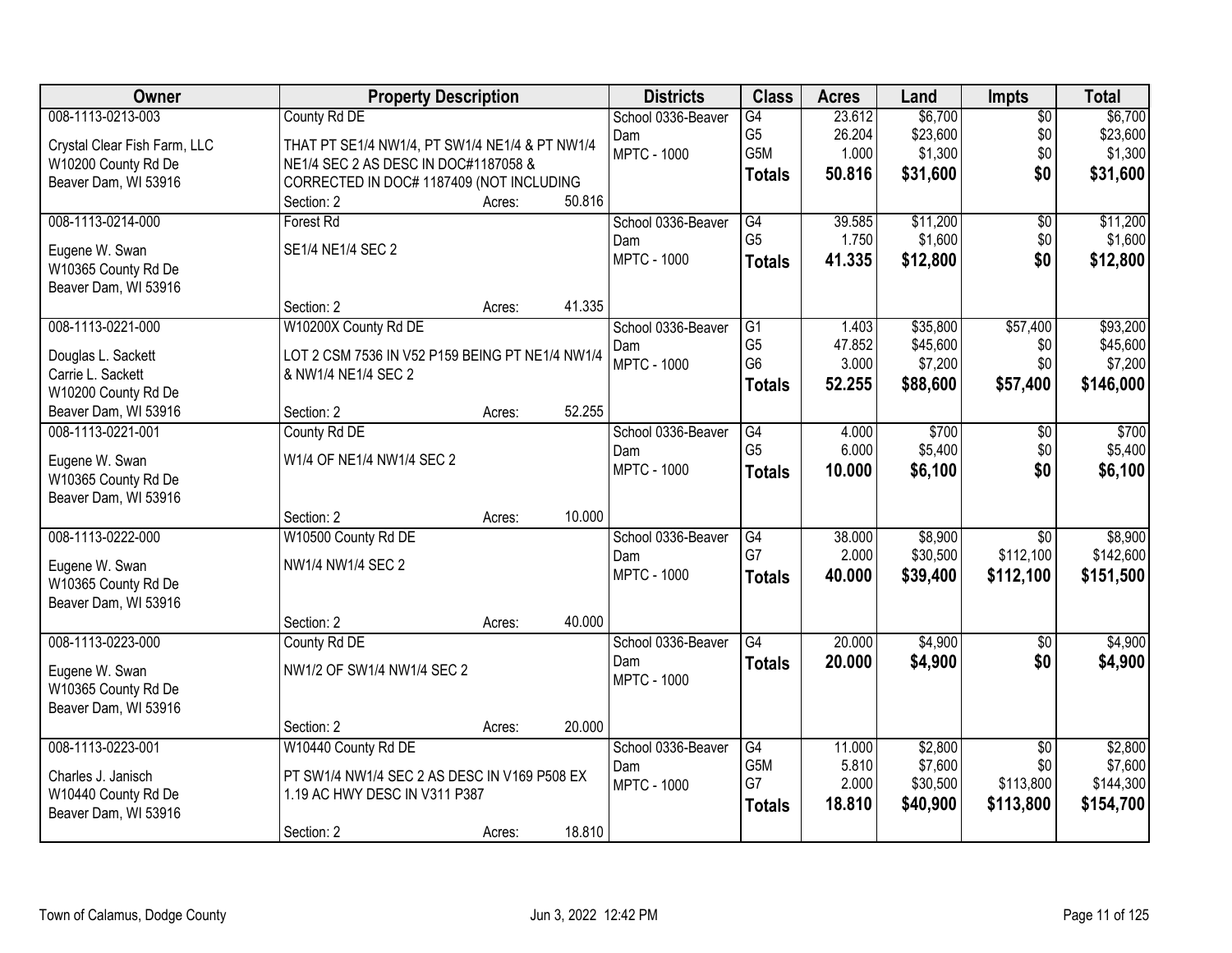| Owner                        | <b>Property Description</b>                     |        |        | <b>Districts</b>   | <b>Class</b>    | <b>Acres</b> | Land     | <b>Impts</b>    | <b>Total</b> |
|------------------------------|-------------------------------------------------|--------|--------|--------------------|-----------------|--------------|----------|-----------------|--------------|
| 008-1113-0224-001            | County Rd DE                                    |        |        | School 0336-Beaver | $\overline{G4}$ | 16.000       | \$4,000  | $\overline{50}$ | \$4,000      |
| Crystal Clear Fish Farm, LLC | LOT 1 CSM 6716 IN V45 P286 BEING PT SE1/4 NW1/4 |        |        | Dam                | G <sub>5</sub>  | 13.296       | \$12,000 | \$0             | \$12,000     |
| W10200 County Rd De          | & PT SW1/4 NE1/4 SEC 2                          |        |        | <b>MPTC - 1000</b> | <b>Totals</b>   | 29.296       | \$16,000 | \$0             | \$16,000     |
| Beaver Dam, WI 53916         |                                                 |        |        |                    |                 |              |          |                 |              |
|                              | Section: 2                                      | Acres: | 29.296 |                    |                 |              |          |                 |              |
| 008-1113-0231-000            | W10365 County Rd DE                             |        |        | School 0336-Beaver | G4              | 30.000       | \$7,500  | $\overline{50}$ | \$7,500      |
| Eugene W. Swan               | NE1/4 SW1/4 SEC 2 EX HWY PARC DESC IN V311      |        |        | Dam                | G <sub>5</sub>  | 7.000        | \$6,300  | \$0             | \$6,300      |
| W10365 County Rd De          | P385                                            |        |        | <b>MPTC - 1000</b> | G7              | 2.430        | \$35,000 | \$172,600       | \$207,600    |
| Beaver Dam, WI 53916         |                                                 |        |        |                    | <b>Totals</b>   | 39.430       | \$48,800 | \$172,600       | \$221,400    |
|                              | Section: 2                                      | Acres: | 39.430 |                    |                 |              |          |                 |              |
| 008-1113-0232-000            | Owl Rd                                          |        |        | School 0336-Beaver | G4              | 35.000       | \$9,200  | \$0             | \$9,200      |
| Eugene W. Swan               | W1/2 SW1/4 SEC 2 EX COM INT CL HWY & W LN SD    |        |        | Dam                | G <sub>5</sub>  | 38.020       | \$34,200 | \$0             | \$34,200     |
| W10365 County Rd De          | SEC 2 TH S ALG SEC LN 381.75 FT TH S ALG W LN   |        |        | <b>MPTC - 1000</b> | <b>Totals</b>   | 73.020       | \$43,400 | \$0             | \$43,400     |
| Beaver Dam, WI 53916         | SD SEC 635.25 FT TH NELY 924 FT TH NWLY 660 FT  |        |        |                    |                 |              |          |                 |              |
|                              | Section: 2                                      | Acres: | 73.020 |                    |                 |              |          |                 |              |
| 008-1113-0232-001            | N7022 Owl Rd                                    |        |        | School 0336-Beaver | G4              | 32.237       | \$8,100  | $\sqrt{6}$      | \$8,100      |
| Carol A. Wedel               | THAT PT OF E1/2 SE1/4 SEC 3 LYG SELY OF OWL RD  |        |        | Dam                | G <sub>5</sub>  | 2.000        | \$1,800  | \$0             | \$1,800      |
| N7022 Owl Rd                 | ALSO THAT PT OF W1/2 SW1/4 SEC 2 COM CEN OF     |        |        | <b>MPTC - 1000</b> | G7              | 3.365        | \$44,800 | \$159,400       | \$204,200    |
| Beaver Dam, WI 53916         | HWY ON W LN SEC 2 TH S ALG SEC LN 23.5 RDS      |        |        |                    | <b>Totals</b>   | 37.602       | \$54,700 | \$159,400       | \$214,100    |
|                              | Section: 2                                      | Acres: | 37.602 |                    |                 |              |          |                 |              |
| 008-1113-0234-000            | <b>Callies Rd</b>                               |        |        | School 0336-Beaver | $\overline{G4}$ | 20.000       | \$4,900  | $\overline{50}$ | \$4,900      |
| E&C Land Company LLC         | SE1/4 SW1/4 SEC 2                               |        |        | Dam                | G <sub>5</sub>  | 20.000       | \$18,000 | \$0             | \$18,000     |
| W10365 County Rd De          |                                                 |        |        | <b>MPTC - 1000</b> | <b>Totals</b>   | 40.000       | \$22,900 | \$0             | \$22,900     |
| Beaver Dam, WI 53916         |                                                 |        |        |                    |                 |              |          |                 |              |
|                              | Section: 2                                      | Acres: | 40.000 |                    |                 |              |          |                 |              |
| 008-1113-0241-000            | N7071 Forest Rd                                 |        |        | School 0336-Beaver | G4              | 35.000       | \$9,500  | $\sqrt{6}$      | \$9,500      |
| Randall J. Minnig            | NE1/4 SE1/4 SEC 2                               |        |        | Dam                | G <sub>5</sub>  | 4.000        | \$3,600  | \$0             | \$3,600      |
| N7071 Forest Rd              |                                                 |        |        | <b>MPTC - 1000</b> | G7              | 1.000        | \$20,000 | \$169,600       | \$189,600    |
| Beaver Dam, WI 53916         |                                                 |        |        |                    | <b>Totals</b>   | 40.000       | \$33,100 | \$169,600       | \$202,700    |
|                              | Section: 2                                      | Acres: | 40.000 |                    |                 |              |          |                 |              |
| 008-1113-0242-000            | <b>Callies Rd</b>                               |        |        | School 0336-Beaver | $\overline{G4}$ | 28.000       | \$6,300  | $\overline{30}$ | \$6,300      |
| Randall J. Minnig            | NW1/4 SE1/4 SEC 2                               |        |        | Dam                | G <sub>5</sub>  | 12.000       | \$10,800 | \$0             | \$10,800     |
| Tammy L. Minnig              |                                                 |        |        | <b>MPTC - 1000</b> | <b>Totals</b>   | 40.000       | \$17,100 | \$0             | \$17,100     |
| N7071 Forest Rd              |                                                 |        |        |                    |                 |              |          |                 |              |
| Beaver Dam, WI 53916         | Section: 2                                      | Acres: | 40.000 |                    |                 |              |          |                 |              |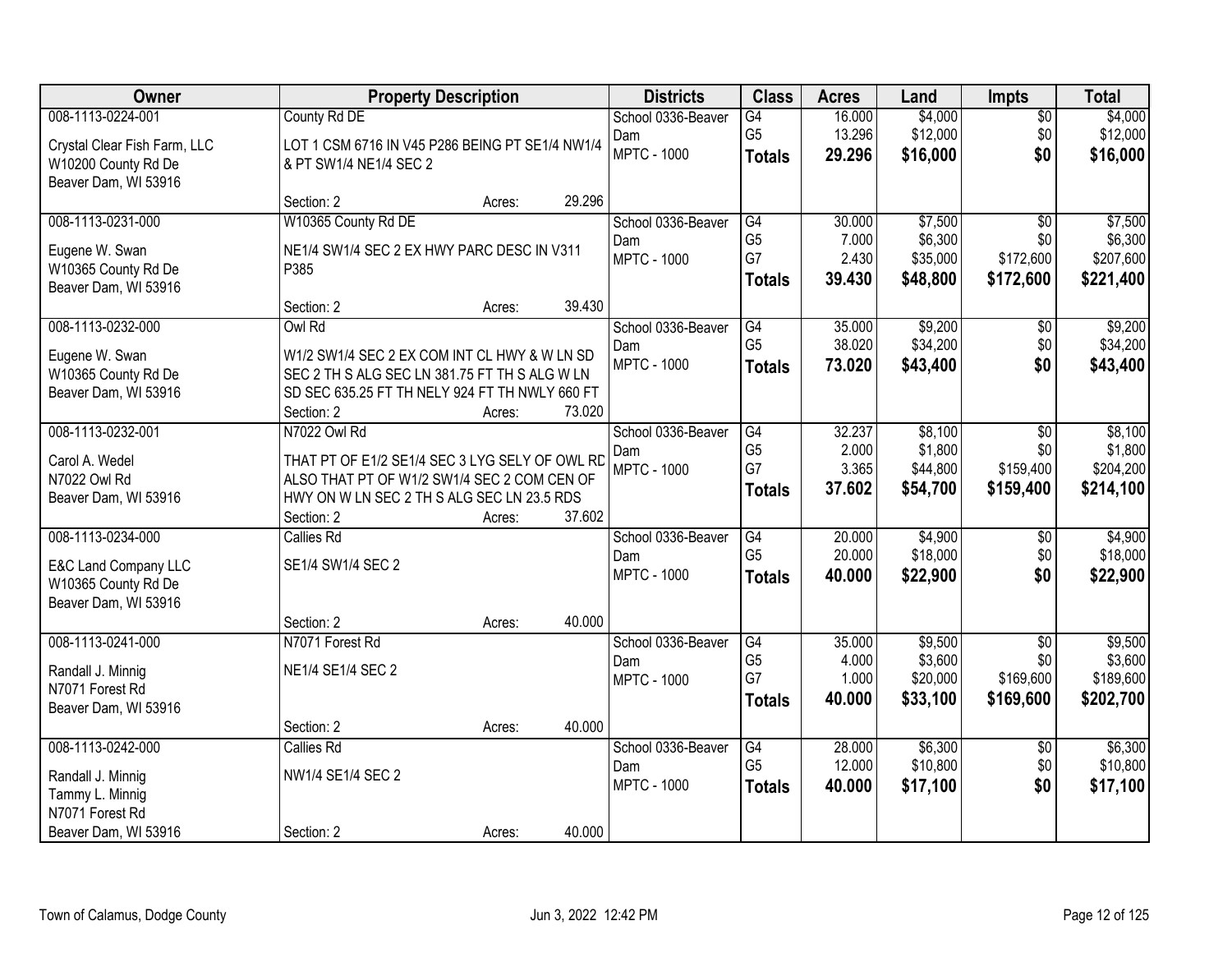| Owner                                     |                                                                                               | <b>Property Description</b> |        | <b>Districts</b>          | <b>Class</b>    | <b>Acres</b>     | Land                 | <b>Impts</b>    | <b>Total</b> |
|-------------------------------------------|-----------------------------------------------------------------------------------------------|-----------------------------|--------|---------------------------|-----------------|------------------|----------------------|-----------------|--------------|
| 008-1113-0243-000                         | W10198 Callies Dr                                                                             |                             |        | School 0336-Beaver        | $\overline{G4}$ | 28.000           | \$7,300              | $\overline{50}$ | \$7,300      |
| Randall J. Minnig                         | SW1/4 SE1/4 & N 33 FT SE1/4 SE1/4 SEC 2                                                       |                             |        | Dam                       | G <sub>5</sub>  | 12.000           | \$10,800             | \$0             | \$10,800     |
| Tammy L. Minnig                           |                                                                                               |                             |        | <b>MPTC - 1000</b>        | G7              | 1.000            | \$20,000             | \$16,600        | \$36,600     |
| N7071 Forest Rd                           |                                                                                               |                             |        |                           | <b>Totals</b>   | 41.000           | \$38,100             | \$16,600        | \$54,700     |
| Beaver Dam, WI 53916                      | Section: 2                                                                                    | Acres:                      | 41.000 |                           |                 |                  |                      |                 |              |
| 008-1113-0244-000                         | <b>Callies Rd</b>                                                                             |                             |        | School 0336-Beaver        | G4              | 36.500           | \$9,900              | \$0             | \$9,900      |
| Melissa Mace                              | SE1/4 SE1/4 SEC 2 EX N 33 FT                                                                  |                             |        | Dam                       | G <sub>5</sub>  | 2.500            | \$2,300              | \$0             | \$2,300      |
| John H. Kraus Jr                          |                                                                                               |                             |        | <b>MPTC - 1000</b>        | <b>Totals</b>   | 39.000           | \$12,200             | \$0             | \$12,200     |
| N6426 Wren Rd                             |                                                                                               |                             |        |                           |                 |                  |                      |                 |              |
| Beaver Dam, WI 53916                      | Section: 2                                                                                    | Acres:                      | 39.000 |                           |                 |                  |                      |                 |              |
| 008-1113-0311-000                         | Hawk Rd                                                                                       |                             |        | School 0336-Beaver        | G4              | 67.320           | \$15,100             | $\overline{50}$ | \$15,100     |
|                                           |                                                                                               |                             |        | Dam                       | G <sub>5</sub>  | 10.500           | \$9,500              | \$0             | \$9,500      |
| Daniel Swan et al                         | N 34 AC OF NE1/4 NE1/4 & SE1/4 NE1/4 & S 6/40TH                                               |                             |        | <b>MPTC - 1000</b>        | <b>Totals</b>   | 77.820           | \$24,600             | \$0             | \$24,600     |
| N7205 Hawk Rd                             | OF NE1/4 NE1/4 SEC 3 EX HWY DESC IN V311 P383                                                 |                             |        |                           |                 |                  |                      |                 |              |
| Beaver Dam, WI 53916                      | EX CSM 6322 IN V42 P317                                                                       |                             | 77.820 |                           |                 |                  |                      |                 |              |
| 008-1113-0312-000                         | Section: 3<br>N7219 Hawk Rd                                                                   | Acres:                      |        |                           | G4              |                  |                      |                 | \$15,200     |
|                                           |                                                                                               |                             |        | School 0336-Beaver        | G <sub>5</sub>  | 61.008<br>11.500 | \$15,200<br>\$10,400 | \$0<br>\$0      | \$10,400     |
| Daniel Swan et al                         | W1/2 NE1/4 SEC 3 EX 5 AC IN NW COR EX HWY DES(                                                |                             |        | Dam<br><b>MPTC - 1000</b> | G7              | 2.000            | \$30,500             | \$190,900       | \$221,400    |
| N7205 Hawk Rd                             | IN V311 P375                                                                                  |                             |        |                           | <b>Totals</b>   | 74.508           | \$56,100             | \$190,900       | \$247,000    |
| Beaver Dam, WI 53916                      |                                                                                               |                             |        |                           |                 |                  |                      |                 |              |
|                                           | Section: 3                                                                                    | Acres:                      | 74.508 |                           |                 |                  |                      |                 |              |
| 008-1113-0312-001                         | <b>Hawk Rd</b>                                                                                |                             |        | School 0336-Beaver        | $\overline{G5}$ | 5.000            | \$4,500              | $\overline{50}$ | \$4,500      |
| Chs Hunting LLC                           | PT NW1/4 NE1/4 SEC 3 BEG NW COR SD 1/4 1/4 TH S                                               |                             |        | Dam                       | <b>Totals</b>   | 5.000            | \$4,500              | \$0             | \$4,500      |
| c/o Ben Westra Wds                        | 660 FT TH NELY TO A PT ON N LN SD 1/4 1/4 LYG                                                 |                             |        | <b>MPTC - 1000</b>        |                 |                  |                      |                 |              |
| 100 Tower Dr                              | 660 FT E OF NW COR TH W ALG SD N LN TO POB                                                    |                             |        |                           |                 |                  |                      |                 |              |
| Beaver Dam, WI 53916                      | Section: 3                                                                                    | Acres:                      | 5.000  |                           |                 |                  |                      |                 |              |
| 008-1113-0314-000                         | W10578 County Rd DE                                                                           |                             |        | School 0336-Beaver        | $\overline{G1}$ | 1.000            | \$30,000             | \$74,700        | \$104,700    |
| Paul Swan                                 | LOT 1 CSM 6322 IN V42 P317 BEING PT SE1/4 NE1/4                                               |                             |        | Dam                       | G4              | 0.551            | \$200                | \$0             | \$200        |
| W10578 County Rd De                       | SEC <sub>3</sub>                                                                              |                             |        | <b>MPTC - 1000</b>        | Totals          | 1.551            | \$30,200             | \$74,700        | \$104,900    |
| Beaver Dam, WI 53916                      |                                                                                               |                             |        |                           |                 |                  |                      |                 |              |
|                                           | Section: 3                                                                                    | Acres:                      | 1.551  |                           |                 |                  |                      |                 |              |
| 008-1113-0322-000                         | N7137 Slinger Rd                                                                              |                             |        | School 0336-Beaver        | G4              | 9.500            | \$2,300              | $\overline{30}$ | \$2,300      |
|                                           |                                                                                               |                             |        | Dam                       | G <sub>5</sub>  | 26.902           | \$24,200             | \$0             | \$24,200     |
| James Vandergalien                        | NW1/4 NW1/4 SEC 3 EX THAT PT LYG SELY OF                                                      |                             |        | <b>MPTC - 1000</b>        | G5M             | 4.156            | \$5,000              | \$0             | \$5,000      |
| Elizabeth Vandergalien<br>N7828 Louise Ln | DITCH ALSO ALL THAT PT NE1/4 NW1/4 SEC 3 LYG N<br>& W OF DITCH ALSO THAT PT SW1/4 NW1/4 SEC 3 |                             |        |                           | G7              | 0.500            | \$10,000             | \$3,200         | \$13,200     |
| Randolph, WI 53956                        | Section: 3                                                                                    | Acres:                      | 41.058 |                           | <b>Totals</b>   | 41.058           | \$41,500             | \$3,200         | \$44,700     |
|                                           |                                                                                               |                             |        |                           |                 |                  |                      |                 |              |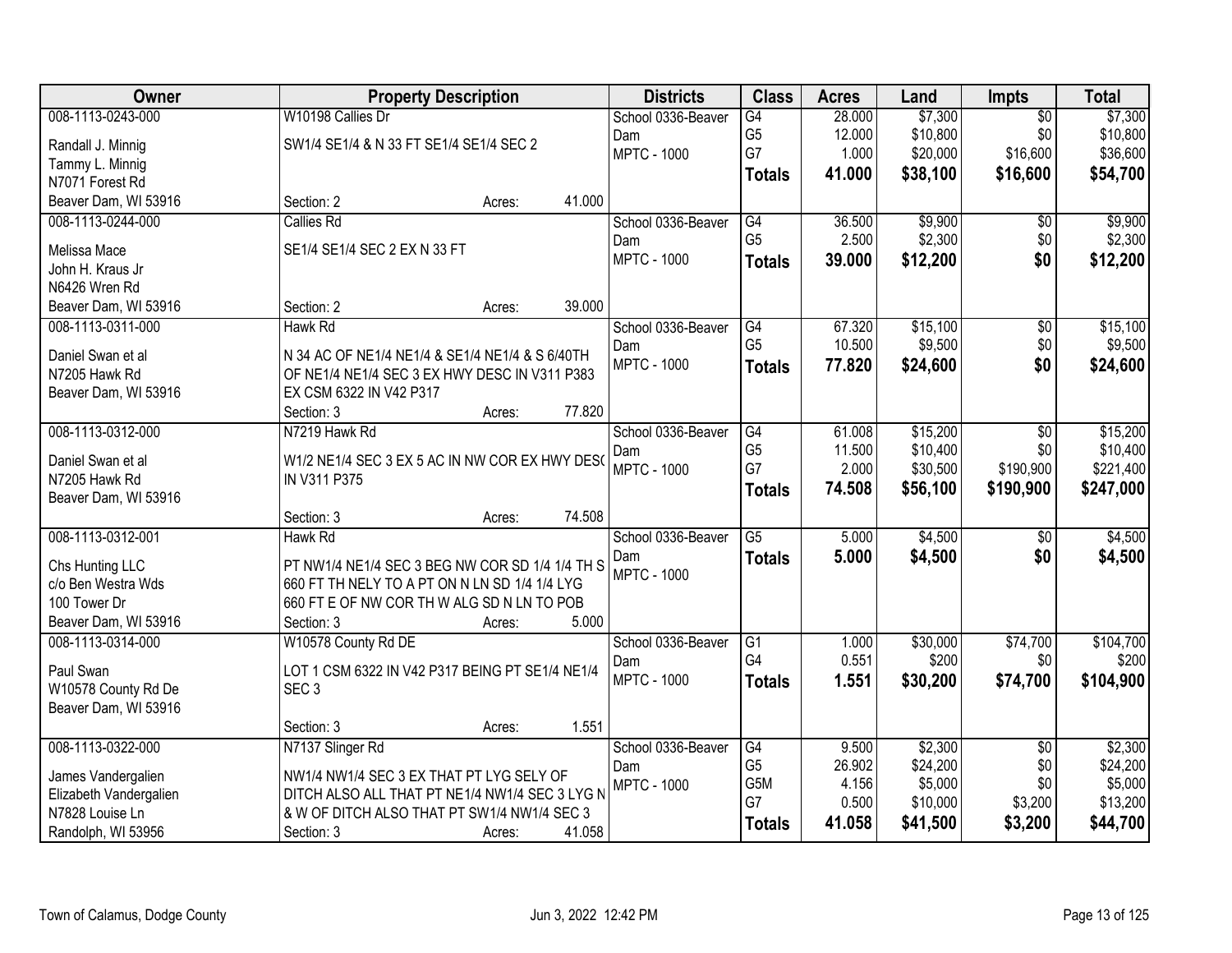| Owner                                                             |                                                                                       | <b>Property Description</b> |         | <b>Districts</b>          | <b>Class</b>          | <b>Acres</b>    | Land                 | <b>Impts</b>                 | <b>Total</b>          |
|-------------------------------------------------------------------|---------------------------------------------------------------------------------------|-----------------------------|---------|---------------------------|-----------------------|-----------------|----------------------|------------------------------|-----------------------|
| 008-1113-0322-001                                                 | Slinger Rd                                                                            |                             |         | School 0336-Beaver        | $\overline{G4}$       | 9.000           | \$2,300              | $\overline{50}$              | \$2,300               |
| Dawn M. Sadowske<br>N7699 Poplar Ridge Rd<br>Beaver Dam, WI 53916 | THAT PT OF PARC DESC IN V327 P11 LYG IN NW1/4<br><b>NW1/4 SEC 3</b>                   |                             |         | Dam<br><b>MPTC - 1000</b> | <b>Totals</b>         | 9.000           | \$2,300              | \$0                          | \$2,300               |
|                                                                   | Section: 3                                                                            | Acres:                      | 9.000   |                           |                       |                 |                      |                              |                       |
| 008-1113-0324-000                                                 | N7205 Hawk Rd                                                                         |                             |         | School 0336-Beaver        | G4                    | 97.250          | \$25,800             | $\overline{50}$              | \$25,800              |
| Daniel Swan et al                                                 | NW1/4 SEC 3 EX THAT PT LYG NWLY OF DITCH EX                                           |                             |         | Dam<br><b>MPTC - 1000</b> | G <sub>5</sub><br>G5M | 8.388<br>4.500  | \$7,600<br>\$6,100   | \$0<br>\$0                   | \$7,600<br>\$6,100    |
| N7205 Hawk Rd                                                     | HWY DESC IN V311 P371                                                                 |                             |         |                           | G7                    | 1.000           | \$20,000             | \$218,800                    | \$238,800             |
| Beaver Dam, WI 53916                                              |                                                                                       |                             |         |                           | <b>Totals</b>         | 111.138         | \$59,500             | \$218,800                    | \$278,300             |
|                                                                   | Section: 3                                                                            | Acres:                      | 111.138 |                           |                       |                 |                      |                              |                       |
| 008-1113-0331-000                                                 | W10755 County Rd DE                                                                   |                             |         | School 0336-Beaver<br>Dam | G4<br>G7              | 35.500<br>3.000 | \$10,000<br>\$41,000 | $\overline{50}$<br>\$233,800 | \$10,000<br>\$274,800 |
| Frances R. Swan et al                                             | NE1/4 SW1/4 SEC 3 EX 1.50 AC HWY DESC IN V311                                         |                             |         | <b>MPTC - 1000</b>        | <b>Totals</b>         | 38.500          | \$51,000             | \$233,800                    | \$284,800             |
| N7205 Hawk Rd                                                     | P369                                                                                  |                             |         |                           |                       |                 |                      |                              |                       |
| Beaver Dam, WI 53916                                              | Section: 3                                                                            | Acres:                      | 38.500  |                           |                       |                 |                      |                              |                       |
| 008-1113-0332-000                                                 | County Rd DE                                                                          |                             |         | School 0336-Beaver        | G4                    | 33.480          | \$8,900              | $\sqrt[6]{3}$                | \$8,900               |
|                                                                   |                                                                                       |                             |         | Dam                       | G <sub>5</sub>        | 3.000           | \$2,700              | \$0                          | \$2,700               |
| Daniel Swan et al<br>N7205 Hawk Rd                                | NW1/4 SW1/4 SEC 3 EX 0.75 AC IN NW COR FOR<br>SCHOOL EX 2.77 AC HWY DESC IN V311 P369 |                             |         | <b>MPTC - 1000</b>        | <b>Totals</b>         | 36.480          | \$11,600             | \$0                          | \$11,600              |
| Beaver Dam, WI 53916                                              |                                                                                       |                             |         |                           |                       |                 |                      |                              |                       |
|                                                                   | Section: 3                                                                            | Acres:                      | 36.480  |                           |                       |                 |                      |                              |                       |
| 008-1113-0332-001                                                 | W10884 County Rd DE                                                                   |                             |         | School 0336-Beaver        | $\overline{G1}$       | 0.410           | \$15,900             | \$126,400                    | \$142,300             |
| William R. Nanney                                                 | PT NW1/4 SW1/4 SEC 3 COM W1/4 COR SD SEC TH S                                         |                             |         | Dam                       | <b>Totals</b>         | 0.410           | \$15,900             | \$126,400                    | \$142,300             |
| Holly A. Nanney                                                   | 291.72 FT TO POB TH S 324.72 FT TH N 43 1/2 DEG E                                     |                             |         | <b>MPTC - 1000</b>        |                       |                 |                      |                              |                       |
| W10884 County Rd De                                               | 358.38 FT TH N 78DEG W 248.82 FT TO POB EX 0.07                                       |                             |         |                           |                       |                 |                      |                              |                       |
| Beaver Dam, WI 53916                                              | Section: 3                                                                            | Acres:                      | 0.410   |                           |                       |                 |                      |                              |                       |
| 008-1113-0333-000                                                 | County Rd DE                                                                          |                             |         | School 0336-Beaver        | G4                    | 38.000          | \$10,700             | $\overline{50}$              | \$10,700              |
| Jeffrey D. Westphal                                               | SW1/4 SW1/4 SEC 3                                                                     |                             |         | Dam<br><b>MPTC - 1000</b> | G <sub>5</sub>        | 2.000           | \$1,800              | \$0<br>\$0                   | \$1,800               |
| W10969 County Rd De                                               |                                                                                       |                             |         |                           | <b>Totals</b>         | 40,000          | \$12,500             |                              | \$12,500              |
| Beaver Dam, WI 53916                                              |                                                                                       |                             |         |                           |                       |                 |                      |                              |                       |
|                                                                   | Section: 3                                                                            | Acres:                      | 40.000  |                           |                       |                 |                      |                              |                       |
| 008-1113-0334-000                                                 | County Rd DE                                                                          |                             |         | School 0336-Beaver<br>Dam | G4<br>G <sub>5</sub>  | 34,000<br>6.000 | \$9,600<br>\$5,400   | $\overline{50}$<br>\$0       | \$9,600<br>\$5,400    |
| Daniel Swan et al                                                 | SE1/4 SW1/4 SEC 3                                                                     |                             |         | <b>MPTC - 1000</b>        | <b>Totals</b>         | 40.000          | \$15,000             | \$0                          | \$15,000              |
| N7205 Hawk Rd                                                     |                                                                                       |                             |         |                           |                       |                 |                      |                              |                       |
| Beaver Dam, WI 53916                                              | Section: 3                                                                            | Acres:                      | 40.000  |                           |                       |                 |                      |                              |                       |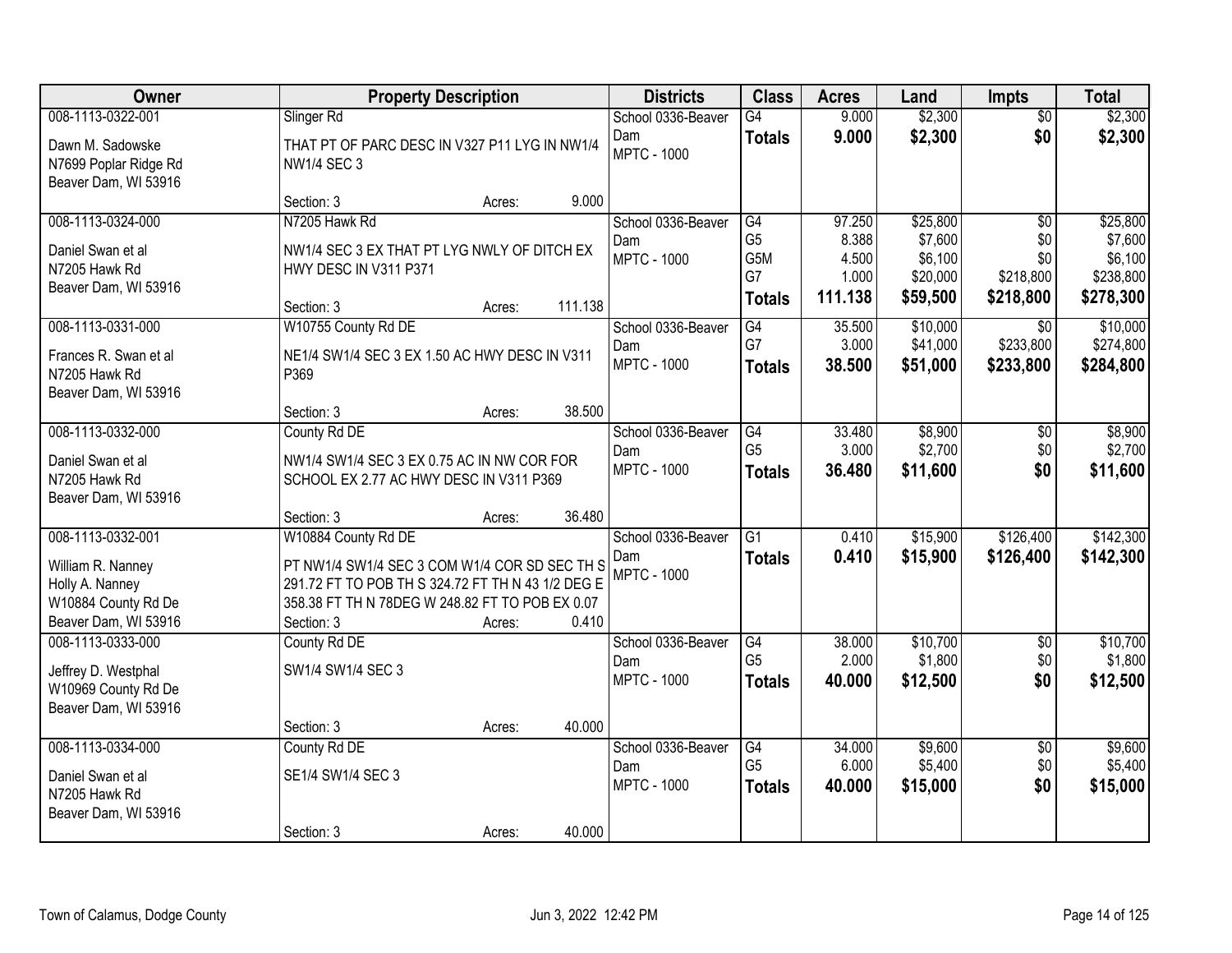| Owner                                | <b>Property Description</b>                     | <b>Districts</b>          | <b>Class</b>         | <b>Acres</b>     | Land                 | <b>Impts</b>    | <b>Total</b>         |
|--------------------------------------|-------------------------------------------------|---------------------------|----------------------|------------------|----------------------|-----------------|----------------------|
| 008-1113-0341-000                    | Owl Rd                                          | School 0336-Beaver        | $\overline{G4}$      | 44.973           | \$10,800             | $\overline{50}$ | \$10,800             |
| Carol A. Wedel                       | E1/2 OF SE1/4 SEC 3 EX THAT PT LYG SELY OF OWL  | Dam                       | G <sub>5</sub>       | 3.250            | \$3,000              | \$0             | \$3,000              |
| N7022 Owl Rd                         | RD EX HWY DESC IN V311 P379                     | <b>MPTC - 1000</b>        | <b>Totals</b>        | 48.223           | \$13,800             | \$0             | \$13,800             |
| Beaver Dam, WI 53916                 |                                                 |                           |                      |                  |                      |                 |                      |
|                                      | 48.223<br>Section: 3<br>Acres:                  |                           |                      |                  |                      |                 |                      |
| 008-1113-0342-000                    | County Rd DE                                    | School 0336-Beaver        | G4                   | 37.470           | \$9,900              | $\sqrt{6}$      | \$9,900              |
| Steven J. Griswold                   | NW1/4 SE1/4 SEC 3 EX 1.53 AC HWY DESC IN V311   | Dam                       | G <sub>5</sub>       | 1.000            | \$900                | \$0             | \$900                |
| W10768 W Owl Rd                      | P377                                            | <b>MPTC - 1000</b>        | <b>Totals</b>        | 38.470           | \$10,800             | \$0             | \$10,800             |
| Beaver Dam, WI 53916                 |                                                 |                           |                      |                  |                      |                 |                      |
|                                      | 38.470<br>Section: 3<br>Acres:                  |                           |                      |                  |                      |                 |                      |
| 008-1113-0343-000                    | N6903X Owl Rd                                   | School 0336-Beaver        | G4                   | 31.750           | \$8,200              | \$0             | \$8,200              |
| Steven J. Griswold                   | SW1/4 SE1/4 SEC 3                               | Dam                       | G <sub>5</sub>       | 1.250            | \$1,200              | \$0             | \$1,200              |
| W10768 W Owl Rd                      |                                                 | <b>MPTC - 1000</b>        | G7                   | 7.000            | \$72,000             | \$469,200       | \$541,200            |
| Beaver Dam, WI 53916                 |                                                 |                           | <b>Totals</b>        | 40,000           | \$81,400             | \$469,200       | \$550,600            |
|                                      | 40.000<br>Section: 3<br>Acres:                  |                           |                      |                  |                      |                 |                      |
| 008-1113-0413-001                    | Slinger Rd                                      | School 0336-Beaver        | $\overline{G4}$      | 3.632            | \$600                | \$0             | \$600                |
| Rebecca J. Schultz-Burger            | THAT PT OF NW1/4 NE1/4 & SW1/4 NE1/4 SEC 4 AS   | Dam                       | G <sub>5</sub>       | 3.000            | \$2,000              | \$0             | \$2,000              |
| Jeffrey T Schultz Family Trust Dated | DOC# 1260573                                    | <b>MPTC - 1000</b>        | <b>Totals</b>        | 6.632            | \$2,600              | \$0             | \$2,600              |
| December 8 2020                      |                                                 |                           |                      |                  |                      |                 |                      |
| W11235 Schultz Dr                    | 6.632<br>Section: 4<br>Acres:                   |                           |                      |                  |                      |                 |                      |
| Beaver Dam, WI 53916                 |                                                 |                           |                      |                  |                      |                 |                      |
| 008-1113-0414-000                    | N7135 Slinger Rd                                | School 0336-Beaver        | G4                   | 8.856            | \$1,900              | $\sqrt[6]{3}$   | \$1,900              |
| James Vandergalien                   | W1/2 NE1/4 SEC 4 ALSO NW1/4 SE1/4 SEC 4 EX THAT | Dam<br><b>MPTC - 1000</b> | G <sub>5</sub><br>G7 | 194.643<br>1.000 | \$63,300<br>\$20,000 | \$0<br>\$26,000 | \$63,300<br>\$46,000 |
| Elizabeth Vandergalien               | PT LYG SE OF CENTER OF DITCH ALSO THAT PT       |                           | <b>Totals</b>        | 204.499          | \$85,200             | \$26,000        | \$111,200            |
| N7828 Louise Ln                      | NE1/4 SE1/4 SEC 4 LYG NW OF CENTER OF DITCH.    |                           |                      |                  |                      |                 |                      |
| Randolph, WI 53956                   | 204.499<br>Section: 4<br>Acres:                 |                           |                      |                  |                      |                 |                      |
| 008-1113-0421-000                    | County Rd FW                                    | School 4634-              | G4                   | 47.079           | \$10,300             | $\sqrt{6}$      | \$10,300             |
| James T. Kmiec                       | NW1/4 NW1/4 & NW1/2 OF NE1/4 NW1/4 SEC 4 EX     | Randolph                  | G <sub>5</sub>       | 13.500           | \$12,200             | \$0             | \$12,200             |
| Stanley H. Steinhorst                | THAT PT CSM 6869 IN V47 P1 LYG IN SD NW1/4      | MATC - 0400               | <b>Totals</b>        | 60.579           | \$22,500             | \$0             | \$22,500             |
| N6840 Robin Rd                       | <b>NW1/4</b>                                    |                           |                      |                  |                      |                 |                      |
| Beaver Dam, WI 53916                 | 60.579<br>Section: 4<br>Acres:                  |                           |                      |                  |                      |                 |                      |
| 008-1113-0422-000                    | N7316 County Rd FW                              | School 4634-              | $\overline{G4}$      | 0.250            | \$100                | $\overline{30}$ | \$100                |
| Stanley H. Steinhorst                | LOT 1 CSM 6869 IN V47 P1 BEING PT NW1/4 NW1/4   | Randolph                  | G7                   | 1.867            | \$29,100             | \$139,700       | \$168,800            |
| N7316 County Rd Fw                   | SEC 4 & PT NE1/4 NE1/4 SEC 5                    | MATC - 0400               | <b>Totals</b>        | 2.117            | \$29,200             | \$139,700       | \$168,900            |
| Randolph, WI 53956                   |                                                 |                           |                      |                  |                      |                 |                      |
|                                      | 2.117<br>Section: 4<br>Acres:                   |                           |                      |                  |                      |                 |                      |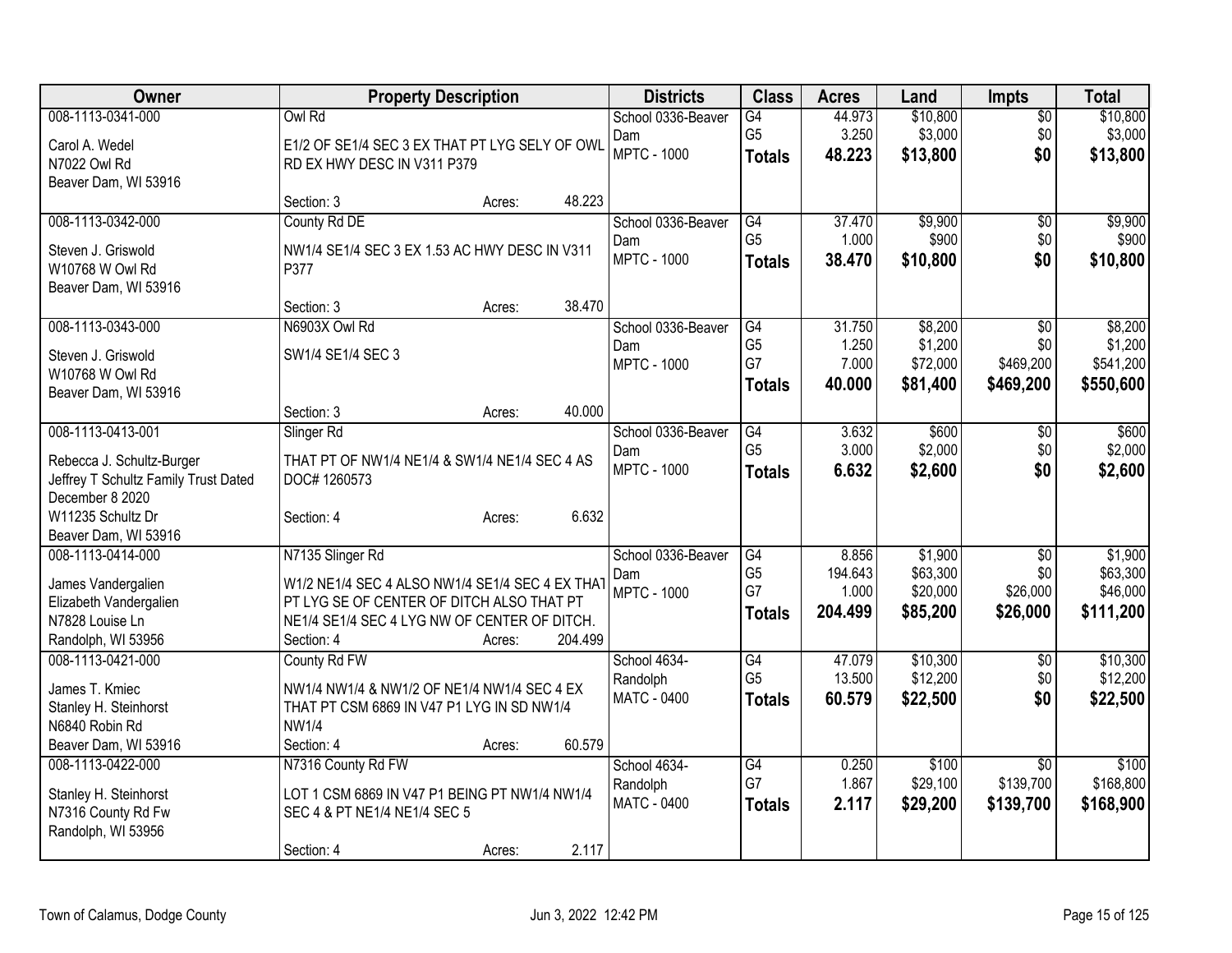| 008-1113-0423-000<br>County Rd FW<br>15.862<br>$\overline{60}$<br>\$3,600<br>School 1736-Fall<br>G4<br>G <sub>5</sub><br>5.000<br>\$4,500<br>\$4,500<br>\$0<br>River<br>NW1/2 OF SW1/4 NW1/4 SEC 4<br>James T. Kmiec<br><b>MPTC - 1000</b><br>\$8,100<br>\$0<br>20.862<br>\$8,100<br><b>Totals</b><br>Stanley H. Steinhorst<br>N6840 Robin Rd<br>Beaver Dam, WI 53916<br>20.862<br>Section: 4<br>Acres:<br>County Rd FW<br>School 1736-Fall<br>\$1,800<br>008-1113-0424-000<br>G4<br>6.500<br>$\sqrt{6}$<br>G <sub>5</sub><br>76.660<br>\$49,900<br>\$0<br>River<br>Rebecca J. Schultz<br>SE1/2 OF NE1/4 NW1/4 ALSO SE1/2 OF SW1/4 NW1/4<br><b>MPTC - 1000</b><br>83.160<br>\$51,700<br>\$0<br><b>Totals</b><br>Jeffrey T Schultz Family Trust Dated<br>ALSO SE1/4 NW1/4 ALL IN SEC 4<br>December 8 2020<br>83.160<br>W11235 Schultz Dr<br>Section: 4<br>Acres:<br>Beaver Dam, WI 53916<br>W11235 Schultz Dr<br>\$70,000<br>\$327,400<br>008-1113-0433-001<br>School 1736-Fall<br>G1<br>2.000<br>G <sub>5</sub> M<br>5.000<br>\$6,800<br>\$0<br>River<br>Jeffrey T Schultz Family Trust Dated<br>LOT 2 CSM 6827 IN V46 P234 BEING PT GL 2 SEC 4 &<br><b>MPTC - 1000</b><br>\$327,400<br>7.000<br>\$76,800<br>\$404,200<br><b>Totals</b><br>PT GL 1 SEC 9<br>December 8 2020<br>W11235 Schultz Dr<br>7.000<br>Beaver Dam, WI 53916<br>Section: 4<br>Acres:<br>008-1113-0434-000<br>Schultz Dr<br>School 1736-Fall<br>G4<br>46.157<br>\$11,700<br>\$0<br>G <sub>5</sub><br>86.200<br>\$56,100<br>\$0<br>River<br>Rebecca J. Schultz<br>NE1/4 SW1/4 ALSO GL'S 1 & 2 ALSO S1/2 OF SW1/4<br>G <sub>5</sub> M<br>1.000<br>\$1,400<br>\$0<br><b>MPTC - 1000</b><br>SE1/4 EX THAT PT LYG SELY OF HWY EX 1.75 AC ON<br>W11235 Schultz Dr<br>133.357<br>\$69,200<br>\$0<br>\$69,200<br><b>Totals</b><br>ELY SIDE DEEDED TO THOMAS O'CONNELL (IN V80<br>Beaver Dam, WI 53916<br>133.357<br>Section: 4<br>Acres:<br>008-1113-0441-000<br>School 0336-Beaver<br>34.130<br>\$8,700<br>W10946 County Rd DE<br>G4<br>\$0<br>G <sub>5</sub><br>1.000<br>\$900<br>\$0<br>Dam<br>Kenneth E. Schreiber<br>THAT PT OF SE1/4 NE1/4 LYG SELY OF DITCH EX E<br><b>MPTC - 1000</b><br>G5M<br>1.000<br>\$1,300<br>\$0<br>Richard M. Schreiber<br>33 FT & THAT PT OF N1/2 OF SE1/4 LYG SELY OF<br>G7<br>2.000<br>\$30,500<br>\$119,000<br>DITCH EX E 33 FT N OF CTH DE ALSO EX HWY DESC<br>W10946 County Rd De<br>38.130<br>\$119,000<br>\$160,400<br>\$41,400<br><b>Totals</b><br>Beaver Dam, WI 53916<br>Section: 4<br>38.130<br>Acres: | Owner             | <b>Property Description</b> | <b>Districts</b>   | <b>Class</b> | <b>Acres</b> | Land    | <b>Impts</b>    | <b>Total</b> |
|----------------------------------------------------------------------------------------------------------------------------------------------------------------------------------------------------------------------------------------------------------------------------------------------------------------------------------------------------------------------------------------------------------------------------------------------------------------------------------------------------------------------------------------------------------------------------------------------------------------------------------------------------------------------------------------------------------------------------------------------------------------------------------------------------------------------------------------------------------------------------------------------------------------------------------------------------------------------------------------------------------------------------------------------------------------------------------------------------------------------------------------------------------------------------------------------------------------------------------------------------------------------------------------------------------------------------------------------------------------------------------------------------------------------------------------------------------------------------------------------------------------------------------------------------------------------------------------------------------------------------------------------------------------------------------------------------------------------------------------------------------------------------------------------------------------------------------------------------------------------------------------------------------------------------------------------------------------------------------------------------------------------------------------------------------------------------------------------------------------------------------------------------------------------------------------------------------------------------------------------------------------------------------------------------------------------------------------------------------------------------------------------------------------------------------------------------------------------------------------------------------------|-------------------|-----------------------------|--------------------|--------------|--------------|---------|-----------------|--------------|
|                                                                                                                                                                                                                                                                                                                                                                                                                                                                                                                                                                                                                                                                                                                                                                                                                                                                                                                                                                                                                                                                                                                                                                                                                                                                                                                                                                                                                                                                                                                                                                                                                                                                                                                                                                                                                                                                                                                                                                                                                                                                                                                                                                                                                                                                                                                                                                                                                                                                                                                |                   |                             |                    |              |              | \$3,600 |                 |              |
|                                                                                                                                                                                                                                                                                                                                                                                                                                                                                                                                                                                                                                                                                                                                                                                                                                                                                                                                                                                                                                                                                                                                                                                                                                                                                                                                                                                                                                                                                                                                                                                                                                                                                                                                                                                                                                                                                                                                                                                                                                                                                                                                                                                                                                                                                                                                                                                                                                                                                                                |                   |                             |                    |              |              |         |                 |              |
|                                                                                                                                                                                                                                                                                                                                                                                                                                                                                                                                                                                                                                                                                                                                                                                                                                                                                                                                                                                                                                                                                                                                                                                                                                                                                                                                                                                                                                                                                                                                                                                                                                                                                                                                                                                                                                                                                                                                                                                                                                                                                                                                                                                                                                                                                                                                                                                                                                                                                                                |                   |                             |                    |              |              |         |                 |              |
|                                                                                                                                                                                                                                                                                                                                                                                                                                                                                                                                                                                                                                                                                                                                                                                                                                                                                                                                                                                                                                                                                                                                                                                                                                                                                                                                                                                                                                                                                                                                                                                                                                                                                                                                                                                                                                                                                                                                                                                                                                                                                                                                                                                                                                                                                                                                                                                                                                                                                                                |                   |                             |                    |              |              |         |                 |              |
|                                                                                                                                                                                                                                                                                                                                                                                                                                                                                                                                                                                                                                                                                                                                                                                                                                                                                                                                                                                                                                                                                                                                                                                                                                                                                                                                                                                                                                                                                                                                                                                                                                                                                                                                                                                                                                                                                                                                                                                                                                                                                                                                                                                                                                                                                                                                                                                                                                                                                                                |                   |                             |                    |              |              |         |                 |              |
| \$49,900<br>\$51,700<br>\$397,400<br>\$6,800<br>\$11,700<br>\$56,100<br>\$1,400<br>\$8,700<br>\$900<br>\$1,300<br>\$149,500                                                                                                                                                                                                                                                                                                                                                                                                                                                                                                                                                                                                                                                                                                                                                                                                                                                                                                                                                                                                                                                                                                                                                                                                                                                                                                                                                                                                                                                                                                                                                                                                                                                                                                                                                                                                                                                                                                                                                                                                                                                                                                                                                                                                                                                                                                                                                                                    |                   |                             |                    |              |              |         |                 | \$1,800      |
|                                                                                                                                                                                                                                                                                                                                                                                                                                                                                                                                                                                                                                                                                                                                                                                                                                                                                                                                                                                                                                                                                                                                                                                                                                                                                                                                                                                                                                                                                                                                                                                                                                                                                                                                                                                                                                                                                                                                                                                                                                                                                                                                                                                                                                                                                                                                                                                                                                                                                                                |                   |                             |                    |              |              |         |                 |              |
|                                                                                                                                                                                                                                                                                                                                                                                                                                                                                                                                                                                                                                                                                                                                                                                                                                                                                                                                                                                                                                                                                                                                                                                                                                                                                                                                                                                                                                                                                                                                                                                                                                                                                                                                                                                                                                                                                                                                                                                                                                                                                                                                                                                                                                                                                                                                                                                                                                                                                                                |                   |                             |                    |              |              |         |                 |              |
|                                                                                                                                                                                                                                                                                                                                                                                                                                                                                                                                                                                                                                                                                                                                                                                                                                                                                                                                                                                                                                                                                                                                                                                                                                                                                                                                                                                                                                                                                                                                                                                                                                                                                                                                                                                                                                                                                                                                                                                                                                                                                                                                                                                                                                                                                                                                                                                                                                                                                                                |                   |                             |                    |              |              |         |                 |              |
|                                                                                                                                                                                                                                                                                                                                                                                                                                                                                                                                                                                                                                                                                                                                                                                                                                                                                                                                                                                                                                                                                                                                                                                                                                                                                                                                                                                                                                                                                                                                                                                                                                                                                                                                                                                                                                                                                                                                                                                                                                                                                                                                                                                                                                                                                                                                                                                                                                                                                                                |                   |                             |                    |              |              |         |                 |              |
|                                                                                                                                                                                                                                                                                                                                                                                                                                                                                                                                                                                                                                                                                                                                                                                                                                                                                                                                                                                                                                                                                                                                                                                                                                                                                                                                                                                                                                                                                                                                                                                                                                                                                                                                                                                                                                                                                                                                                                                                                                                                                                                                                                                                                                                                                                                                                                                                                                                                                                                |                   |                             |                    |              |              |         |                 |              |
|                                                                                                                                                                                                                                                                                                                                                                                                                                                                                                                                                                                                                                                                                                                                                                                                                                                                                                                                                                                                                                                                                                                                                                                                                                                                                                                                                                                                                                                                                                                                                                                                                                                                                                                                                                                                                                                                                                                                                                                                                                                                                                                                                                                                                                                                                                                                                                                                                                                                                                                |                   |                             |                    |              |              |         |                 |              |
|                                                                                                                                                                                                                                                                                                                                                                                                                                                                                                                                                                                                                                                                                                                                                                                                                                                                                                                                                                                                                                                                                                                                                                                                                                                                                                                                                                                                                                                                                                                                                                                                                                                                                                                                                                                                                                                                                                                                                                                                                                                                                                                                                                                                                                                                                                                                                                                                                                                                                                                |                   |                             |                    |              |              |         |                 |              |
|                                                                                                                                                                                                                                                                                                                                                                                                                                                                                                                                                                                                                                                                                                                                                                                                                                                                                                                                                                                                                                                                                                                                                                                                                                                                                                                                                                                                                                                                                                                                                                                                                                                                                                                                                                                                                                                                                                                                                                                                                                                                                                                                                                                                                                                                                                                                                                                                                                                                                                                |                   |                             |                    |              |              |         |                 |              |
|                                                                                                                                                                                                                                                                                                                                                                                                                                                                                                                                                                                                                                                                                                                                                                                                                                                                                                                                                                                                                                                                                                                                                                                                                                                                                                                                                                                                                                                                                                                                                                                                                                                                                                                                                                                                                                                                                                                                                                                                                                                                                                                                                                                                                                                                                                                                                                                                                                                                                                                |                   |                             |                    |              |              |         |                 |              |
|                                                                                                                                                                                                                                                                                                                                                                                                                                                                                                                                                                                                                                                                                                                                                                                                                                                                                                                                                                                                                                                                                                                                                                                                                                                                                                                                                                                                                                                                                                                                                                                                                                                                                                                                                                                                                                                                                                                                                                                                                                                                                                                                                                                                                                                                                                                                                                                                                                                                                                                |                   |                             |                    |              |              |         |                 |              |
|                                                                                                                                                                                                                                                                                                                                                                                                                                                                                                                                                                                                                                                                                                                                                                                                                                                                                                                                                                                                                                                                                                                                                                                                                                                                                                                                                                                                                                                                                                                                                                                                                                                                                                                                                                                                                                                                                                                                                                                                                                                                                                                                                                                                                                                                                                                                                                                                                                                                                                                |                   |                             |                    |              |              |         |                 |              |
|                                                                                                                                                                                                                                                                                                                                                                                                                                                                                                                                                                                                                                                                                                                                                                                                                                                                                                                                                                                                                                                                                                                                                                                                                                                                                                                                                                                                                                                                                                                                                                                                                                                                                                                                                                                                                                                                                                                                                                                                                                                                                                                                                                                                                                                                                                                                                                                                                                                                                                                |                   |                             |                    |              |              |         |                 |              |
|                                                                                                                                                                                                                                                                                                                                                                                                                                                                                                                                                                                                                                                                                                                                                                                                                                                                                                                                                                                                                                                                                                                                                                                                                                                                                                                                                                                                                                                                                                                                                                                                                                                                                                                                                                                                                                                                                                                                                                                                                                                                                                                                                                                                                                                                                                                                                                                                                                                                                                                |                   |                             |                    |              |              |         |                 |              |
|                                                                                                                                                                                                                                                                                                                                                                                                                                                                                                                                                                                                                                                                                                                                                                                                                                                                                                                                                                                                                                                                                                                                                                                                                                                                                                                                                                                                                                                                                                                                                                                                                                                                                                                                                                                                                                                                                                                                                                                                                                                                                                                                                                                                                                                                                                                                                                                                                                                                                                                |                   |                             |                    |              |              |         |                 |              |
|                                                                                                                                                                                                                                                                                                                                                                                                                                                                                                                                                                                                                                                                                                                                                                                                                                                                                                                                                                                                                                                                                                                                                                                                                                                                                                                                                                                                                                                                                                                                                                                                                                                                                                                                                                                                                                                                                                                                                                                                                                                                                                                                                                                                                                                                                                                                                                                                                                                                                                                |                   |                             |                    |              |              |         |                 |              |
|                                                                                                                                                                                                                                                                                                                                                                                                                                                                                                                                                                                                                                                                                                                                                                                                                                                                                                                                                                                                                                                                                                                                                                                                                                                                                                                                                                                                                                                                                                                                                                                                                                                                                                                                                                                                                                                                                                                                                                                                                                                                                                                                                                                                                                                                                                                                                                                                                                                                                                                |                   |                             |                    |              |              |         |                 |              |
|                                                                                                                                                                                                                                                                                                                                                                                                                                                                                                                                                                                                                                                                                                                                                                                                                                                                                                                                                                                                                                                                                                                                                                                                                                                                                                                                                                                                                                                                                                                                                                                                                                                                                                                                                                                                                                                                                                                                                                                                                                                                                                                                                                                                                                                                                                                                                                                                                                                                                                                |                   |                             |                    |              |              |         |                 |              |
|                                                                                                                                                                                                                                                                                                                                                                                                                                                                                                                                                                                                                                                                                                                                                                                                                                                                                                                                                                                                                                                                                                                                                                                                                                                                                                                                                                                                                                                                                                                                                                                                                                                                                                                                                                                                                                                                                                                                                                                                                                                                                                                                                                                                                                                                                                                                                                                                                                                                                                                |                   |                             |                    |              |              |         |                 |              |
|                                                                                                                                                                                                                                                                                                                                                                                                                                                                                                                                                                                                                                                                                                                                                                                                                                                                                                                                                                                                                                                                                                                                                                                                                                                                                                                                                                                                                                                                                                                                                                                                                                                                                                                                                                                                                                                                                                                                                                                                                                                                                                                                                                                                                                                                                                                                                                                                                                                                                                                |                   |                             |                    |              |              |         |                 |              |
|                                                                                                                                                                                                                                                                                                                                                                                                                                                                                                                                                                                                                                                                                                                                                                                                                                                                                                                                                                                                                                                                                                                                                                                                                                                                                                                                                                                                                                                                                                                                                                                                                                                                                                                                                                                                                                                                                                                                                                                                                                                                                                                                                                                                                                                                                                                                                                                                                                                                                                                |                   |                             |                    |              |              |         |                 |              |
|                                                                                                                                                                                                                                                                                                                                                                                                                                                                                                                                                                                                                                                                                                                                                                                                                                                                                                                                                                                                                                                                                                                                                                                                                                                                                                                                                                                                                                                                                                                                                                                                                                                                                                                                                                                                                                                                                                                                                                                                                                                                                                                                                                                                                                                                                                                                                                                                                                                                                                                |                   |                             |                    |              |              |         |                 |              |
|                                                                                                                                                                                                                                                                                                                                                                                                                                                                                                                                                                                                                                                                                                                                                                                                                                                                                                                                                                                                                                                                                                                                                                                                                                                                                                                                                                                                                                                                                                                                                                                                                                                                                                                                                                                                                                                                                                                                                                                                                                                                                                                                                                                                                                                                                                                                                                                                                                                                                                                | 008-1113-0443-000 | County Rd DE                | School 0336-Beaver | G4           | 15.500       | \$4,100 | $\overline{50}$ | \$4,100      |
| G <sub>5</sub><br>1.860<br>\$1,700<br>\$0<br>\$1,700<br>Dam<br>Kenneth E. Schreiber<br>THAT PT N1/2 OF SW1/4 SE1/4 SEC 4 LYG W OF CTH                                                                                                                                                                                                                                                                                                                                                                                                                                                                                                                                                                                                                                                                                                                                                                                                                                                                                                                                                                                                                                                                                                                                                                                                                                                                                                                                                                                                                                                                                                                                                                                                                                                                                                                                                                                                                                                                                                                                                                                                                                                                                                                                                                                                                                                                                                                                                                          |                   |                             |                    |              |              |         |                 |              |
| <b>MPTC - 1000</b><br>\$0<br>17.360<br>\$5,800<br>\$5,800<br><b>Totals</b><br>Richard M. Schreiber<br>DE & 1.75 AC PARC OFF MIDDLE PT S1/2 SD 1/4 1/4                                                                                                                                                                                                                                                                                                                                                                                                                                                                                                                                                                                                                                                                                                                                                                                                                                                                                                                                                                                                                                                                                                                                                                                                                                                                                                                                                                                                                                                                                                                                                                                                                                                                                                                                                                                                                                                                                                                                                                                                                                                                                                                                                                                                                                                                                                                                                          |                   |                             |                    |              |              |         |                 |              |
| LYG NWLY CTH DE EX HWY DESC IN V312 P179<br>W10946 County Rd De                                                                                                                                                                                                                                                                                                                                                                                                                                                                                                                                                                                                                                                                                                                                                                                                                                                                                                                                                                                                                                                                                                                                                                                                                                                                                                                                                                                                                                                                                                                                                                                                                                                                                                                                                                                                                                                                                                                                                                                                                                                                                                                                                                                                                                                                                                                                                                                                                                                |                   |                             |                    |              |              |         |                 |              |
| Beaver Dam, WI 53916<br>17.360<br>Section: 4<br>Acres:                                                                                                                                                                                                                                                                                                                                                                                                                                                                                                                                                                                                                                                                                                                                                                                                                                                                                                                                                                                                                                                                                                                                                                                                                                                                                                                                                                                                                                                                                                                                                                                                                                                                                                                                                                                                                                                                                                                                                                                                                                                                                                                                                                                                                                                                                                                                                                                                                                                         |                   |                             |                    |              |              |         |                 |              |
| $\overline{G4}$<br>11.629<br>\$2,500<br>\$2,500<br>008-1113-0443-001<br>School 1736-Fall<br>County Rd DE<br>$\overline{50}$                                                                                                                                                                                                                                                                                                                                                                                                                                                                                                                                                                                                                                                                                                                                                                                                                                                                                                                                                                                                                                                                                                                                                                                                                                                                                                                                                                                                                                                                                                                                                                                                                                                                                                                                                                                                                                                                                                                                                                                                                                                                                                                                                                                                                                                                                                                                                                                    |                   |                             |                    |              |              |         |                 |              |
| 11.629<br>\$0<br>River<br>\$2,500<br>\$2,500<br><b>Totals</b><br>THAT PT OF SW1/4 SE1/4 SEC 4 LYG SELY OF CL                                                                                                                                                                                                                                                                                                                                                                                                                                                                                                                                                                                                                                                                                                                                                                                                                                                                                                                                                                                                                                                                                                                                                                                                                                                                                                                                                                                                                                                                                                                                                                                                                                                                                                                                                                                                                                                                                                                                                                                                                                                                                                                                                                                                                                                                                                                                                                                                   |                   |                             |                    |              |              |         |                 |              |
| James T. Kmiec<br><b>MPTC - 1000</b><br>N6840 Robin Rd<br>CTH DE EX HWY DESC IN V311 P405 EX THAT PT                                                                                                                                                                                                                                                                                                                                                                                                                                                                                                                                                                                                                                                                                                                                                                                                                                                                                                                                                                                                                                                                                                                                                                                                                                                                                                                                                                                                                                                                                                                                                                                                                                                                                                                                                                                                                                                                                                                                                                                                                                                                                                                                                                                                                                                                                                                                                                                                           |                   |                             |                    |              |              |         |                 |              |
| CSM 431 IN V6 P218 LYG IN SD 1/4 1/4<br>Beaver Dam, WI 53916                                                                                                                                                                                                                                                                                                                                                                                                                                                                                                                                                                                                                                                                                                                                                                                                                                                                                                                                                                                                                                                                                                                                                                                                                                                                                                                                                                                                                                                                                                                                                                                                                                                                                                                                                                                                                                                                                                                                                                                                                                                                                                                                                                                                                                                                                                                                                                                                                                                   |                   |                             |                    |              |              |         |                 |              |
| 11.629<br>Section: 4<br>Acres:                                                                                                                                                                                                                                                                                                                                                                                                                                                                                                                                                                                                                                                                                                                                                                                                                                                                                                                                                                                                                                                                                                                                                                                                                                                                                                                                                                                                                                                                                                                                                                                                                                                                                                                                                                                                                                                                                                                                                                                                                                                                                                                                                                                                                                                                                                                                                                                                                                                                                 |                   |                             |                    |              |              |         |                 |              |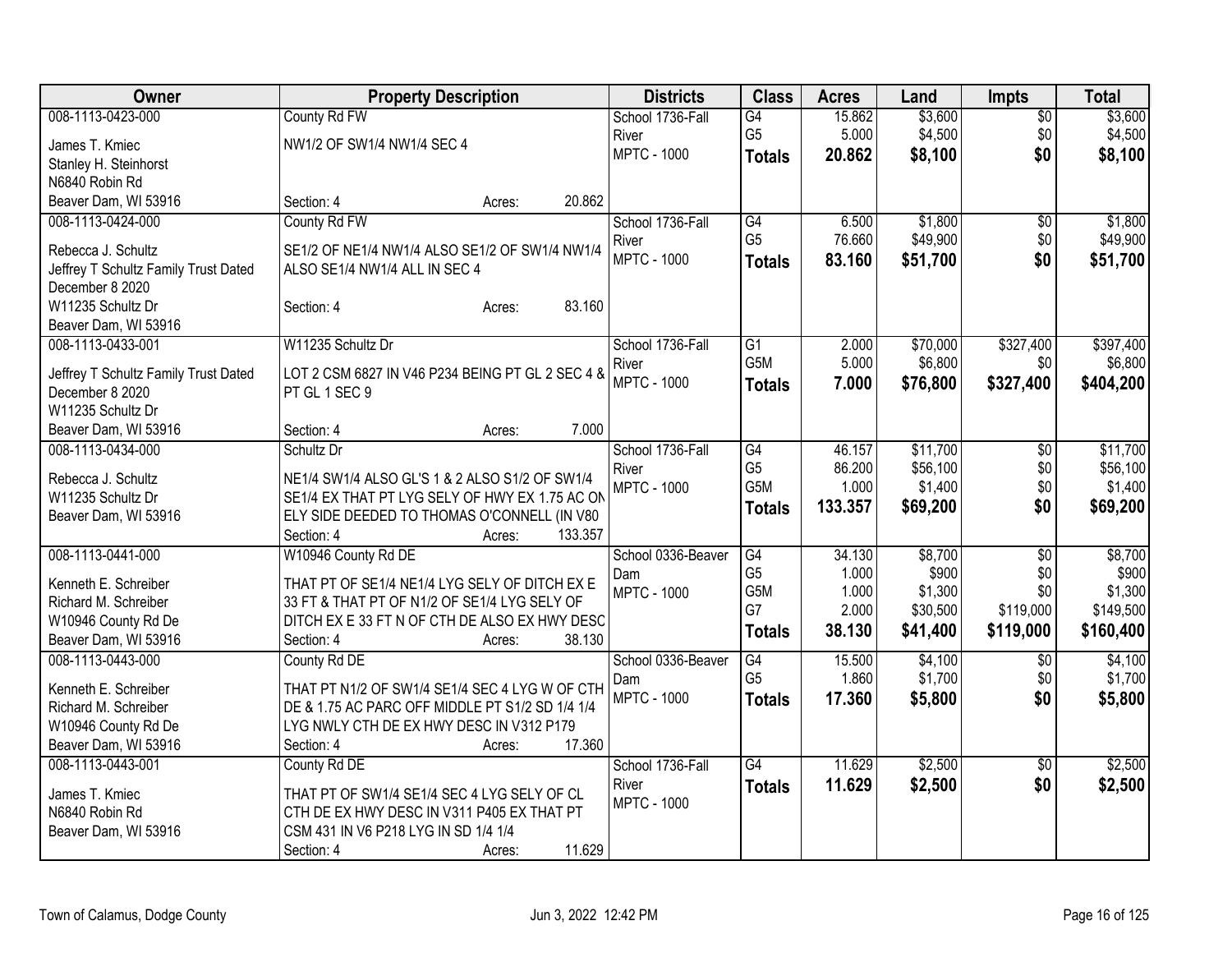| Owner                         | <b>Property Description</b>                      | <b>Districts</b>   | <b>Class</b>    | <b>Acres</b> | Land     | Impts           | <b>Total</b> |
|-------------------------------|--------------------------------------------------|--------------------|-----------------|--------------|----------|-----------------|--------------|
| 008-1113-0444-000             | W10969 County Rd DE                              | School 1736-Fall   | G4              | 23.000       | \$4,900  | $\overline{50}$ | \$4,900      |
| Jeffrey D. Westphal           | SE1/4 SE1/4 SEC 4 EX .52 AC HWY DESC IN V311     | River              | G <sub>5</sub>  | 14.300       | \$12,900 | \$0             | \$12,900     |
| W10969 County Rd De           | P373                                             | <b>MPTC - 1000</b> | G7              | 1.000        | \$20,000 | \$93,700        | \$113,700    |
| Beaver Dam, WI 53916          |                                                  |                    | <b>Totals</b>   | 38.300       | \$37,800 | \$93,700        | \$131,500    |
|                               | 38.300<br>Section: 4<br>Acres:                   |                    |                 |              |          |                 |              |
| 008-1113-0511-000             | County Rd FW                                     | School 4634-       | G4              | 9.988        | \$2,800  | \$0             | \$2,800      |
| James T. Kmiec                | E1/4 OF NE1/4 NE1/4 SEC 5 EX THAT PT CSM 6869 IN | Randolph           | <b>Totals</b>   | 9.988        | \$2,800  | \$0             | \$2,800      |
| Stanley H. Steinhorst         | V47 P1 LYG IN SD 1/4 1/4                         | <b>MATC - 0400</b> |                 |              |          |                 |              |
| N6840 Robin Rd                |                                                  |                    |                 |              |          |                 |              |
| Beaver Dam, WI 53916          | 9.988<br>Section: 5<br>Acres:                    |                    |                 |              |          |                 |              |
| 008-1113-0511-001             | W11337 County Rd FW                              | School 4634-       | $\overline{G7}$ | 2.000        | \$30,500 | \$74,800        | \$105,300    |
| Devin Anthes et al            | LOT 1 CSM 7260 IN V50 P83 BEING PT NE1/4 NE1/4   | Randolph           | <b>Totals</b>   | 2.000        | \$30,500 | \$74,800        | \$105,300    |
| W11337 County Rd Fw           | SEC <sub>5</sub>                                 | <b>MATC - 0400</b> |                 |              |          |                 |              |
| Randolph, WI 53956            |                                                  |                    |                 |              |          |                 |              |
|                               | 2.000<br>Section: 5<br>Acres:                    |                    |                 |              |          |                 |              |
| 008-1113-0512-000             | County Rd FW                                     | School 4634-       | G4              | 6.000        | \$1,400  | \$0             | \$1,400      |
| Miller Revocable Living Trust | THAT PT NW1/4 NE1/4 SEC 5 AS DESC IN V393 P353   | Randolph           | G <sub>5</sub>  | 0.723        | \$700    | \$0             | \$700        |
| W11468 County Rd Fw           |                                                  | <b>MATC - 0400</b> | G5M             | 5.000        | \$6,800  | \$0             | \$6,800      |
| Randolph, WI 53956            |                                                  |                    | <b>Totals</b>   | 11.723       | \$8,900  | \$0             | \$8,900      |
|                               | 11.723<br>Section: 5<br>Acres:                   |                    |                 |              |          |                 |              |
| 008-1113-0512-001             | W11468 County Rd FW                              | School 4634-       | $\overline{G1}$ | 3.480        | \$55,600 | \$104,100       | \$159,700    |
| Miller Revocable Living Trust | THAT PT NW1/4 NE1/4 SEC 5 LYG NWLY OF CTH FW     | Randolph           | <b>Totals</b>   | 3.480        | \$55,600 | \$104,100       | \$159,700    |
| W11468 County Rd Fw           | & SLY OF FOLL: BEG 478.51 FT S OF NW COR TH E    | <b>MATC - 0400</b> |                 |              |          |                 |              |
| Randolph, WI 53956            | 135.41 FT TH S 57DEG 1MIN E 377.48 FT TO WLY LN  |                    |                 |              |          |                 |              |
|                               | Section: 5<br>3.480<br>Acres:                    |                    |                 |              |          |                 |              |
| 008-1113-0512-002             | W11337 County Rd FW                              | School 4634-       | G4              | 47.396       | \$12,700 | $\overline{50}$ | \$12,700     |
| John J. Braker                | W3/4 OF NE1/4 NE1/4 & ALL THAT PT OF NW1/4       | Randolph           | G <sub>5</sub>  | 2.000        | \$1,800  | \$0             | \$1,800      |
| Mary J. Braker                | NE1/4 SEC 5 LYG SELY OF HWY EX HWY DESC IN       | <b>MATC - 0400</b> | <b>Totals</b>   | 49.396       | \$14,500 | \$0             | \$14,500     |
| W11641 County Rd Fw           | V332 P530 EX CSM 7260 IN V50 P83                 |                    |                 |              |          |                 |              |
| Randolph, WI 53956            | 49.396<br>Section: 5<br>Acres:                   |                    |                 |              |          |                 |              |
| 008-1113-0513-000             | W11523 County Rd FW                              | School 4634-       | G4              | 34.000       | \$9,100  | $\overline{50}$ | \$9,100      |
| Werld Farms Inc               | SW1/4 NE1/4 SEC 5                                | Randolph           | G <sub>5</sub>  | 4.000        | \$3,600  | \$0             | \$3,600      |
| c/o Dale R. Macheel           |                                                  | <b>MATC - 0400</b> | G7              | 2.000        | \$30,500 | \$13,800        | \$44,300     |
| N9117 Pleasant Rd             |                                                  |                    | <b>Totals</b>   | 40.000       | \$43,200 | \$13,800        | \$57,000     |
| Randolph, WI 53956            | 40.000<br>Section: 5<br>Acres:                   |                    |                 |              |          |                 |              |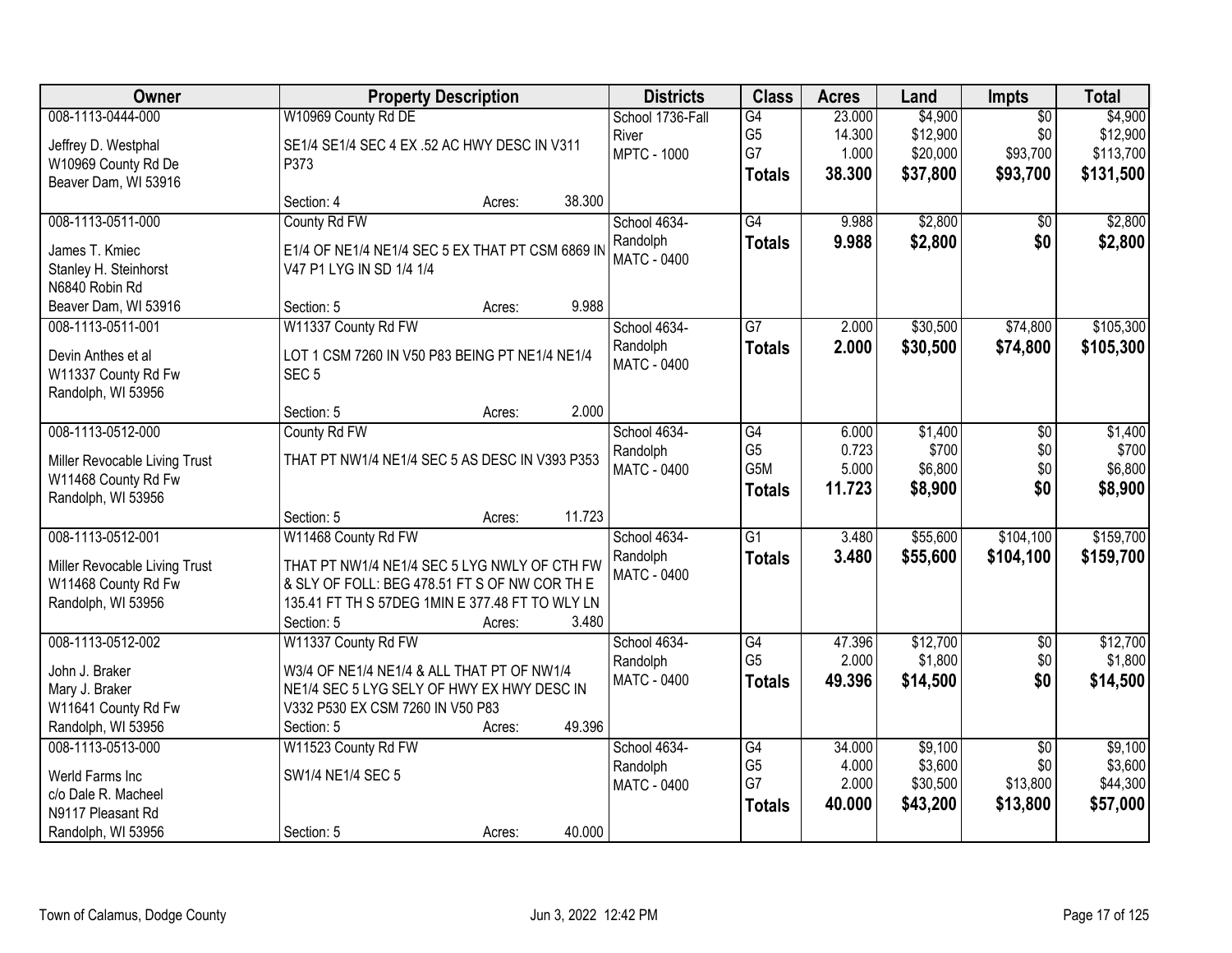| Owner                     | <b>Property Description</b>                     |        |        | <b>Districts</b>      | <b>Class</b>     | <b>Acres</b> | Land     | Impts           | <b>Total</b> |
|---------------------------|-------------------------------------------------|--------|--------|-----------------------|------------------|--------------|----------|-----------------|--------------|
| 008-1113-0514-000         | County Rd FW                                    |        |        | School 4634-          | G4               | 17.000       | \$4,200  | $\overline{50}$ | \$4,200      |
| Werld Farms Inc           | SE1/4 NE1/4 SEC 5                               |        |        | Randolph              | G <sub>5</sub>   | 11.500       | \$10,400 | \$0             | \$10,400     |
| c/o Dale R. Macheel       |                                                 |        |        | <b>MATC - 0400</b>    | G5M              | 11.500       | \$15,600 | \$0             | \$15,600     |
| N9117 Pleasant Rd         |                                                 |        |        |                       | <b>Totals</b>    | 40.000       | \$30,200 | \$0             | \$30,200     |
| Randolph, WI 53956        | Section: 5                                      | Acres: | 40.000 |                       |                  |              |          |                 |              |
| 008-1113-0521-000         | County Rd FW                                    |        |        | School 4634-          | G4               | 5.500        | \$1,300  | $\overline{50}$ | \$1,300      |
| Margaret M. Sadoski et al | N 10 AC OF NE1/4 NW1/4 SEC 5                    |        |        | Randolph              | G <sub>5</sub>   | 4.000        | \$3,600  | \$0             | \$3,600      |
| N7390 Concord Rd          |                                                 |        |        | MATC - 0400           | G <sub>5</sub> M | 0.500        | \$700    | \$0             | \$700        |
| Randolph, WI 53956        |                                                 |        |        | Drainage District #17 | <b>Totals</b>    | 10.000       | \$5,600  | \$0             | \$5,600      |
|                           | Section: 5                                      | Acres: | 10.000 |                       |                  |              |          |                 |              |
| 008-1113-0521-001         | W11514 County Rd FW                             |        |        | School 1736-Fall      | G4               | 34.290       | \$8,400  | $\overline{50}$ | \$8,400      |
| Craig L. Ladwig           | NE1/4 NW1/4 SEC 5 EX 10 AC OFF N END ALSO       |        |        | River                 | G7               | 1.000        | \$18,500 | \$72,700        | \$91,200     |
| 123 E Mill St             | NW1/4 OF SE1/4 NW1/4 SEC 5 ALSO THAT PT OF      |        |        | <b>MPTC - 1000</b>    | <b>Totals</b>    | 35.290       | \$26,900 | \$72,700        | \$99,600     |
| Columbus, WI 53925-1524   | NE1/4 OF SE1/4 NW1/4 LYG NW OF CTH FW EX HWY    |        |        | Drainage District #17 |                  |              |          |                 |              |
|                           | Section: 5                                      | Acres: | 35.290 |                       |                  |              |          |                 |              |
| 008-1113-0521-002         | County Rd FW                                    |        |        | School 1736-Fall      | $\overline{G4}$  | 0.088        | \$100    | \$0             | \$100        |
| Craig L. Ladwig           | THAT PT OF NE1/4 NW1/4 LYG SELY OF CTH FW EX    |        |        | River                 | G <sub>5</sub>   | 0.246        | \$200    | \$0             | \$200        |
| 123 E Mill St             | HWY DESC IN V333 P423                           |        |        | <b>MPTC - 1000</b>    | <b>Totals</b>    | 0.334        | \$300    | \$0             | \$300        |
| Columbus, WI 53925-1524   |                                                 |        |        |                       |                  |              |          |                 |              |
|                           | Section: 5                                      | Acres: | 0.334  |                       |                  |              |          |                 |              |
| 008-1113-0521-003         | W11502 County Rd FW                             |        |        | School 1736-Fall      | $\overline{G1}$  | 3.535        | \$56,000 | \$200,700       | \$256,700    |
| James E. Otterson         | LOT 1 CSM 7123 IN V49 P76 BEING PT NE1/4 NW1/4  |        |        | River                 | <b>Totals</b>    | 3.535        | \$56,000 | \$200,700       | \$256,700    |
| W11502 County Rd Fw       | SEC <sub>5</sub>                                |        |        | <b>MPTC - 1000</b>    |                  |              |          |                 |              |
| Randolph, WI 53956        |                                                 |        |        |                       |                  |              |          |                 |              |
|                           | Section: 5                                      | Acres: | 3.535  |                       |                  |              |          |                 |              |
| 008-1113-0522-000         | Concord Rd                                      |        |        | School 4634-          | G4               | 62.232       | \$15,300 | $\overline{50}$ | \$15,300     |
| <b>Braker Land LLC</b>    | W1/2 NW1/4 SEC 5 EX THAT PT LYG SELY OF HWY     |        |        | Randolph              | G <sub>5</sub>   | 2.000        | \$1,800  | \$0             | \$1,800      |
| N8054 State Rd 73         | EX HWY DESC IN V332 P524 EX CSM 6440 IN V43     |        |        | MATC - 0400           | <b>Totals</b>    | 64.232       | \$17,100 | \$0             | \$17,100     |
| Randolph, WI 53956        | P273                                            |        |        | Drainage District #17 |                  |              |          |                 |              |
|                           | Section: 5                                      | Acres: | 64.232 |                       |                  |              |          |                 |              |
| 008-1113-0523-001         | W11610 County Rd FW                             |        |        | School 4634-          | $\overline{G1}$  | 1.000        | \$30,000 | \$259,700       | \$289,700    |
| Keith J. Braker           | LOT 1 CSM 6440 IN V43 P273 BEING PT SW1/4 NW1/4 |        |        | Randolph              | G4               | 4.670        | \$1,100  | \$0             | \$1,100      |
| W11610 County Rd Fw       | SEC <sub>5</sub>                                |        |        | MATC - 0400           | G5M              | 4.630        | \$6,000  | \$0             | \$6,000      |
| Randolph, WI 53956        |                                                 |        |        |                       | <b>Totals</b>    | 10.300       | \$37,100 | \$259,700       | \$296,800    |
|                           | Section: 5                                      | Acres: | 10.300 |                       |                  |              |          |                 |              |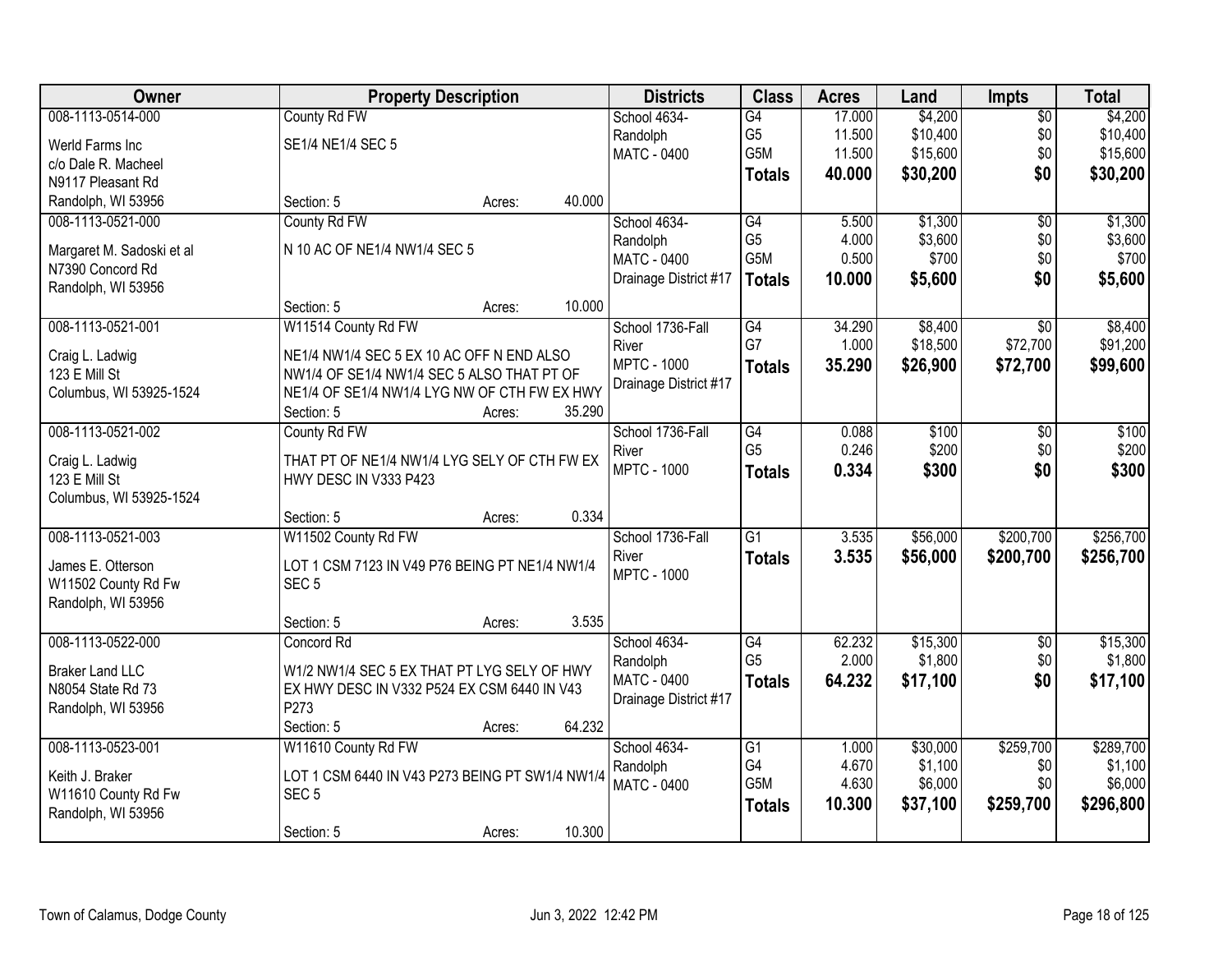| Owner                     |                                               | <b>Property Description</b> |        | <b>Districts</b>        | <b>Class</b>                      | <b>Acres</b>   | Land               | <b>Impts</b>       | <b>Total</b>       |
|---------------------------|-----------------------------------------------|-----------------------------|--------|-------------------------|-----------------------------------|----------------|--------------------|--------------------|--------------------|
| 008-1113-0524-000         | <b>Braker</b> Dr                              |                             |        | School 4634-            | $\overline{G4}$<br>G <sub>5</sub> | 6.000<br>1.840 | \$1,400<br>\$1,700 | $\sqrt{$0}$<br>\$0 | \$1,400<br>\$1,700 |
| Werld Farms Inc           | NE1/4 OF SE1/4 NW1/4 SEC 5 EX THAT PT LYG NW  |                             |        | Randolph<br>MATC - 0400 | <b>Totals</b>                     | 7.840          | \$3,100            | \$0                | \$3,100            |
| c/o Dale R. Macheel       | OF RD EX 1.16 AC HWY DESC IN V333 P48         |                             |        |                         |                                   |                |                    |                    |                    |
| N9117 Pleasant Rd         |                                               |                             |        |                         |                                   |                |                    |                    |                    |
| Randolph, WI 53956        | Section: 5                                    | Acres:                      | 7.840  |                         |                                   |                |                    |                    |                    |
| 008-1113-0524-002         | County Rd FW                                  |                             |        | School 4634-            | G4                                | 10.427         | \$2,700            | $\overline{50}$    | \$2,700            |
| Daniel P. Braker et al    | SW1/4 OF SE1/4 NW1/4 & THAT PT OF SW1/4 NW1/4 |                             |        | Randolph                | G <sub>5</sub>                    | 1.580          | \$800              | \$0                | \$800              |
| W11641 County Rd Fw       | SEC 5 LYG SELY OF CTH FW EX HWY AS DESC IN    |                             |        | MATC - 0400             | <b>Totals</b>                     | 12.007         | \$3,500            | \$0                | \$3,500            |
| Randolph, WI 53956        | V333 P46 EX PARC DESC IN DOC# 1231772         |                             |        | Drainage District #17   |                                   |                |                    |                    |                    |
|                           | Section: 5                                    | Acres:                      | 12.007 |                         |                                   |                |                    |                    |                    |
| 008-1113-0524-003         | N7130 N Lost Lake Rd                          |                             |        | School 4634-            | G1                                | 1.000          | \$30,000           | \$325,200          | \$355,200          |
| Richard A. Johnson        | SE1/4 OF SE1/4 NW1/4 SEC 5                    |                             |        | Randolph                | G4                                | 7.000          | \$1,500            | \$0                | \$1,500            |
| Valerie Biel Johnson      |                                               |                             |        | MATC - 0400             | G5M                               | 2.000          | \$2,700            | \$0                | \$2,700            |
| N7130 N Lost Lake Rd      |                                               |                             |        |                         | <b>Totals</b>                     | 10.000         | \$34,200           | \$325,200          | \$359,400          |
| Randolph, WI 53956        | Section: 5                                    | Acres:                      | 10.000 |                         |                                   |                |                    |                    |                    |
| 008-1113-0524-004         | County Rd FW                                  |                             |        | School 4634-            | G4                                | 0.157          | \$100              | \$0                | \$100              |
|                           |                                               |                             |        | Randolph                | <b>Totals</b>                     | 0.157          | \$100              | \$0                | \$100              |
| Craig L. Ladwig           | THAT PT OF SW1/4 OF SE1/4 NW1/4 SEC 5 AS DESC |                             |        | <b>MATC - 0400</b>      |                                   |                |                    |                    |                    |
| 123 E Mill St             | IN DOC# 1231772                               |                             |        |                         |                                   |                |                    |                    |                    |
| Columbus, WI 53925-1524   |                                               |                             |        |                         |                                   |                |                    |                    |                    |
|                           | Section: 5                                    | Acres:                      | 0.157  |                         |                                   |                |                    |                    |                    |
| 008-1113-0524-005         | County Rd FW                                  |                             |        | School 1736-Fall        | $\overline{G4}$                   | 0.871          | \$200              | $\overline{50}$    | \$200              |
| Daniel P. Braker et al    | THAT PT OF NW1/4 OF SE1/4 NW1/4 SEC 5 AS DESC |                             |        | River                   | <b>Totals</b>                     | 0.871          | \$200              | \$0                | \$200              |
| W11641 County Rd Fw       | IN DOC# 1231773                               |                             |        | <b>MPTC - 1000</b>      |                                   |                |                    |                    |                    |
| Randolph, WI 53956        |                                               |                             |        |                         |                                   |                |                    |                    |                    |
|                           | Section: 5                                    | Acres:                      | 0.871  |                         |                                   |                |                    |                    |                    |
| 008-1113-0531-000         | Lost Lake Rd                                  |                             |        | School 1736-Fall        | G4                                | 19.000         | \$4,700            | $\overline{50}$    | \$4,700            |
| Jonathan E. Macheel et al | N1/2 OF NE1/4 SW1/4 SEC 5 (BEING PT OF GL 3)  |                             |        | River                   | G <sub>5</sub>                    | 1.000          | \$900              | \$0                | \$900              |
| N9117 Pleasant Rd         |                                               |                             |        | <b>MPTC - 1000</b>      | <b>Totals</b>                     | 20,000         | \$5,600            | \$0                | \$5,600            |
| Randolph, WI 53956        |                                               |                             |        | Drainage District #17   |                                   |                |                    |                    |                    |
|                           | Section: 5                                    | Acres:                      | 20.000 |                         |                                   |                |                    |                    |                    |
| 008-1113-0531-001         | Lost Lake Rd                                  |                             |        | School 4634-            | G4                                | 17,000         | \$4,200            | $\overline{50}$    | \$4,200            |
|                           |                                               |                             |        | Randolph                | G <sub>5</sub>                    | 2.000          | \$1,800            | \$0                | \$1,800            |
| Daniel P. Braker et al    | S1/2 OF NE1/4 SW1/4 SEC 5 (BEING PT OF GL 3)  |                             |        | MATC - 0400             | G <sub>5</sub> M                  | 1.000          | \$1,400            | \$0                | \$1,400            |
| W11641 County Rd Fw       |                                               |                             |        |                         | <b>Totals</b>                     | 20.000         | \$7,400            | \$0                | \$7,400            |
| Randolph, WI 53956        | Section: 5                                    |                             | 20.000 |                         |                                   |                |                    |                    |                    |
|                           |                                               | Acres:                      |        |                         |                                   |                |                    |                    |                    |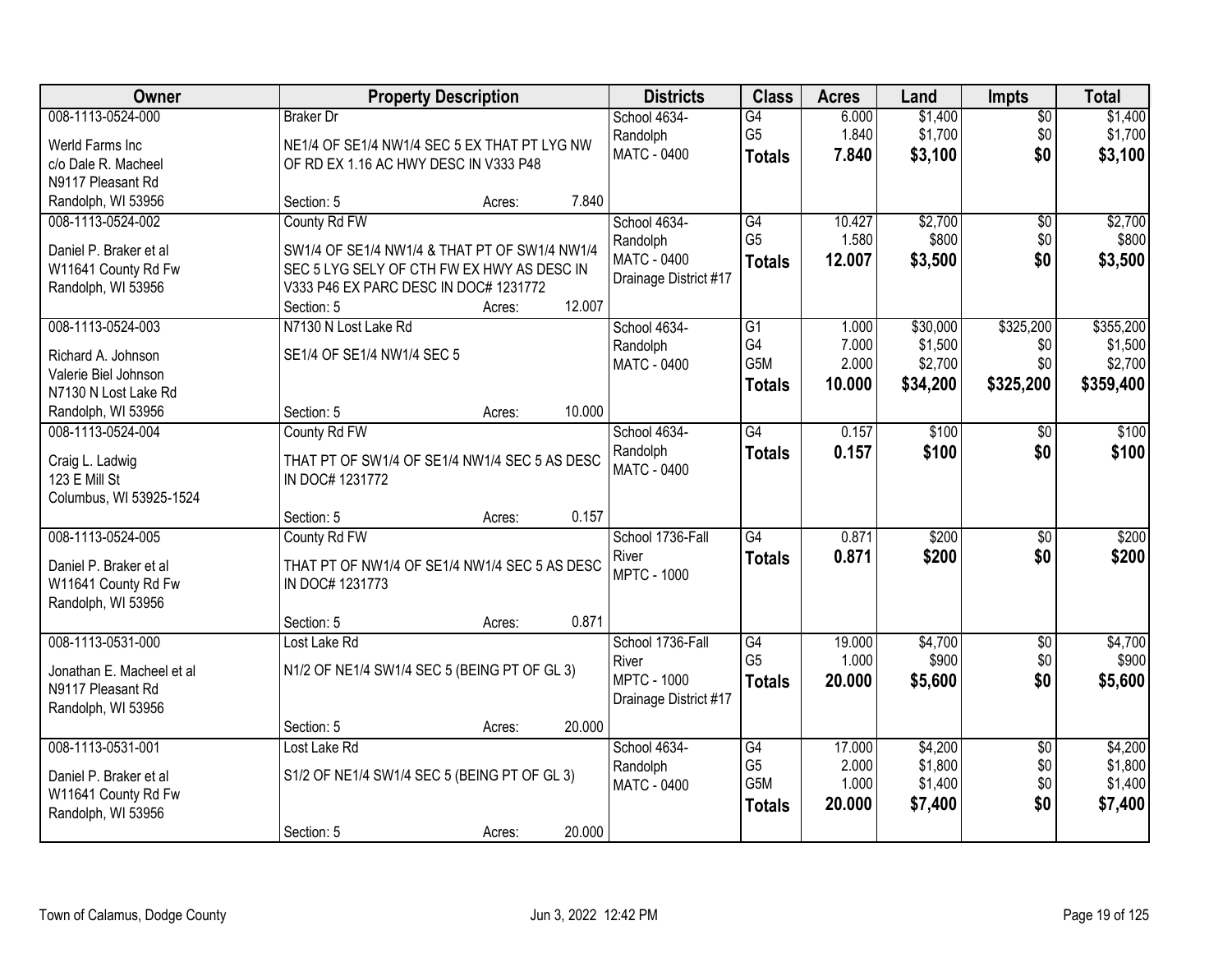| 008-1113-0532-000<br>W11641 County Rd FW<br>\$9,300<br>\$9,300<br>School 4634-<br>G4<br>37.480<br>$\overline{50}$<br>G7<br>\$198,300<br>2.000<br>\$30,500<br>\$228,800<br>Randolph<br>Daniel P. Braker et al<br>NW1/4 SW1/4 SEC 5 EX 0.52 AC HWY DESC IN V333<br>MATC - 0400<br>39.480<br>\$39,800<br>\$198,300<br>\$238,100<br><b>Totals</b><br>P46<br>W11641 County Rd Fw<br>Drainage District #17<br>Randolph, WI 53956<br>39.480<br>Section: 5<br>Acres:<br>\$10,000<br>008-1113-0533-000<br>Lost Lake Rd<br>$\overline{G4}$<br>40.000<br>School 4634-<br>\$0<br>\$10,000<br>\$0<br>40.000<br>Randolph<br><b>Totals</b><br>SW1/4 SW1/4 SEC 5<br>Daniel P. Braker et al<br>MATC - 0400<br>W11641 County Rd Fw<br>Drainage District #17<br>Randolph, WI 53956<br>40.000<br>Section: 5<br>Acres:<br>\$5,500<br>008-1113-0534-000<br>School 4634-<br>$\overline{G4}$<br>22.750<br>$\overline{50}$<br>Lost Lake Rd<br>G5M<br>\$0<br>12.041<br>\$15,700<br>Randolph<br>Daniel P. Braker et al<br>SE1/4 SW1/4 (BEING PT GL 3 PREVIOUSLY DESC AS<br><b>MATC - 0400</b><br>34.791<br>\$21,200<br>\$0<br><b>Totals</b><br>S 33/40 & N 7/40 OF SE1/4 SW1/4) SEC 5 EX PARC<br>W11641 County Rd Fw<br>Randolph, WI 53956<br>DESC IN V360 P3 (PARC DOES NOT INCLUDE THAT<br>Section: 5<br>34.791<br>Acres:<br>008-1113-0534-001<br>N6985 N Lost Lake Rd<br>School 4634-<br>X4<br>1.250<br>\$0<br>\$0<br>\$0<br>\$0<br>\$0<br>\$0<br>Randolph<br>1.250<br><b>Totals</b><br>PT SE1/4 SW1/4 SEC 5 BEG 1566.46 FT S OF NE COR<br>Town of Calamus<br><b>MATC - 0400</b><br>SW1/4 TH W 126.98 FT SELY 145.75 FT SWLY 230.53<br>W9820 County Rd D<br>Beaver Dam, WI 53916<br>FT SELY 165.17 FT NELY & ELY TO E LN SD 1/4 1/4 N<br>Section: 5<br>1.250<br>Acres:<br>\$3,700<br>008-1113-0541-000<br>Lost Lake Rd<br>$\overline{G4}$<br>19.099<br>$\overline{50}$<br>School 4634-<br>G <sub>5</sub><br>\$12,600<br>14.000<br>\$0<br>Randolph<br><b>GL 1 SEC 5</b><br>Werld Farms Inc<br>\$0<br>33.099<br>\$16,300<br>MATC - 0400<br><b>Totals</b><br>c/o Dale R. Macheel<br>N9117 Pleasant Rd<br>33.099<br>Randolph, WI 53956<br>Section: 5<br>Acres:<br>G4<br>\$3,600<br>$\overline{50}$<br>008-1113-0542-000<br>N7000 N Lost Lake Rd<br>School 4634-<br>15.097<br>G <sub>5</sub><br>\$0<br>\$22,500<br>25.000<br>Randolph<br>Werld Farms Inc<br>GL 2 SEC 5 EX PARC DESC IN DOC# 1028630 EX<br>G5M<br>2.000<br>\$2,700<br>\$0<br><b>MATC - 0400</b><br>c/o Dale R. Macheel<br>CSM 5817 IN V38 P249<br>42.097<br>\$28,800<br>\$0<br><b>Totals</b><br>N9117 Pleasant Rd<br>Randolph, WI 53956<br>42.097<br>Section: 5<br>Acres:<br>N7000 N Lost Lake Rd<br>School 4634-<br>$\overline{G1}$<br>\$78,300<br>\$182,400<br>008-1113-0542-001<br>5.000<br>5.000<br>\$78,300<br>Randolph<br>\$182,400<br><b>Totals</b><br>LOT 1 CSM 5817 IN V38 P249 BEING PT GL 2 SEC 5<br>Christopher P. Olander<br><b>MATC - 0400</b><br>Jennifer J. Graefe<br>N7000 N Lost Lake Rd | Owner              | <b>Property Description</b> |       | <b>Districts</b> | <b>Class</b> | <b>Acres</b> | Land | Impts | <b>Total</b> |
|----------------------------------------------------------------------------------------------------------------------------------------------------------------------------------------------------------------------------------------------------------------------------------------------------------------------------------------------------------------------------------------------------------------------------------------------------------------------------------------------------------------------------------------------------------------------------------------------------------------------------------------------------------------------------------------------------------------------------------------------------------------------------------------------------------------------------------------------------------------------------------------------------------------------------------------------------------------------------------------------------------------------------------------------------------------------------------------------------------------------------------------------------------------------------------------------------------------------------------------------------------------------------------------------------------------------------------------------------------------------------------------------------------------------------------------------------------------------------------------------------------------------------------------------------------------------------------------------------------------------------------------------------------------------------------------------------------------------------------------------------------------------------------------------------------------------------------------------------------------------------------------------------------------------------------------------------------------------------------------------------------------------------------------------------------------------------------------------------------------------------------------------------------------------------------------------------------------------------------------------------------------------------------------------------------------------------------------------------------------------------------------------------------------------------------------------------------------------------------------------------------------------------------------------------------------------------------------------------------------------------------------------------------------------------------------------------------------------------------------------------------------------------------------------------------------------------------------------------------------------------------------------------------------------------------------------|--------------------|-----------------------------|-------|------------------|--------------|--------------|------|-------|--------------|
|                                                                                                                                                                                                                                                                                                                                                                                                                                                                                                                                                                                                                                                                                                                                                                                                                                                                                                                                                                                                                                                                                                                                                                                                                                                                                                                                                                                                                                                                                                                                                                                                                                                                                                                                                                                                                                                                                                                                                                                                                                                                                                                                                                                                                                                                                                                                                                                                                                                                                                                                                                                                                                                                                                                                                                                                                                                                                                                                              |                    |                             |       |                  |              |              |      |       |              |
|                                                                                                                                                                                                                                                                                                                                                                                                                                                                                                                                                                                                                                                                                                                                                                                                                                                                                                                                                                                                                                                                                                                                                                                                                                                                                                                                                                                                                                                                                                                                                                                                                                                                                                                                                                                                                                                                                                                                                                                                                                                                                                                                                                                                                                                                                                                                                                                                                                                                                                                                                                                                                                                                                                                                                                                                                                                                                                                                              |                    |                             |       |                  |              |              |      |       |              |
|                                                                                                                                                                                                                                                                                                                                                                                                                                                                                                                                                                                                                                                                                                                                                                                                                                                                                                                                                                                                                                                                                                                                                                                                                                                                                                                                                                                                                                                                                                                                                                                                                                                                                                                                                                                                                                                                                                                                                                                                                                                                                                                                                                                                                                                                                                                                                                                                                                                                                                                                                                                                                                                                                                                                                                                                                                                                                                                                              |                    |                             |       |                  |              |              |      |       |              |
| \$10,000<br>\$10,000<br>\$5,500<br>\$15,700<br>\$21,200<br>\$3,700<br>\$12,600<br>\$16,300<br>\$3,600<br>\$22,500<br>\$2,700<br>\$28,800<br>\$260,700<br>\$260,700                                                                                                                                                                                                                                                                                                                                                                                                                                                                                                                                                                                                                                                                                                                                                                                                                                                                                                                                                                                                                                                                                                                                                                                                                                                                                                                                                                                                                                                                                                                                                                                                                                                                                                                                                                                                                                                                                                                                                                                                                                                                                                                                                                                                                                                                                                                                                                                                                                                                                                                                                                                                                                                                                                                                                                           |                    |                             |       |                  |              |              |      |       |              |
|                                                                                                                                                                                                                                                                                                                                                                                                                                                                                                                                                                                                                                                                                                                                                                                                                                                                                                                                                                                                                                                                                                                                                                                                                                                                                                                                                                                                                                                                                                                                                                                                                                                                                                                                                                                                                                                                                                                                                                                                                                                                                                                                                                                                                                                                                                                                                                                                                                                                                                                                                                                                                                                                                                                                                                                                                                                                                                                                              |                    |                             |       |                  |              |              |      |       |              |
|                                                                                                                                                                                                                                                                                                                                                                                                                                                                                                                                                                                                                                                                                                                                                                                                                                                                                                                                                                                                                                                                                                                                                                                                                                                                                                                                                                                                                                                                                                                                                                                                                                                                                                                                                                                                                                                                                                                                                                                                                                                                                                                                                                                                                                                                                                                                                                                                                                                                                                                                                                                                                                                                                                                                                                                                                                                                                                                                              |                    |                             |       |                  |              |              |      |       |              |
|                                                                                                                                                                                                                                                                                                                                                                                                                                                                                                                                                                                                                                                                                                                                                                                                                                                                                                                                                                                                                                                                                                                                                                                                                                                                                                                                                                                                                                                                                                                                                                                                                                                                                                                                                                                                                                                                                                                                                                                                                                                                                                                                                                                                                                                                                                                                                                                                                                                                                                                                                                                                                                                                                                                                                                                                                                                                                                                                              |                    |                             |       |                  |              |              |      |       |              |
|                                                                                                                                                                                                                                                                                                                                                                                                                                                                                                                                                                                                                                                                                                                                                                                                                                                                                                                                                                                                                                                                                                                                                                                                                                                                                                                                                                                                                                                                                                                                                                                                                                                                                                                                                                                                                                                                                                                                                                                                                                                                                                                                                                                                                                                                                                                                                                                                                                                                                                                                                                                                                                                                                                                                                                                                                                                                                                                                              |                    |                             |       |                  |              |              |      |       |              |
|                                                                                                                                                                                                                                                                                                                                                                                                                                                                                                                                                                                                                                                                                                                                                                                                                                                                                                                                                                                                                                                                                                                                                                                                                                                                                                                                                                                                                                                                                                                                                                                                                                                                                                                                                                                                                                                                                                                                                                                                                                                                                                                                                                                                                                                                                                                                                                                                                                                                                                                                                                                                                                                                                                                                                                                                                                                                                                                                              |                    |                             |       |                  |              |              |      |       |              |
|                                                                                                                                                                                                                                                                                                                                                                                                                                                                                                                                                                                                                                                                                                                                                                                                                                                                                                                                                                                                                                                                                                                                                                                                                                                                                                                                                                                                                                                                                                                                                                                                                                                                                                                                                                                                                                                                                                                                                                                                                                                                                                                                                                                                                                                                                                                                                                                                                                                                                                                                                                                                                                                                                                                                                                                                                                                                                                                                              |                    |                             |       |                  |              |              |      |       |              |
|                                                                                                                                                                                                                                                                                                                                                                                                                                                                                                                                                                                                                                                                                                                                                                                                                                                                                                                                                                                                                                                                                                                                                                                                                                                                                                                                                                                                                                                                                                                                                                                                                                                                                                                                                                                                                                                                                                                                                                                                                                                                                                                                                                                                                                                                                                                                                                                                                                                                                                                                                                                                                                                                                                                                                                                                                                                                                                                                              |                    |                             |       |                  |              |              |      |       |              |
|                                                                                                                                                                                                                                                                                                                                                                                                                                                                                                                                                                                                                                                                                                                                                                                                                                                                                                                                                                                                                                                                                                                                                                                                                                                                                                                                                                                                                                                                                                                                                                                                                                                                                                                                                                                                                                                                                                                                                                                                                                                                                                                                                                                                                                                                                                                                                                                                                                                                                                                                                                                                                                                                                                                                                                                                                                                                                                                                              |                    |                             |       |                  |              |              |      |       |              |
|                                                                                                                                                                                                                                                                                                                                                                                                                                                                                                                                                                                                                                                                                                                                                                                                                                                                                                                                                                                                                                                                                                                                                                                                                                                                                                                                                                                                                                                                                                                                                                                                                                                                                                                                                                                                                                                                                                                                                                                                                                                                                                                                                                                                                                                                                                                                                                                                                                                                                                                                                                                                                                                                                                                                                                                                                                                                                                                                              |                    |                             |       |                  |              |              |      |       |              |
|                                                                                                                                                                                                                                                                                                                                                                                                                                                                                                                                                                                                                                                                                                                                                                                                                                                                                                                                                                                                                                                                                                                                                                                                                                                                                                                                                                                                                                                                                                                                                                                                                                                                                                                                                                                                                                                                                                                                                                                                                                                                                                                                                                                                                                                                                                                                                                                                                                                                                                                                                                                                                                                                                                                                                                                                                                                                                                                                              |                    |                             |       |                  |              |              |      |       |              |
|                                                                                                                                                                                                                                                                                                                                                                                                                                                                                                                                                                                                                                                                                                                                                                                                                                                                                                                                                                                                                                                                                                                                                                                                                                                                                                                                                                                                                                                                                                                                                                                                                                                                                                                                                                                                                                                                                                                                                                                                                                                                                                                                                                                                                                                                                                                                                                                                                                                                                                                                                                                                                                                                                                                                                                                                                                                                                                                                              |                    |                             |       |                  |              |              |      |       |              |
|                                                                                                                                                                                                                                                                                                                                                                                                                                                                                                                                                                                                                                                                                                                                                                                                                                                                                                                                                                                                                                                                                                                                                                                                                                                                                                                                                                                                                                                                                                                                                                                                                                                                                                                                                                                                                                                                                                                                                                                                                                                                                                                                                                                                                                                                                                                                                                                                                                                                                                                                                                                                                                                                                                                                                                                                                                                                                                                                              |                    |                             |       |                  |              |              |      |       |              |
|                                                                                                                                                                                                                                                                                                                                                                                                                                                                                                                                                                                                                                                                                                                                                                                                                                                                                                                                                                                                                                                                                                                                                                                                                                                                                                                                                                                                                                                                                                                                                                                                                                                                                                                                                                                                                                                                                                                                                                                                                                                                                                                                                                                                                                                                                                                                                                                                                                                                                                                                                                                                                                                                                                                                                                                                                                                                                                                                              |                    |                             |       |                  |              |              |      |       |              |
|                                                                                                                                                                                                                                                                                                                                                                                                                                                                                                                                                                                                                                                                                                                                                                                                                                                                                                                                                                                                                                                                                                                                                                                                                                                                                                                                                                                                                                                                                                                                                                                                                                                                                                                                                                                                                                                                                                                                                                                                                                                                                                                                                                                                                                                                                                                                                                                                                                                                                                                                                                                                                                                                                                                                                                                                                                                                                                                                              |                    |                             |       |                  |              |              |      |       |              |
|                                                                                                                                                                                                                                                                                                                                                                                                                                                                                                                                                                                                                                                                                                                                                                                                                                                                                                                                                                                                                                                                                                                                                                                                                                                                                                                                                                                                                                                                                                                                                                                                                                                                                                                                                                                                                                                                                                                                                                                                                                                                                                                                                                                                                                                                                                                                                                                                                                                                                                                                                                                                                                                                                                                                                                                                                                                                                                                                              |                    |                             |       |                  |              |              |      |       |              |
|                                                                                                                                                                                                                                                                                                                                                                                                                                                                                                                                                                                                                                                                                                                                                                                                                                                                                                                                                                                                                                                                                                                                                                                                                                                                                                                                                                                                                                                                                                                                                                                                                                                                                                                                                                                                                                                                                                                                                                                                                                                                                                                                                                                                                                                                                                                                                                                                                                                                                                                                                                                                                                                                                                                                                                                                                                                                                                                                              |                    |                             |       |                  |              |              |      |       |              |
|                                                                                                                                                                                                                                                                                                                                                                                                                                                                                                                                                                                                                                                                                                                                                                                                                                                                                                                                                                                                                                                                                                                                                                                                                                                                                                                                                                                                                                                                                                                                                                                                                                                                                                                                                                                                                                                                                                                                                                                                                                                                                                                                                                                                                                                                                                                                                                                                                                                                                                                                                                                                                                                                                                                                                                                                                                                                                                                                              |                    |                             |       |                  |              |              |      |       |              |
|                                                                                                                                                                                                                                                                                                                                                                                                                                                                                                                                                                                                                                                                                                                                                                                                                                                                                                                                                                                                                                                                                                                                                                                                                                                                                                                                                                                                                                                                                                                                                                                                                                                                                                                                                                                                                                                                                                                                                                                                                                                                                                                                                                                                                                                                                                                                                                                                                                                                                                                                                                                                                                                                                                                                                                                                                                                                                                                                              |                    |                             |       |                  |              |              |      |       |              |
|                                                                                                                                                                                                                                                                                                                                                                                                                                                                                                                                                                                                                                                                                                                                                                                                                                                                                                                                                                                                                                                                                                                                                                                                                                                                                                                                                                                                                                                                                                                                                                                                                                                                                                                                                                                                                                                                                                                                                                                                                                                                                                                                                                                                                                                                                                                                                                                                                                                                                                                                                                                                                                                                                                                                                                                                                                                                                                                                              |                    |                             |       |                  |              |              |      |       |              |
|                                                                                                                                                                                                                                                                                                                                                                                                                                                                                                                                                                                                                                                                                                                                                                                                                                                                                                                                                                                                                                                                                                                                                                                                                                                                                                                                                                                                                                                                                                                                                                                                                                                                                                                                                                                                                                                                                                                                                                                                                                                                                                                                                                                                                                                                                                                                                                                                                                                                                                                                                                                                                                                                                                                                                                                                                                                                                                                                              |                    |                             |       |                  |              |              |      |       |              |
|                                                                                                                                                                                                                                                                                                                                                                                                                                                                                                                                                                                                                                                                                                                                                                                                                                                                                                                                                                                                                                                                                                                                                                                                                                                                                                                                                                                                                                                                                                                                                                                                                                                                                                                                                                                                                                                                                                                                                                                                                                                                                                                                                                                                                                                                                                                                                                                                                                                                                                                                                                                                                                                                                                                                                                                                                                                                                                                                              |                    |                             |       |                  |              |              |      |       |              |
|                                                                                                                                                                                                                                                                                                                                                                                                                                                                                                                                                                                                                                                                                                                                                                                                                                                                                                                                                                                                                                                                                                                                                                                                                                                                                                                                                                                                                                                                                                                                                                                                                                                                                                                                                                                                                                                                                                                                                                                                                                                                                                                                                                                                                                                                                                                                                                                                                                                                                                                                                                                                                                                                                                                                                                                                                                                                                                                                              |                    |                             |       |                  |              |              |      |       |              |
|                                                                                                                                                                                                                                                                                                                                                                                                                                                                                                                                                                                                                                                                                                                                                                                                                                                                                                                                                                                                                                                                                                                                                                                                                                                                                                                                                                                                                                                                                                                                                                                                                                                                                                                                                                                                                                                                                                                                                                                                                                                                                                                                                                                                                                                                                                                                                                                                                                                                                                                                                                                                                                                                                                                                                                                                                                                                                                                                              |                    |                             |       |                  |              |              |      |       |              |
|                                                                                                                                                                                                                                                                                                                                                                                                                                                                                                                                                                                                                                                                                                                                                                                                                                                                                                                                                                                                                                                                                                                                                                                                                                                                                                                                                                                                                                                                                                                                                                                                                                                                                                                                                                                                                                                                                                                                                                                                                                                                                                                                                                                                                                                                                                                                                                                                                                                                                                                                                                                                                                                                                                                                                                                                                                                                                                                                              |                    |                             |       |                  |              |              |      |       |              |
|                                                                                                                                                                                                                                                                                                                                                                                                                                                                                                                                                                                                                                                                                                                                                                                                                                                                                                                                                                                                                                                                                                                                                                                                                                                                                                                                                                                                                                                                                                                                                                                                                                                                                                                                                                                                                                                                                                                                                                                                                                                                                                                                                                                                                                                                                                                                                                                                                                                                                                                                                                                                                                                                                                                                                                                                                                                                                                                                              |                    |                             |       |                  |              |              |      |       |              |
|                                                                                                                                                                                                                                                                                                                                                                                                                                                                                                                                                                                                                                                                                                                                                                                                                                                                                                                                                                                                                                                                                                                                                                                                                                                                                                                                                                                                                                                                                                                                                                                                                                                                                                                                                                                                                                                                                                                                                                                                                                                                                                                                                                                                                                                                                                                                                                                                                                                                                                                                                                                                                                                                                                                                                                                                                                                                                                                                              |                    |                             |       |                  |              |              |      |       |              |
|                                                                                                                                                                                                                                                                                                                                                                                                                                                                                                                                                                                                                                                                                                                                                                                                                                                                                                                                                                                                                                                                                                                                                                                                                                                                                                                                                                                                                                                                                                                                                                                                                                                                                                                                                                                                                                                                                                                                                                                                                                                                                                                                                                                                                                                                                                                                                                                                                                                                                                                                                                                                                                                                                                                                                                                                                                                                                                                                              |                    |                             |       |                  |              |              |      |       |              |
|                                                                                                                                                                                                                                                                                                                                                                                                                                                                                                                                                                                                                                                                                                                                                                                                                                                                                                                                                                                                                                                                                                                                                                                                                                                                                                                                                                                                                                                                                                                                                                                                                                                                                                                                                                                                                                                                                                                                                                                                                                                                                                                                                                                                                                                                                                                                                                                                                                                                                                                                                                                                                                                                                                                                                                                                                                                                                                                                              |                    |                             |       |                  |              |              |      |       |              |
|                                                                                                                                                                                                                                                                                                                                                                                                                                                                                                                                                                                                                                                                                                                                                                                                                                                                                                                                                                                                                                                                                                                                                                                                                                                                                                                                                                                                                                                                                                                                                                                                                                                                                                                                                                                                                                                                                                                                                                                                                                                                                                                                                                                                                                                                                                                                                                                                                                                                                                                                                                                                                                                                                                                                                                                                                                                                                                                                              |                    |                             |       |                  |              |              |      |       |              |
|                                                                                                                                                                                                                                                                                                                                                                                                                                                                                                                                                                                                                                                                                                                                                                                                                                                                                                                                                                                                                                                                                                                                                                                                                                                                                                                                                                                                                                                                                                                                                                                                                                                                                                                                                                                                                                                                                                                                                                                                                                                                                                                                                                                                                                                                                                                                                                                                                                                                                                                                                                                                                                                                                                                                                                                                                                                                                                                                              |                    |                             |       |                  |              |              |      |       |              |
| Section: 5<br>Acres:                                                                                                                                                                                                                                                                                                                                                                                                                                                                                                                                                                                                                                                                                                                                                                                                                                                                                                                                                                                                                                                                                                                                                                                                                                                                                                                                                                                                                                                                                                                                                                                                                                                                                                                                                                                                                                                                                                                                                                                                                                                                                                                                                                                                                                                                                                                                                                                                                                                                                                                                                                                                                                                                                                                                                                                                                                                                                                                         | Randolph, WI 53956 |                             | 5.000 |                  |              |              |      |       |              |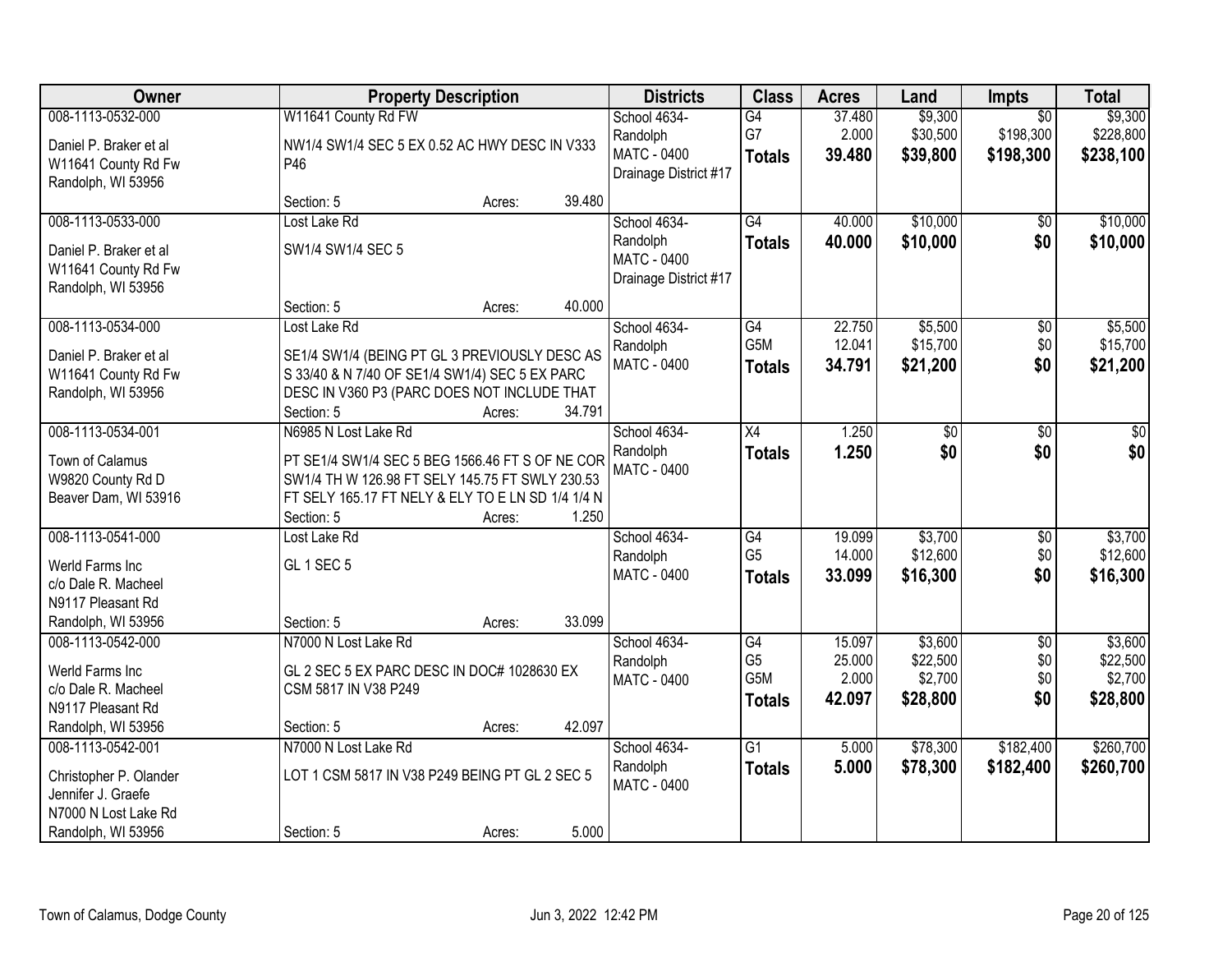| Owner                                                                                                    | <b>Property Description</b>                                                                                                                                                                     | <b>Districts</b>                                                 | <b>Class</b>                           | <b>Acres</b>              | Land                            | Impts                                     | <b>Total</b>                      |
|----------------------------------------------------------------------------------------------------------|-------------------------------------------------------------------------------------------------------------------------------------------------------------------------------------------------|------------------------------------------------------------------|----------------------------------------|---------------------------|---------------------------------|-------------------------------------------|-----------------------------------|
| 008-1113-0543-000                                                                                        | Lost Lake Rd                                                                                                                                                                                    | School 4634-                                                     | $\overline{X4}$                        | 0.219                     | \$0                             | $\overline{50}$                           | \$0                               |
| Town of Calamus<br>W9820 County Rd D<br>Beaver Dam, WI 53916                                             | PARC DESC IN DOC# 1028630 BEING PT GL 2 SEC 5                                                                                                                                                   | Randolph<br><b>MATC - 0400</b>                                   | <b>Totals</b>                          | 0.219                     | \$0                             | \$0                                       | \$0                               |
|                                                                                                          | Section: 5<br>Acres:                                                                                                                                                                            | 0.219                                                            |                                        |                           |                                 |                                           |                                   |
| 008-1113-0611-000<br><b>Braker Land LLC</b><br>N8054 State Rd 73<br>Randolph, WI 53956                   | N7242 State Rd 73<br>THAT PT OF N1/2 NE1/4 SEC 6 LYG E OF STH 73 EX<br>N 148.5 FT OF W 297 FT OF NE1/4 NE1/4 & EX S 148.5<br>FT OF N 297 FT OF W 148.5 FT OF NE1/4 NE1/4 EX                     | School 4634-<br>Randolph<br>MATC - 0400<br>Drainage District #17 | $\overline{G4}$<br>G7<br><b>Totals</b> | 34.399<br>2.670<br>37.069 | \$9,100<br>\$37,500<br>\$46,600 | $\overline{30}$<br>\$126,300<br>\$126,300 | \$9,100<br>\$163,800<br>\$172,900 |
|                                                                                                          | Section: 6<br>Acres:                                                                                                                                                                            | 37.069                                                           |                                        |                           |                                 |                                           |                                   |
| 008-1113-0611-001                                                                                        | W11782X Concord Rd                                                                                                                                                                              | School 4634-                                                     | $\overline{G1}$                        | 0.500                     | \$17,400                        | \$16,800                                  | \$34,200                          |
| Curtis R. Ingersoll<br>Ruth A. Ingersoll<br>W11782 Concord Rd                                            | PT NE1/4 NE1/4 SEC 6 DESC AS COM 9 RDS E OF<br>NW COR SD 1/4 1/4 TH E 9 RDS TH S 9 RDS TH W 9<br>RDS TH N 9 RDS TO POB                                                                          | Randolph<br><b>MATC - 0400</b>                                   | <b>Totals</b>                          | 0.500                     | \$17,400                        | \$16,800                                  | \$34,200                          |
| Randolph, WI 53956                                                                                       | Section: 6<br>Acres:                                                                                                                                                                            | 0.500                                                            |                                        |                           |                                 |                                           |                                   |
| 008-1113-0611-002<br>William Baney<br>c/o 224 N Elizabeth St<br><b>PO Box 114</b><br>Jefferson, WI 53549 | N7292 State Rd 73<br>PT NE1/4 NE1/4 SEC 6 COM NW COR TH S ALG RD<br>198 FT TH E 148.5 FT TH N 198 FT TH W 148.5 FT TO<br>POB EX 0.21 AC HWY DESC IN V575 P479<br>Section: 6<br>Acres:           | School 1736-Fall<br>River<br><b>MPTC - 1000</b><br>0.470         | $\overline{G1}$<br><b>Totals</b>       | 0.470<br>0.470            | \$16,900<br>\$16,900            | \$83,500<br>\$83,500                      | \$100,400<br>\$100,400            |
| 008-1113-0611-003<br>William Baney<br>c/o 224 N Elizabeth St<br><b>PO Box 114</b><br>Jefferson, WI 53549 | State Highway 73<br>PT NE1/4 NE1/4 SEC 6 COM NW COR TH S 198 FT TO<br>POB TH S ALG CL HWY 99 FT TH E 148.5 FT TH N 99<br>FT TH W 148.5 FT TO POB EX 0.08 AC HWY DESC IN<br>Section: 6<br>Acres: | School 4634-<br>Randolph<br><b>MATC - 0400</b><br>0.260          | $\overline{G1}$<br><b>Totals</b>       | 0.260<br>0.260            | \$13,500<br>\$13,500            | $\overline{50}$<br>\$0                    | \$13,500<br>\$13,500              |
| 008-1113-0612-000<br><b>Braker Land LLC</b><br>N8054 State Rd 73<br>Randolph, WI 53956                   | Concord Rd<br>NW1/4 NE1/4 & THAT PT OF NE1/4 NE1/4 SEC 6 LYG<br>W OF STH 73 EX N 264 FT OF E 561 FT OF NW1/4<br>NE1/4 EX PARC DESC IN V350 P325 (BEING PARC<br>Section: 6<br>Acres:             | School 4634-<br>Randolph<br><b>MATC - 0400</b><br>35.264         | $\overline{G4}$<br><b>Totals</b>       | 35.264<br>35.264          | \$9,500<br>\$9,500              | $\overline{50}$<br>\$0                    | \$9,500<br>\$9,500                |
| 008-1113-0612-001<br>Annunciation Congregation<br>c/o 305 Green St<br>PO Box 85<br>Fox Lake, WI 53933    | Concord Rd<br>LOT 1 CSM 5078 IN V33 P11 BEING PT NW1/4 NE1/4<br>SEC <sub>6</sub><br>Section: 6<br>Acres:                                                                                        | School 4634-<br>Randolph<br>MATC - 0400<br>1.251                 | $\overline{X4}$<br><b>Totals</b>       | 1.251<br>1.251            | \$0<br>\$0                      | $\overline{50}$<br>\$0                    | $\overline{50}$<br>\$0            |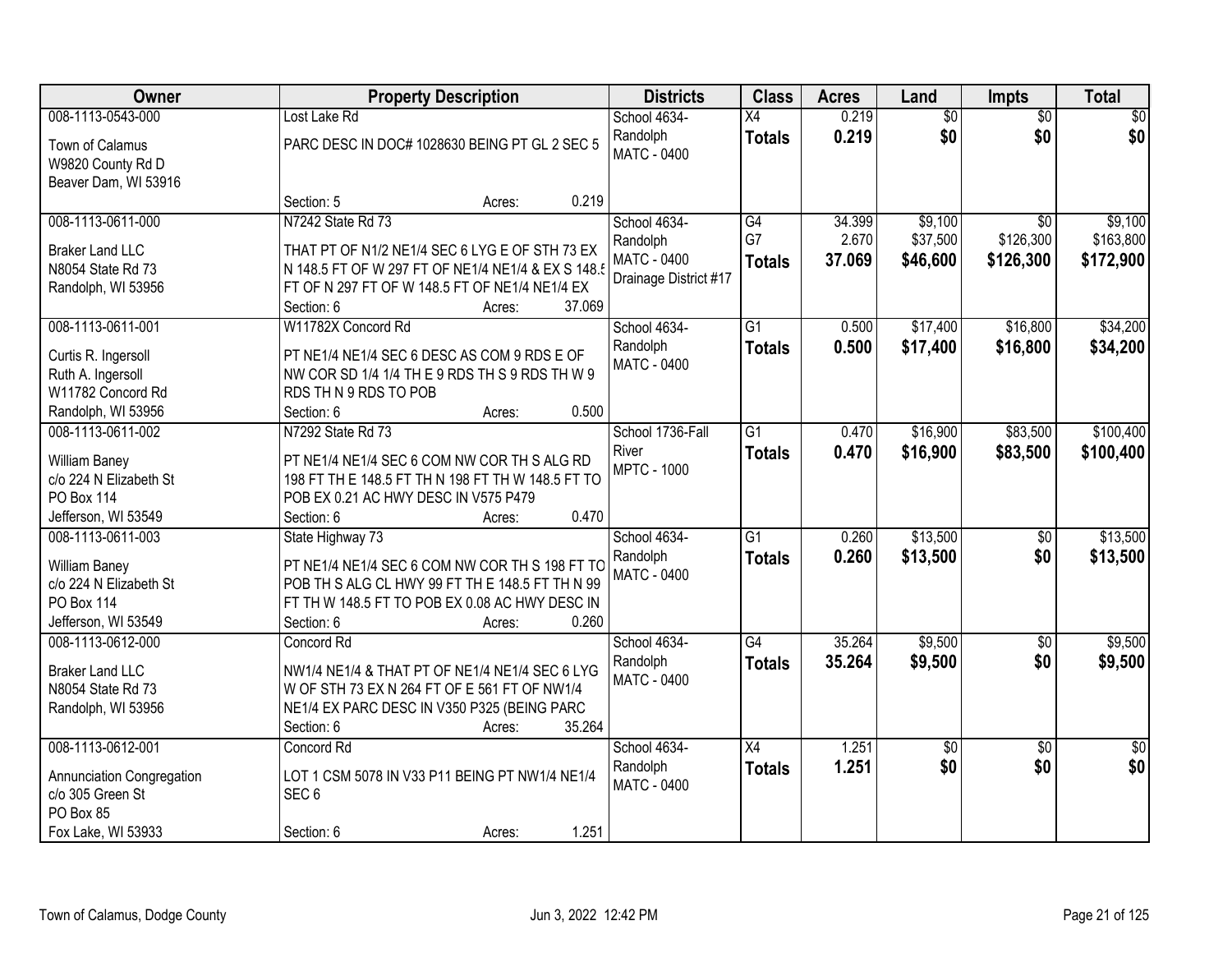| Owner                                                                                     | <b>Property Description</b>                    |                  | <b>Districts</b>            | <b>Class</b>    | <b>Acres</b>    | Land               | <b>Impts</b>    | <b>Total</b>       |
|-------------------------------------------------------------------------------------------|------------------------------------------------|------------------|-----------------------------|-----------------|-----------------|--------------------|-----------------|--------------------|
| 008-1113-0612-002                                                                         | N7213 State Rd 73                              |                  | School 1736-Fall            | $\overline{G1}$ | 0.689           | \$19,500           | \$16,100        | \$35,600           |
| Clayton Tracy                                                                             | PT N1/2 NE1/4 SEC 6 BEING PARC LYG W OF & ADJ  |                  | River                       | <b>Totals</b>   | 0.689           | \$19,500           | \$16,100        | \$35,600           |
| N7213 State Rd 73                                                                         | TO CL STH 73 IN SE COR AS DESC IN V350 P325 EX |                  | <b>MPTC - 1000</b>          |                 |                 |                    |                 |                    |
| Randolph, WI 53956                                                                        | HWY DESC IN V565 P106                          |                  |                             |                 |                 |                    |                 |                    |
|                                                                                           | Section: 6                                     | 0.689<br>Acres:  |                             |                 |                 |                    |                 |                    |
| 008-1113-0612-003                                                                         | W11821 Concord Rd                              |                  | School 4634-                | $\overline{X4}$ | 1.670           | \$0                | $\overline{50}$ | $\overline{50}$    |
| Lost Lake-Randolph Historical Society Ir   LOT 2 CSM 5078 IN V33 P11 BEING PT NW1/4 NE1/4 |                                                |                  | Randolph                    | <b>Totals</b>   | 1.670           | \$0                | \$0             | \$0                |
| c/o Delwyn L. Biel                                                                        | SEC <sub>6</sub>                               |                  | MATC - 0400                 |                 |                 |                    |                 |                    |
| N7148 State Rd 73                                                                         |                                                |                  |                             |                 |                 |                    |                 |                    |
| Randolph, WI 53956                                                                        | Section: 6                                     | 1.670<br>Acres:  |                             |                 |                 |                    |                 |                    |
| 008-1113-0612-004                                                                         | State Highway 73                               |                  | School 4634-                | $\overline{G1}$ | 0.060           | \$3,200            | $\overline{50}$ | \$3,200            |
|                                                                                           |                                                |                  | Randolph                    | <b>Totals</b>   | 0.060           | \$3,200            | \$0             | \$3,200            |
| <b>Clayton Tracy</b>                                                                      | THAT PT NW1/4 NE1/4 SEC 6 AS DESC IN DOC#      |                  | MATC - 0400                 |                 |                 |                    |                 |                    |
| N7213 State Rd 73                                                                         | 1249649                                        |                  |                             |                 |                 |                    |                 |                    |
| Randolph, WI 53956                                                                        |                                                |                  |                             |                 |                 |                    |                 |                    |
|                                                                                           | Section: 6                                     | 0.060<br>Acres:  |                             |                 |                 |                    |                 |                    |
| 008-1113-0613-000                                                                         | N7148 State Rd 73                              |                  | School 1736-Fall            | G1<br>G4        | 1.000<br>39.930 | \$30,000           | \$113,100       | \$143,100          |
| Mary E Biel Family Real Estate Trust                                                      | THAT PT S1/2 NE1/4 SEC 6 LYG W OF CL STH 73 EX |                  | River<br><b>MPTC - 1000</b> | G5M             | 3.000           | \$9,900<br>\$4,100 | \$0<br>\$0      | \$9,900<br>\$4,100 |
| Dated May 19 2021                                                                         | HWY DESC IN V567 P596                          |                  |                             |                 | 43.930          |                    | \$113,100       |                    |
| N7148 State Rd 73                                                                         |                                                |                  |                             | <b>Totals</b>   |                 | \$44,000           |                 | \$157,100          |
| Randolph, WI 53956                                                                        | Section: 6                                     | 43.930<br>Acres: |                             |                 |                 |                    |                 |                    |
| 008-1113-0614-000                                                                         | N7148X State Rd 73                             |                  | School 1736-Fall            | $\overline{G4}$ | 30.818          | \$8,100            | $\overline{30}$ | \$8,100            |
| Mary E Biel Family Real Estate Trust                                                      | SE1/4 NE1/4 SEC 6 LYG E OF CL STH 73 EX HWY    |                  | River                       | G7              | 1.000           | \$20,000           | \$20,700        | \$40,700           |
| Dated May 19 2021                                                                         | DESC IN V332 P522 EX HWY DESC IN V567 P596     |                  | <b>MPTC - 1000</b>          | <b>Totals</b>   | 31.818          | \$28,100           | \$20,700        | \$48,800           |
| N7148 State Rd 73                                                                         |                                                |                  | Drainage District #17       |                 |                 |                    |                 |                    |
| Randolph, WI 53956                                                                        | Section: 6                                     | 31.818<br>Acres: |                             |                 |                 |                    |                 |                    |
| 008-1113-0621-000                                                                         | Swallow Rd                                     |                  | School 4634-                | $\overline{G4}$ | 6.681           | \$1,800            | $\overline{50}$ | \$1,800            |
| <b>Braker Land LLC</b>                                                                    | E 231 FT OF NE1/4 NW1/4 SEC 6 EX THAT PT BEING |                  | Randolph                    | <b>Totals</b>   | 6.681           | \$1,800            | \$0             | \$1,800            |
| N8054 State Rd 73                                                                         | RD DEDICATED BY CSM 823 IN V7 P295             |                  | <b>MATC - 0400</b>          |                 |                 |                    |                 |                    |
| Randolph, WI 53956                                                                        |                                                |                  |                             |                 |                 |                    |                 |                    |
|                                                                                           | Section: 6                                     | 6.681<br>Acres:  |                             |                 |                 |                    |                 |                    |
| 008-1113-0621-001                                                                         | Swallow Rd                                     |                  | School 4634-                | G4              | 28.000          | \$7,900            | $\overline{50}$ | \$7,900            |
|                                                                                           |                                                |                  | Randolph                    | G <sub>5</sub>  | 3.530           | \$3,200            | \$0             | \$3,200            |
| Richard Salzman                                                                           | W 33 AC OF NE1/4 NW1/4 SEC 6 EX PT OF CSM 823  |                  | MATC - 0400                 | <b>Totals</b>   | 31.530          | \$11,100           | \$0             | \$11,100           |
| Ethel B. Salzman                                                                          | <b>IN V7 P295</b>                              |                  |                             |                 |                 |                    |                 |                    |
| W191 Finch Rd                                                                             |                                                |                  |                             |                 |                 |                    |                 |                    |
| Fall River, WI 53932                                                                      | Section: 6                                     | 31.530<br>Acres: |                             |                 |                 |                    |                 |                    |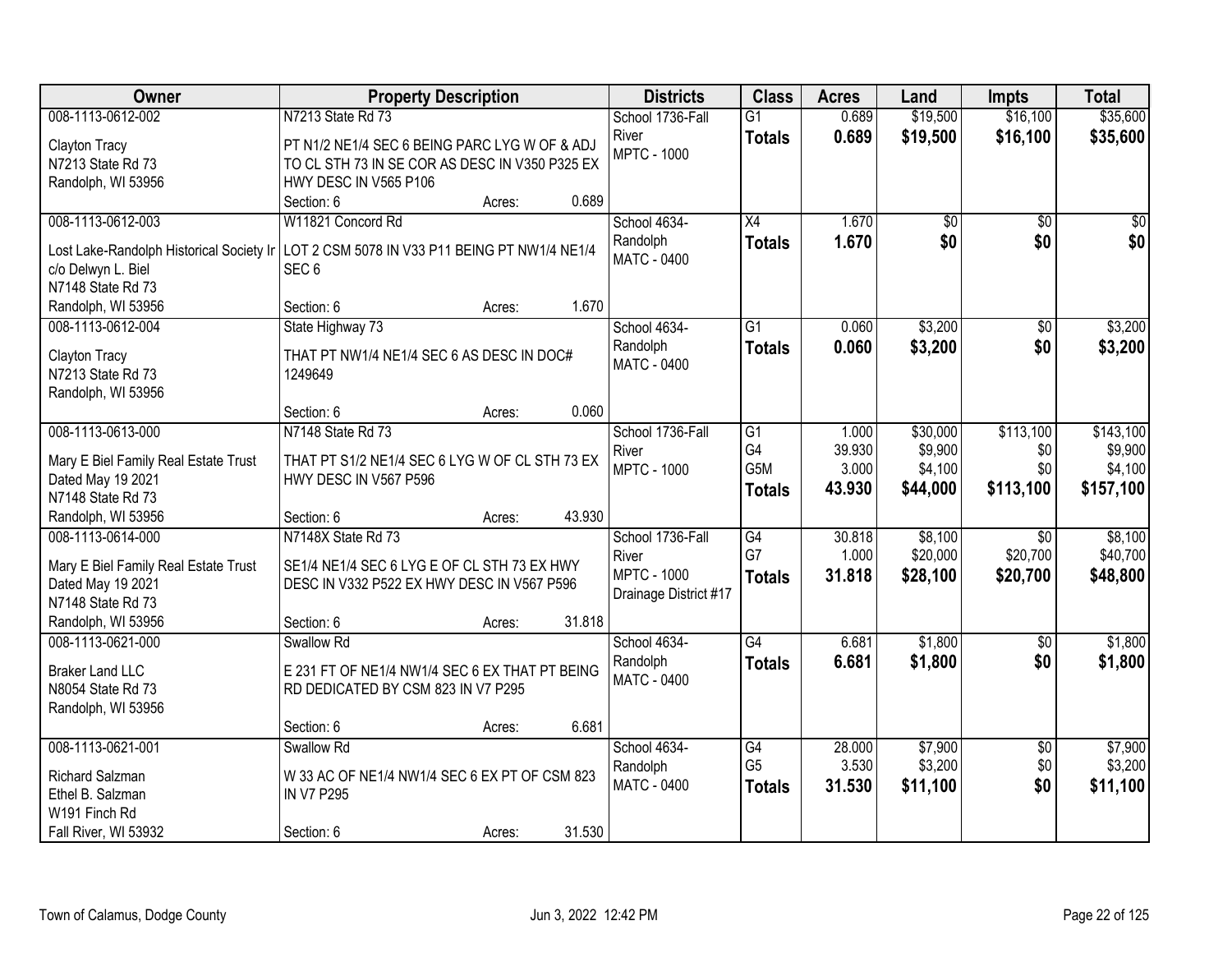| 008-1113-0622-001<br>W12077 Concord Rd<br>\$100<br>\$100<br>School 4634-<br>G4<br>0.500<br>$\overline{50}$<br>G7<br>2.000<br>\$152,800<br>\$183,300<br>\$30,500<br>Randolph<br>Matthew W. Kaminski<br>LOT 1 CSM 6910 IN V47 P124 BEING PT NW1/4 NW1/4<br><b>MATC - 0400</b><br>2.500<br>\$30,600<br>\$152,800<br>\$183,400<br><b>Totals</b><br>SEC <sub>6</sub><br>Rachel J. Kaminski<br>W12077 Concord Rd<br>2.500<br>Randolph, WI 53956<br>Section: 6<br>Acres:<br>008-1113-0622-002<br>Concord Rd<br>School 4634-<br>G4<br>35.999<br>\$10,200<br>$\overline{50}$<br>G <sub>5</sub><br>\$100<br>\$0<br>1.000<br>Randolph<br>Witt Living Trust Dated July 14 2021<br>LOT 2 CSM 6910 IN V47 P124 BEING PT NW1/4 NW1/4<br>G5M<br>0.500<br>\$700<br>\$0<br>\$700<br><b>MATC - 0400</b><br>N1947 State Rd 22<br>SEC <sub>6</sub><br>\$0<br>\$11,000<br>37.499<br>\$11,000<br><b>Totals</b><br>Arlington, WI 53911<br>37.499<br>Section: 6<br>Acres:<br>008-1113-0623-000<br>School 4634-<br>$\overline{G4}$<br>\$11,500<br>$\overline{50}$<br>\$11,500<br>Fountain Rd<br>42.646<br>G <sub>5</sub><br>\$1,000<br>\$0<br>1.080<br>Randolph<br>SW1/4 NW1/4 SEC 6 ALSO NW1/4 NW1/4 SEC 6 EX<br>Lawrence L & Deborah Neuman Living<br>G5M<br>6.500<br>\$8,500<br>\$0<br><b>MATC - 0400</b><br>Trust<br>PARC DESC IN V655 P737 EX CSM 6674 IN V45 P188<br>50.226<br>\$21,000<br>\$0<br><b>Totals</b><br>N7102 Fountain Rd<br>50.226<br>Fall River, WI 53932<br>Section: 6<br>Acres:<br>N7102 Fountain Rd<br>008-1113-0623-001<br>\$44,500<br>\$371,300<br>\$415,800<br>School 4634-<br>G1<br>2.000<br>G4<br>0.395<br>\$100<br>Randolph<br>\$0<br>LOT 1 CSM 6674 IN V45 P188 BEING PT SW1/4 NW1/4<br>Lawrence L & Deborah Neuman Living<br><b>MATC - 0400</b><br>\$371,300<br>2.395<br>\$44,600<br><b>Totals</b><br>SEC <sub>6</sub><br>Trust<br>N7102 Fountain Rd<br>2.395<br>Fall River, WI 53932<br>Section: 6<br>Acres:<br>$\overline{G4}$<br>36.000<br>\$9,800<br>\$9,800<br>008-1113-0624-000<br>Swallow Rd<br>School 4634-<br>\$0<br>G <sub>5</sub><br>0.890<br>\$800<br>\$0<br>Randolph<br>SE1/4 NW1/4 SEC 6 EX PT OF CSM 823 IN V7 P295<br>Richard Salzman<br>\$0<br>MATC - 0400<br>36.890<br>\$10,600<br><b>Totals</b><br>Ethel B. Salzman |
|--------------------------------------------------------------------------------------------------------------------------------------------------------------------------------------------------------------------------------------------------------------------------------------------------------------------------------------------------------------------------------------------------------------------------------------------------------------------------------------------------------------------------------------------------------------------------------------------------------------------------------------------------------------------------------------------------------------------------------------------------------------------------------------------------------------------------------------------------------------------------------------------------------------------------------------------------------------------------------------------------------------------------------------------------------------------------------------------------------------------------------------------------------------------------------------------------------------------------------------------------------------------------------------------------------------------------------------------------------------------------------------------------------------------------------------------------------------------------------------------------------------------------------------------------------------------------------------------------------------------------------------------------------------------------------------------------------------------------------------------------------------------------------------------------------------------------------------------------------------------------------------------------------------------------------------------------------------------------------------------------------------------------------------------------------------------------------------------------------------------------------------------------------------------------------------------------------------------------------------------|
|                                                                                                                                                                                                                                                                                                                                                                                                                                                                                                                                                                                                                                                                                                                                                                                                                                                                                                                                                                                                                                                                                                                                                                                                                                                                                                                                                                                                                                                                                                                                                                                                                                                                                                                                                                                                                                                                                                                                                                                                                                                                                                                                                                                                                                            |
|                                                                                                                                                                                                                                                                                                                                                                                                                                                                                                                                                                                                                                                                                                                                                                                                                                                                                                                                                                                                                                                                                                                                                                                                                                                                                                                                                                                                                                                                                                                                                                                                                                                                                                                                                                                                                                                                                                                                                                                                                                                                                                                                                                                                                                            |
|                                                                                                                                                                                                                                                                                                                                                                                                                                                                                                                                                                                                                                                                                                                                                                                                                                                                                                                                                                                                                                                                                                                                                                                                                                                                                                                                                                                                                                                                                                                                                                                                                                                                                                                                                                                                                                                                                                                                                                                                                                                                                                                                                                                                                                            |
| \$10,200                                                                                                                                                                                                                                                                                                                                                                                                                                                                                                                                                                                                                                                                                                                                                                                                                                                                                                                                                                                                                                                                                                                                                                                                                                                                                                                                                                                                                                                                                                                                                                                                                                                                                                                                                                                                                                                                                                                                                                                                                                                                                                                                                                                                                                   |
|                                                                                                                                                                                                                                                                                                                                                                                                                                                                                                                                                                                                                                                                                                                                                                                                                                                                                                                                                                                                                                                                                                                                                                                                                                                                                                                                                                                                                                                                                                                                                                                                                                                                                                                                                                                                                                                                                                                                                                                                                                                                                                                                                                                                                                            |
| \$100<br>\$1,000<br>\$8,500<br>\$21,000<br>\$100<br>\$415,900<br>\$800<br>\$10,600                                                                                                                                                                                                                                                                                                                                                                                                                                                                                                                                                                                                                                                                                                                                                                                                                                                                                                                                                                                                                                                                                                                                                                                                                                                                                                                                                                                                                                                                                                                                                                                                                                                                                                                                                                                                                                                                                                                                                                                                                                                                                                                                                         |
|                                                                                                                                                                                                                                                                                                                                                                                                                                                                                                                                                                                                                                                                                                                                                                                                                                                                                                                                                                                                                                                                                                                                                                                                                                                                                                                                                                                                                                                                                                                                                                                                                                                                                                                                                                                                                                                                                                                                                                                                                                                                                                                                                                                                                                            |
|                                                                                                                                                                                                                                                                                                                                                                                                                                                                                                                                                                                                                                                                                                                                                                                                                                                                                                                                                                                                                                                                                                                                                                                                                                                                                                                                                                                                                                                                                                                                                                                                                                                                                                                                                                                                                                                                                                                                                                                                                                                                                                                                                                                                                                            |
|                                                                                                                                                                                                                                                                                                                                                                                                                                                                                                                                                                                                                                                                                                                                                                                                                                                                                                                                                                                                                                                                                                                                                                                                                                                                                                                                                                                                                                                                                                                                                                                                                                                                                                                                                                                                                                                                                                                                                                                                                                                                                                                                                                                                                                            |
|                                                                                                                                                                                                                                                                                                                                                                                                                                                                                                                                                                                                                                                                                                                                                                                                                                                                                                                                                                                                                                                                                                                                                                                                                                                                                                                                                                                                                                                                                                                                                                                                                                                                                                                                                                                                                                                                                                                                                                                                                                                                                                                                                                                                                                            |
|                                                                                                                                                                                                                                                                                                                                                                                                                                                                                                                                                                                                                                                                                                                                                                                                                                                                                                                                                                                                                                                                                                                                                                                                                                                                                                                                                                                                                                                                                                                                                                                                                                                                                                                                                                                                                                                                                                                                                                                                                                                                                                                                                                                                                                            |
|                                                                                                                                                                                                                                                                                                                                                                                                                                                                                                                                                                                                                                                                                                                                                                                                                                                                                                                                                                                                                                                                                                                                                                                                                                                                                                                                                                                                                                                                                                                                                                                                                                                                                                                                                                                                                                                                                                                                                                                                                                                                                                                                                                                                                                            |
|                                                                                                                                                                                                                                                                                                                                                                                                                                                                                                                                                                                                                                                                                                                                                                                                                                                                                                                                                                                                                                                                                                                                                                                                                                                                                                                                                                                                                                                                                                                                                                                                                                                                                                                                                                                                                                                                                                                                                                                                                                                                                                                                                                                                                                            |
|                                                                                                                                                                                                                                                                                                                                                                                                                                                                                                                                                                                                                                                                                                                                                                                                                                                                                                                                                                                                                                                                                                                                                                                                                                                                                                                                                                                                                                                                                                                                                                                                                                                                                                                                                                                                                                                                                                                                                                                                                                                                                                                                                                                                                                            |
|                                                                                                                                                                                                                                                                                                                                                                                                                                                                                                                                                                                                                                                                                                                                                                                                                                                                                                                                                                                                                                                                                                                                                                                                                                                                                                                                                                                                                                                                                                                                                                                                                                                                                                                                                                                                                                                                                                                                                                                                                                                                                                                                                                                                                                            |
|                                                                                                                                                                                                                                                                                                                                                                                                                                                                                                                                                                                                                                                                                                                                                                                                                                                                                                                                                                                                                                                                                                                                                                                                                                                                                                                                                                                                                                                                                                                                                                                                                                                                                                                                                                                                                                                                                                                                                                                                                                                                                                                                                                                                                                            |
|                                                                                                                                                                                                                                                                                                                                                                                                                                                                                                                                                                                                                                                                                                                                                                                                                                                                                                                                                                                                                                                                                                                                                                                                                                                                                                                                                                                                                                                                                                                                                                                                                                                                                                                                                                                                                                                                                                                                                                                                                                                                                                                                                                                                                                            |
|                                                                                                                                                                                                                                                                                                                                                                                                                                                                                                                                                                                                                                                                                                                                                                                                                                                                                                                                                                                                                                                                                                                                                                                                                                                                                                                                                                                                                                                                                                                                                                                                                                                                                                                                                                                                                                                                                                                                                                                                                                                                                                                                                                                                                                            |
|                                                                                                                                                                                                                                                                                                                                                                                                                                                                                                                                                                                                                                                                                                                                                                                                                                                                                                                                                                                                                                                                                                                                                                                                                                                                                                                                                                                                                                                                                                                                                                                                                                                                                                                                                                                                                                                                                                                                                                                                                                                                                                                                                                                                                                            |
|                                                                                                                                                                                                                                                                                                                                                                                                                                                                                                                                                                                                                                                                                                                                                                                                                                                                                                                                                                                                                                                                                                                                                                                                                                                                                                                                                                                                                                                                                                                                                                                                                                                                                                                                                                                                                                                                                                                                                                                                                                                                                                                                                                                                                                            |
|                                                                                                                                                                                                                                                                                                                                                                                                                                                                                                                                                                                                                                                                                                                                                                                                                                                                                                                                                                                                                                                                                                                                                                                                                                                                                                                                                                                                                                                                                                                                                                                                                                                                                                                                                                                                                                                                                                                                                                                                                                                                                                                                                                                                                                            |
|                                                                                                                                                                                                                                                                                                                                                                                                                                                                                                                                                                                                                                                                                                                                                                                                                                                                                                                                                                                                                                                                                                                                                                                                                                                                                                                                                                                                                                                                                                                                                                                                                                                                                                                                                                                                                                                                                                                                                                                                                                                                                                                                                                                                                                            |
|                                                                                                                                                                                                                                                                                                                                                                                                                                                                                                                                                                                                                                                                                                                                                                                                                                                                                                                                                                                                                                                                                                                                                                                                                                                                                                                                                                                                                                                                                                                                                                                                                                                                                                                                                                                                                                                                                                                                                                                                                                                                                                                                                                                                                                            |
|                                                                                                                                                                                                                                                                                                                                                                                                                                                                                                                                                                                                                                                                                                                                                                                                                                                                                                                                                                                                                                                                                                                                                                                                                                                                                                                                                                                                                                                                                                                                                                                                                                                                                                                                                                                                                                                                                                                                                                                                                                                                                                                                                                                                                                            |
| W191 Finch Rd                                                                                                                                                                                                                                                                                                                                                                                                                                                                                                                                                                                                                                                                                                                                                                                                                                                                                                                                                                                                                                                                                                                                                                                                                                                                                                                                                                                                                                                                                                                                                                                                                                                                                                                                                                                                                                                                                                                                                                                                                                                                                                                                                                                                                              |
| 36.890<br>Fall River, WI 53932<br>Section: 6<br>Acres:                                                                                                                                                                                                                                                                                                                                                                                                                                                                                                                                                                                                                                                                                                                                                                                                                                                                                                                                                                                                                                                                                                                                                                                                                                                                                                                                                                                                                                                                                                                                                                                                                                                                                                                                                                                                                                                                                                                                                                                                                                                                                                                                                                                     |
| \$54,600<br>\$99,500<br>\$154,100<br>008-1113-0624-001<br>N7401 Swallow Rd<br>School 4634-<br>$\overline{G1}$<br>3.350                                                                                                                                                                                                                                                                                                                                                                                                                                                                                                                                                                                                                                                                                                                                                                                                                                                                                                                                                                                                                                                                                                                                                                                                                                                                                                                                                                                                                                                                                                                                                                                                                                                                                                                                                                                                                                                                                                                                                                                                                                                                                                                     |
| 3.350<br>\$54,600<br>\$154,100<br>Randolph<br>\$99,500<br><b>Totals</b><br>Darrell Lenz<br>LOT 1 CSM 823 IN V7 P295 BEING PT E1/2 NW1/4 SE0                                                                                                                                                                                                                                                                                                                                                                                                                                                                                                                                                                                                                                                                                                                                                                                                                                                                                                                                                                                                                                                                                                                                                                                                                                                                                                                                                                                                                                                                                                                                                                                                                                                                                                                                                                                                                                                                                                                                                                                                                                                                                                |
| <b>MATC - 0400</b><br>Barbara Lenz<br>6                                                                                                                                                                                                                                                                                                                                                                                                                                                                                                                                                                                                                                                                                                                                                                                                                                                                                                                                                                                                                                                                                                                                                                                                                                                                                                                                                                                                                                                                                                                                                                                                                                                                                                                                                                                                                                                                                                                                                                                                                                                                                                                                                                                                    |
| N7401 Swallow Rd                                                                                                                                                                                                                                                                                                                                                                                                                                                                                                                                                                                                                                                                                                                                                                                                                                                                                                                                                                                                                                                                                                                                                                                                                                                                                                                                                                                                                                                                                                                                                                                                                                                                                                                                                                                                                                                                                                                                                                                                                                                                                                                                                                                                                           |
| 3.350<br>Randolph, WI 53956<br>Section: 6<br>Acres:                                                                                                                                                                                                                                                                                                                                                                                                                                                                                                                                                                                                                                                                                                                                                                                                                                                                                                                                                                                                                                                                                                                                                                                                                                                                                                                                                                                                                                                                                                                                                                                                                                                                                                                                                                                                                                                                                                                                                                                                                                                                                                                                                                                        |
| 008-1113-0631-000<br>State Highway 73<br>School 1736-Fall<br>G4<br>\$2,100<br>\$2,100<br>7.750<br>$\overline{30}$                                                                                                                                                                                                                                                                                                                                                                                                                                                                                                                                                                                                                                                                                                                                                                                                                                                                                                                                                                                                                                                                                                                                                                                                                                                                                                                                                                                                                                                                                                                                                                                                                                                                                                                                                                                                                                                                                                                                                                                                                                                                                                                          |
| G <sub>5</sub><br>0.250<br>\$300<br>\$0<br>\$300<br>River<br>Fuerstenau Holdings LLC<br>PT E1/2 SW1/4 SEC 6 COM E LN OF SD E1/2 SW1/4 A                                                                                                                                                                                                                                                                                                                                                                                                                                                                                                                                                                                                                                                                                                                                                                                                                                                                                                                                                                                                                                                                                                                                                                                                                                                                                                                                                                                                                                                                                                                                                                                                                                                                                                                                                                                                                                                                                                                                                                                                                                                                                                    |
| G5M<br>\$16,200<br>\$0<br>\$16,200<br>12.000<br><b>MPTC - 1000</b><br>W9455 County Rd D<br>A POINT 49.5 FT S OF NE COR OF SE1/4 SW1/4 TH N                                                                                                                                                                                                                                                                                                                                                                                                                                                                                                                                                                                                                                                                                                                                                                                                                                                                                                                                                                                                                                                                                                                                                                                                                                                                                                                                                                                                                                                                                                                                                                                                                                                                                                                                                                                                                                                                                                                                                                                                                                                                                                 |
| \$18,600<br>\$0<br>20.000<br>\$18,600<br><b>Totals</b><br>1369.5 FT TO NE COR OF NE1/4 SW1/4 TH W 1270.5<br>Beaver Dam, WI 53916                                                                                                                                                                                                                                                                                                                                                                                                                                                                                                                                                                                                                                                                                                                                                                                                                                                                                                                                                                                                                                                                                                                                                                                                                                                                                                                                                                                                                                                                                                                                                                                                                                                                                                                                                                                                                                                                                                                                                                                                                                                                                                           |
| 20.000<br>Section: 6<br>Acres:                                                                                                                                                                                                                                                                                                                                                                                                                                                                                                                                                                                                                                                                                                                                                                                                                                                                                                                                                                                                                                                                                                                                                                                                                                                                                                                                                                                                                                                                                                                                                                                                                                                                                                                                                                                                                                                                                                                                                                                                                                                                                                                                                                                                             |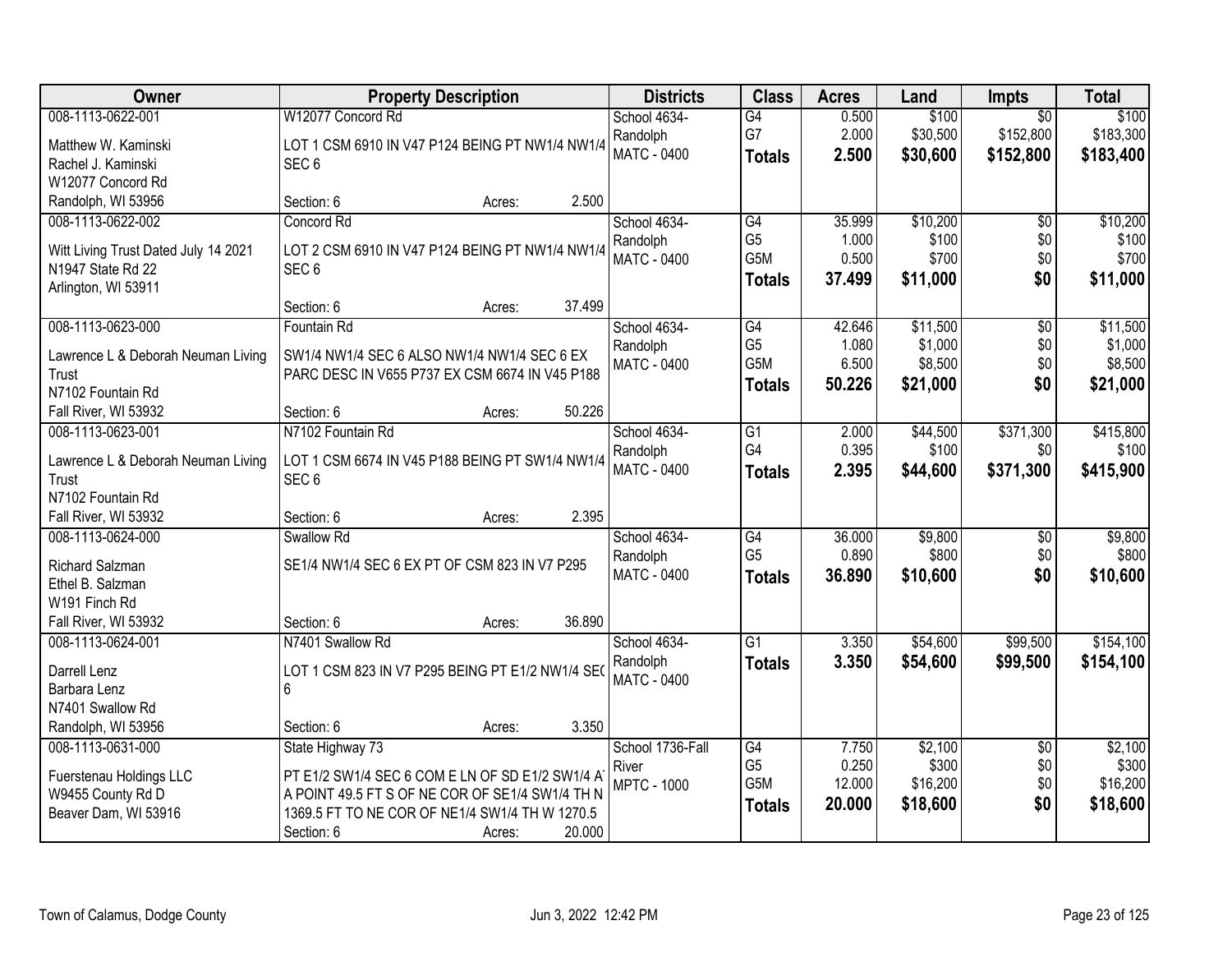| Owner                                                                 | <b>Property Description</b>                     | <b>Districts</b>      | <b>Class</b>     | <b>Acres</b> | Land     | Impts           | <b>Total</b> |
|-----------------------------------------------------------------------|-------------------------------------------------|-----------------------|------------------|--------------|----------|-----------------|--------------|
| 008-1113-0632-000                                                     | N7020 Fountain Rd                               | School 1736-Fall      | G4               | 44.540       | \$12,100 | $\overline{50}$ | \$12,100     |
| Corey J. Neuman                                                       | FRAC NW1/4 SW1/4 SEC 6                          | River                 | G <sub>5</sub>   | 1.000        | \$900    | \$0             | \$900        |
| Diane M. Neuman                                                       |                                                 | <b>MPTC - 1000</b>    | G7               | 1.000        | \$20,000 | \$153,400       | \$173,400    |
| N7020 Fountain Rd                                                     |                                                 |                       | <b>Totals</b>    | 46.540       | \$33,000 | \$153,400       | \$186,400    |
| Fall River, WI 53932                                                  | Section: 6<br>46.540<br>Acres:                  |                       |                  |              |          |                 |              |
| 008-1113-0633-000                                                     | W12038 Finch Rd                                 | School 1736-Fall      | G4               | 43.750       | \$11,100 | $\overline{30}$ | \$11,100     |
|                                                                       |                                                 | River                 | G <sub>5</sub>   | 0.750        | \$700    | \$0             | \$700        |
| David D. Biel                                                         | SW1/4 SW1/4 SEC 6                               | <b>MPTC - 1000</b>    | G7               | 2.878        | \$39,700 | \$255,800       | \$295,500    |
| Darci R. Biel                                                         |                                                 |                       | <b>Totals</b>    | 47.378       | \$51,500 | \$255,800       | \$307,300    |
| W12038 Finch Rd                                                       |                                                 |                       |                  |              |          |                 |              |
| Fall River, WI 53932                                                  | 47.378<br>Section: 6<br>Acres:                  |                       |                  |              |          |                 |              |
| 008-1113-0634-000                                                     | Finch Rd                                        | School 1736-Fall      | G4               | 53.000       | \$14,300 | \$0             | \$14,300     |
| David D. Biel                                                         | THAT PT E1/2 SW1/4 SEC 6 AS DESC IN V321 P578   | River                 | G5M              | 7.000        | \$9,500  | \$0             | \$9,500      |
| Darci R. Biel                                                         |                                                 | <b>MPTC - 1000</b>    | <b>Totals</b>    | 60.000       | \$23,800 | \$0             | \$23,800     |
| W12038 Finch Rd                                                       |                                                 |                       |                  |              |          |                 |              |
| Fall River, WI 53932                                                  | 60.000<br>Section: 6<br>Acres:                  |                       |                  |              |          |                 |              |
| 008-1113-0641-001                                                     | N7065 State Rd 73                               | School 1736-Fall      | X4               | 0.686        | \$0      | \$0             | \$0          |
|                                                                       | THAT PT N1/2 SE1/4 SEC 4 AS DESC IN DOC#        | River                 | <b>Totals</b>    | 0.686        | \$0      | \$0             | \$0          |
| Wanderer's Rest Cemetery Association<br>Lost Lake German M E Cemetery | 1184494                                         | <b>MPTC - 1000</b>    |                  |              |          |                 |              |
| 109 Comm Unit Y Dr                                                    |                                                 |                       |                  |              |          |                 |              |
| Fall River, WI 53932                                                  | 0.686<br>Section: 6<br>Acres:                   |                       |                  |              |          |                 |              |
| 008-1113-0641-003                                                     | N7070 State Rd 73                               | School 1736-Fall      | $\overline{G1}$  | 1.500        | \$28,300 | \$99,400        | \$127,700    |
|                                                                       |                                                 | River                 | <b>Totals</b>    | 1.500        | \$28,300 | \$99,400        | \$127,700    |
| Rodney J. Winter                                                      | LOT 1 CSM 7209 IN V49 P317 BEING PT NE1/4 SE1/4 | <b>MPTC - 1000</b>    |                  |              |          |                 |              |
| N7070 State Rd 73                                                     | SEC <sub>6</sub>                                |                       |                  |              |          |                 |              |
| Randolph, WI 53956                                                    |                                                 |                       |                  |              |          |                 |              |
|                                                                       | 1.500<br>Section: 6<br>Acres:                   |                       |                  |              |          |                 |              |
| 008-1113-0641-004                                                     | State Highway 73                                | School 1736-Fall      | $\overline{G4}$  | 32.816       | \$8,500  | $\overline{50}$ | \$8,500      |
| Mary E Biel Family Real Estate Trust                                  | THAT PT N1/2 SE1/4 SEC 6 LYG E OF CL STH 73 EX  | River                 | G <sub>5</sub>   | 0.500        | \$500    | \$0             | \$500        |
| Dated May 19 2021                                                     | HWY DESC IN V333 P68 EX HWY DESC IN V566 P809   | <b>MPTC - 1000</b>    | G5M              | 1.280        | \$1,800  | \$0             | \$1,800      |
| N7148 State Rd 73                                                     | EX CSM 7209 IN V49 P317                         | Drainage District #17 | <b>Totals</b>    | 34.596       | \$10,800 | \$0             | \$10,800     |
| Randolph, WI 53956                                                    | 34.596<br>Section: 6<br>Acres:                  |                       |                  |              |          |                 |              |
| 008-1113-0642-000                                                     | State Highway 73                                | School 1736-Fall      | $\overline{G4}$  | 35.678       | \$9,500  | $\overline{50}$ | \$9,500      |
|                                                                       |                                                 | River                 | G <sub>5</sub> M | 1.000        | \$1,400  | \$0             | \$1,400      |
| Fuerstenau Holdings LLC                                               | THAT PT N1/2 SE1/4 SEC 6 AS DESC IN DOC#        | <b>MPTC - 1000</b>    | <b>Totals</b>    | 36.678       | \$10,900 | \$0             | \$10,900     |
| W9455 County Rd D                                                     | 1184495                                         |                       |                  |              |          |                 |              |
| Beaver Dam, WI 53916                                                  |                                                 |                       |                  |              |          |                 |              |
|                                                                       | 36.678<br>Section: 6<br>Acres:                  |                       |                  |              |          |                 |              |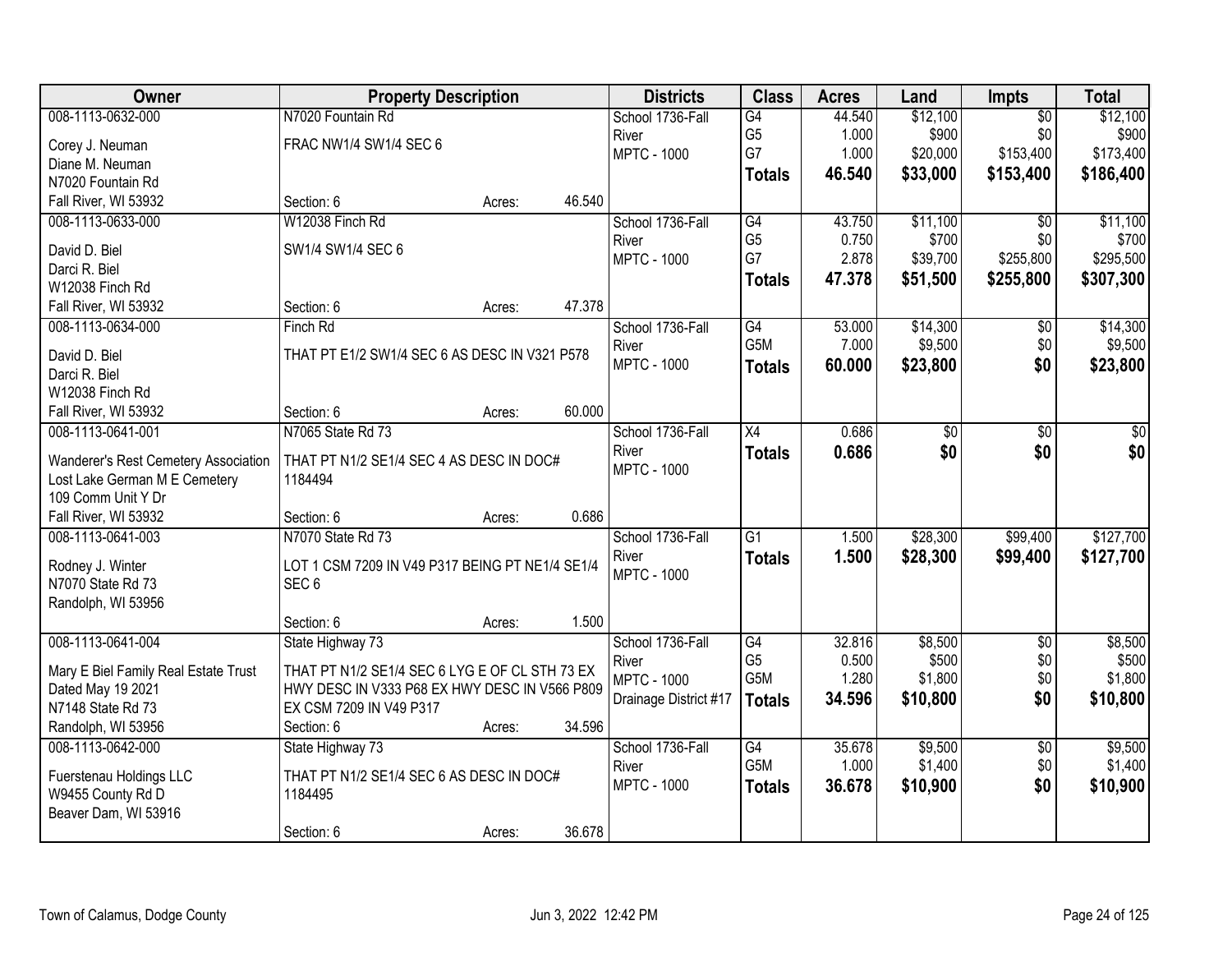| <b>Owner</b>                                                                              | <b>Property Description</b>                                                                                                                           | <b>Districts</b>                                                         | <b>Class</b>                                | <b>Acres</b>                       | Land                                       | <b>Impts</b>                                     | <b>Total</b>                                 |
|-------------------------------------------------------------------------------------------|-------------------------------------------------------------------------------------------------------------------------------------------------------|--------------------------------------------------------------------------|---------------------------------------------|------------------------------------|--------------------------------------------|--------------------------------------------------|----------------------------------------------|
| 008-1113-0642-001                                                                         | N7097 State Rd 73                                                                                                                                     | School 1736-Fall                                                         | $\overline{G1}$                             | 3.340                              | \$46,400                                   | \$188,000                                        | \$234,400                                    |
| Jeffrey H. Fuerstenau<br>Jeffery H. Fuerstenau<br>N7097 State Rd 73                       | LOT 1 CSM 4355 IN V27 P197 BEING PT NE1/4 SE1/4<br>& PT NW1/4 SE1/4 SEC 6                                                                             | River<br><b>MPTC - 1000</b>                                              | <b>Totals</b>                               | 3.340                              | \$46,400                                   | \$188,000                                        | \$234,400                                    |
| Randolph, WI 53956                                                                        | 3.340<br>Section: 6<br>Acres:                                                                                                                         |                                                                          |                                             |                                    |                                            |                                                  |                                              |
| 008-1113-0643-000<br>Fuerstenau Holdings LLC<br>W9455 County Rd D<br>Beaver Dam, WI 53916 | N6927 State Rd 73<br>SW1/4 SE1/4 SEC 6 EX 2.72 AC HWY DESC IN V565<br>P663<br>37.280<br>Section: 6<br>Acres:                                          | School 1736-Fall<br>River<br><b>MPTC - 1000</b><br>Drainage District #17 | G4<br>G <sub>5</sub><br>G7<br><b>Totals</b> | 30.000<br>5.280<br>2.000<br>37.280 | \$7,900<br>\$4,800<br>\$30,500<br>\$43,200 | $\overline{50}$<br>\$0<br>\$135,200<br>\$135,200 | \$7,900<br>\$4,800<br>\$165,700<br>\$178,400 |
| 008-1113-0644-000                                                                         | State Highway 73                                                                                                                                      | School 1736-Fall                                                         | $\overline{G4}$                             | 3.500                              | \$1,000                                    | \$0                                              | \$1,000                                      |
| Fuerstenau Holdings LLC<br>W9455 County Rd D<br>Beaver Dam, WI 53916                      | W1/2 OF SE1/4 SE1/4 SEC 6                                                                                                                             | River<br><b>MPTC - 1000</b><br>Drainage District #17                     | G <sub>5</sub><br><b>Totals</b>             | 16.500<br>20.000                   | \$14,900<br>\$15,900                       | \$0<br>\$0                                       | \$14,900<br>\$15,900                         |
|                                                                                           | 20.000<br>Section: 6<br>Acres:                                                                                                                        |                                                                          |                                             |                                    |                                            |                                                  |                                              |
| 008-1113-0644-001<br>Mary E Biel Family Real Estate Trust<br>Dated May 19 2021            | State Highway 73<br>E1/2 OF SE1/4 SE1/4 SEC 6                                                                                                         | School 1736-Fall<br>River<br><b>MPTC - 1000</b><br>Drainage District #17 | $\overline{G4}$<br><b>Totals</b>            | 20.000<br>20.000                   | \$4,800<br>\$4,800                         | \$0<br>\$0                                       | \$4,800<br>\$4,800                           |
| N7148 State Rd 73<br>Randolph, WI 53956                                                   | 20.000<br>Section: 6<br>Acres:                                                                                                                        |                                                                          |                                             |                                    |                                            |                                                  |                                              |
| 008-1113-0711-000<br>Walsh Hog Farms Inc<br>W11848 Waters Rd<br>Fall River, WI 53932      | State Highway 73<br>NE1/4 NE1/4 SEC 7 ALSO THAT PT OF NW1/4 NE1/4<br>SEC 7 LYG E OF STH 73 EX HWY DESC IN V565 P392<br>58.384<br>Section: 7<br>Acres: | School 1736-Fall<br>River<br><b>MPTC - 1000</b><br>Drainage District #17 | G4<br>G <sub>5</sub> M<br><b>Totals</b>     | 43.884<br>14.500<br>58.384         | \$12,000<br>\$19,600<br>\$31,600           | \$0<br>\$0<br>\$0                                | \$12,000<br>\$19,600<br>\$31,600             |
| 008-1113-0712-000<br>Walsh Hog Farms Inc<br>W11848 Waters Rd<br>Fall River, WI 53932      | State Highway 73<br>THAT PT NW1/4 NE1/4 & SW1/4 NE1/4 SEC 7 LYG W<br>OF STH 73 EX HWY DESC IN V565 P392<br>28.084<br>Section: 7<br>Acres:             | School 1736-Fall<br>River<br><b>MPTC - 1000</b><br>Drainage District #17 | G4<br>G5M<br><b>Totals</b>                  | 26.084<br>2.000<br>28.084          | \$4,400<br>\$2,600<br>\$7,000              | $\overline{50}$<br>\$0<br>\$0                    | \$4,400<br>\$2,600<br>\$7,000                |
| 008-1113-0713-000<br>Walsh Hog Farms Inc<br>W11848 Waters Rd<br>Fall River, WI 53932      | W11846 Waters Rd<br>THAT PT SW1/4 NE1/4 SEC 7 LYG E OF STH 73 EX<br>HWY DESC IN V565 P392 EX CSM 6379 IN V43 P123<br>27.376<br>Section: 7<br>Acres:   | School 1736-Fall<br>River<br><b>MPTC - 1000</b>                          | $\overline{G4}$<br>G7<br><b>Totals</b>      | 24.536<br>2.840<br>27.376          | \$6,300<br>\$39,300<br>\$45,600            | $\overline{50}$<br>\$156,600<br>\$156,600        | \$6,300<br>\$195,900<br>\$202,200            |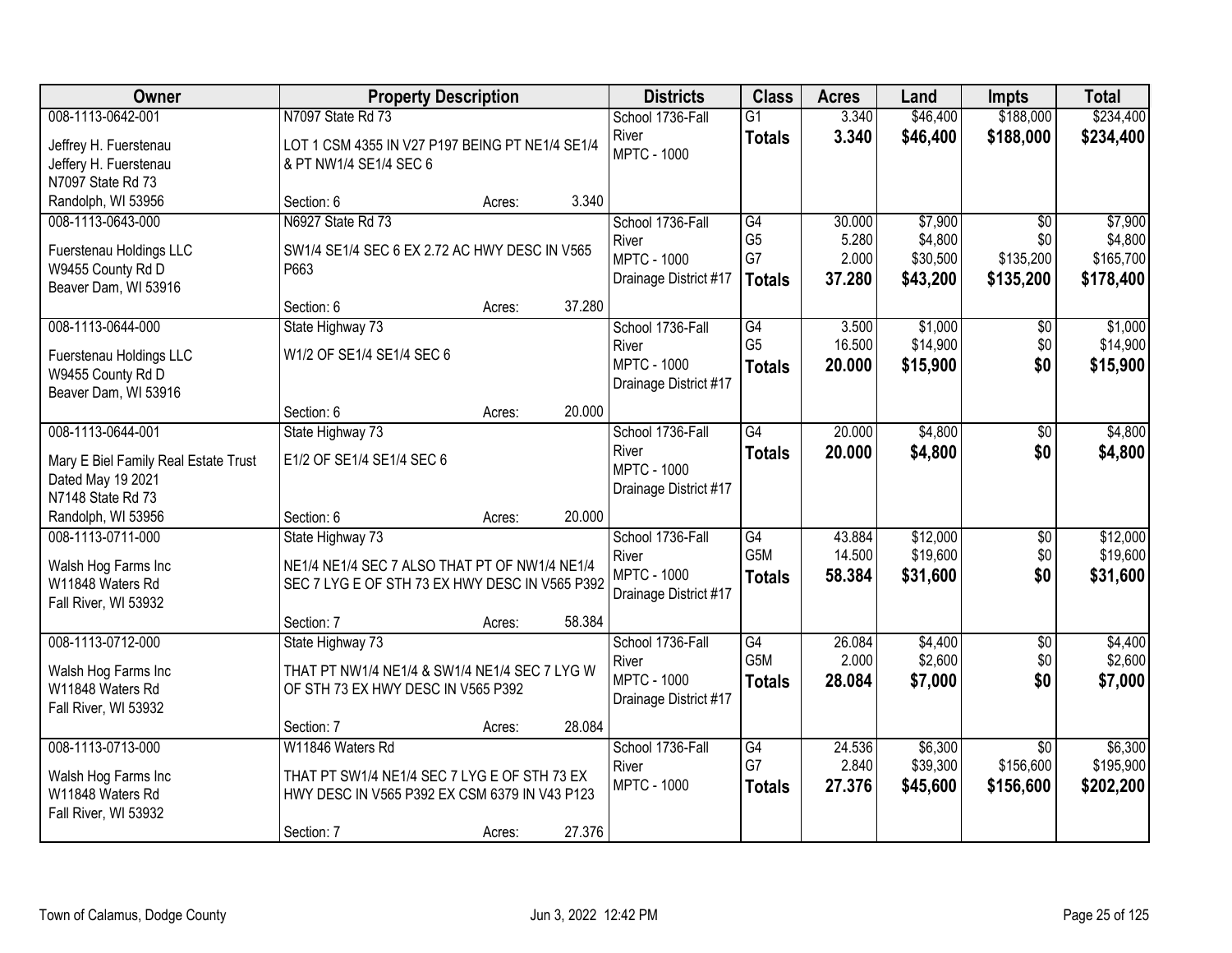| Owner                                                                            | <b>Property Description</b>                     |        |        | <b>Districts</b>      | <b>Class</b>    | <b>Acres</b> | Land     | <b>Impts</b>    | <b>Total</b> |
|----------------------------------------------------------------------------------|-------------------------------------------------|--------|--------|-----------------------|-----------------|--------------|----------|-----------------|--------------|
| 008-1113-0713-001                                                                | W11848 Waters Rd                                |        |        | School 1736-Fall      | G4              | 0.560        | \$100    | $\overline{50}$ | \$100        |
| Walsh Hog Farms Inc                                                              | LOT 1 CSM 6379 IN V43 P123 BEING PT SW1/4 NE1/4 |        |        | River                 | G7              | 0.600        | \$12,000 | \$151,900       | \$163,900    |
| W11848 Waters Rd                                                                 | SEC <sub>7</sub>                                |        |        | <b>MPTC - 1000</b>    | <b>Totals</b>   | 1.160        | \$12,100 | \$151,900       | \$164,000    |
| Fall River, WI 53932                                                             |                                                 |        |        |                       |                 |              |          |                 |              |
|                                                                                  | Section: 7                                      | Acres: | 1.160  |                       |                 |              |          |                 |              |
| 008-1113-0714-000                                                                | <b>Waters Rd</b>                                |        |        | School 1736-Fall      | G4              | 22.000       | \$5,300  | $\overline{50}$ | \$5,300      |
| James E. Kopplin                                                                 | SE1/4 NE1/4 SEC 7                               |        |        | River                 | G <sub>5</sub>  | 11.000       | \$9,900  | \$0             | \$9,900      |
| W11703 Waters Rd                                                                 |                                                 |        |        | <b>MPTC - 1000</b>    | G5M             | 7.000        | \$9,500  | \$0             | \$9,500      |
| Fall River, WI 53932                                                             |                                                 |        |        |                       | <b>Totals</b>   | 40.000       | \$24,700 | \$0             | \$24,700     |
|                                                                                  | Section: 7                                      | Acres: | 40.000 |                       |                 |              |          |                 |              |
| 008-1113-0721-001                                                                | W11941 Finch Rd                                 |        |        | School 1736-Fall      | G1              | 6.670        | \$75,400 | \$136,400       | \$211,800    |
| Duwayne Hatzinger                                                                | LOT 1 CSM 1851 IN V12 P135 BEING PT NE1/4 NW1/4 |        |        | River                 | <b>Totals</b>   | 6.670        | \$75,400 | \$136,400       | \$211,800    |
| Judith Hatzinger                                                                 | SEC <sub>7</sub>                                |        |        | <b>MPTC - 1000</b>    |                 |              |          |                 |              |
| W11941 Finch Rd                                                                  |                                                 |        |        |                       |                 |              |          |                 |              |
| Fall River, WI 53932                                                             | Section: 7                                      | Acres: | 6.670  |                       |                 |              |          |                 |              |
| 008-1113-0722-000                                                                | W12017 Finch Rd                                 |        |        | School 1736-Fall      | $\overline{G4}$ | 64.192       | \$13,800 | \$0             | \$13,800     |
| Marquardt Living Trust Dated Septembe                                            | W FRAC 1/2 OF NW1/4 SEC 7 EX W 12.96 ACRES      |        |        | River                 | G <sub>5</sub>  | 6.500        | \$5,900  | \$0             | \$5,900      |
| 20 2016                                                                          |                                                 |        |        | <b>MPTC - 1000</b>    | G5M             | 7.000        | \$9,500  | \$0             | \$9,500      |
| W12017 Finch Rd                                                                  |                                                 |        |        |                       | G7              | 3.000        | \$41,000 | \$241,800       | \$282,800    |
| Fall River, WI 53932                                                             | Section: 7                                      | Acres: | 80.692 |                       | <b>Totals</b>   | 80.692       | \$70,200 | \$241,800       | \$312,000    |
| 008-1113-0722-001                                                                | Fountain Rd                                     |        |        | School 1736-Fall      | $\overline{G5}$ | 7.960        | \$22,700 | \$0             | \$22,700     |
| John Salzman                                                                     | W 12.96 AC OF FRAC W1/2 NW1/4 SEC 7             |        |        | River                 | G <sub>6</sub>  | 5.000        | \$13,500 | \$0             | \$13,500     |
| Shelly Salzman                                                                   |                                                 |        |        | <b>MPTC - 1000</b>    | <b>Totals</b>   | 12.960       | \$36,200 | \$0             | \$36,200     |
| N4439 Fountain Rd                                                                |                                                 |        |        |                       |                 |              |          |                 |              |
| Fall River, WI 53932                                                             | Section: 7                                      | Acres: | 12.960 |                       |                 |              |          |                 |              |
| 008-1113-0724-000                                                                | State Highway 73                                |        |        | School 1736-Fall      | G4              | 71.000       | \$16,900 | $\overline{60}$ | \$16,900     |
| Marquardt Living Trust Dated Septembe   E1/2 NW1/4 SEC 7 EX CSM 1851 IN V12 P135 |                                                 |        |        | River                 | G <sub>5</sub>  | 2.682        | \$2,400  | \$0             | \$2,400      |
| 20 2016                                                                          |                                                 |        |        | <b>MPTC - 1000</b>    | <b>Totals</b>   | 73.682       | \$19,300 | \$0             | \$19,300     |
| W12017 Finch Rd                                                                  |                                                 |        |        | Drainage District #17 |                 |              |          |                 |              |
| Fall River, WI 53932                                                             | Section: 7                                      | Acres: | 73.682 |                       |                 |              |          |                 |              |
| 008-1113-0731-000                                                                | N6685 State Rd 73                               |        |        | School 4634-          | G1              | 1.500        | \$37,300 | \$208,100       | \$245,400    |
|                                                                                  | NE1/4 SW1/4 SEC 7 EX S 33 FT OF W 33 FT ALSO EX |        |        | Randolph              | G4              | 34.550       | \$8,400  | \$0             | \$8,400      |
| Shirley M. Kramer<br>N6685 State Rd 73                                           | 0.42 AC HWY DESC IN V572 P540                   |        |        | <b>MATC - 0400</b>    | G <sub>5</sub>  | 3.500        | \$3,200  | \$0             | \$3,200      |
| Fall River, WI 53932                                                             |                                                 |        |        |                       | <b>Totals</b>   | 39.550       | \$48,900 | \$208,100       | \$257,000    |
|                                                                                  | Section: 7                                      | Acres: | 39.550 |                       |                 |              |          |                 |              |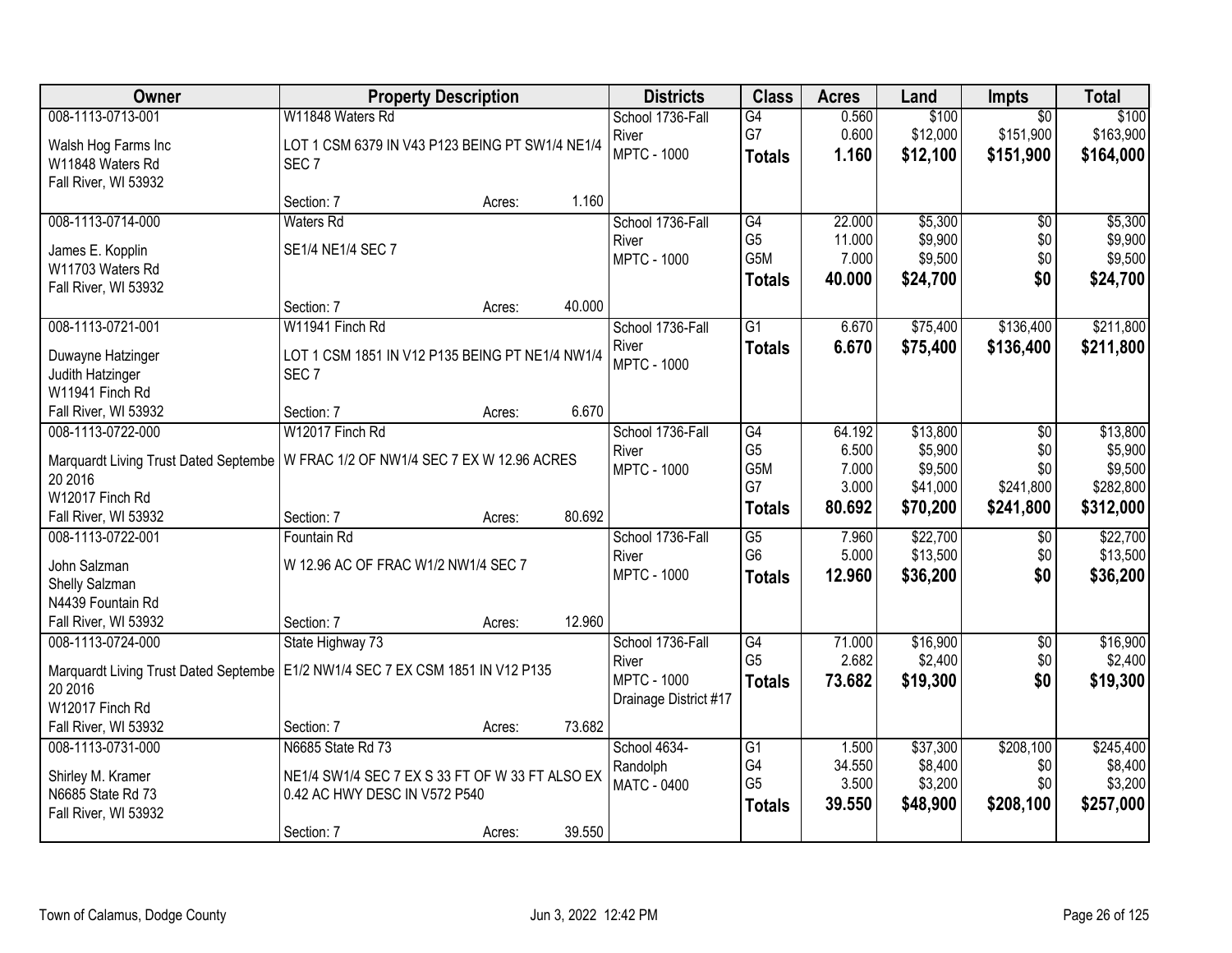| Owner                              |                                                 | <b>Property Description</b> |        | <b>Districts</b>   | <b>Class</b>    | <b>Acres</b> | Land     | <b>Impts</b>    | <b>Total</b> |
|------------------------------------|-------------------------------------------------|-----------------------------|--------|--------------------|-----------------|--------------|----------|-----------------|--------------|
| 008-1113-0732-000                  | State Highway 73                                |                             |        | School 1736-Fall   | G4              | 41.500       | \$8,000  | $\overline{60}$ | \$8,000      |
| Steven E. Swan et al               | FRAC NW1/4 SW1/4 SEC 7                          |                             |        | River              | G <sub>5</sub>  | 0.980        | \$900    | \$0             | \$900        |
| N7219 Hawk Rd                      |                                                 |                             |        | <b>MPTC - 1000</b> | G5M             | 4.000        | \$5,400  | \$0             | \$5,400      |
| Beaver Dam, WI 53916               |                                                 |                             |        |                    | <b>Totals</b>   | 46.480       | \$14,300 | \$0             | \$14,300     |
|                                    | Section: 7                                      | Acres:                      | 46.480 |                    |                 |              |          |                 |              |
| 008-1113-0733-000                  | W12034 Harrison Rd                              |                             |        | School 1736-Fall   | G4              | 41.551       | \$8,500  | $\overline{50}$ | \$8,500      |
| Zimmerman Living Trust             | SW1/4 SW1/4 SEC 7 & N 3 AC OF NW1/4 NW1/4 SEC   |                             |        | River              | G <sub>5</sub>  | 2.500        | \$2,300  | \$0             | \$2,300      |
| N6020 State Rd 73                  | 18                                              |                             |        | <b>MPTC - 1000</b> | G5M             | 3.480        | \$4,700  | \$0             | \$4,700      |
| Columbus, WI 53925                 |                                                 |                             |        |                    | G7              | 2.000        | \$30,500 | \$86,100        | \$116,600    |
|                                    | Section: 7                                      | Acres:                      | 49.531 |                    | <b>Totals</b>   | 49.531       | \$46,000 | \$86,100        | \$132,100    |
| 008-1113-0734-000                  | N6587 State Rd 73                               |                             |        | School 1736-Fall   | G4              | 36.890       | \$10,300 | $\sqrt{6}$      | \$10,300     |
| Steven E. Swan et al               | SE1/4 SW1/4 SEC 7 ALSO S 33 FT OF W 33 FT OF    |                             |        | River              | G7              | 2.000        | \$30,500 | \$87,800        | \$118,300    |
| N7219 Hawk Rd                      | NE1/4 SW1/4 SEC 7 EX S 132 FT OF E 165 FT OF    |                             |        | <b>MPTC - 1000</b> | <b>Totals</b>   | 38.890       | \$40,800 | \$87,800        | \$128,600    |
| Beaver Dam, WI 53916               | SE1/4 SW1/4 ALSO EX 0.64 AC HWY DESC IN V571    |                             |        |                    |                 |              |          |                 |              |
|                                    | Section: 7                                      | Acres:                      | 38.890 |                    |                 |              |          |                 |              |
| 008-1113-0734-001                  | N6511 State Rd 73                               |                             |        | School 1736-Fall   | $\overline{G1}$ | 0.380        | \$15,400 | \$1,500         | \$16,900     |
| Steven E. Swan et al               | PT SE1/4 SW1/4 SEC 7 BEG SE COR TH N 132 FT TH  |                             |        | River              | <b>Totals</b>   | 0.380        | \$15,400 | \$1,500         | \$16,900     |
| N7219 Hawk Rd                      | W 165 FT TH S 132 FT TH E 165 FT TO POB EX 0.12 |                             |        | <b>MPTC - 1000</b> |                 |              |          |                 |              |
| Beaver Dam, WI 53916               | AC HWY DESC IN V571 P348                        |                             |        |                    |                 |              |          |                 |              |
|                                    | Section: 7                                      | Acres:                      | 0.380  |                    |                 |              |          |                 |              |
| 008-1113-0741-000                  | W11703 Waters Rd                                |                             |        | School 1736-Fall   | G4              | 37.750       | \$8,000  | $\overline{50}$ | \$8,000      |
| James E. Kopplin                   | NE1/4 SE1/4 SEC 7                               |                             |        | River              | G <sub>5</sub>  | 0.250        | \$300    | \$0             | \$300        |
| W11703 Waters Rd                   |                                                 |                             |        | <b>MPTC - 1000</b> | G7              | 2.000        | \$30,500 | \$301,100       | \$331,600    |
| Fall River, WI 53932               |                                                 |                             |        |                    | <b>Totals</b>   | 40.000       | \$38,800 | \$301,100       | \$339,900    |
|                                    | Section: 7                                      | Acres:                      | 40.000 |                    |                 |              |          |                 |              |
| 008-1113-0742-000                  | N6684 State Rd 73                               |                             |        | School 1736-Fall   | G4              | 34.450       | \$6,600  | $\overline{30}$ | \$6,600      |
| Shirley M. Kramer                  | NW1/4 SE1/4 SEC 7 EX THAT PT DESC IN V368 P444  |                             |        | River              | G7              | 1.500        | \$25,300 | \$112,700       | \$138,000    |
| N6685 State Rd 73                  | ALSO EX 2.30 AC HWY DESC IN V572 P540           |                             |        | <b>MPTC - 1000</b> | <b>Totals</b>   | 35.950       | \$31,900 | \$112,700       | \$144,600    |
| Fall River, WI 53932               |                                                 |                             |        |                    |                 |              |          |                 |              |
|                                    | Section: 7                                      | Acres:                      | 35.950 |                    |                 |              |          |                 |              |
| 008-1113-0742-001                  | W11811 Waters Rd                                |                             |        | School 1736-Fall   | $\overline{G1}$ | 1.750        | \$40,900 | \$80,200        | \$121,100    |
| <b>Beverly Dickerson-Marquette</b> | PT NW1/4 SE1/4 SEC 7 AS DESC IN V368 P444       |                             |        | River              | <b>Totals</b>   | 1.750        | \$40,900 | \$80,200        | \$121,100    |
| W11811 Waters Rd                   |                                                 |                             |        | <b>MPTC - 1000</b> |                 |              |          |                 |              |
| Fall River, WI 53932               |                                                 |                             |        |                    |                 |              |          |                 |              |
|                                    | Section: 7                                      | Acres:                      | 1.750  |                    |                 |              |          |                 |              |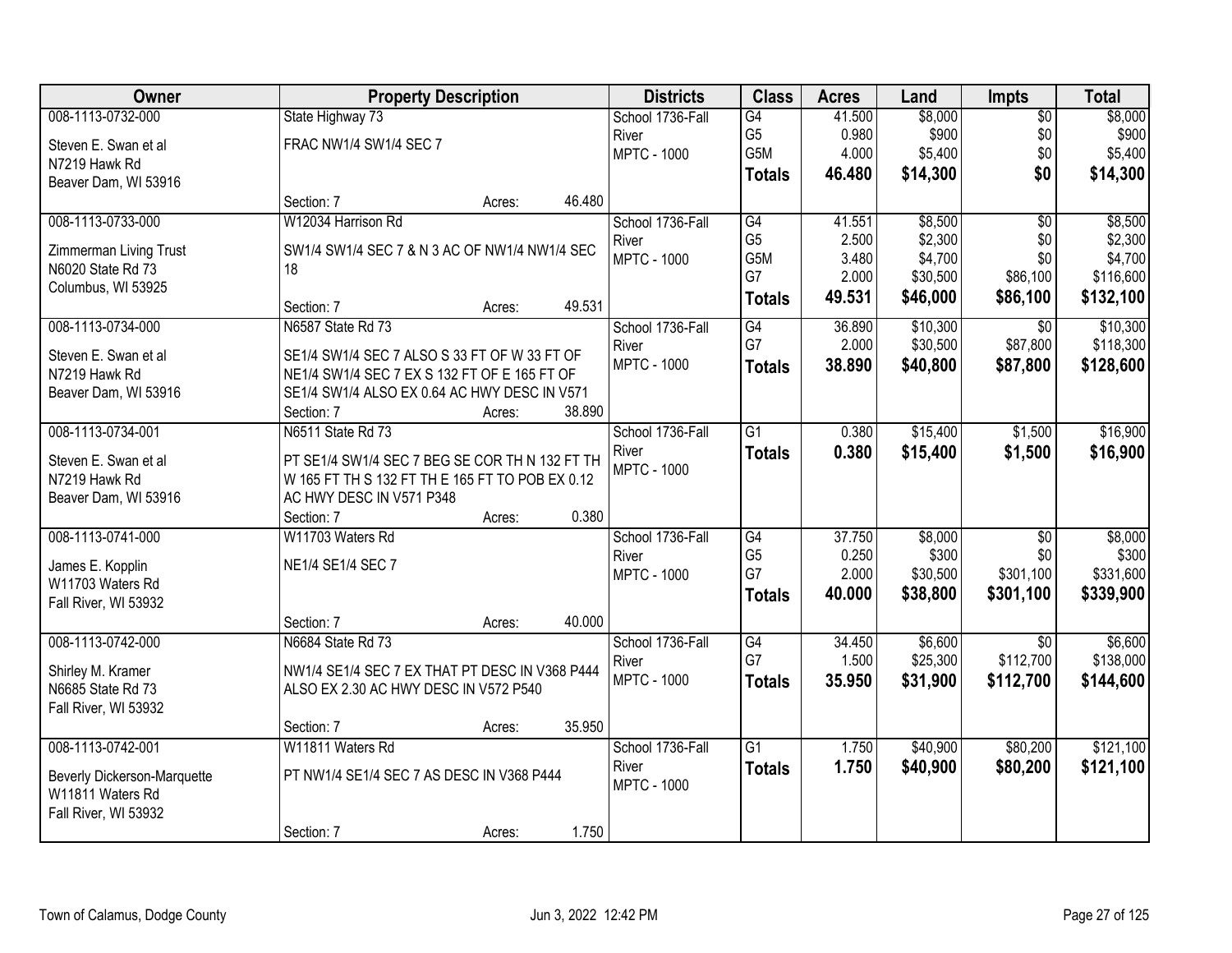| Owner                                     |                                               | <b>Property Description</b> |        | <b>Districts</b>            | <b>Class</b>                    | <b>Acres</b>    | Land                | <b>Impts</b>    | <b>Total</b>        |
|-------------------------------------------|-----------------------------------------------|-----------------------------|--------|-----------------------------|---------------------------------|-----------------|---------------------|-----------------|---------------------|
| 008-1113-0743-000                         | N6524 State Rd 73                             |                             |        | School 1736-Fall            | G4                              | 34.150          | \$6,300             | $\overline{50}$ | \$6,300             |
| Richard D. Salzman                        | SW1/4 SE1/4 SEC 7 EX 1.86 AC HWY DESC IN V311 |                             |        | River                       | G7                              | 2.000           | \$30,500            | \$88,900        | \$119,400           |
| W11534 County Rd De                       | P363 EX 1.99 AC HWY DESC IN V564 P449         |                             |        | <b>MPTC - 1000</b>          | <b>Totals</b>                   | 36.150          | \$36,800            | \$88,900        | \$125,700           |
| Fall River, WI 53932                      |                                               |                             |        |                             |                                 |                 |                     |                 |                     |
|                                           | Section: 7                                    | Acres:                      | 36.150 |                             |                                 |                 |                     |                 |                     |
| 008-1113-0744-000                         | County Rd DE                                  |                             |        | School 1736-Fall            | G4                              | 34.180          | \$7,100             | \$0             | \$7,100             |
| James E. Kopplin                          | SE1/4 SE1/4 SEC 7 EX 1.82 AC HWY DESC IN V311 |                             |        | River<br><b>MPTC - 1000</b> | G <sub>5</sub><br><b>Totals</b> | 4.000<br>38.180 | \$3,200<br>\$10,300 | \$0<br>\$0      | \$3,200<br>\$10,300 |
| W11703 Waters Rd                          | P361                                          |                             |        |                             |                                 |                 |                     |                 |                     |
| Fall River, WI 53932                      |                                               |                             |        |                             |                                 |                 |                     |                 |                     |
| 008-1113-0813-000                         | Section: 7<br>W11402 Schultz Dr               | Acres:                      | 38.180 | School 1736-Fall            | G1                              | 1.219           | \$76,500            | \$393,800       | \$470,300           |
|                                           |                                               |                             |        | River                       | <b>Totals</b>                   | 1.219           | \$76,500            | \$393,800       | \$470,300           |
| Andrew T. Tratar                          | LOT 1 CSM 7326 IN V50 P286 BEING LOTS 17 & 18 |                             |        | <b>MPTC - 1000</b>          |                                 |                 |                     |                 |                     |
| Holly L. Tratar                           | PLAT OF LOST LAKE FARM IN GL 1 SEC 8          |                             |        |                             |                                 |                 |                     |                 |                     |
| W11402 Schultz Dr<br>Beaver Dam, WI 53916 | Section: 8                                    | Acres:                      | 1.219  |                             |                                 |                 |                     |                 |                     |
| 008-1113-0813-001                         | W11410 Schultz Dr                             |                             |        | School 1736-Fall            | $\overline{G1}$                 | 1.680           | \$76,400            | \$271,100       | \$347,500           |
|                                           |                                               |                             |        | River                       | <b>Totals</b>                   | 1.680           | \$76,400            | \$271,100       | \$347,500           |
| Richard L. Hupf<br>W11410 Schultz Dr      | LOTS 19 & 20 PLAT OF LOST LAKE FARM           |                             |        | <b>MPTC - 1000</b>          |                                 |                 |                     |                 |                     |
| Beaver Dam, WI 53916                      |                                               |                             |        |                             |                                 |                 |                     |                 |                     |
|                                           | Section: 8                                    | Acres:                      | 1.680  |                             |                                 |                 |                     |                 |                     |
| 008-1113-0814-000                         | W11316 Schultz Dr                             |                             |        | School 1736-Fall            | $\overline{G1}$                 | 0.930           | \$55,000            | \$182,100       | \$237,100           |
| Brian D. Reynolds                         | LOT 3 PLAT OF LOST LAKE FARM                  |                             |        | River                       | <b>Totals</b>                   | 0.930           | \$55,000            | \$182,100       | \$237,100           |
| Shelly R. Rickerman-Reynolds              |                                               |                             |        | <b>MPTC - 1000</b>          |                                 |                 |                     |                 |                     |
| W11316 Schultz Dr                         |                                               |                             |        |                             |                                 |                 |                     |                 |                     |
| Beaver Dam, WI 53916                      | Section: 8                                    | Acres:                      | 0.930  |                             |                                 |                 |                     |                 |                     |
| 008-1113-0814-001                         | W11318 Schultz Dr                             |                             |        | School 1736-Fall            | $\overline{G1}$                 | 0.911           | \$55,000            | \$186,500       | \$241,500           |
| John Burke Landry                         | LOT 4 PLAT OF LOST LAKE FARM                  |                             |        | River                       | <b>Totals</b>                   | 0.911           | \$55,000            | \$186,500       | \$241,500           |
| W11318 Schultz Dr                         |                                               |                             |        | <b>MPTC - 1000</b>          |                                 |                 |                     |                 |                     |
| Beaver Dam, WI 53916                      |                                               |                             |        |                             |                                 |                 |                     |                 |                     |
|                                           | Section: 8                                    | Acres:                      | 0.911  |                             |                                 |                 |                     |                 |                     |
| 008-1113-0814-002                         | W11322 Schultz Dr                             |                             |        | School 1736-Fall            | $\overline{G1}$                 | 0.887           | \$55,000            | \$139,300       | \$194,300           |
| Sahndra Olson                             | LOT 5 PLAT OF LOST LAKE FARM                  |                             |        | River<br><b>MPTC - 1000</b> | <b>Totals</b>                   | 0.887           | \$55,000            | \$139,300       | \$194,300           |
| David E. Grande                           |                                               |                             |        |                             |                                 |                 |                     |                 |                     |
| W11322 Schultz Dr                         |                                               |                             |        |                             |                                 |                 |                     |                 |                     |
| Beaver Dam, WI 53916                      | Section: 8                                    | Acres:                      | 0.887  |                             |                                 |                 |                     |                 |                     |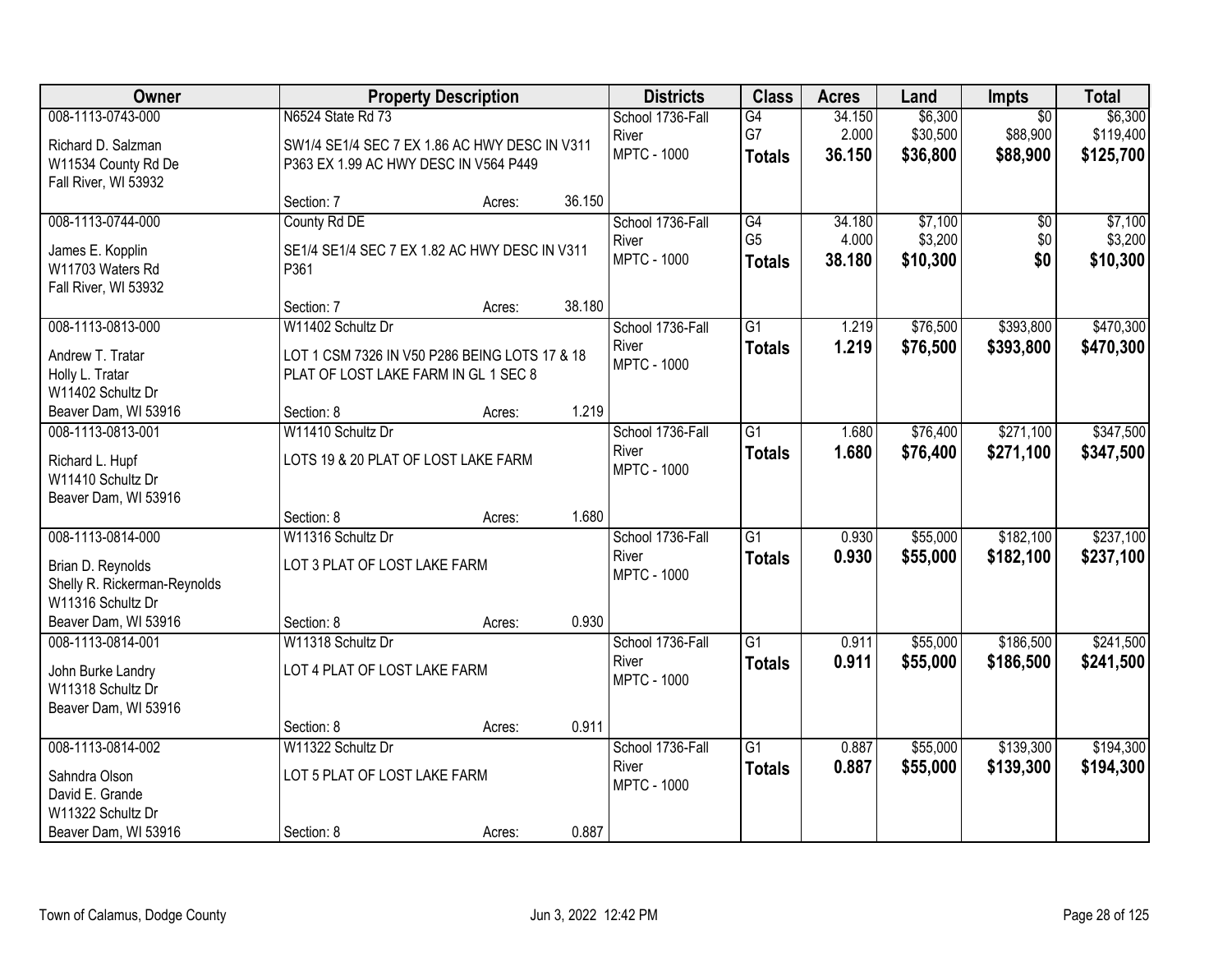| Owner                |                               | <b>Property Description</b> |       | <b>Districts</b>   | <b>Class</b>    | <b>Acres</b> | Land     | <b>Impts</b>    | <b>Total</b> |
|----------------------|-------------------------------|-----------------------------|-------|--------------------|-----------------|--------------|----------|-----------------|--------------|
| 008-1113-0814-003    | W11330 Schultz Dr             |                             |       | School 1736-Fall   | $\overline{G1}$ | 0.885        | \$55,400 | \$184,800       | \$240,200    |
| Roger B. Finnestad   | LOT 6 PLAT OF LOST LAKE FARM  |                             |       | River              | <b>Totals</b>   | 0.885        | \$55,400 | \$184,800       | \$240,200    |
| Lois J. Finnestad    |                               |                             |       | <b>MPTC - 1000</b> |                 |              |          |                 |              |
| W11330 Schultz Dr    |                               |                             |       |                    |                 |              |          |                 |              |
| Beaver Dam, WI 53916 | Section: 8                    | Acres:                      | 0.885 |                    |                 |              |          |                 |              |
| 008-1113-0814-004    | Schultz Dr                    |                             |       | School 1736-Fall   | $\overline{G1}$ | 0.867        | \$55,000 | $\overline{50}$ | \$55,000     |
| Carole M. Garczynski | LOT 7 PLAT OF LOST LAKE FARM  |                             |       | River              | <b>Totals</b>   | 0.867        | \$55,000 | \$0             | \$55,000     |
| W11342 Schultz Dr    |                               |                             |       | <b>MPTC - 1000</b> |                 |              |          |                 |              |
| Beaver Dam, WI 53916 |                               |                             |       |                    |                 |              |          |                 |              |
|                      | Section: 8                    | Acres:                      | 0.867 |                    |                 |              |          |                 |              |
| 008-1113-0814-005    | W11342 Schultz Dr             |                             |       | School 1736-Fall   | $\overline{G1}$ | 0.804        | \$55,000 | \$143,900       | \$198,900    |
| Carole M. Garczynski | LOT 8 PLAT OF LOST LAKE FARM  |                             |       | River              | <b>Totals</b>   | 0.804        | \$55,000 | \$143,900       | \$198,900    |
| W11342 Schultz Dr    |                               |                             |       | <b>MPTC - 1000</b> |                 |              |          |                 |              |
| Beaver Dam, WI 53916 |                               |                             |       |                    |                 |              |          |                 |              |
|                      | Section: 8                    | Acres:                      | 0.804 |                    |                 |              |          |                 |              |
| 008-1113-0814-006    | Schultz Dr                    |                             |       | School 1736-Fall   | $\overline{G1}$ | 0.742        | \$55,000 | \$0             | \$55,000     |
| Douglas Z. Clark     | LOT 9 PLAT OF LOST LAKE FARM  |                             |       | River              | <b>Totals</b>   | 0.742        | \$55,000 | \$0             | \$55,000     |
| Eliza A. Clark       |                               |                             |       | <b>MPTC - 1000</b> |                 |              |          |                 |              |
| W11356 Schultz Dr    |                               |                             |       |                    |                 |              |          |                 |              |
| Beaver Dam, WI 53916 | Section: 8                    | Acres:                      | 0.742 |                    |                 |              |          |                 |              |
| 008-1113-0814-007    | W11356 Schultz Dr             |                             |       | School 1736-Fall   | $\overline{G1}$ | 0.726        | \$55,000 | \$347,700       | \$402,700    |
| Eliza A. Clark       | LOT 10 PLAT OF LOST LAKE FARM |                             |       | River              | <b>Totals</b>   | 0.726        | \$55,000 | \$347,700       | \$402,700    |
| Douglas Z. Clark     |                               |                             |       | <b>MPTC - 1000</b> |                 |              |          |                 |              |
| W11356 Schultz Dr    |                               |                             |       |                    |                 |              |          |                 |              |
| Beaver Dam, WI 53916 | Section: 8                    | Acres:                      | 0.726 |                    |                 |              |          |                 |              |
| 008-1113-0814-008    | W11356X Schultz Dr            |                             |       | School 1736-Fall   | $\overline{G1}$ | 0.697        | \$55,000 | \$29,600        | \$84,600     |
| Douglas Z. Clark     | LOT 11 PLAT OF LOST LAKE FARM |                             |       | River              | <b>Totals</b>   | 0.697        | \$55,000 | \$29,600        | \$84,600     |
| Eliza A. Clark       |                               |                             |       | <b>MPTC - 1000</b> |                 |              |          |                 |              |
| W11356 Schultz Dr    |                               |                             |       |                    |                 |              |          |                 |              |
| Beaver Dam, WI 53916 | Section: 8                    | Acres:                      | 0.697 |                    |                 |              |          |                 |              |
| 008-1113-0814-009    | W11368 Schultz Dr             |                             |       | School 1736-Fall   | $\overline{G1}$ | 0.661        | \$55,000 | \$131,600       | \$186,600    |
| John W. Brozek       | LOT 12 PLAT OF LOST LAKE FARM |                             |       | River              | <b>Totals</b>   | 0.661        | \$55,000 | \$131,600       | \$186,600    |
| W11368 Schultz Dr    |                               |                             |       | <b>MPTC - 1000</b> |                 |              |          |                 |              |
| Beaver Dam, WI 53916 |                               |                             |       |                    |                 |              |          |                 |              |
|                      | Section: 8                    | Acres:                      | 0.661 |                    |                 |              |          |                 |              |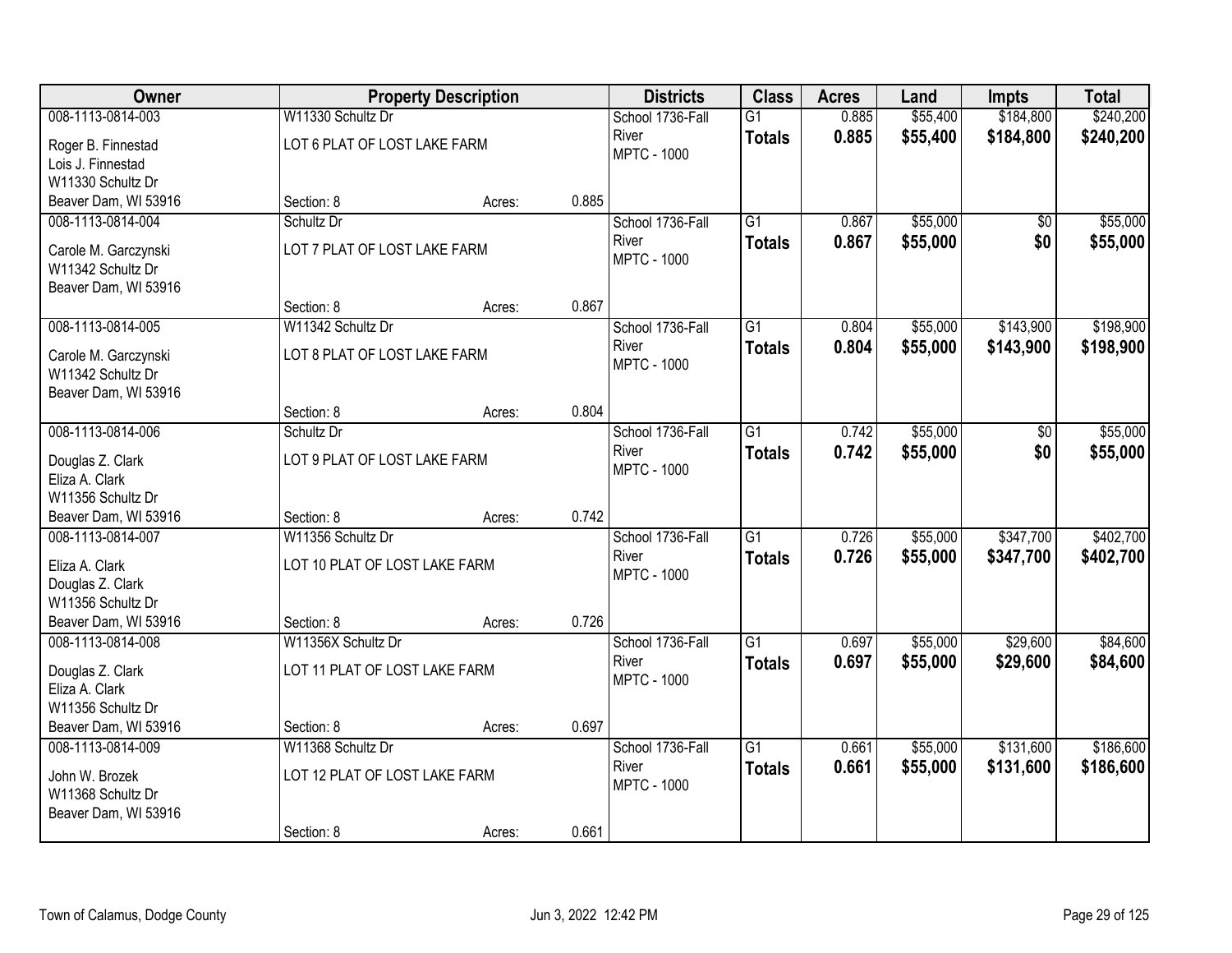| Owner                                                                                 |                                                    | <b>Property Description</b> |       | <b>Districts</b>                                | <b>Class</b>                     | <b>Acres</b>   | Land                 | <b>Impts</b>           | <b>Total</b>           |
|---------------------------------------------------------------------------------------|----------------------------------------------------|-----------------------------|-------|-------------------------------------------------|----------------------------------|----------------|----------------------|------------------------|------------------------|
| 008-1113-0814-010                                                                     | W11370 Schultz Dr                                  |                             |       | School 1736-Fall                                | $\overline{G1}$                  | 0.681          | \$55,400             | \$224,900              | \$280,300              |
| Jeanne M. Brooks<br>W11370 Schultz Dr<br>Beaver Dam, WI 53916                         | LOT 13 PLAT OF LOST LAKE FARM                      |                             |       | River<br><b>MPTC - 1000</b>                     | <b>Totals</b>                    | 0.681          | \$55,400             | \$224,900              | \$280,300              |
|                                                                                       | Section: 8                                         | Acres:                      | 0.681 |                                                 |                                  |                |                      |                        |                        |
| 008-1113-0814-011                                                                     | W11380 Schultz Dr                                  |                             |       | School 1736-Fall                                | $\overline{G1}$                  | 0.622          | \$56,100             | \$243,400              | \$299,500              |
| Frank B. Garniss<br>Jayne I. Garniss<br>W11380 Schultz Dr                             | LOT 14 PLAT OF LOST LAKE FARM                      |                             |       | River<br><b>MPTC - 1000</b>                     | <b>Totals</b>                    | 0.622          | \$56,100             | \$243,400              | \$299,500              |
| Beaver Dam, WI 53916                                                                  | Section: 8                                         | Acres:                      | 0.622 |                                                 |                                  |                |                      |                        |                        |
| 008-1113-0814-012                                                                     | W11390 Schultz Dr                                  |                             |       | School 1736-Fall                                | $\overline{G1}$                  | 0.598          | \$55,800             | \$265,800              | \$321,600              |
| Richard L. Johnson<br>Mari L. Johnson<br>W11390 Schultz Dr                            | LOT 15 PLAT OF LOST LAKE FARM                      |                             |       | River<br><b>MPTC - 1000</b>                     | <b>Totals</b>                    | 0.598          | \$55,800             | \$265,800              | \$321,600              |
| Beaver Dam, WI 53916                                                                  | Section: 8                                         | Acres:                      | 0.598 |                                                 |                                  |                |                      |                        |                        |
| 008-1113-0814-013                                                                     | W11396 Schultz Dr                                  |                             |       | School 1736-Fall                                | $\overline{G1}$                  | 0.564          | \$53,900             | \$220,400              | \$274,300              |
| Keith D. Wendlandt<br>Suzanne M. Wendlandt<br>W11396 Schultz Dr                       | LOT 16 PLAT OF LOST LAKE FARM                      |                             |       | River<br><b>MPTC - 1000</b>                     | <b>Totals</b>                    | 0.564          | \$53,900             | \$220,400              | \$274,300              |
| Beaver Dam, WI 53916                                                                  | Section: 8                                         | Acres:                      | 0.564 |                                                 |                                  |                |                      |                        |                        |
| 008-1113-0814-015<br><b>Bryan Hengst</b><br><b>Ashley Hengst</b><br>W11395 Schultz Dr | W11395 Schultz Dr<br>LOT 21 PLAT OF LOST LAKE FARM |                             |       | School 1736-Fall<br>River<br><b>MPTC - 1000</b> | $\overline{G1}$<br><b>Totals</b> | 1.835<br>1.835 | \$43,800<br>\$43,800 | \$127,800<br>\$127,800 | \$171,600<br>\$171,600 |
| Beaver Dam, WI 53916                                                                  | Section: 8                                         | Acres:                      | 1.835 |                                                 |                                  |                |                      |                        |                        |
| 008-1113-0814-016                                                                     | W11383 Schultz Dr                                  |                             |       | School 1736-Fall                                | $\overline{G1}$                  | 1.416          | \$45,300             | $\sqrt{6}$             | \$45,300               |
| Kurt K. Premo<br>Rebecca R. Premo<br>420 Meadow Ln                                    | LOT 22 PLAT OF LOST LAKE FARM                      |                             |       | River<br><b>MPTC - 1000</b>                     | <b>Totals</b>                    | 1.416          | \$45,300             | \$0                    | \$45,300               |
| Columbus, WI 53925                                                                    | Section: 8                                         | Acres:                      | 1.416 |                                                 |                                  |                |                      |                        |                        |
| 008-1113-0814-017                                                                     | Schultz Dr                                         |                             |       | School 1736-Fall                                | $\overline{G1}$                  | 1.481          | \$45,800             | $\overline{50}$        | \$45,800               |
| Riley J. Vogel<br>Ashley C. Vogel<br>219 4th St                                       | LOT 23 PLAT OF LOST LAKE FARM                      |                             |       | River<br><b>MPTC - 1000</b>                     | <b>Totals</b>                    | 1.481          | \$45,800             | \$0                    | \$45,800               |
| Beaver Dam, WI 53916                                                                  | Section: 8                                         | Acres:                      | 1.481 |                                                 |                                  |                |                      |                        |                        |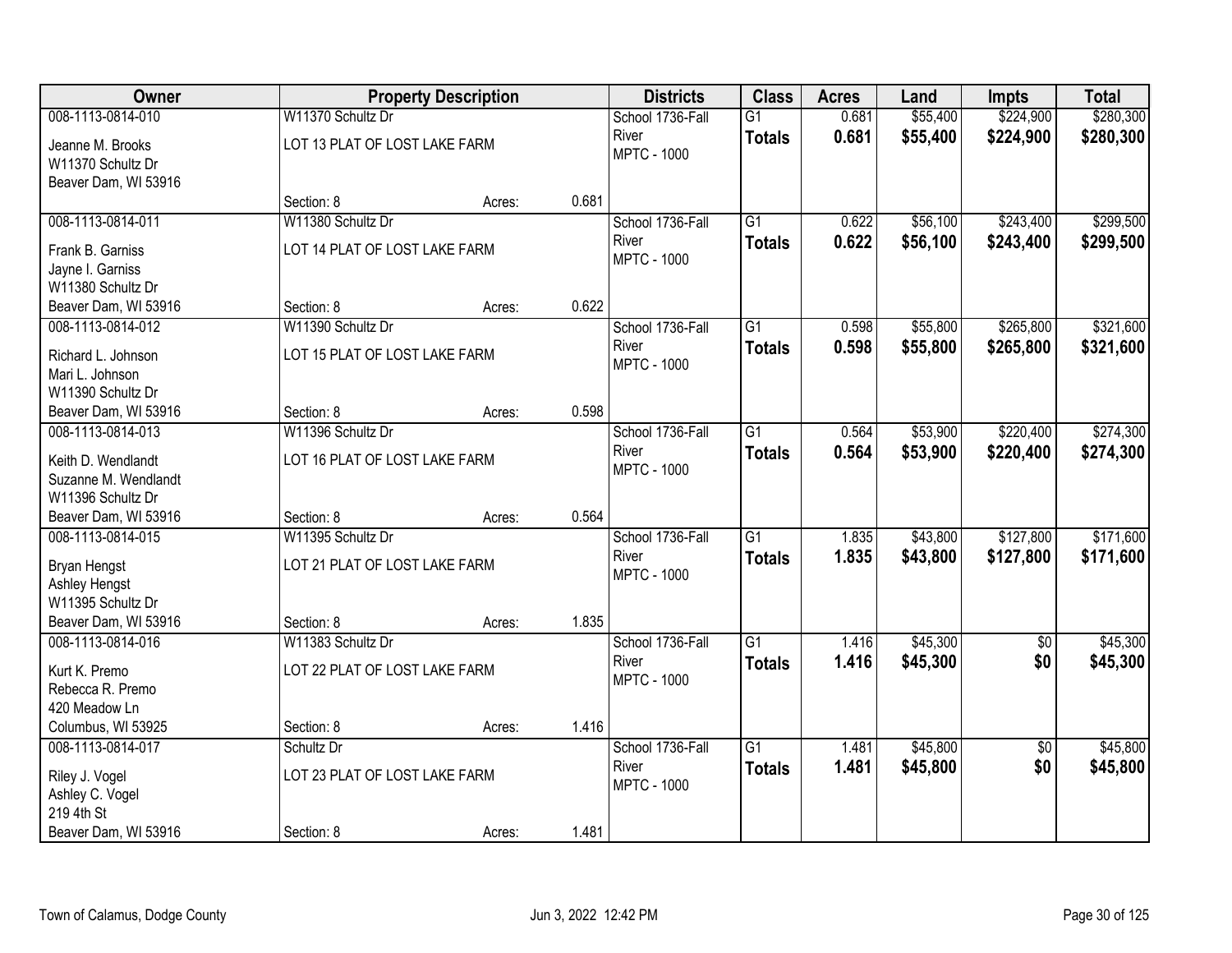| <b>Owner</b>                                                                      |                                                                                                  | <b>Property Description</b> |        | <b>Districts</b>                                | <b>Class</b>                                              | <b>Acres</b>                        | Land                                        | <b>Impts</b>                         | <b>Total</b>                                |
|-----------------------------------------------------------------------------------|--------------------------------------------------------------------------------------------------|-----------------------------|--------|-------------------------------------------------|-----------------------------------------------------------|-------------------------------------|---------------------------------------------|--------------------------------------|---------------------------------------------|
| 008-1113-0814-018                                                                 | Schultz Dr                                                                                       |                             |        | School 1736-Fall                                | G4                                                        | 1.545                               | \$400                                       | $\overline{50}$                      | \$400                                       |
| Carole M. Garczynski<br>W11342 Schultz Dr<br>Beaver Dam, WI 53916                 | LOT 24 PLAT OF LOST LAKE FARM                                                                    |                             |        | River<br><b>MPTC - 1000</b>                     | <b>Totals</b>                                             | 1.545                               | \$400                                       | \$0                                  | \$400                                       |
|                                                                                   | Section: 8                                                                                       | Acres:                      | 1.545  |                                                 |                                                           |                                     |                                             |                                      |                                             |
| 008-1113-0814-019                                                                 | Schultz Dr                                                                                       |                             |        | School 1736-Fall                                | G4                                                        | 1.687                               | \$500                                       | $\overline{50}$                      | \$500                                       |
| Carole M. Garczynski<br>W11342 Schultz Dr<br>Beaver Dam, WI 53916                 | LOT 25 PLAT OF LOST LAKE FARM                                                                    |                             |        | River<br><b>MPTC - 1000</b>                     | Totals                                                    | 1.687                               | \$500                                       | \$0                                  | \$500                                       |
|                                                                                   | Section: 8                                                                                       | Acres:                      | 1.687  |                                                 |                                                           |                                     |                                             |                                      |                                             |
| 008-1113-0814-020                                                                 | W11317 Schultz Dr                                                                                |                             |        | School 1736-Fall                                | G1                                                        | 1.981                               | \$49,800                                    | \$202,600                            | \$252,400                                   |
| Steven W. Wendlandt<br>Teresa L. Buchanan<br>W11317 Schultz Dr                    | LOT 26 PLAT OF LOST LAKE FARM                                                                    |                             |        | River<br><b>MPTC - 1000</b>                     | <b>Totals</b>                                             | 1.981                               | \$49,800                                    | \$202,600                            | \$252,400                                   |
| Beaver Dam, WI 53916                                                              | Section: 8                                                                                       | Acres:                      | 1.981  |                                                 |                                                           |                                     |                                             |                                      |                                             |
| 008-1113-0814-021                                                                 | W11304 Schultz Dr                                                                                |                             |        | School 1736-Fall                                | $\overline{G1}$                                           | 0.955                               | \$55,800                                    | \$240,300                            | \$296,100                                   |
| Donna E. Agnew<br>W11304 Schultz Dr<br>Beaver Dam, WI 53916                       | LOT 1 PLAT OF LOST LAKE FARM REPLAT                                                              |                             |        | River<br><b>MPTC - 1000</b>                     | <b>Totals</b>                                             | 0.955                               | \$55,800                                    | \$240,300                            | \$296,100                                   |
|                                                                                   | Section: 8                                                                                       | Acres:                      | 0.955  |                                                 |                                                           |                                     |                                             |                                      |                                             |
| 008-1113-0814-022                                                                 | W11310 Schultz Dr                                                                                |                             |        | School 1736-Fall                                | $\overline{G1}$                                           | 1.013                               | \$58,000                                    | \$149,900                            | \$207,900                                   |
| George A. Kahlow<br>Jane E. Kahlow<br>W11310 Schultz Dr                           | LOT 2 PLAT OF LOST LAKE FARM REPLAT                                                              |                             |        | River<br><b>MPTC - 1000</b>                     | <b>Totals</b>                                             | 1.013                               | \$58,000                                    | \$149,900                            | \$207,900                                   |
| Beaver Dam, WI 53916                                                              | Section: 8                                                                                       | Acres:                      | 1.013  |                                                 |                                                           |                                     |                                             |                                      |                                             |
| 008-1113-0822-000<br>James E. Kopplin<br>W11703 Waters Rd<br>Fall River, WI 53932 | <b>Waters Rd</b><br>GOVT LOT 3 IN N1/2 NW1/4 SEC 8                                               |                             |        | School 1736-Fall<br>River<br><b>MPTC - 1000</b> | G4<br>G <sub>5</sub><br>G <sub>5</sub> M<br><b>Totals</b> | 47.200<br>16.000<br>3.000<br>66.200 | \$12,000<br>\$14,400<br>\$4,100<br>\$30,500 | $\overline{50}$<br>\$0<br>\$0<br>\$0 | \$12,000<br>\$14,400<br>\$4,100<br>\$30,500 |
|                                                                                   | Section: 8                                                                                       | Acres:                      | 66.200 |                                                 |                                                           |                                     |                                             |                                      |                                             |
| 008-1113-0823-000                                                                 | <b>Waters Rd</b>                                                                                 |                             |        | School 1736-Fall<br>River                       | G4<br>G <sub>5</sub>                                      | 29.000<br>6.060                     | \$5,400<br>\$5,500                          | $\overline{50}$<br>\$0               | \$5,400<br>\$5,500                          |
| James E. Kopplin                                                                  | SW1/4 NW1/4 SEC 8 & PT SE1/4 NW1/4 SEC 8 COM                                                     |                             |        | <b>MPTC - 1000</b>                              | G5M                                                       | 2.000                               | \$2,700                                     | \$0                                  | \$2,700                                     |
| W11703 Waters Rd                                                                  | NW COR SD 1/4 1/4 TH E 161 FT TH SWLY TO W LN<br>SD 1/4 1/4 TH N 54.50 FT TO POB EX LOT 1 OF CSM |                             |        |                                                 | <b>Totals</b>                                             | 37.060                              | \$13,600                                    | \$0                                  | \$13,600                                    |
| Fall River, WI 53932                                                              | Section: 8                                                                                       | Acres:                      | 37.060 |                                                 |                                                           |                                     |                                             |                                      |                                             |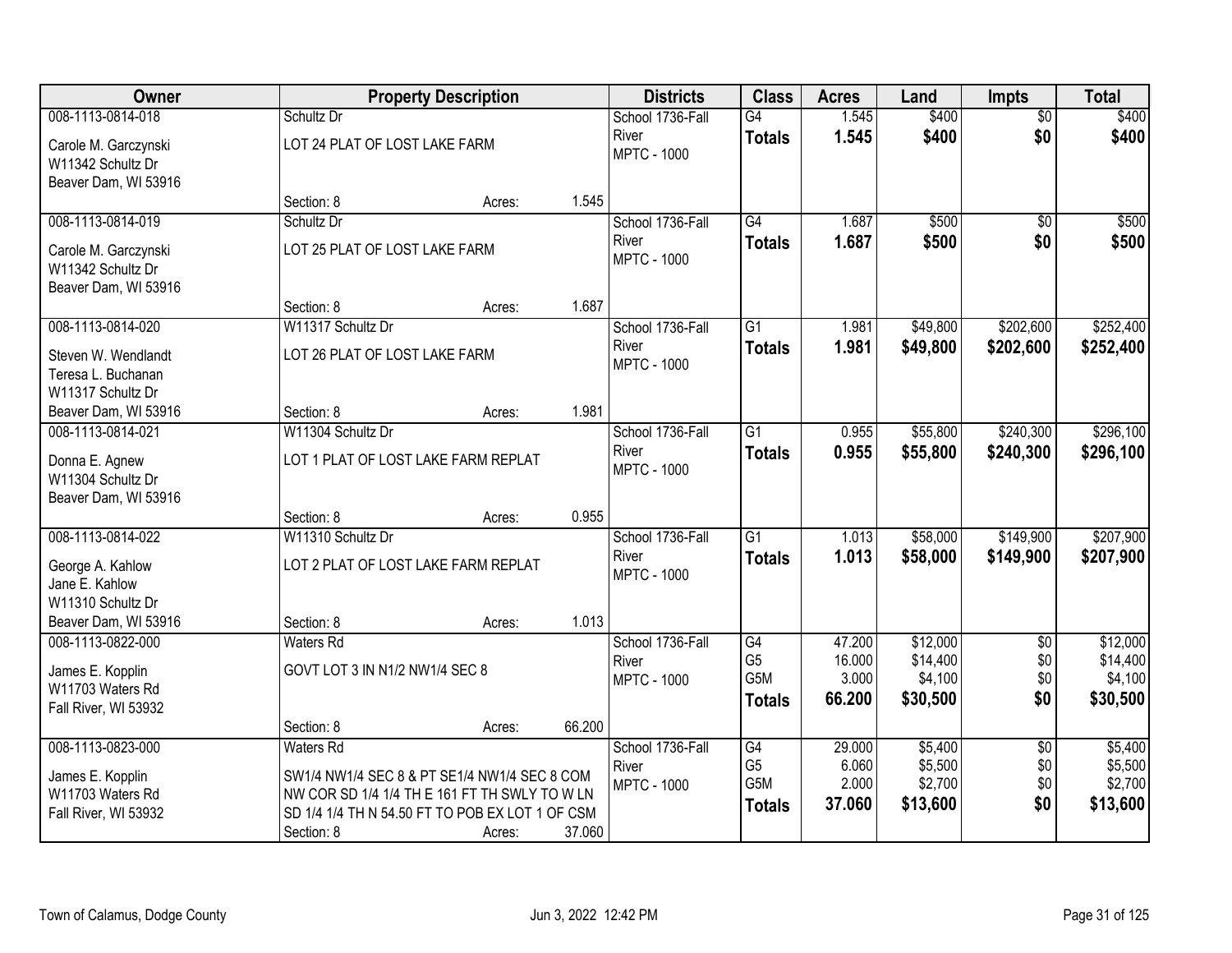| Owner                | <b>Property Description</b>                     | <b>Districts</b>   | <b>Class</b>     | <b>Acres</b> | Land     | <b>Impts</b>    | <b>Total</b> |
|----------------------|-------------------------------------------------|--------------------|------------------|--------------|----------|-----------------|--------------|
| 008-1113-0823-001    | W11700 Waters Rd                                | School 1736-Fall   | $\overline{G1}$  | 3.040        | \$52,300 | \$147,100       | \$199,400    |
| Travis K. Anderson   | LOT 1 CSM 2336 IN V14 P265 BEING PT SW1/4 NW1/4 | River              | <b>Totals</b>    | 3.040        | \$52,300 | \$147,100       | \$199,400    |
| Jennifer L. Anderson | SEC <sub>8</sub>                                | <b>MPTC - 1000</b> |                  |              |          |                 |              |
| W11700 Waters Rd     |                                                 |                    |                  |              |          |                 |              |
| Fall River, WI 53932 | 3.040<br>Section: 8<br>Acres:                   |                    |                  |              |          |                 |              |
| 008-1113-0824-000    | Schultz Dr                                      | School 1736-Fall   | $\overline{G5}$  | 29.457       | \$26,500 | $\overline{50}$ | \$26,500     |
| Richard L. Hupf      | THAT PT GL'S 1 & 2 SEC 8 AS DESC IN DOC#        | River              | G <sub>5</sub> M | 10.650       | \$14,400 | \$0             | \$14,400     |
| W11410 Schultz Dr    | 1198609                                         | <b>MPTC - 1000</b> | <b>Totals</b>    | 40.107       | \$40,900 | \$0             | \$40,900     |
| Beaver Dam, WI 53916 |                                                 |                    |                  |              |          |                 |              |
|                      | 40.107<br>Section: 8<br>Acres:                  |                    |                  |              |          |                 |              |
| 008-1113-0831-000    | W11534 County Rd DE                             | School 1736-Fall   | G4               | 16.880       | \$4,600  | \$0             | \$4,600      |
| Richard D. Salzman   | NE1/4 SW1/4 SEC 8 EX 1.12 AC HWY DESC IN V311   | River              | G <sub>5</sub>   | 20.000       | \$18,000 | \$0             | \$18,000     |
| W11534 County Rd De  | P571                                            | <b>MPTC - 1000</b> | G7               | 2.000        | \$30,500 | \$287,500       | \$318,000    |
| Fall River, WI 53932 |                                                 |                    | <b>Totals</b>    | 38.880       | \$53,100 | \$287,500       | \$340,600    |
|                      | 38.880<br>Section: 8<br>Acres:                  |                    |                  |              |          |                 |              |
| 008-1113-0832-000    | <b>Waters Rd</b>                                | School 1736-Fall   | G4               | 25.150       | \$5,100  | \$0             | \$5,100      |
| Keith D. Salzman     | NW1/4 SW1/4 SEC 8 EX COM NW COR SD SW1/4 TH \   | River              | G <sub>5</sub>   | 4.000        | \$3,600  | \$0             | \$3,600      |
| Constance E. Salzman | ON W LN 859 FT TH NELY 1395.63 FT TO A PT IN N  | <b>MPTC - 1000</b> | <b>Totals</b>    | 29.150       | \$8,700  | \$0             | \$8,700      |
| N6420 Burns Rd       | LN 1100 FT E OF POB THW 1100 FT ON N LN TO      |                    |                  |              |          |                 |              |
| Fall River, WI 53932 | 29.150<br>Section: 8<br>Acres:                  |                    |                  |              |          |                 |              |
| 008-1113-0832-001    | Waters Rd                                       | School 1736-Fall   | $\overline{G4}$  | 10.846       | \$1,800  | \$0             | \$1,800      |
| James E. Kopplin     | PT NW1/4 SW1/4 SEC 8 COM NW COR SD SW1/4 TH 3   | River              | <b>Totals</b>    | 10.846       | \$1,800  | \$0             | \$1,800      |
| W11703 Waters Rd     | 859 FT TH NE 1395.63 FT TH W 1100 FT TO POB     | <b>MPTC - 1000</b> |                  |              |          |                 |              |
| Fall River, WI 53932 |                                                 |                    |                  |              |          |                 |              |
|                      | 10.846<br>Section: 8<br>Acres:                  |                    |                  |              |          |                 |              |
| 008-1113-0833-000    | W11620 County Rd DE                             | School 1736-Fall   | G1               | 2.000        | \$44,500 | \$260,100       | \$304,600    |
| Keith D. Salzman     | THAT PT OF SW1/4 SW1/4 SEC 8 LYG N OF CL CTH    | River              | G4               | 11.000       | \$2,500  | \$0             | \$2,500      |
| Constance E. Salzman | DE EX HWY DESC IN V311 P573                     | <b>MPTC - 1000</b> | G <sub>5</sub>   | 15.000       | \$13,500 | \$0             | \$13,500     |
| W11620 County Rd De  |                                                 |                    | <b>Totals</b>    | 28.000       | \$60,500 | \$260,100       | \$320,600    |
| Fall River, WI 53932 | 28.000<br>Section: 8<br>Acres:                  |                    |                  |              |          |                 |              |
| 008-1113-0833-001    | W11621 County Rd DE                             | School 1736-Fall   | $\overline{G4}$  | 5.080        | \$1,200  | $\overline{30}$ | \$1,200      |
| Jeffrey T. Schmit    | CSM V1 P156 BEING PT SW1/4 SW1/4 SEC 8          | River              | G7               | 1.000        | \$20,000 | \$146,300       | \$166,300    |
| Carie L. Schmit      |                                                 | <b>MPTC - 1000</b> | <b>Totals</b>    | 6.080        | \$21,200 | \$146,300       | \$167,500    |
| W11621 County Rd De  |                                                 |                    |                  |              |          |                 |              |
| Fall River, WI 53932 | 6.080<br>Section: 8<br>Acres:                   |                    |                  |              |          |                 |              |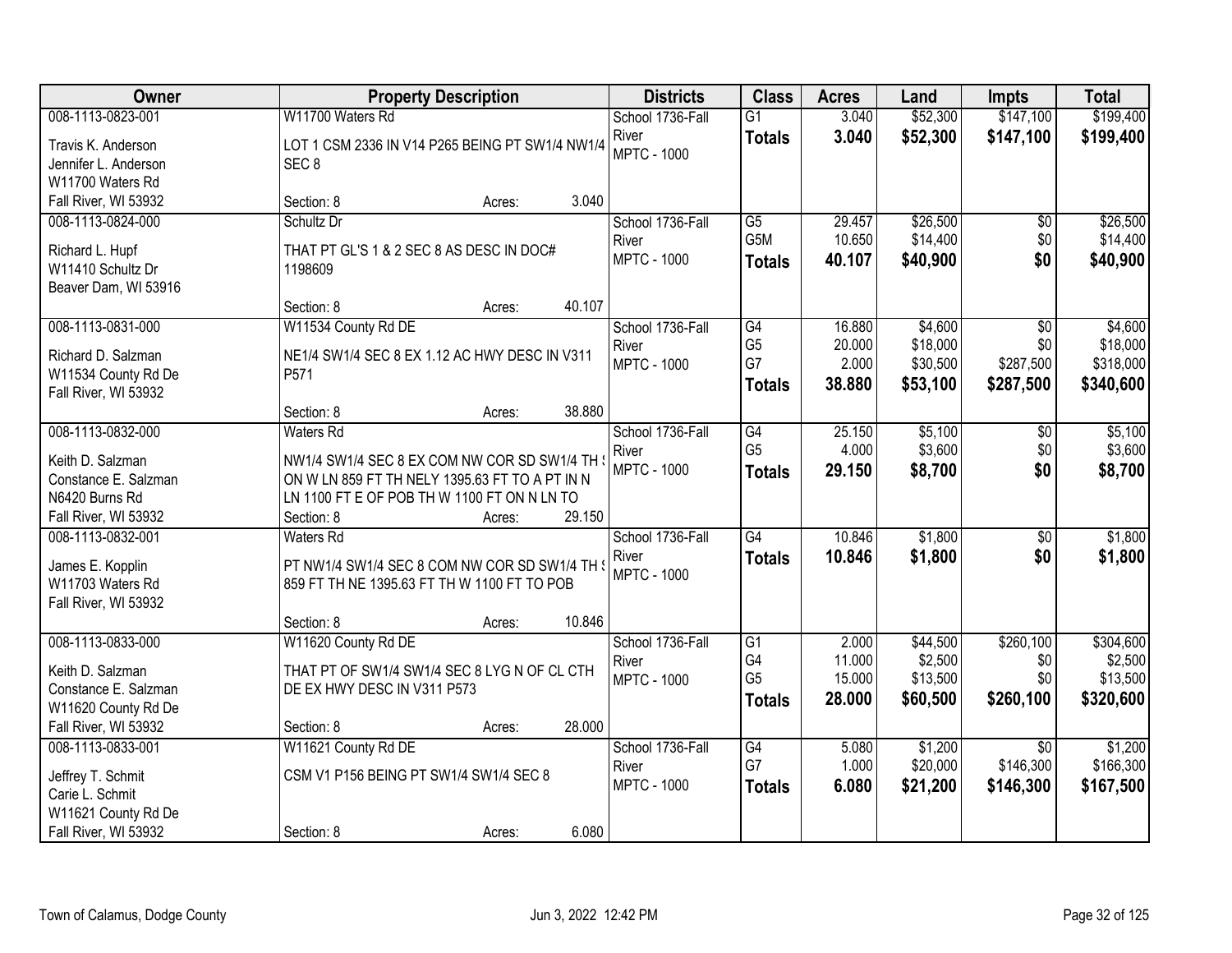| Owner                |                                                  | <b>Property Description</b> |        | <b>Districts</b>            | <b>Class</b>          | <b>Acres</b>    | Land                | <b>Impts</b>           | <b>Total</b>        |
|----------------------|--------------------------------------------------|-----------------------------|--------|-----------------------------|-----------------------|-----------------|---------------------|------------------------|---------------------|
| 008-1113-0834-000    | County Rd DE                                     |                             |        | School 1736-Fall            | G4                    | 27.000          | \$6,400             | $\sqrt{$0}$            | \$6,400             |
| Richard D. Salzman   | SE1/4 SW1/4 SEC 8 EX 1.79 AC HWY IN V311 P571    |                             |        | River                       | G <sub>5</sub>        | 11.210          | \$10,100            | \$0                    | \$10,100            |
| W11534 County Rd De  |                                                  |                             |        | <b>MPTC - 1000</b>          | <b>Totals</b>         | 38.210          | \$16,500            | \$0                    | \$16,500            |
| Fall River, WI 53932 |                                                  |                             |        |                             |                       |                 |                     |                        |                     |
|                      | Section: 8                                       | Acres:                      | 38.210 |                             |                       |                 |                     |                        |                     |
| 008-1113-0841-000    | County Rd DE                                     |                             |        | School 1736-Fall            | G4                    | 18.921          | \$5,400             | $\overline{50}$        | \$5,400             |
| Rebecca J. Schultz   | THAT PT GL 1 & NE1/4 SE1/4 SEC 8 LYG SELY OF CL  |                             |        | River                       | G <sub>5</sub>        | 55.470          | \$36,100            | \$0                    | \$36,100            |
| W11235 Schultz Dr    | CTH DE ALSO SE1/4 SE1/4 SEC 8 EX HWY DESC IN     |                             |        | <b>MPTC - 1000</b>          | G5M                   | 7.000           | \$9,500             | \$0<br>\$0             | \$9,500             |
| Beaver Dam, WI 53916 | V311 P623 EX PARC DESC IN V552 P42               |                             |        |                             | <b>Totals</b>         | 81.391          | \$51,000            |                        | \$51,000            |
|                      | Section: 8                                       | Acres:                      | 81.391 |                             |                       |                 |                     |                        |                     |
| 008-1113-0842-000    | County Rd DE                                     |                             |        | School 1736-Fall            | G4                    | 33.000          | \$9,100             | \$0                    | \$9,100             |
| Richard D. Salzman   | NW1/4 SE1/4 SEC 8 EX 2.95 AC HWY DESC IN V311    |                             |        | River                       | G <sub>5</sub>        | 4.050           | \$3,700             | \$0                    | \$3,700             |
| W11534 County Rd De  | P571                                             |                             |        | <b>MPTC - 1000</b>          | <b>Totals</b>         | 37,050          | \$12,800            | \$0                    | \$12,800            |
| Fall River, WI 53932 |                                                  |                             |        |                             |                       |                 |                     |                        |                     |
|                      | Section: 8                                       | Acres:                      | 37.050 |                             |                       |                 |                     |                        |                     |
| 008-1113-0843-000    | County Rd DE                                     |                             |        | School 1736-Fall            | G4                    | 11.500          | \$2,800             | \$0                    | \$2,800             |
| Richard D. Salzman   | SW1/4 SE1/4 SEC 8                                |                             |        | River                       | G <sub>5</sub><br>G5M | 25.500          | \$23,000            | \$0                    | \$23,000            |
| W11534 County Rd De  |                                                  |                             |        | <b>MPTC - 1000</b>          |                       | 3.000<br>40.000 | \$4,100<br>\$29,900 | \$0<br>\$0             | \$4,100<br>\$29,900 |
| Fall River, WI 53932 |                                                  |                             |        |                             | <b>Totals</b>         |                 |                     |                        |                     |
|                      | Section: 8                                       | Acres:                      | 40.000 |                             |                       |                 |                     |                        |                     |
| 008-1113-0911-000    | County Rd DE                                     |                             |        | School 1736-Fall            | G4                    | 38.000          | \$8,900             | $\overline{50}$        | \$8,900             |
| James T. Kmiec       | NE1/4 NE1/4 SEC 9                                |                             |        | River<br><b>MPTC - 1000</b> | G <sub>5</sub>        | 2.000<br>40.000 | \$1,800             | \$0<br>\$0             | \$1,800             |
| N6840 Robin Rd       |                                                  |                             |        |                             | <b>Totals</b>         |                 | \$10,700            |                        | \$10,700            |
| Beaver Dam, WI 53916 |                                                  |                             |        |                             |                       |                 |                     |                        |                     |
|                      | Section: 9                                       | Acres:                      | 40.000 |                             |                       |                 |                     |                        |                     |
| 008-1113-0912-000    | N6840 Robin Rd                                   |                             |        | School 1736-Fall            | G4                    | 10.300          | \$2,200             | $\overline{50}$        | \$2,200             |
| James T. Kmiec       | CSM IN ERROR CSM 431 IN V6 P218 BEING PT SW1/4   |                             |        | River<br><b>MPTC - 1000</b> | G <sub>5</sub><br>G7  | 0.250<br>1.500  | \$300<br>\$25,300   | \$0<br>\$474,900       | \$300<br>\$500,200  |
| N6840 Robin Rd       | SE1/4 SEC 4 & PT NW1/4 NE1/4 & NE1/4 NW1/4 SEC 9 |                             |        |                             | <b>Totals</b>         | 12.050          | \$27,800            | \$474,900              | \$502,700           |
| Beaver Dam, WI 53916 |                                                  |                             |        |                             |                       |                 |                     |                        |                     |
|                      | Section: 9                                       | Acres:                      | 12.050 |                             |                       |                 |                     |                        |                     |
| 008-1113-0912-001    | Robin Rd                                         |                             |        | School 1736-Fall<br>River   | G4<br>G <sub>5</sub>  | 30.075<br>0.580 | \$7,100<br>\$500    | $\overline{60}$<br>\$0 | \$7,100<br>\$500    |
| James T. Kmiec       | ALL OF NW1/4 NE1/4 & THAT PT OF NE1/4 NW1/4      |                             |        | <b>MPTC - 1000</b>          |                       | 30.655          | \$7,600             | \$0                    | \$7,600             |
| N6840 Robin Rd       | SEC 9 LYG E OF CL ROBIN RD & S OF CL CTH DE EX   |                             |        |                             | <b>Totals</b>         |                 |                     |                        |                     |
| Beaver Dam, WI 53916 | HWY DESC IN V311 P405 EX CSM 431 IN V6 P218      |                             |        |                             |                       |                 |                     |                        |                     |
|                      | Section: 9                                       | Acres:                      | 30.655 |                             |                       |                 |                     |                        |                     |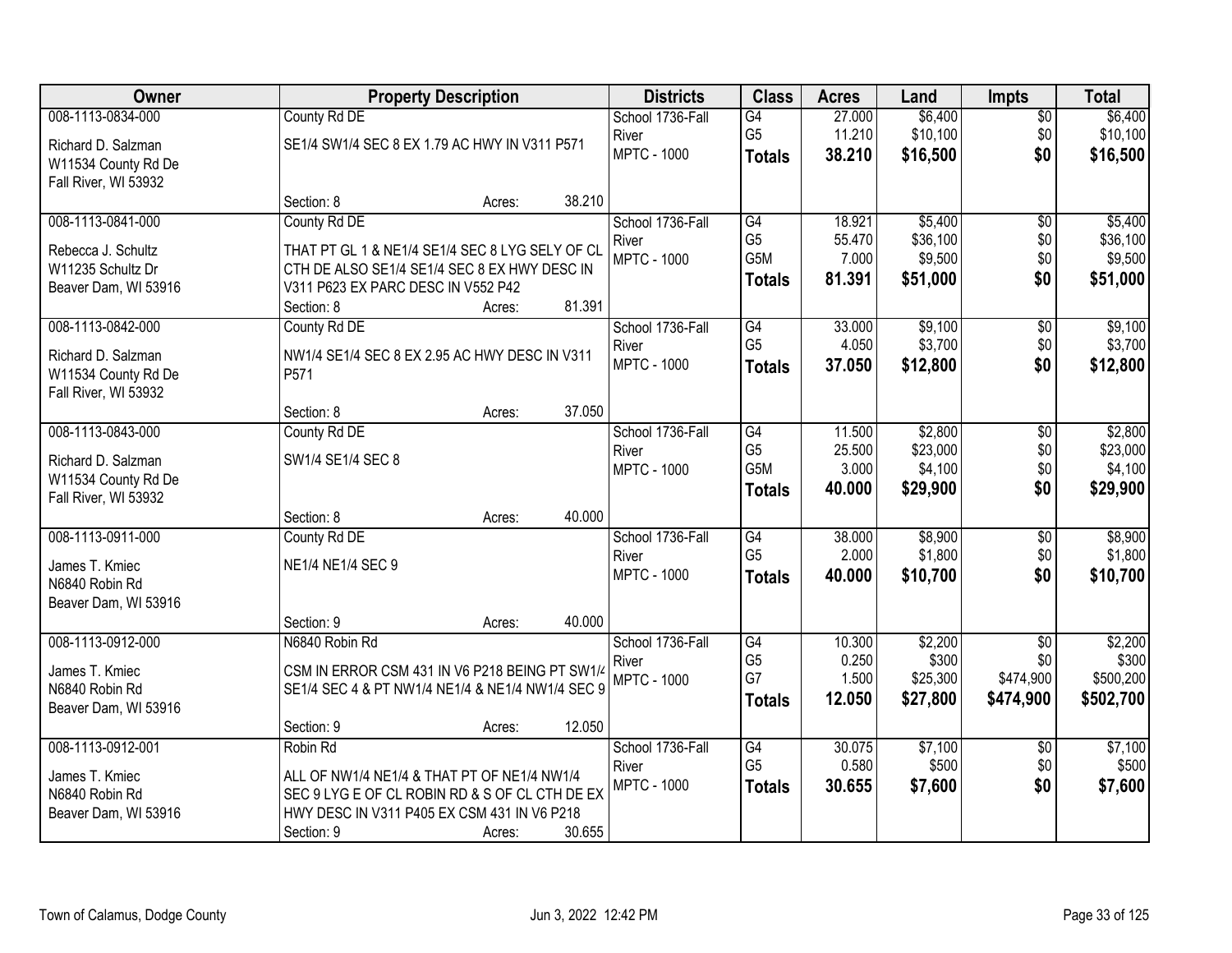| Owner                                  | <b>Property Description</b>                                | <b>Districts</b>            | <b>Class</b>         | <b>Acres</b>    | Land     | Impts           | <b>Total</b> |
|----------------------------------------|------------------------------------------------------------|-----------------------------|----------------------|-----------------|----------|-----------------|--------------|
| 008-1113-0913-000                      | N6750 Robin Rd                                             | School 1736-Fall            | G4                   | 28.382          | \$5,100  | $\overline{50}$ | \$5,100      |
| Allen J. Ebert                         | DOC #1114422 IN ERROR (2008) LOT 1 CSM 6283 IN             | River                       | G <sub>5</sub>       | 0.207           | \$200    | \$0             | \$200        |
| Sheila M. Ebert                        | V42 P219 BEING PT SE1/4 NW1/4 & PT SW1/4 NE1/4             | <b>MPTC - 1000</b>          | G7                   | 1.000           | \$20,000 | \$151,700       | \$171,700    |
| N6750 Robin Rd                         | SEC <sub>9</sub>                                           |                             | <b>Totals</b>        | 29.589          | \$25,300 | \$151,700       | \$177,000    |
| Beaver Dam, WI 53916                   | Section: 9<br>29.589<br>Acres:                             |                             |                      |                 |          |                 |              |
| 008-1113-0913-001                      | N6781 Robin Rd                                             | School 1736-Fall            | G4                   | 37.139          | \$9,900  | $\overline{50}$ | \$9,900      |
|                                        |                                                            | River                       | G <sub>5</sub>       | 0.546           | \$500    | \$0             | \$500        |
| Kenneth E. Schreiber                   | PT OF SE1/4 SW1/4, PT OF NE1/4 SW1/4, PT OF SE1/           | <b>MPTC - 1000</b>          | <b>Totals</b>        | 37.685          | \$10,400 | \$0             | \$10,400     |
| Richard M. Schreiber<br>N6513 Robin Rd | NW1/4 & PT OF SW1/4 NE1/4 SEC 9 AS DESC IN<br>DOC# 1113693 |                             |                      |                 |          |                 |              |
| Beaver Dam, WI 53916                   | 37.685<br>Section: 9<br>Acres:                             |                             |                      |                 |          |                 |              |
| 008-1113-0914-000                      | Robin Rd                                                   | School 1736-Fall            | G4                   | 33.750          | \$8,200  | \$0             | \$8,200      |
|                                        |                                                            | River                       | G <sub>5</sub>       | 2.250           | \$2,100  | \$0             | \$2,100      |
| Kenneth E. Schreiber                   | SE1/4 NE1/4 SEC 9                                          | <b>MPTC - 1000</b>          | G5M                  | 4.000           | \$5,400  | \$0             | \$5,400      |
| W10946 County Rd De                    |                                                            |                             | <b>Totals</b>        | 40.000          | \$15,700 | \$0             | \$15,700     |
| Beaver Dam, WI 53916                   |                                                            |                             |                      |                 |          |                 |              |
|                                        | 40.000<br>Section: 9<br>Acres:                             |                             |                      |                 |          |                 |              |
| 008-1113-0921-001                      | N6869 Robin Rd                                             | School 1736-Fall            | $\overline{G1}$      | 1.123           | \$31,800 | \$151,900       | \$183,700    |
| James T. Kmiec                         | LOT 1 CSM 6895 IN V47 P81 BEING PT NE1/4 NW1/4             | River                       | <b>Totals</b>        | 1.123           | \$31,800 | \$151,900       | \$183,700    |
| N6840 Robin Rd                         | SEC <sub>9</sub>                                           | <b>MPTC - 1000</b>          |                      |                 |          |                 |              |
| Beaver Dam, WI 53916                   |                                                            |                             |                      |                 |          |                 |              |
|                                        | 1.123<br>Section: 9<br>Acres:                              |                             |                      |                 |          |                 |              |
| 008-1113-0921-002                      | Robin Rd                                                   | School 1736-Fall            | $\overline{G4}$      | 33.609          | \$9,100  | $\overline{50}$ | \$9,100      |
|                                        |                                                            | River                       | G <sub>5</sub>       | 0.500           | \$500    | \$0             | \$500        |
| James T. Kmiec                         | LOT 2 CSM 6895 IN V47 P81 BEING PT NE1/4 NW1/4 8           | <b>MPTC - 1000</b>          | G7                   | 2.377           | \$25,400 | \$7,100         | \$32,500     |
| N6840 Robin Rd                         | SE1/4 NW1/4 SEC 9                                          |                             | <b>Totals</b>        | 36.486          | \$35,000 | \$7,100         | \$42,100     |
| Beaver Dam, WI 53916                   |                                                            |                             |                      |                 |          |                 |              |
|                                        | 36.486<br>Section: 9<br>Acres:                             |                             |                      |                 |          |                 |              |
| 008-1113-0922-000                      | County Rd DE                                               | School 1736-Fall            | G4<br>G <sub>5</sub> | 32.893<br>4.386 | \$9,000  | $\overline{50}$ | \$9,000      |
| Rebecca J. Schultz                     | THAT PT OF NE1/4 NW1/4 LYG N & W OF CL CTH DE              | River<br><b>MPTC - 1000</b> |                      |                 | \$4,000  | \$0<br>\$0      | \$4,000      |
| W11235 Schultz Dr                      | EX HWY DESC IN V311 P621 ALSO GL 1 IN NW1/4                |                             | <b>Totals</b>        | 37.279          | \$13,000 |                 | \$13,000     |
| Beaver Dam, WI 53916                   | NW1/4 LYG N & W OF CL CTH DE ALSO THAT PT OF               |                             |                      |                 |          |                 |              |
|                                        | 37.279<br>Section: 9<br>Acres:                             |                             |                      |                 |          |                 |              |
| 008-1113-0922-001                      |                                                            | School 1736-Fall            | $\overline{G4}$      | 9.948           | \$2,800  | $\overline{50}$ | \$2,800      |
| Rebecca J. Schultz                     | LOT 1 CSM 6827 IN V46 P234 BEING PT GL 2 SEC 4,            | River                       | G5M                  | 1.480           | \$2,000  | \$0             | \$2,000      |
| W11235 Schultz Dr                      | PT GL 1 SEC 9 & PT GL 1 SEC 8                              | <b>MPTC - 1000</b>          | <b>Totals</b>        | 11.428          | \$4,800  | \$0             | \$4,800      |
| Beaver Dam, WI 53916                   |                                                            |                             |                      |                 |          |                 |              |
|                                        | 11.428<br>Section: 9<br>Acres:                             |                             |                      |                 |          |                 |              |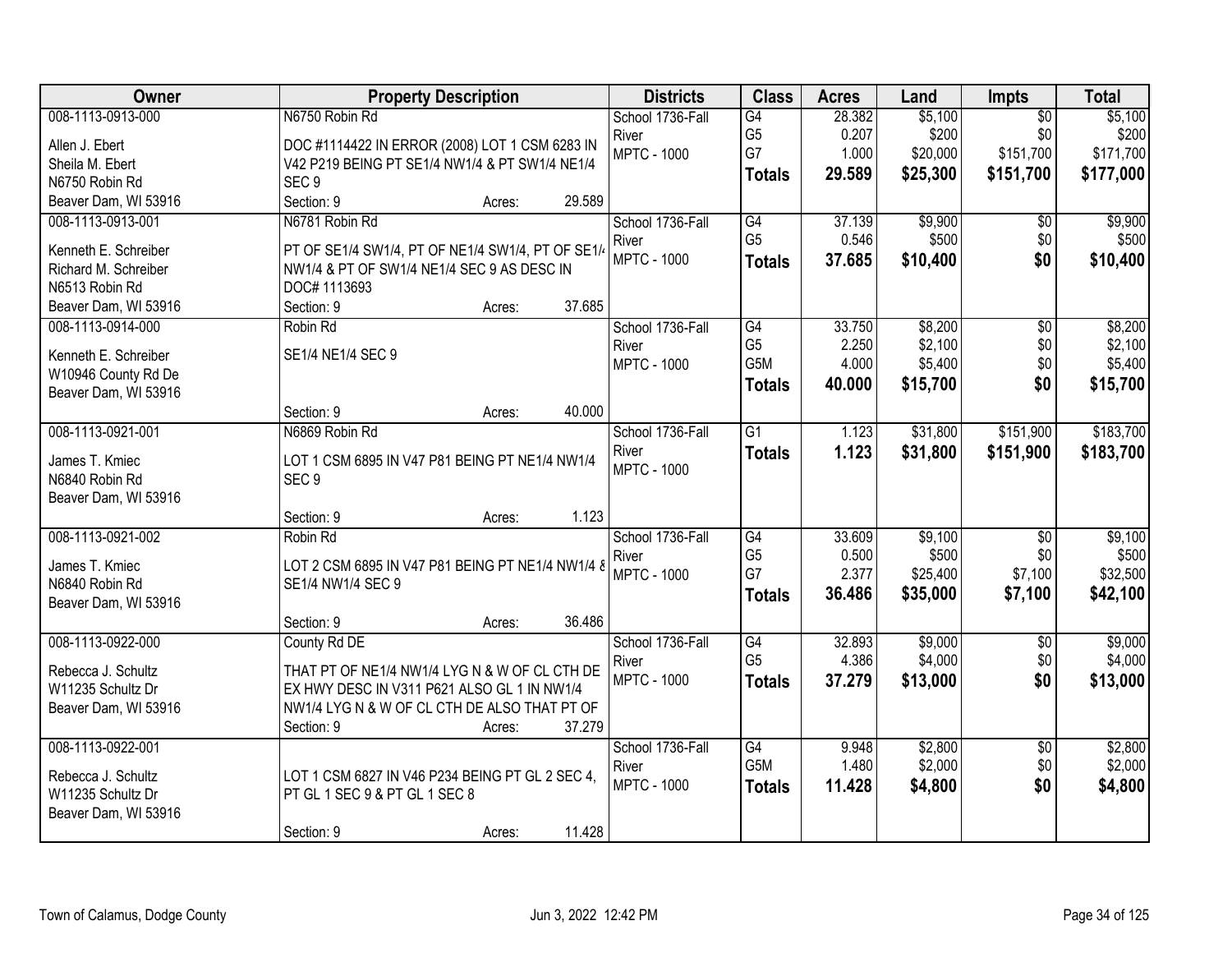| School 1736-Fall<br>G1<br>G4<br>18.077<br>\$4,400<br>\$0<br>\$4,400<br>River<br>John Kirchberg<br>DOC# 1323670 IN ERROR LOT 1 CSM 6924 IN V47<br>G <sub>5</sub><br>\$9,700<br>\$0<br>\$9,700<br><b>MPTC - 1000</b><br>10.750<br>N6781 Robin Rd<br>P160 BEING PT SW1/4 NE1/4, PT SE1/4 NW1/4 & PT<br>G5M<br>10.000<br>\$13,500<br>\$0<br>\$13,500<br>Beaver Dam, WI 53916<br>NE1/4 SW1/4 SEC 9<br>\$57,600<br>\$188,500<br>\$246,100<br>39.827<br><b>Totals</b><br>Section: 9<br>39.827<br>Acres:<br>008-1113-0932-000<br>W11259 County Rd DE<br>34.225<br>\$9,700<br>\$9,700<br>School 1736-Fall<br>G4<br>$\overline{50}$<br>G <sub>5</sub><br>\$22,100<br>\$0<br>\$22,100<br>34.000<br>River<br>Rebecca J. Schultz<br>THAT PT OF GL 1 & SW1/4 NW1/4 LYG S & E OF CL<br>G5M<br>\$8,900<br>\$0<br>\$8,900<br>6.580<br><b>MPTC - 1000</b><br>W11235 Schultz Dr<br>CTH DE ALSO W1/2 SW1/4 EX PARC DESC IN V552<br>G7<br>\$20,000<br>1.000<br>\$5,600<br>\$25,600<br>P42 ALL IN SEC 9<br>Beaver Dam, WI 53916<br>75.805<br>\$60,700<br>\$5,600<br>\$66,300<br><b>Totals</b><br>75.805<br>Section: 9<br>Acres:<br>008-1113-0933-000<br>G4<br>\$12,900<br>\$12,900<br>County Rd DE<br>School 1736-Fall<br>54.200<br>$\overline{50}$<br>\$12,900<br>\$0<br>\$12,900<br>River<br>54.200<br><b>Totals</b><br>Kenneth E. Schreiber<br>PT SE1/4 SE1/4 SEC 8 & PT W1/2 SW1/4 SEC 9 COM<br><b>MPTC - 1000</b><br>SE COR SEC 8 TH N 89DEG 16MIN 38SEC W 928.65<br>Richard M. Schreiber<br>W10946 County Rd De<br>FT TH N 47DEG 20MIN 16SEC E 2758.60 FT TH N<br>54.200<br>Beaver Dam, WI 53916<br>Section: 9<br>Acres:<br>008-1113-0934-001<br>School 1736-Fall<br>37.250<br>\$10,000<br>$\overline{50}$<br>\$10,000<br>Robin Rd<br>G4<br>3.313<br>\$3,000<br>G <sub>5</sub><br>\$0<br>\$3,000<br>River<br>Kenneth E. Schreiber<br>THAT PT OF E1/2 SW1/4 SEC 9 LYG E OF A LN<br><b>MPTC - 1000</b><br>\$0<br>\$13,000<br>40.563<br>\$13,000<br><b>Totals</b><br>Richard M. Schreiber<br>RUNNING FROM NW COR TO SW COR OF SD E1/2<br>W10946 County Rd De<br>Beaver Dam, WI 53916<br>40.563<br>Section: 9<br>Acres:<br>$\overline{G4}$<br>\$7,700<br>\$7,700<br>008-1113-0941-000<br>30.920<br>$\overline{50}$<br>School 1736-Fall<br>Robin Rd<br>30.920<br>\$7,700<br>\$0<br>\$7,700<br>River<br><b>Totals</b><br>Kenneth E. Schreiber<br>NE1/4 SE1/4 SEC 9 EX THAT PT OF LOT 1 CSM 2610<br><b>MPTC - 1000</b><br>W10946 County Rd De<br>IN V15 P348 LYG IN SD 1/4 1/4<br>Beaver Dam, WI 53916<br>30.920<br>Section: 9<br>Acres:<br>008-1113-0942-000<br>37.000<br>\$9,800<br>$\overline{50}$<br>\$9,800<br>Robin Rd<br>School 1736-Fall<br>G4<br>G <sub>5</sub><br>\$2,700<br>\$2,700<br>3.000<br>\$0<br>River<br>NW1/4 SE1/4 SEC 9<br>Kenneth E. Schreiber<br><b>MPTC - 1000</b><br>40.000<br>\$12,500<br>\$0<br>\$12,500<br><b>Totals</b><br>Richard M. Schreiber<br>W10946 County Rd De<br>Beaver Dam, WI 53916<br>40.000<br>Section: 9<br>Acres:<br>008-1113-0943-000<br>N6513 Robin Rd<br>School 1736-Fall<br>G4<br>35.680<br>\$8,300<br>\$8,300<br>$\overline{50}$<br>\$1,800<br>G <sub>5</sub><br>2.000<br>\$1,800<br>\$0<br>River<br>Kenneth E. Schreiber<br>SW1/4 SE1/4 SEC 9 EX .32 AC HWY DESC IN V493<br>G7<br>2.000<br>\$30,500<br>\$126,600<br>\$157,100<br><b>MPTC - 1000</b> | Owner                | <b>Property Description</b> | <b>Districts</b> | <b>Class</b> | <b>Acres</b> | Land     | Impts     | <b>Total</b> |
|--------------------------------------------------------------------------------------------------------------------------------------------------------------------------------------------------------------------------------------------------------------------------------------------------------------------------------------------------------------------------------------------------------------------------------------------------------------------------------------------------------------------------------------------------------------------------------------------------------------------------------------------------------------------------------------------------------------------------------------------------------------------------------------------------------------------------------------------------------------------------------------------------------------------------------------------------------------------------------------------------------------------------------------------------------------------------------------------------------------------------------------------------------------------------------------------------------------------------------------------------------------------------------------------------------------------------------------------------------------------------------------------------------------------------------------------------------------------------------------------------------------------------------------------------------------------------------------------------------------------------------------------------------------------------------------------------------------------------------------------------------------------------------------------------------------------------------------------------------------------------------------------------------------------------------------------------------------------------------------------------------------------------------------------------------------------------------------------------------------------------------------------------------------------------------------------------------------------------------------------------------------------------------------------------------------------------------------------------------------------------------------------------------------------------------------------------------------------------------------------------------------------------------------------------------------------------------------------------------------------------------------------------------------------------------------------------------------------------------------------------------------------------------------------------------------------------------------------------------------------------------------------------------------------------------------------------------------------------------------------------------------------------------------------------------------------------------------------------------------------------------------------------------------------------------------------------------------------------------------------------------------------------------|----------------------|-----------------------------|------------------|--------------|--------------|----------|-----------|--------------|
|                                                                                                                                                                                                                                                                                                                                                                                                                                                                                                                                                                                                                                                                                                                                                                                                                                                                                                                                                                                                                                                                                                                                                                                                                                                                                                                                                                                                                                                                                                                                                                                                                                                                                                                                                                                                                                                                                                                                                                                                                                                                                                                                                                                                                                                                                                                                                                                                                                                                                                                                                                                                                                                                                                                                                                                                                                                                                                                                                                                                                                                                                                                                                                                                                                                                                | 008-1113-0924-000    | N6781 Robin Rd              |                  |              | 1.000        | \$30,000 | \$188,500 | \$218,500    |
|                                                                                                                                                                                                                                                                                                                                                                                                                                                                                                                                                                                                                                                                                                                                                                                                                                                                                                                                                                                                                                                                                                                                                                                                                                                                                                                                                                                                                                                                                                                                                                                                                                                                                                                                                                                                                                                                                                                                                                                                                                                                                                                                                                                                                                                                                                                                                                                                                                                                                                                                                                                                                                                                                                                                                                                                                                                                                                                                                                                                                                                                                                                                                                                                                                                                                |                      |                             |                  |              |              |          |           |              |
|                                                                                                                                                                                                                                                                                                                                                                                                                                                                                                                                                                                                                                                                                                                                                                                                                                                                                                                                                                                                                                                                                                                                                                                                                                                                                                                                                                                                                                                                                                                                                                                                                                                                                                                                                                                                                                                                                                                                                                                                                                                                                                                                                                                                                                                                                                                                                                                                                                                                                                                                                                                                                                                                                                                                                                                                                                                                                                                                                                                                                                                                                                                                                                                                                                                                                |                      |                             |                  |              |              |          |           |              |
|                                                                                                                                                                                                                                                                                                                                                                                                                                                                                                                                                                                                                                                                                                                                                                                                                                                                                                                                                                                                                                                                                                                                                                                                                                                                                                                                                                                                                                                                                                                                                                                                                                                                                                                                                                                                                                                                                                                                                                                                                                                                                                                                                                                                                                                                                                                                                                                                                                                                                                                                                                                                                                                                                                                                                                                                                                                                                                                                                                                                                                                                                                                                                                                                                                                                                |                      |                             |                  |              |              |          |           |              |
|                                                                                                                                                                                                                                                                                                                                                                                                                                                                                                                                                                                                                                                                                                                                                                                                                                                                                                                                                                                                                                                                                                                                                                                                                                                                                                                                                                                                                                                                                                                                                                                                                                                                                                                                                                                                                                                                                                                                                                                                                                                                                                                                                                                                                                                                                                                                                                                                                                                                                                                                                                                                                                                                                                                                                                                                                                                                                                                                                                                                                                                                                                                                                                                                                                                                                |                      |                             |                  |              |              |          |           |              |
|                                                                                                                                                                                                                                                                                                                                                                                                                                                                                                                                                                                                                                                                                                                                                                                                                                                                                                                                                                                                                                                                                                                                                                                                                                                                                                                                                                                                                                                                                                                                                                                                                                                                                                                                                                                                                                                                                                                                                                                                                                                                                                                                                                                                                                                                                                                                                                                                                                                                                                                                                                                                                                                                                                                                                                                                                                                                                                                                                                                                                                                                                                                                                                                                                                                                                |                      |                             |                  |              |              |          |           |              |
|                                                                                                                                                                                                                                                                                                                                                                                                                                                                                                                                                                                                                                                                                                                                                                                                                                                                                                                                                                                                                                                                                                                                                                                                                                                                                                                                                                                                                                                                                                                                                                                                                                                                                                                                                                                                                                                                                                                                                                                                                                                                                                                                                                                                                                                                                                                                                                                                                                                                                                                                                                                                                                                                                                                                                                                                                                                                                                                                                                                                                                                                                                                                                                                                                                                                                |                      |                             |                  |              |              |          |           |              |
|                                                                                                                                                                                                                                                                                                                                                                                                                                                                                                                                                                                                                                                                                                                                                                                                                                                                                                                                                                                                                                                                                                                                                                                                                                                                                                                                                                                                                                                                                                                                                                                                                                                                                                                                                                                                                                                                                                                                                                                                                                                                                                                                                                                                                                                                                                                                                                                                                                                                                                                                                                                                                                                                                                                                                                                                                                                                                                                                                                                                                                                                                                                                                                                                                                                                                |                      |                             |                  |              |              |          |           |              |
|                                                                                                                                                                                                                                                                                                                                                                                                                                                                                                                                                                                                                                                                                                                                                                                                                                                                                                                                                                                                                                                                                                                                                                                                                                                                                                                                                                                                                                                                                                                                                                                                                                                                                                                                                                                                                                                                                                                                                                                                                                                                                                                                                                                                                                                                                                                                                                                                                                                                                                                                                                                                                                                                                                                                                                                                                                                                                                                                                                                                                                                                                                                                                                                                                                                                                |                      |                             |                  |              |              |          |           |              |
|                                                                                                                                                                                                                                                                                                                                                                                                                                                                                                                                                                                                                                                                                                                                                                                                                                                                                                                                                                                                                                                                                                                                                                                                                                                                                                                                                                                                                                                                                                                                                                                                                                                                                                                                                                                                                                                                                                                                                                                                                                                                                                                                                                                                                                                                                                                                                                                                                                                                                                                                                                                                                                                                                                                                                                                                                                                                                                                                                                                                                                                                                                                                                                                                                                                                                |                      |                             |                  |              |              |          |           |              |
|                                                                                                                                                                                                                                                                                                                                                                                                                                                                                                                                                                                                                                                                                                                                                                                                                                                                                                                                                                                                                                                                                                                                                                                                                                                                                                                                                                                                                                                                                                                                                                                                                                                                                                                                                                                                                                                                                                                                                                                                                                                                                                                                                                                                                                                                                                                                                                                                                                                                                                                                                                                                                                                                                                                                                                                                                                                                                                                                                                                                                                                                                                                                                                                                                                                                                |                      |                             |                  |              |              |          |           |              |
|                                                                                                                                                                                                                                                                                                                                                                                                                                                                                                                                                                                                                                                                                                                                                                                                                                                                                                                                                                                                                                                                                                                                                                                                                                                                                                                                                                                                                                                                                                                                                                                                                                                                                                                                                                                                                                                                                                                                                                                                                                                                                                                                                                                                                                                                                                                                                                                                                                                                                                                                                                                                                                                                                                                                                                                                                                                                                                                                                                                                                                                                                                                                                                                                                                                                                |                      |                             |                  |              |              |          |           |              |
|                                                                                                                                                                                                                                                                                                                                                                                                                                                                                                                                                                                                                                                                                                                                                                                                                                                                                                                                                                                                                                                                                                                                                                                                                                                                                                                                                                                                                                                                                                                                                                                                                                                                                                                                                                                                                                                                                                                                                                                                                                                                                                                                                                                                                                                                                                                                                                                                                                                                                                                                                                                                                                                                                                                                                                                                                                                                                                                                                                                                                                                                                                                                                                                                                                                                                |                      |                             |                  |              |              |          |           |              |
|                                                                                                                                                                                                                                                                                                                                                                                                                                                                                                                                                                                                                                                                                                                                                                                                                                                                                                                                                                                                                                                                                                                                                                                                                                                                                                                                                                                                                                                                                                                                                                                                                                                                                                                                                                                                                                                                                                                                                                                                                                                                                                                                                                                                                                                                                                                                                                                                                                                                                                                                                                                                                                                                                                                                                                                                                                                                                                                                                                                                                                                                                                                                                                                                                                                                                |                      |                             |                  |              |              |          |           |              |
|                                                                                                                                                                                                                                                                                                                                                                                                                                                                                                                                                                                                                                                                                                                                                                                                                                                                                                                                                                                                                                                                                                                                                                                                                                                                                                                                                                                                                                                                                                                                                                                                                                                                                                                                                                                                                                                                                                                                                                                                                                                                                                                                                                                                                                                                                                                                                                                                                                                                                                                                                                                                                                                                                                                                                                                                                                                                                                                                                                                                                                                                                                                                                                                                                                                                                |                      |                             |                  |              |              |          |           |              |
|                                                                                                                                                                                                                                                                                                                                                                                                                                                                                                                                                                                                                                                                                                                                                                                                                                                                                                                                                                                                                                                                                                                                                                                                                                                                                                                                                                                                                                                                                                                                                                                                                                                                                                                                                                                                                                                                                                                                                                                                                                                                                                                                                                                                                                                                                                                                                                                                                                                                                                                                                                                                                                                                                                                                                                                                                                                                                                                                                                                                                                                                                                                                                                                                                                                                                |                      |                             |                  |              |              |          |           |              |
|                                                                                                                                                                                                                                                                                                                                                                                                                                                                                                                                                                                                                                                                                                                                                                                                                                                                                                                                                                                                                                                                                                                                                                                                                                                                                                                                                                                                                                                                                                                                                                                                                                                                                                                                                                                                                                                                                                                                                                                                                                                                                                                                                                                                                                                                                                                                                                                                                                                                                                                                                                                                                                                                                                                                                                                                                                                                                                                                                                                                                                                                                                                                                                                                                                                                                |                      |                             |                  |              |              |          |           |              |
|                                                                                                                                                                                                                                                                                                                                                                                                                                                                                                                                                                                                                                                                                                                                                                                                                                                                                                                                                                                                                                                                                                                                                                                                                                                                                                                                                                                                                                                                                                                                                                                                                                                                                                                                                                                                                                                                                                                                                                                                                                                                                                                                                                                                                                                                                                                                                                                                                                                                                                                                                                                                                                                                                                                                                                                                                                                                                                                                                                                                                                                                                                                                                                                                                                                                                |                      |                             |                  |              |              |          |           |              |
|                                                                                                                                                                                                                                                                                                                                                                                                                                                                                                                                                                                                                                                                                                                                                                                                                                                                                                                                                                                                                                                                                                                                                                                                                                                                                                                                                                                                                                                                                                                                                                                                                                                                                                                                                                                                                                                                                                                                                                                                                                                                                                                                                                                                                                                                                                                                                                                                                                                                                                                                                                                                                                                                                                                                                                                                                                                                                                                                                                                                                                                                                                                                                                                                                                                                                |                      |                             |                  |              |              |          |           |              |
|                                                                                                                                                                                                                                                                                                                                                                                                                                                                                                                                                                                                                                                                                                                                                                                                                                                                                                                                                                                                                                                                                                                                                                                                                                                                                                                                                                                                                                                                                                                                                                                                                                                                                                                                                                                                                                                                                                                                                                                                                                                                                                                                                                                                                                                                                                                                                                                                                                                                                                                                                                                                                                                                                                                                                                                                                                                                                                                                                                                                                                                                                                                                                                                                                                                                                |                      |                             |                  |              |              |          |           |              |
|                                                                                                                                                                                                                                                                                                                                                                                                                                                                                                                                                                                                                                                                                                                                                                                                                                                                                                                                                                                                                                                                                                                                                                                                                                                                                                                                                                                                                                                                                                                                                                                                                                                                                                                                                                                                                                                                                                                                                                                                                                                                                                                                                                                                                                                                                                                                                                                                                                                                                                                                                                                                                                                                                                                                                                                                                                                                                                                                                                                                                                                                                                                                                                                                                                                                                |                      |                             |                  |              |              |          |           |              |
|                                                                                                                                                                                                                                                                                                                                                                                                                                                                                                                                                                                                                                                                                                                                                                                                                                                                                                                                                                                                                                                                                                                                                                                                                                                                                                                                                                                                                                                                                                                                                                                                                                                                                                                                                                                                                                                                                                                                                                                                                                                                                                                                                                                                                                                                                                                                                                                                                                                                                                                                                                                                                                                                                                                                                                                                                                                                                                                                                                                                                                                                                                                                                                                                                                                                                |                      |                             |                  |              |              |          |           |              |
|                                                                                                                                                                                                                                                                                                                                                                                                                                                                                                                                                                                                                                                                                                                                                                                                                                                                                                                                                                                                                                                                                                                                                                                                                                                                                                                                                                                                                                                                                                                                                                                                                                                                                                                                                                                                                                                                                                                                                                                                                                                                                                                                                                                                                                                                                                                                                                                                                                                                                                                                                                                                                                                                                                                                                                                                                                                                                                                                                                                                                                                                                                                                                                                                                                                                                |                      |                             |                  |              |              |          |           |              |
|                                                                                                                                                                                                                                                                                                                                                                                                                                                                                                                                                                                                                                                                                                                                                                                                                                                                                                                                                                                                                                                                                                                                                                                                                                                                                                                                                                                                                                                                                                                                                                                                                                                                                                                                                                                                                                                                                                                                                                                                                                                                                                                                                                                                                                                                                                                                                                                                                                                                                                                                                                                                                                                                                                                                                                                                                                                                                                                                                                                                                                                                                                                                                                                                                                                                                |                      |                             |                  |              |              |          |           |              |
|                                                                                                                                                                                                                                                                                                                                                                                                                                                                                                                                                                                                                                                                                                                                                                                                                                                                                                                                                                                                                                                                                                                                                                                                                                                                                                                                                                                                                                                                                                                                                                                                                                                                                                                                                                                                                                                                                                                                                                                                                                                                                                                                                                                                                                                                                                                                                                                                                                                                                                                                                                                                                                                                                                                                                                                                                                                                                                                                                                                                                                                                                                                                                                                                                                                                                |                      |                             |                  |              |              |          |           |              |
|                                                                                                                                                                                                                                                                                                                                                                                                                                                                                                                                                                                                                                                                                                                                                                                                                                                                                                                                                                                                                                                                                                                                                                                                                                                                                                                                                                                                                                                                                                                                                                                                                                                                                                                                                                                                                                                                                                                                                                                                                                                                                                                                                                                                                                                                                                                                                                                                                                                                                                                                                                                                                                                                                                                                                                                                                                                                                                                                                                                                                                                                                                                                                                                                                                                                                |                      |                             |                  |              |              |          |           |              |
|                                                                                                                                                                                                                                                                                                                                                                                                                                                                                                                                                                                                                                                                                                                                                                                                                                                                                                                                                                                                                                                                                                                                                                                                                                                                                                                                                                                                                                                                                                                                                                                                                                                                                                                                                                                                                                                                                                                                                                                                                                                                                                                                                                                                                                                                                                                                                                                                                                                                                                                                                                                                                                                                                                                                                                                                                                                                                                                                                                                                                                                                                                                                                                                                                                                                                |                      |                             |                  |              |              |          |           |              |
|                                                                                                                                                                                                                                                                                                                                                                                                                                                                                                                                                                                                                                                                                                                                                                                                                                                                                                                                                                                                                                                                                                                                                                                                                                                                                                                                                                                                                                                                                                                                                                                                                                                                                                                                                                                                                                                                                                                                                                                                                                                                                                                                                                                                                                                                                                                                                                                                                                                                                                                                                                                                                                                                                                                                                                                                                                                                                                                                                                                                                                                                                                                                                                                                                                                                                |                      |                             |                  |              |              |          |           |              |
|                                                                                                                                                                                                                                                                                                                                                                                                                                                                                                                                                                                                                                                                                                                                                                                                                                                                                                                                                                                                                                                                                                                                                                                                                                                                                                                                                                                                                                                                                                                                                                                                                                                                                                                                                                                                                                                                                                                                                                                                                                                                                                                                                                                                                                                                                                                                                                                                                                                                                                                                                                                                                                                                                                                                                                                                                                                                                                                                                                                                                                                                                                                                                                                                                                                                                |                      |                             |                  |              |              |          |           |              |
|                                                                                                                                                                                                                                                                                                                                                                                                                                                                                                                                                                                                                                                                                                                                                                                                                                                                                                                                                                                                                                                                                                                                                                                                                                                                                                                                                                                                                                                                                                                                                                                                                                                                                                                                                                                                                                                                                                                                                                                                                                                                                                                                                                                                                                                                                                                                                                                                                                                                                                                                                                                                                                                                                                                                                                                                                                                                                                                                                                                                                                                                                                                                                                                                                                                                                |                      |                             |                  |              |              |          |           |              |
|                                                                                                                                                                                                                                                                                                                                                                                                                                                                                                                                                                                                                                                                                                                                                                                                                                                                                                                                                                                                                                                                                                                                                                                                                                                                                                                                                                                                                                                                                                                                                                                                                                                                                                                                                                                                                                                                                                                                                                                                                                                                                                                                                                                                                                                                                                                                                                                                                                                                                                                                                                                                                                                                                                                                                                                                                                                                                                                                                                                                                                                                                                                                                                                                                                                                                |                      |                             |                  |              |              |          |           |              |
|                                                                                                                                                                                                                                                                                                                                                                                                                                                                                                                                                                                                                                                                                                                                                                                                                                                                                                                                                                                                                                                                                                                                                                                                                                                                                                                                                                                                                                                                                                                                                                                                                                                                                                                                                                                                                                                                                                                                                                                                                                                                                                                                                                                                                                                                                                                                                                                                                                                                                                                                                                                                                                                                                                                                                                                                                                                                                                                                                                                                                                                                                                                                                                                                                                                                                |                      |                             |                  |              |              |          |           |              |
|                                                                                                                                                                                                                                                                                                                                                                                                                                                                                                                                                                                                                                                                                                                                                                                                                                                                                                                                                                                                                                                                                                                                                                                                                                                                                                                                                                                                                                                                                                                                                                                                                                                                                                                                                                                                                                                                                                                                                                                                                                                                                                                                                                                                                                                                                                                                                                                                                                                                                                                                                                                                                                                                                                                                                                                                                                                                                                                                                                                                                                                                                                                                                                                                                                                                                |                      |                             |                  |              |              |          |           |              |
|                                                                                                                                                                                                                                                                                                                                                                                                                                                                                                                                                                                                                                                                                                                                                                                                                                                                                                                                                                                                                                                                                                                                                                                                                                                                                                                                                                                                                                                                                                                                                                                                                                                                                                                                                                                                                                                                                                                                                                                                                                                                                                                                                                                                                                                                                                                                                                                                                                                                                                                                                                                                                                                                                                                                                                                                                                                                                                                                                                                                                                                                                                                                                                                                                                                                                | Richard M. Schreiber | P703                        |                  |              |              |          |           |              |
| \$126,600<br>39.680<br>\$40,600<br>\$167,200<br><b>Totals</b><br>W10946 County Rd De                                                                                                                                                                                                                                                                                                                                                                                                                                                                                                                                                                                                                                                                                                                                                                                                                                                                                                                                                                                                                                                                                                                                                                                                                                                                                                                                                                                                                                                                                                                                                                                                                                                                                                                                                                                                                                                                                                                                                                                                                                                                                                                                                                                                                                                                                                                                                                                                                                                                                                                                                                                                                                                                                                                                                                                                                                                                                                                                                                                                                                                                                                                                                                                           |                      |                             |                  |              |              |          |           |              |
| 39.680<br>Beaver Dam, WI 53916<br>Section: 9<br>Acres:                                                                                                                                                                                                                                                                                                                                                                                                                                                                                                                                                                                                                                                                                                                                                                                                                                                                                                                                                                                                                                                                                                                                                                                                                                                                                                                                                                                                                                                                                                                                                                                                                                                                                                                                                                                                                                                                                                                                                                                                                                                                                                                                                                                                                                                                                                                                                                                                                                                                                                                                                                                                                                                                                                                                                                                                                                                                                                                                                                                                                                                                                                                                                                                                                         |                      |                             |                  |              |              |          |           |              |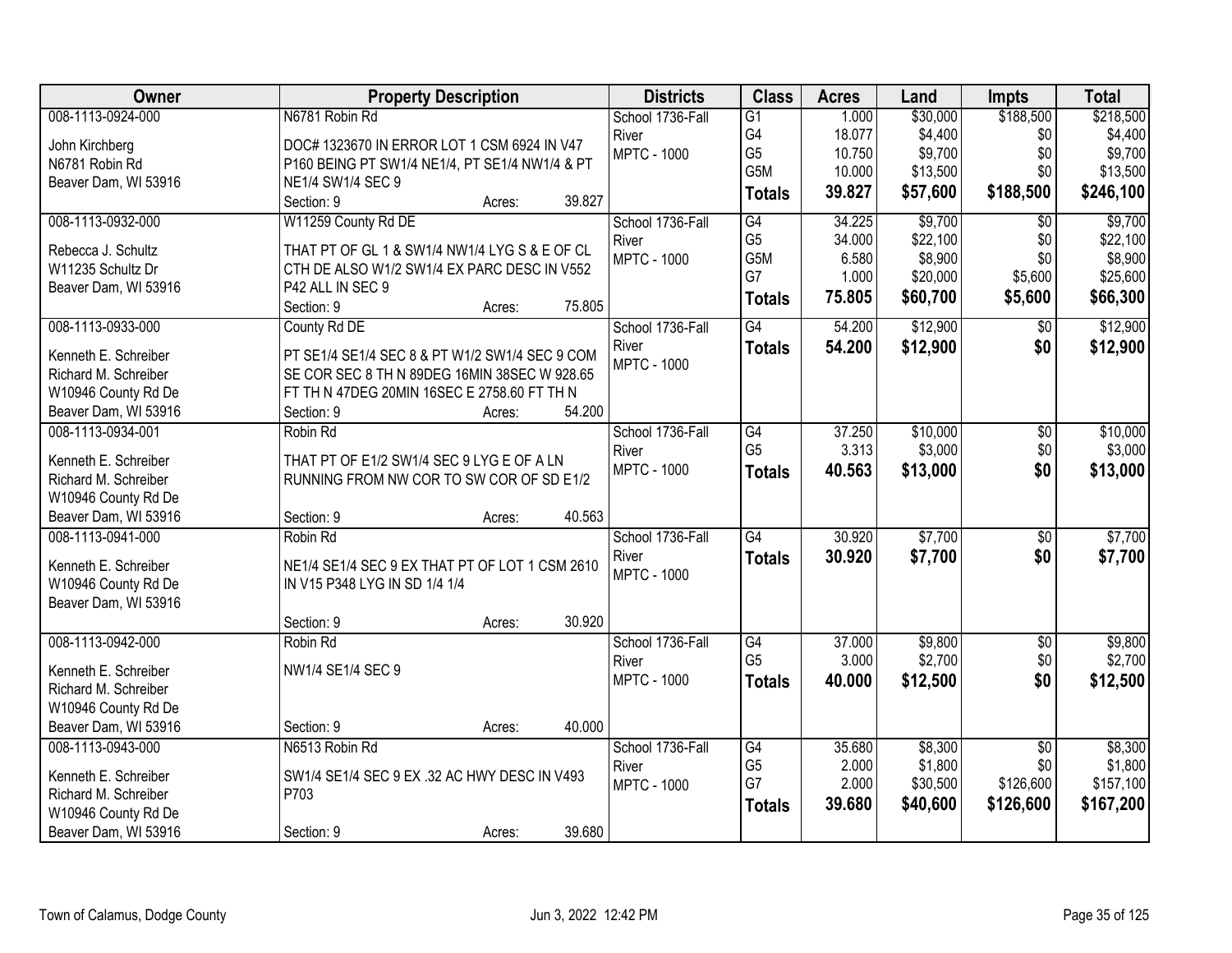| Owner                  |                                                   | <b>Property Description</b> |        | <b>Districts</b>   | <b>Class</b>    | <b>Acres</b> | Land     | Impts           | <b>Total</b> |
|------------------------|---------------------------------------------------|-----------------------------|--------|--------------------|-----------------|--------------|----------|-----------------|--------------|
| 008-1113-0944-000      | N6596 Robin Rd                                    |                             |        | School 1736-Fall   | G4              | 7.000        | \$1,700  | $\overline{50}$ | \$1,700      |
| Richard M. Schreiber   | PT E1/2 SE1/4 SEC 9 BEING LOT 1 OF CSM 2610 IN    |                             |        | River              | G <sub>5</sub>  | 38.000       | \$34,200 | \$0             | \$34,200     |
| N6513 Robin Rd         | V15 P348                                          |                             |        | <b>MPTC - 1000</b> | G7              | 1.400        | \$24,200 | \$16,000        | \$40,200     |
| Beaver Dam, WI 53916   |                                                   |                             |        |                    | <b>Totals</b>   | 46.400       | \$60,100 | \$16,000        | \$76,100     |
|                        | Section: 9                                        | Acres:                      | 46.400 |                    |                 |              |          |                 |              |
| 008-1113-0944-001      | W10994 County Rd D                                |                             |        | School 1736-Fall   | $\overline{G1}$ | 0.520        | \$17,600 | \$0             | \$17,600     |
| <b>Carol Noltimier</b> | W 178 FT OF S 159 FT SE1/4 SE1/4 SEC 9 EX 0.13 AC |                             |        | River              | <b>Totals</b>   | 0.520        | \$17,600 | \$0             | \$17,600     |
| <b>Troy Tepp</b>       | HWY DESC IN V494 P254 (ALL AS DESC IN V577        |                             |        | <b>MPTC - 1000</b> |                 |              |          |                 |              |
| W10994 County Rd D     | P800)                                             |                             |        |                    |                 |              |          |                 |              |
| Beaver Dam, WI 53916   | Section: 9                                        | Acres:                      | 0.520  |                    |                 |              |          |                 |              |
| 008-1113-1011-000      | Owl Rd                                            |                             |        | School 0336-Beaver | G4              | 17.000       | \$4,500  | $\overline{50}$ | \$4,500      |
| Carol A. Wedel         | NW1/2 OF NE1/4 NE1/4 SEC 10                       |                             |        | Dam                | G <sub>5</sub>  | 3.000        | \$2,700  | \$0             | \$2,700      |
| N7022 Owl Rd           |                                                   |                             |        | <b>MPTC - 1000</b> | <b>Totals</b>   | 20.000       | \$7,200  | \$0             | \$7,200      |
| Beaver Dam, WI 53916   |                                                   |                             |        |                    |                 |              |          |                 |              |
|                        | Section: 10                                       | Acres:                      | 20.000 |                    |                 |              |          |                 |              |
| 008-1113-1012-000      | N6901 Owl Rd                                      |                             |        | School 0336-Beaver | G4              | 34.177       | \$9,300  | \$0             | \$9,300      |
| Steven J. Griswold     | ALL OF NW1/4 NE1/4 SEC 10 THAT LIES N OF A        |                             |        | Dam                | G7              | 1.000        | \$20,000 | \$187,000       | \$207,000    |
| W10768 W Owl Rd        | PRIVATE ROW DESC IN V93 P418 EX ROW DESC IN       |                             |        | <b>MPTC - 1000</b> | <b>Totals</b>   | 35.177       | \$29,300 | \$187,000       | \$216,300    |
| Beaver Dam, WI 53916   | V178 P92                                          |                             |        |                    |                 |              |          |                 |              |
|                        | Section: 10                                       | Acres:                      | 35.177 |                    |                 |              |          |                 |              |
| 008-1113-1012-001      | Owl Rd                                            |                             |        | School 0336-Beaver | G4              | 4.500        | \$1,300  | $\overline{50}$ | \$1,300      |
| Steven J. Griswold     | PT NW1/4 NE1/4 SEC 10 BEG SE COR TH N 264 FT      |                             |        | Dam                | <b>Totals</b>   | 4.500        | \$1,300  | \$0             | \$1,300      |
| W10768 W Owl Rd        | TH SWLY IN A STRAIGHT LN TO SW COR NW1/4          |                             |        | <b>MPTC - 1000</b> |                 |              |          |                 |              |
| Beaver Dam, WI 53916   | NE1/4 TH E TO POB                                 |                             |        |                    |                 |              |          |                 |              |
|                        | Section: 10                                       | Acres:                      | 4.500  |                    |                 |              |          |                 |              |
| 008-1113-1013-000      | Owl Rd                                            |                             |        | School 0336-Beaver | G4              | 9.500        | \$2,700  | $\sqrt{$0}$     | \$2,700      |
| Steven J. Griswold     | NW1/2 OF SW1/4 NE1/4 SEC 10 DESC AS COM SW        |                             |        | Dam                | G <sub>5</sub>  | 10.500       | \$9,500  | \$0             | \$9,500      |
| W10768 W Owl Rd        | COR SW1/4 NE1/4 TH N TO NW COR THEREOF TH E       |                             |        | <b>MPTC - 1000</b> | <b>Totals</b>   | 20.000       | \$12,200 | \$0             | \$12,200     |
| Beaver Dam, WI 53916   | TO NE COR THEREOF TH SWLY IN A STRAIGHT LN        |                             |        |                    |                 |              |          |                 |              |
|                        | Section: 10                                       | Acres:                      | 20.000 |                    |                 |              |          |                 |              |
| 008-1113-1013-001      | N6711 Owl Rd                                      |                             |        | School 0336-Beaver | $\overline{G1}$ | 5.000        | \$67,000 | \$126,000       | \$193,000    |
| Daniel J. Kraus        | SE1/2 OF SW1/4 NE1/4 SEC 10                       |                             |        | Dam                | G <sub>5</sub>  | 15.370       | \$13,900 | \$0             | \$13,900     |
| N6711 Owl Rd           |                                                   |                             |        | <b>MPTC - 1000</b> | <b>Totals</b>   | 20.370       | \$80,900 | \$126,000       | \$206,900    |
| Beaver Dam, WI 53916   |                                                   |                             |        |                    |                 |              |          |                 |              |
|                        | Section: 10                                       | Acres:                      | 20.370 |                    |                 |              |          |                 |              |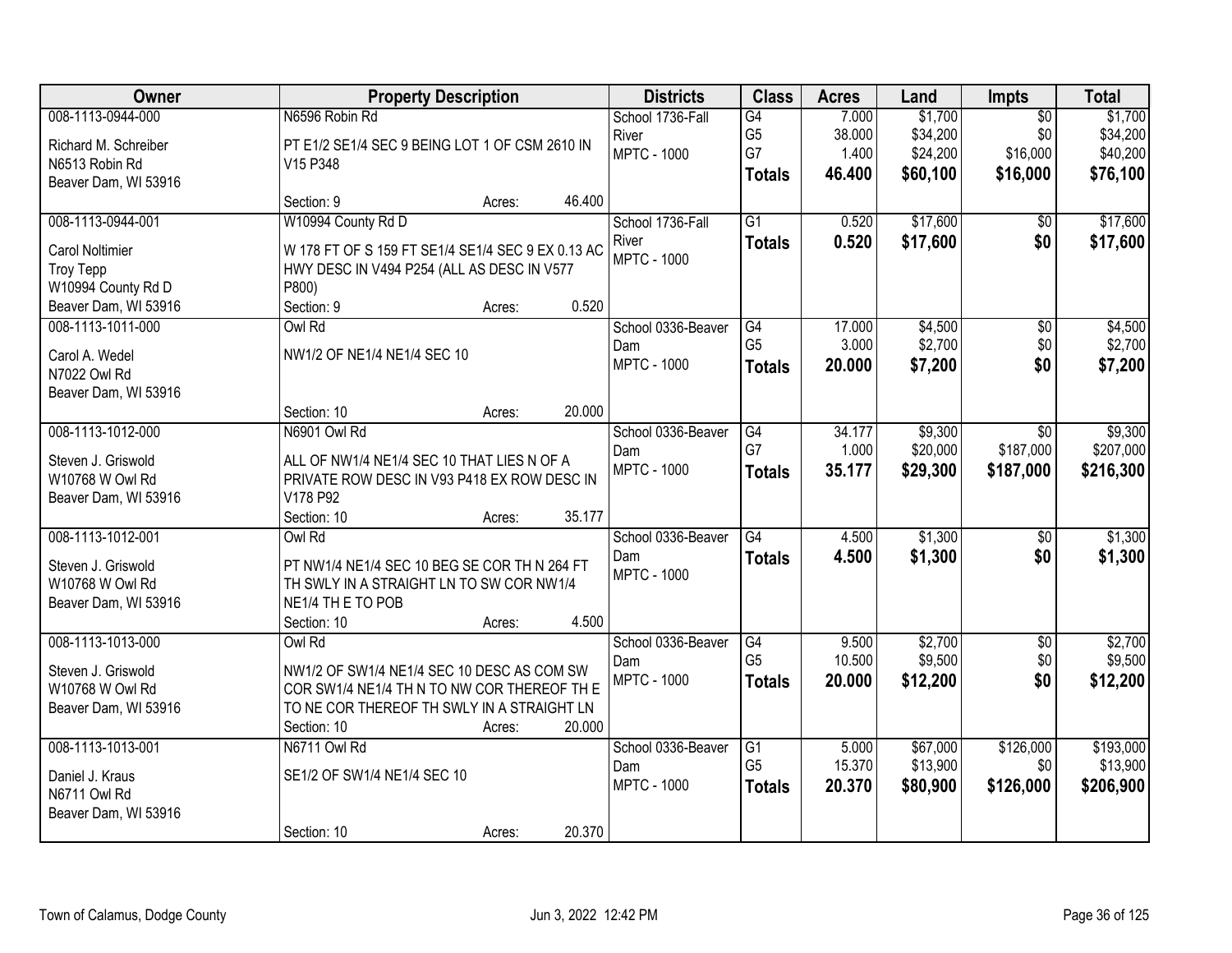| Owner                     |                                                  | <b>Property Description</b> |        | <b>Districts</b>   | <b>Class</b>     | <b>Acres</b> | Land     | Impts           | <b>Total</b> |
|---------------------------|--------------------------------------------------|-----------------------------|--------|--------------------|------------------|--------------|----------|-----------------|--------------|
| 008-1113-1014-000         | County Rd D                                      |                             |        | School 0336-Beaver | G4               | 20.813       | \$5,200  | $\overline{50}$ | \$5,200      |
| Michael Schreiber         | SE1/4 NE1/4 EX CSM 6217 IN V42 P58 ALSO SE1/2 OF |                             |        | Dam                | G <sub>5</sub>   | 7.000        | \$100    | \$0             | \$100        |
| W10456 County Rd D        | NE1/4 NE1/4 SEC 10 EX CSM 6277 IN V42 P205       |                             |        | <b>MPTC - 1000</b> | <b>Totals</b>    | 27.813       | \$5,300  | \$0             | \$5,300      |
| Beaver Dam, WI 53916      |                                                  |                             |        |                    |                  |              |          |                 |              |
|                           | Section: 10                                      | Acres:                      | 27.813 |                    |                  |              |          |                 |              |
| 008-1113-1014-001         | W10586 County Rd D                               |                             |        | School 0336-Beaver | $\overline{G1}$  | 3.722        | \$57,400 | \$212,300       | \$269,700    |
| Kevin D. Grotelueschen    | LOT 1 CSM 6217 IN V42 P58 BEING PT SE1/4 NE1/4   |                             |        | Dam                | <b>Totals</b>    | 3.722        | \$57,400 | \$212,300       | \$269,700    |
| Brittany R. Grotelueschen | <b>SEC 10</b>                                    |                             |        | <b>MPTC - 1000</b> |                  |              |          |                 |              |
| W10586 County Rd D        |                                                  |                             |        |                    |                  |              |          |                 |              |
| Beaver Dam, WI 53916      | Section: 10                                      | Acres:                      | 3.722  |                    |                  |              |          |                 |              |
| 008-1113-1014-002         | N6724 Owl Rd                                     |                             |        | School 0336-Beaver | G1               | 2.000        | \$44,500 | \$221,000       | \$265,500    |
| <b>Troy Engebretson</b>   | LOT 1 CSM 6277 IN V42 P205 BEING PT NE1/4 NE1/4  |                             |        | Dam                | G4               | 6.500        | \$1,100  | \$0             | \$1,100      |
| Jessica Jacobson          | & PT SE1/4 NE1/4 SEC 10                          |                             |        | <b>MPTC - 1000</b> | G <sub>5</sub>   | 19.565       | \$17,600 | \$0             | \$17,600     |
| N6724 Owl Rd              |                                                  |                             |        |                    | <b>Totals</b>    | 28.065       | \$63,200 | \$221,000       | \$284,200    |
| Beaver Dam, WI 53916      | Section: 10                                      | Acres:                      | 28.065 |                    |                  |              |          |                 |              |
| 008-1113-1021-000         | Owl Rd                                           |                             |        | School 0336-Beaver | G4               | 19.750       | \$5,100  | \$0             | \$5,100      |
| Steven J. Griswold        | E1/2 OF NE1/4 NW1/4 SEC 10 EX ROW DESC IN V178   |                             |        | Dam                | G <sub>5</sub>   | 0.358        | \$300    | \$0             | \$300        |
| W10768 W Owl Rd           | P92                                              |                             |        | <b>MPTC - 1000</b> | <b>Totals</b>    | 20.108       | \$5,400  | \$0             | \$5,400      |
| Beaver Dam, WI 53916      |                                                  |                             |        |                    |                  |              |          |                 |              |
|                           | Section: 10                                      | Acres:                      | 20.108 |                    |                  |              |          |                 |              |
| 008-1113-1021-001         | W10768 W Owl Rd                                  |                             |        | School 0336-Beaver | G4               | 19.500       | \$4,200  | $\overline{30}$ | \$4,200      |
| Steven J. Griswold        | W1/2 OF NE1/4 NW1/4 SEC 10                       |                             |        | Dam                | G7               | 0.500        | \$9,300  | \$221,100       | \$230,400    |
| W10768 W Owl Rd           |                                                  |                             |        | <b>MPTC - 1000</b> | <b>Totals</b>    | 20.000       | \$13,500 | \$221,100       | \$234,600    |
| Beaver Dam, WI 53916      |                                                  |                             |        |                    |                  |              |          |                 |              |
|                           | Section: 10                                      | Acres:                      | 20.000 |                    |                  |              |          |                 |              |
| 008-1113-1022-000         | Owl Rd                                           |                             |        | School 0336-Beaver | G4               | 35.000       | \$8,000  | $\overline{50}$ | \$8,000      |
| Steven J. Griswold        | NW1/4 NW1/4 SEC 10                               |                             |        | Dam                | G5M              | 5.000        | \$6,800  | \$0             | \$6,800      |
| W10768 W Owl Rd           |                                                  |                             |        | <b>MPTC - 1000</b> | <b>Totals</b>    | 40.000       | \$14,800 | \$0             | \$14,800     |
| Beaver Dam, WI 53916      |                                                  |                             |        |                    |                  |              |          |                 |              |
|                           | Section: 10                                      | Acres:                      | 40.000 |                    |                  |              |          |                 |              |
| 008-1113-1023-000         | N10768 Owl Rd                                    |                             |        | School 0336-Beaver | $\overline{G4}$  | 32.000       | \$7,200  | $\overline{50}$ | \$7,200      |
| Steven J. Griswold        | SW1/4 NW1/4 SEC 10 EX ROW DESC IN V222 P122      |                             |        | Dam                | G <sub>5</sub>   | 6.983        | \$6,300  | \$0             | \$6,300      |
| W10768 W Owl Rd           |                                                  |                             |        | <b>MPTC - 1000</b> | G <sub>5</sub> M | 1.000        | \$1,400  | \$0             | \$1,400      |
| Beaver Dam, WI 53916      |                                                  |                             |        |                    | <b>Totals</b>    | 39.983       | \$14,900 | \$0             | \$14,900     |
|                           | Section: 10                                      | Acres:                      | 39.983 |                    |                  |              |          |                 |              |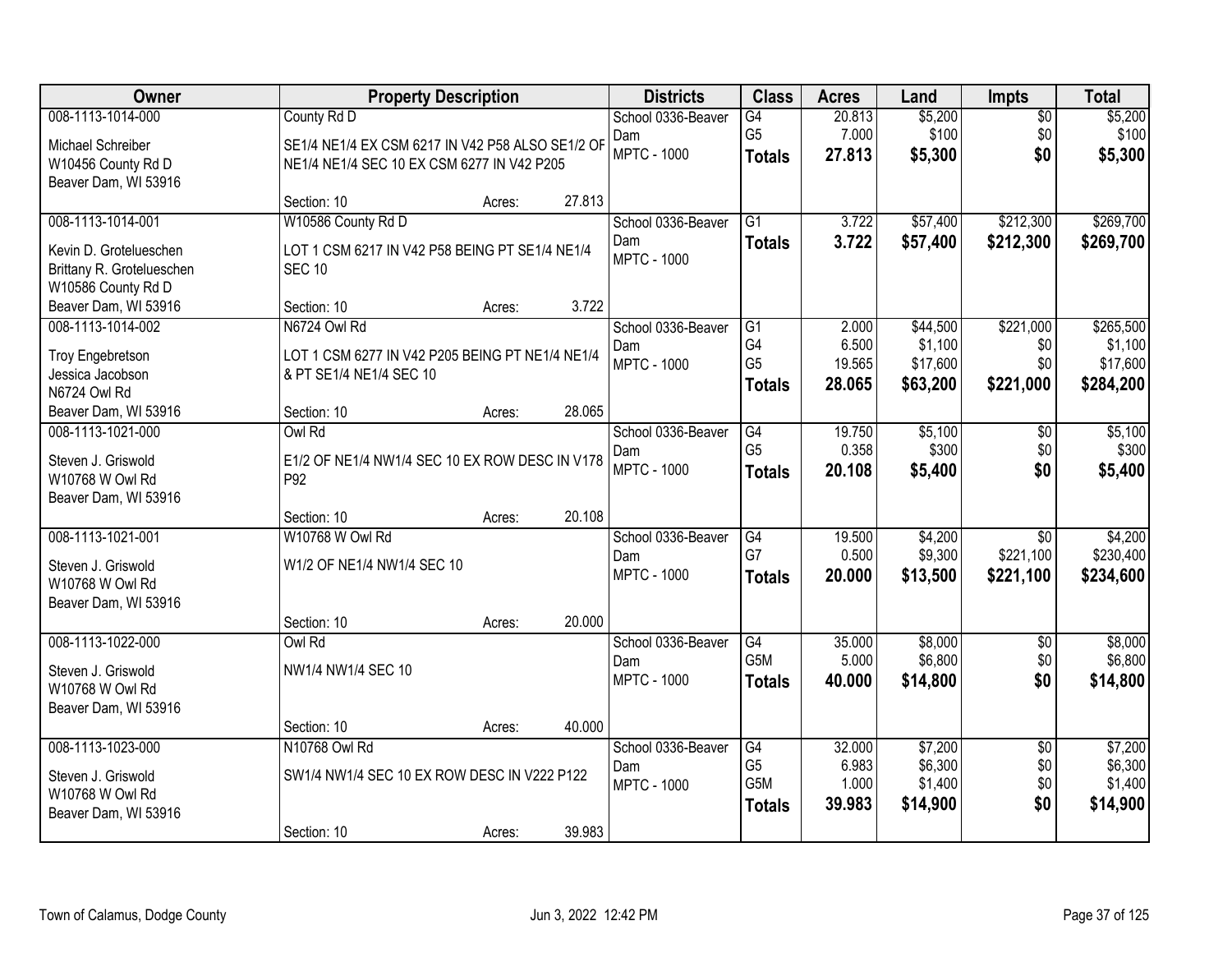| Owner                  |                                                | <b>Property Description</b> |        | <b>Districts</b>   | <b>Class</b>         | <b>Acres</b>    | Land                 | <b>Impts</b>     | <b>Total</b>         |
|------------------------|------------------------------------------------|-----------------------------|--------|--------------------|----------------------|-----------------|----------------------|------------------|----------------------|
| 008-1113-1024-000      | W10768X W Owl Rd                               |                             |        | School 0336-Beaver | G4                   | 23.500          | \$6,300              | $\overline{30}$  | \$6,300              |
| Steven J. Griswold     | SE1/4 NW1/4 SEC 10 EX ROW DESC IN V222 P122    |                             |        | Dam                | G <sub>5</sub>       | 15.081          | \$13,600             | \$0              | \$13,600             |
| W10768 W Owl Rd        |                                                |                             |        | <b>MPTC - 1000</b> | G7                   | 0.500           | \$9,300              | \$29,400         | \$38,700             |
| Beaver Dam, WI 53916   |                                                |                             |        |                    | <b>Totals</b>        | 39.081          | \$29,200             | \$29,400         | \$58,600             |
|                        | Section: 10                                    | Acres:                      | 39.081 |                    |                      |                 |                      |                  |                      |
| 008-1113-1031-000      | County Rd D                                    |                             |        | School 0336-Beaver | G4                   | 4.500           | \$800                | \$0              | \$800                |
| Richard J. Drzonek     | NE1/4 SW1/4 SEC 10                             |                             |        | Dam                | G <sub>5</sub>       | 35.500          | \$32,000             | \$0              | \$32,000             |
| N9015 Hickory Point Rd |                                                |                             |        | <b>MPTC - 1000</b> | <b>Totals</b>        | 40.000          | \$32,800             | \$0              | \$32,800             |
| Beaver Dam, WI 53916   |                                                |                             |        |                    |                      |                 |                      |                  |                      |
|                        | Section: 10                                    | Acres:                      | 40.000 |                    |                      |                 |                      |                  |                      |
| 008-1113-1032-000      | County Rd D                                    |                             |        | School 0336-Beaver | G4                   | 3.000           | \$700                | \$0              | \$700                |
| Steven J. Griswold     | NW1/4 SW1/4 SEC 10                             |                             |        | Dam                | G <sub>5</sub>       | 37.000          | \$33,300             | \$0              | \$33,300             |
| W10768 W Owl Rd        |                                                |                             |        | <b>MPTC - 1000</b> | <b>Totals</b>        | 40.000          | \$34,000             | \$0              | \$34,000             |
| Beaver Dam, WI 53916   |                                                |                             |        |                    |                      |                 |                      |                  |                      |
|                        | Section: 10                                    | Acres:                      | 40.000 |                    |                      |                 |                      |                  |                      |
| 008-1113-1033-000      | County Rd D                                    |                             |        | School 0336-Beaver | $\overline{G5}$      | 2.880           | \$2,600              | \$0              | \$2,600              |
| Steven J. Griswold     | W 3/40THS OF SW1/4 SW1/4 SEC 10 EX 0.12 AC HWY |                             |        | Dam                | <b>Totals</b>        | 2.880           | \$2,600              | \$0              | \$2,600              |
| W10768 W Owl Rd        | DESC IN V494 P215                              |                             |        | <b>MPTC - 1000</b> |                      |                 |                      |                  |                      |
| Beaver Dam, WI 53916   |                                                |                             |        |                    |                      |                 |                      |                  |                      |
|                        | Section: 10                                    | Acres:                      | 2.880  |                    |                      |                 |                      |                  |                      |
| 008-1113-1033-001      | W10852 County Rd D                             |                             |        | School 0336-Beaver | G4                   | 15.410          | \$4,000              | \$0              | \$4,000              |
| Steven J. Griswold     | SW1/4 SW1/4 SEC 10 EX W 3 AC EX 0.59 AC HWY    |                             |        | Dam                | G <sub>5</sub><br>G7 | 20.000<br>1.000 | \$18,000<br>\$20,000 | \$0<br>\$0       | \$18,000             |
| W10768 W Owl Rd        | <b>DESC IN V493 P899</b>                       |                             |        | <b>MPTC - 1000</b> |                      | 36.410          | \$42,000             | \$0              | \$20,000<br>\$42,000 |
| Beaver Dam, WI 53916   |                                                |                             |        |                    | <b>Totals</b>        |                 |                      |                  |                      |
|                        | Section: 10                                    | Acres:                      | 36.410 |                    |                      |                 |                      |                  |                      |
| 008-1113-1034-000      | County Rd D                                    |                             |        | School 0336-Beaver | G4                   | 15.000          | \$3,200              | $\overline{50}$  | \$3,200              |
| Steven J. Griswold     | THAT PT SE1/4 SW1/4 SEC 10 LYG N & W OF RD     |                             |        | Dam                | G <sub>5</sub>       | 2.000           | \$1,800              | \$0              | \$1,800              |
| W10768 W Owl Rd        |                                                |                             |        | <b>MPTC - 1000</b> | <b>Totals</b>        | 17.000          | \$5,000              | \$0              | \$5,000              |
| Beaver Dam, WI 53916   |                                                |                             |        |                    |                      |                 |                      |                  |                      |
|                        | Section: 10                                    | Acres:                      | 17.000 |                    |                      |                 |                      |                  |                      |
| 008-1113-1034-001      | W10761 County Rd D                             |                             |        | School 0336-Beaver | $\overline{G4}$      | 19.000          | \$3,100              | $\overline{50}$  | \$3,100              |
| Donald G Wedel Trust   | THAT PT SE1/4 SW1/4 SEC 10 LYG S & E OF RD     |                             |        | Dam                | G <sub>5</sub><br>G7 | 2.500<br>1.500  | \$2,300<br>\$25,300  | \$0<br>\$270,200 | \$2,300<br>\$295,500 |
| W10761 County Rd D     |                                                |                             |        | <b>MPTC - 1000</b> | <b>Totals</b>        | 23.000          | \$30,700             | \$270,200        | \$300,900            |
| Beaver Dam, WI 53916   |                                                |                             |        |                    |                      |                 |                      |                  |                      |
|                        | Section: 10                                    | Acres:                      | 23.000 |                    |                      |                 |                      |                  |                      |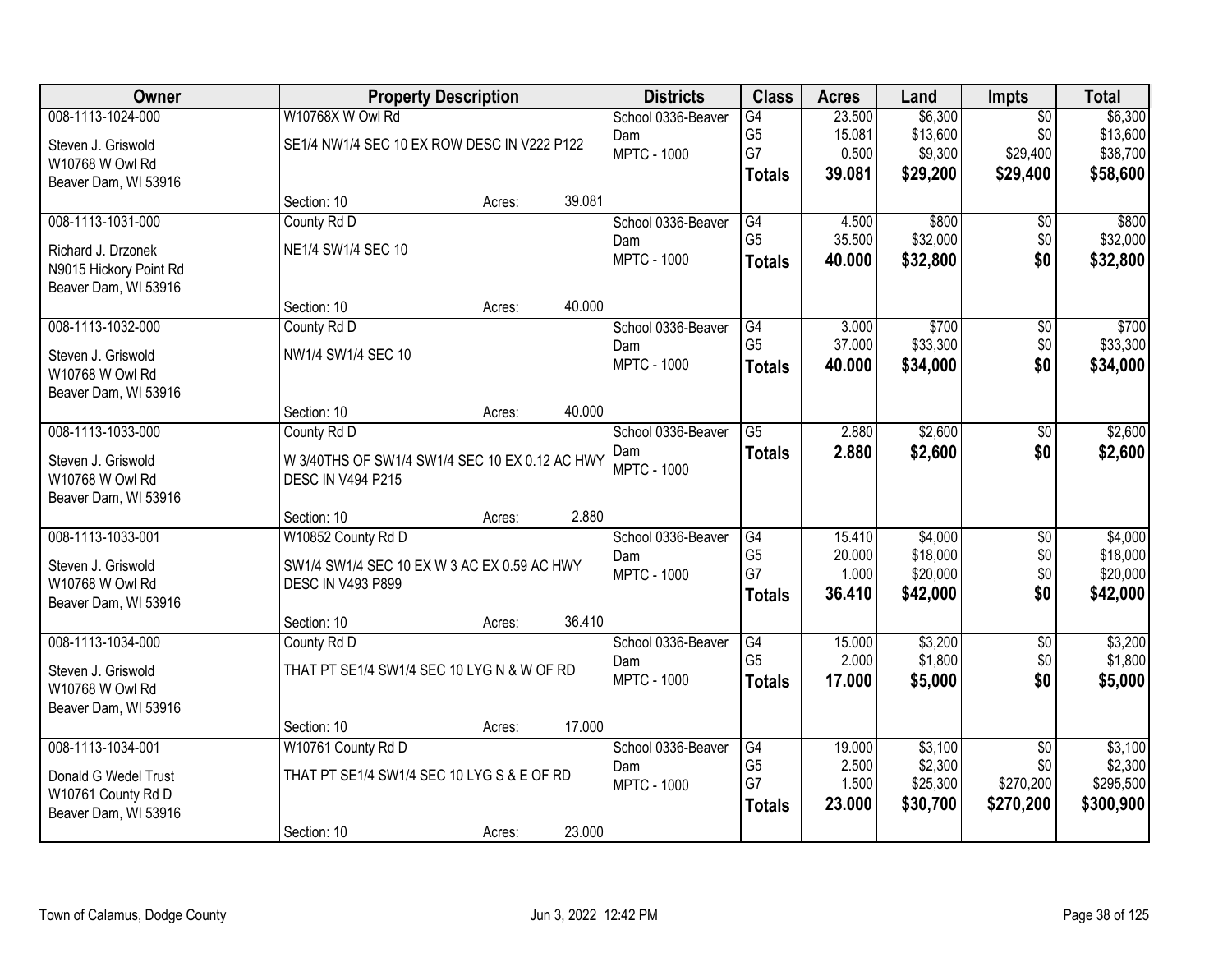| Owner                                            | <b>Property Description</b>                                                                     |        |        | <b>Districts</b>          | <b>Class</b>    | <b>Acres</b> | Land     | <b>Impts</b>    | <b>Total</b> |
|--------------------------------------------------|-------------------------------------------------------------------------------------------------|--------|--------|---------------------------|-----------------|--------------|----------|-----------------|--------------|
| 008-1113-1041-000                                | W10535 County Rd D                                                                              |        |        | School 0336-Beaver        | $\overline{G1}$ | 2.000        | \$44,500 | \$335,900       | \$380,400    |
| Andrew J. Graff                                  | NE1/4 SE1/4 SEC 10 EX 3.25 AC IN NW COR COM NW                                                  |        |        | Dam                       | G4              | 22.050       | \$6,300  | \$0             | \$6,300      |
| Heidi A. Graff                                   | COR TH E 462 FT TH SWLY TO A PT IN W LN FAR                                                     |        |        | <b>MPTC - 1000</b>        | G <sub>5</sub>  | 12.700       | \$11,500 | \$0             | \$11,500     |
| W10535 County Rd D                               | ENOUGH TO MAKE 3.25 AC TH N TO POB                                                              |        |        |                           | <b>Totals</b>   | 36.750       | \$62,300 | \$335,900       | \$398,200    |
| Beaver Dam, WI 53916                             | Section: 10                                                                                     | Acres: | 36.750 |                           |                 |              |          |                 |              |
| 008-1113-1042-000                                | W10685 County Rd D                                                                              |        |        | School 0336-Beaver        | G4              | 42.250       | \$8,000  | \$0             | \$8,000      |
| Richard J. Drzonek                               |                                                                                                 |        |        | Dam                       | G <sub>5</sub>  | 9.000        | \$6,400  | \$0             | \$6,400      |
| N9015 Hickory Point Rd                           | W1/2 SE1/4 SEC 10 EX S 30 AC ALSO PT W1/2 NE1/4<br>SE 1/4 SEC 10 COM NW COR SD W1/2 NE1/4 SE1/4 |        |        | <b>MPTC - 1000</b>        | G7              | 2.000        | \$30,500 | \$185,900       | \$216,400    |
| Beaver Dam, WI 53916                             | TH E 462 FT TH SWLY TO A PT ON W LN OF ABOVE                                                    |        |        |                           | <b>Totals</b>   | 53.250       | \$44,900 | \$185,900       | \$230,800    |
|                                                  | Section: 10                                                                                     | Acres: | 53.250 |                           |                 |              |          |                 |              |
| 008-1113-1043-000                                | County Rd D                                                                                     |        |        | School 0336-Beaver        | $\overline{G4}$ | 1.190        | \$200    | $\overline{50}$ | \$200        |
|                                                  | S 30 AC OF SW1/4 SE1/4 SEC 10                                                                   |        |        | Dam                       | G <sub>5</sub>  | 27.810       | \$25,100 | \$0             | \$25,100     |
| Nahldean Knebel Revocable Trust<br>N6301 Wren Rd |                                                                                                 |        |        | <b>MPTC - 1000</b>        | G <sub>6</sub>  | 1.000        | \$2,400  | \$0             | \$2,400      |
| Beaver Dam, WI 53916                             |                                                                                                 |        |        |                           | <b>Totals</b>   | 30.000       | \$27,700 | \$0             | \$27,700     |
|                                                  | Section: 10                                                                                     | Acres: | 30.000 |                           |                 |              |          |                 |              |
| 008-1113-1044-000                                | County Rd D                                                                                     |        |        | School 0336-Beaver        | G5              | 20.000       | \$18,000 | \$0             | \$18,000     |
| Nahldean Knebel Revocable Trust                  | N1/2 OF SE1/4 SE1/4 SEC 10                                                                      |        |        | Dam                       | <b>Totals</b>   | 20.000       | \$18,000 | \$0             | \$18,000     |
| N6301 Wren Rd                                    |                                                                                                 |        |        | <b>MPTC - 1000</b>        |                 |              |          |                 |              |
| Beaver Dam, WI 53916                             |                                                                                                 |        |        |                           |                 |              |          |                 |              |
|                                                  | Section: 10                                                                                     | Acres: | 20.000 |                           |                 |              |          |                 |              |
| 008-1113-1044-001                                | Wren Rd                                                                                         |        |        | School 0336-Beaver        | G4              | 6.000        | \$1,500  | \$0             | \$1,500      |
|                                                  |                                                                                                 |        |        | Dam                       | G <sub>5</sub>  | 14.000       | \$12,600 | \$0             | \$12,600     |
| John H. Kraus Jr                                 | S1/2 OF SE1/4 SE1/4 SEC 10                                                                      |        |        | <b>MPTC - 1000</b>        | <b>Totals</b>   | 20.000       | \$14,100 | \$0             | \$14,100     |
| N6426 Wren Rd<br>Beaver Dam, WI 53916            |                                                                                                 |        |        |                           |                 |              |          |                 |              |
|                                                  | Section: 10                                                                                     | Acres: | 20.000 |                           |                 |              |          |                 |              |
| 008-1113-1111-000                                | N6877 Forest Rd                                                                                 |        |        | School 0336-Beaver        | G4              | 38.700       | \$9,500  | $\overline{50}$ | \$9,500      |
|                                                  |                                                                                                 |        |        | Dam                       | G7              | 2.000        | \$30,500 | \$120,900       | \$151,400    |
| Melissa Mace                                     | NE1/4 NE1/4 SEC 11                                                                              |        |        | <b>MPTC - 1000</b>        | <b>Totals</b>   | 40.700       | \$40,000 | \$120,900       | \$160,900    |
| John H. Kraus Jr                                 |                                                                                                 |        |        |                           |                 |              |          |                 |              |
| N6426 Wren Rd                                    |                                                                                                 |        |        |                           |                 |              |          |                 |              |
| Beaver Dam, WI 53916                             | Section: 11                                                                                     | Acres: | 40.700 |                           |                 |              |          |                 |              |
| 008-1113-1112-000                                | <b>Forest Rd</b>                                                                                |        |        | School 0336-Beaver        | G4              | 9.584        | \$2,700  | $\overline{50}$ | \$2,700      |
| Melissa Mace                                     | NW1/4 NE1/4 SEC 11                                                                              |        |        | Dam<br><b>MPTC - 1000</b> | G <sub>5</sub>  | 31.000       | \$27,900 | \$0             | \$27,900     |
| John H. Kraus Jr                                 |                                                                                                 |        |        |                           | <b>Totals</b>   | 40.584       | \$30,600 | \$0             | \$30,600     |
| N6426 Wren Rd                                    |                                                                                                 |        |        |                           |                 |              |          |                 |              |
| Beaver Dam, WI 53916                             | Section: 11                                                                                     | Acres: | 40.584 |                           |                 |              |          |                 |              |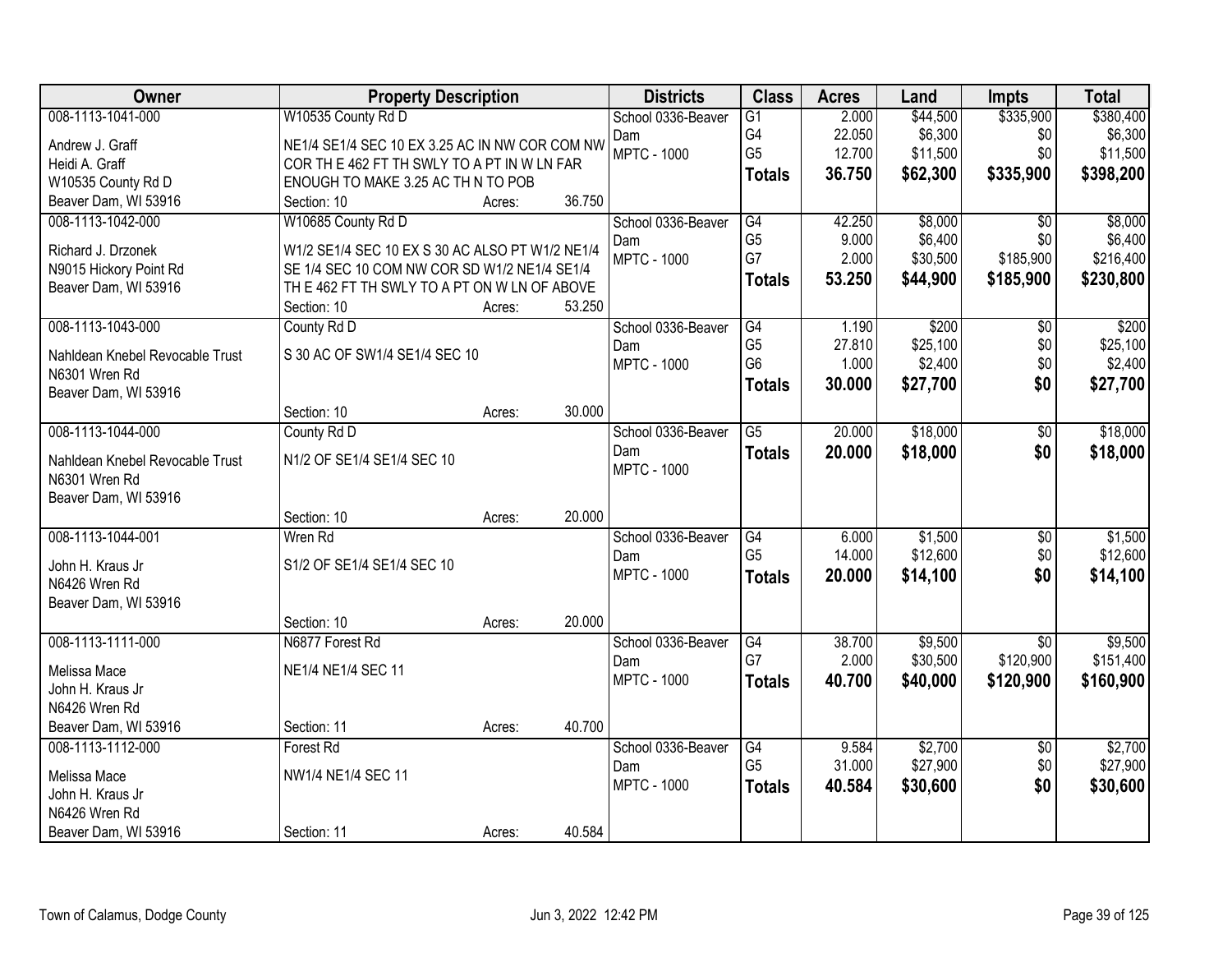| Owner                    | <b>Property Description</b>                            | <b>Districts</b>          | <b>Class</b>    | <b>Acres</b> | Land     | Impts           | <b>Total</b> |
|--------------------------|--------------------------------------------------------|---------------------------|-----------------|--------------|----------|-----------------|--------------|
| 008-1113-1113-000        | County Rd D                                            | School 0336-Beaver        | G4              | 52.174       | \$14,000 | $\overline{50}$ | \$14,000     |
| Andrew W. Schafer        | W 5/8 OF S1/2 NE1/4 & E 17 AC OF SE1/4 NW1/4 SEC       | Dam                       | G <sub>5</sub>  | 14.400       | \$13,000 | \$0             | \$13,000     |
| W10110 County Rd D       | 11 EX PARC DESC IN V358 P197 EX PARC DESC IN           | <b>MPTC - 1000</b>        | <b>Totals</b>   | 66.574       | \$27,000 | \$0             | \$27,000     |
| Beaver Dam, WI 53916     | DOC# 1061715 (EX ANY PT PARC DESC IN DOC#              |                           |                 |              |          |                 |              |
|                          | 66.574<br>Section: 11<br>Acres:                        |                           |                 |              |          |                 |              |
| 008-1113-1113-001        | W10208 County Rd D                                     | School 0336-Beaver        | $\overline{G1}$ | 1.360        | \$35,200 | \$137,400       | \$172,600    |
| Andrew F. Hayes          | PT SW1/4 NE1/4 SEC 11 AS DESC IN V358 P197 ALSC        | Dam                       | <b>Totals</b>   | 1.360        | \$35,200 | \$137,400       | \$172,600    |
| Chelsie M. Lindell       | THAT PT SD 1/4 1/4 AS DESC IN V988 P971                | <b>MPTC - 1000</b>        |                 |              |          |                 |              |
| W10208 County Rd D       | (CORRECTED IN DOC# 1061715)                            |                           |                 |              |          |                 |              |
| Beaver Dam, WI 53916     | 1.360<br>Section: 11<br>Acres:                         |                           |                 |              |          |                 |              |
| 008-1113-1114-001        | W10110 County Rd D                                     | School 0336-Beaver        | G4              | 29.379       | \$2,000  | $\overline{50}$ | \$2,000      |
|                          |                                                        | Dam                       | G <sub>5</sub>  | 0.250        | \$300    | \$0             | \$300        |
| Andrew W. Schafer        | E3/4 OF SE1/4 NE1/4 SEC 11                             | <b>MPTC - 1000</b>        | G7              | 1.000        | \$20,000 | \$110,400       | \$130,400    |
| W10110 County Rd D       |                                                        |                           | <b>Totals</b>   | 30.629       | \$22,300 | \$110,400       | \$132,700    |
| Beaver Dam, WI 53916     | 30.629<br>Section: 11                                  |                           |                 |              |          |                 |              |
| 008-1113-1122-000        | Acres:<br>Owl Rd                                       | School 0336-Beaver        | G4              | 33.649       | \$8,600  |                 | \$8,600      |
|                          |                                                        |                           | G <sub>5</sub>  | 57.190       | \$51,500 | \$0<br>\$0      | \$51,500     |
| E&C Land Company LLC     | N1/2 NW1/4 SEC 11 ALSO THAT PT SW1/4 NW1/4 SEC         | Dam<br><b>MPTC - 1000</b> |                 | 90.839       | \$60,100 | \$0             | \$60,100     |
| W10365 County Rd De      | 11 LYG ELY OF PRIVATE ROAD LEADING TO SD N1/2          |                           | <b>Totals</b>   |              |          |                 |              |
| Beaver Dam, WI 53916     | NW1/4 ALSO THAT PT SE1/4 NW1/4 SEC 11 COM NW           |                           |                 |              |          |                 |              |
|                          | Section: 11<br>90.839<br>Acres:                        |                           |                 |              |          |                 |              |
| 008-1113-1123-000        | W10456 County Rd D                                     | School 0336-Beaver        | G4              | 30.837       | \$7,700  | $\overline{50}$ | \$7,700      |
| Michael Schreiber        | THAT PT OF SW1/4 NW1/4 SEC 11 LYG W OF A LN            | Dam                       | G <sub>5</sub>  | 4.354        | \$3,900  | \$0             | \$3,900      |
| W10456 County Rd D       | DESC AS COM 33 FT W OF NE COR OF SD 1/4 1/4 TH         | <b>MPTC - 1000</b>        | G7              | 1.000        | \$18,500 | \$106,500       | \$125,000    |
| Beaver Dam, WI 53916     | S 254.76 FT TH S 39DEG W TO S LN OF SD 1/4 1/4         |                           | <b>Totals</b>   | 36.191       | \$30,100 | \$106,500       | \$136,600    |
|                          | 36.191<br>Section: 11<br>Acres:                        |                           |                 |              |          |                 |              |
| 008-1113-1124-001        | W10356 County Rd D                                     | School 0336-Beaver        | G1              | 1.600        | \$38,700 | \$486,400       | \$525,100    |
| Peter Greene             | LOT 1 CSM 7044 IN V48 P177 BEING PT SE1/4 NW1/4        | Dam                       | G <sub>5</sub>  | 17.394       | \$15,700 | \$0             | \$15,700     |
| Kelly A. Wood            | <b>SEC 11</b>                                          | <b>MPTC - 1000</b>        | <b>Totals</b>   | 18.994       | \$54,400 | \$486,400       | \$540,800    |
| W10356 County Rd D       |                                                        |                           |                 |              |          |                 |              |
| Beaver Dam, WI 53916     | 18.994<br>Section: 11<br>Acres:                        |                           |                 |              |          |                 |              |
| 008-1113-1131-000        | W10347 County Rd D                                     | School 0336-Beaver        | G4              | 48.609       | \$13,200 | $\overline{50}$ | \$13,200     |
|                          |                                                        | Dam                       | G <sub>5</sub>  | 1.000        | \$900    | \$0             | \$900        |
| Norman A. Guenther et al | N1/2 SW1/4 SEC 11 EX BEG NW COR TH E 1390 FT           | <b>MPTC - 1000</b>        | G7              | 2.000        | \$30,500 | \$181,300       | \$211,800    |
| W10347 County Rd D       | TH SWLY TO S LN NW1/4 SW1/4 AT POINT 585 FT E          |                           | <b>Totals</b>   | 51.609       | \$44,600 | \$181,300       | \$225,900    |
| Beaver Dam, WI 53916     | OF SW COR TH W TO SW COR OF NW1/4 SW1/4 TH N<br>51.609 |                           |                 |              |          |                 |              |
|                          | Section: 11<br>Acres:                                  |                           |                 |              |          |                 |              |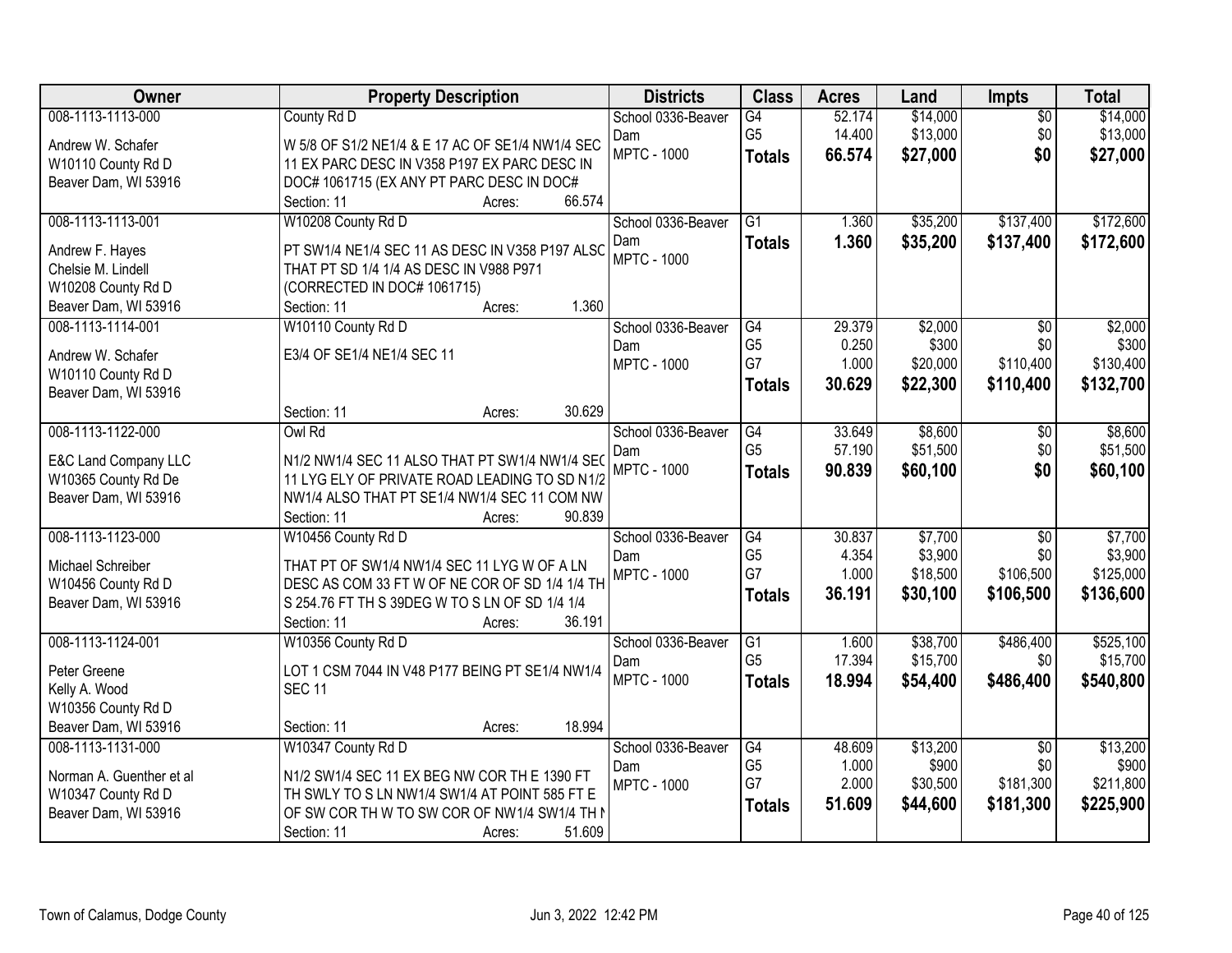| Owner                           | <b>Property Description</b>                     | <b>Districts</b>          | <b>Class</b>     | <b>Acres</b> | Land               | <b>Impts</b>    | <b>Total</b>       |
|---------------------------------|-------------------------------------------------|---------------------------|------------------|--------------|--------------------|-----------------|--------------------|
| 008-1113-1132-000               | County Rd D                                     | School 0336-Beaver        | $\overline{G4}$  | 5.699        | \$1,600            | $\overline{50}$ | \$1,600            |
| Norman A. Guenther et al        | PT NW1/4 SW1/4 SEC 11 BEG NW COR TH E 735 FT    | Dam                       | G <sub>5</sub>   | 0.500        | \$100              | \$0             | \$100              |
| W10347 County Rd D              | TH SWLY TO W LN SD 1/4 1/4 AT POINT 735 FT S OF | <b>MPTC - 1000</b>        | <b>Totals</b>    | 6.199        | \$1,700            | \$0             | \$1,700            |
| Beaver Dam, WI 53916            | NW COR TH N TO POB                              |                           |                  |              |                    |                 |                    |
|                                 | 6.199<br>Section: 11<br>Acres:                  |                           |                  |              |                    |                 |                    |
| 008-1113-1132-001               | County Rd D                                     | School 0336-Beaver        | G4               | 1.220        | \$300              | \$0             | \$300              |
| Nahldean Knebel Revocable Trust | THT PT OF N1/2 SW1/4 SEC 11 AS DESC IN V289     | Dam                       | G <sub>5</sub>   | 22.459       | \$20,200           | \$0             | \$20,200           |
| N6301 Wren Rd                   | P239                                            | <b>MPTC - 1000</b>        | <b>Totals</b>    | 23.679       | \$20,500           | \$0             | \$20,500           |
| Beaver Dam, WI 53916            |                                                 |                           |                  |              |                    |                 |                    |
|                                 | 23.679<br>Section: 11<br>Acres:                 |                           |                  |              |                    |                 |                    |
| 008-1113-1133-000               | Wren Rd                                         | School 0336-Beaver        | G4               | 28.669       | \$7,700            | $\overline{50}$ | \$7,700            |
| John H. Kraus Jr                | SW1/4 SW1/4 SEC 11 & ALSO A STRIP 24.75 FT WIDE | Dam                       | G <sub>5</sub>   | 4.000        | \$3,600            | \$0             | \$3,600            |
| N6426 Wren Rd                   | BY 544.50 FT LONG M/L LYG IN SE1/4 SW1/4 SEC 11 | <b>MPTC - 1000</b>        | G5M              | 8.300        | \$11,200           | \$0             | \$11,200           |
| Beaver Dam, WI 53916            | EXT TO WREN RD                                  |                           | <b>Totals</b>    | 40.969       | \$22,500           | \$0             | \$22,500           |
|                                 | 40.969<br>Section: 11<br>Acres:                 |                           |                  |              |                    |                 |                    |
| 008-1113-1134-000               | Wren Rd                                         | School 0336-Beaver        | G4               | 30.304       | \$8,600            | \$0             | \$8,600            |
| Melissa Mace                    | SE1/4 SW1/4 SEC 11 EX A STRIP 24.75 FT BY 544.5 | Dam                       | G <sub>5</sub>   | 9.950        | \$9,000            | \$0             | \$9,000            |
| John H. Kraus Jr                | FT OFF S SIDE OF W1/2 OF SD 1/4 1/4             | <b>MPTC - 1000</b>        | <b>Totals</b>    | 40.254       | \$17,600           | \$0             | \$17,600           |
| N6426 Wren Rd                   |                                                 |                           |                  |              |                    |                 |                    |
| Beaver Dam, WI 53916            | 40.254<br>Section: 11<br>Acres:                 |                           |                  |              |                    |                 |                    |
| 008-1113-1141-000               | W10125 County Rd D                              | School 0336-Beaver        | $\overline{G4}$  | 20.547       | \$5,400            | $\overline{50}$ | \$5,400            |
|                                 |                                                 | Dam                       | G <sub>5</sub>   | 0.500        | \$500              | \$0             | \$500              |
| Donald F. Cigelske et al        | N1/2 NE1/4 SE1/4 SEC 11 & N1/2 E1/2 NW1/4 SE1/4 | <b>MPTC - 1000</b>        | G5M              | 9.000        | \$12,200           | \$0             | \$12,200           |
| 914 S Center St                 | SEC 11 (ALSO INCLUDES N 1 ROD OF S1/2 SD NE1/4  |                           | G7               | 1.000        | \$18,500           | \$63,000        | \$81,500           |
| Beaver Dam, WI 53916            | SE1/4)<br>31.047                                |                           | <b>Totals</b>    | 31.047       | \$36,600           | \$63,000        | \$99,600           |
| 008-1113-1141-001               | Section: 11<br>Acres:                           |                           | G4               | 31.337       |                    |                 |                    |
|                                 | Forest Rd                                       | School 0336-Beaver<br>Dam | G <sub>5</sub> M | 5.000        | \$4,800<br>\$6,800 | \$0<br>\$0      | \$4,800<br>\$6,800 |
| John H. Kraus Jr                | S1/2 OF NE1/4 SE1/4 SEC 11 EX N 1 ROD EX THAT   | <b>MPTC - 1000</b>        |                  | 36.337       | \$11,600           | \$0             | \$11,600           |
| Melissa A. Mace                 | PT LYG SELY OF FOREST RD ALSO SE1/4 SE1/4 SEC   |                           | <b>Totals</b>    |              |                    |                 |                    |
| N6426 Wren Rd                   | 11 EX THAT PT LYG SELY OF FOREST RD             |                           |                  |              |                    |                 |                    |
| Beaver Dam, WI 53916            | 36.337<br>Section: 11<br>Acres:                 |                           |                  |              |                    |                 |                    |
| 008-1113-1142-000               | Forest Rd                                       | School 0336-Beaver        | G4               | 2.198        | \$600              | $\overline{30}$ | \$600              |
| John H. Kraus Jr                | SE1/4 NW1/4 SE1/4 SEC 11                        | Dam                       | G5M              | 8.000        | \$10,800           | \$0             | \$10,800           |
| Melissa A. Mace                 |                                                 | <b>MPTC - 1000</b>        | <b>Totals</b>    | 10.198       | \$11,400           | \$0             | \$11,400           |
| N6426 Wren Rd                   |                                                 |                           |                  |              |                    |                 |                    |
| Beaver Dam, WI 53916            | 10.198<br>Section: 11<br>Acres:                 |                           |                  |              |                    |                 |                    |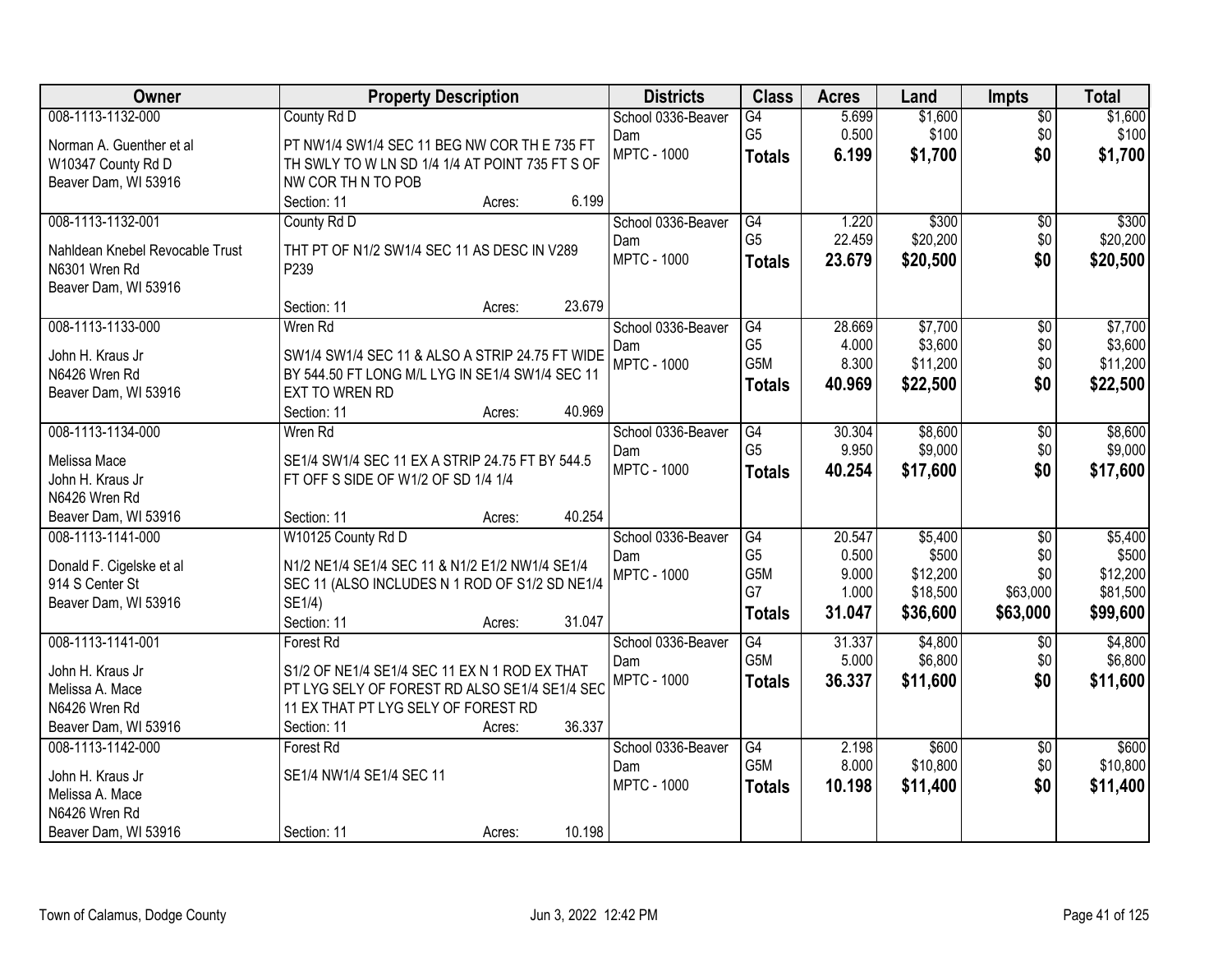| Owner                     |                                                  | <b>Property Description</b> |        | <b>Districts</b>   | <b>Class</b>    | <b>Acres</b> | Land      | <b>Impts</b>    | <b>Total</b> |
|---------------------------|--------------------------------------------------|-----------------------------|--------|--------------------|-----------------|--------------|-----------|-----------------|--------------|
| 008-1113-1142-001         | County Rd D                                      |                             |        | School 0336-Beaver | G4              | 12.852       | \$3,600   | $\overline{50}$ | \$3,600      |
| Norman A. Guenther et al  | W1/2 OF NW1/4 SE1/4 SEC 11 EX E 120 FT OF N 375  |                             |        | Dam                | G <sub>5</sub>  | 6.500        | \$5,900   | \$0             | \$5,900      |
| W10347 County Rd D        | FT.                                              |                             |        | <b>MPTC - 1000</b> | <b>Totals</b>   | 19.352       | \$9,500   | \$0             | \$9,500      |
| Beaver Dam, WI 53916      |                                                  |                             |        |                    |                 |              |           |                 |              |
|                           | Section: 11                                      | Acres:                      | 19.352 |                    |                 |              |           |                 |              |
| 008-1113-1142-002         | W10255 County Rd D                               |                             |        | School 0336-Beaver | $\overline{G1}$ | 1.033        | \$30,500  | \$131,400       | \$161,900    |
| Dale D. Smerchek          | E 120 FT OF N 375 FT OF W1/2 OF NW1/4 SE1/4 SEC  |                             |        | Dam                | <b>Totals</b>   | 1.033        | \$30,500  | \$131,400       | \$161,900    |
| Linda M. Smerchek         | 11                                               |                             |        | <b>MPTC - 1000</b> |                 |              |           |                 |              |
| W10255 County Rd D        |                                                  |                             |        |                    |                 |              |           |                 |              |
| Beaver Dam, WI 53916      | Section: 11                                      | Acres:                      | 1.033  |                    |                 |              |           |                 |              |
| 008-1113-1143-000         | N6485 Wren Rd                                    |                             |        | School 0336-Beaver | G4              | 39.900       | \$9,500   | $\overline{50}$ | \$9,500      |
| Melissa Mace              | SW1/4 SE1/4 SEC 11                               |                             |        | Dam                | G7              | 1.000        | \$20,000  | \$110,200       | \$130,200    |
| John H. Kraus Jr          |                                                  |                             |        | <b>MPTC - 1000</b> | <b>Totals</b>   | 40.900       | \$29,500  | \$110,200       | \$139,700    |
| N6426 Wren Rd             |                                                  |                             |        |                    |                 |              |           |                 |              |
| Beaver Dam, WI 53916      | Section: 11                                      | Acres:                      | 40.900 |                    |                 |              |           |                 |              |
| 008-1113-1144-000         | N6606 Forest Rd                                  |                             |        | School 0336-Beaver | G1              | 1.000        | \$30,000  | \$68,700        | \$98,700     |
| John H. Kraus Jr          | THAT PT OF S1/2 OF NE1/4 SE1/4 & SE1/4 SE1/4 SEC |                             |        | Dam                | G4              | 21.948       | \$6,000   | \$0             | \$6,000      |
| Melissa A. Mace           | 11 LYG SELY OF FOREST RD                         |                             |        | <b>MPTC - 1000</b> | G <sub>5</sub>  | 1.463        | \$1,300   | \$0             | \$1,300      |
| N6426 Wren Rd             |                                                  |                             |        |                    | <b>Totals</b>   | 24.411       | \$37,300  | \$68,700        | \$106,000    |
| Beaver Dam, WI 53916      | Section: 11                                      | Acres:                      | 24.411 |                    |                 |              |           |                 |              |
| 008-1113-1211-000         | W9710 County Rd D                                |                             |        | School 0336-Beaver | $\overline{G2}$ | 25.280       | \$103,200 | \$5,674,600     | \$5,777,800  |
| <b>United Cooperative</b> | LOT 1 CSM 2309 IN V14 P205 BEING PT NE1/4 NE1/4  |                             |        | Dam                | <b>Totals</b>   | 25.280       | \$103,200 | \$5,674,600     | \$5,777,800  |
| N7160 Raceway Rd          | SEC 12 EX PARC DESC IN V697 P414                 |                             |        | <b>MPTC - 1000</b> |                 |              |           |                 |              |
| Beaver Dam, WI 53916-9315 |                                                  |                             |        |                    |                 |              |           |                 |              |
|                           | Section: 12                                      | Acres:                      | 25.280 |                    |                 |              |           |                 |              |
| 008-1113-1211-001         | W9704 County Rd D                                |                             |        | School 0336-Beaver | G2              | 0.930        | \$18,600  | \$79,700        | \$98,300     |
| James H. Champine         | PT NE1/4 NE1/4 SEC 12 COM 200 FT E OF INTR ELY   |                             |        | Dam                | <b>Totals</b>   | 0.930        | \$18,600  | \$79,700        | \$98,300     |
| Joyce Champine            | LN RR ROW & S LN SD 1/4 1/4 TH N 360 FT TH DUE E |                             |        | <b>MPTC - 1000</b> |                 |              |           |                 |              |
| W9704 County Rd D         | TO SEC LN TH S ALG SEC LN 360 FT TH W TO POB     |                             |        |                    |                 |              |           |                 |              |
| Beaver Dam, WI 53916      | Section: 12                                      | Acres:                      | 0.930  |                    |                 |              |           |                 |              |
| 008-1113-1211-003         | W9788 County Rd D                                |                             |        | School 0336-Beaver | $\overline{G1}$ | 1.323        | \$34,700  | \$124,800       | \$159,500    |
| Lorna J. Pobanz           | PT NE1/4 NE1/4 SEC 12 AS DESC IN V227 P520 ALSO  |                             |        | Dam                | <b>Totals</b>   | 1.323        | \$34,700  | \$124,800       | \$159,500    |
| Lori A. Kreuziger         | PT NE1/4 NE1/4 SEC 12 AS DESC IN V1182 P642      |                             |        | <b>MPTC - 1000</b> |                 |              |           |                 |              |
| W9788 County Rd D         |                                                  |                             |        |                    |                 |              |           |                 |              |
| Beaver Dam, WI 53916      | Section: 12                                      | Acres:                      | 1.323  |                    |                 |              |           |                 |              |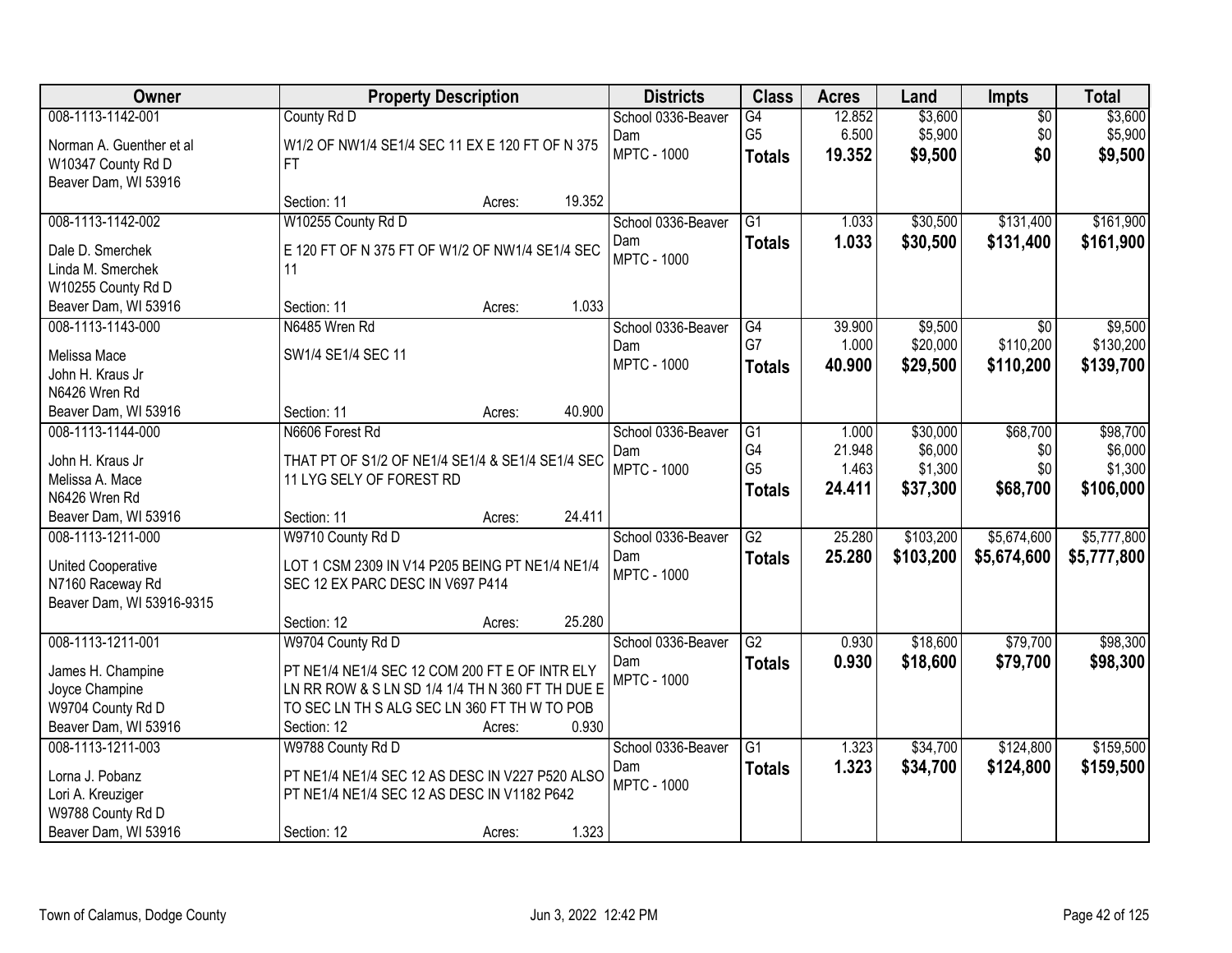| Owner                                     | <b>Property Description</b>                                      | <b>Districts</b>          | <b>Class</b>    | <b>Acres</b> | Land            | <b>Impts</b>           | <b>Total</b>           |
|-------------------------------------------|------------------------------------------------------------------|---------------------------|-----------------|--------------|-----------------|------------------------|------------------------|
| 008-1113-1211-004                         | County Rd DE                                                     | School 0336-Beaver        | X4              | 6.311        | $\overline{60}$ | $\overline{30}$        | \$0                    |
| Union Pacific Railroad Company            | A STRIP OF LAND 100 FT WIDE BEING 50 FT ON                       | Dam                       | <b>Totals</b>   | 6.311        | \$0             | \$0                    | \$0                    |
| 1416 Dodge St                             | EACH SD OF CL IN THE NE1/4 NE1/4 & NW1/4 NE1/4                   | <b>MPTC - 1000</b>        |                 |              |                 |                        |                        |
| Omaha, NE 68179                           | SEC 12 ALSO THAT PT NW1/4 NE1/4 LYG N OF SD                      |                           |                 |              |                 |                        |                        |
|                                           | 6.311<br>Section: 12<br>Acres:                                   |                           |                 |              |                 |                        |                        |
| 008-1113-1211-005                         | N6858 County Rd DE                                               | School 0336-Beaver        | $\overline{G1}$ | 2.118        | \$45,400        | \$196,300              | \$241,700              |
| Lois A. Kurtz                             | LOT 1 CSM 4001 IN V24 P266 BEING PT NE1/4 NE1/4                  | Dam                       | <b>Totals</b>   | 2.118        | \$45,400        | \$196,300              | \$241,700              |
| N6858 County Rd De                        | <b>SEC 12</b>                                                    | <b>MPTC - 1000</b>        |                 |              |                 |                        |                        |
| Beaver Dam, WI 53916                      |                                                                  |                           |                 |              |                 |                        |                        |
|                                           | 2.118<br>Section: 12<br>Acres:                                   |                           |                 |              |                 |                        |                        |
| 008-1113-1211-006                         | N6838 County Rd DE                                               | School 0336-Beaver        | $\overline{G1}$ | 1.337        | \$34,900        | \$177,400              | \$212,300              |
| Lois A. Kurtz                             | LOT 2 CSM 4001 IN V24 P266 BEING PT NE1/4 NE1/4                  | Dam                       | <b>Totals</b>   | 1.337        | \$34,900        | \$177,400              | \$212,300              |
| N6858 County Rd De                        | <b>SEC 12</b>                                                    | <b>MPTC - 1000</b>        |                 |              |                 |                        |                        |
| Beaver Dam, WI 53916                      |                                                                  |                           |                 |              |                 |                        |                        |
|                                           | 1.337<br>Section: 12<br>Acres:                                   |                           |                 |              |                 |                        |                        |
| 008-1113-1211-007                         | N6834 County Rd DE                                               | School 0336-Beaver        | G1              | 1.662        | \$39,600        | \$177,300              | \$216,900              |
| Harold R. Guenther                        |                                                                  | Dam                       | <b>Totals</b>   | 1.662        | \$39,600        | \$177,300              | \$216,900              |
| Jane M. Guenther                          | LOT 3 CSM 4001 IN V24 P266 BEING PT NE1/4 NE1/4<br><b>SEC 12</b> | <b>MPTC - 1000</b>        |                 |              |                 |                        |                        |
| N6834 County Rd De                        |                                                                  |                           |                 |              |                 |                        |                        |
| Beaver Dam, WI 53916                      | 1.662<br>Section: 12<br>Acres:                                   |                           |                 |              |                 |                        |                        |
| 008-1113-1211-008                         | W9770 County Rd D                                                | School 0336-Beaver        | $\overline{G1}$ | 4.388        | \$62,400        | \$115,100              | \$177,500              |
|                                           |                                                                  | Dam                       | <b>Totals</b>   | 4.388        | \$62,400        | \$115,100              | \$177,500              |
| Wayne G and Laura Kleckner                | LOT 4 CSM 4001 IN V24 P266 BEING PT NE1/4 NE1/4                  | <b>MPTC - 1000</b>        |                 |              |                 |                        |                        |
| W9770 County Rd D                         | <b>SEC 12</b>                                                    |                           |                 |              |                 |                        |                        |
| Beaver Dam, WI 53916                      | 4.388<br>Section: 12<br>Acres:                                   |                           |                 |              |                 |                        |                        |
| 008-1113-1212-000                         | N6809 County Rd DE                                               | School 0336-Beaver        | G1              | 1.070        | \$31,000        | \$147,400              | \$178,400              |
|                                           |                                                                  | Dam                       | <b>Totals</b>   | 1.070        | \$31,000        | \$147,400              | \$178,400              |
| Jasmyne N. Jensen                         | LOT 1 CSM 1591 IN V10 P318 BEING PT NW1/4 NE1/4                  | <b>MPTC - 1000</b>        |                 |              |                 |                        |                        |
| Joann Jensen                              | <b>SEC 12</b>                                                    |                           |                 |              |                 |                        |                        |
| N6809 County Rd De                        |                                                                  |                           |                 |              |                 |                        |                        |
| Beaver Dam, WI 53916<br>008-1113-1212-001 | 1.070<br>Section: 12<br>Acres:                                   |                           |                 | 3.000        |                 |                        |                        |
|                                           | W9820 County Rd D                                                | School 0336-Beaver<br>Dam | X4              | 3.000        | \$0<br>\$0      | $\overline{50}$<br>\$0 | $\overline{50}$<br>\$0 |
| Town of Calamus                           | LOT 2 CSM 1591 IN V10 P318 BEING PT NW1/4 NE1/4                  | <b>MPTC - 1000</b>        | <b>Totals</b>   |              |                 |                        |                        |
| W9820 County Rd D                         | <b>SEC 12</b>                                                    |                           |                 |              |                 |                        |                        |
| Beaver Dam, WI 53916                      |                                                                  |                           |                 |              |                 |                        |                        |
|                                           | 3.000<br>Section: 12<br>Acres:                                   |                           |                 |              |                 |                        |                        |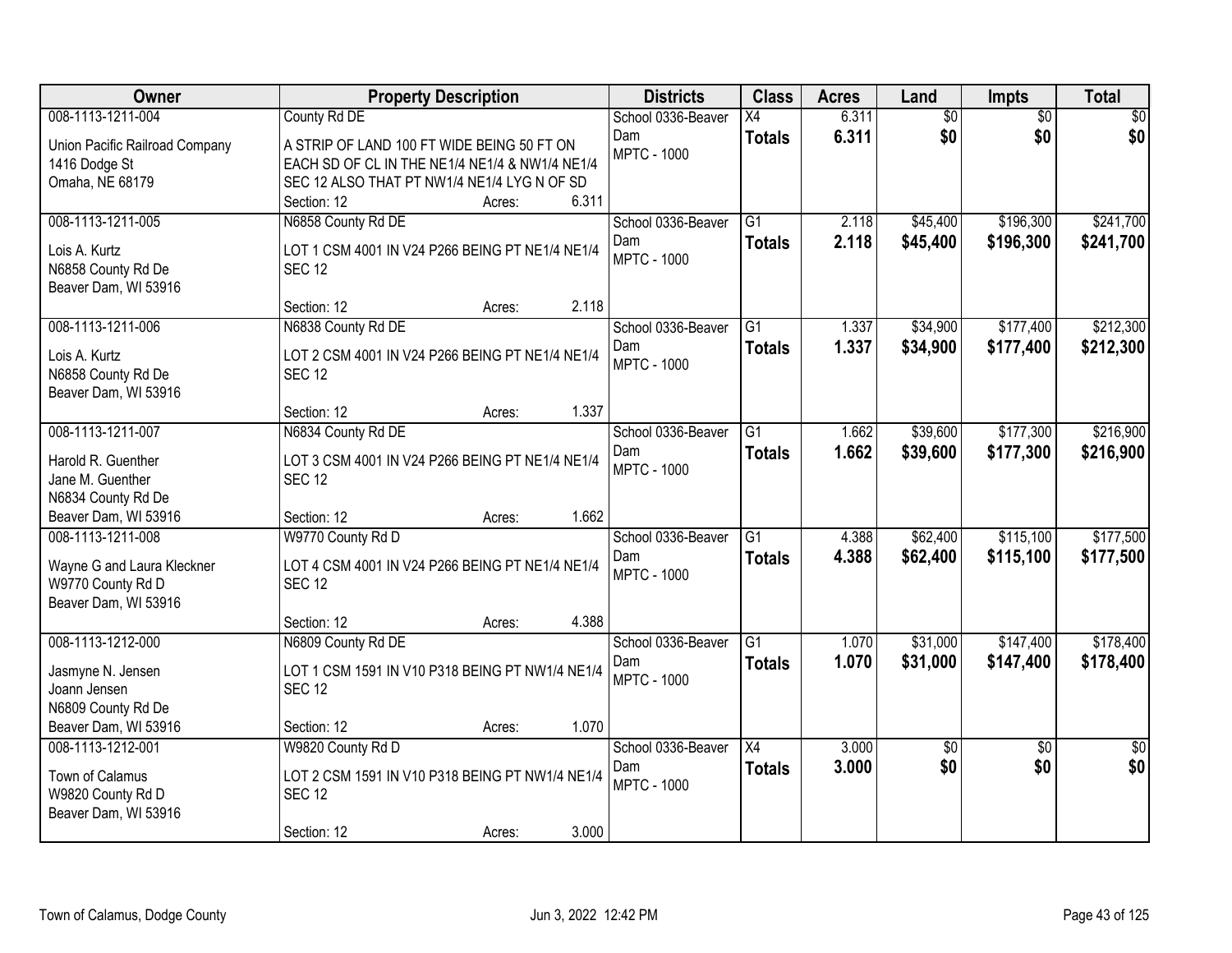| Owner                                           |                                                                                                    | <b>Property Description</b> |        | <b>Districts</b>          | <b>Class</b>    | <b>Acres</b> | Land            | <b>Impts</b>    | <b>Total</b>     |
|-------------------------------------------------|----------------------------------------------------------------------------------------------------|-----------------------------|--------|---------------------------|-----------------|--------------|-----------------|-----------------|------------------|
| 008-1113-1212-002                               | County Rd DE                                                                                       |                             |        | School 0336-Beaver        | G4              | 24.370       | \$6,700         | $\overline{50}$ | \$6,700          |
| James T. Kmiec                                  | LOT 3 CSM 1591 IN V10 P318 BEING PT NW1/4 NE1/4                                                    |                             |        | Dam                       | G <sub>5</sub>  | 9.500        | \$8,600         | \$0             | \$8,600          |
| N6840 Robin Rd                                  | <b>SEC 12</b>                                                                                      |                             |        | <b>MPTC - 1000</b>        | <b>Totals</b>   | 33.870       | \$15,300        | \$0             | \$15,300         |
| Beaver Dam, WI 53916                            |                                                                                                    |                             |        |                           |                 |              |                 |                 |                  |
|                                                 | Section: 12                                                                                        | Acres:                      | 33.870 |                           |                 |              |                 |                 |                  |
| 008-1113-1213-000                               | County Rd DE                                                                                       |                             |        | School 0336-Beaver        | G4              | 35.010       | \$9,900         | $\overline{50}$ | \$9,900          |
| John H. Kraus Jr                                | SW1/4 NE1/4 SEC 12 PARC DESC IN V153 P307 EX                                                       |                             |        | Dam                       | G <sub>5</sub>  | 2.150        | \$2,000         | \$0             | \$2,000          |
| Melissa A. Mace                                 | PARC DESC IN V202 P156 EX HWY DESC IN DOC#                                                         |                             |        | <b>MPTC - 1000</b>        | <b>Totals</b>   | 37.160       | \$11,900        | \$0             | \$11,900         |
| N6426 Wren Rd                                   | 1198424                                                                                            |                             |        |                           |                 |              |                 |                 |                  |
| Beaver Dam, WI 53916                            | Section: 12                                                                                        | Acres:                      | 37.160 |                           |                 |              |                 |                 |                  |
| 008-1113-1213-001                               | N6793 County Rd DE                                                                                 |                             |        | School 0336-Beaver        | G1              | 0.820        | \$24,600        | \$109,900       | \$134,500        |
|                                                 |                                                                                                    |                             |        | Dam                       | <b>Totals</b>   | 0.820        | \$24,600        | \$109,900       | \$134,500        |
| Jack A. Rhodes                                  | PT SW1/4 NE1/4 SEC 12 COM NE COR SD 1/4 1/4 TH                                                     |                             |        | <b>MPTC - 1000</b>        |                 |              |                 |                 |                  |
| Rita L. Rhodes                                  | S 297 FT TH W 198 FT TH N 297 FT TH E 198 FT TO                                                    |                             |        |                           |                 |              |                 |                 |                  |
| N6793 County Rd De                              | POB EX HWY DESC IN DOC# 1197507                                                                    |                             | 0.820  |                           |                 |              |                 |                 |                  |
| Beaver Dam, WI 53916                            | Section: 12                                                                                        | Acres:                      |        |                           |                 |              |                 |                 |                  |
| 008-1113-1213-002                               | N6777 County Rd DE                                                                                 |                             |        | School 0336-Beaver        | G1              | 0.790        | \$23,700        | \$101,000       | \$124,700        |
| Glenn Zuehlke                                   | PT E1/2 SW1/4 NE1/4 SEC 12 AS DESC IN V202 P156                                                    |                             |        | Dam<br><b>MPTC - 1000</b> | <b>Totals</b>   | 0.790        | \$23,700        | \$101,000       | \$124,700        |
| Gordon Zuehlke                                  | EX HWY DESC IN DOC# 1199505                                                                        |                             |        |                           |                 |              |                 |                 |                  |
| N6565 County Rd De                              |                                                                                                    |                             |        |                           |                 |              |                 |                 |                  |
| Beaver Dam, WI 53916                            | Section: 12                                                                                        | Acres:                      | 0.790  |                           |                 |              |                 |                 |                  |
| 008-1113-1214-000                               | County Rd DE                                                                                       |                             |        | School 0336-Beaver        | $\overline{G4}$ | 30.946       | \$8,800         | $\overline{50}$ | \$8,800          |
| Ramona I. Pautzke                               | LOT 1 CSM 6514 IN V44 P128 BEING PT SE1/4 NE1/4                                                    |                             |        | Dam                       | <b>Totals</b>   | 30.946       | \$8,800         | \$0             | \$8,800          |
| c/o Anthony Pautzke                             | SEC 12 EX HWY DESC IN DOC# 1199506 EX THAT PT                                                      |                             |        | <b>MPTC - 1000</b>        |                 |              |                 |                 |                  |
| W5599 Barden Rd                                 | DESC IN DOC# 1206200 ALSO THAT PT SD 1/4 1/4 AS                                                    |                             |        |                           |                 |              |                 |                 |                  |
| Pardeeville, WI 53954                           | Section: 12                                                                                        | Acres:                      | 30.946 |                           |                 |              |                 |                 |                  |
| 008-1113-1214-001                               | W9713 County Rd D                                                                                  |                             |        | School 0336-Beaver        | $\overline{G3}$ | 0.800        | $\overline{50}$ | $\overline{30}$ | $\overline{\$0}$ |
| <b>United Cooperative</b>                       | PARC IN NE COR SE1/4 NE1/4 SEC 12 DESC IN V335                                                     |                             |        | Dam                       | <b>Totals</b>   | 0.800        | \$0             | \$0             | \$0              |
| N7160 Raceway Rd                                | P549                                                                                               |                             |        | <b>MPTC - 1000</b>        |                 |              |                 |                 |                  |
| Beaver Dam, WI 53916-9315                       |                                                                                                    |                             |        |                           |                 |              |                 |                 |                  |
|                                                 | Section: 12                                                                                        | Acres:                      | 0.800  |                           |                 |              |                 |                 |                  |
| 008-1113-1214-002                               | W9787 County Rd D                                                                                  |                             |        | School 0336-Beaver        | $\overline{G2}$ | 3.944        | \$39,700        | \$83,600        | \$123,300        |
|                                                 |                                                                                                    |                             |        | Dam                       | <b>Totals</b>   | 3.944        | \$39,700        | \$83,600        | \$123,300        |
| Gak Enterprises, LLC                            | PT SE1/4 NE1/4 SEC 12 COM NW COR TH E ALG N LN                                                     |                             |        | <b>MPTC - 1000</b>        |                 |              |                 |                 |                  |
| N6490 Highway 151 South<br>Beaver Dam, WI 53916 | 198 FT TH S // TO W LN 297 FT TH W // TO N LN 198<br>FT TH N 297 FT TO POB ALSO THAT PT SD 1/4 1/4 |                             |        |                           |                 |              |                 |                 |                  |
|                                                 | Section: 12                                                                                        |                             | 3.944  |                           |                 |              |                 |                 |                  |
|                                                 |                                                                                                    | Acres:                      |        |                           |                 |              |                 |                 |                  |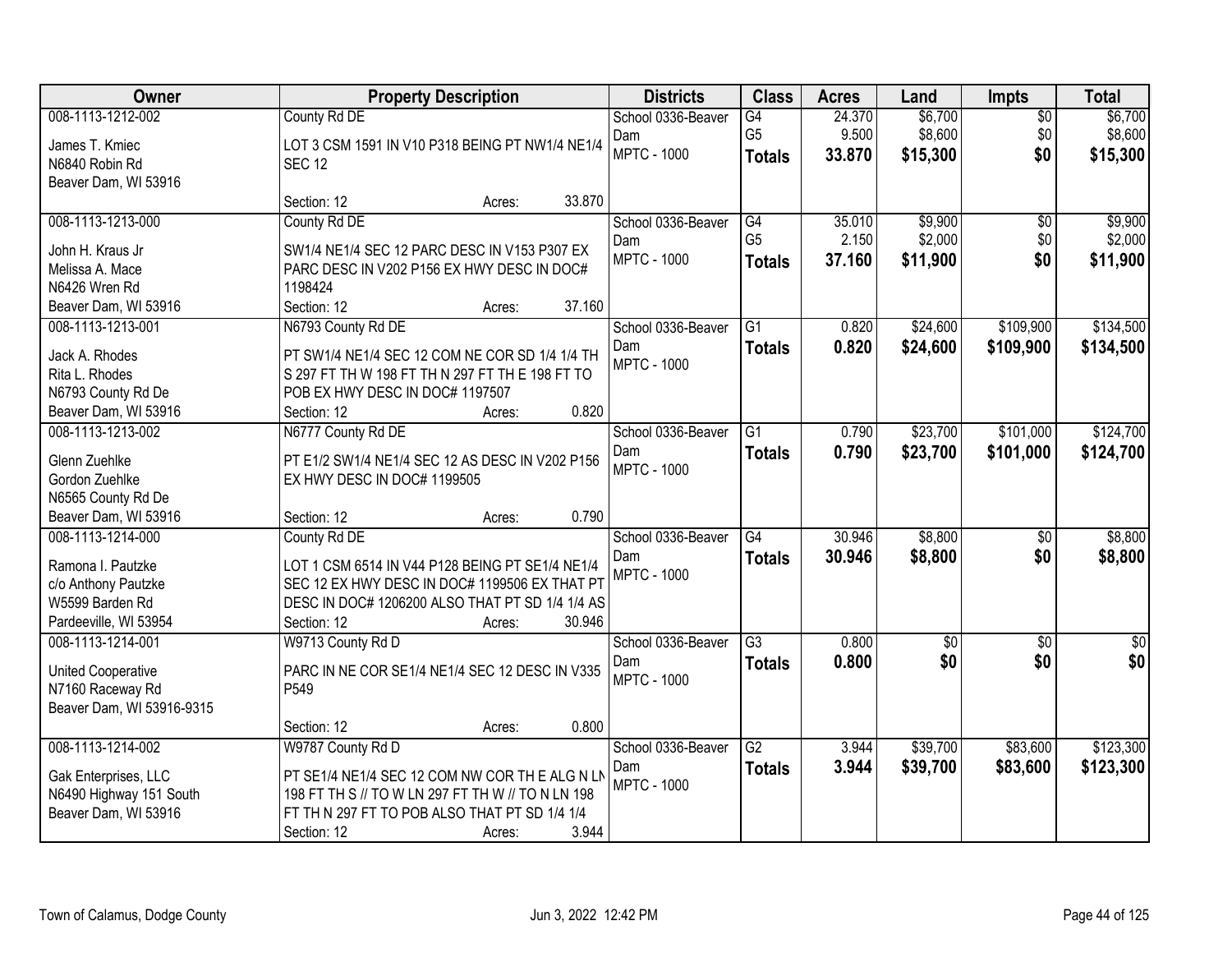| Owner                                                   | <b>Property Description</b>                                                                    | <b>Districts</b>   | <b>Class</b>         | <b>Acres</b>   | Land     | <b>Impts</b>    | <b>Total</b>       |
|---------------------------------------------------------|------------------------------------------------------------------------------------------------|--------------------|----------------------|----------------|----------|-----------------|--------------------|
| 008-1113-1214-003                                       | W9735 County Rd D                                                                              | School 0336-Beaver | $\overline{G2}$      | 0.800          | \$16,000 | \$101,000       | \$117,000          |
| Charleen R. Fenrich                                     | PT SE1/4 NE1/4 SEC 12 BEG S LN CTH D AT POINT                                                  | Dam                | <b>Totals</b>        | 0.800          | \$16,000 | \$101,000       | \$117,000          |
| Roberta A. Fenrich                                      | 50 FT W OF W LN RR ROW TH N TO CL SD HWY &                                                     | <b>MPTC - 1000</b> |                      |                |          |                 |                    |
| W9735 County Rd D                                       | POB TH W 132 FT TH S 165 FT TH E TO W LN RR                                                    |                    |                      |                |          |                 |                    |
| Beaver Dam, WI 53916                                    | 0.800<br>Section: 12<br>Acres:                                                                 |                    |                      |                |          |                 |                    |
| 008-1113-1221-000                                       | N6879X County Rd DE                                                                            | School 0336-Beaver | G4                   | 32.068         | \$8,700  | \$0             | \$8,700            |
|                                                         | NE1/4 NW1/4 SEC 12 & A PRIVATE RD ALG N LN                                                     | Dam                | G <sub>5</sub>       | 9.500          | \$8,600  | \$0             | \$8,600            |
| Barstow Irrevocable Family Trust Dated<br>April 25 2011 | NW1/4 NE1/4 RUNNING FROM NW COR ELY TO RD                                                      | <b>MPTC - 1000</b> | <b>Totals</b>        | 41.568         | \$17,300 | \$0             | \$17,300           |
| N6879 County Rd De                                      | (ROAD SHOWN AS 49.5 FT WIDE ON CSM 1591 IN                                                     |                    |                      |                |          |                 |                    |
| Beaver Dam, WI 53916                                    | 41.568<br>Section: 12<br>Acres:                                                                |                    |                      |                |          |                 |                    |
| 008-1113-1222-000                                       | <b>Forest Rd</b>                                                                               | School 0336-Beaver | G4                   | 41.460         | \$10,500 | \$0             | \$10,500           |
|                                                         |                                                                                                | Dam                | G <sub>5</sub>       | 0.500          | \$500    | \$0             | \$500              |
| Jerome H. Cigelske                                      | LOT 1 CSM 6877 IN V47 P23 BEING PT NW1/4 NW1/4                                                 | <b>MPTC - 1000</b> | G5M                  | 5.000          | \$6,800  | \$0             | \$6,800            |
| Cathy M. Cigelske                                       | & PT SW1/4 NW1/4 SEC 12                                                                        |                    | <b>Totals</b>        | 46.960         | \$17,800 | \$0             | \$17,800           |
| W3448 Crown Rd                                          |                                                                                                |                    |                      |                |          |                 |                    |
| Cambria, WI 53923                                       | 46.960<br>Section: 12<br>Acres:                                                                |                    |                      |                |          |                 |                    |
| 008-1113-1223-000                                       | W10080 County Rd D                                                                             | School 0336-Beaver | G4                   | 28.608         | \$4,700  | \$0             | \$4,700            |
| Stephen L. Cigelske                                     | LOT 2 CSM 6877 IN V47 P23 BEING PT NW1/4 NW1/4                                                 | Dam                | G <sub>5</sub><br>G7 | 0.500<br>3.000 | \$500    | \$0             | \$500<br>\$205,900 |
| W10080 County Rd D                                      | & PT SW1/4 NW1/4 SEC 12                                                                        | <b>MPTC - 1000</b> |                      |                | \$41,000 | \$164,900       |                    |
| Beaver Dam, WI 53916                                    |                                                                                                |                    | <b>Totals</b>        | 32.108         | \$46,200 | \$164,900       | \$211,100          |
|                                                         | 32.108<br>Section: 12<br>Acres:                                                                |                    |                      |                |          |                 |                    |
| 008-1113-1224-000                                       | County Rd D                                                                                    | School 0336-Beaver | $\overline{G4}$      | 26.374         | \$6,500  | \$0             | \$6,500            |
| John H. Kraus Jr                                        | SE1/4 NW1/4 SEC 12                                                                             | Dam                | G <sub>5</sub>       | 13.500         | \$12,200 | \$0             | \$12,200           |
| Melissa A. Mace                                         |                                                                                                | <b>MPTC - 1000</b> | <b>Totals</b>        | 39.874         | \$18,700 | \$0             | \$18,700           |
| N6426 Wren Rd                                           |                                                                                                |                    |                      |                |          |                 |                    |
| Beaver Dam, WI 53916                                    | 39.874<br>Section: 12<br>Acres:                                                                |                    |                      |                |          |                 |                    |
| 008-1113-1231-000                                       | County Rd D                                                                                    | School 0336-Beaver | G4                   | 41.750         | \$11,500 | $\overline{50}$ | \$11,500           |
|                                                         |                                                                                                | Dam                | G <sub>5</sub>       | 0.250          | \$300    | \$0             | \$300              |
| John H. Kraus Jr                                        | NE1/4 SW1/4 SEC 12 ALSO 2 AC PARC OFF N END                                                    | <b>MPTC - 1000</b> | <b>Totals</b>        | 42,000         | \$11,800 | \$0             | \$11,800           |
| Melissa A. Mace<br>N6426 Wren Rd                        | SE1/4 SW1/4 COM 1135.86 FT N OF SW COR SD 1/4<br>1/4 CONT N TO N LN SD 1/4 1/4 TH E TO POINT 6 |                    |                      |                |          |                 |                    |
| Beaver Dam, WI 53916                                    | 42.000<br>Section: 12                                                                          |                    |                      |                |          |                 |                    |
| 008-1113-1232-000                                       | Acres:<br>County Rd D                                                                          | School 0336-Beaver | G4                   | 36,500         | \$8,400  | $\overline{50}$ | \$8,400            |
|                                                         |                                                                                                | Dam                | G <sub>5</sub>       | 3.500          | \$3,200  | \$0             | \$3,200            |
| John H. Kraus Jr                                        | NW1/4 SW1/4 SEC 12                                                                             | <b>MPTC - 1000</b> | <b>Totals</b>        | 40.000         | \$11,600 | \$0             | \$11,600           |
| Melissa A. Mace                                         |                                                                                                |                    |                      |                |          |                 |                    |
| N6426 Wren Rd                                           |                                                                                                |                    |                      |                |          |                 |                    |
| Beaver Dam, WI 53916                                    | 40.000<br>Section: 12<br>Acres:                                                                |                    |                      |                |          |                 |                    |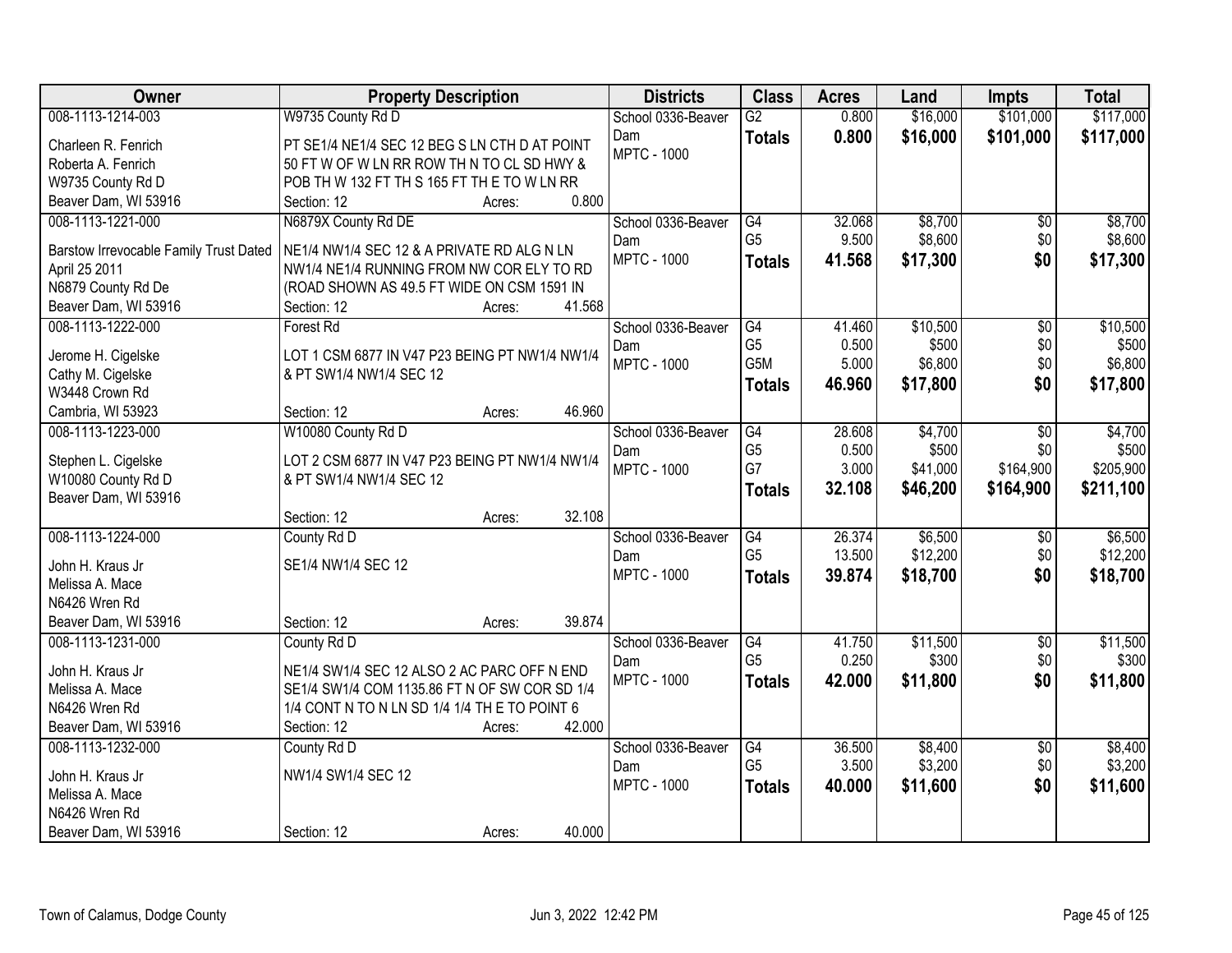| Owner                                                                                 |                                                | <b>Property Description</b> |        | <b>Districts</b>   | <b>Class</b>         | <b>Acres</b> | Land            | <b>Impts</b>    | <b>Total</b> |
|---------------------------------------------------------------------------------------|------------------------------------------------|-----------------------------|--------|--------------------|----------------------|--------------|-----------------|-----------------|--------------|
| 008-1113-1233-000                                                                     | Schaefer Rd                                    |                             |        | School 0336-Beaver | $\overline{G4}$      | 36.500       | \$8,600         | $\overline{50}$ | \$8,600      |
| John H. Kraus Jr                                                                      | SW1/4 SW1/4 SEC 12                             |                             |        | Dam                | G <sub>5</sub>       | 3.500        | \$3,200         | \$0             | \$3,200      |
| Melissa A. Mace                                                                       |                                                |                             |        | <b>MPTC - 1000</b> | <b>Totals</b>        | 40.000       | \$11,800        | \$0             | \$11,800     |
| N6426 Wren Rd                                                                         |                                                |                             |        |                    |                      |              |                 |                 |              |
| Beaver Dam, WI 53916                                                                  | Section: 12                                    | Acres:                      | 40.000 |                    |                      |              |                 |                 |              |
| 008-1113-1234-000                                                                     | N6510 Schaefer Rd                              |                             |        | School 0336-Beaver | G4                   | 37.000       | \$10,000        | $\overline{30}$ | \$10,000     |
|                                                                                       |                                                |                             |        | Dam                | G7                   | 1.000        | \$20,000        | \$90,000        | \$110,000    |
| Mervin K. Schafer                                                                     | SE1/4 SW1/4 SEC 12 EX COM 1135.86 FT N OF SW   |                             |        | <b>MPTC - 1000</b> | <b>Totals</b>        | 38.000       | \$30,000        | \$90,000        | \$120,000    |
| Nancy L. Schafer                                                                      | COR CONT N TO N LN SD 1/4 1/4 TH E TO POINT 6  |                             |        |                    |                      |              |                 |                 |              |
| N6510 Schaefer Rd                                                                     | CHS & 15 LNK W OF NE COR TH SWLY TO POB        |                             |        |                    |                      |              |                 |                 |              |
| Beaver Dam, WI 53916                                                                  | Section: 12                                    | Acres:                      | 38.000 |                    |                      |              |                 |                 |              |
| 008-1113-1241-000                                                                     | N6600 County Rd DE                             |                             |        | School 0336-Beaver | G4                   | 74.797       | \$20,800        | \$0             | \$20,800     |
| Zimmerman Living Trust Dated February   E1/2 SE1/4 SEC 12 EX HWY DESC IN DOC# 1199501 |                                                |                             |        | Dam                | G <sub>5</sub><br>G7 | 2.000        | \$100           | \$0             | \$100        |
| 22 2021                                                                               |                                                |                             |        | <b>MPTC - 1000</b> |                      | 1.500        | \$11,900        | \$225,300       | \$237,200    |
| N6490 Us Highway 151 S                                                                |                                                |                             |        |                    | <b>Totals</b>        | 78.297       | \$32,800        | \$225,300       | \$258,100    |
| Beaver Dam, WI 53916                                                                  | Section: 12                                    | Acres:                      | 78.297 |                    |                      |              |                 |                 |              |
| 008-1113-1242-000                                                                     | County Rd DE                                   |                             |        | School 0336-Beaver | $\overline{G4}$      | 37.863       | \$10,400        | \$0             | \$10,400     |
|                                                                                       |                                                |                             |        | Dam                | <b>Totals</b>        | 37.863       | \$10,400        | \$0             | \$10,400     |
| Glenn Zuehlke                                                                         | NW1/4 SE1/4 SEC 12 EX ABOUT 1 AC IN N1/2 OF    |                             |        | <b>MPTC - 1000</b> |                      |              |                 |                 |              |
| Gordon Zuehlke                                                                        | SE1/4 DEEDED BY GATES FOR CEMETERY EX HWY      |                             |        |                    |                      |              |                 |                 |              |
| N6565 County Rd De                                                                    | DESC IN DOC# 1199504                           |                             |        |                    |                      |              |                 |                 |              |
| Beaver Dam, WI 53916                                                                  | Section: 12                                    | Acres:                      | 37.863 |                    |                      |              |                 |                 |              |
| 008-1113-1242-001                                                                     | County Rd DE                                   |                             |        | School 0336-Beaver | $\overline{X4}$      | 1.000        | $\overline{30}$ | $\overline{50}$ | $\sqrt{50}$  |
| Calamus Cemetery                                                                      | ABOUT 1 AC IN N1/2 OF NW1/4 SE1/4 SEC 12 FOR   |                             |        | Dam                | <b>Totals</b>        | 1.000        | \$0             | \$0             | \$0          |
| Address Unavailable                                                                   | <b>CEMETERY</b>                                |                             |        | <b>MPTC - 1000</b> |                      |              |                 |                 |              |
| Unknown, WI 00000                                                                     |                                                |                             |        |                    |                      |              |                 |                 |              |
|                                                                                       | Section: 12                                    | Acres:                      | 1.000  |                    |                      |              |                 |                 |              |
| 008-1113-1243-000                                                                     | N6565 County Rd DE                             |                             |        | School 0336-Beaver | G4                   | 36.052       | \$9,400         | $\overline{50}$ | \$9,400      |
| Glenn Zuehlke                                                                         | SW1/4 SE1/4 SEC 12 EX CSM 4694 IN V30 P64 EX   |                             |        | Dam                | G7                   | 2.000        | \$30,500        | \$299,300       | \$329,800    |
|                                                                                       | HWY DESC IN DOC# 1199502                       |                             |        | <b>MPTC - 1000</b> | <b>Totals</b>        | 38.052       | \$39,900        | \$299,300       | \$339,200    |
| Gordon Zuehlke                                                                        |                                                |                             |        |                    |                      |              |                 |                 |              |
| N6565 County Rd De<br>Beaver Dam, WI 53916                                            |                                                |                             | 38.052 |                    |                      |              |                 |                 |              |
|                                                                                       | Section: 12<br>N6573 County Rd DE              | Acres:                      |        |                    |                      |              | \$26,600        | \$243,600       | \$270,200    |
| 008-1113-1243-001                                                                     |                                                |                             |        | School 0336-Beaver | G1                   | 0.886        |                 |                 |              |
| Gordon Zuehlke                                                                        | LOT 1 CSM 4694 IN V30 P64 BEING PT SW1/4 SE1/4 |                             |        | Dam                | <b>Totals</b>        | 0.886        | \$26,600        | \$243,600       | \$270,200    |
| Laura Zuehlke                                                                         | SEC 12 EX HWY DESC IN DOC# 1199503             |                             |        | <b>MPTC - 1000</b> |                      |              |                 |                 |              |
| N6573 County Rd De                                                                    |                                                |                             |        |                    |                      |              |                 |                 |              |
| Beaver Dam, WI 53916                                                                  | Section: 12                                    | Acres:                      | 0.886  |                    |                      |              |                 |                 |              |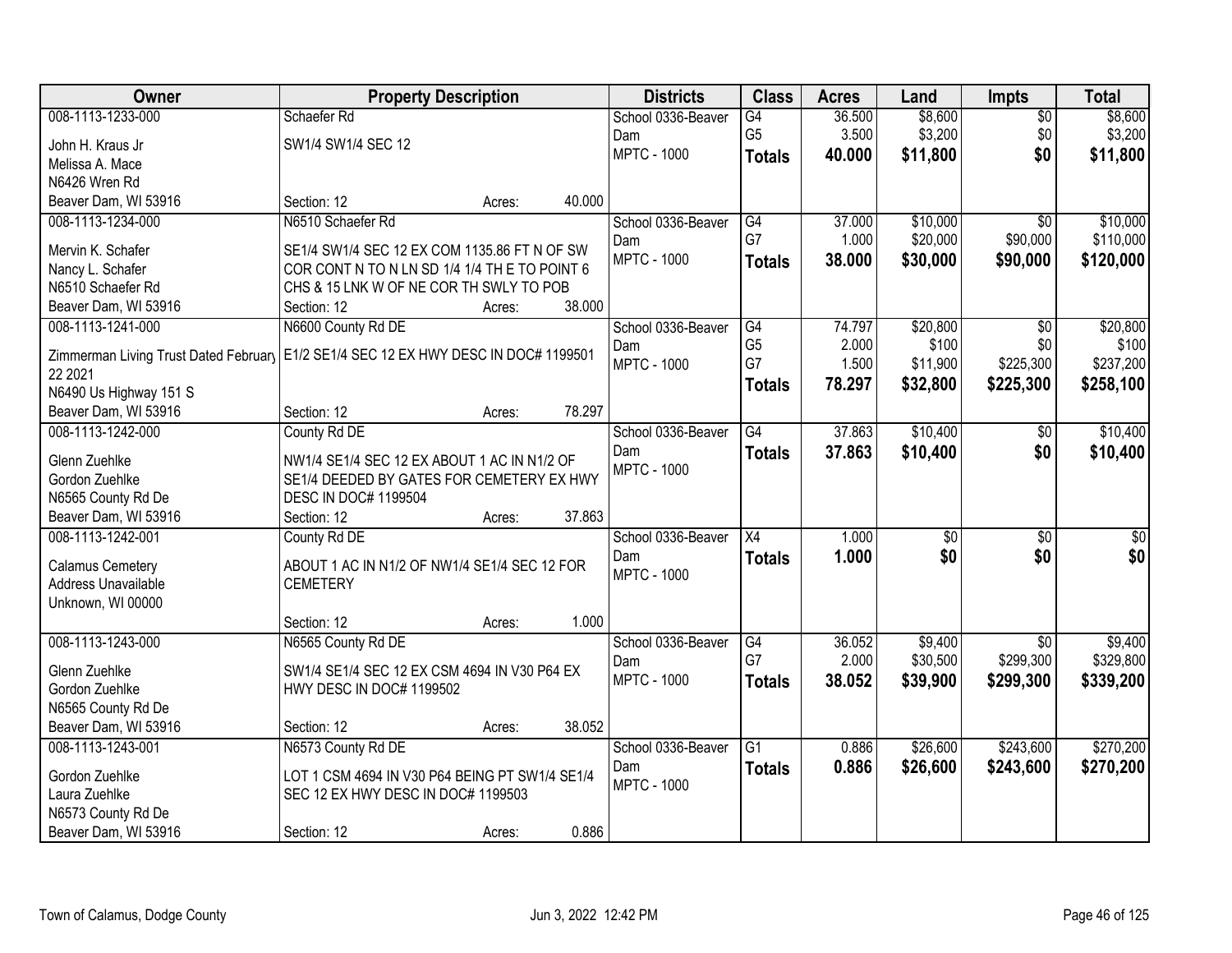| Owner                       | <b>Property Description</b>                                                                   | <b>Districts</b>   | <b>Class</b>             | <b>Acres</b> | Land            | <b>Impts</b>    | <b>Total</b>    |
|-----------------------------|-----------------------------------------------------------------------------------------------|--------------------|--------------------------|--------------|-----------------|-----------------|-----------------|
| 008-1113-1311-000           | US Highway 151                                                                                | School 0336-Beaver | $\overline{\mathsf{X2}}$ | 17.590       | $\overline{60}$ | $\overline{30}$ | $\overline{50}$ |
| State of Wisconsin Dot      | THAT PT NE1/4 NE1/4 SEC 13 LYG S OF S ROW USH                                                 | Dam                | <b>Totals</b>            | 17.590       | \$0             | \$0             | \$0             |
| c/o 944 Vanderperren Way    | 151 & E OF LOT 2 CSM IN V4 P272 (AS DESC IN V774                                              | <b>MPTC - 1000</b> |                          |              |                 |                 |                 |
| PO Box 28080                | P501)                                                                                         |                    |                          |              |                 |                 |                 |
| Green Bay, WI 54304-0080    | 17.590<br>Section: 13<br>Acres:                                                               |                    |                          |              |                 |                 |                 |
| 008-1113-1311-001           | N6406 Jackson Rd                                                                              | School 0336-Beaver | $\overline{G2}$          | 3.090        | \$76,100        | \$56,900        | \$133,000       |
| Daniel J. Booker            | LOT 2 CSM IN V4 P272 BEING PT N1/2 NE1/4 SEC 13                                               | Dam                | <b>Totals</b>            | 3.090        | \$76,100        | \$56,900        | \$133,000       |
| Jennifer L. Booker          |                                                                                               | <b>MPTC - 1000</b> |                          |              |                 |                 |                 |
| N6406 Jackson Rd            |                                                                                               |                    |                          |              |                 |                 |                 |
| Beaver Dam, WI 53916        | 3.090<br>Section: 13<br>Acres:                                                                |                    |                          |              |                 |                 |                 |
| 008-1113-1311-002           | N6461 US Highway 151                                                                          | School 0336-Beaver | $\overline{G1}$          | 5.650        | \$70,300        | \$127,600       | \$197,900       |
| Jacob Klas                  |                                                                                               | Dam                | <b>Totals</b>            | 5.650        | \$70,300        | \$127,600       | \$197,900       |
| N6461 Us Highway 151        | PT NE1/4 NE1/4 SEC 13 COM NE COR SD SEC TH S<br>86DEG 40MIN W 841.58 FT TH S 2DEG 54MIN 30SEC | <b>MPTC - 1000</b> |                          |              |                 |                 |                 |
| Beaver Dam, WI 53916        | E 510.93 FT TH N 65DEG 43MIN E 301.67 FT TH N                                                 |                    |                          |              |                 |                 |                 |
|                             | Section: 13<br>5.650<br>Acres:                                                                |                    |                          |              |                 |                 |                 |
| 008-1113-1311-003           | N6472 County Rd DE                                                                            | School 0336-Beaver | G1                       | 1.470        | \$15,000        | \$6,200         | \$21,200        |
|                             |                                                                                               | Dam                | <b>Totals</b>            | 1.470        | \$15,000        | \$6,200         | \$21,200        |
| Kenneth Kaski               | PT NE1/4 NE1/4 SEC 13 AS DESC IN DOC# 1139810                                                 | <b>MPTC - 1000</b> |                          |              |                 |                 |                 |
| 901 N Center St             |                                                                                               |                    |                          |              |                 |                 |                 |
| Beaver Dam, WI 53916        | 1.470<br>Section: 13                                                                          |                    |                          |              |                 |                 |                 |
| 008-1113-1311-004           | Acres:<br>N6480 County Rd DE                                                                  | School 0336-Beaver | $\overline{G1}$          | 1.867        | \$42,600        | \$155,500       | \$198,100       |
|                             |                                                                                               | Dam                | <b>Totals</b>            | 1.867        | \$42,600        | \$155,500       | \$198,100       |
| Paul Koch                   | THAT PT N1/2 NE1/4 SEC 3 COM 842.1 FT WLY OF                                                  | <b>MPTC - 1000</b> |                          |              |                 |                 |                 |
| N6480 County Road De Unit 2 | NE COR SEC 3 TH S 86D W ALG N LN 506.4 FT TC CL                                               |                    |                          |              |                 |                 |                 |
| Beaver Dam, WI 53916        | CTH (DE) TH S 3DEG 9MIN E ALG CL 344 FT TH N                                                  |                    |                          |              |                 |                 |                 |
|                             | 1.867<br>Section: 13<br>Acres:                                                                |                    |                          |              |                 |                 |                 |
| 008-1113-1311-005           | N6494 County Rd DE                                                                            | School 0336-Beaver | $\overline{G1}$          | 1.870        | \$42,600        | \$164,500       | \$207,100       |
| Walter Haas et al           | THAT PT OF N1/2 NE1/4 SEC 13 AS DESC IN V343                                                  | Dam                | <b>Totals</b>            | 1.870        | \$42,600        | \$164,500       | \$207,100       |
| N6494 County Rd De          | P31 EX HWY DESC IN DOC# 1199720                                                               | <b>MPTC - 1000</b> |                          |              |                 |                 |                 |
| Beaver Dam, WI 53916        |                                                                                               |                    |                          |              |                 |                 |                 |
|                             | 1.870<br>Section: 13<br>Acres:                                                                |                    |                          |              |                 |                 |                 |
| 008-1113-1312-000           | N6406 Jackson Rd                                                                              | School 0336-Beaver | $\overline{G1}$          | 0.840        | \$21,100        | \$119,100       | \$140,200       |
| Daniel J. Booker            | LOT 1 CSM IN V4 P272 BEING PT NW1/4 NE1/4 SEC                                                 | Dam                | <b>Totals</b>            | 0.840        | \$21,100        | \$119,100       | \$140,200       |
| Jennifer L. Booker          | 13                                                                                            | <b>MPTC - 1000</b> |                          |              |                 |                 |                 |
| N6406 Jackson Rd            |                                                                                               |                    |                          |              |                 |                 |                 |
| Beaver Dam, WI 53916        | 0.840<br>Section: 13<br>Acres:                                                                |                    |                          |              |                 |                 |                 |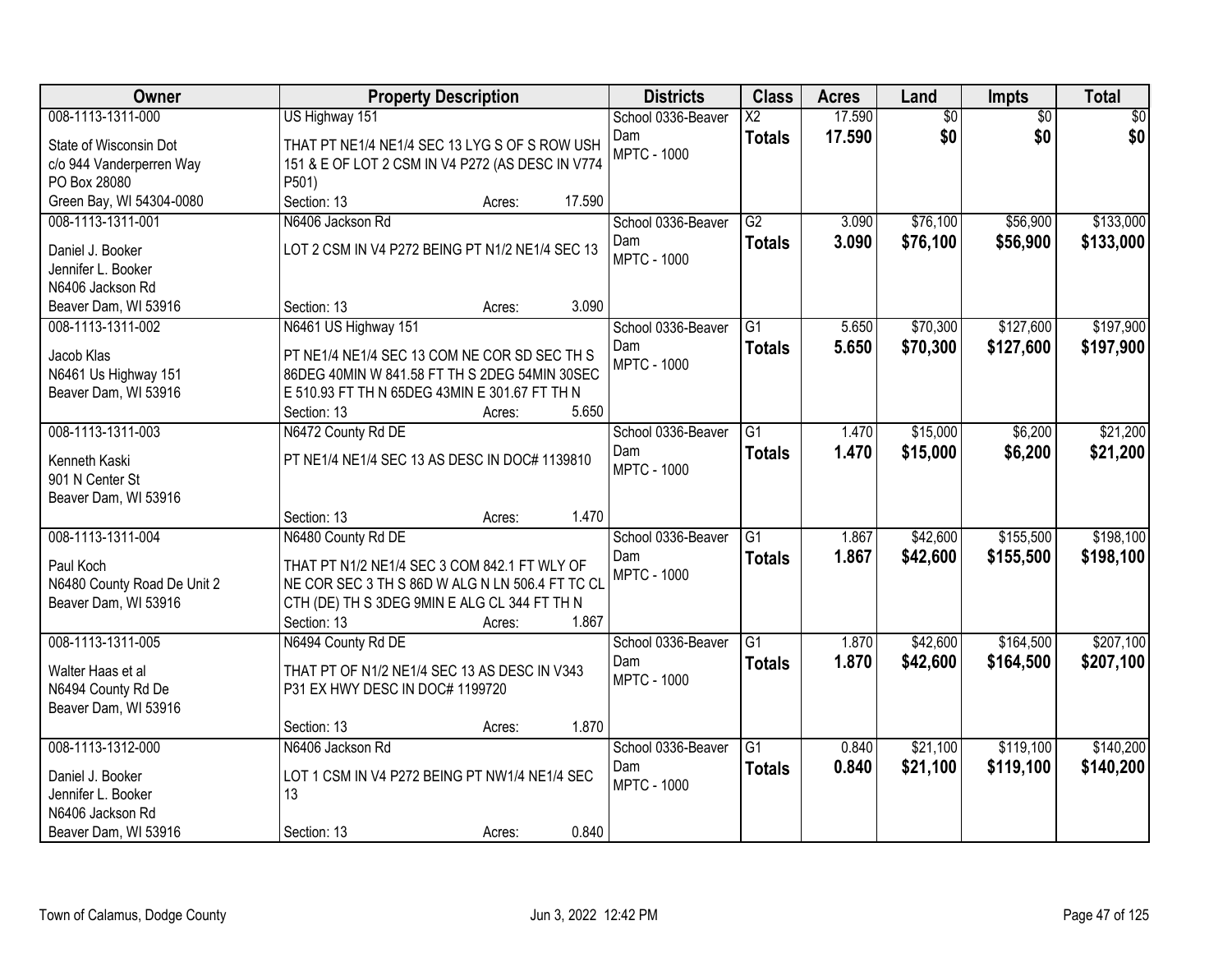| Owner                                                                                | <b>Property Description</b>                                                                                                                                  |        |        | <b>Districts</b>                                | <b>Class</b>                     | <b>Acres</b>   | Land                 | <b>Impts</b>           | <b>Total</b>           |
|--------------------------------------------------------------------------------------|--------------------------------------------------------------------------------------------------------------------------------------------------------------|--------|--------|-------------------------------------------------|----------------------------------|----------------|----------------------|------------------------|------------------------|
| 008-1113-1312-001                                                                    | N6491 County Rd DE                                                                                                                                           |        |        | School 0336-Beaver                              | $\overline{G1}$                  | 1.057          | \$30,800             | \$135,900              | \$166,700              |
| Duane I. Crandall<br>N6491 County Rd De<br>Beaver Dam, WI 53916                      | PARC A OF CSM IN V4 P270 BEING PT NW1/4 NE1/4<br>SEC 13 EX THAT PT LYG IN ROW                                                                                |        |        | Dam<br><b>MPTC - 1000</b>                       | <b>Totals</b>                    | 1.057          | \$30,800             | \$135,900              | \$166,700              |
|                                                                                      | Section: 13                                                                                                                                                  | Acres: | 1.057  |                                                 |                                  |                |                      |                        |                        |
| 008-1113-1312-002<br>Bradley S. Wilson<br>N6481 County Rd De<br>Beaver Dam, WI 53916 | N6481 County Rd DE<br>THAT PT NW1/4 NE1/4 SEC 13 AS DESC IN V342 P270<br>EX HWY DESC IN V766 P722 EX HWY DESC IN DOC#<br>1197505                             |        |        | School 0336-Beaver<br>Dam<br><b>MPTC - 1000</b> | $\overline{G1}$<br><b>Totals</b> | 0.724<br>0.724 | \$19,900<br>\$19,900 | \$103,700<br>\$103,700 | \$123,600<br>\$123,600 |
|                                                                                      | Section: 13                                                                                                                                                  | Acres: | 0.724  |                                                 |                                  |                |                      |                        |                        |
| 008-1113-1312-005                                                                    | N6463 County Rd DE                                                                                                                                           |        |        | School 0336-Beaver                              | G2                               | 22.556         | \$56,400             | \$92,800               | \$149,200              |
| Good Karma Broadcasting LLC<br>720 E Capitol Dr<br>Milwaukee, WI 53212               | THAT PT OF NW1/4 NE1/4 SEC 13 AS DESC IN V946<br>P530                                                                                                        |        |        | Dam<br><b>MPTC - 1000</b>                       | <b>Totals</b>                    | 22.556         | \$56,400             | \$92,800               | \$149,200              |
|                                                                                      | Section: 13                                                                                                                                                  | Acres: | 22.556 |                                                 |                                  |                |                      |                        |                        |
| 008-1113-1313-000                                                                    | N6394 US Highway 151                                                                                                                                         |        |        | School 0336-Beaver                              | G2                               | 5.150          | \$100,800            | \$347,800              | \$448,600              |
| Van Buren Properties LLC<br>116 E Lincoln St<br>Waupun, WI 53963                     | PT SW1/4 NE1/4 SEC 13 COM INTR SELY ROW LN<br>USH 151 & N-S 1/4 LN SD SEC TH NELY ALG SELY<br>ROW LN 515 FT TO N LN SD 1/4 1/4 TH E 313.06 FT<br>Section: 13 | Acres: | 5.150  | Dam<br><b>MPTC - 1000</b>                       | <b>Totals</b>                    | 5.150          | \$100,800            | \$347,800              | \$448,600              |
| 008-1113-1313-001<br>Allen J. Meis                                                   | W9882 Jackson Rd<br>LOT 2 CSM 2903 IN V17 P78 BEING PT SW1/4 NE1/4                                                                                           |        |        | School 0336-Beaver<br>Dam                       | $\overline{G1}$<br><b>Totals</b> | 1.090<br>1.090 | \$31,300<br>\$31,300 | \$202,400<br>\$202,400 | \$233,700<br>\$233,700 |
| Lisa J. Meis<br>W9882 Jackson Rd<br>Beaver Dam, WI 53916                             | <b>SEC 13</b><br>Section: 13                                                                                                                                 | Acres: | 1.090  | <b>MPTC - 1000</b>                              |                                  |                |                      |                        |                        |
| 008-1113-1313-002                                                                    | W9898 Jackson Rd                                                                                                                                             |        |        | School 0336-Beaver                              | $\overline{G2}$                  | 3.914          | \$86,400             | \$268,100              | \$354,500              |
| Kevin C. White<br>W9898 Jackson Rd<br>Beaver Dam, WI 53916                           | LOT 1 CSM 4960 IN V32 P68 BEING PT SW1/4 NE1/4 8<br>PT SE1/4 NW1/4 SEC 13                                                                                    |        |        | Dam<br><b>MPTC - 1000</b>                       | <b>Totals</b>                    | 3.914          | \$86,400             | \$268,100              | \$354,500              |
|                                                                                      | Section: 13                                                                                                                                                  | Acres: | 3.914  |                                                 |                                  |                |                      |                        |                        |
| 008-1113-1313-003                                                                    | N6366 Jackson Rd                                                                                                                                             |        |        | School 0336-Beaver                              | $\overline{G2}$                  | 5.000          | \$100,000            | \$1,320,600            | \$1,420,600            |
| Beaver Dam Cold Storage LLC<br>c/o N6366 Jackson Rd<br>PO Box 219                    | LOT 2 CSM IN V3 P200 BEING PT SW1/4 NE1/4 SEC<br>13                                                                                                          |        |        | Dam<br><b>MPTC - 1000</b>                       | <b>Totals</b>                    | 5.000          | \$100,000            | \$1,320,600            | \$1,420,600            |
| Beaver Dam, WI 53916                                                                 | Section: 13                                                                                                                                                  | Acres: | 5.000  |                                                 |                                  |                |                      |                        |                        |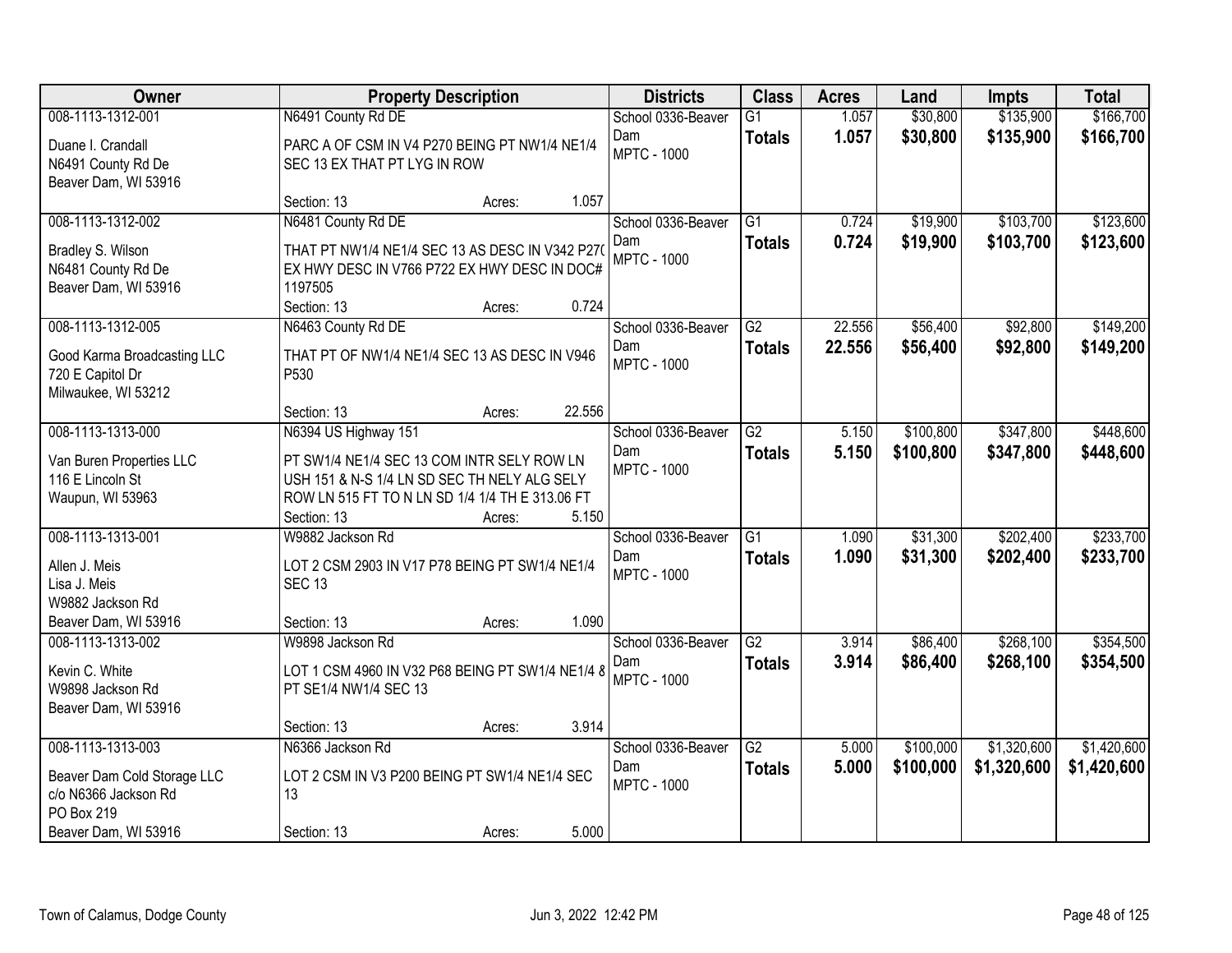| Owner                              | <b>Property Description</b>                              | <b>Districts</b>   | <b>Class</b>             | <b>Acres</b> | Land        | <b>Impts</b>    | <b>Total</b> |
|------------------------------------|----------------------------------------------------------|--------------------|--------------------------|--------------|-------------|-----------------|--------------|
| 008-1113-1313-004                  | Jackson Rd                                               | School 0336-Beaver | $\overline{G4}$          | 4.600        | \$1,300     | $\overline{50}$ | \$1,300      |
| Beaver Dam Cold Storage LLC        | LOT 5 CSM IN V3 P200 BEING PT SE1/4 NE1/4 & PT           | Dam                | <b>Totals</b>            | 4.600        | \$1,300     | \$0             | \$1,300      |
| c/o N6366 Jackson Rd               | SW1/4 NE1/4 SEC 13 EX 0.60 AC HWY DESC IN V768           | <b>MPTC - 1000</b> |                          |              |             |                 |              |
| PO Box 219                         | P759                                                     |                    |                          |              |             |                 |              |
| Beaver Dam, WI 53916               | 4.600<br>Section: 13<br>Acres:                           |                    |                          |              |             |                 |              |
| 008-1113-1313-005                  | Jackson Rd                                               | School 0336-Beaver | G4                       | 7.100        | \$2,000     | \$0             | \$2,000      |
| Beaver Dam Cold Storage LLC        | LOT 4 CSM IN V3 P200 BEING PT SE1/4 NE1/4 & PT           | Dam                | <b>Totals</b>            | 7.100        | \$2,000     | \$0             | \$2,000      |
| c/o N6366 Jackson Rd               | SW1/4 NE1/4 SEC 13                                       | <b>MPTC - 1000</b> |                          |              |             |                 |              |
| PO Box 219                         |                                                          |                    |                          |              |             |                 |              |
| Beaver Dam, WI 53916               | 7.100<br>Section: 13<br>Acres:                           |                    |                          |              |             |                 |              |
| 008-1113-1313-006                  | Jackson Rd                                               | School 0336-Beaver | G2                       | 1.527        | \$1,000     | \$0             | \$1,000      |
|                                    |                                                          | Dam                | <b>Totals</b>            | 1.527        | \$1,000     | \$0             | \$1,000      |
| Beaver Dam Cold Storage LLC        | PT SW1/4 NE1/4 SEC 13 BEING ALL THAT PT OF               | <b>MPTC - 1000</b> |                          |              |             |                 |              |
| c/o N6366 Jackson Rd<br>PO Box 219 | VACATED RD ALG SLY LN OF LOTS 4 & 5 OF CSM IN<br>V3 P200 |                    |                          |              |             |                 |              |
| Beaver Dam, WI 53916               | Section: 13<br>1.527<br>Acres:                           |                    |                          |              |             |                 |              |
| 008-1113-1313-007                  | W9876 Jackson Rd                                         | School 0336-Beaver | G1                       | 6.211        | \$73,100    | \$215,500       | \$288,600    |
|                                    |                                                          | Dam                | <b>Totals</b>            | 6.211        | \$73,100    | \$215,500       | \$288,600    |
| Beverly J. Pribbenow               | LOT 2 CSM 4960 IN V32 P68 BEING PT SW1/4 NE1/4 8         | <b>MPTC - 1000</b> |                          |              |             |                 |              |
| Jeffrey B. Pribbenow               | PT NW1/4 SE1/4 SEC 13                                    |                    |                          |              |             |                 |              |
| W9876 Jackson Rd                   |                                                          |                    |                          |              |             |                 |              |
| Beaver Dam, WI 53916               | 6.211<br>Section: 13<br>Acres:                           |                    |                          |              |             |                 |              |
| 008-1113-1314-000                  | Jackson Rd                                               | School 0336-Beaver | $\overline{G4}$          | 23.553       | \$5,900     | $\overline{50}$ | \$5,900      |
| Glenn Zuehlke                      | PT S1/2 NE1/4 & PT NW1/4 SE1/4 SEC 13 DESC IN            | Dam                | <b>Totals</b>            | 23.553       | \$5,900     | \$0             | \$5,900      |
| Gordon Zuehlke                     | PARC 3 IN V396 P54 EX PARC DESC IN V768 P452 EX          | <b>MPTC - 1000</b> |                          |              |             |                 |              |
| N6565 County Rd De                 | THAT PT PARC DESC IN V953 P977 LYG IN SD NW1/4           |                    |                          |              |             |                 |              |
| Beaver Dam, WI 53916               | 23.553<br>Section: 13<br>Acres:                          |                    |                          |              |             |                 |              |
| 008-1113-1314-001                  | Jackson Rd                                               | School 0336-Beaver | $\overline{G4}$          | 8.600        | \$2,400     | $\overline{60}$ | \$2,400      |
| Glenn Zuehlke                      | E1/2 SE1/4 NE1/4 SEC 13 EX PARC DESC IN V768             | Dam                | <b>Totals</b>            | 8.600        | \$2,400     | \$0             | \$2,400      |
| Gordon Zuehlke                     | P452                                                     | <b>MPTC - 1000</b> |                          |              |             |                 |              |
| N6565 County Rd De                 |                                                          |                    |                          |              |             |                 |              |
| Beaver Dam, WI 53916               | 8.600<br>Section: 13<br>Acres:                           |                    |                          |              |             |                 |              |
| 008-1113-1314-002                  | Jackson Rd                                               | School 0336-Beaver | $\overline{\mathsf{X2}}$ | 13.370       | $\sqrt{50}$ | $\overline{30}$ | \$0          |
| State of Wisconsin Dot             | THAT PT SE1/4 NE1/4 SEC 13 DESC IN V768 P452             | Dam                | <b>Totals</b>            | 13.370       | \$0         | \$0             | \$0          |
| c/o 944 Vanderperren Way           |                                                          | <b>MPTC - 1000</b> |                          |              |             |                 |              |
| PO Box 28080                       |                                                          |                    |                          |              |             |                 |              |
| Green Bay, WI 54304-0080           | 13.370<br>Section: 13<br>Acres:                          |                    |                          |              |             |                 |              |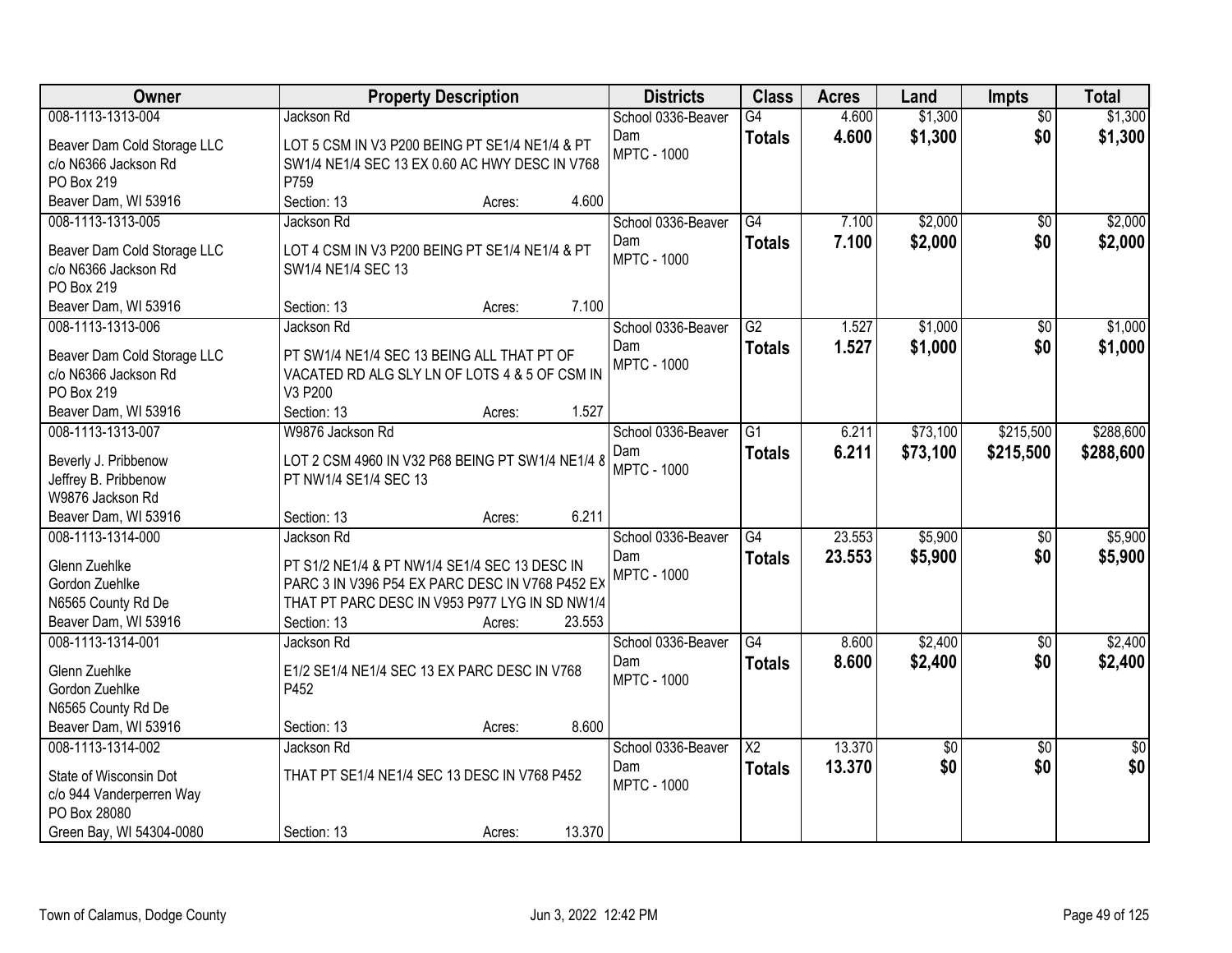| Owner                                     | <b>Property Description</b>                                                                     | <b>Districts</b>          | <b>Class</b>     | <b>Acres</b> | Land     | <b>Impts</b>    | <b>Total</b> |
|-------------------------------------------|-------------------------------------------------------------------------------------------------|---------------------------|------------------|--------------|----------|-----------------|--------------|
| 008-1113-1321-000                         | N6510X Schaefer Rd                                                                              | School 0336-Beaver        | G4               | 51.500       | \$13,400 | $\overline{50}$ | \$13,400     |
| Mervin K. Schafer                         | N1/2 NW1/4 SEC 13 EX HWY DESC IN V348 P518                                                      | Dam                       | G <sub>5</sub>   | 25.442       | \$20,400 | \$0             | \$20,400     |
| Nancy L. Schafer                          |                                                                                                 | <b>MPTC - 1000</b>        | G7               | 2.000        | \$30,500 | \$157,400       | \$187,900    |
| N6510 Schaefer Rd                         |                                                                                                 |                           | <b>Totals</b>    | 78.942       | \$64,300 | \$157,400       | \$221,700    |
| Beaver Dam, WI 53916                      | 78.942<br>Section: 13<br>Acres:                                                                 |                           |                  |              |          |                 |              |
| 008-1113-1323-000                         | US Highway 151                                                                                  | School 0336-Beaver        | G4               | 42.198       | \$8,600  | $\overline{50}$ | \$8,600      |
| Duane Klatt                               | THAT PT OF PARC DESC IN V307 P145 LYG NWLY                                                      | Dam                       | G <sub>5</sub>   | 6.000        | \$4,800  | \$0             | \$4,800      |
|                                           | OF USH 151 BEING PT S1/2 NW1/4 & PT NW1/4 SW1/4                                                 | <b>MPTC - 1000</b>        | G <sub>5</sub> M | 3.000        | \$4,100  | \$0             | \$4,100      |
| Mary Klatt<br>N6322 Klatt Rd              | SEC 13 EX HWY DESC IN V351 P427 EX HWY DESC                                                     |                           | <b>Totals</b>    | 51.198       | \$17,500 | \$0             | \$17,500     |
|                                           | 51.198<br>Section: 13                                                                           |                           |                  |              |          |                 |              |
| Beaver Dam, WI 53916<br>008-1113-1324-000 | Acres:                                                                                          |                           | $\overline{G2}$  | 1.880        | \$61,000 | \$179,800       | \$240,800    |
|                                           | N6312 S US Highway 151                                                                          | School 0336-Beaver        |                  |              |          |                 |              |
| Joseph G. Liebig                          | PT S1/2 NW1/4 PT N1/2 SW1/4 SEC 13 COM 1085 FT E                                                | Dam<br><b>MPTC - 1000</b> | <b>Totals</b>    | 1.880        | \$61,000 | \$179,800       | \$240,800    |
| Gail J. Liebig                            | & 38 FT N OF W1/4 COR SD SEC TH S 42 DEG 51MIN                                                  |                           |                  |              |          |                 |              |
| N6312 Us Highway 151 South                | E 165 FT TH N 64 DEG 9MIN E 322 FT TH N 24DEG                                                   |                           |                  |              |          |                 |              |
| Beaver Dam, WI 53916                      | 1.880<br>Section: 13<br>Acres:                                                                  |                           |                  |              |          |                 |              |
| 008-1113-1324-001                         | N6322 Klatt Rd                                                                                  | School 0336-Beaver        | G4               | 11.032       | \$2,900  | \$0             | \$2,900      |
|                                           |                                                                                                 | Dam                       | G <sub>5</sub>   | 1.330        | \$1,100  | \$0             | \$1,100      |
| Duane Klatt                               | THAT PT SE1/4 NW1/4 SEC 13 AS DESC IN V307 P145<br>LYG SELY OF USH 151 EX PARC DESC IN V327 P81 | <b>MPTC - 1000</b>        | G7               | 1.000        | \$20,000 | \$122,000       | \$142,000    |
| Mary Klatt<br>N6322 Klatt Rd              | EX PARC DESC IN V332 P33 EX HWY DESC IN V351                                                    |                           | <b>Totals</b>    | 13.362       | \$24,000 | \$122,000       | \$146,000    |
| Beaver Dam, WI 53916                      | 13.362<br>Section: 13                                                                           |                           |                  |              |          |                 |              |
| 008-1113-1324-002                         | Acres:<br>N6326 US Highway 151                                                                  | School 0336-Beaver        | $\overline{G2}$  | 1.150        | \$51,900 | \$41,000        | \$92,900     |
|                                           |                                                                                                 | Dam                       |                  | 1.150        |          |                 |              |
| Walters Gas Service Inc                   | PT SE1/4 NW1/4 SEC 13 BEG 293.1 FT N & 1380 FT E                                                | <b>MPTC - 1000</b>        | <b>Totals</b>    |              | \$51,900 | \$41,000        | \$92,900     |
| N6326 Us Highway 151                      | OF W1/4 POST TH S 24DEG 35MIN E 258.8 FT N                                                      |                           |                  |              |          |                 |              |
| Beaver Dam, WI 53916                      | 63DEG 40MIN E 180 FT N 25DEG 38MIN W 301 FT S                                                   |                           |                  |              |          |                 |              |
|                                           | 1.150<br>Section: 13<br>Acres:                                                                  |                           |                  |              |          |                 |              |
| 008-1113-1324-003                         | N6344 US Highway 151                                                                            | School 0336-Beaver        | $\overline{G2}$  | 4.150        | \$89,400 | \$139,400       | \$228,800    |
| Amerigas Propane LP                       | PT SE1/4 NW1/4 SEC 13 BEING PARCEL DESC IN                                                      | Dam                       | <b>Totals</b>    | 4.150        | \$89,400 | \$139,400       | \$228,800    |
| PO Box 965                                | CSM V2 P98                                                                                      | <b>MPTC - 1000</b>        |                  |              |          |                 |              |
| Valley Forge, PA 19482                    |                                                                                                 |                           |                  |              |          |                 |              |
|                                           | 4.150<br>Section: 13<br>Acres:                                                                  |                           |                  |              |          |                 |              |
| 008-1113-1331-000                         | <b>Klatt Rd</b>                                                                                 | School 0336-Beaver        | $\overline{G4}$  | 25.493       | \$6,200  | $\overline{30}$ | \$6,200      |
|                                           |                                                                                                 | Dam                       | <b>Totals</b>    | 25.493       | \$6,200  | \$0             | \$6,200      |
| Duane Klatt                               | NE1/4 SW1/4 SEC 13 EX 10.15 AC IN SW COR IN                                                     | <b>MPTC - 1000</b>        |                  |              |          |                 |              |
| Mary Klatt                                | DEED TO ALDRICH FROM MANSON (AS DESC IN V8                                                      |                           |                  |              |          |                 |              |
| N6322 Klatt Rd                            | P135 DESC AS COM 66 FT S OF NW COR TH S 1254                                                    |                           |                  |              |          |                 |              |
| Beaver Dam, WI 53916                      | 25.493<br>Section: 13<br>Acres:                                                                 |                           |                  |              |          |                 |              |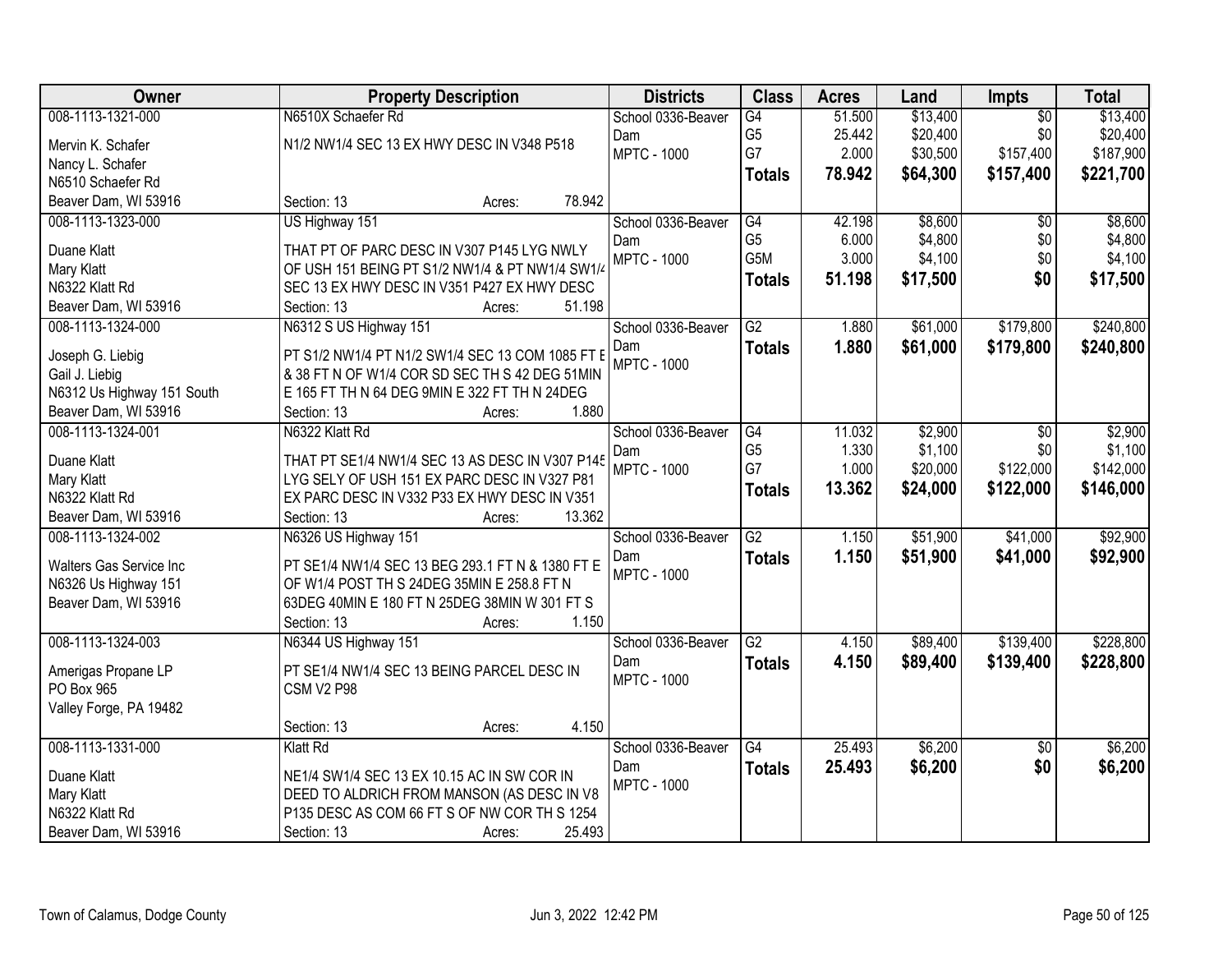| Owner                                     | <b>Property Description</b>                      | <b>Districts</b>          | <b>Class</b>    | <b>Acres</b> | Land               | <b>Impts</b>    | <b>Total</b>       |
|-------------------------------------------|--------------------------------------------------|---------------------------|-----------------|--------------|--------------------|-----------------|--------------------|
| 008-1113-1331-001                         | W9905 Jackson Rd                                 | School 0336-Beaver        | $\overline{G1}$ | 1.220        | \$33,200           | \$145,300       | \$178,500          |
| Susan M. Klatt                            | LOT 1 CSM 3159 IN V18 P245 BEING PT SE1/4 NW1/4  | Dam                       | G4              | 4.786        | \$800              | \$0             | \$800              |
| W9905 Jackson Rd                          | & PT NE1/4 SW1/4 SEC 13 ALSO THAT PT SD NE1/4    | <b>MPTC - 1000</b>        | <b>Totals</b>   | 6.006        | \$34,000           | \$145,300       | \$179,300          |
| Beaver Dam, WI 53916                      | SW1/4 AS DESC IN DOC# 1091033                    |                           |                 |              |                    |                 |                    |
|                                           | 6.006<br>Section: 13<br>Acres:                   |                           |                 |              |                    |                 |                    |
| 008-1113-1332-001                         | US Highway 151                                   | School 0336-Beaver        | G4              | 54.660       | \$15,400           | $\overline{50}$ | \$15,400           |
| Glenn Zuehlke                             | W1/2 SW1/4 SEC 13 EX PARC DESC IN V8 P167        | Dam                       | <b>Totals</b>   | 54.660       | \$15,400           | \$0             | \$15,400           |
| Gordon Zuehlke                            | (DESC AS COM NE COR TH W 1320 FT TO NW COR       | <b>MPTC - 1000</b>        |                 |              |                    |                 |                    |
| N6565 County Rd De                        | TH S 430.32 FT TH S 65DEG 20MIN E 181.5 FT TH N  |                           |                 |              |                    |                 |                    |
| Beaver Dam, WI 53916                      | 54.660<br>Section: 13<br>Acres:                  |                           |                 |              |                    |                 |                    |
| 008-1113-1333-002                         | Gunn Rd                                          | School 0336-Beaver        | G4              | 1.750        | \$300              | $\overline{50}$ | \$300              |
|                                           |                                                  | Dam                       | G <sub>5</sub>  | 0.250        | \$300              | \$0             | \$300              |
| Jefferey D. Vander Velde                  | PT SW1/4 SW1/4 SEC 13 DESC AS "PARCEL 3" IN      | <b>MPTC - 1000</b>        | <b>Totals</b>   | 2.000        | \$600              | \$0             | \$600              |
| Jodi A. Vander Velde                      | V444 P523                                        |                           |                 |              |                    |                 |                    |
| N6135 Gunn Rd                             | 2.000<br>Section: 13                             |                           |                 |              |                    |                 |                    |
| Beaver Dam, WI 53916<br>008-1113-1333-003 | Acres:<br>Gunn Rd                                |                           |                 | 19.814       |                    |                 |                    |
|                                           |                                                  | School 0336-Beaver        | G4<br>G5M       | 2.000        | \$5,100<br>\$2,700 | \$0<br>\$0      | \$5,100<br>\$2,700 |
| Stan's Rentals LLC                        | THAT PT OF SE1/4 SW1/4 SEC 13 LYG WLY OF GUNN    | Dam<br><b>MPTC - 1000</b> |                 | 21.814       | \$7,800            | \$0             | \$7,800            |
| c/o Stan Kirschbaum                       | RD ALSO THAT PT OF PARC DESC IN V275 P368 LYC    |                           | <b>Totals</b>   |              |                    |                 |                    |
| N5802 Us Highway 151                      | WLY OF GUNN RD & BEING PT OF W1/2 SW1/4 & PT     |                           |                 |              |                    |                 |                    |
| Beaver Dam, WI 53916                      | 21.814<br>Section: 13<br>Acres:                  |                           |                 |              |                    |                 |                    |
| 008-1113-1334-000                         | N6168 Gunn Rd                                    | School 0336-Beaver        | $\overline{G1}$ | 1.000        | \$30,000           | \$225,100       | \$255,100          |
| <b>Bradford Poetter</b>                   | LOT 1 CSM 7375 IN V51 P58 BEING PT NE1/4 SW1/4 8 | Dam                       | G4              | 4.963        | \$600              | \$0             | \$600              |
| Nicole Poetter                            | SE1/4 SW1/4 SEC 13                               | <b>MPTC - 1000</b>        | <b>Totals</b>   | 5.963        | \$30,600           | \$225,100       | \$255,700          |
| N6168 Gunn Rd                             |                                                  |                           |                 |              |                    |                 |                    |
| Beaver Dam, WI 53916                      | 5.963<br>Section: 13<br>Acres:                   |                           |                 |              |                    |                 |                    |
| 008-1113-1334-001                         | N6140 Gunn Rd                                    | School 0336-Beaver        | $\overline{G1}$ | 3.250        | \$53,900           | \$109,400       | \$163,300          |
|                                           | LOT 1 CSM 3427 IN V20 P207 BEING PT SE1/4 SW1/4  | Dam                       | <b>Totals</b>   | 3.250        | \$53,900           | \$109,400       | \$163,300          |
| Cynthia A. Herman<br>N6140 Gunn Rd        | <b>SEC 13</b>                                    | <b>MPTC - 1000</b>        |                 |              |                    |                 |                    |
| Beaver Dam, WI 53916                      |                                                  |                           |                 |              |                    |                 |                    |
|                                           | 3.250<br>Section: 13<br>Acres:                   |                           |                 |              |                    |                 |                    |
| 008-1113-1341-000                         | W9712 Jackson Rd                                 | School 0336-Beaver        | G4              | 38.994       | \$10,200           | $\overline{50}$ | \$10,200           |
|                                           |                                                  | Dam                       | G <sub>5</sub>  | 0.250        | \$200              | \$0             | \$200              |
| Glenn Zuehlke                             | NE1/4 SE1/4 SEC 13 ALSO THAT PT NW1/4 SE1/4 SE(  | <b>MPTC - 1000</b>        | G7              | 1.500        | \$25,300           | \$181,300       | \$206,600          |
| Gordon Zuehlke                            | 13 AS DESC IN V953 P976 (SD V953 P976 INCLUDES   |                           | <b>Totals</b>   | 40.744       | \$35,700           | \$181,300       | \$217,000          |
| N6565 County Rd De                        | ALL OF PARC 4 IN V396 P54) EX THAT PT PARC       |                           |                 |              |                    |                 |                    |
| Beaver Dam, WI 53916                      | 40.744<br>Section: 13<br>Acres:                  |                           |                 |              |                    |                 |                    |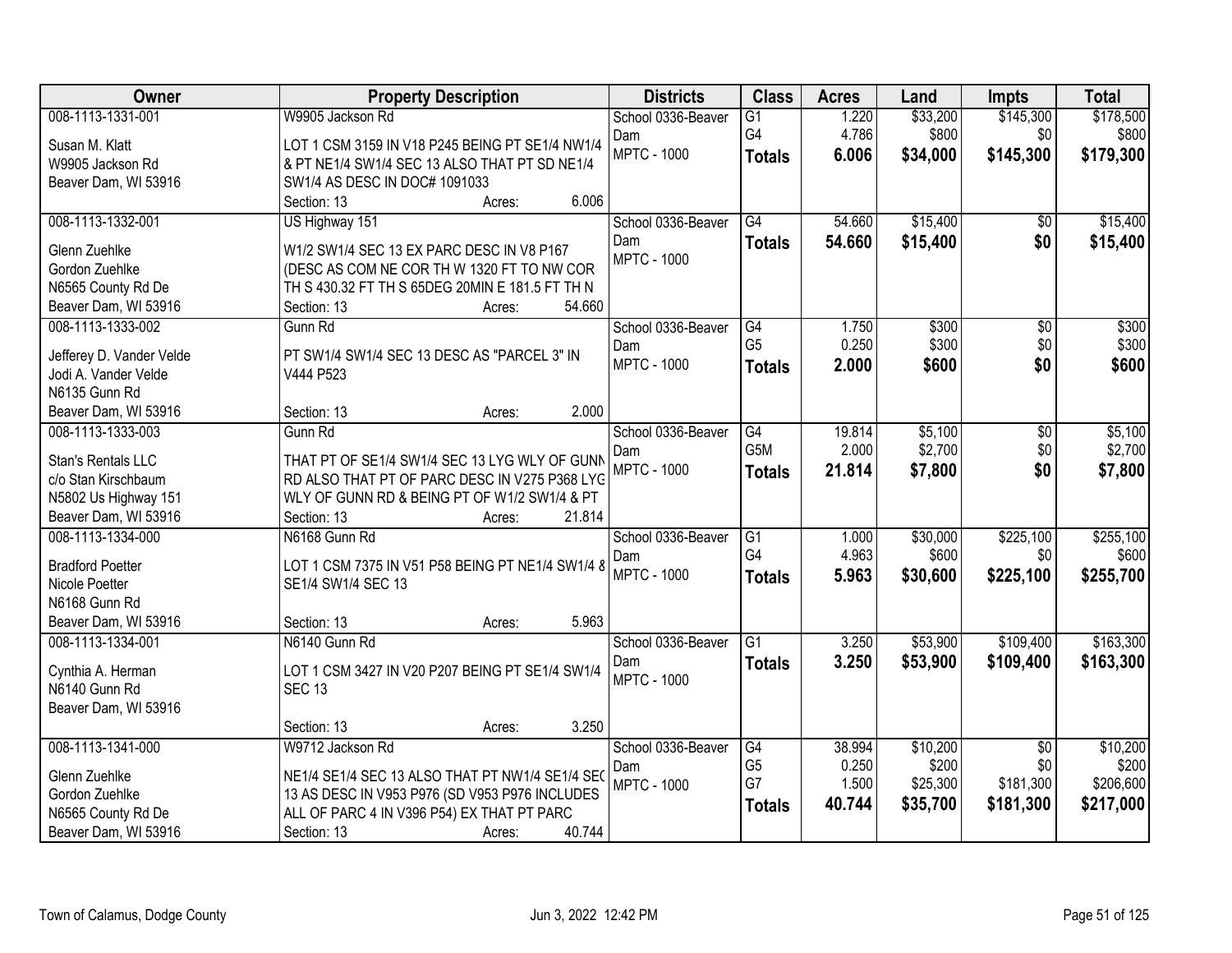| Owner                      | <b>Property Description</b>                       | <b>Districts</b>   | <b>Class</b>    | <b>Acres</b> | Land     | <b>Impts</b>    | <b>Total</b> |
|----------------------------|---------------------------------------------------|--------------------|-----------------|--------------|----------|-----------------|--------------|
| 008-1113-1342-000          | W9881 Jackson Rd                                  | School 0336-Beaver | $\overline{G1}$ | 3.000        | \$52,000 | \$142,300       | \$194,300    |
| Brenda A. Stebbins         | LOT 1 CSM 5075 IN V33 P3 BEING PT SW1/4 NE1/4 &   | Dam                | G <sub>2</sub>  | 1.000        | \$4,100  | \$0             | \$4,100      |
| W9881 Jackson Rd           | PT NW1/4 SE1/4 SEC 13 ALSO THAT PT LOT 2 SD       | <b>MPTC - 1000</b> | G4              | 2.000        | \$100    | \$0             | \$100        |
| Beaver Dam, WI 53916       | CSM AS DESC IN DOC# 1191541 & BEING PT SD         |                    | <b>Totals</b>   | 6.000        | \$56,200 | \$142,300       | \$198,500    |
|                            | 6.000<br>Section: 13<br>Acres:                    |                    |                 |              |          |                 |              |
| 008-1113-1342-003          | W9816 Jackson Rd                                  | School 0336-Beaver | $\overline{G1}$ | 1.355        | \$35,100 | \$156,500       | \$191,600    |
| <b>Bryon Walters Trust</b> | PT OF NW1/4 SE1/4 SEC 13 AS DESC IN V1230 P116    | Dam                | <b>Totals</b>   | 1.355        | \$35,100 | \$156,500       | \$191,600    |
| W9816 Jackson Rd           |                                                   | <b>MPTC - 1000</b> |                 |              |          |                 |              |
| Beaver Dam, WI 53916       |                                                   |                    |                 |              |          |                 |              |
|                            | 1.355<br>Section: 13<br>Acres:                    |                    |                 |              |          |                 |              |
| 008-1113-1342-004          | N6201 Ridge Rd                                    | School 0336-Beaver | G1              | 2.000        | \$44,500 | \$397,100       | \$441,600    |
| Richard G. Bartelt         | LOT 2 CSM 5075 IN V33 P3 BEING PT SW1/4 NE1/4 &   | Dam                | G4              | 20.065       | \$5,500  | \$0             | \$5,500      |
| Ella J. Bartelt            | PT NW1/4 SE1/4 SEC 13 EX THAT PT DESC IN DOC#     | <b>MPTC - 1000</b> | G <sub>5</sub>  | 9.000        | \$7,200  | \$0             | \$7,200      |
| N6201 Ridge Rd             | 1191541                                           |                    | <b>Totals</b>   | 31.065       | \$57,200 | \$397,100       | \$454,300    |
| Beaver Dam, WI 53916       | 31.065<br>Section: 13<br>Acres:                   |                    |                 |              |          |                 |              |
| 008-1113-1343-000          | Ridge Rd                                          | School 0336-Beaver | G4              | 55.967       | \$14,400 | \$0             | \$14,400     |
|                            |                                                   | Dam                | G <sub>5</sub>  | 3.000        | \$2,400  | \$0             | \$2,400      |
| Stan's Rentals LLC         | SW1/4 SE1/4 SEC 13 EX CSM 1189 IN V8 P413 ALSO    | <b>MPTC - 1000</b> | G5M             | 0.567        | \$800    | \$0             | \$800        |
| c/o Stan Kirschbaum        | THAT PT OF SE1/4 SW1/4 SEC 13 LYG ELY OF GUNN     |                    | <b>Totals</b>   | 59.534       | \$17,600 | \$0             | \$17,600     |
| N5802 Us Highway 151       | RD ALSO THAT PT OF PARC DESC IN V275 P368 LYC     |                    |                 |              |          |                 |              |
| Beaver Dam, WI 53916       | 59.534<br>Section: 13<br>Acres:                   |                    |                 |              |          |                 |              |
| 008-1113-1343-001          | N6139 Ridge Rd                                    | School 0336-Beaver | $\overline{G4}$ | 8.000        | \$1,900  | $\overline{30}$ | \$1,900      |
| Christopher W. Clark       | LOT 1 CSM 1189 IN V8 P413 BEING PT SW1/4 SE1/4    | Dam                | G7              | 1.810        | \$28,500 | \$114,200       | \$142,700    |
| N6139 Ridge Rd             | <b>SEC 13</b>                                     | <b>MPTC - 1000</b> | <b>Totals</b>   | 9.810        | \$30,400 | \$114,200       | \$144,600    |
| Beaver Dam, WI 53916       |                                                   |                    |                 |              |          |                 |              |
|                            | 9.810<br>Section: 13<br>Acres:                    |                    |                 |              |          |                 |              |
| 008-1113-1344-000          | Ridge Rd                                          | School 0336-Beaver | $\overline{G4}$ | 26.450       | \$7,200  | $\sqrt{6}$      | \$7,200      |
| Glenn Zuehlke              | N 26.45 AC SE1/4 SE1/4 SEC 13                     | Dam                | <b>Totals</b>   | 26.450       | \$7,200  | \$0             | \$7,200      |
| Gordon Zuehlke             |                                                   | <b>MPTC - 1000</b> |                 |              |          |                 |              |
| N6565 County Rd De         |                                                   |                    |                 |              |          |                 |              |
| Beaver Dam, WI 53916       | 26.450<br>Section: 13<br>Acres:                   |                    |                 |              |          |                 |              |
| 008-1113-1344-001          | N6118 Ridge Rd                                    | School 0336-Beaver | G1              | 0.250        | \$7,500  | \$280,300       | \$287,800    |
| Thomas R. Haas             | NE1/4 NE1/4 SEC 24 & S 6.83 CHAINS (450.78 FT) OF | Dam                | G4              | 16.495       | \$4,100  | \$0             | \$4,100      |
| Suzette L. Haas            | SE1/4 SE1/4 SEC 13 EX CSM 5917 IN V39 P211 EX     | <b>MPTC - 1000</b> | G <sub>5</sub>  | 0.500        | \$400    | \$0             | \$400        |
| N6118 Ridge Rd             | THAT PT PARC DESC IN DOC# 1247495 (AS             |                    | <b>Totals</b>   | 17.245       | \$12,000 | \$280,300       | \$292,300    |
| Beaver Dam, WI 53916       | 17.245<br>Section: 13<br>Acres:                   |                    |                 |              |          |                 |              |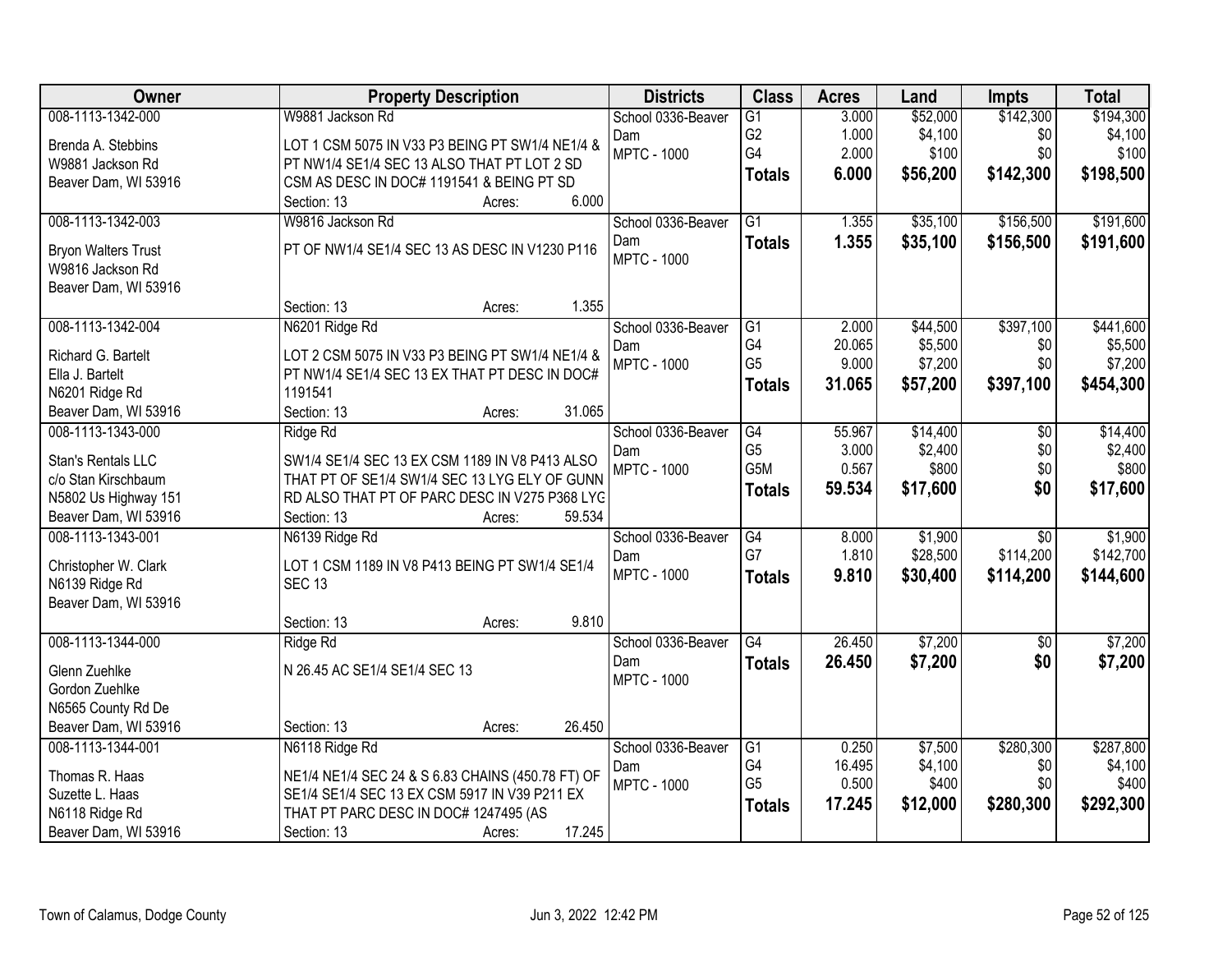| Owner                                       | <b>Property Description</b>                                                | <b>Districts</b>   | <b>Class</b>         | <b>Acres</b> | Land     | <b>Impts</b>    | <b>Total</b> |
|---------------------------------------------|----------------------------------------------------------------------------|--------------------|----------------------|--------------|----------|-----------------|--------------|
| 008-1113-1411-000                           | Forest Rd                                                                  | School 0336-Beaver | $\overline{G4}$      | 20.000       | \$5,500  | $\overline{50}$ | \$5,500      |
| John H. Kraus Jr                            | PT N1/2 NE1/4 SEC 14 BEG NE COR TH S 924 FT TH                             | Dam                | G <sub>5</sub>       | 11.982       | \$10,800 | \$0             | \$10,800     |
| Melissa A. Mace                             | N 83DEG 25MIN W TO CL FOREST RD TH NELY ALG                                | <b>MPTC - 1000</b> | <b>Totals</b>        | 31.982       | \$16,300 | \$0             | \$16,300     |
| N6426 Wren Rd                               | SD CL TO N LN NE1/4 TH E TO POB                                            |                    |                      |              |          |                 |              |
| Beaver Dam, WI 53916                        | 31.982<br>Section: 14<br>Acres:                                            |                    |                      |              |          |                 |              |
| 008-1113-1412-000                           | N6436 Forest Rd                                                            | School 0336-Beaver | $\overline{G1}$      | 3.356        | \$54,700 | \$102,600       | \$157,300    |
|                                             |                                                                            | Dam                | <b>Totals</b>        | 3.356        | \$54,700 | \$102,600       | \$157,300    |
| Keith Reinhard                              | LOT 1 CSM 4737 IN V30 P165 BEING PT NW1/4 NE1/4                            | <b>MPTC - 1000</b> |                      |              |          |                 |              |
| N6436 Forest Rd                             | <b>SEC 14</b>                                                              |                    |                      |              |          |                 |              |
| Beaver Dam, WI 53916                        |                                                                            |                    |                      |              |          |                 |              |
|                                             | 3.356<br>Section: 14<br>Acres:                                             |                    |                      |              |          |                 |              |
| 008-1113-1412-001                           | Forest Rd                                                                  | School 0336-Beaver | G4<br>G <sub>5</sub> | 22.022       | \$5,100  | \$0             | \$5,100      |
| John H. Kraus Jr                            | THAT PT W1/2 NE1/4 SEC 14 LYG W OF CL OF                                   | Dam                |                      | 7.250        | \$6,600  | \$0             | \$6,600      |
| Melissa A. Mace                             | <b>FOREST RD</b>                                                           | <b>MPTC - 1000</b> | <b>Totals</b>        | 29.272       | \$11,700 | \$0             | \$11,700     |
| N6426 Wren Rd                               |                                                                            |                    |                      |              |          |                 |              |
| Beaver Dam, WI 53916                        | 29.272<br>Section: 14<br>Acres:                                            |                    |                      |              |          |                 |              |
| 008-1113-1412-002                           | N6422 Forest Rd                                                            | School 0336-Beaver | G1                   | 1.644        | \$39,300 | \$165,700       | \$205,000    |
|                                             |                                                                            | Dam                | <b>Totals</b>        | 1.644        | \$39,300 | \$165,700       | \$205,000    |
| Shane A. Kolk<br>Kristin L. Kolk            | LOT 2 CSM 4737 IN V30 P165 BEING PT NW1/4 NE1/4<br>& PT SW1/4 NE1/4 SEC 14 | <b>MPTC - 1000</b> |                      |              |          |                 |              |
| N6422 Forest Rd                             |                                                                            |                    |                      |              |          |                 |              |
| Beaver Dam, WI 53916                        | 1.644<br>Section: 14<br>Acres:                                             |                    |                      |              |          |                 |              |
| 008-1113-1413-000                           | N6364 Forest Rd                                                            | School 0336-Beaver | $\overline{G1}$      | 2.000        | \$44,500 | \$292,600       | \$337,100    |
|                                             |                                                                            | Dam                | G4                   | 16.500       | \$3,800  | \$0             | \$3,800      |
| <b>Ehrhardt Living Trust Dated December</b> | THAT PT PARC DESC IN V1109 P183 LYG IN W1/2                                | <b>MPTC - 1000</b> | G <sub>5</sub>       | 13.883       | \$12,500 | \$0             | \$12,500     |
| 29 2000                                     | NE1/4 SEC 14 EX CSM IN V2 P250                                             |                    | G5M                  | 10.500       | \$14,200 | \$0             | \$14,200     |
| N6364 Forest Rd                             |                                                                            |                    | <b>Totals</b>        | 42.883       | \$75,000 | \$292,600       | \$367,600    |
| Beaver Dam, WI 53916                        | 42.883<br>Section: 14<br>Acres:                                            |                    |                      |              |          |                 |              |
| 008-1113-1414-000                           | Forest Rd                                                                  | School 0336-Beaver | G4                   | 27.750       | \$7,600  | $\sqrt{6}$      | \$7,600      |
| <b>Ehrhardt Living Trust Dated December</b> | THAT PT PARC DESC IN V1109 P183 LYG IN E1/2                                | Dam                | G <sub>5</sub>       | 26.940       | \$24,300 | \$0             | \$24,300     |
| 29 2000                                     | <b>NE1/4 SEC 14</b>                                                        | <b>MPTC - 1000</b> | <b>Totals</b>        | 54.690       | \$31,900 | \$0             | \$31,900     |
| N6364 Forest Rd                             |                                                                            |                    |                      |              |          |                 |              |
| Beaver Dam, WI 53916                        | 54.690<br>Section: 14<br>Acres:                                            |                    |                      |              |          |                 |              |
| 008-1113-1421-000                           | Wren Rd                                                                    | School 0336-Beaver | G4                   | 25.000       | \$6,900  | $\overline{50}$ | \$6,900      |
|                                             |                                                                            | Dam                | G <sub>5</sub>       | 2.737        | \$2,500  | \$0             | \$2,500      |
| Jacob J. Rake II                            | THAT PT OF FOLLOWING LYG IN NE1/4 NW1/4 SEC                                | <b>MPTC - 1000</b> | <b>Totals</b>        | 27.737       | \$9,400  | \$0             | \$9,400      |
| N6940 Forest Rd                             | 14: COM SE COR OF NW1/4 TH W 2145 FT TH NELY                               |                    |                      |              |          |                 |              |
| Beaver Dam, WI 53916                        | TO A PT ON N LN SD SEC 495 FT W OF NE COR SD                               |                    |                      |              |          |                 |              |
|                                             | 27.737<br>Section: 14<br>Acres:                                            |                    |                      |              |          |                 |              |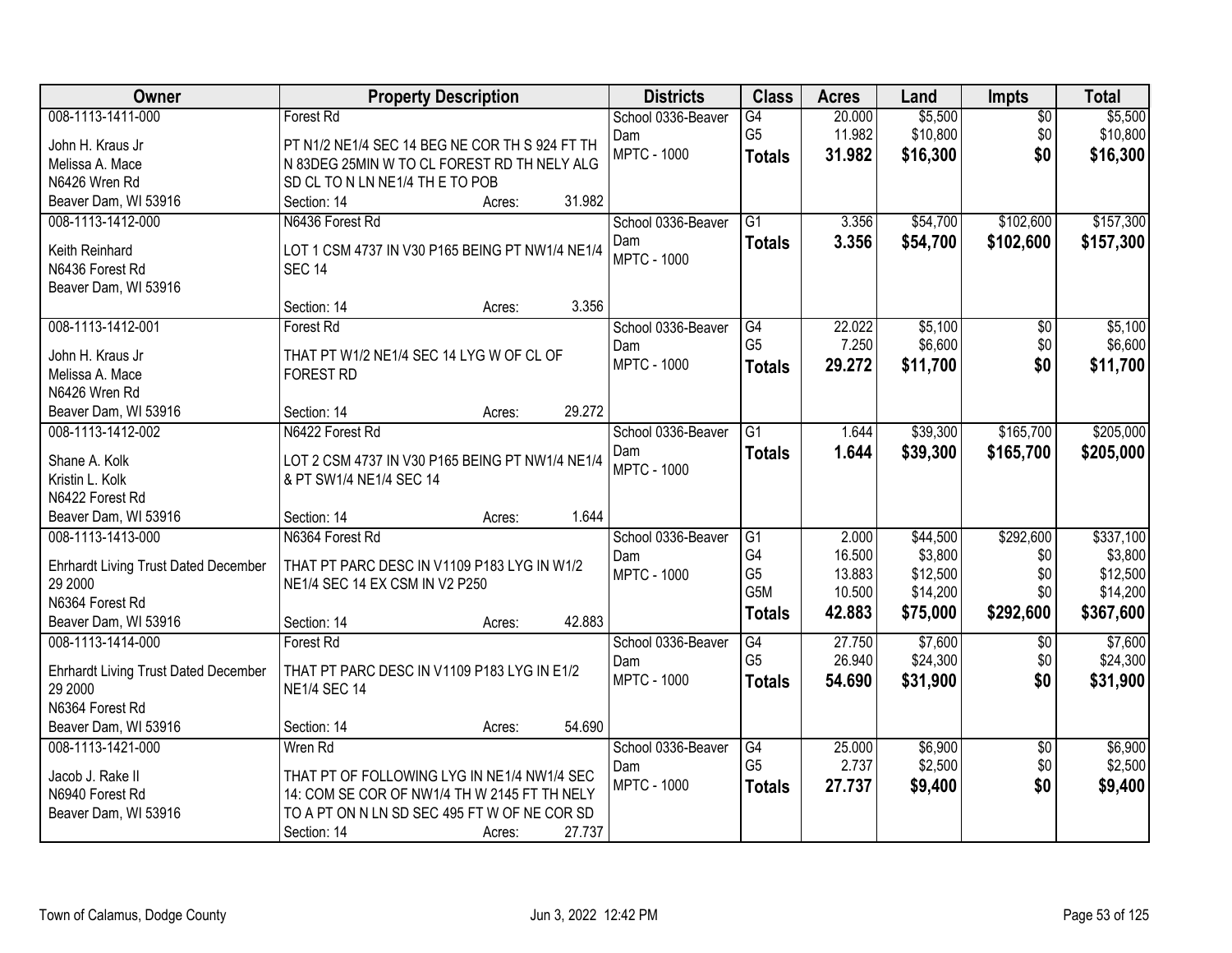| 008-1113-1421-001<br>\$3,600<br>\$3,600<br>Wren Rd<br>12.500<br>School 0336-Beaver<br>$\overline{G4}$<br>$\overline{50}$<br>G <sub>5</sub><br>\$400<br>0.516<br>\$400<br>\$0<br>Dam<br>THAT PT OF FOLLOWING LYG IN NE1/4 NW1/4 SEC<br>John H. Kraus Jr<br><b>MPTC - 1000</b><br>\$0<br>13.016<br>\$4,000<br>\$4,000<br><b>Totals</b><br>14: COM NW COR TH S 2640 FT TH E // TO N LN OF<br>N6426 Wren Rd<br>Beaver Dam, WI 53916<br>SEC 495 FT TH NELY TO A PT IN N LN OF SEC 2145<br>13.016<br>Section: 14<br>Acres:<br>008-1113-1422-000<br>N6426 Wren Rd<br>G4<br>32.740<br>\$8,100<br>\$8,100<br>School 0336-Beaver<br>$\overline{50}$<br>G5M<br>\$9,500<br>\$9,500<br>\$0<br>7.000<br>Dam<br>THAT PT OF FOLLOWING LYG IN NW1/4 NW1/4 SEC<br>John H. Kraus Jr<br>G7<br>1.000<br>\$20,000<br>\$376,100<br><b>MPTC - 1000</b><br>\$396,100<br>14: COM NW COR TH S 2640 FT TH E // TO N LN OF<br>N6426 Wren Rd<br>\$37,600<br>40.740<br>\$376,100<br>\$413,700<br><b>Totals</b><br>Beaver Dam, WI 53916<br>SEC 495 FT TH NELY TO A PT IN N LN OF SEC 2145<br>40.740<br>Section: 14<br>Acres:<br>008-1113-1423-000<br>\$6,100<br>Wren Rd<br>School 0336-Beaver<br>G4<br>23.500<br>\$0<br>\$6,100 |
|-------------------------------------------------------------------------------------------------------------------------------------------------------------------------------------------------------------------------------------------------------------------------------------------------------------------------------------------------------------------------------------------------------------------------------------------------------------------------------------------------------------------------------------------------------------------------------------------------------------------------------------------------------------------------------------------------------------------------------------------------------------------------------------------------------------------------------------------------------------------------------------------------------------------------------------------------------------------------------------------------------------------------------------------------------------------------------------------------------------------------------------------------------------------------------------------------|
|                                                                                                                                                                                                                                                                                                                                                                                                                                                                                                                                                                                                                                                                                                                                                                                                                                                                                                                                                                                                                                                                                                                                                                                                 |
|                                                                                                                                                                                                                                                                                                                                                                                                                                                                                                                                                                                                                                                                                                                                                                                                                                                                                                                                                                                                                                                                                                                                                                                                 |
|                                                                                                                                                                                                                                                                                                                                                                                                                                                                                                                                                                                                                                                                                                                                                                                                                                                                                                                                                                                                                                                                                                                                                                                                 |
|                                                                                                                                                                                                                                                                                                                                                                                                                                                                                                                                                                                                                                                                                                                                                                                                                                                                                                                                                                                                                                                                                                                                                                                                 |
|                                                                                                                                                                                                                                                                                                                                                                                                                                                                                                                                                                                                                                                                                                                                                                                                                                                                                                                                                                                                                                                                                                                                                                                                 |
|                                                                                                                                                                                                                                                                                                                                                                                                                                                                                                                                                                                                                                                                                                                                                                                                                                                                                                                                                                                                                                                                                                                                                                                                 |
|                                                                                                                                                                                                                                                                                                                                                                                                                                                                                                                                                                                                                                                                                                                                                                                                                                                                                                                                                                                                                                                                                                                                                                                                 |
|                                                                                                                                                                                                                                                                                                                                                                                                                                                                                                                                                                                                                                                                                                                                                                                                                                                                                                                                                                                                                                                                                                                                                                                                 |
|                                                                                                                                                                                                                                                                                                                                                                                                                                                                                                                                                                                                                                                                                                                                                                                                                                                                                                                                                                                                                                                                                                                                                                                                 |
|                                                                                                                                                                                                                                                                                                                                                                                                                                                                                                                                                                                                                                                                                                                                                                                                                                                                                                                                                                                                                                                                                                                                                                                                 |
|                                                                                                                                                                                                                                                                                                                                                                                                                                                                                                                                                                                                                                                                                                                                                                                                                                                                                                                                                                                                                                                                                                                                                                                                 |
| G <sub>5</sub><br>2.875<br>\$2,600<br>\$0<br>\$2,600<br>Dam                                                                                                                                                                                                                                                                                                                                                                                                                                                                                                                                                                                                                                                                                                                                                                                                                                                                                                                                                                                                                                                                                                                                     |
| THAT PT OF FOLLOWING LYG IN S1/2 NW1/4 SEC 14<br>John H. Kraus Jr<br>G <sub>5</sub> M<br>2.000<br>\$2,700<br>\$2,700<br>\$0<br><b>MPTC - 1000</b>                                                                                                                                                                                                                                                                                                                                                                                                                                                                                                                                                                                                                                                                                                                                                                                                                                                                                                                                                                                                                                               |
| COM NW COR TH S 2640 FT TH E // TO N LN OF SEC<br>N6426 Wren Rd<br>\$0<br>28.375<br>\$11,400<br>\$11,400<br><b>Totals</b>                                                                                                                                                                                                                                                                                                                                                                                                                                                                                                                                                                                                                                                                                                                                                                                                                                                                                                                                                                                                                                                                       |
| 495 FT TH NELY TO A PT IN N LN OF SEC 2145 FT E<br>Beaver Dam, WI 53916                                                                                                                                                                                                                                                                                                                                                                                                                                                                                                                                                                                                                                                                                                                                                                                                                                                                                                                                                                                                                                                                                                                         |
| 28.375<br>Section: 14<br>Acres:                                                                                                                                                                                                                                                                                                                                                                                                                                                                                                                                                                                                                                                                                                                                                                                                                                                                                                                                                                                                                                                                                                                                                                 |
| 008-1113-1423-001<br>\$1,600<br>\$1,600<br>Forest Rd<br>School 0336-Beaver<br>G4<br>6.250<br>\$0                                                                                                                                                                                                                                                                                                                                                                                                                                                                                                                                                                                                                                                                                                                                                                                                                                                                                                                                                                                                                                                                                                |
| G <sub>5</sub><br>3.448<br>\$3,100<br>\$3,100<br>\$0<br>Dam<br>THAT PT OF FOLLOWING LYG IN SW1/4 NW1/4 SEC<br>Jacob J. Rake II                                                                                                                                                                                                                                                                                                                                                                                                                                                                                                                                                                                                                                                                                                                                                                                                                                                                                                                                                                                                                                                                  |
| <b>MPTC - 1000</b><br>\$4,700<br>\$0<br>9.698<br>\$4,700<br><b>Totals</b><br>14: COM SE COR OF NW1/4 TH W 2145 FT TH NELY<br>N6940 Forest Rd                                                                                                                                                                                                                                                                                                                                                                                                                                                                                                                                                                                                                                                                                                                                                                                                                                                                                                                                                                                                                                                    |
| TO A PT ON N LN SD SEC 495 FT W OF NE COR SD<br>Beaver Dam, WI 53916                                                                                                                                                                                                                                                                                                                                                                                                                                                                                                                                                                                                                                                                                                                                                                                                                                                                                                                                                                                                                                                                                                                            |
| 9.698<br>Section: 14<br>Acres:                                                                                                                                                                                                                                                                                                                                                                                                                                                                                                                                                                                                                                                                                                                                                                                                                                                                                                                                                                                                                                                                                                                                                                  |
| 008-1113-1424-000<br>23.500<br>\$5,900<br>\$5,900<br>G4<br>\$0<br><b>Forest Rd</b><br>School 0336-Beaver                                                                                                                                                                                                                                                                                                                                                                                                                                                                                                                                                                                                                                                                                                                                                                                                                                                                                                                                                                                                                                                                                        |
| G <sub>5</sub><br>3.838<br>\$3,500<br>\$3,500<br>\$0<br>Dam                                                                                                                                                                                                                                                                                                                                                                                                                                                                                                                                                                                                                                                                                                                                                                                                                                                                                                                                                                                                                                                                                                                                     |
| THAT PT OF FOLLOWING LYG IN SE1/4 NW1/4 SEC<br>Jacob J. Rake II<br>\$0<br><b>MPTC - 1000</b><br>27.338<br>\$9,400<br>\$9,400<br><b>Totals</b>                                                                                                                                                                                                                                                                                                                                                                                                                                                                                                                                                                                                                                                                                                                                                                                                                                                                                                                                                                                                                                                   |
| N6940 Forest Rd<br>14: COM SE COR OF NW1/4 TH W 2145 FT TH NELY                                                                                                                                                                                                                                                                                                                                                                                                                                                                                                                                                                                                                                                                                                                                                                                                                                                                                                                                                                                                                                                                                                                                 |
| Beaver Dam, WI 53916<br>TO A PT ON N LN SD SEC 495 FT W OF NE COR SD                                                                                                                                                                                                                                                                                                                                                                                                                                                                                                                                                                                                                                                                                                                                                                                                                                                                                                                                                                                                                                                                                                                            |
| 27.338<br>Section: 14<br>Acres:                                                                                                                                                                                                                                                                                                                                                                                                                                                                                                                                                                                                                                                                                                                                                                                                                                                                                                                                                                                                                                                                                                                                                                 |
| 008-1113-1424-001<br>$\overline{G1}$<br>\$30,000<br>\$108,200<br>\$138,200<br>N6301 Forest Rd<br>School 0336-Beaver<br>1.000                                                                                                                                                                                                                                                                                                                                                                                                                                                                                                                                                                                                                                                                                                                                                                                                                                                                                                                                                                                                                                                                    |
| G4<br>\$1,100<br>5.500<br>\$1,100<br>\$0<br>Dam<br>LOT 1 CSM 1807 IN V12 P49 BEING PT SE1/4 NW1/4 8<br>Albert D. Pritchard                                                                                                                                                                                                                                                                                                                                                                                                                                                                                                                                                                                                                                                                                                                                                                                                                                                                                                                                                                                                                                                                      |
| G <sub>5</sub><br>3.500<br>\$3,200<br>\$3,200<br>\$0<br><b>MPTC - 1000</b><br>Deborah K. Pritchard<br>SW1/4 NW1/4 SEC 14                                                                                                                                                                                                                                                                                                                                                                                                                                                                                                                                                                                                                                                                                                                                                                                                                                                                                                                                                                                                                                                                        |
| \$108,200<br>10.000<br>\$34,300<br>\$142,500<br><b>Totals</b><br>N6301 Forest Rd                                                                                                                                                                                                                                                                                                                                                                                                                                                                                                                                                                                                                                                                                                                                                                                                                                                                                                                                                                                                                                                                                                                |
| Beaver Dam, WI 53916<br>10.000<br>Section: 14<br>Acres:                                                                                                                                                                                                                                                                                                                                                                                                                                                                                                                                                                                                                                                                                                                                                                                                                                                                                                                                                                                                                                                                                                                                         |
| \$302,700<br>\$359,300<br>008-1113-1424-002<br>N6326 Forest Rd<br>$\overline{G1}$<br>3.609<br>\$56,600<br>School 0336-Beaver                                                                                                                                                                                                                                                                                                                                                                                                                                                                                                                                                                                                                                                                                                                                                                                                                                                                                                                                                                                                                                                                    |
| 3.609<br>\$302,700<br>\$359,300<br>\$56,600<br>Dam<br><b>Totals</b><br>Marge A. Neumann<br>LOT 1 CSM 7515 IN V52 P96 BEING PT SE1/4 NW1/4                                                                                                                                                                                                                                                                                                                                                                                                                                                                                                                                                                                                                                                                                                                                                                                                                                                                                                                                                                                                                                                       |
| <b>MPTC - 1000</b><br>David C. Dejno<br><b>SEC 14</b>                                                                                                                                                                                                                                                                                                                                                                                                                                                                                                                                                                                                                                                                                                                                                                                                                                                                                                                                                                                                                                                                                                                                           |
| N6326 Forest Rd                                                                                                                                                                                                                                                                                                                                                                                                                                                                                                                                                                                                                                                                                                                                                                                                                                                                                                                                                                                                                                                                                                                                                                                 |
| 3.609<br>Beaver Dam, WI 53916<br>Section: 14<br>Acres:                                                                                                                                                                                                                                                                                                                                                                                                                                                                                                                                                                                                                                                                                                                                                                                                                                                                                                                                                                                                                                                                                                                                          |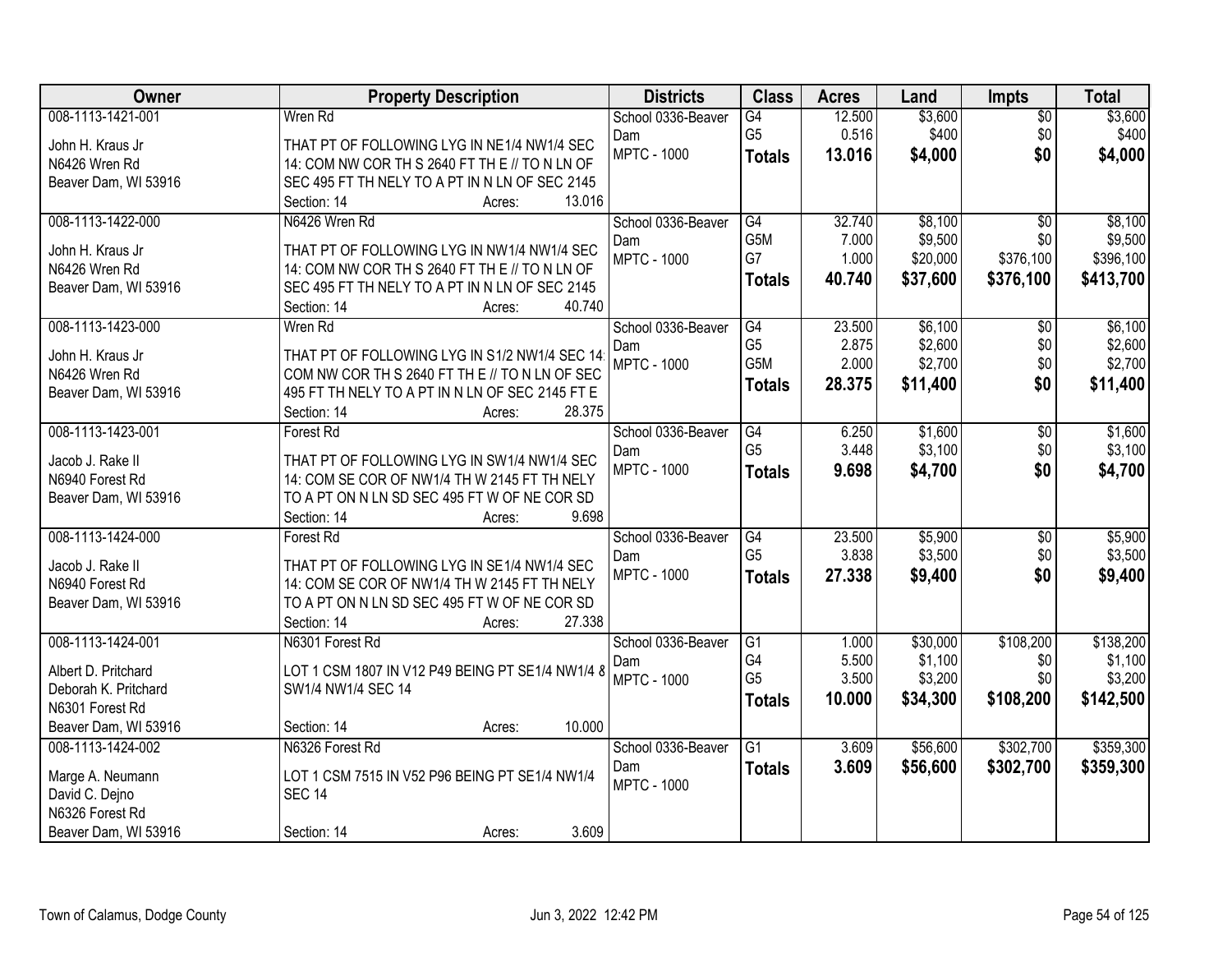| Owner                                                                                       | <b>Property Description</b>                                                      | <b>Districts</b>          | <b>Class</b>                          | <b>Acres</b>             | Land                          | <b>Impts</b>                  | <b>Total</b>                    |
|---------------------------------------------------------------------------------------------|----------------------------------------------------------------------------------|---------------------------|---------------------------------------|--------------------------|-------------------------------|-------------------------------|---------------------------------|
| 008-1113-1424-003                                                                           | N6308 Forest Rd                                                                  | School 0336-Beaver        | $\overline{G1}$                       | 2.394                    | \$47,500                      | \$220,400                     | \$267,900                       |
| Douglas J. Daniels<br>N6308 Forest Rd<br>Beaver Dam, WI 53916                               | LOT 2 CSM 7515 IN V52 P96 BEING PT SE1/4 NW1/4<br><b>SEC 14</b>                  | Dam<br><b>MPTC - 1000</b> | <b>Totals</b>                         | 2.394                    | \$47,500                      | \$220,400                     | \$267,900                       |
|                                                                                             | 2.394<br>Section: 14<br>Acres:                                                   |                           |                                       |                          |                               |                               |                                 |
| 008-1113-1431-000                                                                           | N6126 Forest Rd                                                                  | School 0336-Beaver<br>Dam | $\overline{G4}$<br><b>Totals</b>      | 36.924<br>36.924         | \$10,000<br>\$10,000          | \$0<br>\$0                    | \$10,000<br>\$10,000            |
| Dale G. Goodrich                                                                            | E1/2 SW1/4 SEC 14 EX CSM 3156 IN V18 P238 EX                                     | <b>MPTC - 1000</b>        |                                       |                          |                               |                               |                                 |
| Rebecca D. Goodrich                                                                         | THAT PT PARC B AS DESC IN V1074 P579 LYG IN SD                                   |                           |                                       |                          |                               |                               |                                 |
| N6259 Forest Rd<br>Beaver Dam, WI 53916                                                     | W1/2 EX CSM 5032 IN V32 P234<br>36.924<br>Section: 14<br>Acres:                  |                           |                                       |                          |                               |                               |                                 |
| 008-1113-1431-001                                                                           | N6259 Forest Rd                                                                  | School 0336-Beaver        | $\overline{G1}$                       | 7.130                    | \$77,700                      | \$270,900                     | \$348,600                       |
| Dale G. Goodrich<br>Rebecca D. Goodrich                                                     | LOT 1 CSM 3156 IN V18 P238 BEING IN NE1/4 SW1/4<br><b>SEC 14</b>                 | Dam<br><b>MPTC - 1000</b> | <b>Totals</b>                         | 7.130                    | \$77,700                      | \$270,900                     | \$348,600                       |
| N6259 Forest Rd                                                                             | 7.130<br>Section: 14                                                             |                           |                                       |                          |                               |                               |                                 |
| Beaver Dam, WI 53916<br>008-1113-1432-000                                                   | Acres:<br>Forest Rd                                                              | School 0336-Beaver        | G4                                    | 3.500                    | \$800                         | \$0                           | \$800                           |
| Richard M. Schreiber<br>Kenneth E. Schreiber                                                | NW1/4 SW1/4 SEC 14                                                               | Dam<br><b>MPTC - 1000</b> | G <sub>5</sub><br><b>Totals</b>       | 36.500<br>40.000         | \$32,900<br>\$33,700          | \$0<br>\$0                    | \$32,900<br>\$33,700            |
| W10946 County Rd De<br>Beaver Dam, WI 53916                                                 | 40.000<br>Section: 14<br>Acres:                                                  |                           |                                       |                          |                               |                               |                                 |
| 008-1113-1433-000                                                                           | Forest Rd                                                                        | School 0336-Beaver        | $\overline{G4}$                       | 24.250                   | \$6,600                       | $\overline{50}$               | \$6,600                         |
| Kenneth E. Schreiber<br>Richard M. Schreiber<br>W10946 County Rd De<br>Beaver Dam, WI 53916 | SW1/4 SW1/4 SEC 14 EX E 665.69 FT OF S 300 FT<br>35.410<br>Section: 14<br>Acres: | Dam<br><b>MPTC - 1000</b> | G <sub>5</sub><br><b>Totals</b>       | 11.160<br>35.410         | \$10,100<br>\$16,700          | \$0<br>\$0                    | \$10,100<br>\$16,700            |
| 008-1113-1433-001                                                                           | N6093 Forest Rd                                                                  | School 0336-Beaver        | G1                                    | 8.420                    | \$84,100                      | \$92,600                      | \$176,700                       |
| Ethan P. Lee<br>N6093 Forest Rd<br>Beaver Dam, WI 53916                                     | PARC DESC IN CSM V3 P176 BEING PT SW1/4 SW1/4<br>SEC 14 & PT NW1/4 NW1/4 SEC 23  | Dam<br><b>MPTC - 1000</b> | <b>Totals</b>                         | 8.420                    | \$84,100                      | \$92,600                      | \$176,700                       |
|                                                                                             | 8.420<br>Section: 14<br>Acres:                                                   |                           |                                       |                          |                               |                               |                                 |
| 008-1113-1434-000                                                                           | N6126 Forest Rd                                                                  | School 0336-Beaver        | G4                                    | 15.001                   | \$4,300                       | $\overline{50}$               | \$4,300                         |
| Doreen P. Stange<br>David M. Stange<br>N6126 Forest Rd                                      | LOT 1 CSM 5032 IN V32 P234 BEING PT E1/2 SW1/4<br>SEC 14 & PT NE1/4 NW1/4 SEC 23 | Dam<br><b>MPTC - 1000</b> | G <sub>5</sub><br>G7<br><b>Totals</b> | 0.250<br>1.500<br>16.751 | \$300<br>\$25,300<br>\$29,900 | \$0<br>\$173,700<br>\$173,700 | \$300<br>\$199,000<br>\$203,600 |
| Beaver Dam, WI 53916                                                                        | 16.751<br>Section: 14<br>Acres:                                                  |                           |                                       |                          |                               |                               |                                 |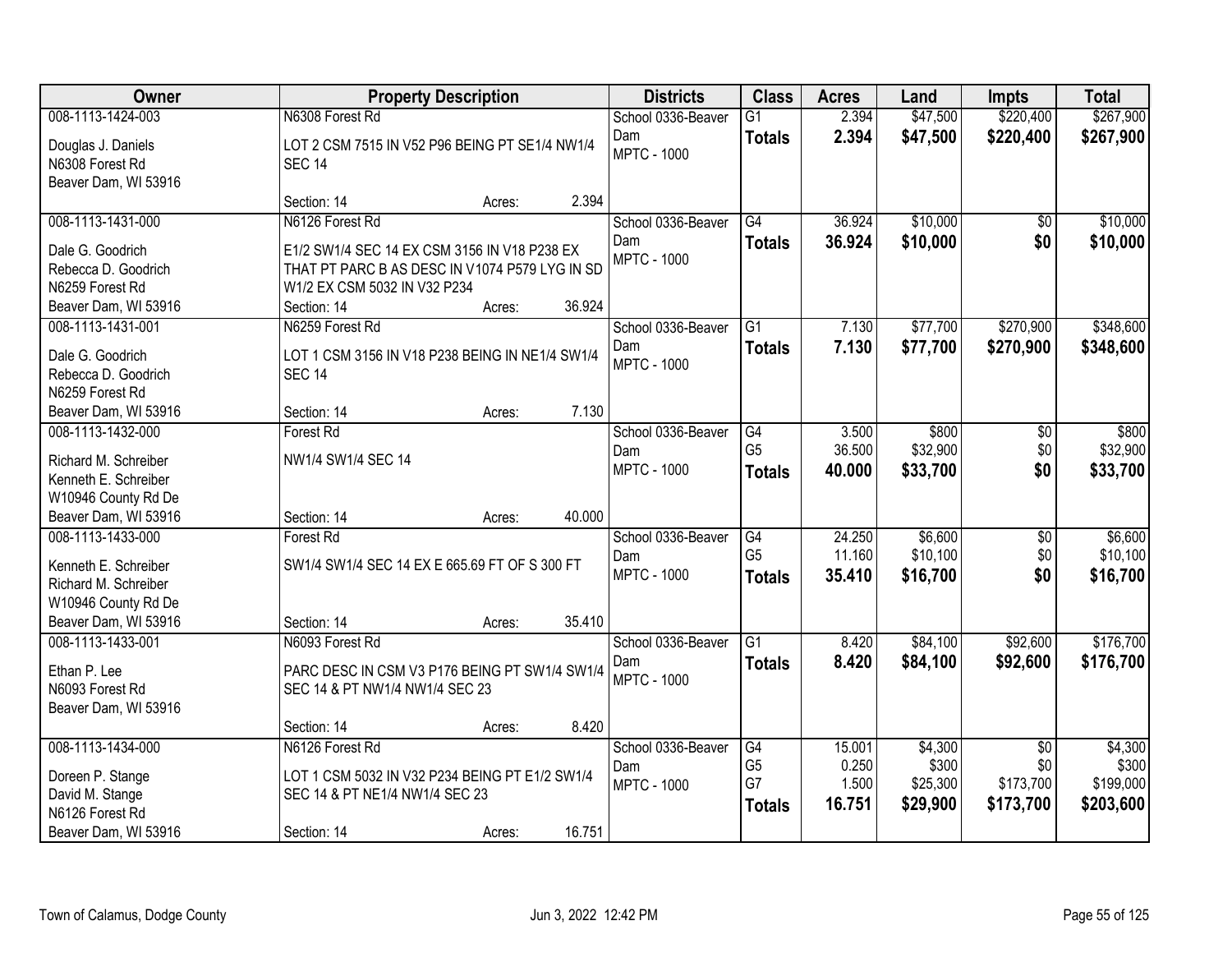| Owner                                                 | <b>Property Description</b>                                                              | <b>Districts</b>   | <b>Class</b>          | <b>Acres</b> | Land     | Impts                        | <b>Total</b> |
|-------------------------------------------------------|------------------------------------------------------------------------------------------|--------------------|-----------------------|--------------|----------|------------------------------|--------------|
| 008-1113-1434-001                                     | <b>Forest Rd</b>                                                                         | School 0336-Beaver | $\overline{G4}$       | 38.520       | \$9,600  | $\overline{50}$              | \$9,600      |
|                                                       | Brian J & Lana T Ferstl Revocable Livin( PT E1/2 SW1/4 & PT W1/2 SE1/4 SEC 14 BEING PARC | Dam                | <b>Totals</b>         | 38.520       | \$9,600  | \$0                          | \$9,600      |
| <b>Trust Dated Ma</b>                                 | <b>B AS DESC IN V1074 P579</b>                                                           | <b>MPTC - 1000</b> |                       |              |          |                              |              |
| N6520 Us Highway 151                                  |                                                                                          |                    |                       |              |          |                              |              |
| Beaver Dam, WI 53916                                  | 38.520<br>Section: 14<br>Acres:                                                          |                    |                       |              |          |                              |              |
| 008-1113-1441-000                                     | US Highway 151                                                                           | School 0336-Beaver | $\overline{G4}$       | 43.459       | \$11,300 | $\overline{50}$              | \$11,300     |
|                                                       |                                                                                          | Dam                | <b>Totals</b>         | 43.459       | \$11,300 | \$0                          | \$11,300     |
| Glenn Zuehlke                                         | THAT PT OF E1/2 SE1/4 SEC 14 & W1/2 SW1/4 SEC 13                                         | <b>MPTC - 1000</b> |                       |              |          |                              |              |
| Gordon Zuehlke                                        | LYG NWLY OF USH 151 EX THAT PT OF SD W1/2 AS                                             |                    |                       |              |          |                              |              |
| N6565 County Rd De                                    | DESC IN V8 P167 (DESC AS COM NE COR TH W 1320                                            |                    |                       |              |          |                              |              |
| Beaver Dam, WI 53916                                  | 43.459<br>Section: 14<br>Acres:                                                          |                    |                       |              |          |                              |              |
| 008-1113-1442-000                                     | US Highway 151                                                                           | School 0336-Beaver | G4                    | 13.246       | \$3,600  | \$0                          | \$3,600      |
| Dale G. Goodrich                                      | NW1/4 SE1/4 SEC 14 EX THAT PT PARC B AS DESC                                             | Dam                | G <sub>5</sub>        | 23.960       | \$16,200 | \$0                          | \$16,200     |
| Rebecca D. Goodrich                                   | IN V1074 P579 LYG IN SD 1/4 1/4                                                          | <b>MPTC - 1000</b> | <b>Totals</b>         | 37.206       | \$19,800 | \$0                          | \$19,800     |
| N6259 Forest Rd                                       |                                                                                          |                    |                       |              |          |                              |              |
| Beaver Dam, WI 53916                                  | 37.206<br>Section: 14<br>Acres:                                                          |                    |                       |              |          |                              |              |
| 008-1113-1443-000                                     | US Highway 151                                                                           | School 0336-Beaver | G4                    | 3.280        | \$900    | \$0                          | \$900        |
|                                                       |                                                                                          | Dam                | G <sub>5</sub>        | 21.505       | \$19,400 | \$0                          | \$19,400     |
| Dale G. Goodrich                                      | SW1/4 SE1/4 SEC 14 EX HWY DESC IN V350 P73 EX                                            | <b>MPTC - 1000</b> | <b>Totals</b>         | 24.785       | \$20,300 | \$0                          | \$20,300     |
| Rebecca D. Goodrich                                   | HWY DESC IN V738 P484 EX THAT PT PARC B AS                                               |                    |                       |              |          |                              |              |
| N6259 Forest Rd                                       | DESC IN V1074 P579 LYG IN SD 1/4 1/4<br>24.785                                           |                    |                       |              |          |                              |              |
| Beaver Dam, WI 53916                                  | Section: 14<br>Acres:                                                                    |                    |                       |              |          |                              |              |
| 008-1113-1444-000                                     | N6144 US Highway 151                                                                     | School 0336-Beaver | $\overline{G4}$<br>G7 | 24.497       | \$6,700  | $\overline{30}$<br>\$130,600 | \$6,700      |
| Glenn Zuehlke                                         | THAT PT E1/2 SE1/4 SEC 14 LYG SELY OF USH 151                                            | Dam                |                       | 1.500        | \$25,300 |                              | \$155,900    |
| Gordon Zuehlke                                        | EX VL P211 (DESC AS COM SW COR SE1/4 SE1/4 TH                                            | <b>MPTC - 1000</b> | <b>Totals</b>         | 25.997       | \$32,000 | \$130,600                    | \$162,600    |
| N6565 County Rd De                                    | N 132 FT TH E 165 FT TH S 132 FT TH W 165 FT TO                                          |                    |                       |              |          |                              |              |
| Beaver Dam, WI 53916                                  | 25.997<br>Section: 14<br>Acres:                                                          |                    |                       |              |          |                              |              |
| 008-1113-1511-000                                     | Wren Rd                                                                                  | School 0336-Beaver | $\overline{G4}$       | 32.500       | \$8,900  | $\overline{50}$              | \$8,900      |
|                                                       | NE1/4 NE1/4 SEC 15 EX 2.5 ACS LYG SELY OF RD                                             | Dam                | G <sub>5</sub>        | 5.000        | \$4,500  | \$0                          | \$4,500      |
| Linde Farm Trust Dated July 19 2019<br>W10451 Wren Rd |                                                                                          | <b>MPTC - 1000</b> | <b>Totals</b>         | 37,500       | \$13,400 | \$0                          | \$13,400     |
| Beaver Dam, WI 53916                                  |                                                                                          |                    |                       |              |          |                              |              |
|                                                       | 37.500<br>Section: 15<br>Acres:                                                          |                    |                       |              |          |                              |              |
| 008-1113-1511-001                                     | Wren Rd                                                                                  | School 0336-Beaver | $\overline{G4}$       | 2.500        | \$700    | $\overline{50}$              | \$700        |
|                                                       |                                                                                          | Dam                |                       | 2.500        | \$700    | \$0                          | \$700        |
| Harvey Linde                                          | PT NE1/4 NE1/4 SEC 15 LYG SELY OF RD                                                     | <b>MPTC - 1000</b> | <b>Totals</b>         |              |          |                              |              |
| N6102 Wren Rd                                         |                                                                                          |                    |                       |              |          |                              |              |
| Beaver Dam, WI 53916                                  |                                                                                          |                    |                       |              |          |                              |              |
|                                                       | 2.500<br>Section: 15<br>Acres:                                                           |                    |                       |              |          |                              |              |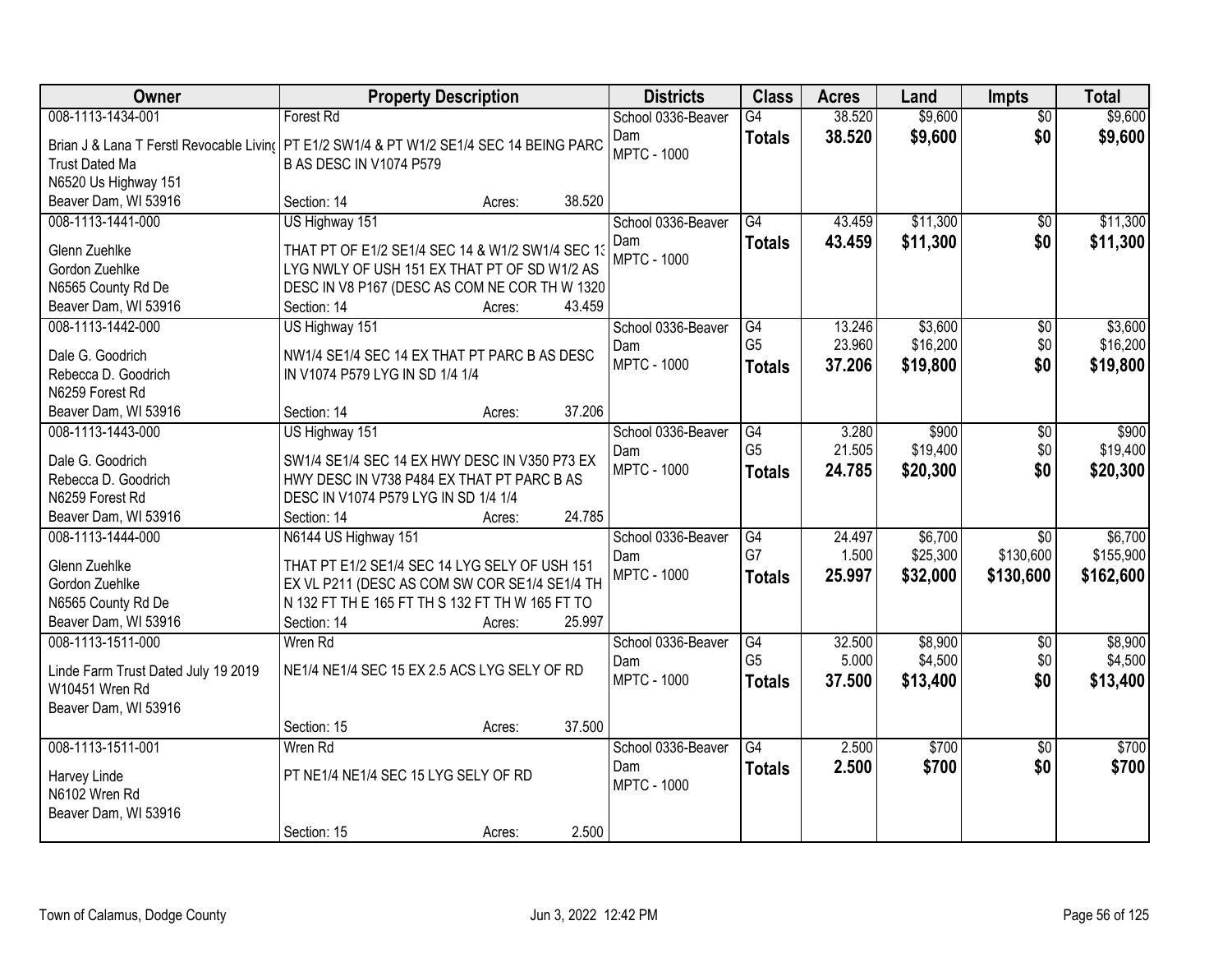| Owner                                     | <b>Property Description</b>                     |        |        | <b>Districts</b>          | <b>Class</b>                      | <b>Acres</b>     | Land                 | <b>Impts</b>    | <b>Total</b>         |
|-------------------------------------------|-------------------------------------------------|--------|--------|---------------------------|-----------------------------------|------------------|----------------------|-----------------|----------------------|
| 008-1113-1512-000                         | Wren Rd                                         |        |        | School 0336-Beaver        | $\overline{G5}$                   | 34.000           | \$30,600             | $\overline{50}$ | \$30,600             |
| Nahldean Knebel Revocable Trust           | NW1/4 NE1/4 SEC 15                              |        |        | Dam                       | G <sub>6</sub>                    | 6.000            | \$14,400             | \$0             | \$14,400             |
| N6301 Wren Rd                             |                                                 |        |        | <b>MPTC - 1000</b>        | <b>Totals</b>                     | 40,000           | \$45,000             | \$0             | \$45,000             |
| Beaver Dam, WI 53916                      |                                                 |        |        |                           |                                   |                  |                      |                 |                      |
|                                           | Section: 15                                     | Acres: | 40.000 |                           |                                   |                  |                      |                 |                      |
| 008-1113-1513-000                         | N6301 Wren Rd                                   |        |        | School 0336-Beaver        | G1                                | 3.690            | \$57,200             | \$403,500       | \$460,700            |
| Nahldean Knebel Revocable Trust           | SW1/4 NE1/4 SEC 15                              |        |        | Dam<br><b>MPTC - 1000</b> | G <sub>5</sub><br>G <sub>6</sub>  | 12.490<br>23.820 | \$11,900<br>\$62,300 | \$0<br>\$0      | \$11,900<br>\$62,300 |
| N6301 Wren Rd                             |                                                 |        |        |                           | <b>Totals</b>                     | 40.000           | \$131,400            | \$403,500       | \$534,900            |
| Beaver Dam, WI 53916                      |                                                 |        |        |                           |                                   |                  |                      |                 |                      |
|                                           | Section: 15                                     | Acres: | 40.000 |                           |                                   |                  |                      |                 |                      |
| 008-1113-1514-000                         | Wren Rd                                         |        |        | School 0336-Beaver        | $\overline{G4}$<br>G <sub>5</sub> | 35.000           | \$9,400<br>\$1,800   | \$0             | \$9,400              |
| Harvey Linde                              | SE1/4 NE1/4 SEC 15                              |        |        | Dam<br><b>MPTC - 1000</b> | G <sub>5</sub> M                  | 2.000<br>3.000   | \$4,100              | \$0<br>\$0      | \$1,800<br>\$4,100   |
| N6102 Wren Rd                             |                                                 |        |        |                           | <b>Totals</b>                     | 40.000           | \$15,300             | \$0             | \$15,300             |
| Beaver Dam, WI 53916                      |                                                 |        |        |                           |                                   |                  |                      |                 |                      |
|                                           | Section: 15                                     | Acres: | 40.000 |                           |                                   |                  |                      |                 |                      |
| 008-1113-1521-000                         | County Rd D                                     |        |        | School 0336-Beaver        | G4<br>G <sub>5</sub>              | 3.000<br>17.650  | \$500<br>\$18,200    | \$0<br>\$0      | \$500<br>\$18,200    |
| Haase Pine Hill Real Estate LLC           | THAT PT OF NW1/4 NW1/4 & NE1/4 NW1/4 SEC 15 AS  |        |        | Dam<br><b>MPTC - 1000</b> | <b>Totals</b>                     | 20.650           | \$18,700             | \$0             | \$18,700             |
| N6306 N Salem Rd                          | <b>DESC IN V375 P348</b>                        |        |        |                           |                                   |                  |                      |                 |                      |
| Beaver Dam, WI 53916                      |                                                 |        |        |                           |                                   |                  |                      |                 |                      |
| 008-1113-1522-000                         | Section: 15                                     | Acres: | 20.650 |                           | $\overline{G4}$                   | 53.075           | \$12,900             | $\overline{50}$ | \$12,900             |
|                                           | County Rd D                                     |        |        | School 0336-Beaver<br>Dam | G <sub>5</sub>                    | 14.140           | \$12,800             | \$0             | \$12,800             |
| Donald G Wedel Trust                      | N1/2 NW1/4 SEC 15 EX PARC DESC IN V375 P348 EX  |        |        | <b>MPTC - 1000</b>        | <b>Totals</b>                     | 67.215           | \$25,700             | \$0             | \$25,700             |
| W10761 County Rd D                        | HWY DESC IN V493 P701 ALSO THAT PT SW1/4        |        |        |                           |                                   |                  |                      |                 |                      |
| Beaver Dam, WI 53916                      | NW1/4 SEC 15 AS DESC IN V375 P350               |        |        |                           |                                   |                  |                      |                 |                      |
| 008-1113-1522-001                         | Section: 15<br>N6382 N Salem Rd                 | Acres: | 67.215 | School 0336-Beaver        | $\overline{G1}$                   | 2.003            | \$44,500             | \$388,800       | \$433,300            |
|                                           |                                                 |        |        | Dam                       | <b>Totals</b>                     | 2.003            | \$44,500             | \$388,800       | \$433,300            |
| Seth M. Zunker                            | LOT 1 CSM 7345 IN V50 P350 BEING PT NW1/4 NW1/4 |        |        | <b>MPTC - 1000</b>        |                                   |                  |                      |                 |                      |
| Courtney A. Zunker                        | & PT SW1/4 NW1/4 SEC 15                         |        |        |                           |                                   |                  |                      |                 |                      |
| N6382 N Salem Rd                          |                                                 |        | 2.003  |                           |                                   |                  |                      |                 |                      |
| Beaver Dam, WI 53916<br>008-1113-1523-000 | Section: 15<br>N6304 N Salem Rd                 | Acres: |        | School 0336-Beaver        | G4                                | 23.780           | \$4,200              | $\overline{50}$ | \$4,200              |
|                                           |                                                 |        |        | Dam                       | G <sub>5</sub>                    | 1.000            | \$900                | \$0             | \$900                |
| Haase Pine Hill Real Estate LLC           | SW1/4 NW1/4 SEC 15 EX PARC DESC IN V375 P350    |        |        | <b>MPTC - 1000</b>        | G <sub>5</sub> M                  | 3.000            | \$4,100              | \$0             | \$4,100              |
| N6306 N Salem Rd                          |                                                 |        |        |                           | G7                                | 2.000            | \$30,500             | \$114,200       | \$144,700            |
| Beaver Dam, WI 53916                      | Section: 15                                     | Acres: | 29.780 |                           | <b>Totals</b>                     | 29.780           | \$39,700             | \$114,200       | \$153,900            |
|                                           |                                                 |        |        |                           |                                   |                  |                      |                 |                      |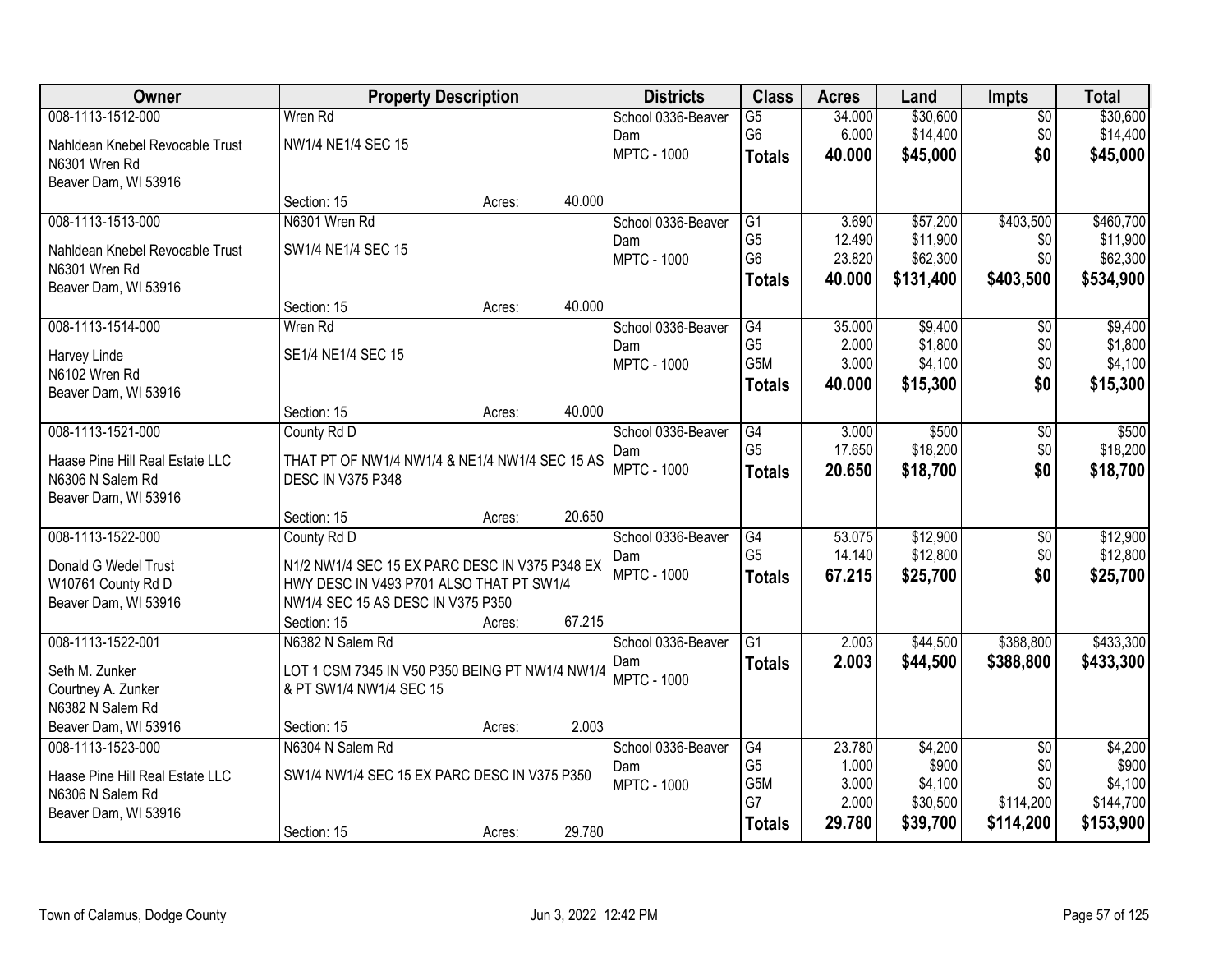| Owner                             | <b>Property Description</b>                      |        |        | <b>Districts</b>   | <b>Class</b>    | <b>Acres</b> | Land     | <b>Impts</b>    | <b>Total</b> |
|-----------------------------------|--------------------------------------------------|--------|--------|--------------------|-----------------|--------------|----------|-----------------|--------------|
| 008-1113-1524-000                 | N6306 N Salem Rd                                 |        |        | School 0336-Beaver | $\overline{G4}$ | 38.000       | \$9,500  | $\overline{30}$ | \$9,500      |
| Haase Pine Hill Real Estate LLC   | SE1/4 NW1/4 SEC 15                               |        |        | Dam                | G7              | 2.000        | \$30,500 | \$344,300       | \$374,800    |
| N6306 N Salem Rd                  |                                                  |        |        | <b>MPTC - 1000</b> | <b>Totals</b>   | 40.000       | \$40,000 | \$344,300       | \$384,300    |
| Beaver Dam, WI 53916              |                                                  |        |        |                    |                 |              |          |                 |              |
|                                   | Section: 15                                      | Acres: | 40.000 |                    |                 |              |          |                 |              |
| 008-1113-1531-000                 | Salem Rd                                         |        |        | School 0336-Beaver | G4              | 22.000       | \$5,800  | $\overline{50}$ | \$5,800      |
| Haase Pine Hill Real Estate LLC   | NE1/4 SW1/4 SEC 15                               |        |        | Dam                | G <sub>5</sub>  | 18.000       | \$16,200 | \$0             | \$16,200     |
| N6306 N Salem Rd                  |                                                  |        |        | <b>MPTC - 1000</b> | <b>Totals</b>   | 40.000       | \$22,000 | \$0             | \$22,000     |
| Beaver Dam, WI 53916              |                                                  |        |        |                    |                 |              |          |                 |              |
|                                   | Section: 15                                      | Acres: | 40.000 |                    |                 |              |          |                 |              |
| 008-1113-1532-000                 | N6256 N Salem Rd                                 |        |        | School 0336-Beaver | G4              | 38.000       | \$8,500  | \$0             | \$8,500      |
| Donald G Wedel Income Trust Dated | NW1/4 SW1/4 SEC 15                               |        |        | Dam                | G <sub>5</sub>  | 1.000        | \$900    | \$0             | \$900        |
| June 10 2011                      |                                                  |        |        | <b>MPTC - 1000</b> | G7              | 1.000        | \$20,000 | \$167,500       | \$187,500    |
| W10761 County Rd D                |                                                  |        |        |                    | Totals          | 40.000       | \$29,400 | \$167,500       | \$196,900    |
| Beaver Dam, WI 53916              | Section: 15                                      | Acres: | 40.000 |                    |                 |              |          |                 |              |
| 008-1113-1533-000                 | Salem Rd                                         |        |        | School 0336-Beaver | G4              | 38.360       | \$9,400  | \$0             | \$9,400      |
| Donald G Wedel Income Trust Dated | 58 AC M/L OFF W END OF S1/2 SW1/4 LYG W OF       |        |        | Dam                | G <sub>5</sub>  | 12.000       | \$10,800 | \$0             | \$10,800     |
| June 10 2011                      | CREEK IN SEC 15 EX E 8 AC M/L OF SD W 58 AC AS   |        |        | <b>MPTC - 1000</b> | <b>Totals</b>   | 50.360       | \$20,200 | \$0             | \$20,200     |
| W10761 County Rd D                | <b>DESC IN V120 P202</b>                         |        |        |                    |                 |              |          |                 |              |
| Beaver Dam, WI 53916              | Section: 15                                      | Acres: | 50.360 |                    |                 |              |          |                 |              |
| 008-1113-1534-001                 | Salem Rd                                         |        |        | School 0336-Beaver | G4              | 8.500        | \$2,200  | $\overline{30}$ | \$2,200      |
| Jakob J. Schmucki                 | E 22 AC OF SE1/4 SW1/4 SEC 15 ALSO E 8 AC M/L OF |        |        | Dam                | G <sub>5</sub>  | 21.715       | \$19,600 | \$0             | \$19,600     |
| Kathleen M. Schmucki              | W 58 AC OF S1/2 OF SW1/4 SEC 15 AS DESC IN V120  |        |        | <b>MPTC - 1000</b> | <b>Totals</b>   | 30.215       | \$21,800 | \$0             | \$21,800     |
| N6155 Wren Rd                     | P202                                             |        |        |                    |                 |              |          |                 |              |
| Beaver Dam, WI 53916              | Section: 15                                      | Acres: | 30.215 |                    |                 |              |          |                 |              |
| 008-1113-1541-000                 | Wren Rd                                          |        |        | School 0336-Beaver | G4              | 15.000       | \$3,700  | $\overline{50}$ | \$3,700      |
| Harvey Linde                      | NE1/4 SE1/4 SEC 15                               |        |        | Dam                | G <sub>5</sub>  | 18.000       | \$16,200 | \$0             | \$16,200     |
| N6102 Wren Rd                     |                                                  |        |        | <b>MPTC - 1000</b> | G5M             | 7.000        | \$9,500  | \$0             | \$9,500      |
| Beaver Dam, WI 53916              |                                                  |        |        |                    | <b>Totals</b>   | 40.000       | \$29,400 | \$0             | \$29,400     |
|                                   | Section: 15                                      | Acres: | 40.000 |                    |                 |              |          |                 |              |
| 008-1113-1542-000                 | Wren Rd                                          |        |        | School 0336-Beaver | $\overline{G4}$ | 14.750       | \$3,900  | $\overline{50}$ | \$3,900      |
| Harvey Linde                      | N1/2 OF NW1/4 SE1/4 SEC 15                       |        |        | Dam                | G <sub>5</sub>  | 5.250        | \$4,800  | \$0             | \$4,800      |
| N6102 Wren Rd                     |                                                  |        |        | <b>MPTC - 1000</b> | <b>Totals</b>   | 20.000       | \$8,700  | \$0             | \$8,700      |
| Beaver Dam, WI 53916              |                                                  |        |        |                    |                 |              |          |                 |              |
|                                   | Section: 15                                      | Acres: | 20.000 |                    |                 |              |          |                 |              |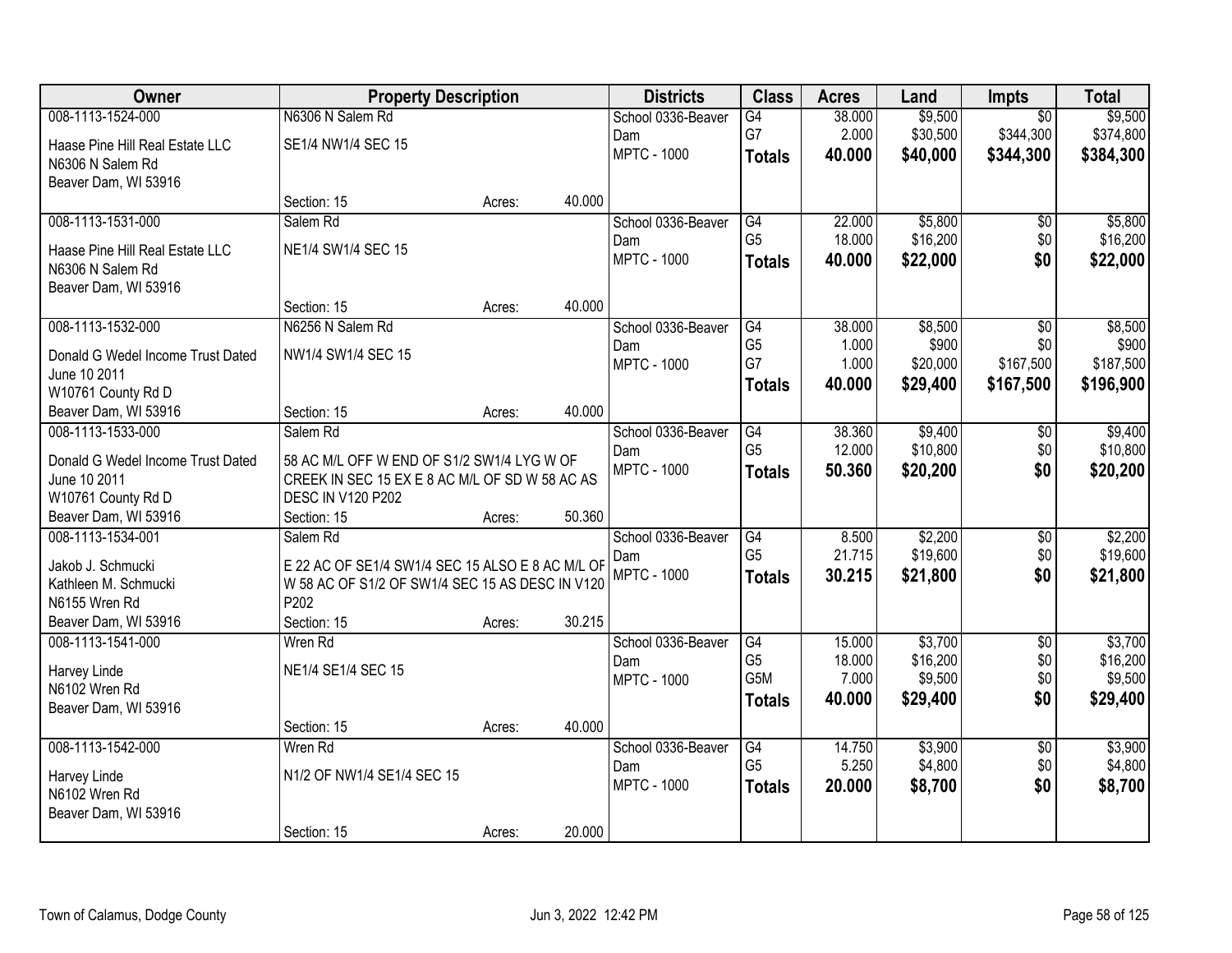| Owner                                   | <b>Property Description</b>                     |        |        | <b>Districts</b>          | <b>Class</b>    | <b>Acres</b> | Land     | <b>Impts</b>    | <b>Total</b> |
|-----------------------------------------|-------------------------------------------------|--------|--------|---------------------------|-----------------|--------------|----------|-----------------|--------------|
| 008-1113-1542-001                       | Wren Rd                                         |        |        | School 0336-Beaver        | $\overline{G4}$ | 18.500       | \$5,000  | $\sqrt{$0}$     | \$5,000      |
| Jakob J. Schmucki                       | S1/2 OF NW1/4 SE1/4 SEC 15                      |        |        | Dam                       | G <sub>5</sub>  | 1.500        | \$1,400  | \$0             | \$1,400      |
| Kathleen M. Schmucki                    |                                                 |        |        | <b>MPTC - 1000</b>        | <b>Totals</b>   | 20.000       | \$6,400  | \$0             | \$6,400      |
| N6155 Wren Rd                           |                                                 |        |        |                           |                 |              |          |                 |              |
| Beaver Dam, WI 53916                    | Section: 15                                     | Acres: | 20.000 |                           |                 |              |          |                 |              |
| 008-1113-1543-000                       | N6155 Wren Rd                                   |        |        | School 0336-Beaver        | G4              | 32.500       | \$8,500  | $\overline{50}$ | \$8,500      |
| Jakob J. Schmucki                       | SW1/4 SE1/4 SEC 15                              |        |        | Dam                       | G <sub>5</sub>  | 6.500        | \$5,900  | \$0             | \$5,900      |
| Kathleen M. Schmucki                    |                                                 |        |        | <b>MPTC - 1000</b>        | G7              | 1.000        | \$20,000 | \$151,300       | \$171,300    |
| N6155 Wren Rd                           |                                                 |        |        |                           | <b>Totals</b>   | 40.000       | \$34,400 | \$151,300       | \$185,700    |
| Beaver Dam, WI 53916                    | Section: 15                                     | Acres: | 40.000 |                           |                 |              |          |                 |              |
| 008-1113-1544-000                       | N6102 Wren Rd                                   |        |        | School 0336-Beaver        | $\overline{G1}$ | 0.500        | \$14,000 | \$63,800        | \$77,800     |
|                                         | SE1/4 SE1/4 SEC 15                              |        |        | Dam                       | G4              | 16.500       | \$4,200  | \$0             | \$4,200      |
| Harvey Linde<br>N6102 Wren Rd           |                                                 |        |        | <b>MPTC - 1000</b>        | G <sub>5</sub>  | 23.000       | \$20,700 | \$0             | \$20,700     |
| Beaver Dam, WI 53916                    |                                                 |        |        |                           | <b>Totals</b>   | 40.000       | \$38,900 | \$63,800        | \$102,700    |
|                                         | Section: 15                                     | Acres: | 40.000 |                           |                 |              |          |                 |              |
| 008-1113-1611-000                       | W10995 County Rd D                              |        |        | School 1736-Fall          | G4              | 0.600        | \$200    | $\sqrt[6]{}$    | \$200        |
|                                         |                                                 |        |        | River                     | G7              | 1.400        | \$24,200 | \$104,000       | \$128,200    |
| Roger W. Walter                         | LOT 1 CSM 6913 IN V47 P134 BEING PT NE1/4 NE1/4 |        |        | <b>MPTC - 1000</b>        | <b>Totals</b>   | 2.000        | \$24,400 | \$104,000       | \$128,400    |
| Leslie J. Walter                        | <b>SEC 16</b>                                   |        |        |                           |                 |              |          |                 |              |
| 709 S Spring St<br>Beaver Dam, WI 53916 |                                                 |        | 2.000  |                           |                 |              |          |                 |              |
| 008-1113-1612-000                       | Section: 16<br>W11034 County Rd D               | Acres: |        |                           | $\overline{G1}$ | 2.000        | \$44,500 | \$146,000       | \$190,500    |
|                                         |                                                 |        |        | School 1736-Fall<br>River | G4              | 9.000        | \$2,400  | \$0             | \$2,400      |
| Thomas G. Leising                       | THAT PT NW1/4 NE1/4 SEC 16 LYG SELY OF CL CTH   |        |        | <b>MPTC - 1000</b>        | G <sub>5</sub>  | 8.650        | \$6,900  | \$0             | \$6,900      |
| Marsha R. Leising                       | D ALSO COM NE COR SD 1/4 1/4 TH N 87DEG 17MIN   |        |        |                           | <b>Totals</b>   | 19.650       | \$53,800 | \$146,000       | \$199,800    |
| W11034 County Rd D                      | 15SEC W 145.35 FT TH S 44DEG 36MIN 30SEC W      |        |        |                           |                 |              |          |                 |              |
| Beaver Dam, WI 53916                    | Section: 16                                     | Acres: | 19.650 |                           |                 |              |          |                 |              |
| 008-1113-1612-001                       | County Rd D                                     |        |        | School 1736-Fall          | G4              | 17.000       | \$4,300  | \$0             | \$4,300      |
| Kenneth E. Schreiber                    | THAT PT NW1/4 NE1/4 SEC 16 LYG NWLY OF CL CTH   |        |        | River                     | G <sub>5</sub>  | 1.700        | \$1,600  | \$0             | \$1,600      |
| W10946 County Rd De                     | D EX PARC IN V348 P184                          |        |        | <b>MPTC - 1000</b>        | <b>Totals</b>   | 18.700       | \$5,900  | \$0             | \$5,900      |
| Beaver Dam, WI 53916                    |                                                 |        |        |                           |                 |              |          |                 |              |
|                                         | Section: 16                                     | Acres: | 18.700 |                           |                 |              |          |                 |              |
| 008-1113-1613-000                       | County Rd D                                     |        |        | School 1736-Fall          | G4              | 38.500       | \$10,000 | $\overline{50}$ | \$10,000     |
| Richard J. Anthes                       | SW1/4 NE1/4 SEC 16                              |        |        | River                     | G <sub>5</sub>  | 1.500        | \$1,400  | \$0             | \$1,400      |
| Linda K. Anthes                         |                                                 |        |        | <b>MPTC - 1000</b>        | <b>Totals</b>   | 40.000       | \$11,400 | \$0             | \$11,400     |
| W11111 County Rd D                      |                                                 |        |        |                           |                 |              |          |                 |              |
| Columbus, WI 53925                      | Section: 16                                     | Acres: | 40.000 |                           |                 |              |          |                 |              |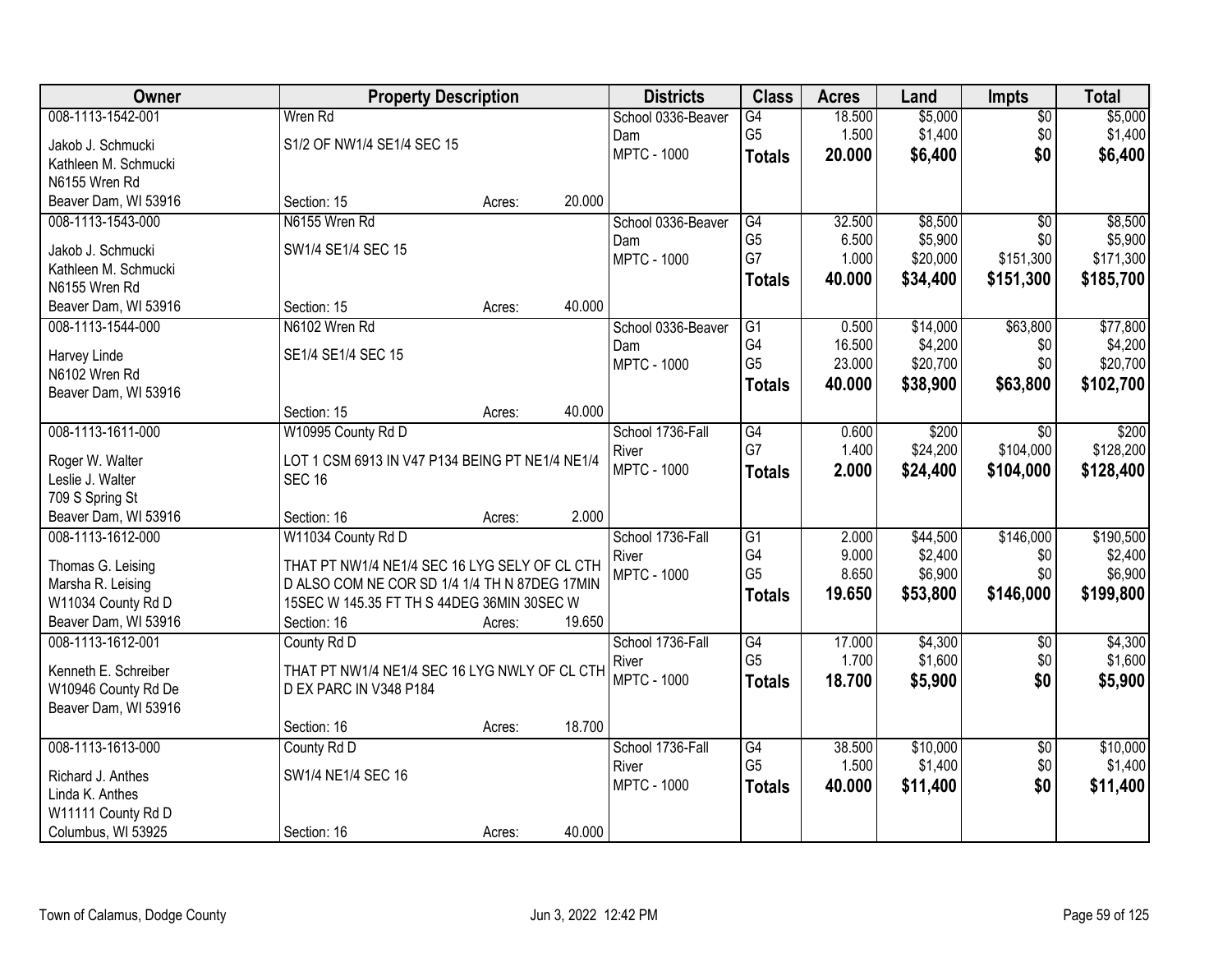| Owner                | <b>Property Description</b>                     |        |        | <b>Districts</b>   | <b>Class</b>          | <b>Acres</b>    | Land     | <b>Impts</b>    | <b>Total</b> |
|----------------------|-------------------------------------------------|--------|--------|--------------------|-----------------------|-----------------|----------|-----------------|--------------|
| 008-1113-1614-000    | Salem Rd                                        |        |        | School 1736-Fall   | $\overline{G4}$       | 52.242          | \$14,000 | $\overline{$0}$ | \$14,000     |
| James T. Kmiec       | E1/2 NE1/4 SEC 16 EX HWY DESC IN V494 P213 EX   |        |        | River              | G <sub>5</sub>        | 26.074          | \$22,900 | \$0             | \$22,900     |
| N6840 Robin Rd       | HWY DESC IN V519 P760 EX CSM 6913 IN V47 P134   |        |        | <b>MPTC - 1000</b> | <b>Totals</b>         | 78.316          | \$36,900 | \$0             | \$36,900     |
| Beaver Dam, WI 53916 |                                                 |        |        |                    |                       |                 |          |                 |              |
|                      | Section: 16                                     | Acres: | 78.316 |                    |                       |                 |          |                 |              |
| 008-1113-1621-000    | W11050 County Rd D                              |        |        | School 1736-Fall   | $\overline{G1}$       | 1.000           | \$30,000 | \$5,900         | \$35,900     |
| Kenneth E. Schreiber | NE1/4 NW1/4 SEC 16                              |        |        | River              | G4                    | 33.500          | \$9,000  | \$0             | \$9,000      |
| W10946 County Rd De  |                                                 |        |        | <b>MPTC - 1000</b> | G <sub>5</sub>        | 2.500           | \$2,300  | \$0             | \$2,300      |
| Beaver Dam, WI 53916 |                                                 |        |        |                    | G5M                   | 3.000           | \$4,100  | \$0             | \$4,100      |
|                      | Section: 16                                     | Acres: | 40.000 |                    | <b>Totals</b>         | 40.000          | \$45,400 | \$5,900         | \$51,300     |
| 008-1113-1622-000    | Hartt Rd                                        |        |        | School 1736-Fall   | G4                    | 25.000          | \$6,000  | \$0             | \$6,000      |
| Kenneth E. Schreiber | NW1/4 NW1/4 SEC 16                              |        |        | River              | G <sub>5</sub>        | 4.500           | \$4,100  | \$0             | \$4,100      |
| W10946 County Rd De  |                                                 |        |        | <b>MPTC - 1000</b> | G5M                   | 10.500          | \$14,200 | \$0             | \$14,200     |
| Beaver Dam, WI 53916 |                                                 |        |        |                    | <b>Totals</b>         | 40.000          | \$24,300 | \$0             | \$24,300     |
|                      | Section: 16                                     | Acres: | 40.000 |                    |                       |                 |          |                 |              |
| 008-1113-1623-000    | <b>Hartt Rd</b>                                 |        |        | School 1736-Fall   | G4                    | 38.000          | \$10,000 | \$0             | \$10,000     |
| Donald G Wedel Trust | SW1/4 NW1/4 SEC 16                              |        |        | River              | G <sub>5</sub>        | 2.000           | \$1,800  | \$0             | \$1,800      |
| W10761 County Rd D   |                                                 |        |        | <b>MPTC - 1000</b> | <b>Totals</b>         | 40.000          | \$11,800 | \$0             | \$11,800     |
| Beaver Dam, WI 53916 |                                                 |        |        |                    |                       |                 |          |                 |              |
|                      | Section: 16                                     | Acres: | 40.000 |                    |                       |                 |          |                 |              |
| 008-1113-1624-000    | W11111 County Rd D                              |        |        | School 1736-Fall   | $\overline{G1}$       | 1.500           | \$37,300 | \$96,800        | \$134,100    |
| Richard J. Anthes    | SE1/4 NW1/4 SEC 16                              |        |        | River              | G4                    | 31.000          | \$7,300  | \$0             | \$7,300      |
| Linda K. Anthes      |                                                 |        |        | <b>MPTC - 1000</b> | G <sub>5</sub><br>G5M | 2.500           | \$2,300  | \$0<br>\$0      | \$2,300      |
| W11111 County Rd D   |                                                 |        |        |                    |                       | 5.000<br>40.000 | \$6,800  |                 | \$6,800      |
| Columbus, WI 53925   | Section: 16                                     | Acres: | 40.000 |                    | <b>Totals</b>         |                 | \$53,700 | \$96,800        | \$150,500    |
| 008-1113-1631-000    | County Rd D                                     |        |        | School 1736-Fall   | G4                    | 35.000          | \$9,100  | $\sqrt{$0}$     | \$9,100      |
| Donald G Wedel Trust | NE1/4 SW1/4 SEC 16 EX THAT PT OF CSM IN V4 P289 |        |        | River              | G <sub>5</sub>        | 4.170           | \$3,800  | \$0             | \$3,800      |
| W10761 County Rd D   | LYG IN SD 1/4 1/4                               |        |        | <b>MPTC - 1000</b> | <b>Totals</b>         | 39.170          | \$12,900 | \$0             | \$12,900     |
| Beaver Dam, WI 53916 |                                                 |        |        |                    |                       |                 |          |                 |              |
|                      | Section: 16                                     | Acres: | 39.170 |                    |                       |                 |          |                 |              |
| 008-1113-1632-000    | County Rd D                                     |        |        | School 1736-Fall   | G4                    | 34.600          | \$8,800  | \$0             | \$8,800      |
| Donald G Wedel Trust | NW1/4 SW1/4 SEC 16 EX COM INT N LN SW1/4 SW1/4  |        |        | River              | <b>Totals</b>         | 34.600          | \$8,800  | \$0             | \$8,800      |
| W10761 County Rd D   | SD SEC 16 & SE LN RD SD PT LYG 627 FT E OF NW   |        |        | <b>MPTC - 1000</b> |                       |                 |          |                 |              |
| Beaver Dam, WI 53916 | COR LAST SD 1/4 1/4 TH NELY ALG SE LN SD RD     |        |        |                    |                       |                 |          |                 |              |
|                      | Section: 16                                     | Acres: | 34.600 |                    |                       |                 |          |                 |              |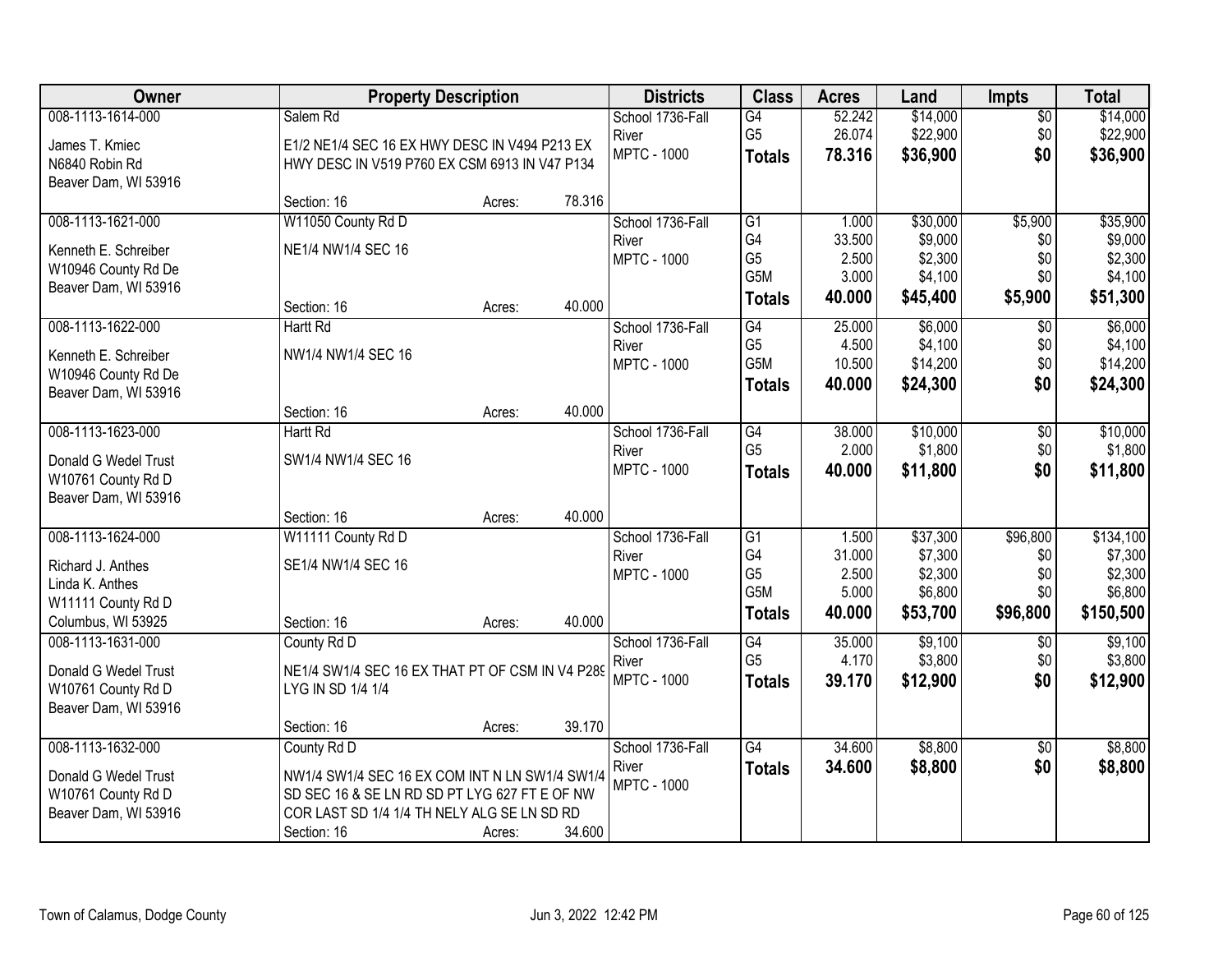| Owner                                                                                    | <b>Property Description</b>                                                                                                                                                                             | <b>Districts</b>                                | <b>Class</b>                              | <b>Acres</b>               | Land                            | <b>Impts</b>                            | <b>Total</b>                      |
|------------------------------------------------------------------------------------------|---------------------------------------------------------------------------------------------------------------------------------------------------------------------------------------------------------|-------------------------------------------------|-------------------------------------------|----------------------------|---------------------------------|-----------------------------------------|-----------------------------------|
| 008-1113-1632-001                                                                        | W11215 County Rd D                                                                                                                                                                                      | School 1736-Fall                                | $\overline{G1}$                           | 5.730                      | \$70,700                        | \$178,000                               | \$248,700                         |
| Peter Deminsky<br>Sara Lundeen<br>W11215 County Rd D                                     | PARC DESC IN CSM V4 P289 BEING PT N1/2 SW1/4<br><b>SEC 16</b>                                                                                                                                           | River<br><b>MPTC - 1000</b>                     | <b>Totals</b>                             | 5.730                      | \$70,700                        | \$178,000                               | \$248,700                         |
| Columbus, WI 53925                                                                       | 5.730<br>Section: 16<br>Acres:                                                                                                                                                                          |                                                 |                                           |                            |                                 |                                         |                                   |
| 008-1113-1632-002<br><b>Tracy Helleckson</b><br>W11253 County Rd D<br>Columbus, WI 53925 | W11253 County Rd D<br>LOT 1 CSM 3624 IN V22 P17 BEING PT NW1/4 SW1/4<br>PT SW1/4 SW1/4 SEC 16                                                                                                           | School 1736-Fall<br>River<br><b>MPTC - 1000</b> | $\overline{G1}$<br><b>Totals</b>          | 1.000<br>1.000             | \$30,000<br>\$30,000            | \$138,700<br>\$138,700                  | \$168,700<br>\$168,700            |
|                                                                                          | 1.000<br>Section: 16<br>Acres:                                                                                                                                                                          |                                                 |                                           |                            |                                 |                                         |                                   |
| 008-1113-1633-001<br>Marilyn A. Niedermair<br>Donald S. Niedermair<br>W11272 County Rd D | W11272 County Rd D<br>THAT PT SW1/4 SW1/4 SEC 16 AS DESC IN V456 P84<br>(BEING THAT PT SW1/4 SW1/4 SEC 16 LYG NWLY<br>CTH <sub>D</sub> )                                                                | School 1736-Fall<br>River<br><b>MPTC - 1000</b> | G1<br><b>Totals</b>                       | 3.960<br>3.960             | \$59,200<br>\$59,200            | \$292,400<br>\$292,400                  | \$351,600<br>\$351,600            |
| Columbus, WI 53925                                                                       | 3.960<br>Section: 16<br>Acres:                                                                                                                                                                          |                                                 |                                           |                            |                                 |                                         |                                   |
| 008-1113-1633-002<br>Jon J. Kmiec<br>W11273 County Rd D<br>Columbus, WI 53925            | W11273 County Rd D<br>LOT 1 CSM 3753 IN V23 P5 BEING PT SW1/4 SW1/4<br><b>SEC 16</b>                                                                                                                    | School 1736-Fall<br>River<br><b>MPTC - 1000</b> | $\overline{G1}$<br><b>Totals</b>          | 1.105<br>1.105             | \$31,500<br>\$31,500            | \$114,000<br>\$114,000                  | \$145,500<br>\$145,500            |
|                                                                                          | 1.105<br>Section: 16<br>Acres:                                                                                                                                                                          |                                                 |                                           |                            |                                 |                                         |                                   |
| 008-1113-1633-003<br>Jon J. Kmiec<br>W11273 County Rd D<br>Columbus, WI 53925            | W11273 County Rd D<br>SW1/4 SW1/4 SEC 16 EX PARC DESC IN V456 P845<br>(BEING THAT PT LYG NWLY OF CL CTH D) EX THAT<br>PT OF PARC DESC IN V316 P199 LYG IN SD 1/4 1/4<br>34.435<br>Section: 16<br>Acres: | School 1736-Fall<br>River<br><b>MPTC - 1000</b> | G4<br>G7<br><b>Totals</b>                 | 32.435<br>2.000<br>34.435  | \$8,800<br>\$30,500<br>\$39,300 | $\overline{30}$<br>\$76,200<br>\$76,200 | \$8,800<br>\$106,700<br>\$115,500 |
| 008-1113-1634-000<br>Jon J. Kmiec<br>W11273 County Rd D<br>Columbus, WI 53925            | County Rd D<br>SE1/4 SW1/4 SEC 16<br>40.000<br>Section: 16<br>Acres:                                                                                                                                    | School 1736-Fall<br>River<br><b>MPTC - 1000</b> | G4<br>G <sub>5</sub><br><b>Totals</b>     | 30.000<br>10.000<br>40.000 | \$8,200<br>\$9,000<br>\$17,200  | $\overline{50}$<br>\$0<br>\$0           | \$8,200<br>\$9,000<br>\$17,200    |
| 008-1113-1641-000<br>State of Wisconsin Dnr<br>101 S Webster St<br>Madison, WI 53707     | N6259 N Salem Rd<br>LOT 1 CSM 1273 IN V9 P106 BEING PT SE1/4 SEC 16<br>50.790<br>Section: 16<br>Acres:                                                                                                  | School 0336-Beaver<br>Dam<br><b>MPTC - 1000</b> | $\overline{\mathsf{X2}}$<br><b>Totals</b> | 50.790<br>50.790           | \$0<br>\$0                      | $\overline{30}$<br>\$0                  | $\overline{50}$<br>\$0            |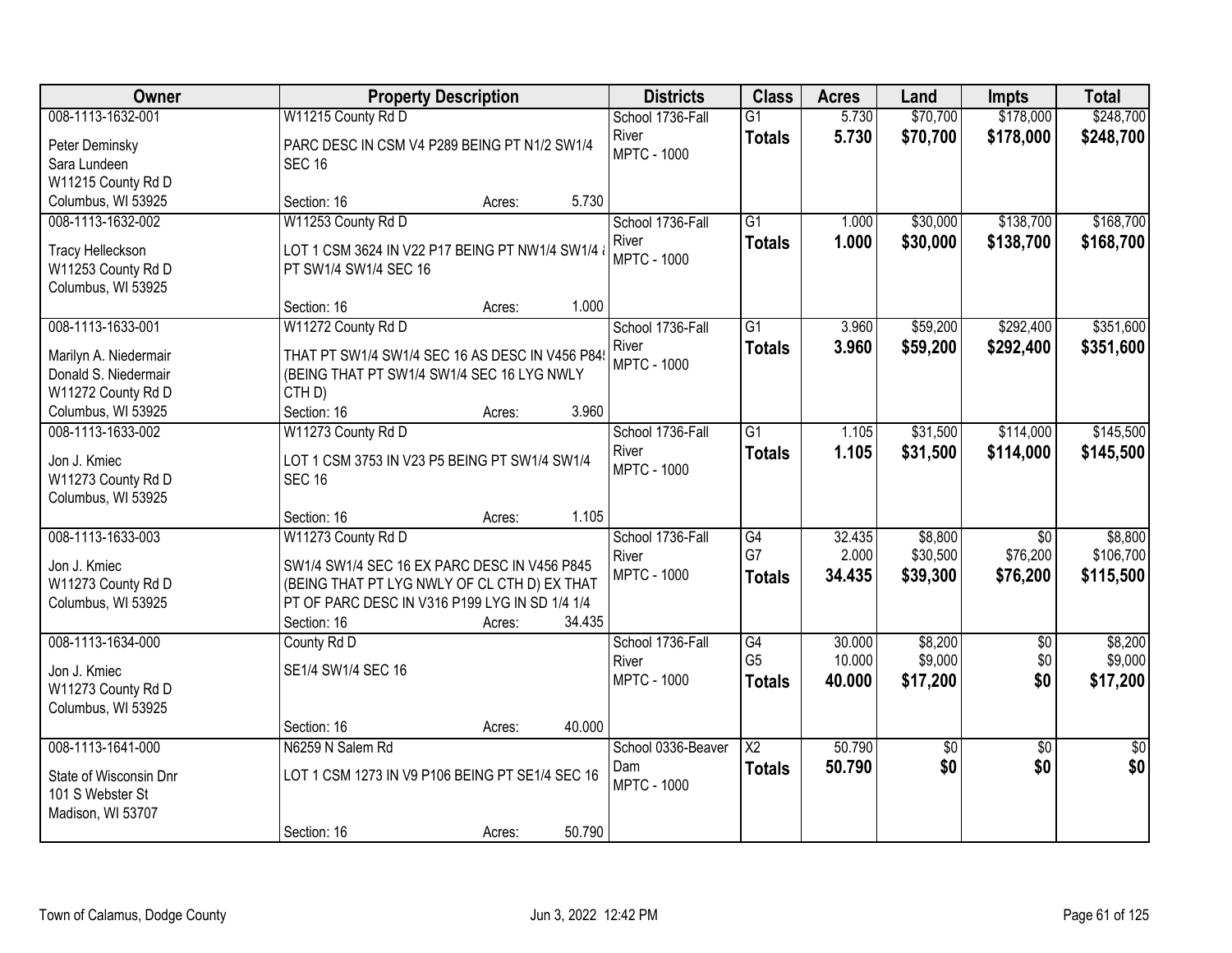| Owner                                      | <b>Property Description</b>                                                                 | <b>Districts</b>   | <b>Class</b>           | <b>Acres</b> | Land            | <b>Impts</b>    | <b>Total</b> |
|--------------------------------------------|---------------------------------------------------------------------------------------------|--------------------|------------------------|--------------|-----------------|-----------------|--------------|
| 008-1113-1642-000                          | Salem Rd                                                                                    | School 1736-Fall   | G4                     | 31.000       | \$7,600         | $\sqrt{$0}$     | \$7,600      |
| Richard J. Anthes                          | PT NW1/4 SE1/4 & PT NE1/4 SE1/4 SEC 16 COM E1/4                                             | River              | G <sub>5</sub>         | 6.790        | \$6,100         | \$0             | \$6,100      |
| Linda K. Anthes                            | COR SD SEC TH S 89DEG 55MIN 20SEC W 519.01 FT                                               | <b>MPTC - 1000</b> | <b>Totals</b>          | 37.790       | \$13,700        | \$0             | \$13,700     |
| W11111 County Rd D                         | BEING POB TH W ALG N LN SE1/4 TO NW COR NW1/                                                |                    |                        |              |                 |                 |              |
| Columbus, WI 53925                         | 37.790<br>Section: 16<br>Acres:                                                             |                    |                        |              |                 |                 |              |
| 008-1113-1643-000                          | Salem Rd                                                                                    | School 0336-Beaver | $\overline{\text{X2}}$ | 28.150       | $\overline{50}$ | $\overline{50}$ | \$0          |
|                                            |                                                                                             | Dam                | <b>Totals</b>          | 28.150       | \$0             | \$0             | \$0          |
| State of Wisconsin Dnr<br>101 S Webster St | LOT 1 CSM 3627 IN V22 P23 BEING PT NE1/4 SE1/4<br>PT SE1/4 SE1/4 & PT SW1/4 SE1/4 SEC 16    | <b>MPTC - 1000</b> |                        |              |                 |                 |              |
| Madison, WI 53707                          |                                                                                             |                    |                        |              |                 |                 |              |
|                                            | 28.150<br>Section: 16<br>Acres:                                                             |                    |                        |              |                 |                 |              |
| 008-1113-1644-000                          | N6205 N Salem Rd                                                                            | School 0336-Beaver | $\overline{G1}$        | 1.000        | \$30,000        | \$158,900       | \$188,900    |
|                                            |                                                                                             | Dam                | G4                     | 6.359        | \$1,300         | \$0             | \$1,300      |
| Paul D. Eserhut                            | THAT PT NE1/4 SE1/4 & SE1/4 SE1/4 SEC 16 AS                                                 | <b>MPTC - 1000</b> | G <sub>5</sub>         | 2.420        | \$2,200         | \$0             | \$2,200      |
| N6205 N Salem Rd                           | DESC IN DOC #993065                                                                         |                    | <b>Totals</b>          | 9.779        | \$33,500        | \$158,900       | \$192,400    |
| Beaver Dam, WI 53916                       | 9.779                                                                                       |                    |                        |              |                 |                 |              |
| 008-1113-1644-001                          | Section: 16<br>Acres:<br>N6145 N Salem Rd                                                   | School 0336-Beaver | G1                     | 2.000        | \$44,500        | \$110,200       | \$154,700    |
|                                            |                                                                                             | Dam                | G4                     | 7.996        | \$1,400         | \$0             | \$1,400      |
| Kent M. Berney                             | LOT 1 CSM 2470 IN V15 P87 BEING PT SE1/4 SE1/4                                              | <b>MPTC - 1000</b> | G <sub>5</sub>         | 24.079       | \$14,200        | \$0             | \$14,200     |
| Marilyn K. Moore                           | SEC 16 ALSO THAT PT SW1/4 SE1/4 & SD SE1/4                                                  |                    | <b>Totals</b>          | 34.075       | \$60,100        | \$110,200       | \$170,300    |
| N6145 N Salem Rd                           | SE1/4 SEC 16 AS DESC IN V1149 P331 ALSO THAT                                                |                    |                        |              |                 |                 |              |
| Beaver Dam, WI 53916                       | 34.075<br>Section: 16<br>Acres:                                                             |                    |                        |              |                 |                 |              |
| 008-1113-1711-000                          | <b>Hartt Rd</b>                                                                             | School 1736-Fall   | G4                     | 32.000       | \$7,900         | \$0             | \$7,900      |
| Kenneth E. Schreiber                       | NE1/4 NE1/4 SEC 17 EX PARC IN CSM 324 OF V6 P63                                             | River              | G <sub>5</sub>         | 7.470        | \$6,700         | \$0             | \$6,700      |
| Richard M. Schreiber                       |                                                                                             | <b>MPTC - 1000</b> | <b>Totals</b>          | 39.470       | \$14,600        | \$0             | \$14,600     |
| W10946 County Rd De                        |                                                                                             |                    |                        |              |                 |                 |              |
| Beaver Dam, WI 53916                       | 39.470<br>Section: 17<br>Acres:                                                             |                    |                        |              |                 |                 |              |
| 008-1113-1712-000                          | Hartt Rd                                                                                    | School 1736-Fall   | $\overline{G4}$        | 16.000       | \$3,300         | $\overline{50}$ | \$3,300      |
| Richard M. Schreiber                       | NW1/4 NE1/4 SEC 17                                                                          | River              | G <sub>5</sub>         | 22.000       | \$19,800        | \$0             | \$19,800     |
| Kenneth E. Schreiber                       |                                                                                             | <b>MPTC - 1000</b> | G <sub>5</sub> M       | 2.000        | \$2,700         | \$0             | \$2,700      |
| W10946 County Rd De                        |                                                                                             |                    | <b>Totals</b>          | 40.000       | \$25,800        | \$0             | \$25,800     |
| Beaver Dam, WI 53916                       | 40.000<br>Section: 17<br>Acres:                                                             |                    |                        |              |                 |                 |              |
| 008-1113-1713-000                          | <b>Hartt Rd</b>                                                                             | School 1736-Fall   | G4                     | 65.135       | \$15,800        | $\overline{50}$ | \$15,800     |
|                                            |                                                                                             | River              | G <sub>5</sub>         | 29.350       | \$23,200        | \$0             | \$23,200     |
| Richard M. Schreiber                       | NE1/4 SW1/4, SW1/4 NE1/4 EX THAT PT CSM 324 IN                                              | <b>MPTC - 1000</b> | G5M                    | 10.000       | \$13,500        | \$0             | \$13,500     |
| N6513 Robin Rd                             | V6 P63 LYG IN SD 1/4 1/4 ALSO NW1/4 SE1/4 SEC 17<br>EX THAT PT DESC AS AN EXCEPTION IN DOC# |                    | <b>Totals</b>          | 104.485      | \$52,500        | \$0             | \$52,500     |
| Beaver Dam, WI 53916                       | 104.485<br>Section: 17                                                                      |                    |                        |              |                 |                 |              |
|                                            | Acres:                                                                                      |                    |                        |              |                 |                 |              |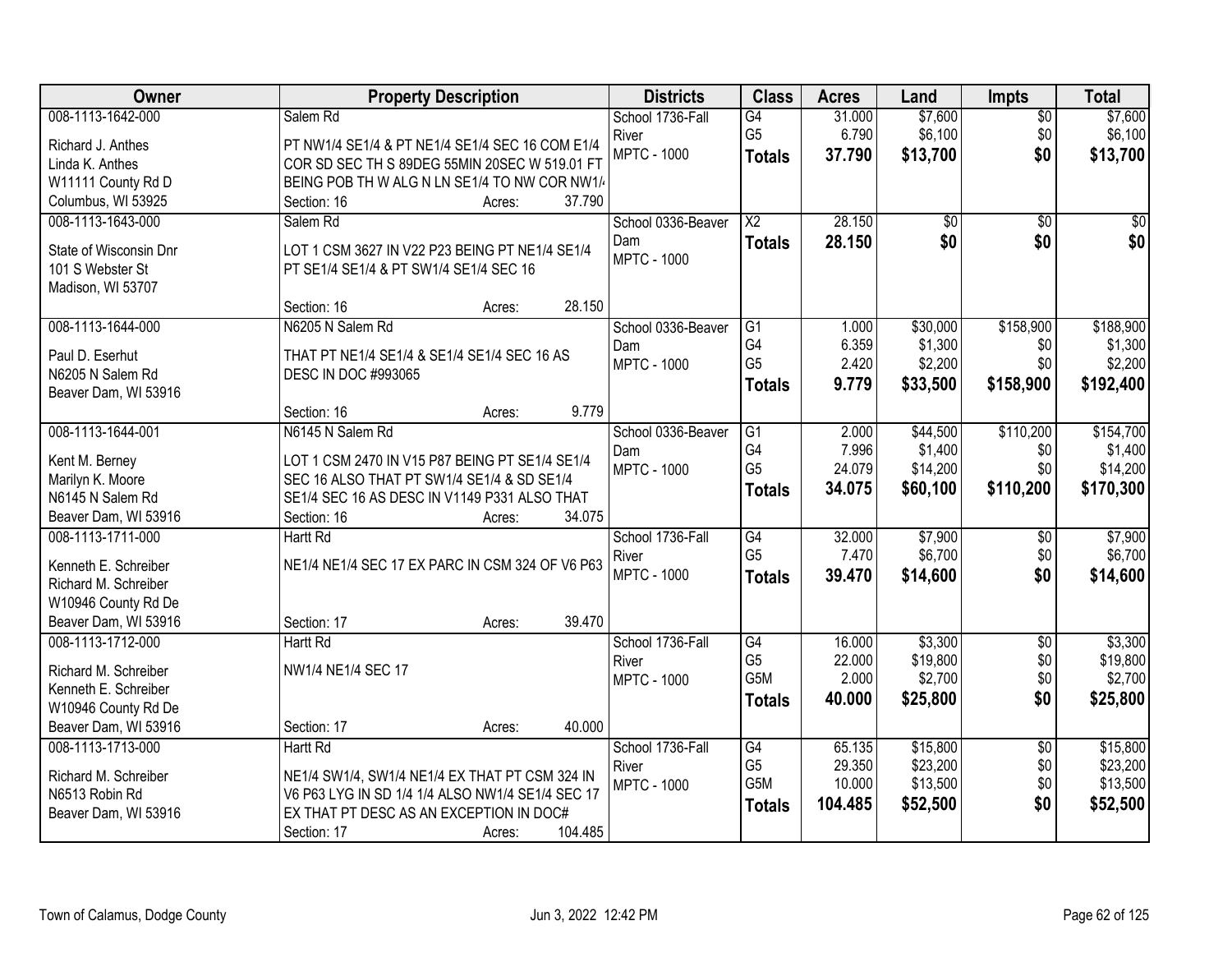| Owner                | <b>Property Description</b>                           | <b>Districts</b>          | <b>Class</b>    | <b>Acres</b> | Land     | <b>Impts</b>           | <b>Total</b> |
|----------------------|-------------------------------------------------------|---------------------------|-----------------|--------------|----------|------------------------|--------------|
| 008-1113-1714-000    | <b>Hartt Rd</b>                                       | School 1736-Fall          | G4              | 38.000       | \$9,500  | $\overline{50}$        | \$9,500      |
| Kenneth E. Schreiber | SE1/4 NE1/4 SEC 17 EX PARC IN CSM 324 OF V6 P63       | River                     | G <sub>5</sub>  | 0.760        | \$700    | \$0                    | \$700        |
| Richard M. Schreiber |                                                       | <b>MPTC - 1000</b>        | <b>Totals</b>   | 38.760       | \$10,200 | \$0                    | \$10,200     |
| W10946 County Rd De  |                                                       |                           |                 |              |          |                        |              |
| Beaver Dam, WI 53916 | 38.760<br>Section: 17<br>Acres:                       |                           |                 |              |          |                        |              |
| 008-1113-1714-001    | N6386 Hartt Rd                                        | School 1736-Fall          | $\overline{G1}$ | 1.820        | \$41,900 | \$138,600              | \$180,500    |
| Steven R. Weishoff   | LOT 1 CSM 324 IN V6 P63 BEING PT NE1/4 NE1/4 &        | River                     | <b>Totals</b>   | 1.820        | \$41,900 | \$138,600              | \$180,500    |
| N6386 Hartt Rd       | PT SE1/4 NE1/4 & PT SW1/4 NE1/4 SEC 17                | <b>MPTC - 1000</b>        |                 |              |          |                        |              |
| Columbus, WI 53925   |                                                       |                           |                 |              |          |                        |              |
|                      | 1.820<br>Section: 17<br>Acres:                        |                           |                 |              |          |                        |              |
| 008-1113-1721-000    | N6420 Burns Rd                                        | School 1736-Fall          | $\overline{G1}$ | 1.000        | \$30,000 | \$400,800              | \$430,800    |
| Daniel T. Groh       | PT E1/2 NW1/4 SEC 17 AS DESC IN V534 P348             | River                     | G4              | 26.000       | \$6,100  | \$0                    | \$6,100      |
| Marjorie K. Groh     |                                                       | <b>MPTC - 1000</b>        | G <sub>5</sub>  | 13.000       | \$11,700 | \$0                    | \$11,700     |
| N6420 Burns Rd       |                                                       |                           | <b>Totals</b>   | 40.000       | \$47,800 | \$400,800              | \$448,600    |
| Fall River, WI 53932 | 40.000<br>Section: 17<br>Acres:                       |                           |                 |              |          |                        |              |
| 008-1113-1722-000    | <b>Burns Rd</b>                                       | School 1736-Fall          | G4              | 3.500        | \$800    | \$0                    | \$800        |
|                      |                                                       | River                     | G <sub>5</sub>  | 38.810       | \$35,000 | \$0                    | \$35,000     |
| Mark A. Salzman      | THAT PT SW1/4 SW1/4 SEC 8 LYG SLY CTH DE &            | <b>MPTC - 1000</b>        | <b>Totals</b>   | 42.310       | \$35,800 | \$0                    | \$35,800     |
| N6443 Burns Rd       | NW1/4 NW1/4 SEC 17 EX HWY DESC IN V311 P573 EX        |                           |                 |              |          |                        |              |
| Fall River, WI 53932 | CSM V1 P156 EX THAT PT LOT 1 OF CSM 2911 IN<br>42.310 |                           |                 |              |          |                        |              |
| 008-1113-1723-000    | Section: 17<br>Acres:<br><b>Burns Rd</b>              |                           | G4              | 11.090       | \$2,500  |                        | \$2,500      |
|                      |                                                       | School 1736-Fall<br>River | G <sub>5</sub>  | 7.000        | \$6,300  | $\overline{50}$<br>\$0 | \$6,300      |
| Mark A. Salzman      | N1/2 SW1/4 NW1/4 SEC 17 EX THAT PT LOT 1 OF           | <b>MPTC - 1000</b>        |                 | 18.090       | \$8,800  | \$0                    | \$8,800      |
| N6443 Burns Rd       | CSM 2911 IN V17 P93 LYG IN SD N1/2 SW1/4 NW1/4        |                           | <b>Totals</b>   |              |          |                        |              |
| Fall River, WI 53932 |                                                       |                           |                 |              |          |                        |              |
|                      | 18.090<br>Section: 17<br>Acres:                       |                           |                 |              |          |                        |              |
| 008-1113-1723-001    | N6443 Burns Rd                                        | School 1736-Fall          | $\overline{G1}$ | 2.600        | \$49,000 | \$257,600              | \$306,600    |
| Mark A. Salzman      | LOT 1 CSM 2911 IN V17 P93 BEING PT NW1/4 NW1/4        | River                     | <b>Totals</b>   | 2.600        | \$49,000 | \$257,600              | \$306,600    |
| N6443 Burns Rd       | & SW1/4 NW1/4 SEC 17                                  | <b>MPTC - 1000</b>        |                 |              |          |                        |              |
| Fall River, WI 53932 |                                                       |                           |                 |              |          |                        |              |
|                      | 2.600<br>Section: 17<br>Acres:                        |                           |                 |              |          |                        |              |
| 008-1113-1723-002    | <b>Burns Rd</b>                                       | School 1736-Fall          | G4              | 8.036        | \$2,000  | $\overline{30}$        | \$2,000      |
| Leroy Kirchberg      | S1/2 OF SW1/4 NW1/4 SEC 17 EX THAT PT PARC            | River                     | G <sub>5</sub>  | 6.500        | \$5,900  | \$0                    | \$5,900      |
| Christine Kirchberg  | DESC IN V958 P973 LYG IN SD 1/4 1/4                   | <b>MPTC - 1000</b>        | <b>Totals</b>   | 14.536       | \$7,900  | \$0                    | \$7,900      |
| N6305 Pahl Rd        |                                                       |                           |                 |              |          |                        |              |
| Fall River, WI 53932 | 14.536<br>Section: 17<br>Acres:                       |                           |                 |              |          |                        |              |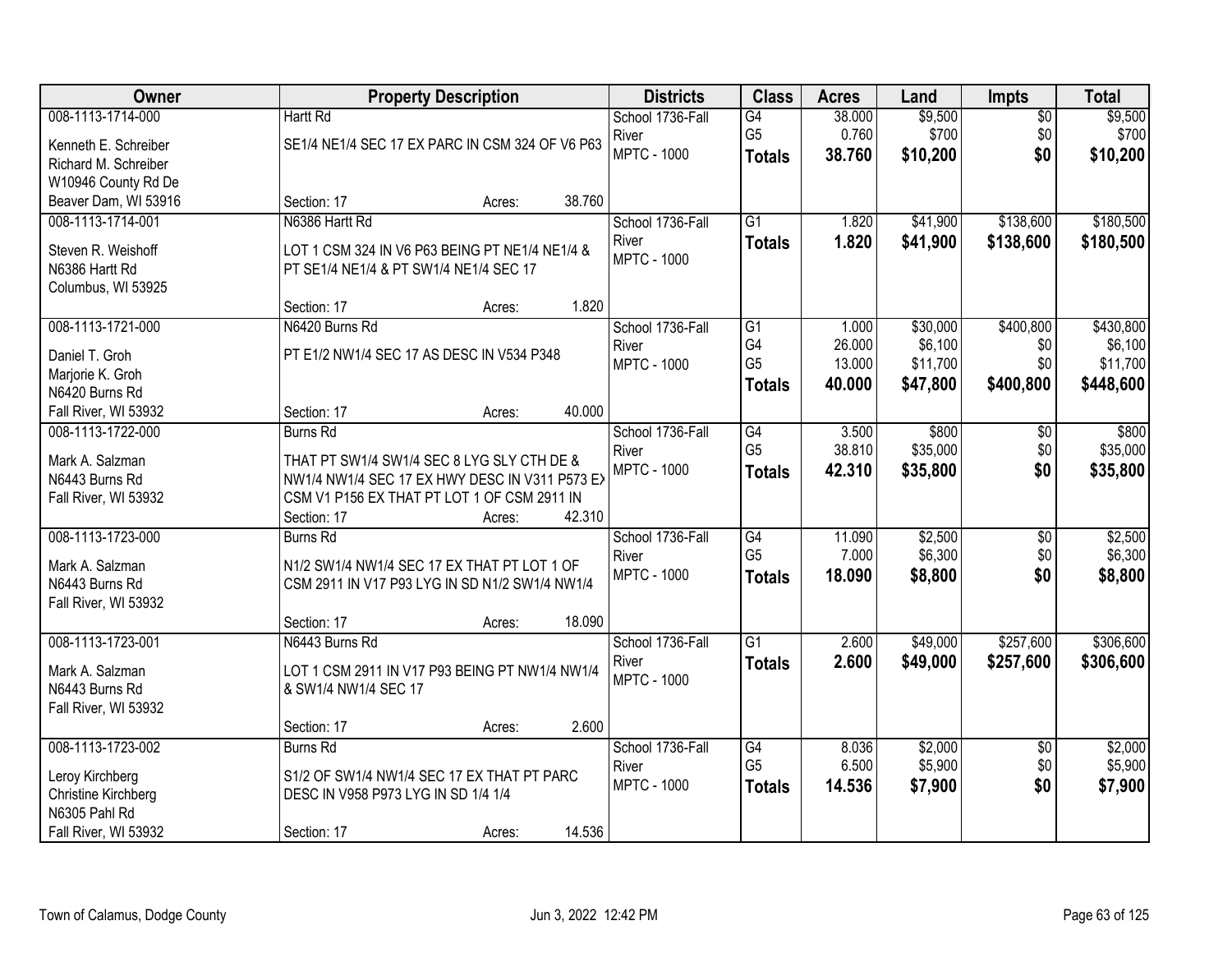| Owner                           | <b>Property Description</b>                    |        |        | <b>Districts</b>   | <b>Class</b>           | <b>Acres</b> | Land            | <b>Impts</b>    | <b>Total</b> |
|---------------------------------|------------------------------------------------|--------|--------|--------------------|------------------------|--------------|-----------------|-----------------|--------------|
| 008-1113-1724-000               | <b>Burns Rd</b>                                |        |        | School 1736-Fall   | G5                     | 37.000       | \$33,300        | $\overline{50}$ | \$33,300     |
| Beaver Dam Conservationists Inc | PT E1/2 NW1/4 SEC 17 BEG 759 FT S OF NE COR TH |        |        | River              | G <sub>6</sub>         | 3.000        | \$8,100         | \$0             | \$8,100      |
| PO Box 99                       | SWLY TO POINT 759 FT N OF SW COR SD E1/2 S TO  |        |        | <b>MPTC - 1000</b> | <b>Totals</b>          | 40.000       | \$41,400        | \$0             | \$41,400     |
| Beaver Dam, WI 53916            | SW CORE TO SE CORN TO POB                      |        |        |                    |                        |              |                 |                 |              |
|                                 | Section: 17                                    | Acres: | 40.000 |                    |                        |              |                 |                 |              |
| 008-1113-1732-000               | <b>Burns Rd</b>                                |        |        | School 1736-Fall   | G4                     | 3.200        | \$900           | \$0             | \$900        |
| Leroy Kirchberg                 | NW1/4 SW1/4 SEC 17 EX THAT PT PARC DESC IN     |        |        | River              | G <sub>5</sub>         | 2.858        | \$2,600         | \$0             | \$2,600      |
| <b>Christine Kirchberg</b>      | V958 P973 LYG IN SD 1/4 1/4                    |        |        | <b>MPTC - 1000</b> | <b>Totals</b>          | 6.058        | \$3,500         | \$0             | \$3,500      |
| N6305 Pahl Rd                   |                                                |        |        |                    |                        |              |                 |                 |              |
| Fall River, WI 53932            | Section: 17                                    | Acres: | 6.058  |                    |                        |              |                 |                 |              |
| 008-1113-1732-001               | <b>Burns Rd</b>                                |        |        | School 1736-Fall   | G4                     | 15.266       | \$3,300         | \$0             | \$3,300      |
| Mark A. Salzman                 | THAT PT OF SW1/4 NW1/4 & PT OF NW1/4 SW1/4 SE( |        |        | River              | G <sub>5</sub>         | 24.140       | \$21,800        | \$0             | \$21,800     |
| N6443 Burns Rd                  | 17 AS DESC IN V958 P973                        |        |        | <b>MPTC - 1000</b> | <b>Totals</b>          | 39,406       | \$25,100        | \$0             | \$25,100     |
| Fall River, WI 53932            |                                                |        |        |                    |                        |              |                 |                 |              |
|                                 | Section: 17                                    | Acres: | 39.406 |                    |                        |              |                 |                 |              |
| 008-1113-1733-000               | State Highway 73                               |        |        | School 1736-Fall   | $\overline{G5}$        | 40.000       | \$36,000        | $\frac{1}{20}$  | \$36,000     |
| Beaver Dam Conservationists Inc | SW1/4 SW1/4 SEC 17                             |        |        | River              | <b>Totals</b>          | 40.000       | \$36,000        | \$0             | \$36,000     |
| PO Box 99                       |                                                |        |        | <b>MPTC - 1000</b> |                        |              |                 |                 |              |
| Beaver Dam, WI 53916            |                                                |        |        |                    |                        |              |                 |                 |              |
|                                 | Section: 17                                    | Acres: | 40.000 |                    |                        |              |                 |                 |              |
| 008-1113-1741-001               | <b>Hartt Rd</b>                                |        |        | School 1736-Fall   | G4                     | 36.750       | \$9,100         | $\overline{50}$ | \$9,100      |
| Richard M. Schreiber            | NE1/4 SE1/4 SEC 17 EX THAT PT DESC AS AN       |        |        | River              | G <sub>5</sub>         | 3.041        | \$2,500         | \$0             | \$2,500      |
| N6513 Robin Rd                  | EXCEPTION IN DOC# 1091866                      |        |        | <b>MPTC - 1000</b> | <b>Totals</b>          | 39.791       | \$11,600        | \$0             | \$11,600     |
| Beaver Dam, WI 53916            |                                                |        |        |                    |                        |              |                 |                 |              |
|                                 | Section: 17                                    | Acres: | 39.791 |                    |                        |              |                 |                 |              |
| 008-1113-1742-000               | N6219 Hartt Rd                                 |        |        | School 1736-Fall   | G1                     | 1.000        | \$30,000        | \$189,500       | \$219,500    |
| Randall J. Hartt                | THAT PT OF N1/2 SE1/4 SEC 17 AS DESC IN DOC#   |        |        | River              | G4                     | 10.763       | \$2,100         | \$0             | \$2,100      |
| N6219 Hartt Rd                  | 1100913                                        |        |        | <b>MPTC - 1000</b> | G <sub>5</sub>         | 4.959        | \$2,500         | \$0             | \$2,500      |
| Columbus, WI 53925              |                                                |        |        |                    | <b>Totals</b>          | 16.722       | \$34,600        | \$189,500       | \$224,100    |
|                                 | Section: 17                                    | Acres: | 16.722 |                    |                        |              |                 |                 |              |
| 008-1113-1743-000               | W11454 County Rd D                             |        |        | School 1736-Fall   | $\overline{\text{X2}}$ | 98.804       | $\overline{50}$ | $\overline{30}$ | \$0          |
| State of Wisconsin Dnr          | THAT PT OF CSM 3384 IN V20 P118 LYG IN SE1/4   |        |        | River              | <b>Totals</b>          | 98.804       | \$0             | \$0             | \$0          |
| 101 S Webster St                | SW1/4 & SW1/4 SE1/4 SEC 17 ALSO THAT PT IN     |        |        | <b>MPTC - 1000</b> |                        |              |                 |                 |              |
| Madison, WI 53707               | NW1/4 NE1/4 SEC 20 LYG NWLY OF CL CTH D        |        |        |                    |                        |              |                 |                 |              |
|                                 | Section: 17                                    | Acres: | 98.804 |                    |                        |              |                 |                 |              |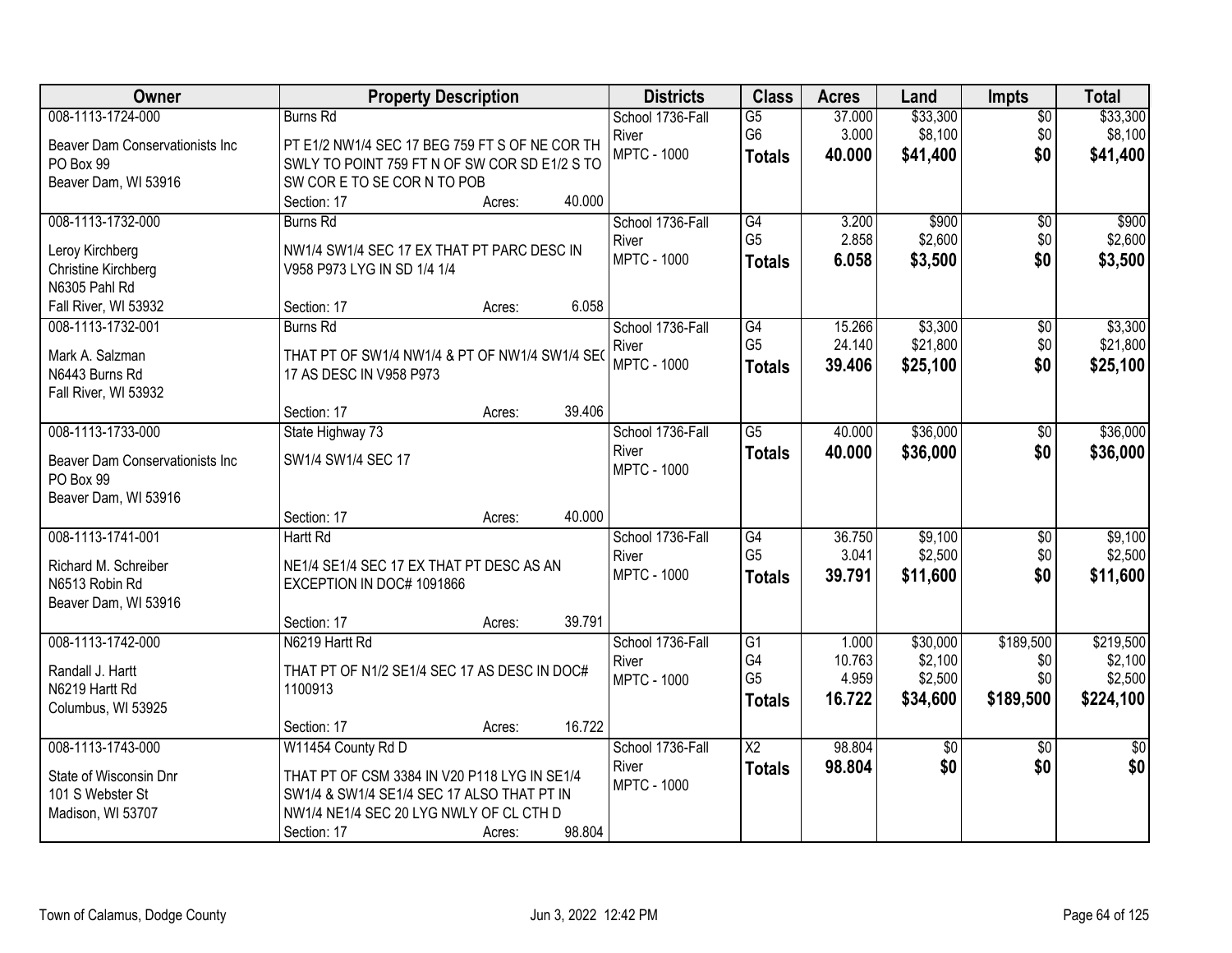| Owner                                     | <b>Property Description</b>                                                                     | <b>Districts</b>   | <b>Class</b>    | <b>Acres</b> | Land     | Impts           | <b>Total</b>    |
|-------------------------------------------|-------------------------------------------------------------------------------------------------|--------------------|-----------------|--------------|----------|-----------------|-----------------|
| 008-1113-1744-000                         | W11313 County Rd D                                                                              | School 1736-Fall   | G4              | 31.056       | \$7,700  | $\overline{50}$ | \$7,700         |
| Scott A Steers Revocable Trust Dated      | SE1/4 SE1/4 SEC 17 EX 1.5 AC IN SE COR BEING                                                    | River              | G7              | 1.000        | \$20,000 | \$114,800       | \$134,800       |
| November 24, 2020                         | BURIAL GROUND LOT (AS REC IN V36 P268 & BEING                                                   | <b>MPTC - 1000</b> | <b>Totals</b>   | 32.056       | \$27,700 | \$114,800       | \$142,500       |
| W11350 Van Buren Rd                       | DESC AS BEG 33 FT W OF SE COR TH W ON S LN                                                      |                    |                 |              |          |                 |                 |
| Columbus, WI 53925                        | 32.056<br>Section: 17<br>Acres:                                                                 |                    |                 |              |          |                 |                 |
| 008-1113-1744-001                         | <b>Hartt Rd</b>                                                                                 | School 1736-Fall   | G4              | 6.000        | \$1,400  | $\overline{50}$ | \$1,400         |
|                                           |                                                                                                 | River              | G <sub>5</sub>  | 0.720        | \$700    | \$0             | \$700           |
| Kent A. Welsch<br>712 Grove St            | PT SE1/4 SE1/4 SEC 17 COM NW COR TH S 89DEG<br>11MIN E 243.85 FT TH S 48DEG 26MIN 30SEC E       | <b>MPTC - 1000</b> | <b>Totals</b>   | 6.720        | \$2,100  | \$0             | \$2,100         |
| Beaver Dam, WI 53916                      | 433.88 FT TH S 42DEG 16MIN W 838.19 FT TH N                                                     |                    |                 |              |          |                 |                 |
|                                           | 6.720<br>Section: 17<br>Acres:                                                                  |                    |                 |              |          |                 |                 |
| 008-1113-1744-002                         | County Rd D                                                                                     | School 1736-Fall   | $\overline{X4}$ | 1.500        | \$0      | $\overline{50}$ | $\overline{50}$ |
|                                           |                                                                                                 | River              | <b>Totals</b>   | 1.500        | \$0      | \$0             | \$0             |
| First Welsh Baptist Church Calamus        | BURIAL GROUND LOT IN SE COR SE1/4 SE1/4 SEC                                                     | <b>MPTC - 1000</b> |                 |              |          |                 |                 |
| County Road D                             | 17 (AS REC IN V36 P268 & BEING DESC AS BEG 33                                                   |                    |                 |              |          |                 |                 |
| Unknown, WI 00000                         | FTWOF SE COR THWONS LN 580.8 FT TO SE LN                                                        |                    |                 |              |          |                 |                 |
|                                           | 1.500<br>Section: 17<br>Acres:                                                                  |                    |                 |              |          |                 |                 |
| 008-1113-1811-000                         | County Rd DE                                                                                    | School 1736-Fall   | G4              | 5.700        | \$1,400  | \$0             | \$1,400         |
| Fuerstenau Holdings LLC                   | THAT PT V131 P346 LYG IN NE1/4 NE1/4 SEC 18                                                     | River              | G5M             | 15.668       | \$21,200 | \$0             | \$21,200        |
| W9455 County Rd D                         |                                                                                                 | <b>MPTC - 1000</b> | <b>Totals</b>   | 21.368       | \$22,600 | \$0             | \$22,600        |
| Beaver Dam, WI 53916                      |                                                                                                 |                    |                 |              |          |                 |                 |
|                                           | 21.368<br>Section: 18<br>Acres:                                                                 |                    |                 |              |          |                 |                 |
| 008-1113-1811-001                         | County Rd DE                                                                                    | School 1736-Fall   | $\overline{G4}$ | 8.500        | \$1,800  | $\overline{50}$ | \$1,800         |
| Leroy Kirchberg                           | THAT PT V132 P370 LYG IN NE1/4 NE1/4 SEC 18                                                     | River              | G <sub>5</sub>  | 8.225        | \$7,400  | \$0             | \$7,400         |
| <b>Christine Kirchberg</b>                | (PREV DESC IN V123 P375 & V130 P289) (FOR                                                       | <b>MPTC - 1000</b> | <b>Totals</b>   | 16.725       | \$9,200  | \$0             | \$9,200         |
| N6305 Pahl Rd                             | ASSESSMENT PURPOSES DOES NOT INCLUDE                                                            |                    |                 |              |          |                 |                 |
| Fall River, WI 53932                      | 16.725<br>Section: 18<br>Acres:                                                                 |                    |                 |              |          |                 |                 |
| 008-1113-1812-000                         | N6468 State Rd 73                                                                               | School 1736-Fall   | G4              | 13.895       | \$2,800  | $\overline{50}$ | \$2,800         |
|                                           |                                                                                                 | River              | G7              | 0.340        | \$6,800  | \$700           | \$7,500         |
| Fuerstenau Holdings LLC                   | THAT PT V131 P346 LYG IN NW1/4 NE1/4 SEC 18 EX<br>HWY DESC IN V311 P359 EX HWY DESC IN V565 P66 | <b>MPTC - 1000</b> | <b>Totals</b>   | 14.235       | \$9,600  | \$700           | \$10,300        |
| W9455 County Rd D<br>Beaver Dam, WI 53916 | EX THAT PT SD 1/4 1/4 AS DESC IN DOC# 1299867                                                   |                    |                 |              |          |                 |                 |
|                                           | 14.235<br>Section: 18<br>Acres:                                                                 |                    |                 |              |          |                 |                 |
| 008-1113-1812-001                         | N6454 State Rd 73                                                                               | School 1736-Fall   | $\overline{G1}$ | 0.620        | \$18,700 | \$135,200       | \$153,900       |
|                                           |                                                                                                 | River              |                 | 0.620        | \$18,700 | \$135,200       | \$153,900       |
| Harley R. Baehler                         | PT NW1/4 NE1/4 SEC 18 AS DESC IN V141 P306 EX                                                   | <b>MPTC - 1000</b> | <b>Totals</b>   |              |          |                 |                 |
| Lorileen L. Baehler                       | 0.16 AC HWY DESC IN V566 P815 ALSO THAT PT SD                                                   |                    |                 |              |          |                 |                 |
| N6454 State Rd 73                         | 1/4 1/4 AS DESC IN DOC# 1299867                                                                 |                    |                 |              |          |                 |                 |
| Fall River, WI 53932                      | 0.620<br>Section: 18<br>Acres:                                                                  |                    |                 |              |          |                 |                 |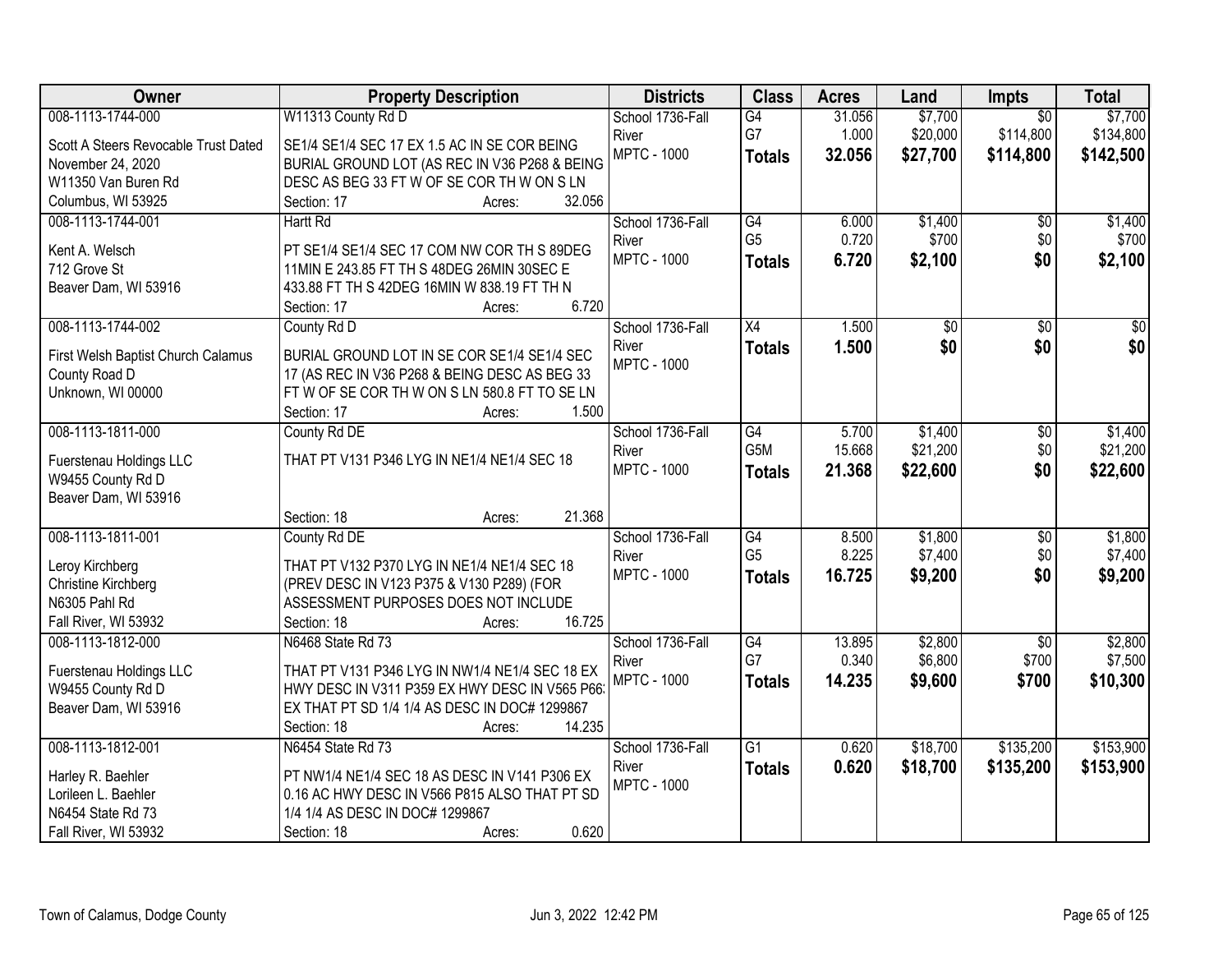| Owner                                     | <b>Property Description</b>                     | <b>Districts</b>            | <b>Class</b>    | <b>Acres</b>    | Land                | <b>Impts</b>    | <b>Total</b> |
|-------------------------------------------|-------------------------------------------------|-----------------------------|-----------------|-----------------|---------------------|-----------------|--------------|
| 008-1113-1812-002                         | State Highway 73                                | School 1736-Fall            | $\overline{G4}$ | 21.458          | \$4,300             | $\overline{50}$ | \$4,300      |
| Leroy Kirchberg                           | THAT PT V132 P370 LYG IN NW1/4 NE1/4 SEC 18     | River                       | <b>Totals</b>   | 21.458          | \$4,300             | \$0             | \$4,300      |
| Christine Kirchberg                       | (PREV DESC IN V123 P375 & V130 P289) EX PARC    | <b>MPTC - 1000</b>          |                 |                 |                     |                 |              |
| N6305 Pahl Rd                             | DESC IN V141 P306 EX HWY DESC IN V565 P406      |                             |                 |                 |                     |                 |              |
| Fall River, WI 53932                      | 21.458<br>Section: 18<br>Acres:                 |                             |                 |                 |                     |                 |              |
| 008-1113-1813-000                         | N6380 State Rd 73                               | School 1736-Fall            | G4              | 6.975           | \$1,500             | $\overline{50}$ | \$1,500      |
|                                           |                                                 | River                       | G7              | 1.630           | \$26,600            | \$95,900        | \$122,500    |
| Leroy Kirchberg                           | THAT PT V132 P370 LYG IN SW1/4 NE1/4 SEC 18     | <b>MPTC - 1000</b>          | <b>Totals</b>   | 8.605           | \$28,100            | \$95,900        | \$124,000    |
| <b>Christine Kirchberg</b>                | (PREV DESC IN V123 P375 & V130 P289) EX HWY     |                             |                 |                 |                     |                 |              |
| N6305 Pahl Rd                             | <b>DESC IN V565 P406</b><br>8.605               |                             |                 |                 |                     |                 |              |
| Fall River, WI 53932<br>008-1113-1813-001 | Section: 18<br>Acres:<br>N6346 State Rd 73      |                             | $\overline{G1}$ |                 |                     | \$165,700       | \$195,700    |
|                                           |                                                 | School 1736-Fall            | G4              | 1.000<br>25.560 | \$30,000<br>\$3,700 | \$0             | \$3,700      |
| Ross L. Ladwig                            | THAT PT OF FOLLOWING LYG IN SW1/4 NE1/4 SEC     | River<br><b>MPTC - 1000</b> | G <sub>5</sub>  | 2.943           | \$2,700             | \$0             | \$2,700      |
| Karla K. Ladwig                           | 18: COM AT A PT 1617 FT S OF NW COR OF NE1/4    |                             |                 |                 |                     |                 |              |
| N6348 State Rd 73                         | TH E 1320 FT TH SELY TO A PT 231 FT N OF SE COR |                             | <b>Totals</b>   | 29.503          | \$36,400            | \$165,700       | \$202,100    |
| Fall River, WI 53932                      | 29.503<br>Section: 18<br>Acres:                 |                             |                 |                 |                     |                 |              |
| 008-1113-1814-000                         | State Highway 73                                | School 1736-Fall            | $\overline{G4}$ | 9.500           | \$1,700             | \$0             | \$1,700      |
|                                           |                                                 | River                       | G <sub>5</sub>  | 11.291          | \$10,200            | \$0             | \$10,200     |
| Leroy Kirchberg<br>Christine Kirchberg    | THAT PT V132 P370 LYG IN SE1/4 NE1/4 SEC 18     | <b>MPTC - 1000</b>          | <b>Totals</b>   | 20.791          | \$11,900            | \$0             | \$11,900     |
| N6305 Pahl Rd                             | (PREV DESC IN V123 P375 & V130 P289)            |                             |                 |                 |                     |                 |              |
| Fall River, WI 53932                      | 20.791<br>Section: 18<br>Acres:                 |                             |                 |                 |                     |                 |              |
| 008-1113-1814-001                         | State Highway 73                                | School 1736-Fall            | G4              | 6.000           | \$1,100             | $\overline{30}$ | \$1,100      |
|                                           |                                                 | River                       | G <sub>5</sub>  | 7.916           | \$7,100             | \$0             | \$7,100      |
| Ross L. Ladwig                            | THAT PT OF FOLLOWING LYG IN SE1/4 NE1/4 SEC     | <b>MPTC - 1000</b>          | G5M             | 5.000           | \$6,800             | \$0             | \$6,800      |
| Karla K. Ladwig                           | 18: COM AT A PT 1617 FT S OF NW COR OF NE1/4    |                             | <b>Totals</b>   | 18.916          | \$15,000            | \$0             | \$15,000     |
| N6348 State Rd 73                         | TH E 1320 FT TH SELY TO A PT 231 FT N OF SE COR |                             |                 |                 |                     |                 |              |
| Fall River, WI 53932                      | 18.916<br>Section: 18<br>Acres:                 |                             |                 |                 |                     |                 |              |
| 008-1113-1821-000                         | N6401 State Rd 73                               | School 1736-Fall            | G4              | 38.050          | \$9,800             | $\overline{50}$ | \$9,800      |
| Jeffrey A Ladwig Family Trust Dated       | NE1/4 NW1/4 SEC 18 EX HWY DESC IN V564 P816     | River                       | G <sub>5</sub>  | 0.500           | \$500               | \$0             | \$500        |
| December 28 2018                          |                                                 | <b>MPTC - 1000</b>          | G7              | 0.500           | \$10,000            | \$111,600       | \$121,600    |
| N6401 State Rd 73                         |                                                 |                             | <b>Totals</b>   | 39.050          | \$20,300            | \$111,600       | \$131,900    |
| Fall River, WI 53932                      | 39.050<br>Section: 18<br>Acres:                 |                             |                 |                 |                     |                 |              |
| 008-1113-1822-001                         | Raven Rd                                        | School 1736-Fall            | G4              | 34.375          | \$7,600             | $\overline{30}$ | \$7,600      |
|                                           |                                                 | River                       | G <sub>5</sub>  | 7.500           | \$5,500             | \$0             | \$5,500      |
| Thomas A. Agnew                           | NW1/4 NW1/4 SEC 18 EX N 3 AC EX CSM 6666 IN V45 | <b>MPTC - 1000</b>          |                 | 41.875          | \$13,100            | \$0             | \$13,100     |
| Margaret S. Agnew                         | P164                                            |                             | <b>Totals</b>   |                 |                     |                 |              |
| W1774 Shady Ln                            |                                                 |                             |                 |                 |                     |                 |              |
| Fall River, WI 53932                      | 41.875<br>Section: 18<br>Acres:                 |                             |                 |                 |                     |                 |              |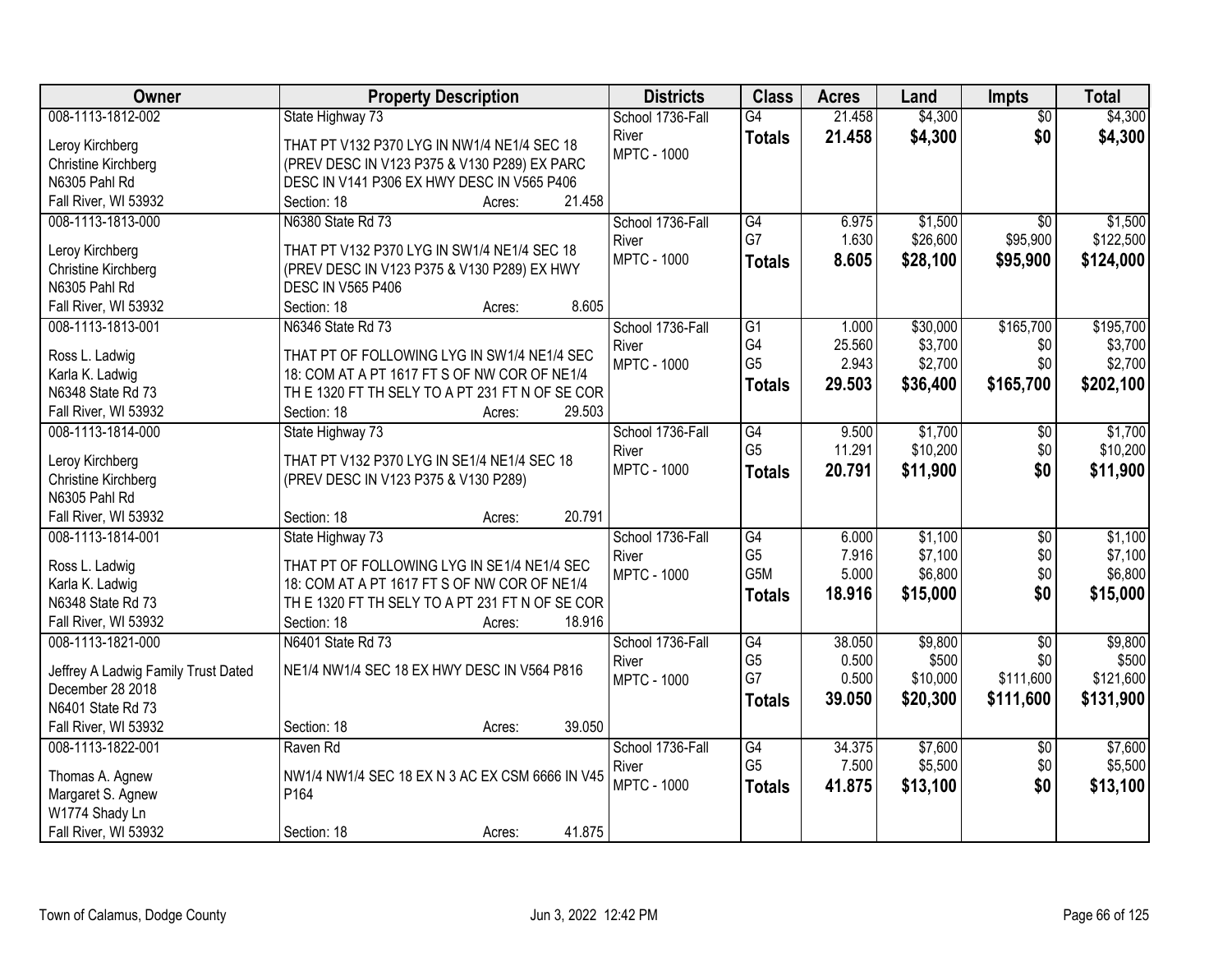| Owner                               | <b>Property Description</b>                     | <b>Districts</b>   | <b>Class</b>    | <b>Acres</b> | Land            | <b>Impts</b>    | <b>Total</b>    |
|-------------------------------------|-------------------------------------------------|--------------------|-----------------|--------------|-----------------|-----------------|-----------------|
| 008-1113-1822-002                   | N6439 Raven Rd                                  | School 1736-Fall   | G4              | 0.181        | \$100           | $\overline{30}$ | \$100           |
| Rory P. Agnew                       | LOT 1 CSM 6666 IN V45 P164 BEING PT NW1/4 NW1/4 | River              | G7              | 1.430        | \$24,500        | \$104,500       | \$129,000       |
| N6439 Raven Rd                      | <b>SEC 18</b>                                   | <b>MPTC - 1000</b> | <b>Totals</b>   | 1.611        | \$24,600        | \$104,500       | \$129,100       |
| Fall River, WI 53932                |                                                 |                    |                 |              |                 |                 |                 |
|                                     | 1.611<br>Section: 18<br>Acres:                  |                    |                 |              |                 |                 |                 |
| 008-1113-1823-000                   | N6331 Raven Rd                                  | School 1736-Fall   | G4              | 36.500       | \$9,600         | \$0             | \$9,600         |
| Daniel J. Hendricks                 | FRAC SW1/4 NW1/4 SEC 18                         | River              | G <sub>5</sub>  | 0.320        | \$300           | \$0             | \$300           |
| Peggy J. Hendricks                  |                                                 | <b>MPTC - 1000</b> | G5M             | 8.000        | \$10,800        | \$0             | \$10,800        |
| N6331 Raven Rd                      |                                                 |                    | G7              | 1.500        | \$25,300        | \$125,400       | \$150,700       |
| Fall River, WI 53932                | 46.320<br>Section: 18<br>Acres:                 |                    | <b>Totals</b>   | 46.320       | \$46,000        | \$125,400       | \$171,400       |
| 008-1113-1824-000                   | N6401X State Rd 73                              | School 1736-Fall   | G4              | 30.960       | \$6,600         | $\sqrt{6}$      | \$6,600         |
| Jeffrey A Ladwig Family Trust Dated | SE1/4 NW1/4 SEC 18 EX 1 AC PARC IN SE COR LYG   | River              | G5M             | 6.500        | \$8,800         | \$0             | \$8,800         |
| December 28 2018                    | SELY OF CL PAUL RD ALSO EX HWY DESC IN V564     | <b>MPTC - 1000</b> | G7              | 0.500        | \$9,300         | \$30,000        | \$39,300        |
| N6401 State Rd 73                   | P816                                            |                    | <b>Totals</b>   | 37,960       | \$24,700        | \$30,000        | \$54,700        |
| Fall River, WI 53932                | 37.960<br>Section: 18<br>Acres:                 |                    |                 |              |                 |                 |                 |
| 008-1113-1831-000                   | N6305 Pahl Rd                                   | School 1736-Fall   | G4              | 71.788       | \$17,700        | \$0             | \$17,700        |
|                                     |                                                 | River              | G7              | 2.000        | \$30,500        | \$128,800       | \$159,300       |
| Leroy Kirchberg                     | E1/2 SW1/4 SEC 18 & 1 AC IN SE COR OF SE1/4     | <b>MPTC - 1000</b> | <b>Totals</b>   | 73.788       | \$48,200        | \$128,800       | \$177,000       |
| <b>Christine Kirchberg</b>          | NW1/4 SEC 18 LYG S OF CL PAUL RD & W OF CL STH  |                    |                 |              |                 |                 |                 |
| N6305 Pahl Rd                       | 73 EX PARC DESC IN V314 P648 EX HWY DESC IN     |                    |                 |              |                 |                 |                 |
| Fall River, WI 53932                | 73.788<br>Section: 18<br>Acres:                 |                    |                 |              |                 |                 |                 |
| 008-1113-1831-001                   | N6293 Pahl Rd                                   | School 1736-Fall   | $\overline{X4}$ | 0.805        | $\overline{50}$ | $\overline{50}$ | $\overline{50}$ |
| Adams-Columbia Electric Cooperative | LOT 1 CSM 3959 IN V24 P174 BEING PT NE1/4 SW1/4 | River              | <b>Totals</b>   | 0.805        | \$0             | \$0             | \$0             |
| c/o 401 E Lake St                   | <b>SEC 18</b>                                   | <b>MPTC - 1000</b> |                 |              |                 |                 |                 |
| PO Box 70                           |                                                 |                    |                 |              |                 |                 |                 |
| Friendship, WI 53934                | 0.805<br>Section: 18<br>Acres:                  |                    |                 |              |                 |                 |                 |
| 008-1113-1831-002                   | N6212 Pahl Rd                                   | School 1736-Fall   | $\overline{G1}$ | 2.000        | \$44,500        | \$332,500       | \$377,000       |
| Todd J. Adam                        | LOT 2 CSM 5226 IN V34 P75 BEING PT E1/2 SW1/4   | River              | <b>Totals</b>   | 2.000        | \$44,500        | \$332,500       | \$377,000       |
| Brenda Lee Mccaffery-Adam           | <b>SEC 18</b>                                   | <b>MPTC - 1000</b> |                 |              |                 |                 |                 |
| N6212 Pahl Rd                       |                                                 |                    |                 |              |                 |                 |                 |
| Fall River, WI 53932                | 2.000<br>Section: 18<br>Acres:                  |                    |                 |              |                 |                 |                 |
| 008-1113-1832-000                   | Raven Rd                                        | School 1736-Fall   | G4              | 30.492       | \$8,600         | $\overline{50}$ | \$8,600         |
| Jeffrey A Ladwig Family Trust Dated | FRAC NW1/4 SW1/4 SEC 18                         | River              | G <sub>5</sub>  | 5.720        | \$5,200         | \$0             | \$5,200         |
| December 28 2018                    |                                                 | <b>MPTC - 1000</b> | G5M             | 10.000       | \$13,500        | \$0             | \$13,500        |
| N6401 State Rd 73                   |                                                 |                    | <b>Totals</b>   | 46.212       | \$27,300        | \$0             | \$27,300        |
| Fall River, WI 53932                | 46.212<br>Section: 18<br>Acres:                 |                    |                 |              |                 |                 |                 |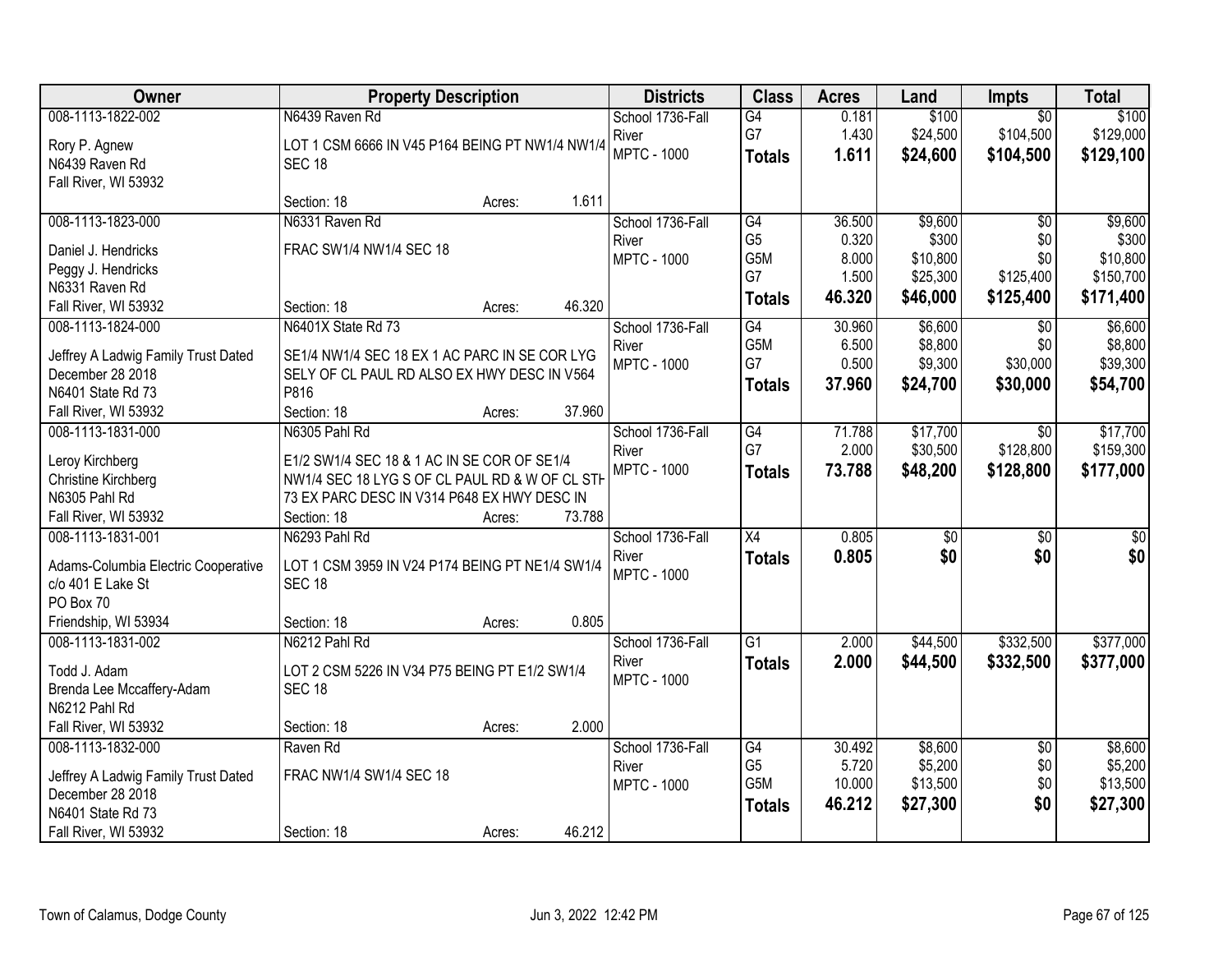| Owner                                                                                  | <b>Property Description</b>                                                                                                                                                                           | <b>Districts</b>                                | <b>Class</b>                                       | <b>Acres</b>              | Land                            | Impts                                     | <b>Total</b>                    |
|----------------------------------------------------------------------------------------|-------------------------------------------------------------------------------------------------------------------------------------------------------------------------------------------------------|-------------------------------------------------|----------------------------------------------------|---------------------------|---------------------------------|-------------------------------------------|---------------------------------|
| 008-1113-1833-000<br>Jonathan W. Pahl<br>N6161 Pahl Rd<br>Fall River, WI 53932         | N6161 Pahl Rd<br>LOT 1 CSM 6904 IN V47 P109 BEING PT SW1/4 SW1/4<br><b>SEC 18</b>                                                                                                                     | School 1736-Fall<br>River<br><b>MPTC - 1000</b> | G4<br>G7<br><b>Totals</b>                          | 1.245<br>0.750<br>1.995   | \$400<br>\$15,000<br>\$15,400   | $\overline{50}$<br>\$165,800<br>\$165,800 | \$400<br>\$180,800<br>\$181,200 |
|                                                                                        | 1.995<br>Section: 18<br>Acres:                                                                                                                                                                        |                                                 |                                                    |                           |                                 |                                           |                                 |
| 008-1113-1833-001<br>Richard E. Pahl<br>Sharon M. Pahl<br>N6104 Pahl Rd                | N6104 Pahl Rd<br>LOT 1 CSM 1863 IN V12 P153 BEING PT SW1/4 SW1/4<br><b>SEC 18</b>                                                                                                                     | School 1736-Fall<br>River<br><b>MPTC - 1000</b> | $\overline{G1}$<br><b>Totals</b>                   | 1.440<br>1.440            | \$36,400<br>\$36,400            | \$181,400<br>\$181,400                    | \$217,800<br>\$217,800          |
| Fall River, WI 53932                                                                   | 1.440<br>Section: 18<br>Acres:                                                                                                                                                                        |                                                 |                                                    |                           |                                 |                                           |                                 |
| 008-1113-1833-002<br>Jonathan W. Pahl<br>N6161 Pahl Rd<br>Fall River, WI 53932         | N6161X Pahl Rd<br>LOT 2 CSM 1863 IN V12 P153 BEING PT SW1/4 SW1/4<br><b>SEC 18</b>                                                                                                                    | School 1736-Fall<br>River<br><b>MPTC - 1000</b> | $\overline{G4}$<br>G7<br><b>Totals</b>             | 18.590<br>0.250<br>18.840 | \$4,900<br>\$4,600<br>\$9,500   | $\overline{50}$<br>\$2,500<br>\$2,500     | \$4,900<br>\$7,100<br>\$12,000  |
|                                                                                        | 18.840<br>Section: 18<br>Acres:                                                                                                                                                                       |                                                 |                                                    |                           |                                 |                                           |                                 |
| 008-1113-1833-003<br>Darwin J. Pahl<br>Lori R. Pahl<br>N6185 Pahl Rd                   | N6185 Pahl Rd<br>LOT 2 CSM 4453 IN V28 P126 BEING PT SW1/4 SW1/4<br><b>SEC 18</b>                                                                                                                     | School 1736-Fall<br>River<br><b>MPTC - 1000</b> | $\overline{G1}$<br><b>Totals</b>                   | 1.500<br>1.500            | \$37,300<br>\$37,300            | \$161,700<br>\$161,700                    | \$199,000<br>\$199,000          |
| Fall River, WI 53932                                                                   | 1.500<br>Section: 18<br>Acres:                                                                                                                                                                        |                                                 |                                                    |                           |                                 |                                           |                                 |
| 008-1113-1833-004<br>Jonathan W. Pahl<br>N6161 Pahl Rd<br>Fall River, WI 53932         | Pahl Rd<br>LOT 2 CSM 6904 IN V47 P109 BEING PT SW1/4 SW1/4<br><b>SEC 18</b><br>22.397<br>Section: 18<br>Acres:                                                                                        | School 1736-Fall<br>River<br><b>MPTC - 1000</b> | $\overline{G4}$<br>G <sub>5</sub><br><b>Totals</b> | 19.067<br>3.330<br>22.397 | \$4,800<br>\$3,000<br>\$7,800   | $\overline{50}$<br>\$0<br>\$0             | \$4,800<br>\$3,000<br>\$7,800   |
| 008-1113-1834-001                                                                      | N6200 Pahl Rd                                                                                                                                                                                         | School 1736-Fall                                | $\overline{G1}$                                    | 2.000                     | \$44,500                        | \$226,600                                 | \$271,100                       |
| Marc Hatzinger<br>Donna M. Hatzinger<br>N6200 Pahl Rd                                  | LOT 1 CSM 5226 IN V34 P75 BEING PT E1/2 SW1/4<br><b>SEC 18</b>                                                                                                                                        | River<br><b>MPTC - 1000</b>                     | <b>Totals</b>                                      | 2.000                     | \$44,500                        | \$226,600                                 | \$271,100                       |
| Fall River, WI 53932                                                                   | 2.000<br>Section: 18<br>Acres:                                                                                                                                                                        |                                                 |                                                    |                           |                                 |                                           |                                 |
| 008-1113-1841-000<br>Zimmerman Living Trust<br>N6020 State Rd 73<br>Columbus, WI 53925 | State Highway 73<br>N1/2 SE1/4 SEC 18 EX COM NW COR SE1/4 TH S<br>1006.5 FT TH E 759 FT TH NELY 1237.5 FT TO N LN<br>SE1/4 TH W ON SD N LN 1567.5 FT TO POB EX HWY<br>54.114<br>Section: 18<br>Acres: | School 1736-Fall<br>River<br><b>MPTC - 1000</b> | G4<br>G <sub>5</sub><br><b>Totals</b>              | 52.114<br>2.000<br>54.114 | \$12,300<br>\$1,800<br>\$14,100 | $\overline{50}$<br>\$0<br>\$0             | \$12,300<br>\$1,800<br>\$14,100 |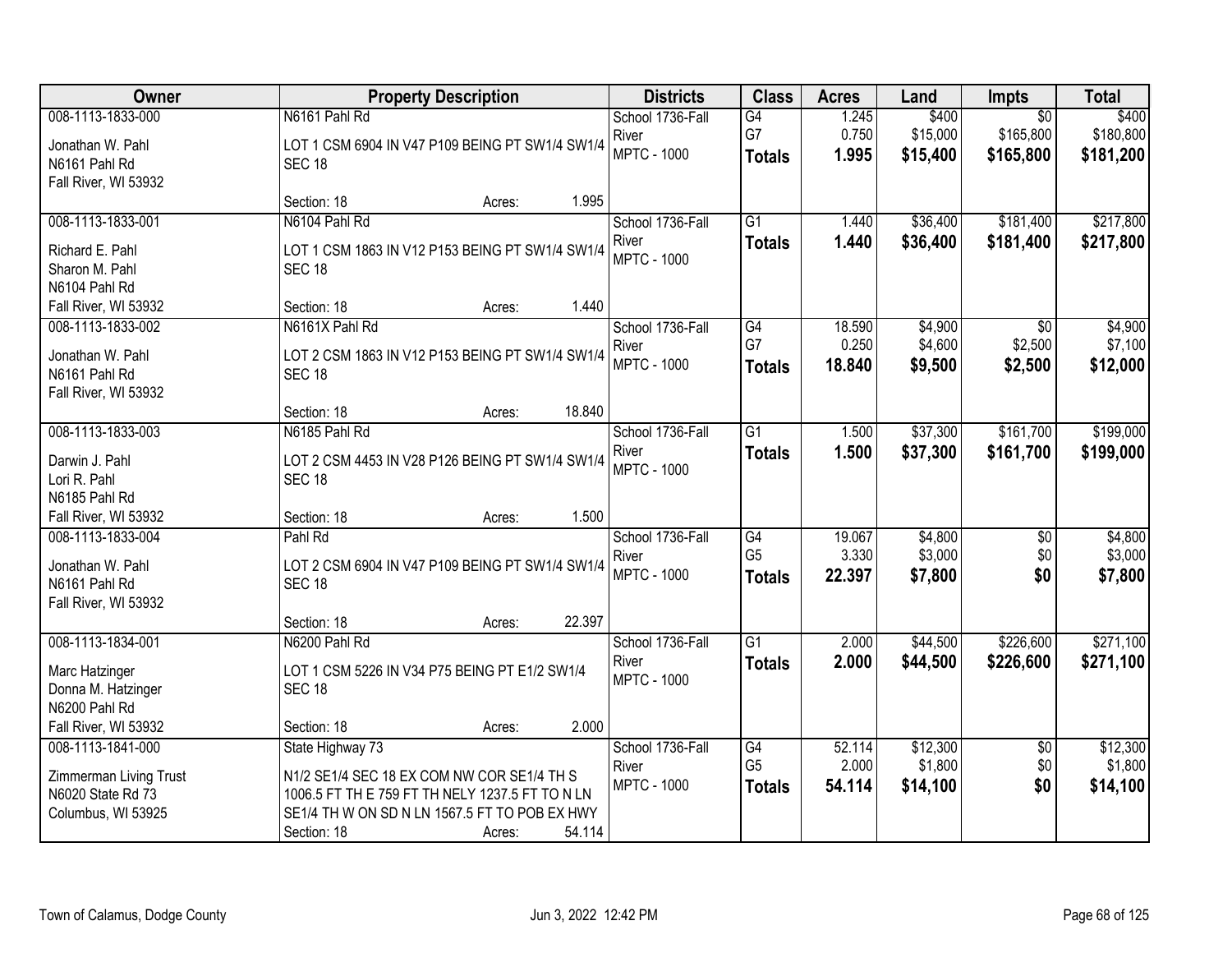| Owner                           | <b>Property Description</b>                       | <b>Districts</b>          | <b>Class</b>    | <b>Acres</b> | Land      | <b>Impts</b>    | <b>Total</b> |
|---------------------------------|---------------------------------------------------|---------------------------|-----------------|--------------|-----------|-----------------|--------------|
| 008-1113-1842-000               | State Highway 73                                  | School 1736-Fall          | $\overline{G4}$ | 22.822       | \$4,700   | $\sqrt{$0}$     | \$4,700      |
| Leroy Kirchberg                 | PT N1/2 SE1/4 SEC 18 COM NW COR NW1/4 SE1/4 TH    | River                     | G <sub>5</sub>  | 1.880        | \$1,700   | \$0             | \$1,700      |
| Christine Kirchberg             | S 1006.5 FT TH E 759 FT TH NELY 1237.5 FT TO N LN | <b>MPTC - 1000</b>        | <b>Totals</b>   | 24.702       | \$6,400   | \$0             | \$6,400      |
| N6305 Pahl Rd                   | SE1/4 TH W ON SD N LN 1567.5 FT TO POB EX HWY     |                           |                 |              |           |                 |              |
| Fall River, WI 53932            | 24.702<br>Section: 18<br>Acres:                   |                           |                 |              |           |                 |              |
| 008-1113-1843-000               | N6170 State Rd 73                                 | School 1736-Fall          | G4              | 34.273       | \$7,600   | $\overline{50}$ | \$7,600      |
|                                 |                                                   | River                     | G <sub>5</sub>  | 3.000        | \$2,700   | \$0             | \$2,700      |
| Zimmerman Living Trust          | SW1/4 SE1/4 SEC 18 EX HWY DESC IN V573 P369       | <b>MPTC - 1000</b>        | G7              | 1.500        | \$25,300  | \$11,900        | \$37,200     |
| N6020 State Rd 73               |                                                   |                           | <b>Totals</b>   | 38.773       | \$35,600  | \$11,900        | \$47,500     |
| Columbus, WI 53925              | 38.773<br>Section: 18                             |                           |                 |              |           |                 |              |
| 008-1113-1844-000               | Acres:                                            |                           | G4              | 11.627       | \$3,100   |                 | \$3,100      |
|                                 | State Highway 73                                  | School 1736-Fall<br>River | G <sub>5</sub>  | 19.500       | \$17,600  | \$0<br>\$0      | \$17,600     |
| Zimmerman Living Trust          | SE1/4 SE1/4 SEC 18                                | <b>MPTC - 1000</b>        | G5M             | 9.000        | \$12,200  | \$0             | \$12,200     |
| N6020 State Rd 73               |                                                   |                           |                 | 40.127       | \$32,900  | \$0             | \$32,900     |
| Columbus, WI 53925              |                                                   |                           | <b>Totals</b>   |              |           |                 |              |
|                                 | 40.127<br>Section: 18<br>Acres:                   |                           |                 |              |           |                 |              |
| 008-1113-1912-000               | N6020 State Rd 73                                 | School 1736-Fall          | G4              | 40.800       | \$10,300  | \$0             | \$10,300     |
| Zimmerman Living Trust          | THAT PT OF NE1/4 NW1/4 & SE1/4 NW1/4 SEC 19 LYC   | River                     | G <sub>5</sub>  | 23.128       | \$20,800  | \$0             | \$20,800     |
| N6020 State Rd 73               | SELY OF STH 73 ALSO NE1/4 SEC 19 EX PARC DESC     | <b>MPTC - 1000</b>        | G7              | 1.000        | \$20,000  | \$82,900        | \$102,900    |
| Columbus, WI 53925              | IN V308 P580 EX HWY DESC IN V568 P385             |                           | <b>Totals</b>   | 64.928       | \$51,100  | \$82,900        | \$134,000    |
|                                 | 64.928<br>Section: 19<br>Acres:                   |                           |                 |              |           |                 |              |
| 008-1113-1914-000               | State Highway 73                                  | School 1736-Fall          | $\overline{G5}$ | 122.060      | \$109,900 | $\overline{50}$ | \$109,900    |
|                                 |                                                   | River                     | <b>Totals</b>   | 122.060      | \$109,900 | \$0             | \$109,900    |
| Beaver Dam Conservationists Inc | THAT PT NE1/4 SEC 19 AS DESC IN V308 P580         | <b>MPTC - 1000</b>        |                 |              |           |                 |              |
| PO Box 99                       |                                                   |                           |                 |              |           |                 |              |
| Beaver Dam, WI 53916            |                                                   |                           |                 |              |           |                 |              |
|                                 | 122.060<br>Section: 19<br>Acres:                  |                           |                 |              |           |                 |              |
| 008-1113-1921-000               | State Highway 73                                  | School 1736-Fall          | $\overline{G5}$ | 18.580       | \$16,700  | $\overline{50}$ | \$16,700     |
| Wilson H. Luytan                | THAT PT NE1/4 NW1/4 SEC 19 LYG NWLY OF CL STH     | River                     | G <sub>6</sub>  | 19.000       | \$51,300  | \$0             | \$51,300     |
| N8698 Pine Rd                   | 73 EX 1.42 AC HWY DESC IN V568 P710               | <b>MPTC - 1000</b>        | <b>Totals</b>   | 37.580       | \$68,000  | \$0             | \$68,000     |
| Beaver Dam, WI 53916            |                                                   |                           |                 |              |           |                 |              |
|                                 | 37.580<br>Section: 19<br>Acres:                   |                           |                 |              |           |                 |              |
| 008-1113-1922-001               | N6098 Pahl Rd                                     | School 1736-Fall          | $\overline{G1}$ | 2.639        | \$49,300  | \$228,200       | \$277,500    |
| James Schumann                  | LOT 1 CSM 4000 IN V24 P264 BEING PT NW1/4 NW1/4   | River                     | <b>Totals</b>   | 2.639        | \$49,300  | \$228,200       | \$277,500    |
| Sharon Schumann                 | <b>SEC 19</b>                                     | <b>MPTC - 1000</b>        |                 |              |           |                 |              |
| N6098 Pahl Rd                   |                                                   |                           |                 |              |           |                 |              |
| Fall River, WI 53932-9600       | 2.639<br>Section: 19<br>Acres:                    |                           |                 |              |           |                 |              |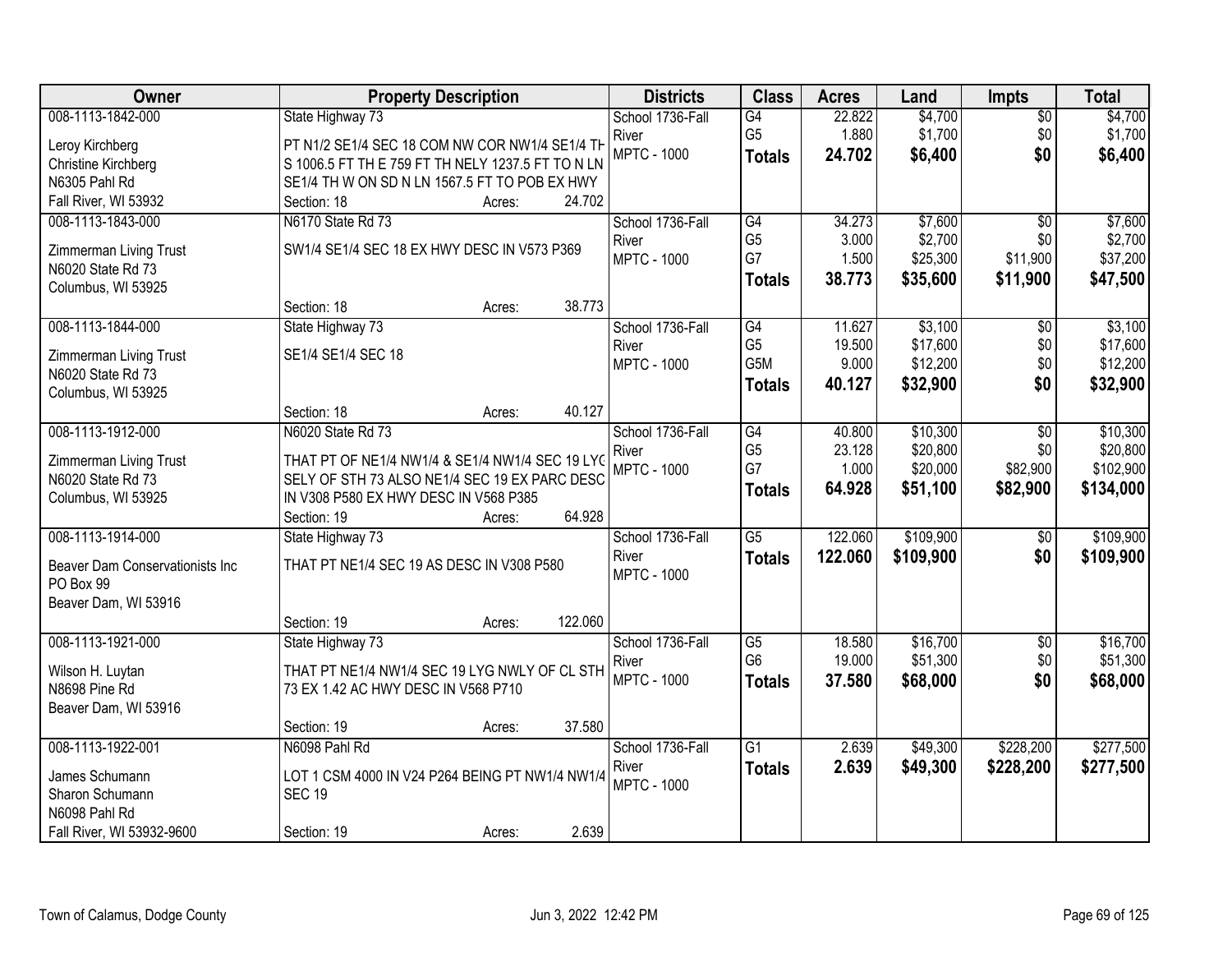| Owner                  | <b>Property Description</b>                    | <b>Districts</b>   | <b>Class</b>     | <b>Acres</b> | Land     | <b>Impts</b>         | <b>Total</b> |
|------------------------|------------------------------------------------|--------------------|------------------|--------------|----------|----------------------|--------------|
| 008-1113-1922-002      | Pahl Rd                                        | School 1736-Fall   | G4               | 21.015       | \$5,500  | $\overline{50}$      | \$5,500      |
| Leroy Kirchberg        | FRAC NW1/4 NW1/4 SEC 19 EX CSM 4000 IN V24     | River              | G <sub>5</sub>   | 12.160       | \$11,000 | \$0                  | \$11,000     |
| Christine Kirchberg    | P264 EX CSM 5227 IN V34 P77                    | <b>MPTC - 1000</b> | G5M              | 8.361        | \$10,900 | \$0                  | \$10,900     |
| N6305 Pahl Rd          |                                                |                    | <b>Totals</b>    | 41.536       | \$27,400 | \$0                  | \$27,400     |
| Fall River, WI 53932   | 41.536<br>Section: 19<br>Acres:                |                    |                  |              |          |                      |              |
| 008-1113-1922-003      | N6090 Pahl Rd                                  | School 1736-Fall   | $\overline{G1}$  | 2.325        | \$46,900 | \$255,200            | \$302,100    |
| Dale F. Mccaffery      | LOT 1 CSM 5227 IN V34 P77 BEING PT NW1/4 NW1/4 | River              | <b>Totals</b>    | 2.325        | \$46,900 | \$255,200            | \$302,100    |
| Marlene M. Mccaffery   | <b>SEC 19</b>                                  | <b>MPTC - 1000</b> |                  |              |          |                      |              |
| N6090 Pahl Rd          |                                                |                    |                  |              |          |                      |              |
| Fall River, WI 53932   | 2.325<br>Section: 19<br>Acres:                 |                    |                  |              |          |                      |              |
| 008-1113-1923-000      | State Highway 73                               | School 1736-Fall   | G4               | 21.500       | \$4,800  | \$0                  | \$4,800      |
|                        |                                                | River              | G <sub>5</sub>   | 10.500       | \$9,500  | \$0                  | \$9,500      |
| Wilson H. Luytan       | FRAC SW1/4 NW1/4 SEC 19 EX 0.90 AC HWY DESC IN | <b>MPTC - 1000</b> | G <sub>5</sub> M | 13.470       | \$18,200 | \$0                  | \$18,200     |
| N8698 Pine Rd          | V568 P710                                      |                    | <b>Totals</b>    | 45.470       | \$32,500 | \$0                  | \$32,500     |
| Beaver Dam, WI 53916   | 45.470                                         |                    |                  |              |          |                      |              |
| 008-1113-1924-000      | Section: 19<br>Acres:<br>State Highway 73      | School 1736-Fall   | $\overline{G6}$  | 11.825       | \$30,700 |                      | \$30,700     |
|                        |                                                | River              |                  | 11.825       |          | $\sqrt[6]{3}$<br>\$0 |              |
| Zimmerman Living Trust | THAT PT SE1/4 NW1/4 SEC 19 LYG NWLY OF STH 73  | <b>MPTC - 1000</b> | <b>Totals</b>    |              | \$30,700 |                      | \$30,700     |
| N6020 State Rd 73      | EX HWY DESC IN V568 P385                       |                    |                  |              |          |                      |              |
| Columbus, WI 53925     |                                                |                    |                  |              |          |                      |              |
|                        | 11.825<br>Section: 19<br>Acres:                |                    |                  |              |          |                      |              |
| 008-1113-1931-000      | State Highway 73                               | School 1736-Fall   | G4               | 49.000       | \$13,200 | $\overline{50}$      | \$13,200     |
| Robert D. Ladwig       | THAT PT SW1/4, NW1/4 SE1/4, SW1/4 SE1/4 SEC 19 | River              | G <sub>5</sub>   | 25.642       | \$23,100 | \$0                  | \$23,100     |
| Julie C. Ladwig        | AS DESC IN V598 P27 (EX HWY DESC IN V565 P114) | <b>MPTC - 1000</b> | <b>Totals</b>    | 74.642       | \$36,300 | \$0                  | \$36,300     |
| 3250 40th Ave          | EX CSM 6012 IN V40 P162                        |                    |                  |              |          |                      |              |
| Seattle, WA 98116      | 74.642<br>Section: 19<br>Acres:                |                    |                  |              |          |                      |              |
| 008-1113-1932-000      | State Highway 73                               | School 1736-Fall   | G4               | 40.453       | \$9,200  | $\sqrt{6}$           | \$9,200      |
| George J. Peeper et al | THAT PT OF FRAC SW1/4 SEC 19 LYG W OF CL STH   | River              | G <sub>5</sub>   | 7.170        | \$6,500  | \$0                  | \$6,500      |
| c/o N4076 Metcalf      | 73 & N OF CL CTH D EX HWY DESC IN V568 P662    | <b>MPTC - 1000</b> | <b>Totals</b>    | 47.623       | \$15,700 | \$0                  | \$15,700     |
| PO Box 38              |                                                |                    |                  |              |          |                      |              |
| Doylestown, WI 53928   | 47.623<br>Section: 19<br>Acres:                |                    |                  |              |          |                      |              |
| 008-1113-1933-000      | W12079 County Rd D                             | School 1736-Fall   | G1               | 1.409        | \$39,500 | \$210,500            | \$250,000    |
| Todd G. Dykstra        | LOT 1 CSM 4303 IN V27 P81 BEING PT FRAC SW1/4  | River              | <b>Totals</b>    | 1.409        | \$39,500 | \$210,500            | \$250,000    |
| Caroline L. Dykstra    | SW1/4 SEC 19                                   | <b>MPTC - 1000</b> |                  |              |          |                      |              |
| W12079 County Rd D     |                                                |                    |                  |              |          |                      |              |
| Columbus, WI 53925     | 1.409<br>Section: 19<br>Acres:                 |                    |                  |              |          |                      |              |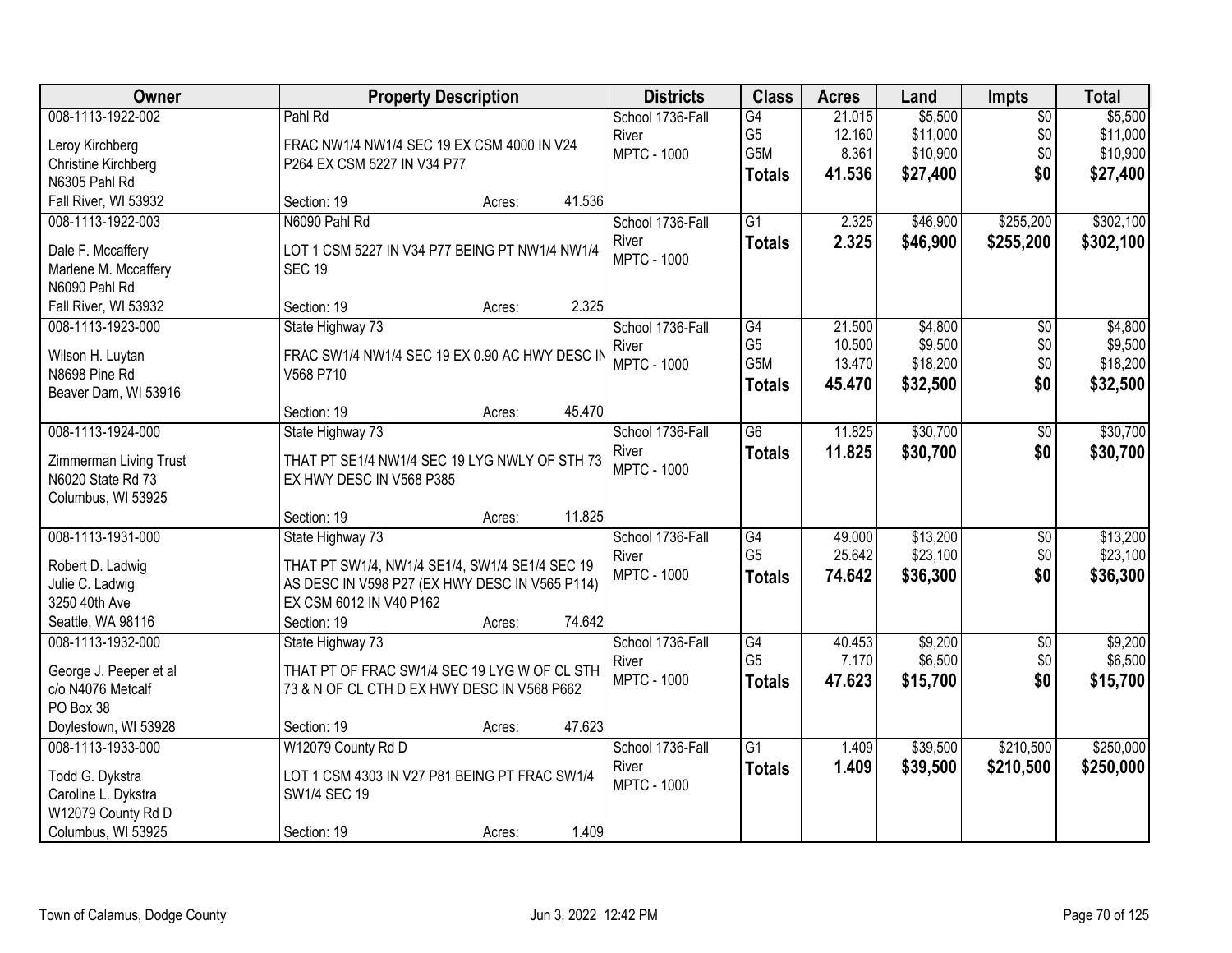| <b>Owner</b>                             | <b>Property Description</b>                     | <b>Districts</b>   | <b>Class</b>    | <b>Acres</b> | Land     | <b>Impts</b> | <b>Total</b> |
|------------------------------------------|-------------------------------------------------|--------------------|-----------------|--------------|----------|--------------|--------------|
| 008-1113-1933-001                        | W12081 County Rd D                              | School 1736-Fall   | $\overline{G1}$ | 2.480        | \$48,100 | \$129,900    | \$178,000    |
| Tegan J. Huber                           | THAT PT SW1/4 SW1/4 SEC 19 AS DESC IN V335 P51  | River              | <b>Totals</b>   | 2.480        | \$48,100 | \$129,900    | \$178,000    |
| Rachel H. Weisensel                      |                                                 | <b>MPTC - 1000</b> |                 |              |          |              |              |
| W12081 County Rd D                       |                                                 |                    |                 |              |          |              |              |
| Columbus, WI 53925                       | 2.480<br>Section: 19<br>Acres:                  |                    |                 |              |          |              |              |
| 008-1113-1933-002                        | W11999 County Rd D                              | School 1736-Fall   | $\overline{G1}$ | 3.123        | \$52,900 | \$177,800    | \$230,700    |
| Robert S. Anacker                        | LOT 1 CSM 3523 IN V21 P103 BEING PT FRAC SW1/4  | River              | <b>Totals</b>   | 3.123        | \$52,900 | \$177,800    | \$230,700    |
| Karol A. Anacker                         | SW1/4 & PT SE1/4 SW1/4 SEC 19                   | <b>MPTC - 1000</b> |                 |              |          |              |              |
| W11999 County Rd D                       |                                                 |                    |                 |              |          |              |              |
| Columbus, WI 53925                       | 3.123<br>Section: 19<br>Acres:                  |                    |                 |              |          |              |              |
| 008-1113-1933-003                        | N5730 State Rd 73                               | School 1736-Fall   | G1              | 1.000        | \$30,000 | \$118,600    | \$148,600    |
|                                          |                                                 | River              | G4              | 1.622        | \$500    | \$0          | \$500        |
| Cindy Kvalheim                           | LOT 2 CSM 5132 IN V33 P138 BEING PT FRAC SW1/4  | <b>MPTC - 1000</b> | G <sub>5</sub>  | 2.000        | \$1,800  | \$0          | \$1,800      |
| N5730 State Rd 73                        | SW1/4 & SE1/4 SW1/4 SEC 19                      |                    | Totals          | 4.622        | \$32,300 | \$118,600    | \$150,900    |
| Columbus, WI 53925                       | 4.622                                           |                    |                 |              |          |              |              |
| 008-1113-1933-004                        | Section: 19<br>Acres:<br>County Rd D            | School 1736-Fall   | $\overline{G1}$ | 1.500        | \$33,500 |              | \$33,500     |
|                                          |                                                 | River              | G <sub>5</sub>  | 2.870        | \$2,600  | \$0<br>\$0   | \$2,600      |
| Todd G. Dykstra                          | LOT 2 CSM 4303 IN V27 P81 BEING PT FRAC SW1/4   | <b>MPTC - 1000</b> |                 | 4.370        | \$36,100 | \$0          | \$36,100     |
| Caroline L. Dykstra                      | SW1/4 SEC 19                                    |                    | <b>Totals</b>   |              |          |              |              |
| W12079 County Rd D                       |                                                 |                    |                 |              |          |              |              |
| Columbus, WI 53925                       | 4.370<br>Section: 19<br>Acres:                  |                    |                 |              |          |              |              |
| 008-1113-1933-005                        | State Rd 73                                     | School 1736-Fall   | $\overline{G5}$ | 8.307        | \$7,500  | \$0          | \$7,500      |
| Timothy J. Rozinski                      | LOT 3 CSM 4303 IN V27 P81 BEING PT FRAC SW1/4   | River              | G <sub>6</sub>  | 6.000        | \$16,200 | \$0          | \$16,200     |
| Kristie C. Rozinski                      | SW1/4 SEC 19                                    | <b>MPTC - 1000</b> | <b>Totals</b>   | 14.307       | \$23,700 | \$0          | \$23,700     |
| N1771 Boelte Rd                          |                                                 |                    |                 |              |          |              |              |
| Columbus, WI 53925                       | 14.307<br>Section: 19<br>Acres:                 |                    |                 |              |          |              |              |
| 008-1113-1934-000                        | W11976 County Rd D                              | School 1736-Fall   | $\overline{G7}$ | 3.554        | \$46,800 | \$6,900      | \$53,700     |
| Robert D. Ladwig                         | LOT 1 CSM 6012 IN V40 P162 BEING PT S1/2 SW1/4  | River              | <b>Totals</b>   | 3.554        | \$46,800 | \$6,900      | \$53,700     |
| Julie C. Ladwig                          | <b>SEC 19</b>                                   | <b>MPTC - 1000</b> |                 |              |          |              |              |
| 3250 40th Ave                            |                                                 |                    |                 |              |          |              |              |
| Seattle, WA 98116                        | 3.554<br>Section: 19<br>Acres:                  |                    |                 |              |          |              |              |
| 008-1113-1934-001                        | W11883 County Rd D                              | School 1736-Fall   | G1              | 2.000        | \$44,500 | \$425,900    | \$470,400    |
|                                          |                                                 | River              | G4              | 2.500        | \$600    | \$0          | \$600        |
| Benjamin W. Williams                     | LOT 1 CSM 6791 IN V46 P143 BEING PT SE1/4 SW1/4 | <b>MPTC - 1000</b> | <b>Totals</b>   | 4.500        | \$45,100 | \$425,900    | \$471,000    |
| Amelia R. Williams                       | & PT SW1/4 SE1/4 SEC 19                         |                    |                 |              |          |              |              |
| W11883 County Rd D<br>Columbus, WI 53925 | 4.500<br>Section: 19<br>Acres:                  |                    |                 |              |          |              |              |
|                                          |                                                 |                    |                 |              |          |              |              |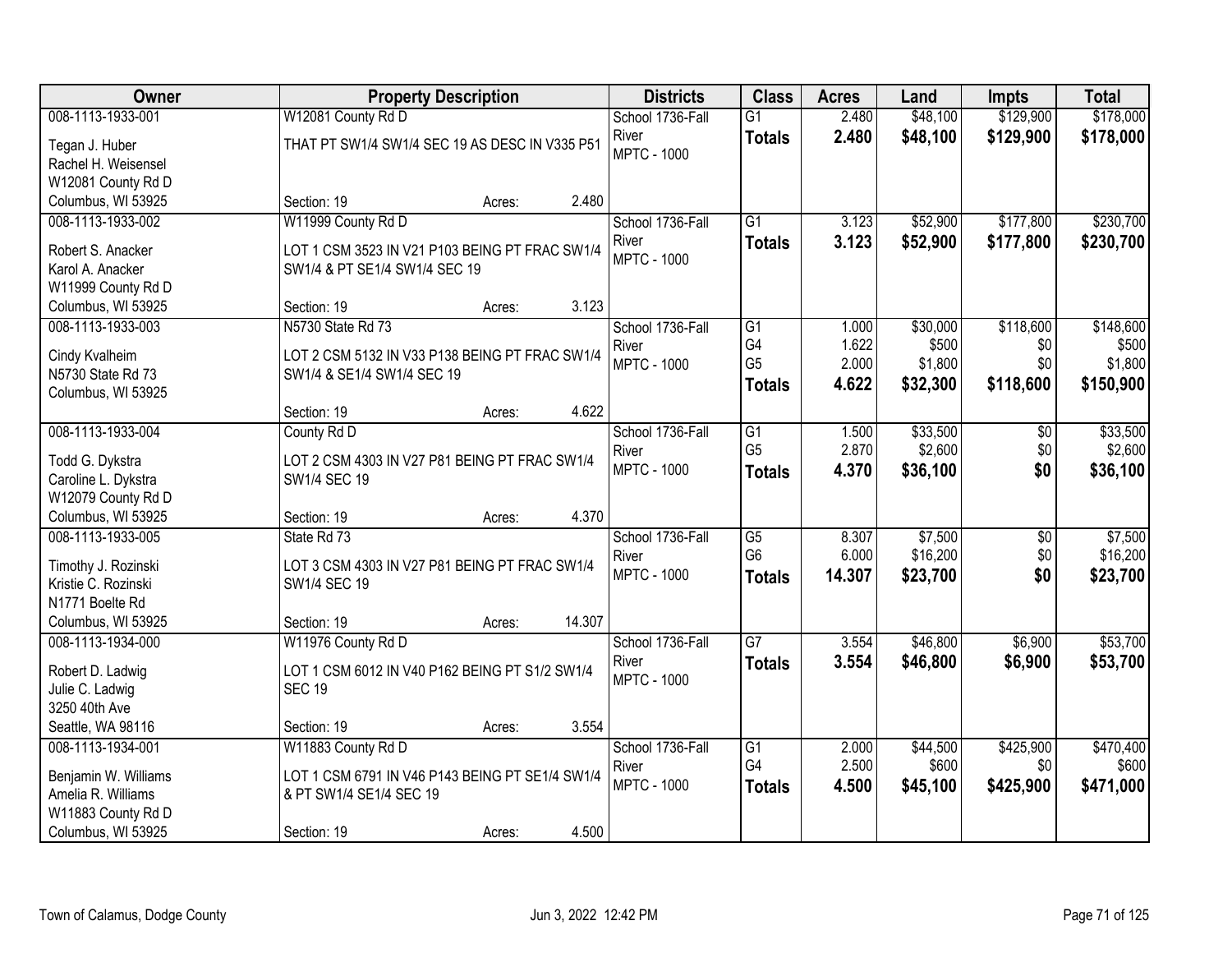| Owner                                   | <b>Property Description</b>                      | <b>Districts</b>            | <b>Class</b>    | <b>Acres</b> | Land     | <b>Impts</b>    | <b>Total</b> |
|-----------------------------------------|--------------------------------------------------|-----------------------------|-----------------|--------------|----------|-----------------|--------------|
| 008-1113-1934-002                       | W11969 County Rd D                               | School 1736-Fall            | $\overline{G1}$ | 4.696        | \$64,700 | \$214,800       | \$279,500    |
| Jeffrey J. Laitinen                     | LOT 1 CSM 5132 IN V33 P138 BEING PT FRAC SW1/4   | River                       | <b>Totals</b>   | 4.696        | \$64,700 | \$214,800       | \$279,500    |
| Jodie A. Laitinen                       | SW1/4 & SE1/4 SW1/4 SEC 19                       | <b>MPTC - 1000</b>          |                 |              |          |                 |              |
| W11969 County Rd D                      |                                                  |                             |                 |              |          |                 |              |
| Columbus, WI 53925                      | 4.696<br>Section: 19<br>Acres:                   |                             |                 |              |          |                 |              |
| 008-1113-1941-000                       | County Rd D                                      | School 1736-Fall            | G4              | 22.970       | \$5,000  | $\overline{50}$ | \$5,000      |
|                                         |                                                  | River                       | G <sub>5</sub>  | 15.000       | \$13,500 | \$0             | \$13,500     |
| Sterling D. Nelson                      | THAT PT OF E1/2 OF SE1/4 SEC 19 LYG N OF CTH D   | <b>MPTC - 1000</b>          | <b>Totals</b>   | 37.970       | \$18,500 | \$0             | \$18,500     |
| Sueann Nelson                           | EX LOT 1 OF CSM V12 P209                         |                             |                 |              |          |                 |              |
| W11732 County Rd D                      | 37.970<br>Section: 19                            |                             |                 |              |          |                 |              |
| Columbus, WI 53925<br>008-1113-1941-001 | Acres:                                           |                             | G1              | 2.960        |          |                 | \$181,900    |
|                                         | W11732 County Rd D                               | School 1736-Fall            |                 |              | \$51,700 | \$130,200       |              |
| Sterling D. Nelson                      | LOT 1 CSM 1891 IN V12 P209 BEING PT NE1/4 SE1/4  | River<br><b>MPTC - 1000</b> | <b>Totals</b>   | 2.960        | \$51,700 | \$130,200       | \$181,900    |
| Sueann Nelson                           | & SE1/4 SE1/4 SEC 19                             |                             |                 |              |          |                 |              |
| W11732 County Rd D                      |                                                  |                             |                 |              |          |                 |              |
| Columbus, WI 53925                      | 2.960<br>Section: 19<br>Acres:                   |                             |                 |              |          |                 |              |
| 008-1113-1942-001                       | County Rd D                                      | School 1736-Fall            | $\overline{G5}$ | 29.846       | \$26,900 | \$0             | \$26,900     |
| Michael J. Ladwig                       | LOT 1 CSM 1749 IN V11 P277 BEING PT W1/2 SE1/4 & | River                       | <b>Totals</b>   | 29.846       | \$26,900 | \$0             | \$26,900     |
| Gerald D. Ladwig                        | PT NE1/4 SW1/4 SEC 19                            | <b>MPTC - 1000</b>          |                 |              |          |                 |              |
| W3948 Old B Rd                          |                                                  |                             |                 |              |          |                 |              |
| Rio, WI 53960                           | 29.846<br>Section: 19<br>Acres:                  |                             |                 |              |          |                 |              |
| 008-1113-1943-000                       | County Rd D                                      | School 1736-Fall            | G4              | 25.000       | \$6,600  | \$0             | \$6,600      |
|                                         |                                                  | River                       | G <sub>5</sub>  | 18.158       | \$16,400 | \$0             | \$16,400     |
| Mark W. Zimmerman                       | THAT PT SW1/4 SE1/4 SEC 19 LYG S OF HWY EX       | <b>MPTC - 1000</b>          | G5M             | 4.000        | \$4,800  | \$0             | \$4,800      |
| W12080 Court Rd                         | CSM IN V4 P19 ALSO ALL THAT PT OF S1/2 SW1/4     |                             | <b>Totals</b>   | 47.158       | \$27,800 | \$0             | \$27,800     |
| Randolph, WI 53956                      | SEC 19 LYG S OF CTH D & E OF STH 73 EX CSM IN    |                             |                 |              |          |                 |              |
|                                         | Section: 19<br>47.158<br>Acres:                  |                             |                 |              |          |                 |              |
| 008-1113-1943-001                       | N5727 Lark Rd                                    | School 1736-Fall            | $\overline{G1}$ | 4.000        | \$59,500 | \$227,300       | \$286,800    |
| James E. Brundish                       | PT SW1/4 SE1/4 SEC 19 BEING CSM V4 P19           | River                       | <b>Totals</b>   | 4.000        | \$59,500 | \$227,300       | \$286,800    |
| Laurie M. Shanks                        |                                                  | <b>MPTC - 1000</b>          |                 |              |          |                 |              |
| N5727 Lark Rd                           |                                                  |                             |                 |              |          |                 |              |
| Columbus, WI 53925                      | 4.000<br>Section: 19<br>Acres:                   |                             |                 |              |          |                 |              |
| 008-1113-1944-000                       | W11765 County Rd D                               | School 1736-Fall            | $\overline{G1}$ | 1.000        | \$30,000 | \$89,300        | \$119,300    |
|                                         |                                                  | River                       | G4              | 19.968       | \$4,800  | \$0             | \$4,800      |
| Joan L. Bates                           | LOT 1 CSM 3622 IN V22 P13 BEING PT NE1/4 SE1/4,  | <b>MPTC - 1000</b>          | G <sub>5</sub>  | 14.570       | \$13,100 | \$0             | \$13,100     |
| W11765 County Rd D                      | PT SE1/4 SE1/4 SEC 19 & PT SW1/4 SW1/4 SEC 20 EX |                             | <b>Totals</b>   | 35.538       | \$47,900 | \$89,300        | \$137,200    |
| Columbus, WI 53925                      | PARC DESC IN V860 P420                           |                             |                 |              |          |                 |              |
|                                         | 35.538<br>Section: 19<br>Acres:                  |                             |                 |              |          |                 |              |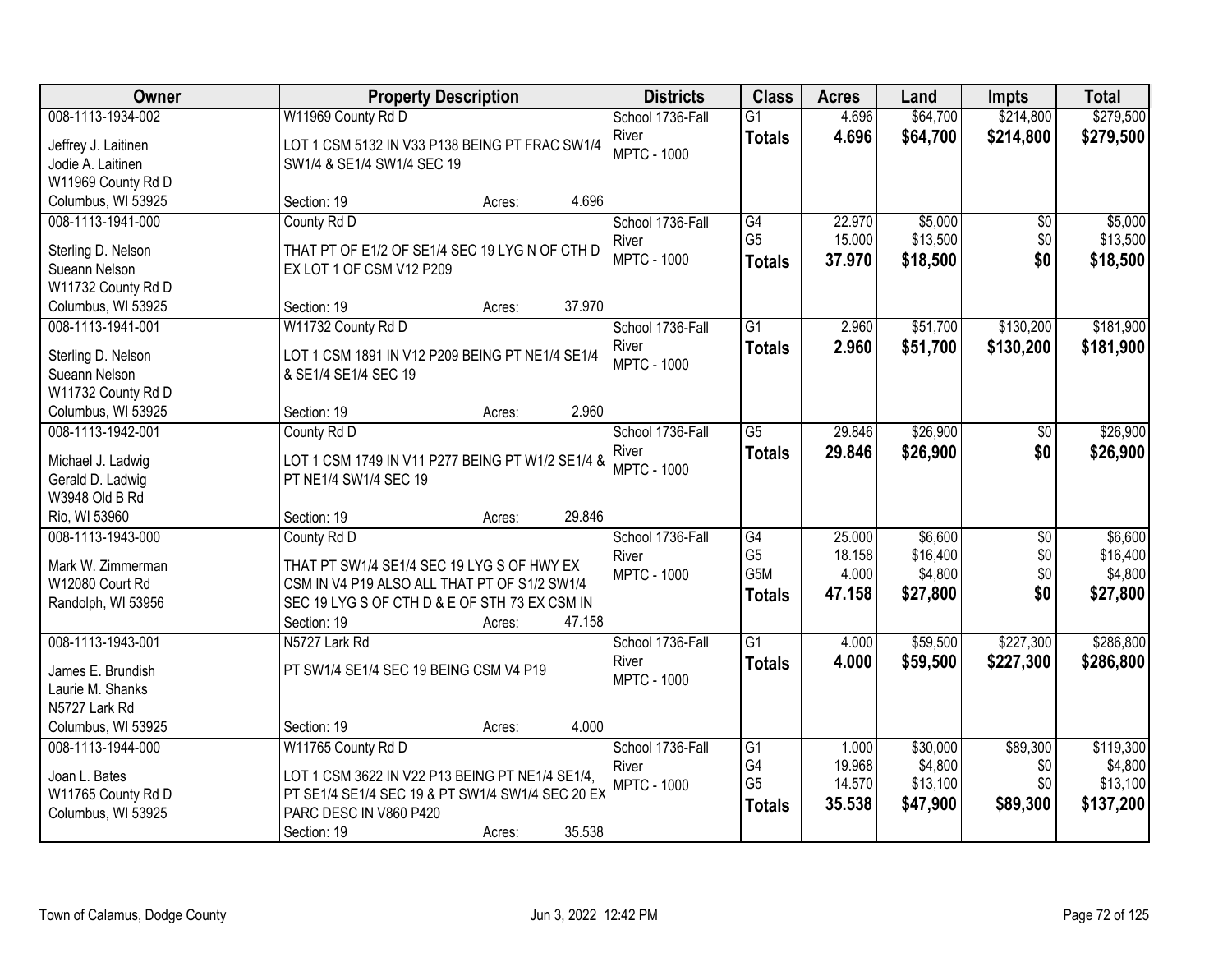| Owner                                   | <b>Property Description</b>                      | <b>Districts</b>          | <b>Class</b>    | <b>Acres</b> | Land        | <b>Impts</b> | <b>Total</b>  |
|-----------------------------------------|--------------------------------------------------|---------------------------|-----------------|--------------|-------------|--------------|---------------|
| 008-1113-1944-001                       | N5766 Lark Rd                                    | School 1736-Fall          | $\overline{G1}$ | 1.000        | \$30,000    | \$350,100    | \$380,100     |
| Mark J. Dreger                          | LOT 2 CSM 3622 IN V22 P13 ALSO THAT PT LOT 1 SD  | River                     | G4              | 36.709       | \$8,500     | \$0          | \$8,500       |
| Michelle J. Dreger                      | CSM AS DESC IN V860 P420 BEING PT SE1/4 SE1/4    | <b>MPTC - 1000</b>        | G <sub>5</sub>  | 4.000        | \$3,600     | \$0          | \$3,600       |
| N5766 Lark Rd                           | SEC 19 & PT SW1/4 SW1/4 SEC 20                   |                           | G5M             | 1.000        | \$1,400     | \$0          | \$1,400       |
| Columbus, WI 53925                      | 42.709<br>Section: 19<br>Acres:                  |                           | <b>Totals</b>   | 42.709       | \$43,500    | \$350,100    | \$393,600     |
| 008-1113-2011-001                       | W11385 County Rd D                               | School 1736-Fall          | $\overline{G1}$ | 4.000        | \$59,500    | \$258,300    | \$317,800     |
| David Glaessner                         | LOT 1 CSM 1842 IN V12 P117 BEING PT NE1/4 NE1/4  | River                     | <b>Totals</b>   | 4.000        | \$59,500    | \$258,300    | \$317,800     |
| Kathleen Glaessner                      | <b>SEC 20</b>                                    | <b>MPTC - 1000</b>        |                 |              |             |              |               |
| W11385 County Rd D                      |                                                  |                           |                 |              |             |              |               |
| Columbus, WI 53925                      | Section: 20<br>4.000<br>Acres:                   |                           |                 |              |             |              |               |
| 008-1113-2011-002                       | W11382 County Rd D                               | School 1736-Fall          | $\overline{G1}$ | 3.067        | \$52,500    | \$224,500    | \$277,000     |
|                                         |                                                  | River                     | <b>Totals</b>   | 3.067        | \$52,500    | \$224,500    | \$277,000     |
| Dale G. Gajdosik                        | LOT 1 CSM 4047 IN V25 P76 BEING PT NE1/4 NE1/4   | <b>MPTC - 1000</b>        |                 |              |             |              |               |
| Joyce E. Gajdosik                       | <b>SEC 20</b>                                    |                           |                 |              |             |              |               |
| W11382 County Rd D                      |                                                  |                           |                 |              |             |              |               |
| Columbus, WI 53925<br>008-1113-2012-001 | 3.067<br>Section: 20<br>Acres:                   |                           | $\overline{G1}$ |              |             |              |               |
|                                         | W11490 County Rd D                               | School 1736-Fall<br>River |                 | 1.170        | \$32,500    | \$99,600     | \$132,100     |
| Jerome R. Williams                      | THAT PT NW1/4 NE1/4 SEC 20 AS DESC IN V668 P329  | <b>MPTC - 1000</b>        | <b>Totals</b>   | 1.170        | \$32,500    | \$99,600     | \$132,100     |
| Carla M. Williams                       |                                                  |                           |                 |              |             |              |               |
| W11490 County Rd D                      |                                                  |                           |                 |              |             |              |               |
| Columbus, WI 53925                      | 1.170<br>Section: 20<br>Acres:                   |                           |                 |              |             |              |               |
| 008-1113-2012-002                       | W11464 County Rd D                               | School 1736-Fall          | $\overline{G1}$ | 3.000        | \$52,000    | \$54,500     | \$106,500     |
| Michael Skalitzky                       | PT NW1/4 NE1/4 SEC 20 COM N1/4 COR SEC 20 TH S   | River                     | <b>Totals</b>   | 3.000        | \$52,000    | \$54,500     | \$106,500     |
| W11464 County Rd D                      | 3DEG 11MIN 36SEC E 593.46 FT TH S 31DEG 59MIN    | <b>MPTC - 1000</b>        |                 |              |             |              |               |
| Columbus, WI 53925                      | 54SEC E 135.36 FT TO POB TH S 31DEG 59MIN        |                           |                 |              |             |              |               |
|                                         | 3.000<br>Section: 20<br>Acres:                   |                           |                 |              |             |              |               |
| 008-1113-2013-000                       | W11409 County Rd D                               | School 1736-Fall          | $\overline{X2}$ | 77.273       | \$0         | $\sqrt{6}$   | $\frac{1}{6}$ |
| State of Wisconsin Dnr                  | THAT PT OF CSM 3384 IN V20 P118 IN NW1/4 NE1/4   | River                     | <b>Totals</b>   | 77.273       | \$0         | \$0          | \$0           |
| 101 S Webster St                        | SEC 20 LYG SELY OF CL CTH D ALSO THAT PT OF      | <b>MPTC - 1000</b>        |                 |              |             |              |               |
| Madison, WI 53707                       | SD CSM LYG IN SW1/4 NE1/4 & NW1/4 SE1/4 ALSO PT  |                           |                 |              |             |              |               |
|                                         | Section: 20<br>77.273<br>Acres:                  |                           |                 |              |             |              |               |
| 008-1113-2014-000                       | N6017 Mt Pleasant Rd                             | School 1736-Fall          | $\overline{G1}$ | 1.000        | \$30,000    | \$199,300    | \$229,300     |
|                                         |                                                  | River                     | G4              | 1.609        | \$500       | \$0          | \$500         |
| Stacey A. Steers                        | E1/2 NE1/4 SEC 20 EX CSM 1842 IN V12 P117 EX CSM | <b>MPTC - 1000</b>        | W <sub>6</sub>  | 70.000       | (\$101,600) | \$0          | \$0           |
| N6017 Mt Pleasant Rd                    | 4047 IN V25 P76                                  |                           | <b>Totals</b>   | 72.609       | \$30,500    | \$199,300    | \$229,800     |
| Columbus, WI 53925                      |                                                  |                           |                 |              |             |              |               |
|                                         | 72.609<br>Section: 20<br>Acres:                  |                           |                 |              |             |              |               |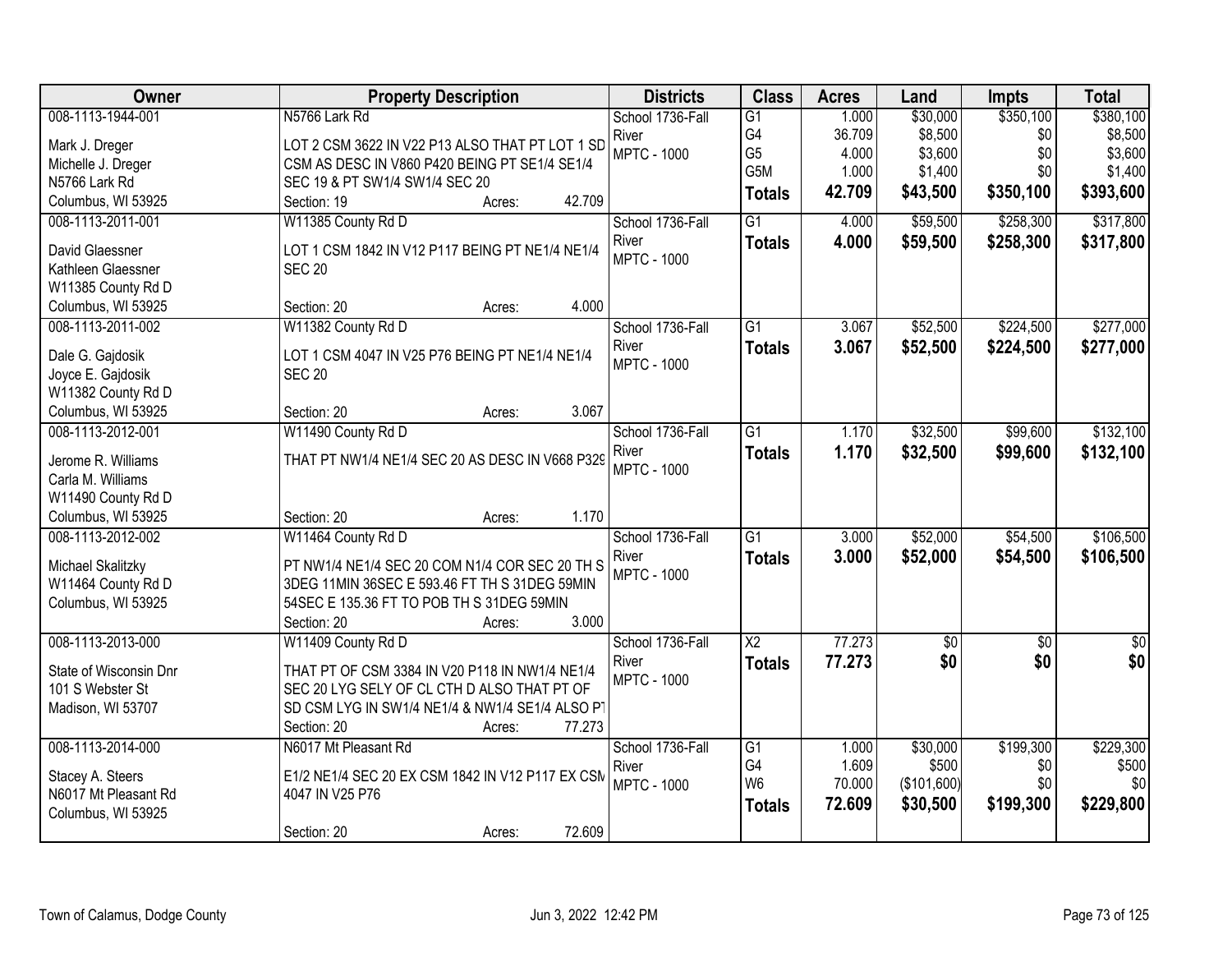| Owner                                    | <b>Property Description</b>                                      | <b>Districts</b>   | <b>Class</b>          | <b>Acres</b> | Land     | Impts             | <b>Total</b> |
|------------------------------------------|------------------------------------------------------------------|--------------------|-----------------------|--------------|----------|-------------------|--------------|
| 008-1113-2021-000                        | W11518 County Rd D                                               | School 1736-Fall   | G1                    | 1.000        | \$30,000 | \$227,700         | \$257,700    |
| Jon J. Kmiec                             | N1/2 NW1/4 SEC 20 EX PARC DESC IN V324 P317                      | River              | G4                    | 53.922       | \$14,000 | \$0               | \$14,000     |
| W11273 County Rd D                       | ALSO SE1/4 NW1/4 SEC 20 EX CSM 1541 IN V10 P236                  | <b>MPTC - 1000</b> | G <sub>5</sub>        | 10.360       | \$8,800  | \$0               | \$8,800      |
| Columbus, WI 53925                       | EX PARC DESC IN DOC# 1002727 EX PARC DESC IN                     |                    | G5M                   | 5.000        | \$6,800  | \$0               | \$6,800      |
|                                          | 70.282<br>Section: 20<br>Acres:                                  |                    | <b>Totals</b>         | 70.282       | \$59,600 | \$227,700         | \$287,300    |
| 008-1113-2022-001                        | County Rd D                                                      | School 1736-Fall   | $\overline{G5}$       | 23.640       | \$21,300 | \$0               | \$21,300     |
| Beaver Dam Conservationists Inc          | PT NW1/4 NW1/4 SEC 20 BEG NW COR SD 1/4 1/4 TH                   | River              | <b>Totals</b>         | 23.640       | \$21,300 | \$0               | \$21,300     |
| PO Box 99                                | E 1200 FT SWLY TO PT 360 FT E OF SW COR SD 1/4                   | <b>MPTC - 1000</b> |                       |              |          |                   |              |
| Beaver Dam, WI 53916                     | 1/4 W 360 FT TH N 1320 FT TO POB (AS DESC IN                     |                    |                       |              |          |                   |              |
|                                          | 23.640<br>Section: 20<br>Acres:                                  |                    |                       |              |          |                   |              |
| 008-1113-2023-000                        | N000 County Rd D                                                 | School 1736-Fall   | $\overline{G4}$       | 29.169       | \$7,700  | $\overline{50}$   | \$7,700      |
| Kenneth W. Field                         | SW1/4 NW1/4 SEC 20 EX THAT PT CSM 5659 IN V37                    | River              | G <sub>5</sub>        | 6.000        | \$5,400  | \$0               | \$5,400      |
| W11642 County Rd D                       | P174 LYG IN SD 1/4 1/4                                           | <b>MPTC - 1000</b> | G5M                   | 4.000        | \$5,400  | \$0               | \$5,400      |
| Columbus, WI 53925                       |                                                                  |                    | G7                    | 0.500        | \$9,300  | \$700             | \$10,000     |
|                                          | 39.669<br>Section: 20<br>Acres:                                  |                    | <b>Totals</b>         | 39.669       | \$27,800 | \$700             | \$28,500     |
| 008-1113-2024-001                        | W11557 County Rd D                                               | School 1736-Fall   | $\overline{G7}$       | 2.036        | \$30,900 | \$42,200          | \$73,100     |
|                                          |                                                                  | River              | <b>Totals</b>         | 2.036        | \$30,900 | \$42,200          | \$73,100     |
| Margaret G. Davalt<br>W11557 County Rd D | LOT 1 CSM 1541 IN V10 P236 BEING PT SE1/4 NW1/4<br><b>SEC 20</b> | <b>MPTC - 1000</b> |                       |              |          |                   |              |
| Columbus, WI 53925                       |                                                                  |                    |                       |              |          |                   |              |
|                                          | 2.036<br>Section: 20<br>Acres:                                   |                    |                       |              |          |                   |              |
| 008-1113-2024-002                        | County Rd D                                                      | School 1736-Fall   | G4                    | 26.715       | \$7,200  | $\overline{50}$   | \$7,200      |
|                                          |                                                                  | River              | <b>Totals</b>         | 26.715       | \$7,200  | \$0               | \$7,200      |
| Baxter Land Company LLC                  | NE1/4 SW1/4 & THAT PT SE1/4 NW1/4 SEC 20 LYG                     | <b>MPTC - 1000</b> |                       |              |          |                   |              |
| PO Box 927                               | SELY OF (CL) CTH D EX CSM 1541 IN V10 P235 EX                    |                    |                       |              |          |                   |              |
| Madison, WI 53701                        | PARC DESC IN DOC# 1002727 ALSO THAT PT NE1/4<br>26.715           |                    |                       |              |          |                   |              |
| 008-1113-2032-000                        | Section: 20<br>Acres:                                            | School 1736-Fall   | G4                    | 22.492       | \$5,700  |                   | \$5,700      |
|                                          | County Rd D                                                      | River              |                       | 22.492       |          | $\sqrt{6}$<br>\$0 |              |
| Kenneth W. Field                         | LOT 2 CSM 5659 IN V37 P174 BEING PT NW1/4 SW1/4                  | <b>MPTC - 1000</b> | <b>Totals</b>         |              | \$5,700  |                   | \$5,700      |
| W11642 County Rd D                       | <b>SEC 20</b>                                                    |                    |                       |              |          |                   |              |
| Columbus, WI 53925                       |                                                                  |                    |                       |              |          |                   |              |
|                                          | 22.492<br>Section: 20<br>Acres:                                  |                    |                       |              |          |                   |              |
| 008-1113-2032-001                        | W11642 County Rd D                                               | School 1736-Fall   | G1                    | 1.000        | \$30,000 | \$178,000         | \$208,000    |
| Kenneth W. Field                         | THAT PT NW1/4 SW1/4 SEC 20 LYG NWLY CTH D                        | River              | G4                    | 7.468        | \$1,100  | \$0               | \$1,100      |
| W11642 County Rd D                       |                                                                  | <b>MPTC - 1000</b> | G <sub>5</sub><br>G5M | 2.500        | \$2,300  | \$0               | \$2,300      |
| Columbus, WI 53925                       |                                                                  |                    |                       | 5.000        | \$6,800  | \$0               | \$6,800      |
|                                          | 15.968<br>Section: 20<br>Acres:                                  |                    | <b>Totals</b>         | 15.968       | \$40,200 | \$178,000         | \$218,200    |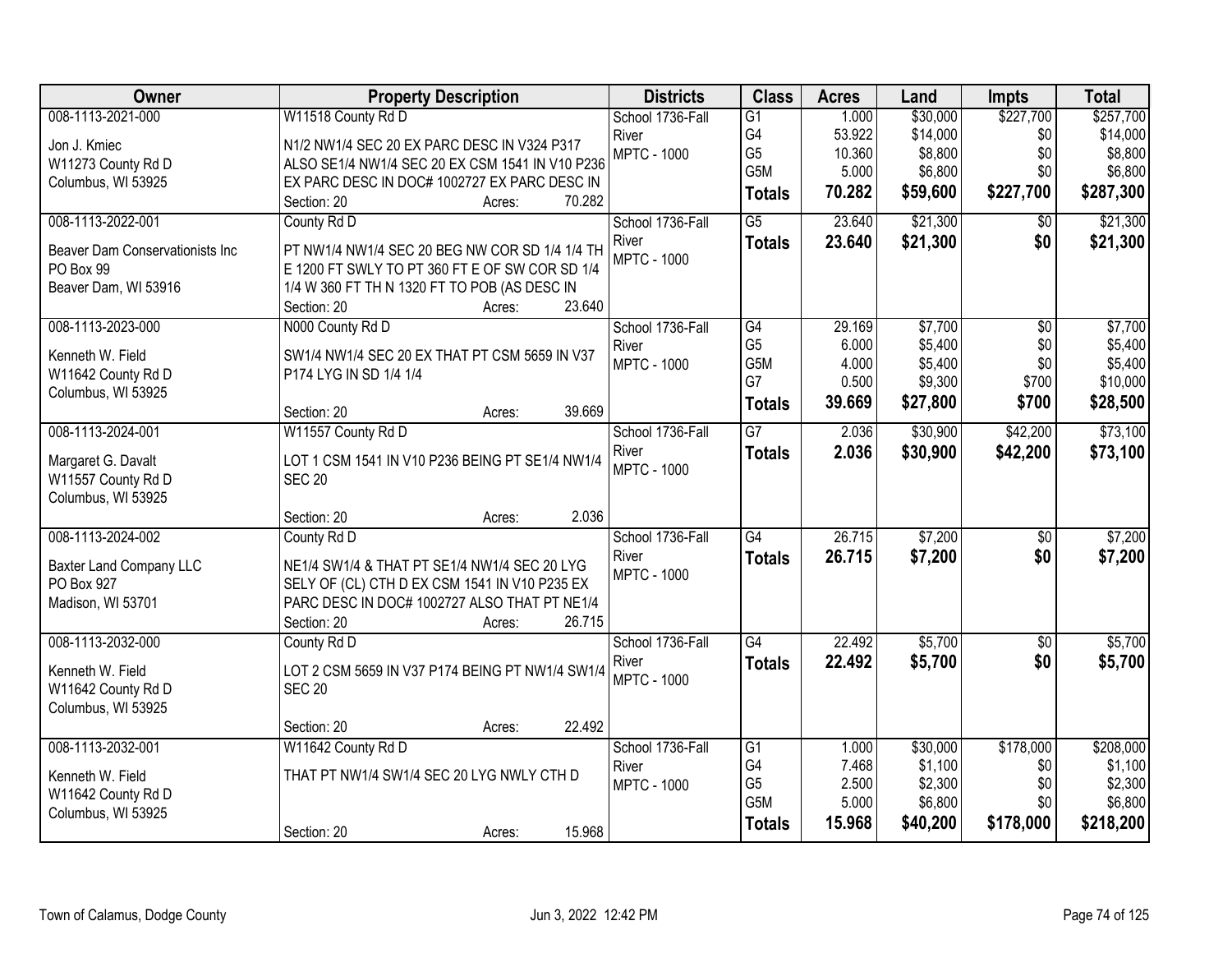| Owner                                                                                                              | <b>Property Description</b>                                                                                                                                                                            | <b>Districts</b>                                | <b>Class</b>                                                           | <b>Acres</b>                         | Land                                        | <b>Impts</b>                                 | <b>Total</b>                                 |
|--------------------------------------------------------------------------------------------------------------------|--------------------------------------------------------------------------------------------------------------------------------------------------------------------------------------------------------|-------------------------------------------------|------------------------------------------------------------------------|--------------------------------------|---------------------------------------------|----------------------------------------------|----------------------------------------------|
| 008-1113-2032-002                                                                                                  | W11605 County Rd D                                                                                                                                                                                     | School 1736-Fall                                | $\overline{G1}$                                                        | 1.469                                | \$36,800                                    | \$120,400                                    | \$157,200                                    |
| Thomas J. Field<br>W11605 County Rd D<br>Columbus, WI 53925                                                        | LOT 1 CSM 5659 IN V37 P174 BEING PT SW1/4 NW1/4<br>& PT NW1/4 SW1/4 SEC 20                                                                                                                             | River<br><b>MPTC - 1000</b>                     | <b>Totals</b>                                                          | 1.469                                | \$36,800                                    | \$120,400                                    | \$157,200                                    |
|                                                                                                                    | 1.469<br>Section: 20<br>Acres:                                                                                                                                                                         |                                                 |                                                                        |                                      |                                             |                                              |                                              |
| 008-1113-2034-000<br>Stacey A. Steers et al<br>W11350 Van Buren Rd                                                 | County Rd D<br>SE1/4 SW1/4 SEC 20 ALSO THAT PT NE1/4 SW1/4 &<br>SE1/4 NW1/4 SEC 20 AS DESC IN DOC# 1149422                                                                                             | School 1736-Fall<br>River<br><b>MPTC - 1000</b> | G4<br>G <sub>5</sub><br><b>Totals</b>                                  | 3.000<br>73.316<br>76.316            | \$900<br>\$66,000<br>\$66,900               | $\overline{50}$<br>\$0<br>\$0                | \$900<br>\$66,000<br>\$66,900                |
| Columbus, WI 53925                                                                                                 | 76.316<br>Section: 20<br>Acres:                                                                                                                                                                        |                                                 |                                                                        |                                      |                                             |                                              |                                              |
| 008-1113-2041-000<br>Charles L. Thiede<br>Eugene J. Thiede<br>4706 Armistice Ln                                    | N5847 Mt Pleasant Rd<br>NE1/4 SE1/4 SEC 20                                                                                                                                                             | School<br>1183-Columbus<br><b>MATC - 0400</b>   | G4<br>G <sub>5</sub><br>G7<br><b>Totals</b>                            | 31.250<br>7.750<br>1.000<br>40.000   | \$6,800<br>\$7,000<br>\$20,000<br>\$33,800  | \$0<br>\$0<br>\$126,500<br>\$126,500         | \$6,800<br>\$7,000<br>\$146,500<br>\$160,300 |
| Madison, WI 53704                                                                                                  | 40.000<br>Section: 20<br>Acres:                                                                                                                                                                        |                                                 |                                                                        |                                      |                                             |                                              |                                              |
| 008-1113-2042-000<br>Charles L. Thiede<br>Eugene J. Thiede<br>4706 Armistice Ln<br>Madison, WI 53704               | County Rd D<br>PT SW1/4 NE1/4 & PT NW1/4 SE1/4 SEC 20 COM SE<br>COR NW1/4 SE1/4 TH N 1485 FT TH SWLY TO S LN<br>NW1/4 SE1/4 TH E 1155 FT TO POB<br>19.690<br>Section: 20<br>Acres:                     | School<br>1183-Columbus<br><b>MATC - 0400</b>   | G4<br>G <sub>5</sub><br>G5M<br><b>Totals</b>                           | 13.250<br>3.940<br>2.500<br>19.690   | \$2,300<br>\$3,600<br>\$3,400<br>\$9,300    | $\sqrt[6]{3}$<br>\$0<br>\$0<br>\$0           | \$2,300<br>\$3,600<br>\$3,400<br>\$9,300     |
| 008-1113-2044-000<br>Charles L. Thiede<br>Eugene J. Thiede<br>4706 Armistice Ln<br>Madison, WI 53704               | Van Buren Rd<br>S1/2 SE1/4 SEC 20 EX COM NW COR SD 1/4 1/4 TH E<br>16.5 FT TH SWLY TO A PT 16.5 FT S OF POB TH N TC<br>POB ALSO PT NW1/4 NE1/4 SEC 29 COM NW COR SD<br>86.476<br>Section: 20<br>Acres: | School<br>1183-Columbus<br><b>MATC - 0400</b>   | $\overline{G4}$<br>G <sub>5</sub><br>G <sub>5</sub> M<br><b>Totals</b> | 65.500<br>10.476<br>10.500<br>86.476 | \$16,900<br>\$9,500<br>\$14,200<br>\$40,600 | $\overline{50}$<br>\$0<br>\$0<br>\$0         | \$16,900<br>\$9,500<br>\$14,200<br>\$40,600  |
| 008-1113-2111-000<br>Aric W & Amy H Pederson Joint<br>Revocable Trust<br>6541 Forest Park Dr<br>Deforest, WI 53532 | W10925 Kleindl Rd<br>LOT 1 CSM 3341 IN V20 P21 BEING PT E1/2 NE1/4 &<br>PT NE1/4 SE1/4 SEC 21<br>81.530<br>Section: 21<br>Acres:                                                                       | School<br>1183-Columbus<br>MATC - 0400          | $\overline{G4}$<br>G <sub>5</sub><br>G7<br><b>Totals</b>               | 76.500<br>3.030<br>2.000<br>81.530   | \$20,100<br>\$2,800<br>\$30,500<br>\$53,400 | $\overline{50}$<br>\$0<br>\$3,200<br>\$3,200 | \$20,100<br>\$2,800<br>\$33,700<br>\$56,600  |
| 008-1113-2111-001<br>Kent M. Berney<br>Marilyn K. Moore<br>N6145 N Salem Rd<br>Beaver Dam, WI 53916                | Salem Rd<br>A STRIP 33 FT OFF N SD NE1/4 NE1/4 SEC 21<br>1.000<br>Section: 21<br>Acres:                                                                                                                | School 0336-Beaver<br>Dam<br><b>MPTC - 1000</b> | $\overline{G5}$<br><b>Totals</b>                                       | 1.000<br>1.000                       | \$900<br>\$900                              | $\overline{50}$<br>\$0                       | \$900<br>\$900                               |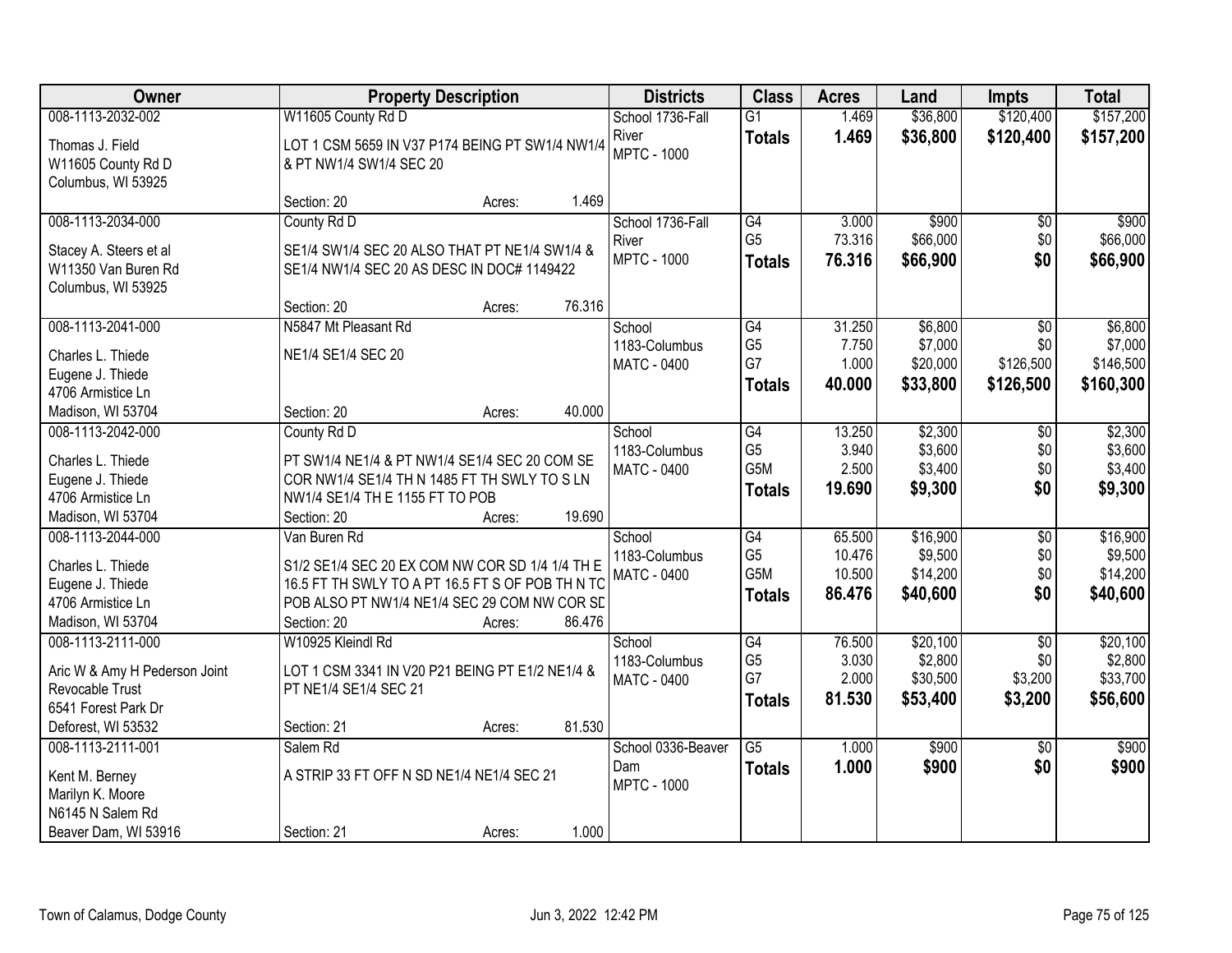| Owner                                         | <b>Property Description</b>                  |        |        | <b>Districts</b>   | <b>Class</b>    | <b>Acres</b> | Land     | <b>Impts</b>    | <b>Total</b> |
|-----------------------------------------------|----------------------------------------------|--------|--------|--------------------|-----------------|--------------|----------|-----------------|--------------|
| 008-1113-2112-000                             | W11001 Kleindl Rd                            |        |        | School 0336-Beaver | $\overline{G4}$ | 33.500       | \$8,500  | $\overline{60}$ | \$8,500      |
| James R. White                                | NW1/4 NE1/4 SEC 21                           |        |        | Dam                | G <sub>5</sub>  | 6.500        | \$5,900  | \$0             | \$5,900      |
| Gail M. White                                 |                                              |        |        | <b>MPTC - 1000</b> | <b>Totals</b>   | 40.000       | \$14,400 | \$0             | \$14,400     |
| W10058 County Rd Cc                           |                                              |        |        |                    |                 |              |          |                 |              |
| Beaver Dam, WI 53916                          | Section: 21                                  | Acres: | 40.000 |                    |                 |              |          |                 |              |
| 008-1113-2113-000                             | W11001 Kleindl Rd                            |        |        | School 0336-Beaver | $\overline{G1}$ | 1.500        | \$37,300 | \$107,400       | \$144,700    |
| James R. White                                | SW1/4 NE1/4 SEC 21                           |        |        | Dam                | G4              | 17.500       | \$5,000  | \$0             | \$5,000      |
| Gail M. White                                 |                                              |        |        | <b>MPTC - 1000</b> | G <sub>5</sub>  | 21.000       | \$18,900 | \$0             | \$18,900     |
| W10058 County Rd Cc                           |                                              |        |        |                    | <b>Totals</b>   | 40.000       | \$61,200 | \$107,400       | \$168,600    |
| Beaver Dam, WI 53916                          | Section: 21                                  | Acres: | 40.000 |                    |                 |              |          |                 |              |
| 008-1113-2121-000                             | Mount Pleasant Rd                            |        |        | School 1736-Fall   | G4              | 24.750       | \$6,200  | $\sqrt[6]{30}$  | \$6,200      |
| Jon J. Kmiec                                  | NE1/4 NW1/4 SEC 21                           |        |        | River              | G <sub>5</sub>  | 15.250       | \$13,800 | \$0             | \$13,800     |
| W11273 County Rd D                            |                                              |        |        | <b>MPTC - 1000</b> | <b>Totals</b>   | 40.000       | \$20,000 | \$0             | \$20,000     |
| Columbus, WI 53925                            |                                              |        |        |                    |                 |              |          |                 |              |
|                                               | Section: 21                                  | Acres: | 40.000 |                    |                 |              |          |                 |              |
| 008-1113-2122-000                             | Mount Pleasant Rd                            |        |        | School             | $\overline{G4}$ | 33.000       | \$8,600  | \$0             | \$8,600      |
|                                               |                                              |        |        | 1183-Columbus      | G <sub>5</sub>  | 7.000        | \$6,300  | \$0             | \$6,300      |
| Agnes L. Lindert<br>116 Eilbes Ave Apt #1     | NW1/4 NW1/4 SEC 21                           |        |        | MATC - 0400        | <b>Totals</b>   | 40.000       | \$14,900 | \$0             | \$14,900     |
| Beaver Dam, WI 53916                          |                                              |        |        |                    |                 |              |          |                 |              |
|                                               | Section: 21                                  | Acres: | 40.000 |                    |                 |              |          |                 |              |
| 008-1113-2123-000                             | N5876 Mt Pleasant Rd                         |        |        | School             | $\overline{G4}$ | 26.500       | \$6,800  | \$0             | \$6,800      |
|                                               |                                              |        |        | 1183-Columbus      | G <sub>5</sub>  | 12.500       | \$11,300 | \$0             | \$11,300     |
| Agnes L. Lindert                              | SW1/4 NW1/4 SEC 21                           |        |        | <b>MATC - 0400</b> | G7              | 1.000        | \$20,000 | \$124,800       | \$144,800    |
| 116 Eilbes Ave Apt #1<br>Beaver Dam, WI 53916 |                                              |        |        |                    | <b>Totals</b>   | 40.000       | \$38,100 | \$124,800       | \$162,900    |
|                                               | Section: 21                                  | Acres: | 40.000 |                    |                 |              |          |                 |              |
| 008-1113-2124-000                             | Mount Pleasant Rd                            |        |        | School             | $\overline{G4}$ | 36.750       | \$9,600  | $\overline{60}$ | \$9,600      |
|                                               |                                              |        |        | 1183-Columbus      | G <sub>5</sub>  | 2.250        | \$2,100  | \$0             | \$2,100      |
| Agnes L. Lindert                              | SE1/4 NW1/4 SEC 21 EX PARC DESC IN V235 P244 |        |        | <b>MATC - 0400</b> | <b>Totals</b>   | 39.000       | \$11,700 | \$0             | \$11,700     |
| 116 Eilbes Ave Apt #1                         |                                              |        |        |                    |                 |              |          |                 |              |
| Beaver Dam, WI 53916                          | Section: 21                                  | Acres: | 39.000 |                    |                 |              |          |                 |              |
| 008-1113-2131-000                             | Mount Pleasant Rd                            |        |        | School 0336-Beaver | $\overline{G5}$ | 20.000       | \$18,000 | $\overline{50}$ | \$18,000     |
|                                               |                                              |        |        | Dam                | <b>Totals</b>   | 20.000       | \$18,000 | \$0             | \$18,000     |
| James R. White                                | THAT PT NE1/4 SW1/4 & SE1/4 NW1/4 SEC 21 COM |        |        | <b>MPTC - 1000</b> |                 |              |          |                 |              |
| Gail M. White                                 | SE COR NE1/4 SW1/4 TH N 1410 FT TH SWLY AT A |        |        |                    |                 |              |          |                 |              |
| W10058 County Rd Cc                           | SUBSTANTIALLY 45DEG ANGLE ALONG THE EDGE     |        |        |                    |                 |              |          |                 |              |
| Beaver Dam, WI 53916                          | Section: 21                                  | Acres: | 20.000 |                    |                 |              |          |                 |              |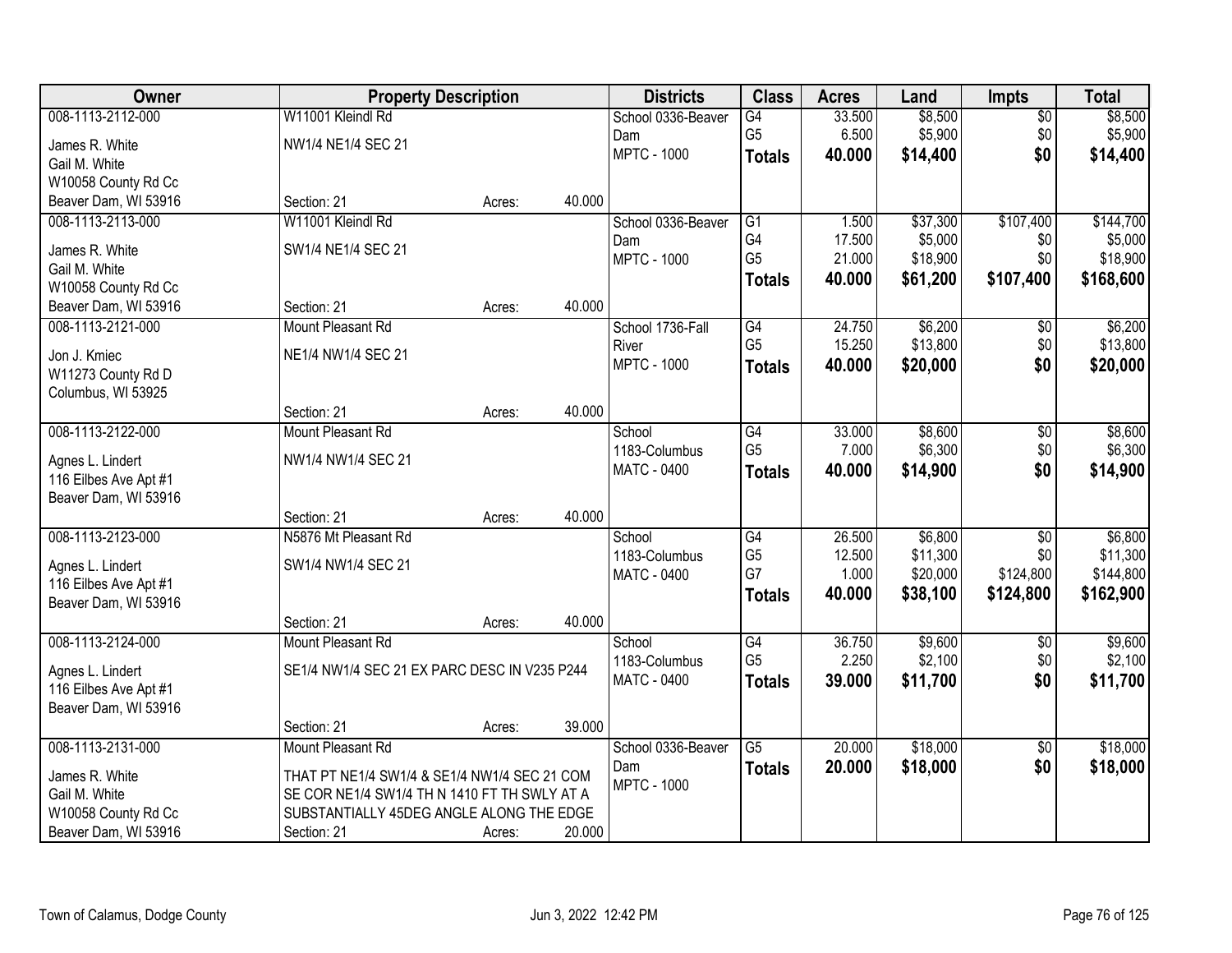| Owner                 |                                                 | <b>Property Description</b> |        | <b>Districts</b>             | <b>Class</b>          | <b>Acres</b>     | Land                | <b>Impts</b>           | <b>Total</b>        |
|-----------------------|-------------------------------------------------|-----------------------------|--------|------------------------------|-----------------------|------------------|---------------------|------------------------|---------------------|
| 008-1113-2131-001     | Mount Pleasant Rd                               |                             |        | School                       | $\overline{G4}$       | 5.500            | \$1,600             | \$0                    | \$1,600             |
| Agnes L. Lindert      | NE1/4 SW1/4 SEC 21 EX PARC DESC IN V235 P244    |                             |        | 1183-Columbus                | G <sub>5</sub>        | 15.500           | \$14,000            | \$0                    | \$14,000            |
| 116 Eilbes Ave Apt #1 |                                                 |                             |        | MATC - 0400                  | <b>Totals</b>         | 21.000           | \$15,600            | \$0                    | \$15,600            |
| Beaver Dam, WI 53916  |                                                 |                             |        |                              |                       |                  |                     |                        |                     |
|                       | Section: 21                                     | Acres:                      | 21.000 |                              |                       |                  |                     |                        |                     |
| 008-1113-2132-000     | Mount Pleasant Rd                               |                             |        | School                       | G4                    | 20.000           | \$4,900             | \$0                    | \$4,900             |
| Agnes L. Lindert      | NW1/4 SW1/4 SEC 21                              |                             |        | 1183-Columbus                | G <sub>5</sub>        | 20.000           | \$18,000            | \$0                    | \$18,000            |
| 116 Eilbes Ave Apt #1 |                                                 |                             |        | MATC - 0400                  | <b>Totals</b>         | 40.000           | \$22,900            | \$0                    | \$22,900            |
| Beaver Dam, WI 53916  |                                                 |                             |        |                              |                       |                  |                     |                        |                     |
|                       | Section: 21                                     | Acres:                      | 40.000 |                              |                       |                  |                     |                        |                     |
| 008-1113-2133-000     | Van Buren Rd                                    |                             |        | School                       | $\overline{G4}$       | 8.500            | \$2,000             | \$0                    | \$2,000             |
| Russell J. Schultz    | SW1/4 SW1/4 SEC 21 & THAT PT NW1/4 NW1/4 SEC 2  |                             |        | 1183-Columbus                | G <sub>5</sub>        | 5.800            | \$5,200             | \$0                    | \$5,200             |
| W11249 Van Buren Rd   | LYG NELY OF CL VAN BUREN RD EX PARC DESC IN     |                             |        | <b>MATC - 0400</b>           | <b>Totals</b>         | 14.300           | \$7,200             | \$0                    | \$7,200             |
| Columbus, WI 53925    | V368 P403 EX PARC DESC IN V390 P398             |                             |        |                              |                       |                  |                     |                        |                     |
|                       | Section: 21                                     | Acres:                      | 14.300 |                              |                       |                  |                     |                        |                     |
| 008-1113-2133-001     | Van Buren Rd                                    |                             |        | School                       | $\overline{G5}$       | 31.870           | \$28,700            | $\sqrt[6]{}$           | \$28,700            |
| Robin R. Zillmer      | LOT 1 CSM 5874 IN V39 P102 BEING PT SW1/4 SW1/4 |                             |        | 1183-Columbus                | <b>Totals</b>         | 31.870           | \$28,700            | \$0                    | \$28,700            |
| David H. Zillmer      | SEC 21 & PT NW1/4 NW1/4 SEC 28                  |                             |        | <b>MATC - 0400</b>           |                       |                  |                     |                        |                     |
| W11252 Van Buren Rd   |                                                 |                             |        |                              |                       |                  |                     |                        |                     |
| Columbus, WI 53925    | Section: 21                                     | Acres:                      | 31.870 |                              |                       |                  |                     |                        |                     |
| 008-1113-2134-000     | Van Buren Rd                                    |                             |        | School                       | $\overline{G4}$       | 19.500           | \$5,000             | $\overline{50}$        | \$5,000             |
| Russell J. Schultz    | SE1/4 SW1/4 SEC 21                              |                             |        | 1183-Columbus                | G <sub>5</sub>        | 20.500           | \$18,500            | \$0                    | \$18,500            |
| W11249 Van Buren Rd   |                                                 |                             |        | <b>MATC - 0400</b>           | <b>Totals</b>         | 40.000           | \$23,500            | \$0                    | \$23,500            |
| Columbus, WI 53925    |                                                 |                             |        |                              |                       |                  |                     |                        |                     |
|                       | Section: 21                                     | Acres:                      | 40.000 |                              |                       |                  |                     |                        |                     |
| 008-1113-2141-000     | Salem Rd                                        |                             |        | School                       | G4                    | 14.000           | \$2,800             | $\overline{$0}$        | \$2,800             |
| Salem Hollow LLC      | THAT PT LOT 2 CSM 3341 IN V20 P21 LYG IN SE1/4  |                             |        | 1183-Columbus<br>MATC - 0400 | G <sub>5</sub><br>G5M | 7.000<br>16.950  | \$6,300<br>\$22,100 | \$0<br>\$0             | \$6,300<br>\$22,100 |
| PO Box 575            | NE1/4 & NE1/4 SE1/4 SEC 21                      |                             |        |                              | <b>Totals</b>         | 37.950           | \$31,200            | \$0                    | \$31,200            |
| Kewaskum, WI 53040    |                                                 |                             |        |                              |                       |                  |                     |                        |                     |
|                       | Section: 21                                     | Acres:                      | 37.950 |                              |                       |                  |                     |                        |                     |
| 008-1113-2142-000     | Salem Rd                                        |                             |        | School 0336-Beaver<br>Dam    | G4<br>G <sub>5</sub>  | 14.000<br>26.000 | \$3,600<br>\$23,400 | $\overline{50}$<br>\$0 | \$3,600<br>\$23,400 |
| James R. White        | NW1/4 SE1/4 SEC 21                              |                             |        | <b>MPTC - 1000</b>           |                       | 40.000           | \$27,000            | \$0                    | \$27,000            |
| Gail M. White         |                                                 |                             |        |                              | <b>Totals</b>         |                  |                     |                        |                     |
| W10058 County Rd Cc   |                                                 |                             |        |                              |                       |                  |                     |                        |                     |
| Beaver Dam, WI 53916  | Section: 21                                     | Acres:                      | 40.000 |                              |                       |                  |                     |                        |                     |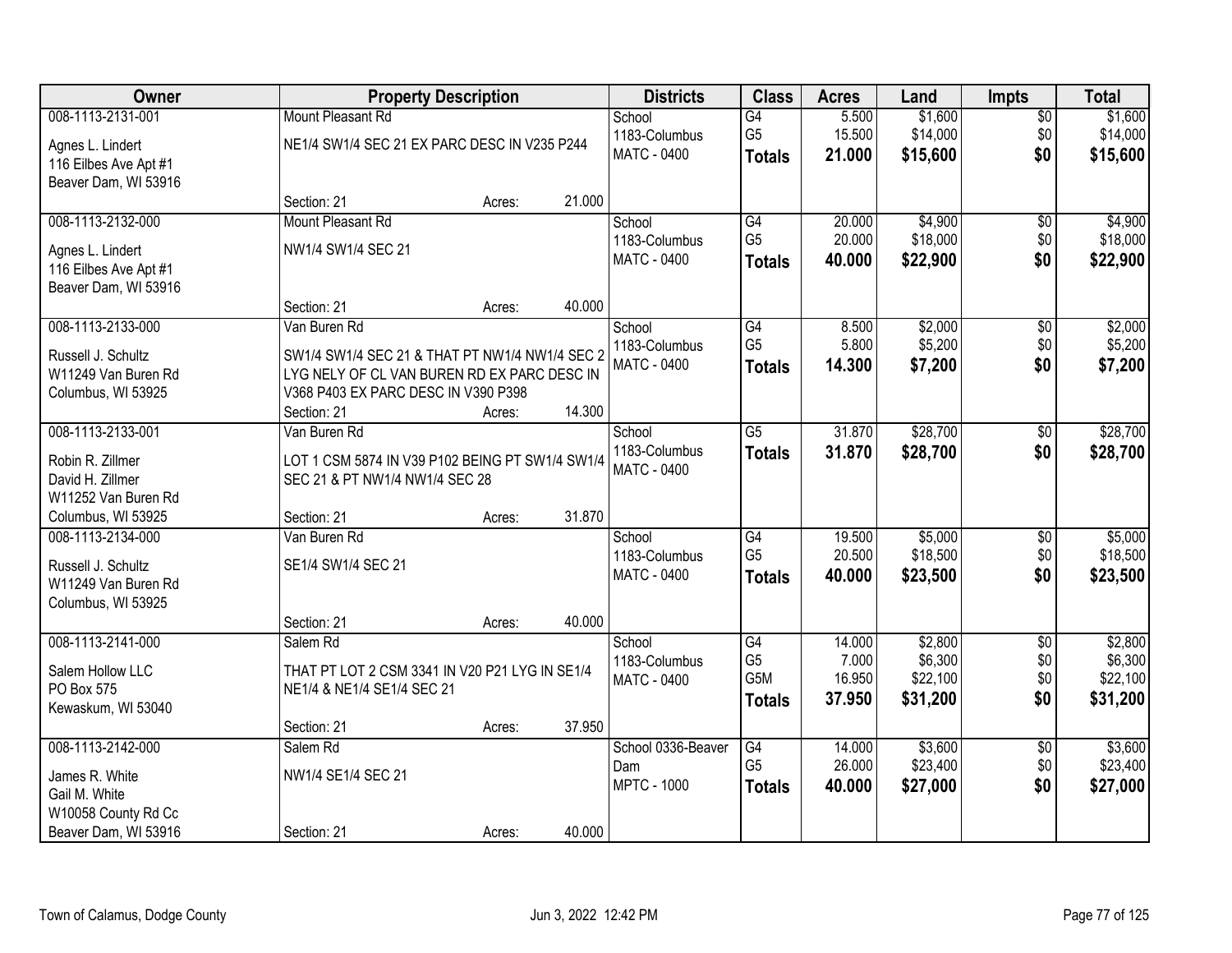| Owner                                                 | <b>Property Description</b>                   |        |        | <b>Districts</b>   | <b>Class</b>    | <b>Acres</b> | Land     | <b>Impts</b>    | <b>Total</b> |
|-------------------------------------------------------|-----------------------------------------------|--------|--------|--------------------|-----------------|--------------|----------|-----------------|--------------|
| 008-1113-2143-000                                     | Van Buren Rd                                  |        |        | School             | $\overline{G4}$ | 34.750       | \$7,100  | \$0             | \$7,100      |
| Russell J. Schultz                                    | SW1/4 SE1/4 SEC 21                            |        |        | 1183-Columbus      | G5M             | 5.250        | \$6,900  | \$0             | \$6,900      |
| W11249 Van Buren Rd                                   |                                               |        |        | MATC - 0400        | <b>Totals</b>   | 40.000       | \$14,000 | \$0             | \$14,000     |
| Columbus, WI 53925                                    |                                               |        |        |                    |                 |              |          |                 |              |
|                                                       | Section: 21                                   | Acres: | 40.000 |                    |                 |              |          |                 |              |
| 008-1113-2144-000                                     | Salem Rd                                      |        |        | School 0336-Beaver | G4              | 20.500       | \$5,000  | $\overline{50}$ | \$5,000      |
| Michael A. Derr                                       | SE1/4 SE1/4 SEC 21 & PT OF NE1/4 SE1/4 SEC 21 |        |        | Dam                | G <sub>5</sub>  | 13.000       | \$11,700 | \$0             | \$11,700     |
| Karen M. Derr                                         | COM SE COR TH N 330 FT TH SWLY TO A PT 264 FT |        |        | <b>MPTC - 1000</b> | G5M             | 7.500        | \$10,200 | \$0             | \$10,200     |
| 7531 Deansville Rd                                    | W OF SE COR TH E 264 FT TO POB                |        |        |                    | <b>Totals</b>   | 41.000       | \$26,900 | \$0             | \$26,900     |
| Marshall, WI 53559                                    | Section: 21                                   | Acres: | 41.000 |                    |                 |              |          |                 |              |
| 008-1113-2211-000                                     | N6102 Wren Rd                                 |        |        | School 0336-Beaver | G1              | 0.500        | \$14,000 | \$83,700        | \$97,700     |
| Harvey Linde                                          | NE1/4 NE1/4 SEC 22                            |        |        | Dam                | G4              | 27.500       | \$7,600  | \$0             | \$7,600      |
| N6102 Wren Rd                                         |                                               |        |        | <b>MPTC - 1000</b> | G <sub>5</sub>  | 12.000       | \$10,800 | \$0             | \$10,800     |
| Beaver Dam, WI 53916                                  |                                               |        |        |                    | <b>Totals</b>   | 40.000       | \$32,400 | \$83,700        | \$116,100    |
|                                                       | Section: 22                                   | Acres: | 40.000 |                    |                 |              |          |                 |              |
| 008-1113-2212-000                                     | N6101 Wren Rd                                 |        |        | School 0336-Beaver | G1              | 1.000        | \$30,000 | \$193,700       | \$223,700    |
| Richard C. Cigelske                                   | NW1/4 NE1/4 SEC 22 EX THAT PT CSM 5643 IN V37 |        |        | Dam                | G4              | 27.059       | \$6,900  | \$0             | \$6,900      |
| Marlene K. Cigelske                                   | P138 LYG IN SD 1/4 1/4                        |        |        | <b>MPTC - 1000</b> | G <sub>5</sub>  | 8.250        | \$7,500  | \$0             | \$7,500      |
| N6101 Wren Rd                                         |                                               |        |        |                    | <b>Totals</b>   | 36.309       | \$44,400 | \$193,700       | \$238,100    |
| Beaver Dam, WI 53916                                  | Section: 22                                   | Acres: | 36.309 |                    |                 |              |          |                 |              |
| 008-1113-2212-001                                     | N6001 Wren Rd                                 |        |        | School 0336-Beaver | $\overline{G4}$ | 5.733        | \$1,600  | $\overline{30}$ | \$1,600      |
| Denis Fuerstenberg                                    | LOT 1 CSM 5643 IN V37 P138 BEING PT NW1/4 &   |        |        | Dam                | G7              | 2.000        | \$30,500 | \$88,100        | \$118,600    |
| Jenny Fuerstenberg                                    | SW1/4 OF NE1/4 SEC 22                         |        |        | <b>MPTC - 1000</b> | <b>Totals</b>   | 7.733        | \$32,100 | \$88,100        | \$120,200    |
| 655 Vista Cir                                         |                                               |        |        |                    |                 |              |          |                 |              |
| Columbus, WI 53925                                    | Section: 22                                   | Acres: | 7.733  |                    |                 |              |          |                 |              |
| 008-1113-2213-000                                     | N6001 Wren Rd                                 |        |        | School 0336-Beaver | G4              | 27.303       | \$7,400  | $\overline{50}$ | \$7,400      |
|                                                       | SW1/4 NE1/4 SEC 22 EX THAT PT CSM 5643 IN V37 |        |        | Dam                | G <sub>5</sub>  | 9.500        | \$8,600  | \$0             | \$8,600      |
| Denis Fuerstenberg<br>Jenny Fuerstenberg              | P138 LYG IN SD 1/4 1/4                        |        |        | <b>MPTC - 1000</b> | <b>Totals</b>   | 36,803       | \$16,000 | \$0             | \$16,000     |
| 655 Vista Cir                                         |                                               |        |        |                    |                 |              |          |                 |              |
| Columbus, WI 53925                                    | Section: 22                                   | Acres: | 36.803 |                    |                 |              |          |                 |              |
| 008-1113-2214-000                                     | Wren Rd                                       |        |        | School 0336-Beaver | G4              | 28.500       | \$7,800  | $\overline{60}$ | \$7,800      |
|                                                       | SE1/4 NE1/4 SEC 22                            |        |        | Dam                | G <sub>5</sub>  | 11.500       | \$10,400 | \$0             | \$10,400     |
| Linde Farm Trust Dated July 19 2019<br>W10451 Wren Rd |                                               |        |        | <b>MPTC - 1000</b> | <b>Totals</b>   | 40.000       | \$18,200 | \$0             | \$18,200     |
| Beaver Dam, WI 53916                                  |                                               |        |        |                    |                 |              |          |                 |              |
|                                                       | Section: 22                                   | Acres: | 40.000 |                    |                 |              |          |                 |              |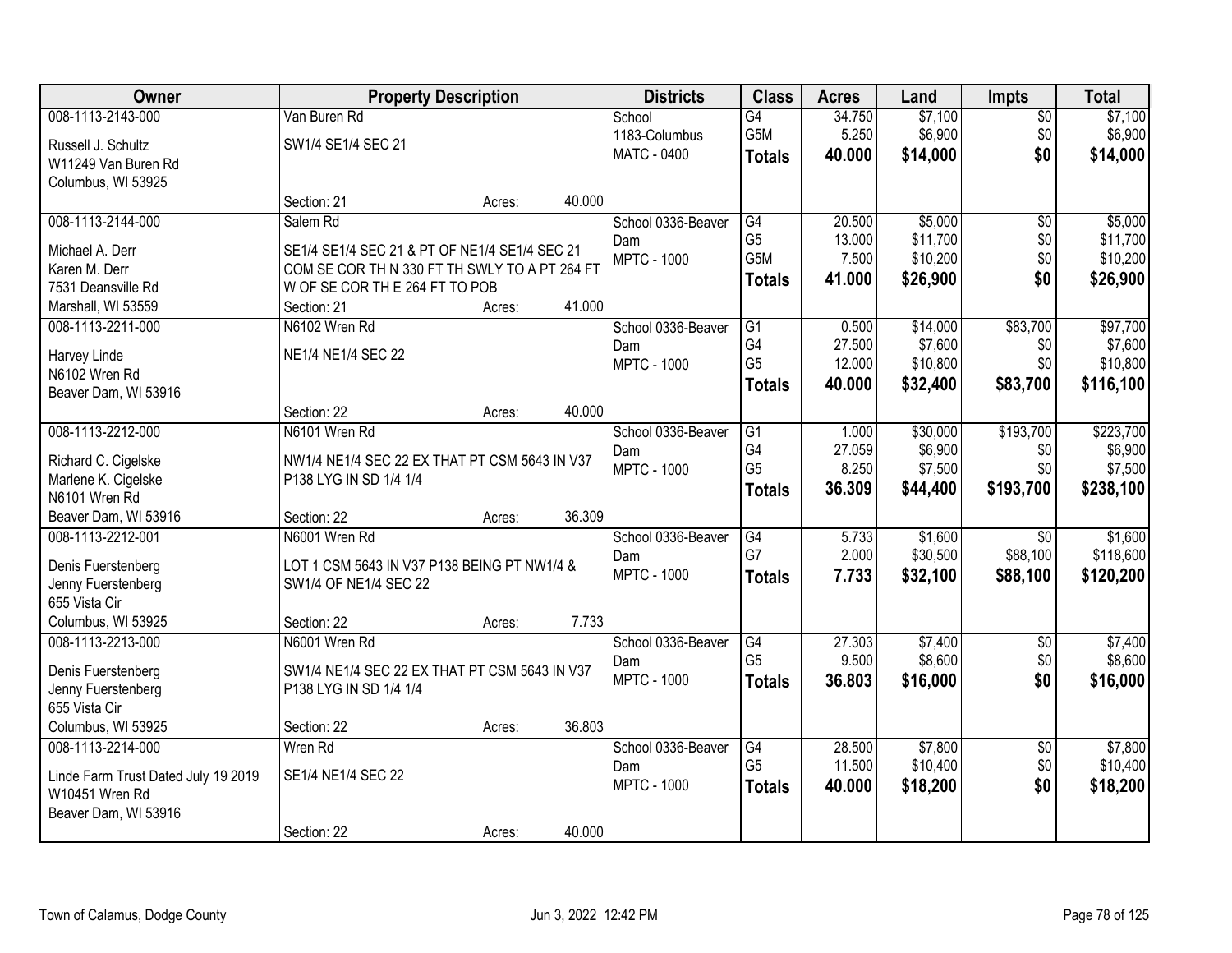| Owner                | <b>Property Description</b>                      |        |        | <b>Districts</b>   | <b>Class</b>    | <b>Acres</b> | Land     | <b>Impts</b>    | <b>Total</b> |
|----------------------|--------------------------------------------------|--------|--------|--------------------|-----------------|--------------|----------|-----------------|--------------|
| 008-1113-2221-000    | N6101 Wren Rd                                    |        |        | School 0336-Beaver | $\overline{G4}$ | 18.750       | \$4,900  | \$0             | \$4,900      |
| Richard C. Cigelske  | NE1/4 NW1/4 SEC 22                               |        |        | Dam                | G <sub>5</sub>  | 21.250       | \$19,200 | \$0             | \$19,200     |
| Marlene K. Cigelske  |                                                  |        |        | <b>MPTC - 1000</b> | <b>Totals</b>   | 40.000       | \$24,100 | \$0             | \$24,100     |
| N6101 Wren Rd        |                                                  |        |        |                    |                 |              |          |                 |              |
| Beaver Dam, WI 53916 | Section: 22                                      | Acres: | 40.000 |                    |                 |              |          |                 |              |
| 008-1113-2222-000    | N6080 N Salem Rd                                 |        |        | School 0336-Beaver | G1              | 1.000        | \$30,000 | \$323,600       | \$353,600    |
| Brian R. Wright      | NW1/4 NW1/4 SEC 22                               |        |        | Dam                | G4              | 28.500       | \$7,100  | \$0             | \$7,100      |
| Michelle M. Wright   |                                                  |        |        | <b>MPTC - 1000</b> | G <sub>5</sub>  | 10.500       | \$9,500  | \$0             | \$9,500      |
| N6080 N Salem Rd     |                                                  |        |        |                    | <b>Totals</b>   | 40.000       | \$46,600 | \$323,600       | \$370,200    |
| Beaver Dam, WI 53916 | Section: 22                                      | Acres: | 40.000 |                    |                 |              |          |                 |              |
| 008-1113-2223-000    | Salem Rd                                         |        |        | School 0336-Beaver | $\overline{G4}$ | 23.500       | \$5,000  | \$0             | \$5,000      |
| Brian R. Wright      | SW1/4 NW1/4 SEC 22 EX THAT PT CSM 3341 IN V20    |        |        | Dam                | G <sub>5</sub>  | 10.010       | \$9,000  | \$0             | \$9,000      |
| N6080 N Salem Rd     | P21 LYG IN SD 1/4 1/4 EX THAT PT CSM 3401 IN V20 |        |        | <b>MPTC - 1000</b> | <b>Totals</b>   | 33.510       | \$14,000 | \$0             | \$14,000     |
| Beaver Dam, WI 53916 | P154 LYG IN SD 1/4 1/4                           |        |        |                    |                 |              |          |                 |              |
|                      | Section: 22                                      | Acres: | 33.510 |                    |                 |              |          |                 |              |
| 008-1113-2223-001    | Salem Rd                                         |        |        | School 0336-Beaver | G4              | 3.240        | \$600    | \$0             | \$600        |
| Salem Hollow LLC     | THAT PT LOT 2 CSM 3341 IN V20 P21 LYG IN SW1/4   |        |        | Dam                | <b>Totals</b>   | 3.240        | \$600    | \$0             | \$600        |
| PO Box 575           | <b>NW1/4 SEC 22</b>                              |        |        | <b>MPTC - 1000</b> |                 |              |          |                 |              |
| Kewaskum, WI 53040   |                                                  |        |        |                    |                 |              |          |                 |              |
|                      | Section: 22                                      | Acres: | 3.240  |                    |                 |              |          |                 |              |
| 008-1113-2224-000    | Salem Rd                                         |        |        | School 0336-Beaver | $\overline{G5}$ | 5.000        | \$4,500  | $\overline{50}$ | \$4,500      |
| Brian R. Wright      | SE1/4 NW1/4 SEC 22 EX THAT PT CSM 3401 IN V20    |        |        | Dam                | G <sub>6</sub>  | 3.250        | \$8,800  | \$0             | \$8,800      |
| N6080 N Salem Rd     | P154 LYG IN SD 1/4 1/4                           |        |        | <b>MPTC - 1000</b> | <b>Totals</b>   | 8.250        | \$13,300 | \$0             | \$13,300     |
| Beaver Dam, WI 53916 |                                                  |        |        |                    |                 |              |          |                 |              |
|                      | Section: 22                                      | Acres: | 8.250  |                    |                 |              |          |                 |              |
| 008-1113-2224-001    | N5900 N Salem Rd                                 |        |        | School 0336-Beaver | G4              | 30.500       | \$7,800  | $\sqrt{$0}$     | \$7,800      |
| James T. Kmiec       | LOT 1 CSM 3401 IN V20 P154 BEING PT SW1/4 NW1/4  |        |        | Dam                | G <sub>5</sub>  | 2.500        | \$2,300  | \$0             | \$2,300      |
| N6840 Robin Rd       | & PT SE1/4 NW1/4 SEC 22                          |        |        | <b>MPTC - 1000</b> | G7              | 2.000        | \$30,500 | \$122,200       | \$152,700    |
| Beaver Dam, WI 53916 |                                                  |        |        |                    | <b>Totals</b>   | 35.000       | \$40,600 | \$122,200       | \$162,800    |
|                      | Section: 22                                      | Acres: | 35.000 |                    |                 |              |          |                 |              |
| 008-1113-2231-000    | Salem Rd                                         |        |        | School             | G4              | 47.651       | \$13,300 | $\overline{60}$ | \$13,300     |
| Michael A. Derr      | THAT PT SW1/4 SEC 22 LYG ELY OF CL N SALEM RD    |        |        | 1183-Columbus      | G <sub>5</sub>  | 15.500       | \$14,000 | \$0             | \$14,000     |
| Karen M. Derr        | EX CSM IN V2 P176 EX OL 1 CSM 3401 IN V20 P154   |        |        | <b>MATC - 0400</b> | <b>Totals</b>   | 63.151       | \$27,300 | \$0             | \$27,300     |
| 7531 Deansville Rd   | EX CSM 5478 IN V36 P66                           |        |        |                    |                 |              |          |                 |              |
| Marshall, WI 53559   | Section: 22                                      | Acres: | 63.151 |                    |                 |              |          |                 |              |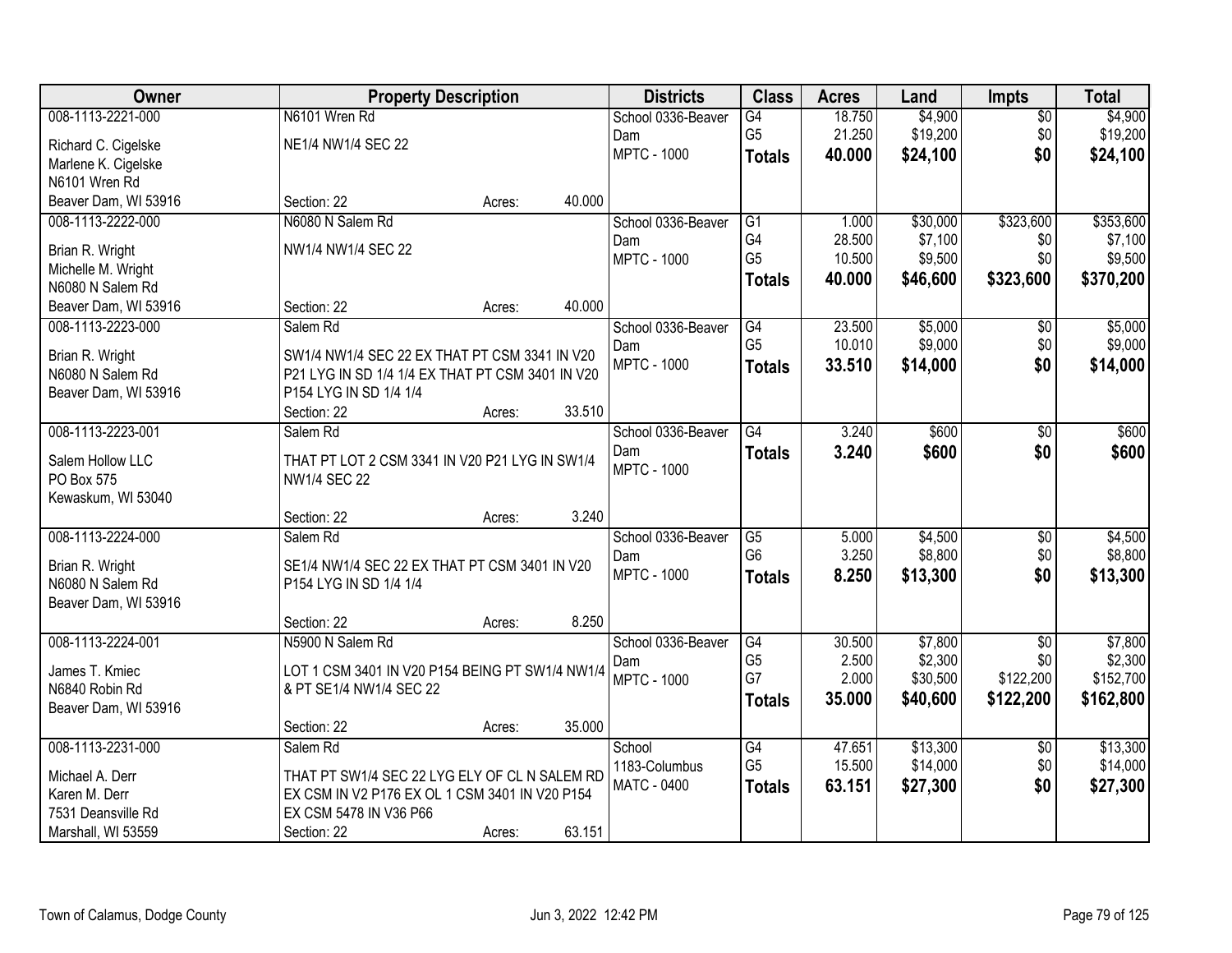| <b>Owner</b>                                                                                                                   | <b>Property Description</b>                                                                                                                                                                | <b>Districts</b>                                | <b>Class</b>                                       | <b>Acres</b>                        | Land                                        | <b>Impts</b>                         | <b>Total</b>                                  |
|--------------------------------------------------------------------------------------------------------------------------------|--------------------------------------------------------------------------------------------------------------------------------------------------------------------------------------------|-------------------------------------------------|----------------------------------------------------|-------------------------------------|---------------------------------------------|--------------------------------------|-----------------------------------------------|
| 008-1113-2232-000<br>Michael A. Derr<br>Karen M. Derr<br>7531 Deansville Rd                                                    | N Salem Rd<br>THAT PT OF SW1/4 SEC 22 LYG WLY OF CL N SALEM<br>RD EX CSM 5574 IN V36 P274                                                                                                  | School<br>1183-Columbus<br><b>MATC - 0400</b>   | G4<br>G <sub>5</sub><br>G5M<br><b>Totals</b>       | 52.908<br>20.583<br>1.000<br>74.491 | \$12,900<br>\$18,500<br>\$1,400<br>\$32,800 | $\overline{50}$<br>\$0<br>\$0<br>\$0 | \$12,900<br>\$18,500<br>\$1,400<br>\$32,800   |
| Marshall, WI 53559                                                                                                             | 74.491<br>Section: 22<br>Acres:                                                                                                                                                            |                                                 |                                                    |                                     |                                             |                                      |                                               |
| 008-1113-2232-001<br>Benjamin Kmiec Jr<br>Geraldine Kmiec<br>N5850 N Salem Rd                                                  | N5850 N Salem Rd<br>PARC DESC IN CSM V2 P176 BEING PT NW1/4 SW1/4<br>& NE1/4 SW1/4 SEC 22<br>Section: 22<br>6.160                                                                          | School<br>1183-Columbus<br><b>MATC - 0400</b>   | $\overline{G1}$<br><b>Totals</b>                   | 6.160<br>6.160                      | \$72,800<br>\$72,800                        | \$122,000<br>\$122,000               | \$194,800<br>\$194,800                        |
| Beaver Dam, WI 53916<br>008-1113-2232-002                                                                                      | Acres:<br>Salem Rd                                                                                                                                                                         | School                                          | G1                                                 | 0.160                               | \$900                                       | \$0                                  | \$900                                         |
| James T. Kmiec<br>N6840 Robin Rd<br>Beaver Dam, WI 53916                                                                       | OL 1 CSM 3401 IN V20 P154 BEING PT NW1/4 SW1/4<br><b>SEC 22</b>                                                                                                                            | 1183-Columbus<br><b>MATC - 0400</b>             | <b>Totals</b>                                      | 0.160                               | \$900                                       | \$0                                  | \$900                                         |
|                                                                                                                                | 0.160<br>Section: 22<br>Acres:                                                                                                                                                             |                                                 |                                                    |                                     |                                             |                                      |                                               |
| 008-1113-2232-003<br>Peter J. Ruff<br>William J. Ruff<br>N5797 N Salem Rd                                                      | N5797 N Salem Rd<br>LOT 1 CSM 5574 IN V36 P274 BEING PT W1/2 SW1/4<br><b>SEC 22</b>                                                                                                        | School<br>1183-Columbus<br><b>MATC - 0400</b>   | G1<br>G4<br><b>Totals</b>                          | 1.000<br>4.091<br>5.091             | \$30,000<br>\$1,200<br>\$31,200             | \$99,700<br>\$0<br>\$99,700          | \$129,700<br>\$1,200<br>\$130,900             |
| Beaver Dam, WI 53916                                                                                                           | 5.091<br>Section: 22<br>Acres:                                                                                                                                                             |                                                 |                                                    |                                     |                                             |                                      |                                               |
| 008-1113-2234-001<br>Susanna F. Fuerstenberg<br>217 Crystal Ln<br>Madison, WI 53714                                            | N5700 N Salem Rd<br>LOT 1 CSM 5478 IN V36 P66 BEING PT SE1/4 SW1/4<br><b>SEC 22</b>                                                                                                        | School<br>1183-Columbus<br>MATC - 0400          | $\overline{G1}$<br>G <sub>5</sub><br><b>Totals</b> | 2.000<br>10.000<br>12.000           | \$44,500<br>\$9,000<br>\$53,500             | \$316,500<br>\$0<br>\$316,500        | \$361,000<br>\$9,000<br>\$370,000             |
|                                                                                                                                | 12.000<br>Section: 22<br>Acres:                                                                                                                                                            |                                                 |                                                    |                                     |                                             |                                      |                                               |
| 008-1113-2241-001<br>William C. Boschert<br>Mary P. Boschert<br>N5745 Us Highway 151<br>Beaver Dam, WI 53916-9621              | N5745 US Highway 151<br>LOT 1 CSM 4582 IN V29 P129 BEING PT NE1/4 SE1/4<br>& PT SE1/4 SE1/4 SEC 22 ALSO THAT PT SD 1/4 1/4'S<br>AS DESC IN DOC# 1224226<br>48.776<br>Section: 22<br>Acres: | School 0336-Beaver<br>Dam<br><b>MPTC - 1000</b> | G1<br>G4<br>G <sub>5</sub><br><b>Totals</b>        | 2.585<br>33.691<br>12.500<br>48.776 | \$48,900<br>\$9,200<br>\$11,300<br>\$69,400 | \$291,200<br>\$0<br>\$0<br>\$291,200 | \$340,100<br>\$9,200<br>\$11,300<br>\$360,600 |
| 008-1113-2242-000<br>Lauth Irrevocable Family Trust Dated<br>September 18 2016<br>N5737 Us Highway 151<br>Beaver Dam, WI 53916 | US Highway 151<br>NW1/4 SE1/4 SEC 22<br>40.000<br>Section: 22<br>Acres:                                                                                                                    | School 0336-Beaver<br>Dam<br><b>MPTC - 1000</b> | $\overline{G5}$<br><b>Totals</b>                   | 40.000<br>40.000                    | \$36,000<br>\$36,000                        | $\overline{50}$<br>\$0               | \$36,000<br>\$36,000                          |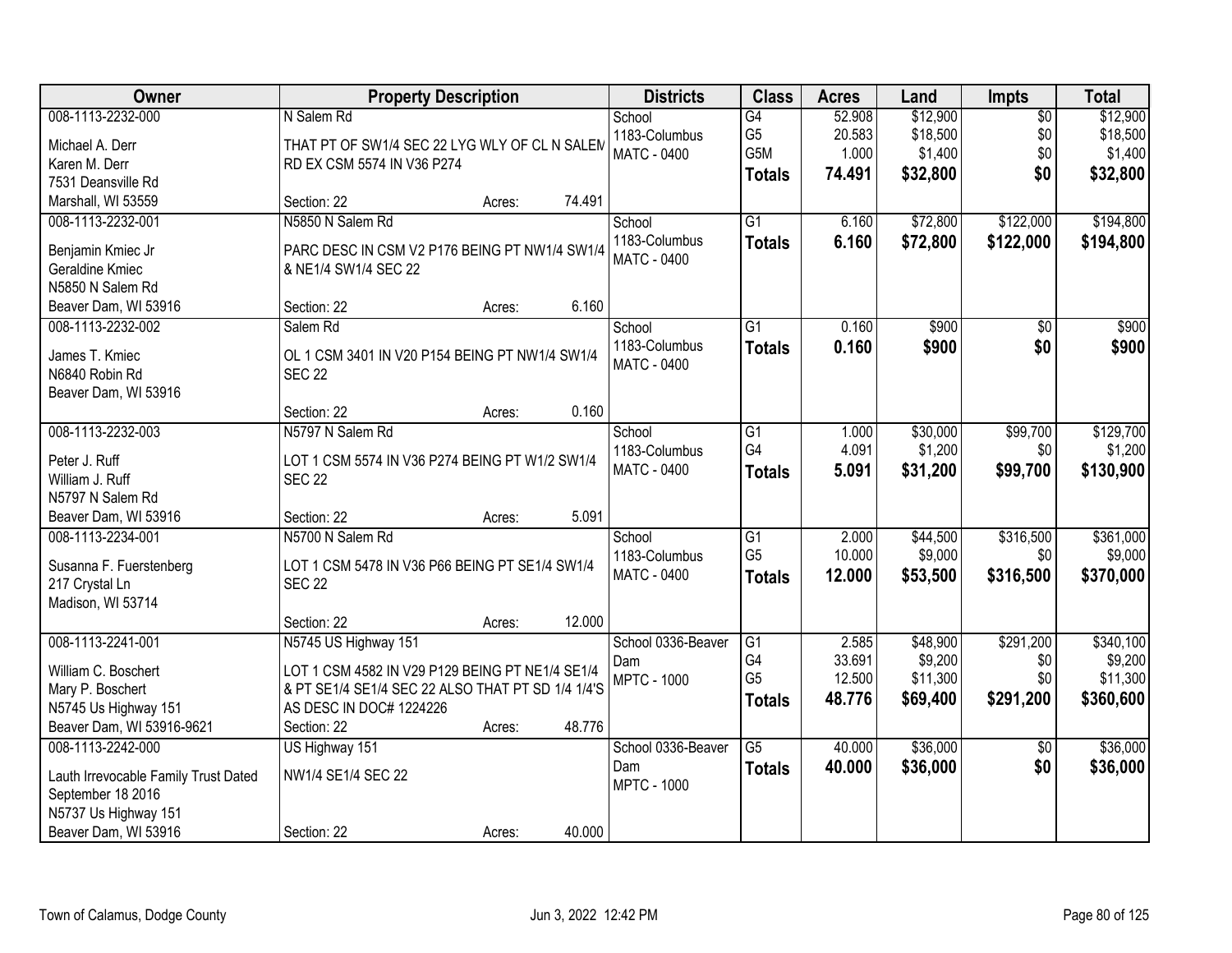| Owner                                    |                                                 | <b>Property Description</b> |        | <b>Districts</b>          | <b>Class</b>                      | <b>Acres</b>   | Land                | <b>Impts</b>           | <b>Total</b>        |
|------------------------------------------|-------------------------------------------------|-----------------------------|--------|---------------------------|-----------------------------------|----------------|---------------------|------------------------|---------------------|
| 008-1113-2243-000                        | US Highway 151                                  |                             |        | School 0336-Beaver        | G4                                | 16.000         | \$4,400             | $\overline{50}$        | \$4,400             |
| Lauth Irrevocable Family Trust Dated     | SW1/4 SE1/4 SEC 22                              |                             |        | Dam                       | G <sub>5</sub>                    | 24.000         | \$21,600            | \$0                    | \$21,600            |
| September 18 2016                        |                                                 |                             |        | <b>MPTC - 1000</b>        | <b>Totals</b>                     | 40.000         | \$26,000            | \$0                    | \$26,000            |
| N5737 Us Highway 151                     |                                                 |                             |        |                           |                                   |                |                     |                        |                     |
| Beaver Dam, WI 53916                     | Section: 22                                     | Acres:                      | 40.000 |                           |                                   |                |                     |                        |                     |
| 008-1113-2244-000                        | N5737 US Highway 151                            |                             |        | School 0336-Beaver        | G4                                | 17.221         | \$4,700             | $\overline{50}$        | \$4,700             |
| Lauth Irrevocable Family Trust Dated     | SE1/4 SE1/4 SEC 22 EX COM SE COR OF SE1/4 SEC   |                             |        | Dam                       | G7                                | 3.000          | \$41,000            | \$151,000              | \$192,000           |
| September 18 2016                        | 22 TH N 985.38 FT TO CL HWY TH SWLY ALG CL TO   |                             |        | <b>MPTC - 1000</b>        | <b>Totals</b>                     | 20.221         | \$45,700            | \$151,000              | \$196,700           |
| N5737 Us Highway 151                     | SLN SD SEC THE ALG SLN SD SEC 792 FT TO POB     |                             |        |                           |                                   |                |                     |                        |                     |
| Beaver Dam, WI 53916                     | Section: 22                                     | Acres:                      | 20.221 |                           |                                   |                |                     |                        |                     |
| 008-1113-2244-001                        | US Highway 151                                  |                             |        | School                    | $\overline{G4}$                   | 4.000          | \$1,100             | $\overline{50}$        | \$1,100             |
|                                          |                                                 |                             |        | 1183-Columbus             | G <sub>5</sub>                    | 5.000          | \$4,500             | \$0                    | \$4,500             |
| Ronald J Neuman Trust                    | THAT PT SE1/4 SE1/4 SEC 22 LYG S & E OF HWY 151 |                             |        | <b>MATC - 0400</b>        | <b>Totals</b>                     | 9.000          | \$5,600             | \$0                    | \$5,600             |
| 5876 Valley High Dr<br>Madison, WI 53704 |                                                 |                             |        |                           |                                   |                |                     |                        |                     |
|                                          | Section: 22                                     | Acres:                      | 9.000  |                           |                                   |                |                     |                        |                     |
| 008-1113-2311-000                        | US Highway 151                                  |                             |        | School 0336-Beaver        | $\overline{G4}$                   | 6.000          | \$1,500             | $\overline{50}$        | \$1,500             |
|                                          |                                                 |                             |        | Dam                       | G <sub>5</sub>                    | 32.000         | \$25,600            | \$0                    | \$25,600            |
| Jefferey D. Vander Velde                 | NE1/4 NE1/4 SEC 23                              |                             |        | <b>MPTC - 1000</b>        | G5M                               | 2.000          | \$2,700             | \$0                    | \$2,700             |
| Jodi A. Vander Velde                     |                                                 |                             |        |                           | <b>Totals</b>                     | 40.000         | \$29,800            | \$0                    | \$29,800            |
| N6135 Gunn Rd                            |                                                 |                             |        |                           |                                   |                |                     |                        |                     |
| Beaver Dam, WI 53916                     | Section: 23                                     | Acres:                      | 40.000 |                           |                                   |                |                     |                        |                     |
| 008-1113-2312-000                        | US Highway 151                                  |                             |        | School 0336-Beaver        | $\overline{G1}$<br>G <sub>5</sub> | 3.000<br>9.625 | \$52,000<br>\$8,300 | $\overline{50}$<br>\$0 | \$52,000<br>\$8,300 |
| Zane C. Neal                             | THAT PT OF NW1/4 NE1/4 SEC 23 LYG NWLY OF USH   |                             |        | Dam<br><b>MPTC - 1000</b> |                                   | 12.625         | \$60,300            | \$0                    | \$60,300            |
| Mary I. Neal                             | 151 EX HWY DESC IN V353 P600                    |                             |        |                           | <b>Totals</b>                     |                |                     |                        |                     |
| PO Box 493                               |                                                 |                             |        |                           |                                   |                |                     |                        |                     |
| Cambria, WI 53923                        | Section: 23                                     | Acres:                      | 12.625 |                           |                                   |                |                     |                        |                     |
| 008-1113-2312-001                        | N6018 US Highway 151                            |                             |        | School 0336-Beaver        | $\overline{G1}$                   | 1.260          | \$33,800            | \$143,800              | \$177,600           |
| John W. Beers                            | PARC 2 OF CSM V2 P139 BEING PT NW1/4 NE1/4 SEO  |                             |        | Dam                       | <b>Totals</b>                     | 1.260          | \$33,800            | \$143,800              | \$177,600           |
| Kathyrn M. Beers                         | 23                                              |                             |        | <b>MPTC - 1000</b>        |                                   |                |                     |                        |                     |
| 1001 S Spring St                         |                                                 |                             |        |                           |                                   |                |                     |                        |                     |
| Beaver Dam, WI 53916                     | Section: 23                                     | Acres:                      | 1.260  |                           |                                   |                |                     |                        |                     |
| 008-1113-2312-002                        | N6020 US Highway 151                            |                             |        | School 0336-Beaver        | $\overline{G1}$                   | 1.420          | \$36,100            | \$28,700               | \$64,800            |
| John W. Beers                            | PARC 1 OF CSM V2 P139 BEING PT NW1/4 NE1/4 SEC  |                             |        | Dam                       | <b>Totals</b>                     | 1.420          | \$36,100            | \$28,700               | \$64,800            |
| Kathryn M. Beers                         | 23                                              |                             |        | <b>MPTC - 1000</b>        |                                   |                |                     |                        |                     |
| N6020 Us Highway 151                     |                                                 |                             |        |                           |                                   |                |                     |                        |                     |
| Beaver Dam, WI 53916                     | Section: 23                                     | Acres:                      | 1.420  |                           |                                   |                |                     |                        |                     |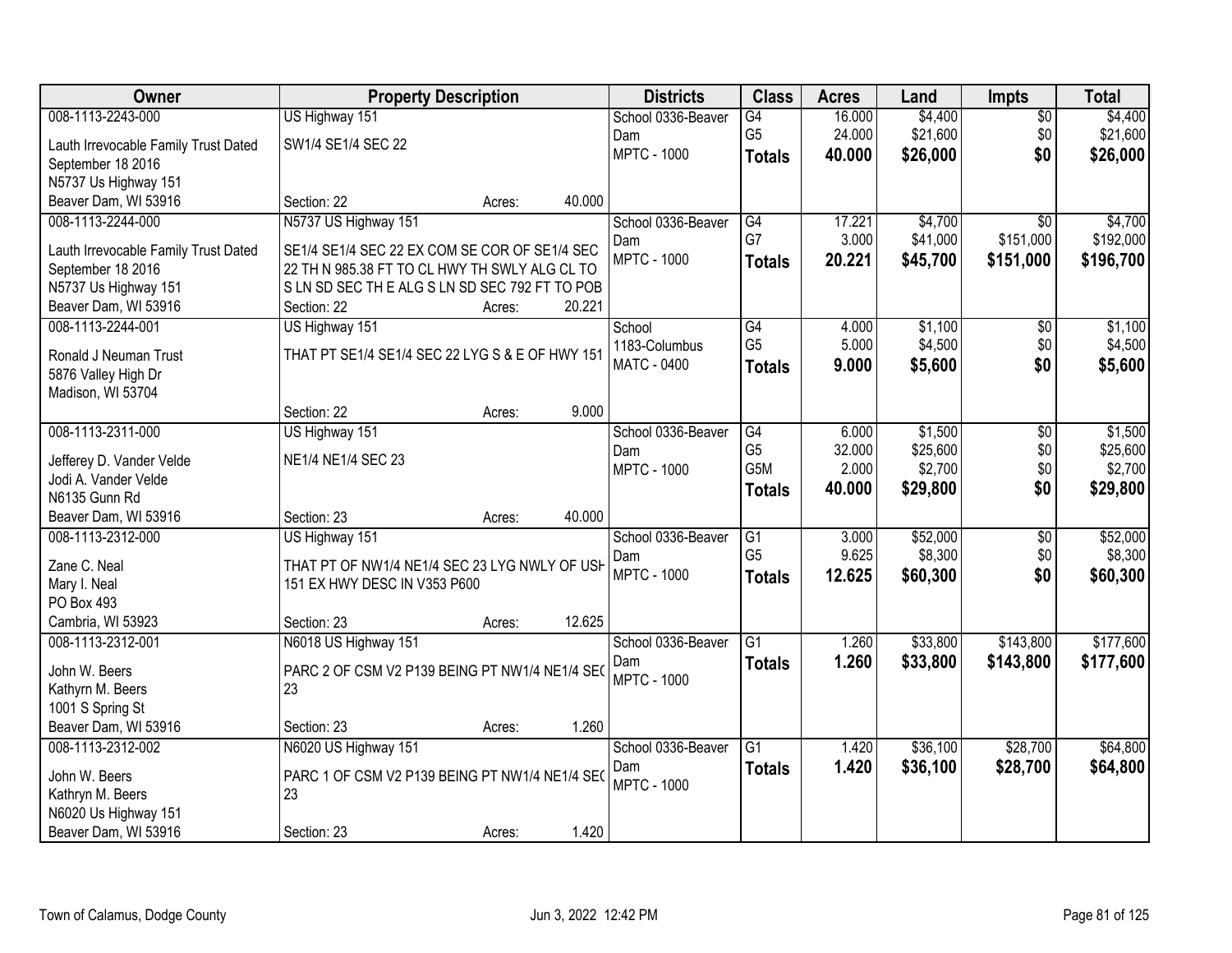| Owner                 | <b>Property Description</b>                                                            |        | <b>Districts</b>   | <b>Class</b>    | <b>Acres</b> | Land     | Impts           | <b>Total</b> |
|-----------------------|----------------------------------------------------------------------------------------|--------|--------------------|-----------------|--------------|----------|-----------------|--------------|
| 008-1113-2312-003     | N6040 US Highway 151                                                                   |        | School 0336-Beaver | $\overline{G1}$ | 7.220        | \$78,100 | \$124,500       | \$202,600    |
| Edward D. Klapper     | PARC B OF CSM V1 P153 BEING PT NW1/4 NE1/4                                             |        | Dam                | <b>Totals</b>   | 7.220        | \$78,100 | \$124,500       | \$202,600    |
| Melissa A. Klapper    | <b>SEC 23</b>                                                                          |        | <b>MPTC - 1000</b> |                 |              |          |                 |              |
| N6040 Us Highway 151  |                                                                                        |        |                    |                 |              |          |                 |              |
| Beaver Dam, WI 53916  | Section: 23<br>Acres:                                                                  | 7.220  |                    |                 |              |          |                 |              |
| 008-1113-2312-004     | N6082 US Highway 151                                                                   |        | School 0336-Beaver | $\overline{G1}$ | 6.870        | \$76,400 | \$185,900       | \$262,300    |
| Dominick A. Zirbel    | PARC C OF CSM V1 P153 BEING PT NW1/4 NE1/4                                             |        | Dam                | <b>Totals</b>   | 6.870        | \$76,400 | \$185,900       | \$262,300    |
| Jennifer M. Zirbel    | <b>SEC 23</b>                                                                          |        | <b>MPTC - 1000</b> |                 |              |          |                 |              |
| N6082 Us Highway 151  |                                                                                        |        |                    |                 |              |          |                 |              |
| Beaver Dam, WI 53916  | Section: 23<br>Acres:                                                                  | 6.870  |                    |                 |              |          |                 |              |
| 008-1113-2313-000     | N5994 US Highway 151                                                                   |        | School 0336-Beaver | G4              | 9.000        | \$2,400  | \$0             | \$2,400      |
| Dorothy L. Stelter    | SW1/4 NE1/4 SEC 23 EX 0.80 AC HWY DESC IN V349                                         |        | Dam                | G <sub>5</sub>  | 28.200       | \$22,600 | \$0             | \$22,600     |
| Harold L. Stelter     | P361                                                                                   |        | <b>MPTC - 1000</b> | G7              | 2.000        | \$30,500 | \$166,800       | \$197,300    |
| 204 Faith Dr          |                                                                                        |        |                    | <b>Totals</b>   | 39.200       | \$55,500 | \$166,800       | \$222,300    |
| Columbus, WI 53925    | Section: 23<br>Acres:                                                                  | 39.200 |                    |                 |              |          |                 |              |
| 008-1113-2314-000     | US Highway 151                                                                         |        | School 0336-Beaver | G4              | 29.000       | \$7,200  | \$0             | \$7,200      |
| Harold L. Stelter     | SE1/4 NE1/4 SEC 23                                                                     |        | Dam                | G <sub>5</sub>  | 7.000        | \$5,600  | \$0             | \$5,600      |
| Dorothy L. Stelter    |                                                                                        |        | <b>MPTC - 1000</b> | G5M             | 4.000        | \$5,400  | \$0             | \$5,400      |
| 204 Faith Dr          |                                                                                        |        |                    | <b>Totals</b>   | 40.000       | \$18,200 | \$0             | \$18,200     |
| Columbus, WI 53925    | Section: 23<br>Acres:                                                                  | 40.000 |                    |                 |              |          |                 |              |
| 008-1113-2321-001     | Forest Rd                                                                              |        | School 0336-Beaver | $\overline{G4}$ | 35.949       | \$10,100 | $\overline{30}$ | \$10,100     |
|                       | Brian J & Lana T Ferstl Revocable Living PT NE1/4 NW1/4 SEC 23 BEING PARC A AS DESC IN |        | Dam                | G <sub>5</sub>  | 4.000        | \$2,600  | \$0             | \$2,600      |
| <b>Trust Dated Ma</b> | V1074 P579                                                                             |        | <b>MPTC - 1000</b> | <b>Totals</b>   | 39.949       | \$12,700 | \$0             | \$12,700     |
| N6520 Us Highway 151  |                                                                                        |        |                    |                 |              |          |                 |              |
| Beaver Dam, WI 53916  | Section: 23<br>Acres:                                                                  | 39.949 |                    |                 |              |          |                 |              |
| 008-1113-2322-000     | Forest Rd                                                                              |        | School 0336-Beaver | G4              | 27.500       | \$7,100  | \$0             | \$7,100      |
| Kenneth E. Schreiber  | NW1/4 NW1/4 SEC 23 EX E 667 FT OF N 250 FT EX                                          |        | Dam                | G <sub>5</sub>  | 3.460        | \$3,100  | \$0             | \$3,100      |
| Richard M. Schreiber  | LOTS 1 & 2 CSM V3 P177 IN SW COR & LOT 1 OF                                            |        | <b>MPTC - 1000</b> | <b>Totals</b>   | 30.960       | \$10,200 | \$0             | \$10,200     |
| W10946 County Rd De   | CSM 152 IN V5 P213                                                                     |        |                    |                 |              |          |                 |              |
| Beaver Dam, WI 53916  | Section: 23<br>Acres:                                                                  | 30.960 |                    |                 |              |          |                 |              |
| 008-1113-2322-001     | W10482 Wren Rd                                                                         |        | School 0336-Beaver | $\overline{G1}$ | 2.550        | \$48,600 | \$31,000        | \$79,600     |
| Arlene E. Semrau      | LOT 1 CSM IN V3 P177 BEING PT NW1/4 NW1/4 SEC                                          |        | Dam                | <b>Totals</b>   | 2.550        | \$48,600 | \$31,000        | \$79,600     |
| N4613 Blackbird Rd    | 23                                                                                     |        | <b>MPTC - 1000</b> |                 |              |          |                 |              |
| Reeseville, WI 53579  |                                                                                        |        |                    |                 |              |          |                 |              |
|                       | Section: 23<br>Acres:                                                                  | 2.550  |                    |                 |              |          |                 |              |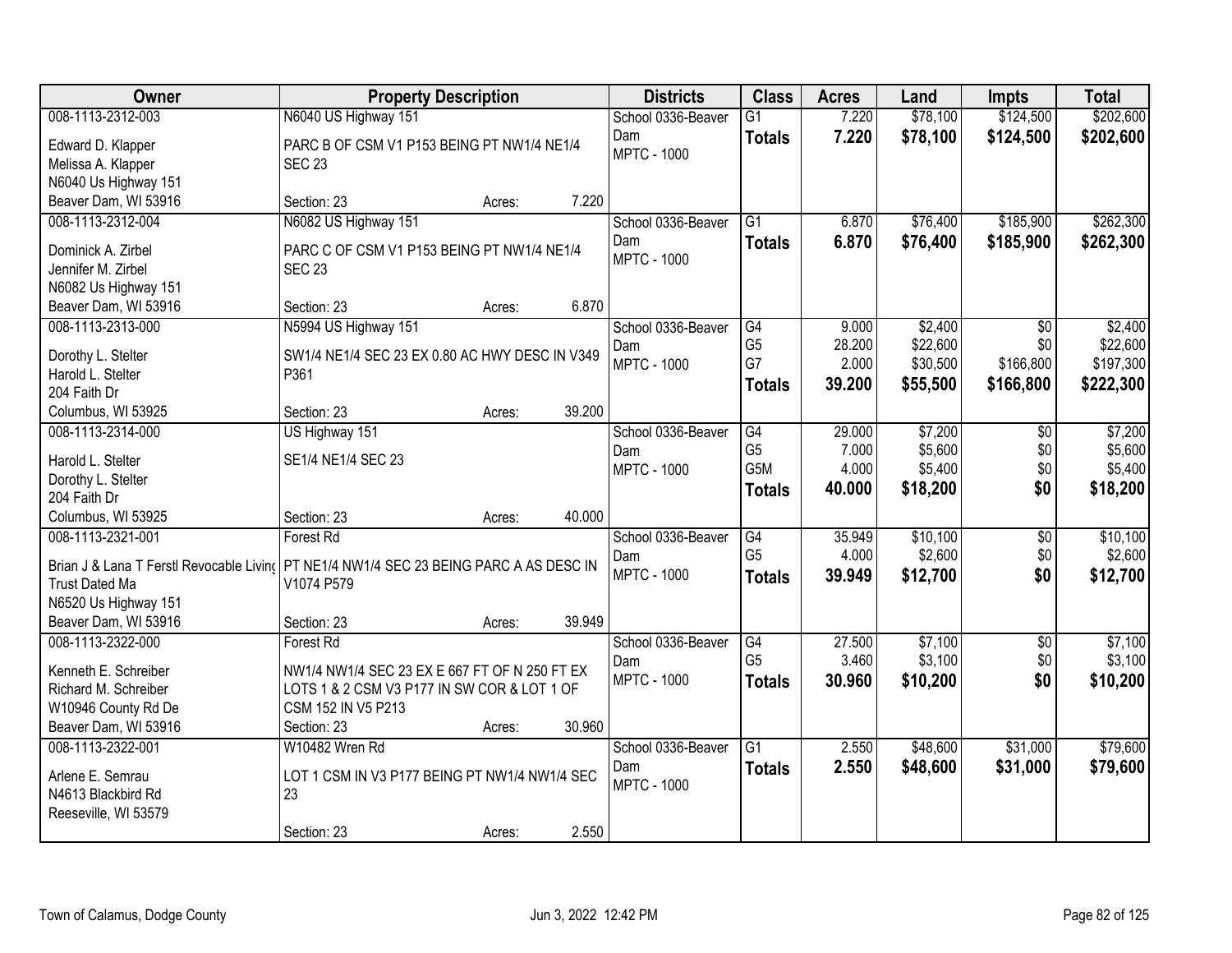| Owner                                                                                                      | <b>Property Description</b>                                                                                                                         | <b>Districts</b>                                | <b>Class</b>                                | <b>Acres</b>                       | Land                                       | <b>Impts</b>                            | <b>Total</b>                                 |
|------------------------------------------------------------------------------------------------------------|-----------------------------------------------------------------------------------------------------------------------------------------------------|-------------------------------------------------|---------------------------------------------|------------------------------------|--------------------------------------------|-----------------------------------------|----------------------------------------------|
| 008-1113-2322-002                                                                                          | W10472 Wren Rd                                                                                                                                      | School 0336-Beaver                              | $\overline{G1}$                             | 2.030                              | \$44,700                                   | \$114,000                               | \$158,700                                    |
| Rodney R. Posthuma<br>Brenda L. Payton<br>W10472 Wren Rd                                                   | LOT 2 OF CSM V3 P177 BEING PT NW1/4 NW1/4 SEC<br>23                                                                                                 | Dam<br><b>MPTC - 1000</b>                       | <b>Totals</b>                               | 2.030                              | \$44,700                                   | \$114,000                               | \$158,700                                    |
| Beaver Dam, WI 53916                                                                                       | 2.030<br>Section: 23<br>Acres:                                                                                                                      |                                                 |                                             |                                    |                                            |                                         |                                              |
| 008-1113-2322-003<br>Donald L. Wagner<br>Catherine C. Wagner<br>W10448 Wren Rd                             | W10448 Wren Rd<br>LOT 1 CSM 152 IN V5 P213 BEING PT NW1/4 NW1/4<br><b>SEC 23</b>                                                                    | School 0336-Beaver<br>Dam<br><b>MPTC - 1000</b> | G1<br><b>Totals</b>                         | 0.630<br>0.630                     | \$18,800<br>\$18,800                       | \$119,200<br>\$119,200                  | \$138,000<br>\$138,000                       |
| Beaver Dam, WI 53916                                                                                       | 0.630<br>Section: 23<br>Acres:                                                                                                                      |                                                 |                                             |                                    |                                            |                                         |                                              |
| 008-1113-2323-000<br>Linde Farm Trust Dated July 19 2019<br>W10451 Wren Rd<br>Beaver Dam, WI 53916         | W10451 Wren Rd<br>SW1/4 NW1/4 SEC 23 EX THAT PT DESC IN V139<br>P452                                                                                | School 0336-Beaver<br>Dam<br><b>MPTC - 1000</b> | G4<br>G <sub>5</sub><br>G7<br><b>Totals</b> | 33.250<br>4.250<br>2.000<br>39.500 | \$9,000<br>\$2,800<br>\$30,500<br>\$42,300 | \$0<br>\$0<br>\$87,600<br>\$87,600      | \$9,000<br>\$2,800<br>\$118,100<br>\$129,900 |
|                                                                                                            | 39.500<br>Section: 23<br>Acres:                                                                                                                     |                                                 |                                             |                                    |                                            |                                         |                                              |
| 008-1113-2323-001<br>Ralph E. Woodke<br>Donna L. Woodke<br>214 Liberty St                                  | N5975 Forest Rd<br>PT SW1/4 NW1/4 SEC 23 BEG AT A POINT 247.5 FT S<br>FROM NE COR TH W 148.5 FT TH S 148.5 FT TH E<br>148.5 FT TH N 148.5 FT TO POB | School 0336-Beaver<br>Dam<br><b>MPTC - 1000</b> | $\overline{G1}$<br><b>Totals</b>            | 0.500<br>0.500                     | \$17,400<br>\$17,400                       | \$4,600<br>\$4,600                      | \$22,000<br>\$22,000                         |
| Beaver Dam, WI 53916                                                                                       | 0.500<br>Section: 23<br>Acres:                                                                                                                      |                                                 |                                             |                                    |                                            |                                         |                                              |
| 008-1113-2324-000<br>Dorothy L. Stelter<br>Harold L. Stelter<br>204 Faith Dr                               | US Highway 151<br>SE1/4 NW1/4 SEC 23 EX 6.10 AC HWY DESC IN V349<br>P361                                                                            | School 0336-Beaver<br>Dam<br><b>MPTC - 1000</b> | G4<br>G <sub>5</sub><br><b>Totals</b>       | 32.000<br>1.900<br>33.900          | \$8,800<br>\$1,700<br>\$10,500             | \$0<br>\$0<br>\$0                       | \$8,800<br>\$1,700<br>\$10,500               |
| Columbus, WI 53925                                                                                         | 33.900<br>Section: 23<br>Acres:                                                                                                                     |                                                 |                                             |                                    |                                            |                                         |                                              |
| 008-1113-2331-000<br>John Duckett<br><b>Sherry Duckett</b><br>N5874 Us Highway 151<br>Beaver Dam, WI 53916 | N5874 US Highway 151<br>LOT 1 CSM 7628 IN V53 P122 BEING PT NE1/4 SW1/4<br>& NW1/4 SW1/4 SEC 23<br>3.525<br>Section: 23<br>Acres:                   | School 0336-Beaver<br>Dam<br><b>MPTC - 1000</b> | G4<br>G7<br><b>Totals</b>                   | 0.480<br>3.045<br>3.525            | \$100<br>\$41,500<br>\$41,600              | $\overline{50}$<br>\$87,700<br>\$87,700 | \$100<br>\$129,200<br>\$129,300              |
| 008-1113-2332-000                                                                                          | US Highway 151                                                                                                                                      | School 0336-Beaver                              | $\overline{G4}$                             | 22.019                             | \$6,300                                    | $\overline{50}$                         | \$6,300                                      |
| Alfred Affeldt Jr et al<br>W10898 Van Buren Rd<br>Columbus, WI 53925                                       | THAT PT NW1/4 SW1/4 SEC 23 LYG W ROW<br>23.789<br>Section: 23<br>Acres:                                                                             | Dam<br><b>MPTC - 1000</b>                       | G <sub>5</sub><br><b>Totals</b>             | 1.770<br>23.789                    | \$1,600<br>\$7,900                         | \$0<br>\$0                              | \$1,600<br>\$7,900                           |
|                                                                                                            |                                                                                                                                                     |                                                 |                                             |                                    |                                            |                                         |                                              |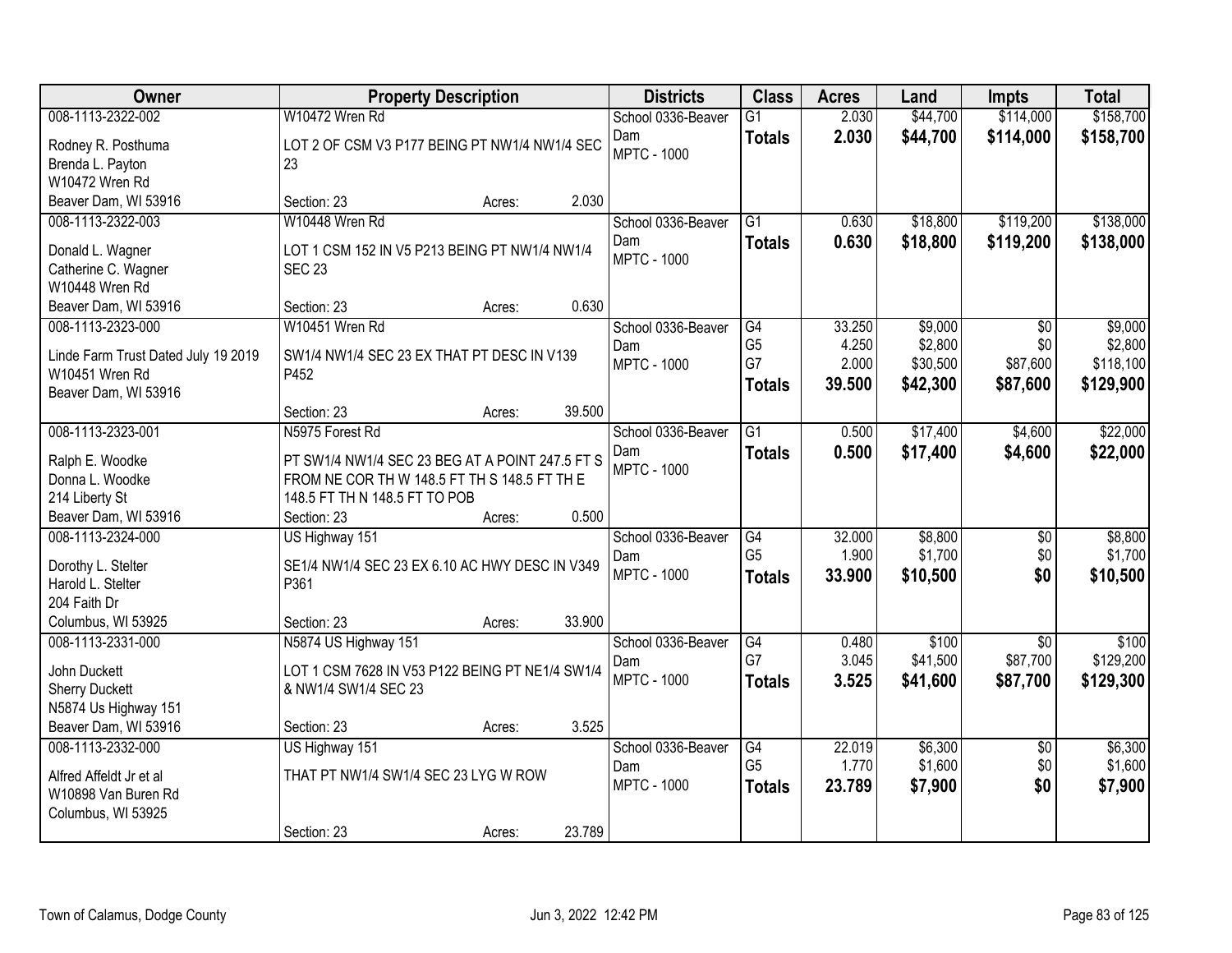| <b>Owner</b>                                   | <b>Property Description</b>                                                            |        |        | <b>Districts</b>          | <b>Class</b>     | <b>Acres</b> | Land     | <b>Impts</b>    | <b>Total</b> |
|------------------------------------------------|----------------------------------------------------------------------------------------|--------|--------|---------------------------|------------------|--------------|----------|-----------------|--------------|
| 008-1113-2333-000                              | N5802 US Highway 151                                                                   |        |        | School 0336-Beaver        | $\overline{G2}$  | 1.360        | \$35,200 | \$7,600         | \$42,800     |
| Stanley P. Kirschbaum Jr                       | SW1/4 SW1/4 SEC 23 EX 1.00 AC HWY LYG NWLY OF                                          |        |        | Dam                       | G4               | 33.150       | \$8,600  | \$0             | \$8,600      |
| N5802 Us Highway 151                           | CL USH 151 AS DESC IN V219 P313                                                        |        |        | <b>MPTC - 1000</b>        | G <sub>5</sub>   | 1.000        | \$100    | \$0             | \$100        |
| Beaver Dam, WI 53916                           |                                                                                        |        |        |                           | G5M              | 1.740        | \$2,400  | \$0             | \$2,400      |
|                                                | Section: 23                                                                            | Acres: | 39.000 |                           | G7               | 1.750        | \$18,900 | \$218,900       | \$237,800    |
|                                                |                                                                                        |        |        |                           | <b>Totals</b>    | 39.000       | \$65,200 | \$226,500       | \$291,700    |
| 008-1113-2334-000                              | N5802X US Highway 151                                                                  |        |        | School 0336-Beaver        | $\overline{G4}$  | 25.750       | \$6,500  | $\overline{50}$ | \$6,500      |
| Stanley P. Kirschbaum Jr                       | SE1/4 SW1/4 SEC 23                                                                     |        |        | Dam                       | G <sub>5</sub>   | 14.000       | \$11,200 | \$0             | \$11,200     |
| N5802 Us Highway 151                           |                                                                                        |        |        | <b>MPTC - 1000</b>        | G7               | 0.250        | \$4,600  | \$2,500         | \$7,100      |
| Beaver Dam, WI 53916                           |                                                                                        |        |        |                           | <b>Totals</b>    | 40.000       | \$22,300 | \$2,500         | \$24,800     |
|                                                | Section: 23                                                                            | Acres: | 40.000 |                           |                  |              |          |                 |              |
| 008-1113-2341-000                              | US Highway 151                                                                         |        |        | School 0336-Beaver        | G4               | 29.000       | \$8,000  | $\overline{50}$ | \$8,000      |
| Norman A. Guenther et al                       | NE1/4 SE1/4 SEC 23                                                                     |        |        | Dam                       | G <sub>5</sub>   | 11.000       | \$8,800  | \$0             | \$8,800      |
| W10347 County Rd D                             |                                                                                        |        |        | <b>MPTC - 1000</b>        | <b>Totals</b>    | 40.000       | \$16,800 | \$0             | \$16,800     |
| Beaver Dam, WI 53916                           |                                                                                        |        |        |                           |                  |              |          |                 |              |
|                                                | Section: 23                                                                            | Acres: | 40.000 |                           |                  |              |          |                 |              |
| 008-1113-2342-000                              | US Highway 151                                                                         |        |        | School 0336-Beaver        | G4               | 46.250       | \$13,000 | $\overline{60}$ | \$13,000     |
|                                                |                                                                                        |        |        | Dam                       | G <sub>5</sub>   | 24.930       | \$20,000 | \$0             | \$20,000     |
| Alfred Affeldt Jr et al<br>W10898 Van Buren Rd | THAT PT N1/2 SW1/4 SEC 23 LYG E ROW EX CSM<br>7628 IN V53 P122 ALSO NW1/4 SE1/4 SEC 23 |        |        | <b>MPTC - 1000</b>        | G <sub>5</sub> M | 13.896       | \$16,700 | \$0             | \$16,700     |
| Columbus, WI 53925                             |                                                                                        |        |        |                           | <b>Totals</b>    | 85.076       | \$49,700 | \$0             | \$49,700     |
|                                                | Section: 23                                                                            | Acres: | 85.076 |                           |                  |              |          |                 |              |
| 008-1113-2343-000                              | US Highway 151                                                                         |        |        | School 0336-Beaver        | G4               | 11.000       | \$2,600  | $\overline{60}$ | \$2,600      |
|                                                |                                                                                        |        |        | Dam                       | G <sub>5</sub>   | 28.000       | \$22,400 | \$0             | \$22,400     |
| Stanley P. Kirschbaum Jr                       | SW1/4 SE1/4 SEC 23                                                                     |        |        | <b>MPTC - 1000</b>        | G <sub>5</sub> M | 1.000        | \$1,400  | \$0             | \$1,400      |
| N5802 Us Highway 151                           |                                                                                        |        |        |                           | <b>Totals</b>    | 40.000       | \$26,400 | \$0             | \$26,400     |
| Beaver Dam, WI 53916                           |                                                                                        |        |        |                           |                  |              |          |                 |              |
|                                                | Section: 23                                                                            | Acres: | 40.000 |                           |                  |              |          |                 |              |
| 008-1113-2344-000                              | Ridge Rd                                                                               |        |        | School 0336-Beaver        | G4               | 17.000       | \$4,100  | \$0             | \$4,100      |
| Lepple's Ridge View Farm, Inc                  | SE1/4 SE1/4 SEC 23                                                                     |        |        | Dam<br><b>MPTC - 1000</b> | G <sub>5</sub>   | 23.000       | \$18,300 | \$0             | \$18,300     |
| N5540 Ridge Rd                                 |                                                                                        |        |        |                           | <b>Totals</b>    | 40.000       | \$22,400 | \$0             | \$22,400     |
| Beaver Dam, WI 53916                           |                                                                                        |        |        |                           |                  |              |          |                 |              |
|                                                | Section: 23                                                                            | Acres: | 40.000 |                           |                  |              |          |                 |              |
| 008-1113-2411-000                              | Ridge Rd                                                                               |        |        | School 0336-Beaver        | G4               | 0.573        | \$100    | $\sqrt[6]{}$    | \$100        |
| Thomas R. Haas                                 | THAT PT NE1/4 NE1/4 SEC 24 LYG SELY OF PARC                                            |        |        | Dam                       | <b>Totals</b>    | 0.573        | \$100    | \$0             | \$100        |
| Suzette L. Haas                                | DESC IN DOC# 1247495 (AS CORRECTED IN DOC#                                             |        |        | <b>MPTC - 1000</b>        |                  |              |          |                 |              |
| N6118 Ridge Rd                                 | 1247830)                                                                               |        |        |                           |                  |              |          |                 |              |
| Beaver Dam, WI 53916                           | Section: 24                                                                            | Acres: | 0.573  |                           |                  |              |          |                 |              |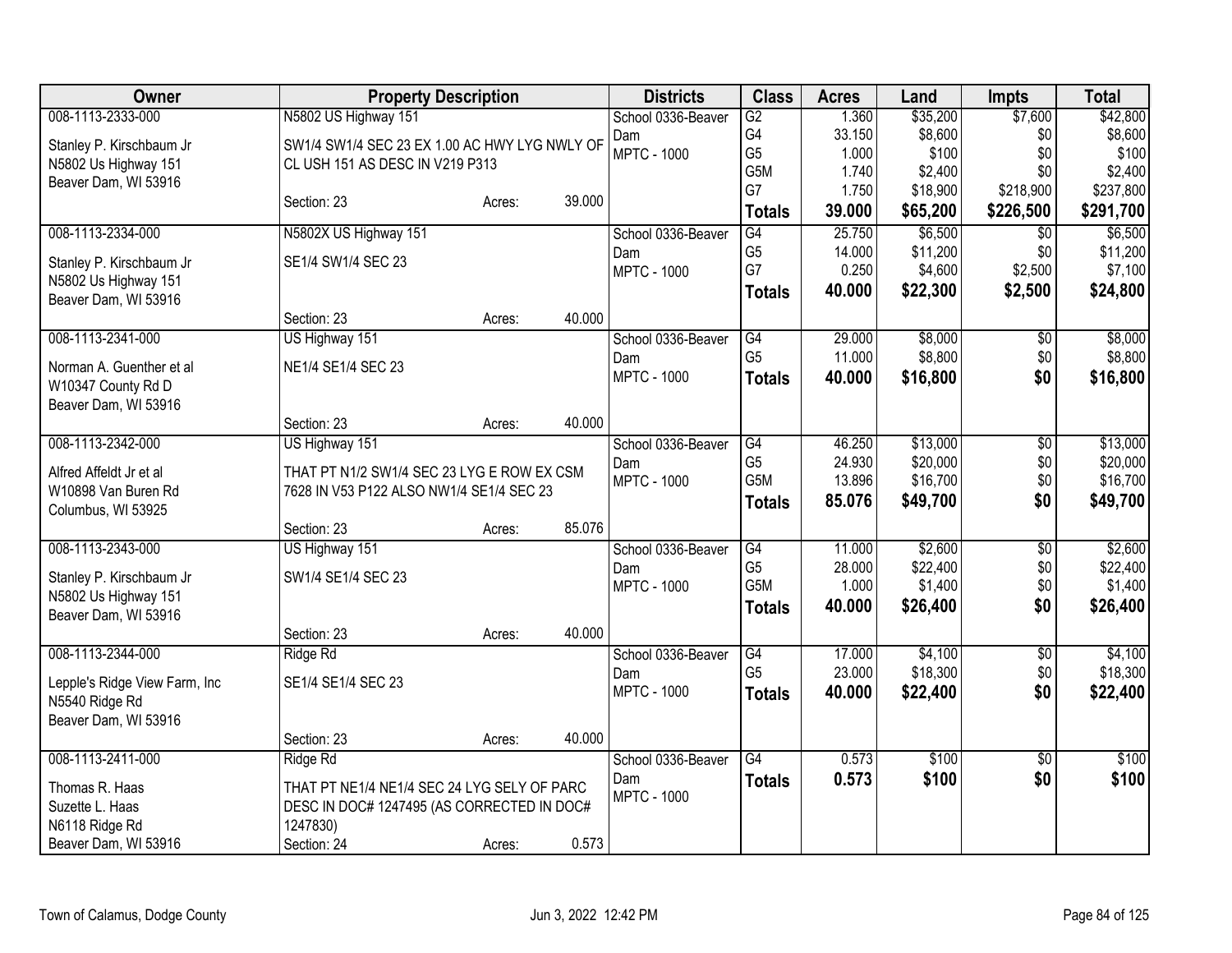| Owner                                  | <b>Property Description</b>                                                  | <b>Districts</b>   | <b>Class</b>    | <b>Acres</b> | Land     | Impts           | <b>Total</b> |
|----------------------------------------|------------------------------------------------------------------------------|--------------------|-----------------|--------------|----------|-----------------|--------------|
| 008-1113-2411-001                      | N6098 Ridge Rd                                                               | School 0336-Beaver | G4              | 29.581       | \$7,700  | $\overline{50}$ | \$7,700      |
| Cale Zondag                            | LOT 1 CSM 5917 IN V39 P211 BEING PT SE1/4 SE1/4                              | Dam                | G <sub>5</sub>  | 4.781        | \$3,900  | \$0             | \$3,900      |
| Jennifer Zondag                        | SEC 13 & PT NE1/4 NE1/4 SEC 24 ALSO THAT PT                                  | <b>MPTC - 1000</b> | G7              | 1.750        | \$14,300 | \$137,800       | \$152,100    |
| N6098 Ridge Rd                         | PARC DESC IN DOC# 1247495 (AS CORRECTED IN                                   |                    | <b>Totals</b>   | 36.112       | \$25,900 | \$137,800       | \$163,700    |
| Beaver Dam, WI 53916                   | 36.112<br>Section: 24<br>Acres:                                              |                    |                 |              |          |                 |              |
| 008-1113-2412-000                      | Ridge Rd                                                                     | School 0336-Beaver | G4              | 26.011       | \$6,900  | \$0             | \$6,900      |
| Robert H Haas Trust                    | THAT PT OF W1/2 NE1/4 SEC 24 LYG W OF CL RIDGE                               | Dam                | G <sub>5</sub>  | 8.000        | \$5,200  | \$0             | \$5,200      |
| N5917 Gunn Rd                          | <b>RD</b>                                                                    | <b>MPTC - 1000</b> | <b>Totals</b>   | 34.011       | \$12,100 | \$0             | \$12,100     |
| Beaver Dam, WI 53916                   |                                                                              |                    |                 |              |          |                 |              |
|                                        | 34.011<br>Section: 24<br>Acres:                                              |                    |                 |              |          |                 |              |
| 008-1113-2413-000                      | N5990 Ridge Rd                                                               | School 0336-Beaver | G4              | 41.959       | \$11,300 | \$0             | \$11,300     |
|                                        |                                                                              | Dam                | G <sub>5</sub>  | 1.500        | \$1,400  | \$0             | \$1,400      |
| Robert H Haas Trust<br>N5917 Gunn Rd   | THAT PT OF W1/2 NE1/4 SEC 24 LYG E OF CL RIDGE<br>RD EX CSM 5040 IN V32 P251 | <b>MPTC - 1000</b> | G7              | 1.500        | \$25,300 | \$48,100        | \$73,400     |
| Beaver Dam, WI 53916                   |                                                                              |                    | <b>Totals</b>   | 44.959       | \$38,000 | \$48,100        | \$86,100     |
|                                        | 44.959<br>Section: 24<br>Acres:                                              |                    |                 |              |          |                 |              |
| 008-1113-2413-001                      | N6000 Ridge Rd                                                               | School 0336-Beaver | G1              | 1.377        | \$35,500 | \$181,100       | \$216,600    |
|                                        |                                                                              | Dam                | <b>Totals</b>   | 1.377        | \$35,500 | \$181,100       | \$216,600    |
| Kenneth G. Schaalma                    | LOT 1 CSM 5040 IN V32 P251 BEING PT W1/2 NE1/4                               | <b>MPTC - 1000</b> |                 |              |          |                 |              |
| Kristine A. Schaalma<br>N6000 Ridge Rd | <b>SEC 24</b>                                                                |                    |                 |              |          |                 |              |
| Beaver Dam, WI 53916                   | 1.377<br>Section: 24<br>Acres:                                               |                    |                 |              |          |                 |              |
| 008-1113-2414-000                      | Ridge Rd                                                                     | School 0336-Beaver | G4              | 15.000       | \$4,000  | $\overline{50}$ | \$4,000      |
|                                        |                                                                              | Dam                | G <sub>5</sub>  | 18.000       | \$14,400 | \$0             | \$14,400     |
| Steven G. Krenz                        | SE1/4 NE1/4 SEC 24                                                           | <b>MPTC - 1000</b> | G5M             | 7.000        | \$9,500  | \$0             | \$9,500      |
| Peggy L. Krenz                         |                                                                              |                    | <b>Totals</b>   | 40.000       | \$27,900 | \$0             | \$27,900     |
| W9640 Canary Rd                        |                                                                              |                    |                 |              |          |                 |              |
| Beaver Dam, WI 53916                   | 40.000<br>Section: 24<br>Acres:                                              |                    |                 |              |          |                 |              |
| 008-1113-2421-000                      | Ridge Rd                                                                     | School 0336-Beaver | G4              | 33.500       | \$9,400  | $\overline{50}$ | \$9,400      |
| Stan's Rentals LLC                     | N7/8 OF NE1/4 NW1/4 SEC 24 (DESC AS N1/2 OF N1/2                             | Dam                | G <sub>5</sub>  | 1.500        | \$1,400  | \$0             | \$1,400      |
| c/o Stan Kirschbaum                    | OF SD 1/4 1/4 & COM 330 FT S OF NE COR TH S 825                              | <b>MPTC - 1000</b> | <b>Totals</b>   | 35,000       | \$10,800 | \$0             | \$10,800     |
| N5802 Us Highway 151                   | FT TH W 1320 FT TH N 825 FT TH E 1320 FT TO POB)                             |                    |                 |              |          |                 |              |
| Beaver Dam, WI 53916                   | 35.000<br>Section: 24<br>Acres:                                              |                    |                 |              |          |                 |              |
| 008-1113-2421-001                      | Ridge Rd                                                                     | School 0336-Beaver | $\overline{G4}$ | 4.500        | \$1,100  | $\overline{50}$ | \$1,100      |
| Robert H Haas Trust                    | S1/8 OF NE1/4 NW1/4 SEC 24                                                   | Dam                | G <sub>5</sub>  | 0.500        | \$400    | \$0             | \$400        |
| N5917 Gunn Rd                          |                                                                              | <b>MPTC - 1000</b> | <b>Totals</b>   | 5.000        | \$1,500  | \$0             | \$1,500      |
| Beaver Dam, WI 53916                   |                                                                              |                    |                 |              |          |                 |              |
|                                        | 5.000<br>Section: 24<br>Acres:                                               |                    |                 |              |          |                 |              |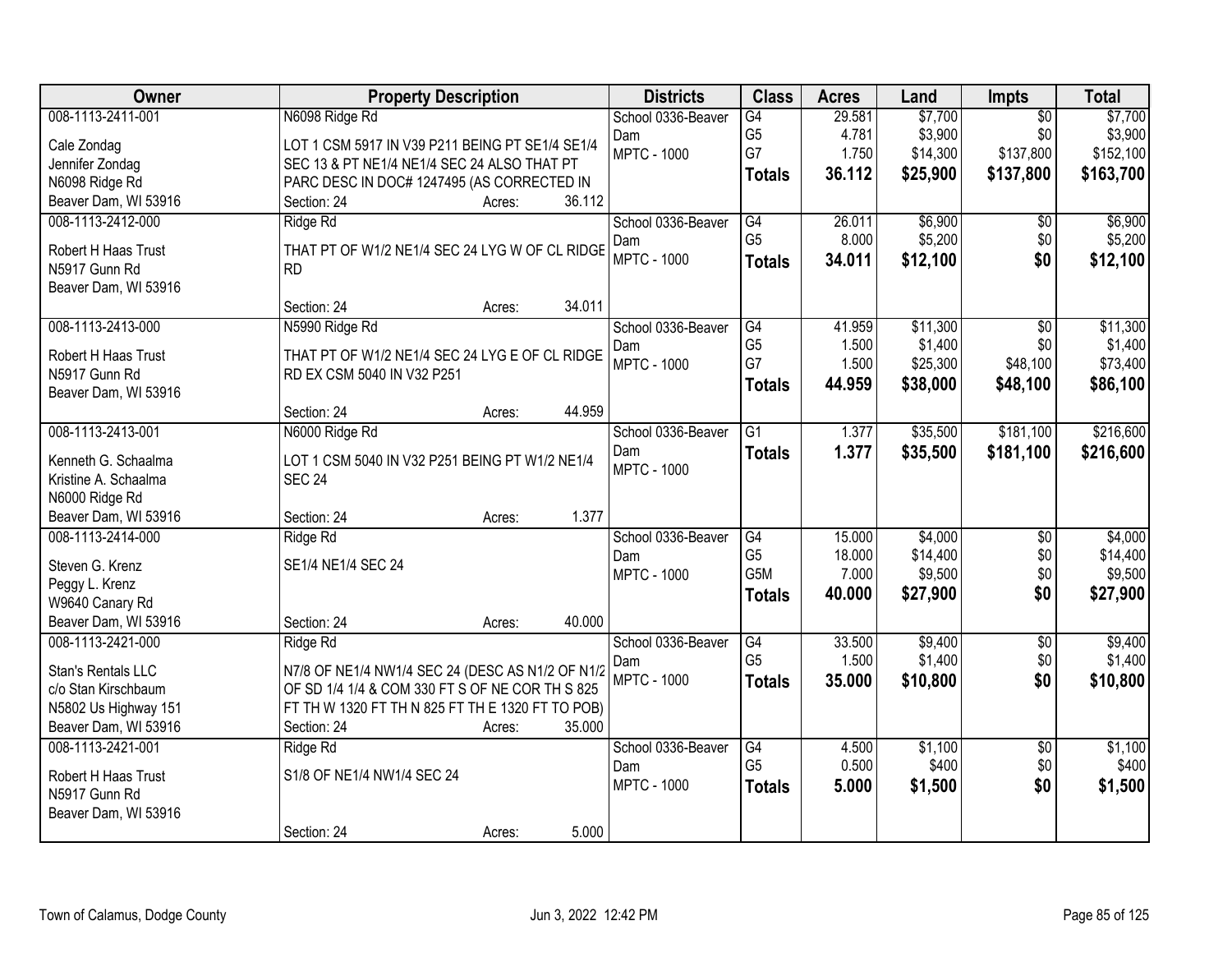| Owner                                | <b>Property Description</b>                                                         |        | <b>Districts</b>          | <b>Class</b>                      | <b>Acres</b>    | Land                | <b>Impts</b>           | <b>Total</b>        |
|--------------------------------------|-------------------------------------------------------------------------------------|--------|---------------------------|-----------------------------------|-----------------|---------------------|------------------------|---------------------|
| 008-1113-2422-000                    | N6135 Gunn Rd                                                                       |        | School 0336-Beaver        | $\overline{G1}$                   | 1.000           | \$30,000            | \$201,000              | \$231,000           |
| Jefferey D. Vander Velde             | NW1/4 NW1/4 SEC 24                                                                  |        | Dam                       | G4                                | 35.500          | \$8,900             | \$0                    | \$8,900             |
| Jodi A. Vander Velde                 |                                                                                     |        | <b>MPTC - 1000</b>        | G <sub>5</sub>                    | 3.500           | \$2,300             | \$0                    | \$2,300             |
| N6135 Gunn Rd                        |                                                                                     |        |                           | <b>Totals</b>                     | 40.000          | \$41,200            | \$201,000              | \$242,200           |
| Beaver Dam, WI 53916                 | Section: 24<br>Acres:                                                               | 40.000 |                           |                                   |                 |                     |                        |                     |
| 008-1113-2423-000                    | N5990 Ridge Rd                                                                      |        | School 0336-Beaver        | G4                                | 28.750          | \$7,900             | \$0                    | \$7,900             |
| Robert H Haas Trust                  | SW1/4 NW1/4 SEC 24 EX HWY DESC IN V157 P521 EX                                      |        | Dam                       | G <sub>5</sub>                    | 5.210           | \$4,200             | \$0                    | \$4,200             |
| N5917 Gunn Rd                        | PARC DESC IN V346 P651 EX PARC DESC IN V787                                         |        | <b>MPTC - 1000</b>        | <b>Totals</b>                     | 33.960          | \$12,100            | \$0                    | \$12,100            |
| Beaver Dam, WI 53916                 | P312 (BEING LOT 1 CSM 3074 IN V18 P65)                                              |        |                           |                                   |                 |                     |                        |                     |
|                                      | Section: 24<br>Acres:                                                               | 33.960 |                           |                                   |                 |                     |                        |                     |
| 008-1113-2423-001                    | N5967 Gunn Rd                                                                       |        | School 0336-Beaver        | $\overline{G1}$                   | 1.015           | \$30,200            | \$74,200               | \$104,400           |
|                                      |                                                                                     |        | Dam                       | <b>Totals</b>                     | 1.015           | \$30,200            | \$74,200               | \$104,400           |
| Marilynn M. Affeldt<br>N5967 Gunn Rd | THAT PT OF SW1/4 NW1/4 SEC 24 AS DESC IN V346<br>P651 EX HWY DESC IN V157 P521      |        | <b>MPTC - 1000</b>        |                                   |                 |                     |                        |                     |
| Beaver Dam, WI 53916                 |                                                                                     |        |                           |                                   |                 |                     |                        |                     |
|                                      | Section: 24<br>Acres:                                                               | 1.015  |                           |                                   |                 |                     |                        |                     |
| 008-1113-2423-002                    | N5917 Gunn Rd                                                                       |        | School 0336-Beaver        | G1                                | 2.120           | \$45,400            | \$194,100              | \$239,500           |
|                                      |                                                                                     |        | Dam                       | G <sub>5</sub>                    | 2.342           | \$2,100             | \$0                    | \$2,100             |
| Robert H Haas Revocable Trust Dated  | LOT 1 CSM 3074 IN V18 P65 BEING PT SW1/4 NW1/4                                      |        | <b>MPTC - 1000</b>        | <b>Totals</b>                     | 4.462           | \$47,500            | \$194,100              | \$241,600           |
| April 15 1996                        | SEC 24 EX HWY DESC IN V157 P521                                                     |        |                           |                                   |                 |                     |                        |                     |
| Beverly A Haas Revocable Trust Dated |                                                                                     |        |                           |                                   |                 |                     |                        |                     |
| April 15 1996<br>N5917 Gunn Rd       | Section: 24<br>Acres:                                                               | 4.462  |                           |                                   |                 |                     |                        |                     |
| Beaver Dam, WI 53916                 |                                                                                     |        |                           |                                   |                 |                     |                        |                     |
| 008-1113-2424-000                    | N5990 Ridge Rd                                                                      |        | School 0336-Beaver        | $\overline{G4}$                   | 28.000          | \$7,400             | $\overline{50}$        | \$7,400             |
|                                      |                                                                                     |        | Dam                       | G <sub>5</sub>                    | 8.000           | \$6,400             | \$0                    | \$6,400             |
| Robert H Haas Trust                  | SE1/4 NW1/4 SEC 24 (HWY DEED IN V157 P522 DESC                                      |        | <b>MPTC - 1000</b>        | G <sub>5</sub> M                  | 4.152           | \$5,600             | \$0                    | \$5,600             |
| N5917 Gunn Rd                        | AS IN SW1/4 NE1/4 SO DID NOT LIST AS EXCEPTION)                                     |        |                           | <b>Totals</b>                     | 40.152          | \$19,400            | \$0                    | \$19,400            |
| Beaver Dam, WI 53916                 |                                                                                     |        |                           |                                   |                 |                     |                        |                     |
|                                      | Section: 24<br>Acres:                                                               | 40.152 |                           |                                   |                 |                     |                        |                     |
| 008-1113-2431-000                    | Ridge Rd                                                                            |        | School 0336-Beaver        | $\overline{G4}$<br>G <sub>5</sub> | 36.500<br>3.804 | \$10,000<br>\$3,100 | $\overline{50}$<br>\$0 | \$10,000<br>\$3,100 |
|                                      | Zimmerman Living Trust Dated February   NE1/4 SW1/4 SEC 24 EX HWY DESC IN V157 P520 |        | Dam<br><b>MPTC - 1000</b> |                                   |                 |                     |                        |                     |
| 22 2021                              |                                                                                     |        |                           | <b>Totals</b>                     | 40.304          | \$13,100            | \$0                    | \$13,100            |
| N6490 Us Highway 151 S               |                                                                                     |        |                           |                                   |                 |                     |                        |                     |
| Beaver Dam, WI 53916                 | Section: 24<br>Acres:                                                               | 40.304 |                           |                                   |                 |                     |                        |                     |
| 008-1113-2432-000                    | N5867 Ridge Rd                                                                      |        | School 0336-Beaver        | $\overline{G4}$                   | 21.446          | \$5,900             | $\sqrt{$0}$            | \$5,900             |
| Norman A. Guenther et al             | NW1/4 SW1/4 SEC 24 EX CSM 3621 IN V22 P11 (HWY                                      |        | Dam                       | G <sub>5</sub>                    | 13.321          | \$10,700            | \$0                    | \$10,700            |
| W10347 County Rd D                   | EXCEPTION DESC IN V155 P642 ALL LYG IN CSM                                          |        | <b>MPTC - 1000</b>        | <b>Totals</b>                     | 34.767          | \$16,600            | \$0                    | \$16,600            |
| Beaver Dam, WI 53916                 | 3621)                                                                               |        |                           |                                   |                 |                     |                        |                     |
|                                      | Section: 24<br>Acres:                                                               | 34.767 |                           |                                   |                 |                     |                        |                     |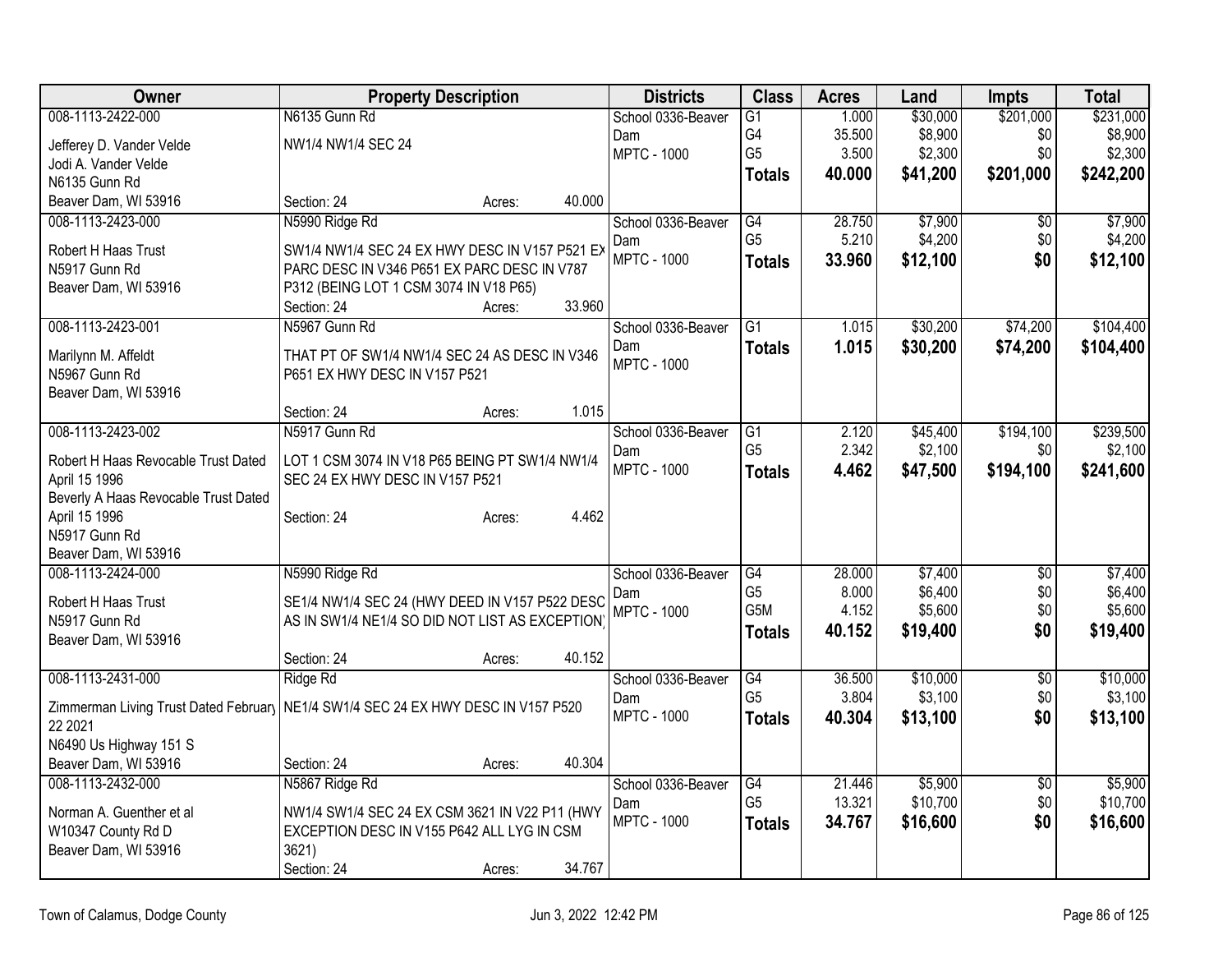| Owner                                                         | <b>Property Description</b>                    |        |        | <b>Districts</b>          | <b>Class</b>                      | <b>Acres</b>    | Land                 | <b>Impts</b>     | <b>Total</b>          |
|---------------------------------------------------------------|------------------------------------------------|--------|--------|---------------------------|-----------------------------------|-----------------|----------------------|------------------|-----------------------|
| 008-1113-2432-001                                             | N5867 Ridge Rd                                 |        |        | School 0336-Beaver        | $\overline{G1}$                   | 5.474           | \$69,400             | \$121,500        | \$190,900             |
| Bruce N. Guenther                                             | LOT 1 CSM 3621 IN V22 P11 BEING PT NW1/4 SW1/4 |        |        | Dam                       | <b>Totals</b>                     | 5.474           | \$69,400             | \$121,500        | \$190,900             |
| N5867 Ridge Rd                                                | SEC 24 EX HWY DESC IN V155 P642                |        |        | <b>MPTC - 1000</b>        |                                   |                 |                      |                  |                       |
| Beaver Dam, WI 53916                                          |                                                |        |        |                           |                                   |                 |                      |                  |                       |
|                                                               | Section: 24                                    | Acres: | 5.474  |                           |                                   |                 |                      |                  |                       |
| 008-1113-2433-000                                             | N5780 Ridge Rd                                 |        |        | School 0336-Beaver        | G1                                | 2.500           | \$48,300             | \$317,800        | \$366,100             |
| <b>Emily Peterson</b>                                         | THAT PT SW1/4 SW1/4 SEC 24 AS DESC IN DOC#     |        |        | Dam                       | G <sub>5</sub><br>W <sub>6</sub>  | 3.761           | \$3,000              | \$0<br>\$0       | \$3,000<br>\$0        |
| Ryan Peterson                                                 | 1251361 (BEING A CORRECTION TO DOC# 1251202)   |        |        | <b>MPTC - 1000</b>        |                                   | 11.000          | (\$29,700)           |                  |                       |
| N5780 Ridge Rd                                                |                                                |        |        |                           | <b>Totals</b>                     | 17.261          | \$51,300             | \$317,800        | \$369,100             |
| Beaver Dam, WI 53916                                          | Section: 24                                    | Acres: | 17.261 |                           |                                   |                 |                      |                  |                       |
| 008-1113-2433-001                                             | Ridge Rd                                       |        |        | School 0336-Beaver        | G6                                | 1.070           | \$2,900              | $\sqrt{6}$       | \$2,900               |
| William D. Wiedenhoeft et al                                  | THAT PT SW1/4 SW1/4 SEC 24 AS DESC IN DOC#     |        |        | Dam                       | <b>Totals</b>                     | 1.070           | \$2,900              | \$0              | \$2,900               |
| 108 York St                                                   | 1271996                                        |        |        | <b>MPTC - 1000</b>        |                                   |                 |                      |                  |                       |
| Beaver Dam, WI 53916                                          |                                                |        |        |                           |                                   |                 |                      |                  |                       |
|                                                               | Section: 24                                    | Acres: | 1.070  |                           |                                   |                 |                      |                  |                       |
| 008-1113-2434-000                                             | Ridge Rd                                       |        |        | School 0336-Beaver        | G4                                | 55.430          | \$14,400             | \$0              | \$14,400              |
| Zimmerman Living Trust Dated February                         | S1/2 OF SW1/4 SEC 24 EX 18.57 ACS OFF WLY SIDE |        |        | Dam<br><b>MPTC - 1000</b> | G <sub>5</sub>                    | 6.000           | \$4,800              | \$0              | \$4,800               |
| 22 2021                                                       | AS DESC IN V397 P137                           |        |        |                           | <b>Totals</b>                     | 61.430          | \$19,200             | \$0              | \$19,200              |
| N6490 Us Highway 151 S                                        |                                                |        |        |                           |                                   |                 |                      |                  |                       |
| Beaver Dam, WI 53916                                          | Section: 24                                    | Acres: | 61.430 |                           |                                   |                 |                      |                  |                       |
| 008-1113-2441-000                                             | Ridge Rd                                       |        |        | School 0336-Beaver        | $\overline{G4}$                   | 40.000          | \$11,100             | \$0              | \$11,100              |
| Krenz Farms LLC                                               | NE1/4 SE1/4 SEC 24                             |        |        | Dam<br><b>MPTC - 1000</b> | <b>Totals</b>                     | 40.000          | \$11,100             | \$0              | \$11,100              |
| W9640 Canary Rd                                               |                                                |        |        |                           |                                   |                 |                      |                  |                       |
| Beaver Dam, WI 53916                                          |                                                |        |        |                           |                                   |                 |                      |                  |                       |
|                                                               | Section: 24                                    | Acres: | 40.000 |                           |                                   |                 |                      |                  |                       |
| 008-1113-2442-000                                             | N5908 Ridge Rd                                 |        |        | School 0336-Beaver        | $\overline{G4}$<br>G <sub>5</sub> | 23.500          | \$6,400              | $\overline{50}$  | \$6,400               |
| Zimmerman Living Trust Dated February   NW1/4 OF SE1/4 SEC 24 |                                                |        |        | Dam<br><b>MPTC - 1000</b> | G7                                | 15.500<br>1.000 | \$12,400<br>\$20,000 | \$0<br>\$121,700 | \$12,400<br>\$141,700 |
| 22 2021                                                       |                                                |        |        |                           | <b>Totals</b>                     | 40.000          | \$38,800             | \$121,700        | \$160,500             |
| N6490 Us Highway 151 S                                        |                                                |        |        |                           |                                   |                 |                      |                  |                       |
| Beaver Dam, WI 53916                                          | Section: 24                                    | Acres: | 40.000 |                           |                                   |                 |                      |                  |                       |
| 008-1113-2443-000                                             | Ridge Rd                                       |        |        | School 0336-Beaver        | G4<br>G <sub>5</sub>              | 5.000<br>15.000 | \$900<br>\$13,500    | $\overline{30}$  | \$900<br>\$13,500     |
| Steven G. Krenz                                               | N1/2 OF SW1/4 SE1/4 SEC 24                     |        |        | Dam<br><b>MPTC - 1000</b> |                                   | 20.000          | \$14,400             | \$0<br>\$0       | \$14,400              |
| Peggy L. Krenz                                                |                                                |        |        |                           | <b>Totals</b>                     |                 |                      |                  |                       |
| W9640 Canary Rd                                               |                                                |        |        |                           |                                   |                 |                      |                  |                       |
| Beaver Dam, WI 53916                                          | Section: 24                                    | Acres: | 20.000 |                           |                                   |                 |                      |                  |                       |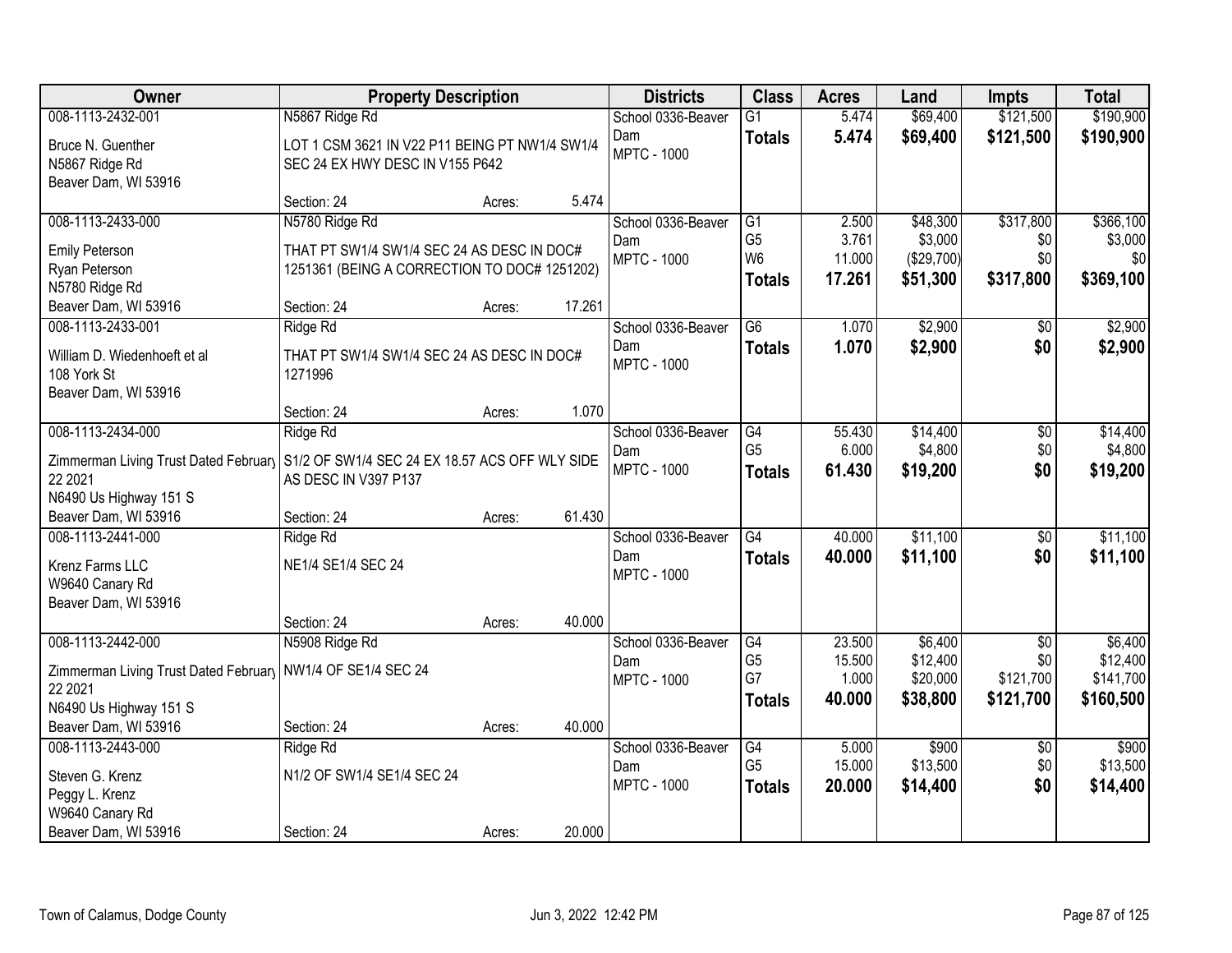| Owner                  | <b>Property Description</b>                      |        |        | <b>Districts</b>   | <b>Class</b>    | <b>Acres</b> | Land     | <b>Impts</b>    | <b>Total</b> |
|------------------------|--------------------------------------------------|--------|--------|--------------------|-----------------|--------------|----------|-----------------|--------------|
| 008-1113-2443-001      | Ridge Rd                                         |        |        | School 0336-Beaver | $\overline{G4}$ | 2.000        | \$400    | $\overline{50}$ | \$400        |
| Ardelle A. Krenz       | S1/2 OF SW1/4 SE1/4 SEC 24                       |        |        | Dam                | G <sub>5</sub>  | 18.000       | \$14,400 | \$0             | \$14,400     |
| Krenz Farms LLC        |                                                  |        |        | <b>MPTC - 1000</b> | <b>Totals</b>   | 20.000       | \$14,800 | \$0             | \$14,800     |
| W9640 Canary Rd        |                                                  |        |        |                    |                 |              |          |                 |              |
| Beaver Dam, WI 53916   | Section: 24                                      | Acres: | 20.000 |                    |                 |              |          |                 |              |
| 008-1113-2444-000      | Ridge Rd                                         |        |        | School 0336-Beaver | G4              | 14.500       | \$4,100  | $\overline{50}$ | \$4,100      |
| Steven G. Krenz        | N1/2 OF SE1/4 SE1/4 SEC 24                       |        |        | Dam                | G <sub>5</sub>  | 5.500        | \$4,400  | \$0             | \$4,400      |
| Peggy L. Krenz         |                                                  |        |        | <b>MPTC - 1000</b> | <b>Totals</b>   | 20.000       | \$8,500  | \$0             | \$8,500      |
| W9640 Canary Rd        |                                                  |        |        |                    |                 |              |          |                 |              |
| Beaver Dam, WI 53916   | Section: 24                                      | Acres: | 20.000 |                    |                 |              |          |                 |              |
| 008-1113-2444-001      | Ridge Rd                                         |        |        | School 0336-Beaver | G4              | 15.500       | \$4,300  | \$0             | \$4,300      |
|                        |                                                  |        |        | Dam                | G <sub>5</sub>  | 4.500        | \$3,600  | \$0             | \$3,600      |
| Ardelle A. Krenz       | S1/2 OF SE1/4 SE1/4 SEC 24                       |        |        | <b>MPTC - 1000</b> | <b>Totals</b>   | 20.000       | \$7,900  | \$0             | \$7,900      |
| Krenz Farms LLC        |                                                  |        |        |                    |                 |              |          |                 |              |
| W9640 Canary Rd        |                                                  |        |        |                    |                 |              |          |                 |              |
| Beaver Dam, WI 53916   | Section: 24                                      | Acres: | 20.000 |                    |                 |              |          |                 |              |
| 008-1113-2511-000      | W9700 Canary Rd                                  |        |        | School 0336-Beaver | $\overline{G1}$ | 1.000        | \$30,000 | \$180,800       | \$210,800    |
| Roger A. Weissenburger | THAT PT OF PARC DESC IN V431 P208 LYG IN NE1/4   |        |        | Dam                | G4              | 2.000        | \$500    | \$0             | \$500        |
| W9700 Canary Rd        | <b>NE1/4 SEC 25</b>                              |        |        | <b>MPTC - 1000</b> | G <sub>5</sub>  | 0.380        | \$300    | \$0             | \$300        |
| Beaver Dam, WI 53916   |                                                  |        |        |                    | <b>Totals</b>   | 3.380        | \$30,800 | \$180,800       | \$211,600    |
|                        | Section: 25                                      | Acres: | 3.380  |                    |                 |              |          |                 |              |
| 008-1113-2511-001      | W9720 Canary Rd                                  |        |        | School 0336-Beaver | $\overline{G1}$ | 1.840        | \$42,200 | \$142,600       | \$184,800    |
| <b>Thomas Stofflet</b> | LOT 1 CSM 2738 IN V16 P191 BEING PT NE1/4 NE1/4  |        |        | Dam                | <b>Totals</b>   | 1.840        | \$42,200 | \$142,600       | \$184,800    |
| <b>Tricia Stofflet</b> | <b>SEC 25</b>                                    |        |        | <b>MPTC - 1000</b> |                 |              |          |                 |              |
| W9720 Canary Rd        |                                                  |        |        |                    |                 |              |          |                 |              |
| Beaver Dam, WI 53916   | Section: 25                                      | Acres: | 1.840  |                    |                 |              |          |                 |              |
| 008-1113-2511-002      | W9746 Canary Rd                                  |        |        | School 0336-Beaver | $\overline{G1}$ | 1.500        | \$37,300 | \$177,000       | \$214,300    |
|                        |                                                  |        |        | Dam                | <b>Totals</b>   | 1.500        | \$37,300 | \$177,000       | \$214,300    |
| Lloyd J. Lathrop       | LOT 1 CSM 724 IN V7 P145 BEING PT NE1/4 NE1/4    |        |        | <b>MPTC - 1000</b> |                 |              |          |                 |              |
| Carol J. Lathrop       | <b>SEC 25</b>                                    |        |        |                    |                 |              |          |                 |              |
| W9746 Canary Rd        |                                                  |        |        |                    |                 |              |          |                 |              |
| Beaver Dam, WI 53916   | Section: 25                                      | Acres: | 1.500  |                    |                 |              |          |                 |              |
| 008-1113-2512-000      | Canary Rd                                        |        |        | School 0336-Beaver | G4              | 63.640       | \$16,500 | \$0             | \$16,500     |
| Steven G. Krenz        | THAT PT NE1/4 AS DESC IN V232 P507 ALSO THAT     |        |        | Dam                | G <sub>5</sub>  | 8.154        | \$6,500  | \$0             | \$6,500      |
| Peggy L. Krenz         | PT SD NE1/4 DESC AS PARC'S C, D & E IN V315 P582 |        |        | <b>MPTC - 1000</b> | <b>Totals</b>   | 71.794       | \$23,000 | \$0             | \$23,000     |
| W9640 Canary Rd        | EX PARC DESC IN V315 P510 (SD EX ALSO DESC IN    |        |        |                    |                 |              |          |                 |              |
| Beaver Dam, WI 53916   | Section: 25                                      | Acres: | 71.794 |                    |                 |              |          |                 |              |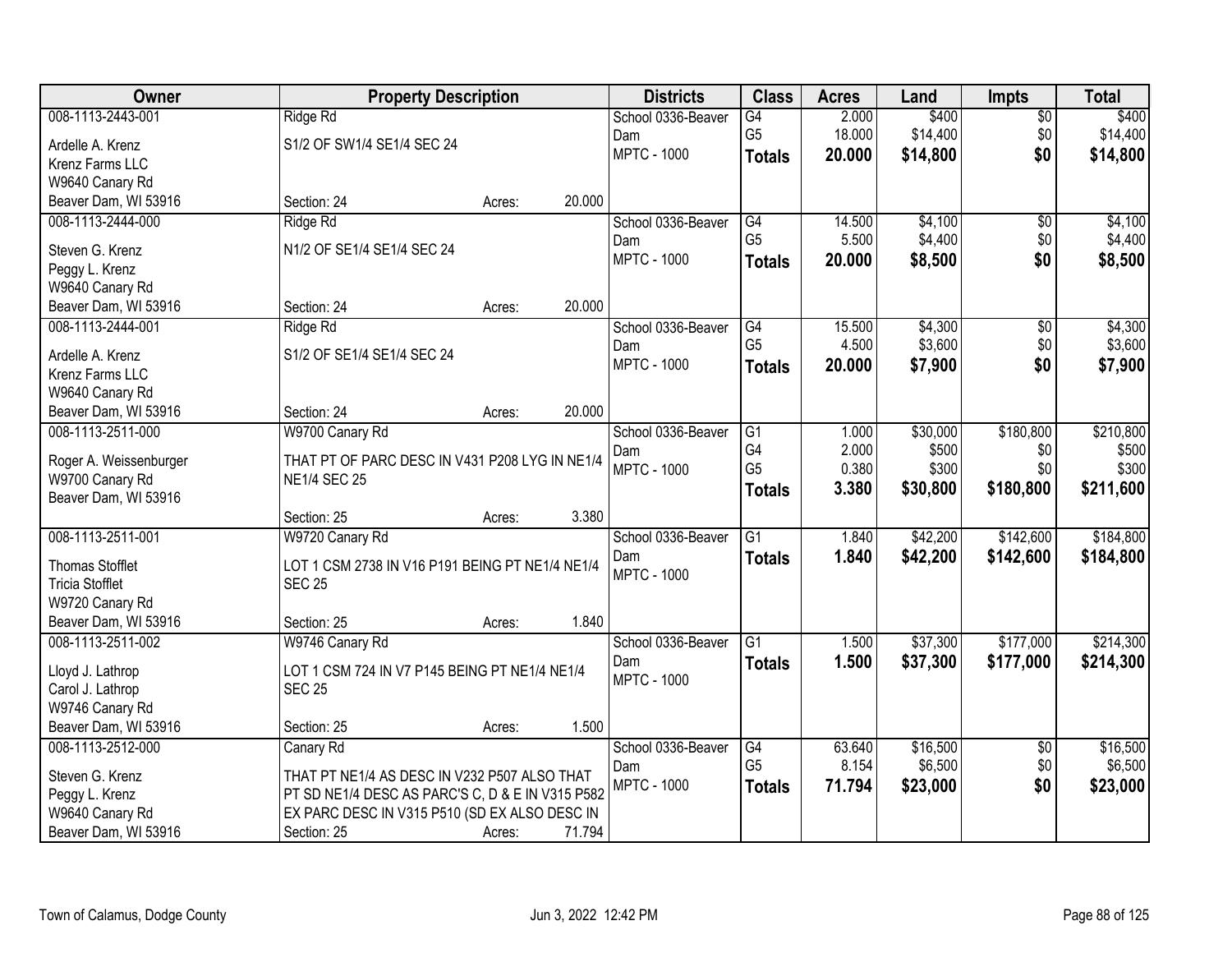| Owner                     | <b>Property Description</b>                      | <b>Districts</b>          | <b>Class</b>         | <b>Acres</b>    | Land                | <b>Impts</b>    | <b>Total</b> |
|---------------------------|--------------------------------------------------|---------------------------|----------------------|-----------------|---------------------|-----------------|--------------|
| 008-1113-2513-000         | Canary Rd                                        | School 0336-Beaver        | $\overline{G6}$      | 10.540          | \$28,500            | $\overline{50}$ | \$28,500     |
| Craig D. Piechowski       | LOT 1 CSM 2273 IN V14 P121 BEING PT S1/2 NE1/4   | Dam                       | <b>Totals</b>        | 10.540          | \$28,500            | \$0             | \$28,500     |
| Dena L. Piechowski        | <b>SEC 25</b>                                    | <b>MPTC - 1000</b>        |                      |                 |                     |                 |              |
| W9806 Canary Rd           |                                                  |                           |                      |                 |                     |                 |              |
| Beaver Dam, WI 53916      | 10.540<br>Section: 25<br>Acres:                  |                           |                      |                 |                     |                 |              |
| 008-1113-2513-002         | W9798 Canary Rd                                  | School 0336-Beaver        | $\overline{G1}$      | 1.090           | \$31,300            | \$133,200       | \$164,500    |
| James A. Pieper           | LOT 2 CSM 2273 IN V14 P121 BEING PT SW1/4 NE1/4  | Dam                       | <b>Totals</b>        | 1.090           | \$31,300            | \$133,200       | \$164,500    |
| Brenda M. Pieper          | <b>SEC 25</b>                                    | <b>MPTC - 1000</b>        |                      |                 |                     |                 |              |
| W9798 Canary Rd           |                                                  |                           |                      |                 |                     |                 |              |
| Beaver Dam, WI 53916      | 1.090<br>Section: 25<br>Acres:                   |                           |                      |                 |                     |                 |              |
| 008-1113-2513-003         | W9778 Canary Rd                                  | School 0336-Beaver        | G1                   | 2.000           | \$44,500            | \$344,700       | \$389,200    |
|                           |                                                  | Dam                       | G4                   | 4.751           | \$1,400             | \$0             | \$1,400      |
| Richard M. Fischer Jr.    | LOT 1 CSM 6113 IN V41 P114 & PARC B AS DESC IN   | <b>MPTC - 1000</b>        | G <sub>5</sub>       | 0.500           | \$100               | \$0             | \$100        |
| Barbara A. Fischer        | DOC# 1088871 BEING PT S1/2 NE1/4 SEC 25          |                           | G <sub>5</sub> M     | 5.000           | \$6,800             | \$0             | \$6,800      |
| W9778 Canary Rd           |                                                  |                           | <b>Totals</b>        | 12.251          | \$52,800            | \$344,700       | \$397,500    |
| Beaver Dam, WI 53916-9630 | 12.251<br>Section: 25<br>Acres:                  |                           |                      |                 |                     |                 |              |
| 008-1113-2514-000         | W9781 Canary Rd                                  | School 0336-Beaver        | G1                   | 1.000           | \$30,000            | \$307,100       | \$337,100    |
| Dennis L. Toellner        | THAT PT OF S 302.5 FT N1/2 OF SE1/4 NE1/4 SEC 25 | Dam                       | G4<br>G <sub>5</sub> | 4.500<br>20.470 | \$1,200<br>\$16,400 | \$0             | \$1,200      |
| Gail A. Toellner          | LYG E OF CL OF CANARY RD & S1/2 OF SD 1/4 1/4 &  | <b>MPTC - 1000</b>        |                      |                 |                     | \$0             | \$16,400     |
| W9781 Canary Rd           | N1/2 OF NE1/4 SE1/4 EX CSM IN V3 P235 EX CSM 442 |                           | <b>Totals</b>        | 25.970          | \$47,600            | \$307,100       | \$354,700    |
| Beaver Dam, WI 53916      | 25.970<br>Section: 25<br>Acres:                  |                           |                      |                 |                     |                 |              |
| 008-1113-2514-001         | W9795 Canary Rd                                  | School 0336-Beaver        | $\overline{G1}$      | 1.590           | \$38,600            | \$152,200       | \$190,800    |
| Jerald J. Buechel         | LOT 1 CSM 442 IN V6 P233 BEING PT SE1/4 NE1/4    | Dam                       | <b>Totals</b>        | 1.590           | \$38,600            | \$152,200       | \$190,800    |
| W9795 Canary Rd           | <b>SEC 25</b>                                    | <b>MPTC - 1000</b>        |                      |                 |                     |                 |              |
| Beaver Dam, WI 53916      |                                                  |                           |                      |                 |                     |                 |              |
|                           | 1.590<br>Section: 25<br>Acres:                   |                           |                      |                 |                     |                 |              |
| 008-1113-2514-002         | W9799 Canary Rd                                  | School 0336-Beaver        | $\overline{G1}$      | 6.033           | \$72,200            | \$141,100       | \$213,300    |
|                           |                                                  | Dam                       | <b>Totals</b>        | 6.033           | \$72,200            | \$141,100       | \$213,300    |
| Jack C. Saunders          | PARC DESC IN CSM V3 P304 BEING PT SE1/4 NE1/4    | <b>MPTC - 1000</b>        |                      |                 |                     |                 |              |
| Sandra K. Saunders        | SEC 25 EX OL 2 CSM 4976 IN V32 P108 DEDICATED    |                           |                      |                 |                     |                 |              |
| W9799 Canary Rd           | FOR ROAD                                         |                           |                      |                 |                     |                 |              |
| Beaver Dam, WI 53916      | 6.033<br>Section: 25<br>Acres:                   |                           |                      |                 |                     |                 | \$239,700    |
| 008-1113-2514-003         | W9759 Canary Rd                                  | School 0336-Beaver        | $\overline{G1}$      | 3.597           | \$56,500            | \$183,200       |              |
| Steven Giedd              | LOT 1 CSM 4411 IN V28 P20 BEING PT NE1/4 NE1/4 & | Dam<br><b>MPTC - 1000</b> | <b>Totals</b>        | 3.597           | \$56,500            | \$183,200       | \$239,700    |
| Susan Giedd               | PT SE1/4 NE1/4 SEC 25                            |                           |                      |                 |                     |                 |              |
| W9759 Canary Rd           |                                                  |                           |                      |                 |                     |                 |              |
| Beaver Dam, WI 53916      | 3.597<br>Section: 25<br>Acres:                   |                           |                      |                 |                     |                 |              |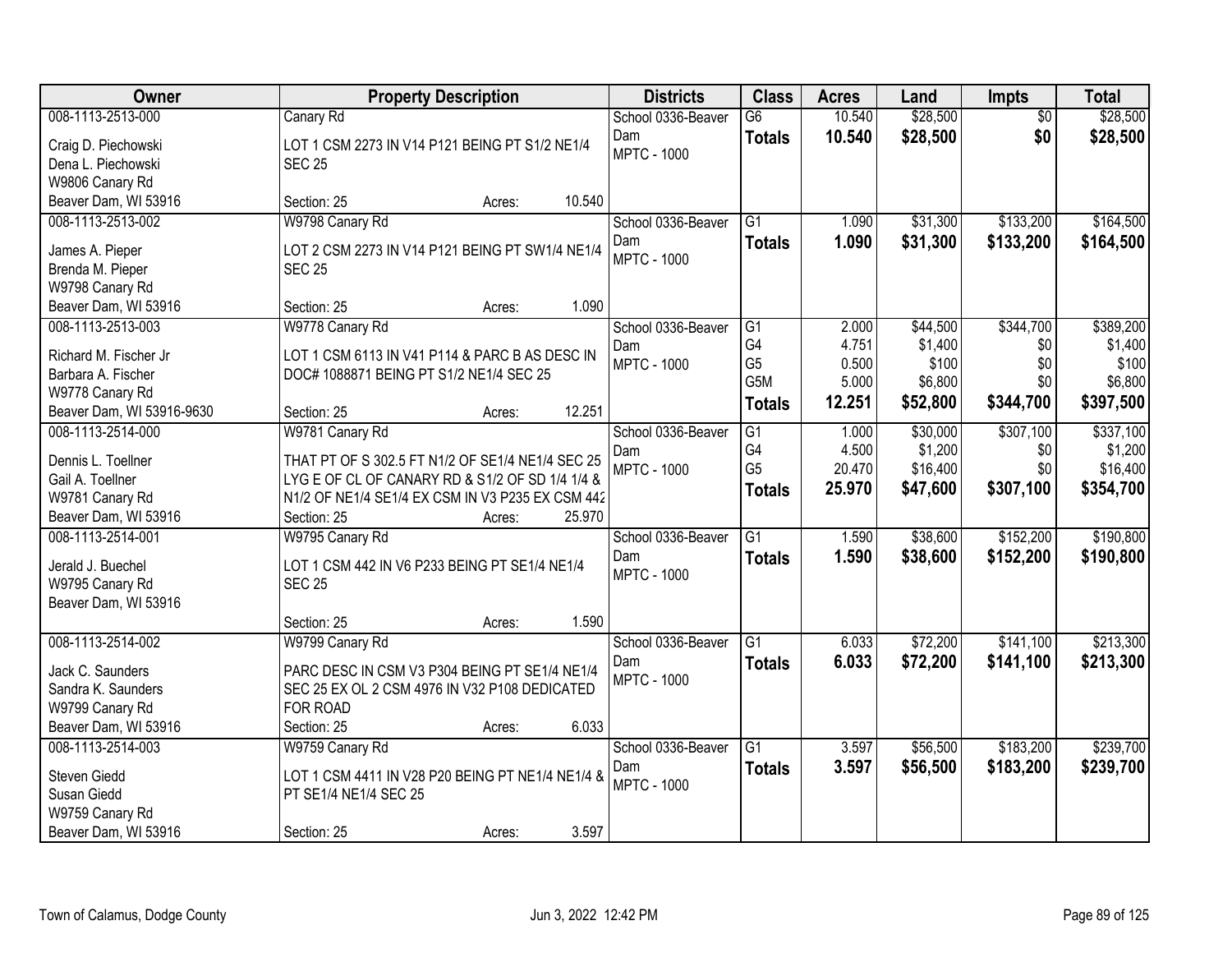| Owner                   | <b>Property Description</b>                      |        |        | <b>Districts</b>   | <b>Class</b>     | <b>Acres</b> | Land     | <b>Impts</b>    | <b>Total</b> |
|-------------------------|--------------------------------------------------|--------|--------|--------------------|------------------|--------------|----------|-----------------|--------------|
| 008-1113-2514-004       | Canary Rd                                        |        |        | School 0336-Beaver | $\overline{G4}$  | 8.263        | \$2,400  | $\overline{50}$ | \$2,400      |
| Steven G. Krenz         | LOT 2 CSM 4411 IN V28 P20 BEING PT NE1/4 NE1/4 & |        |        | Dam                | <b>Totals</b>    | 8.263        | \$2,400  | \$0             | \$2,400      |
| Peggy L. Krenz          | PT SE1/4 NE1/4 SEC 25                            |        |        | <b>MPTC - 1000</b> |                  |              |          |                 |              |
| W9640 Canary Rd         |                                                  |        |        |                    |                  |              |          |                 |              |
| Beaver Dam, WI 53916    | Section: 25                                      | Acres: | 8.263  |                    |                  |              |          |                 |              |
| 008-1113-2521-000       | Canary Rd                                        |        |        | School 0336-Beaver | $\overline{G5}$  | 8.000        | \$6,400  | $\overline{50}$ | \$6,400      |
| Steven G. Krenz         | PT NW1/4 SEC 25 COM NE COR OF SD NW1/4 TH W      |        |        | Dam                | G <sub>6</sub>   | 3.000        | \$8,100  | \$0             | \$8,100      |
| Peggy L. Krenz          | 330 FT TH S 1452 FT TH E 330 FT TH N TO POB      |        |        | <b>MPTC - 1000</b> | <b>Totals</b>    | 11.000       | \$14,500 | \$0             | \$14,500     |
| W9640 Canary Rd         |                                                  |        |        |                    |                  |              |          |                 |              |
| Beaver Dam, WI 53916    | Section: 25                                      | Acres: | 11.000 |                    |                  |              |          |                 |              |
| 008-1113-2521-001       | Canary Rd                                        |        |        | School 0336-Beaver | G5               | 30.000       | \$20,600 | \$0             | \$20,600     |
|                         |                                                  |        |        | Dam                | <b>Totals</b>    | 30.000       | \$20,600 | \$0             | \$20,600     |
| Steven Mason            | NE1/4 NW1/4 SEC 25 EX E 330 FT THEREOF           |        |        | <b>MPTC - 1000</b> |                  |              |          |                 |              |
| John N. Mason           |                                                  |        |        |                    |                  |              |          |                 |              |
| W9941 E Salem Rd        |                                                  |        |        |                    |                  |              |          |                 |              |
| Beaver Dam, WI 53916    | Section: 25                                      | Acres: | 30.000 |                    |                  |              |          |                 |              |
| 008-1113-2522-000       | Canary Rd                                        |        |        | School 0336-Beaver | $\overline{G5}$  | 40.000       | \$26,000 | $\sqrt[6]{3}$   | \$26,000     |
| Steven Mason            | NW1/4 NW1/4 SEC 25                               |        |        | Dam                | <b>Totals</b>    | 40.000       | \$26,000 | \$0             | \$26,000     |
| John N. Mason           |                                                  |        |        | <b>MPTC - 1000</b> |                  |              |          |                 |              |
| W9941 E Salem Rd        |                                                  |        |        |                    |                  |              |          |                 |              |
| Beaver Dam, WI 53916    | Section: 25                                      | Acres: | 40.000 |                    |                  |              |          |                 |              |
| 008-1113-2523-000       | Canary Rd                                        |        |        | School 0336-Beaver | $\overline{G4}$  | 1.000        | \$200    | $\overline{50}$ | \$200        |
| Steven Mason            | SW1/4 NW1/4 SEC 25                               |        |        | Dam                | G <sub>5</sub>   | 36.000       | \$23,400 | \$0             | \$23,400     |
| John N. Mason           |                                                  |        |        | <b>MPTC - 1000</b> | G <sub>5</sub> M | 3.000        | \$4,100  | \$0             | \$4,100      |
| W9941 E Salem Rd        |                                                  |        |        |                    | <b>Totals</b>    | 40.000       | \$27,700 | \$0             | \$27,700     |
| Beaver Dam, WI 53916    | Section: 25                                      | Acres: | 40.000 |                    |                  |              |          |                 |              |
| 008-1113-2524-000       | Canary Rd                                        |        |        | School 0336-Beaver | G4               | 6.000        | \$1,300  | $\overline{50}$ | \$1,300      |
|                         |                                                  |        |        | Dam                | G <sub>5</sub>   | 33.000       | \$21,500 | \$0             | \$21,500     |
| Steven Mason            | SE1/4 NW1/4 SEC 25 EX THAT PT OF N 1452 FT OF E  |        |        | <b>MPTC - 1000</b> | <b>Totals</b>    | 39.000       | \$22,800 | \$0             | \$22,800     |
| John N. Mason           | 330 FT OF E1/2 NW1/4 LYG IN SD SE 1/4 NW1/4 EX   |        |        |                    |                  |              |          |                 |              |
| W9941 E Salem Rd        | THAT PT V661 P952 LYG IN SD SE1/4 NW1/4 IF ANY   |        |        |                    |                  |              |          |                 |              |
| Beaver Dam, WI 53916    | Section: 25                                      | Acres: | 39.000 |                    |                  |              |          |                 |              |
| 008-1113-2532-001       | Salem Rd                                         |        |        | School 0336-Beaver | G4               | 9.009        | \$2,400  | $\overline{50}$ | \$2,400      |
| Jbc Lepple Re LLC et al | W3/4 OF NW1/4 SW1/4 SEC 25                       |        |        | Dam                | G <sub>5</sub>   | 21.500       | \$17,200 | \$0             | \$17,200     |
| c/o Joel Lepple         |                                                  |        |        | <b>MPTC - 1000</b> | <b>Totals</b>    | 30.509       | \$19,600 | \$0             | \$19,600     |
| N5540 Ridge Rd          |                                                  |        |        |                    |                  |              |          |                 |              |
| Beaver Dam, WI 53916    | Section: 25                                      | Acres: | 30.509 |                    |                  |              |          |                 |              |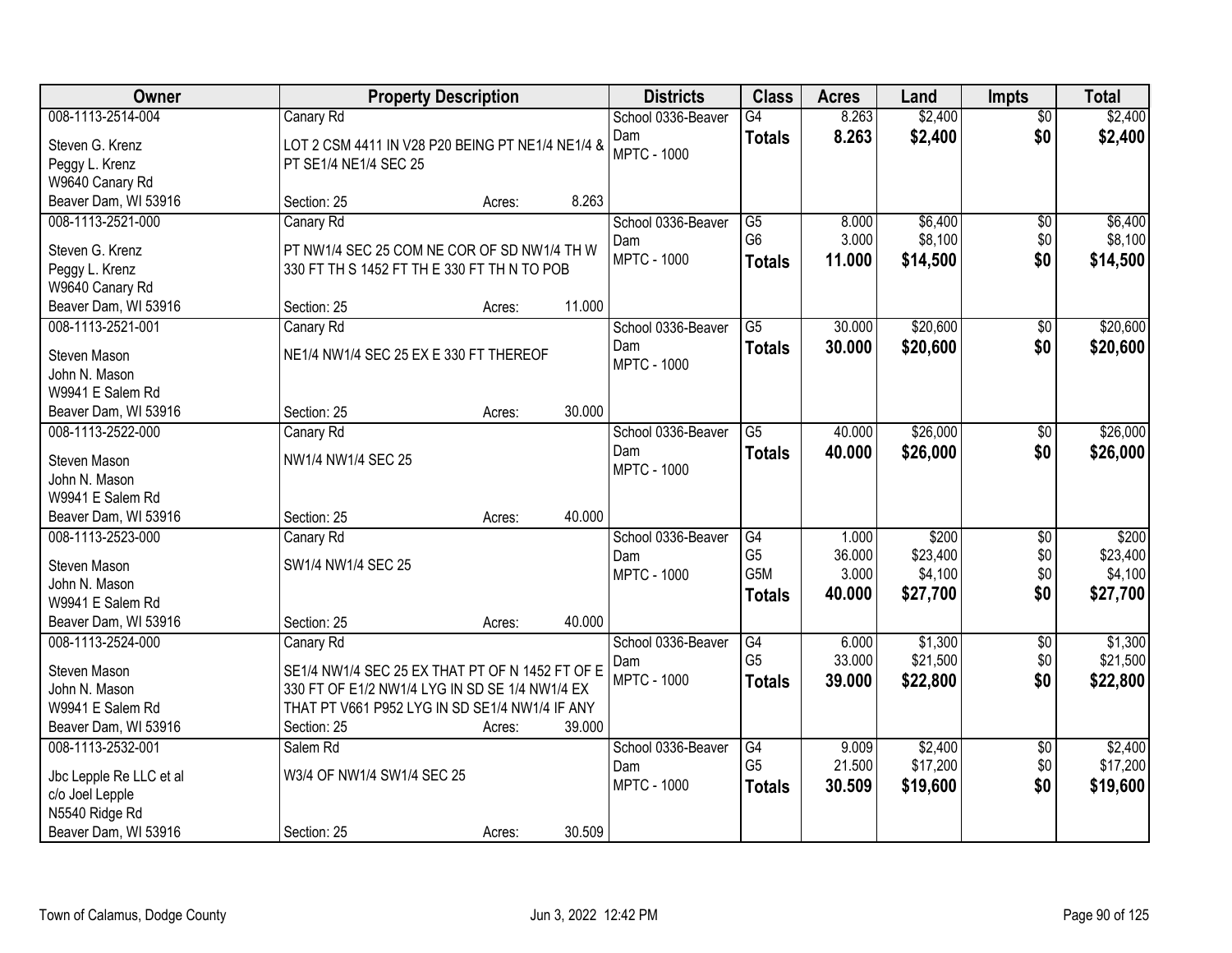| Owner                                     | <b>Property Description</b>                      | <b>Districts</b>          | <b>Class</b>         | <b>Acres</b>    | Land                 | Impts            | <b>Total</b>          |
|-------------------------------------------|--------------------------------------------------|---------------------------|----------------------|-----------------|----------------------|------------------|-----------------------|
| 008-1113-2533-000                         | W10098 E Salem Rd                                | School 0336-Beaver        | $\overline{G1}$      | 1.000           | \$30,000             | \$289,700        | \$319,700             |
| Joel D. Miller                            | LOT 1 CSM 3848 IN V23 P212 BEING PT NW1/4 SW1/4  | Dam                       | G4                   | 21.000          | \$5,000              | \$0              | \$5,000               |
| Bambi L. Miller                           | & PT SW1/4 SW1/4 SEC 25                          | <b>MPTC - 1000</b>        | G <sub>5</sub>       | 13.000          | \$10,300             | \$0              | \$10,300              |
| W10098 E Salem Rd                         |                                                  |                           | <b>Totals</b>        | 35.000          | \$45,300             | \$289,700        | \$335,000             |
| Beaver Dam, WI 53916                      | 35.000<br>Section: 25<br>Acres:                  |                           |                      |                 |                      |                  |                       |
| 008-1113-2534-000                         | W9994 E Salem Rd                                 | School 0336-Beaver        | G4                   | 54.259          | \$12,600             | $\overline{30}$  | \$12,600              |
| Steven Mason                              | E1/2 SW1/4, SW1/4 SW1/4 & E 10 AC OF NW1/4 SW1/4 | Dam                       | G <sub>5</sub>       | 41.000          | \$36,500             | \$0              | \$36,500              |
| John N. Mason                             | (DESC AS THAT PT LYG E OF CALAMUS CREEK) ALL     | <b>MPTC - 1000</b>        | G7                   | 2.000           | \$30,500             | \$219,900        | \$250,400             |
| W9941 E Salem Rd                          | IN SEC 25 EX CSM 3848 IN V23 P212                |                           | <b>Totals</b>        | 97.259          | \$79,600             | \$219,900        | \$299,500             |
| Beaver Dam, WI 53916                      | 97.259<br>Section: 25<br>Acres:                  |                           |                      |                 |                      |                  |                       |
| 008-1113-2541-000                         | Canary Rd                                        | School 0336-Beaver        | G5                   | 14.480          | \$11,600             | \$0              | \$11,600              |
|                                           |                                                  | Dam                       | <b>Totals</b>        | 14.480          | \$11,600             | \$0              | \$11,600              |
| Dennis L. Toellner                        | PARC DESC IN CSM V3 P235 BEING PT NE1/4 SE1/4    | <b>MPTC - 1000</b>        |                      |                 |                      |                  |                       |
| Gail A. Toellner                          | & PT SE1/4 NE1/4 SEC 25 EX CSM IN V3 P304        |                           |                      |                 |                      |                  |                       |
| W9781 Canary Rd                           | 14.480                                           |                           |                      |                 |                      |                  |                       |
| Beaver Dam, WI 53916<br>008-1113-2541-001 | Section: 25<br>Acres:                            |                           |                      |                 |                      |                  |                       |
|                                           | W9698 County Rd S                                | School 0336-Beaver        | G1<br>G <sub>5</sub> | 1.000<br>18.386 | \$30,000<br>\$14,700 | \$307,300<br>\$0 | \$337,300<br>\$14,700 |
| Brody J. Scholz                           | LOT 1 CSM 5006 IN V32 P177 BEING PT OF S1/2      | Dam<br><b>MPTC - 1000</b> |                      | 19.386          |                      | \$307,300        |                       |
| Kristin A. Scholz                         | NE1/4 SE1/4 SEC 25 EX HWY DESC IN DOC# 1014318   |                           | <b>Totals</b>        |                 | \$44,700             |                  | \$352,000             |
| W9698 County Rd S                         |                                                  |                           |                      |                 |                      |                  |                       |
| Beaver Dam, WI 53916                      | 19.386<br>Section: 25<br>Acres:                  |                           |                      |                 |                      |                  |                       |
| 008-1113-2542-000                         | W9806 Canary Rd                                  | School 0336-Beaver        | G1                   | 2.000           | \$44,500             | \$269,400        | \$313,900             |
| Craig D. Piechowski                       | LOT 1 CSM 4976 IN V32 P108 BEING PT OF S1/2 OF   | Dam                       | G4                   | 9.000           | \$2,600              | \$0              | \$2,600               |
| Dena L. Piechowski                        | SW1/4 NE1/4 & ALL OF NW1/4 SE1/4 SEC 25          | <b>MPTC - 1000</b>        | G <sub>5</sub>       | 40.500          | \$34,900             | \$0              | \$34,900              |
| W9806 Canary Rd                           |                                                  |                           | G5M                  | 8.534           | \$11,500             | \$0              | \$11,500              |
| Beaver Dam, WI 53916                      | 60.034<br>Section: 25<br>Acres:                  |                           | <b>Totals</b>        | 60.034          | \$93,500             | \$269,400        | \$362,900             |
| 008-1113-2543-000                         | County Rd S                                      | School 0336-Beaver        | G4                   | 25.575          | \$5,400              | $\sqrt{6}$       | \$5,400               |
| Steven Mason                              | ALL THAT PT OF SW1/4 SE1/4 & SE1/4 SE1/4 SEC 25  | Dam                       | G <sub>5</sub>       | 4.000           | \$3,200              | \$0              | \$3,200               |
| John N. Mason                             | LYG W OF CL CALAMUS CREEK                        | <b>MPTC - 1000</b>        | <b>Totals</b>        | 29.575          | \$8,600              | \$0              | \$8,600               |
| W9941 E Salem Rd                          |                                                  |                           |                      |                 |                      |                  |                       |
| Beaver Dam, WI 53916                      | 29.575<br>Section: 25<br>Acres:                  |                           |                      |                 |                      |                  |                       |
| 008-1113-2543-001                         | County Rd S                                      | School 0336-Beaver        | G4                   | 5.779           | \$1,300              | $\overline{30}$  | \$1,300               |
|                                           |                                                  | Dam                       | G <sub>5</sub>       | 4.500           | \$3,600              | \$0              | \$3,600               |
| Steven Mason                              | LOT 1 CSM 4886 IN V31 P216 BEING PT SW1/4 SE1/4  | <b>MPTC - 1000</b>        | <b>Totals</b>        | 10.279          | \$4,900              | \$0              | \$4,900               |
| John N. Mason                             | & PT SE1/4 SE1/4 SEC 25 EX HWY DESC IN DOC#      |                           |                      |                 |                      |                  |                       |
| W9941 E Salem Rd                          | 1017320<br>10.279                                |                           |                      |                 |                      |                  |                       |
| Beaver Dam, WI 53916                      | Section: 25<br>Acres:                            |                           |                      |                 |                      |                  |                       |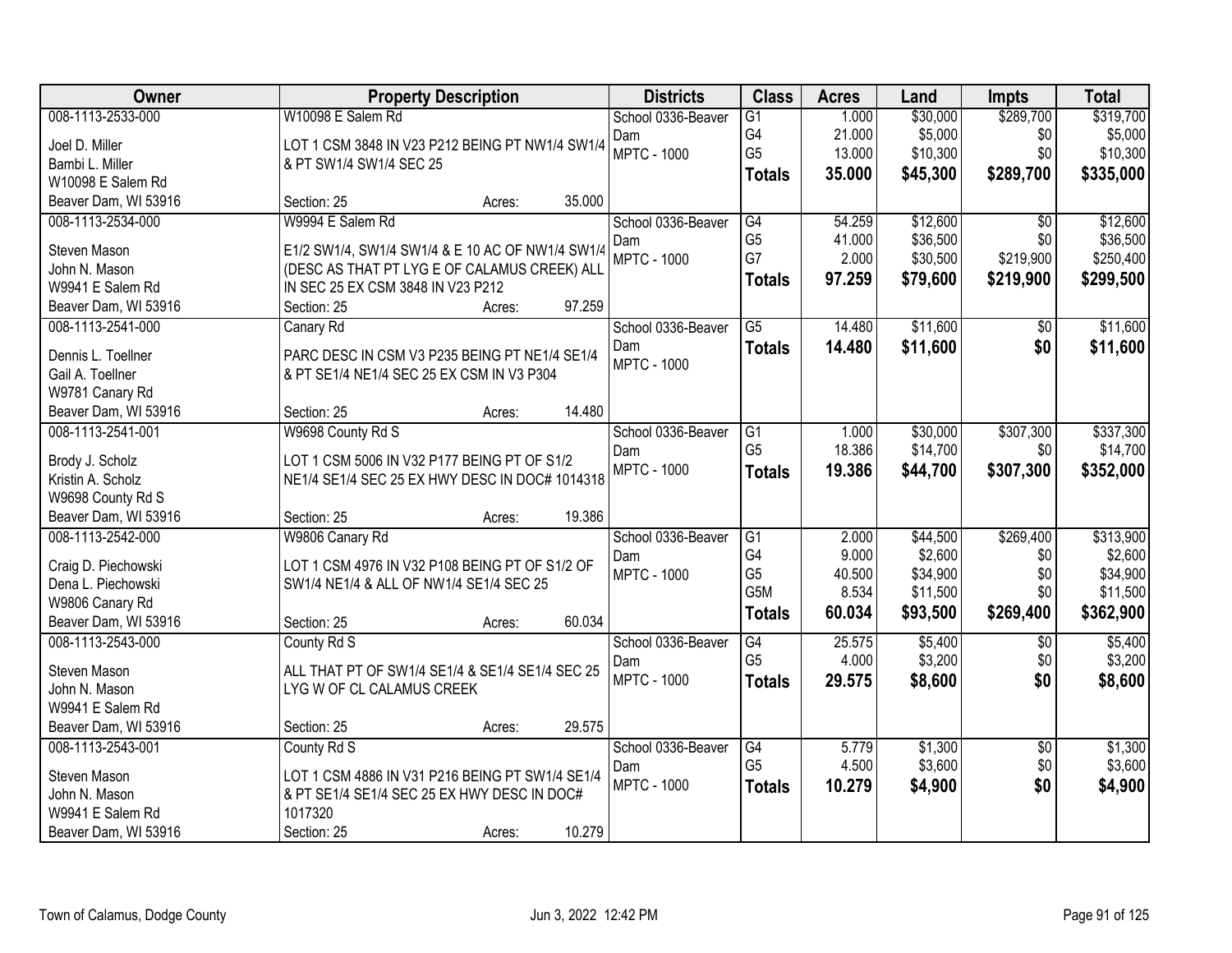| Owner                           | <b>Property Description</b>                     |        |        | <b>Districts</b>   | <b>Class</b>    | <b>Acres</b> | Land     | <b>Impts</b>    | <b>Total</b> |
|---------------------------------|-------------------------------------------------|--------|--------|--------------------|-----------------|--------------|----------|-----------------|--------------|
| 008-1113-2544-000               | County Rd S                                     |        |        | School 0336-Beaver | G4              | 22.084       | \$6,000  | $\overline{50}$ | \$6,000      |
| Schmitt Property Management LLC | S1/2 OF NE1/4 SE1/4 SEC 25 EX LOT 1 CSM 5006 IN |        |        | Dam                | <b>Totals</b>   | 22.084       | \$6,000  | \$0             | \$6,000      |
| 108 Rosendale St                | V32 P177 (BEING THAT PT LYG SELY OF CL CTH S)   |        |        | <b>MPTC - 1000</b> |                 |              |          |                 |              |
| Beaver Dam, WI 53916            | ALSO SE1/4 SE1/4 SEC 25 LYG SELY OF SD CL EX    |        |        |                    |                 |              |          |                 |              |
|                                 | Section: 25                                     | Acres: | 22.084 |                    |                 |              |          |                 |              |
| 008-1113-2544-001               | N5345 County Rd S                               |        |        | School 0336-Beaver | G1              | 1.000        | \$30,000 | \$281,100       | \$311,100    |
| Fred A. Kaping                  | LOT 2 CSM 4886 IN V31 P216 BEING PT SW1/4 SE1/4 |        |        | Dam                | G4              | 8.409        | \$1,500  | \$0             | \$1,500      |
| Sharon A. Kaping                | & PT SE1/4 SE1/4 SEC 25 EX HWY DESC IN DOC#     |        |        | <b>MPTC - 1000</b> | G <sub>5</sub>  | 4.750        | \$3,700  | \$0             | \$3,700      |
| N5345 County Rd S               | 1017629                                         |        |        |                    | <b>Totals</b>   | 14.159       | \$35,200 | \$281,100       | \$316,300    |
| Beaver Dam, WI 53916            | Section: 25                                     | Acres: | 14.159 |                    |                 |              |          |                 |              |
| 008-1113-2611-000               | Ridge Rd                                        |        |        | School 0336-Beaver | $\overline{G4}$ | 33.000       | \$8,600  | \$0             | \$8,600      |
| Lepple's Ridge View Farm, Inc.  | NE1/4 NE1/4 SEC 26                              |        |        | Dam                | G <sub>5</sub>  | 7.000        | \$5,600  | \$0             | \$5,600      |
| N5540 Ridge Rd                  |                                                 |        |        | <b>MPTC - 1000</b> | <b>Totals</b>   | 40.000       | \$14,200 | \$0             | \$14,200     |
| Beaver Dam, WI 53916            |                                                 |        |        |                    |                 |              |          |                 |              |
|                                 | Section: 26                                     | Acres: | 40.000 |                    |                 |              |          |                 |              |
| 008-1113-2612-000               | Ridge Rd                                        |        |        | School 0336-Beaver | G4              | 12.000       | \$3,200  | \$0             | \$3,200      |
| Lepple's Ridge View Farm, Inc   | NW1/4 NE1/4 SEC 26                              |        |        | Dam                | G <sub>5</sub>  | 28.000       | \$22,400 | \$0             | \$22,400     |
| N5540 Ridge Rd                  |                                                 |        |        | <b>MPTC - 1000</b> | <b>Totals</b>   | 40.000       | \$25,600 | \$0             | \$25,600     |
| Beaver Dam, WI 53916            |                                                 |        |        |                    |                 |              |          |                 |              |
|                                 | Section: 26                                     | Acres: | 40.000 |                    |                 |              |          |                 |              |
| 008-1113-2613-000               | N5540 Ridge Rd                                  |        |        | School 0336-Beaver | $\overline{G4}$ | 34.367       | \$7,200  | $\overline{50}$ | \$7,200      |
| Lepple's Ridge View Farm, Inc   | SW1/4 NE1/4 SEC 26 EX THAT PT CSM 5929 IN V39   |        |        | Dam                | G <sub>5</sub>  | 3.500        | \$2,800  | \$0             | \$2,800      |
| N5540 Ridge Rd                  | P237 LYG IN SD 1/4 1/4                          |        |        | <b>MPTC - 1000</b> | G7              | 1.500        | \$25,300 | \$396,200       | \$421,500    |
| Beaver Dam, WI 53916            |                                                 |        |        |                    | <b>Totals</b>   | 39.367       | \$35,300 | \$396,200       | \$431,500    |
|                                 | Section: 26                                     | Acres: | 39.367 |                    |                 |              |          |                 |              |
| 008-1113-2613-001               | N5502 Ridge Rd                                  |        |        | School 0336-Beaver | $\overline{G1}$ | 0.920        | \$22,000 | \$186,700       | \$208,700    |
| Craig Lepple                    | LOT 1 CSM 5929 IN V39 P237 BEING PT SW1/4 NE1/4 |        |        | Dam                | <b>Totals</b>   | 0.920        | \$22,000 | \$186,700       | \$208,700    |
| Delight Lepple                  | & PT SE1/4 NW1/4 SEC 26                         |        |        | <b>MPTC - 1000</b> |                 |              |          |                 |              |
| N5502 Ridge Rd                  |                                                 |        |        |                    |                 |              |          |                 |              |
| Beaver Dam, WI 53916            | Section: 26                                     | Acres: | 0.920  |                    |                 |              |          |                 |              |
| 008-1113-2614-000               | Ridge Rd                                        |        |        | School 0336-Beaver | G4              | 11.000       | \$2,800  | $\overline{30}$ | \$2,800      |
| Lepple's Ridge View Farm, Inc   | SE1/4 NE1/4 SEC 26                              |        |        | Dam                | G <sub>5</sub>  | 29.000       | \$23,200 | \$0             | \$23,200     |
| N5540 Ridge Rd                  |                                                 |        |        | <b>MPTC - 1000</b> | <b>Totals</b>   | 40.000       | \$26,000 | \$0             | \$26,000     |
| Beaver Dam, WI 53916            |                                                 |        |        |                    |                 |              |          |                 |              |
|                                 | Section: 26                                     | Acres: | 40.000 |                    |                 |              |          |                 |              |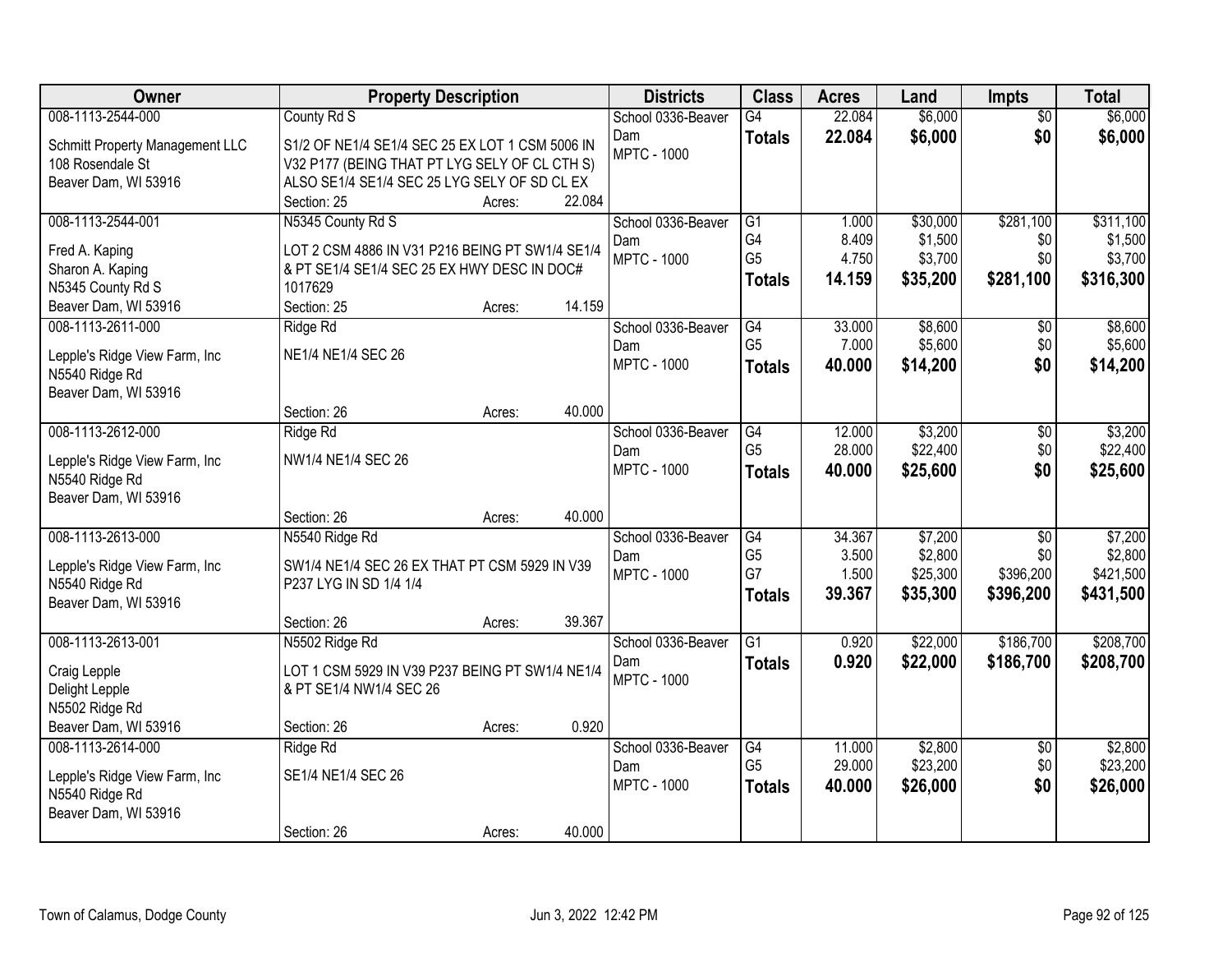| Owner                         |                                                | <b>Property Description</b> |        | <b>Districts</b>   | <b>Class</b>    | <b>Acres</b> | Land     | <b>Impts</b>    | <b>Total</b> |
|-------------------------------|------------------------------------------------|-----------------------------|--------|--------------------|-----------------|--------------|----------|-----------------|--------------|
| 008-1113-2621-000             | Ridge Rd                                       |                             |        | School 0336-Beaver | G4              | 4.000        | \$1,000  | $\overline{30}$ | \$1,000      |
| Stanley P. Kirschbaum Jr      | THAT PT NE1/4 NW1/4 SEC 26 LYG N & E OF        |                             |        | Dam                | G <sub>5</sub>  | 11.493       | \$9,200  | \$0             | \$9,200      |
| N5802 Us Highway 151          | CALAMUS CREEK ALSO THAT PT SD 1/4 1/4 LYG W    |                             |        | <b>MPTC - 1000</b> | <b>Totals</b>   | 15.493       | \$10,200 | \$0             | \$10,200     |
| Beaver Dam, WI 53916          | OF CALAMUS CREEK (SD PARC BEING ALL THAT PT    |                             |        |                    |                 |              |          |                 |              |
|                               | Section: 26                                    | Acres:                      | 15.493 |                    |                 |              |          |                 |              |
| 008-1113-2621-001             | Ridge Rd                                       |                             |        | School 0336-Beaver | $\overline{G5}$ | 24.967       | \$20,000 | $\overline{50}$ | \$20,000     |
| Lepple's Ridge View Farm, Inc | NE1/4 NW1/4 SEC 26 EX THAT PT LYG N OF         |                             |        | Dam                | <b>Totals</b>   | 24.967       | \$20,000 | \$0             | \$20,000     |
| N5540 Ridge Rd                | CALAMUS CREEK (SD PARC BEING ALL THAT PT SD    |                             |        | <b>MPTC - 1000</b> |                 |              |          |                 |              |
| Beaver Dam, WI 53916          | 1/4 1/4 LYG SLY OF THE SLY MOST PT OF SD CREEK |                             |        |                    |                 |              |          |                 |              |
|                               | Section: 26                                    | Acres:                      | 24.967 |                    |                 |              |          |                 |              |
| 008-1113-2622-000             | Ridge Rd                                       |                             |        | School             | $\overline{G4}$ | 30.000       | \$8,200  | \$0             | \$8,200      |
| Ronald J Neuman Trust         | NW1/4 NW1/4 SEC 26                             |                             |        | 1183-Columbus      | G <sub>5</sub>  | 10.000       | \$8,000  | \$0             | \$8,000      |
| 5876 Valley High Dr           |                                                |                             |        | MATC - 0400        | <b>Totals</b>   | 40.000       | \$16,200 | \$0             | \$16,200     |
| Madison, WI 53704             |                                                |                             |        |                    |                 |              |          |                 |              |
|                               | Section: 26                                    | Acres:                      | 40.000 |                    |                 |              |          |                 |              |
| 008-1113-2623-000             | Ridge Rd                                       |                             |        | School             | G4              | 24.000       | \$6,500  | \$0             | \$6,500      |
| Ronald J Neuman Trust         | SW1/4 NW1/4 SEC 26                             |                             |        | 1183-Columbus      | G <sub>5</sub>  | 16.000       | \$12,800 | \$0             | \$12,800     |
| 5876 Valley High Dr           |                                                |                             |        | MATC - 0400        | <b>Totals</b>   | 40.000       | \$19,300 | \$0             | \$19,300     |
| Madison, WI 53704             |                                                |                             |        |                    |                 |              |          |                 |              |
|                               | Section: 26                                    | Acres:                      | 40.000 |                    |                 |              |          |                 |              |
| 008-1113-2624-000             | Ridge Rd                                       |                             |        | School 0336-Beaver | $\overline{G4}$ | 14.250       | \$3,700  | \$0             | \$3,700      |
| Lepple's Ridge View Farm, Inc | SE1/4 NW1/4 SEC 26 EX THAT PT CSM 5929 IN V39  |                             |        | Dam                | G <sub>5</sub>  | 26.049       | \$20,900 | \$0             | \$20,900     |
| N5540 Ridge Rd                | P237 LYG IN SD 1/4 1/4                         |                             |        | <b>MPTC - 1000</b> | <b>Totals</b>   | 40.299       | \$24,600 | \$0             | \$24,600     |
| Beaver Dam, WI 53916          |                                                |                             |        |                    |                 |              |          |                 |              |
|                               | Section: 26                                    | Acres:                      | 40.299 |                    |                 |              |          |                 |              |
| 008-1113-2631-000             | Ridge Rd                                       |                             |        | School 0336-Beaver | G4              | 32.000       | \$8,400  | $\sqrt{6}$      | \$8,400      |
| Lepple's Ridge View Farm, Inc | THAT PT NE1/4 SW1/4 SEC 26 LYG WLY OF CL RIDGE |                             |        | Dam                | <b>Totals</b>   | 32.000       | \$8,400  | \$0             | \$8,400      |
| N5540 Ridge Rd                | RD EX LOT 1 OF CSM 208 IN V5 P293              |                             |        | <b>MPTC - 1000</b> |                 |              |          |                 |              |
| Beaver Dam, WI 53916          |                                                |                             |        |                    |                 |              |          |                 |              |
|                               | Section: 26                                    | Acres:                      | 32.000 |                    |                 |              |          |                 |              |
| 008-1113-2631-001             | N5425 Ridge Rd                                 |                             |        | School 0336-Beaver | $\overline{G1}$ | 5.250        | \$68,300 | \$89,100        | \$157,400    |
| Kelly M. Mccormick            | LOT 1 CSM 208 IN V5 P293 BEING PT NE1/4 SW1/4  |                             |        | Dam                | <b>Totals</b>   | 5.250        | \$68,300 | \$89,100        | \$157,400    |
| Susan M. Ford                 | <b>SEC 26</b>                                  |                             |        | <b>MPTC - 1000</b> |                 |              |          |                 |              |
| N5425 Ridge Rd                |                                                |                             |        |                    |                 |              |          |                 |              |
| Beaver Dam, WI 53916          | Section: 26                                    | Acres:                      | 5.250  |                    |                 |              |          |                 |              |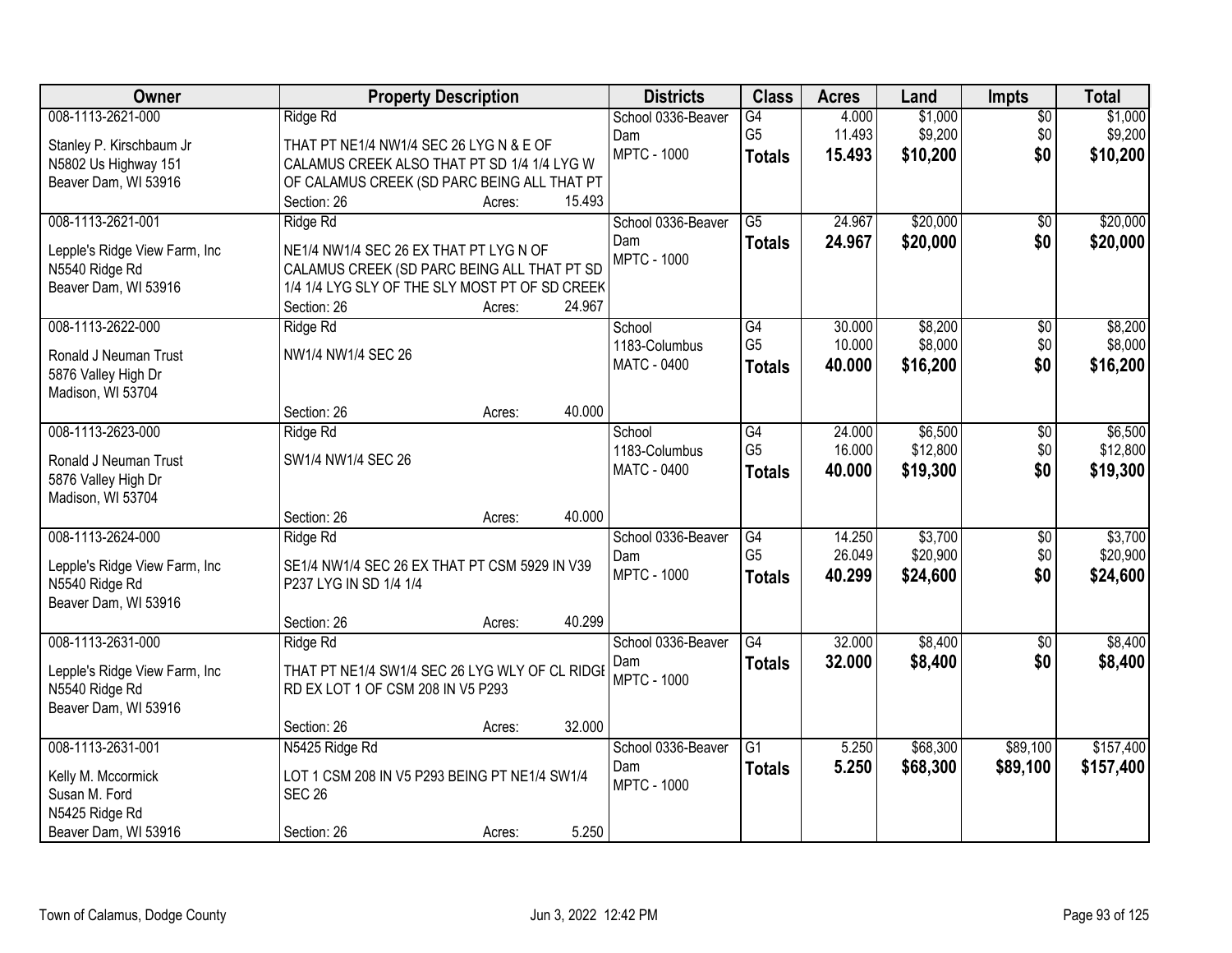| Owner                                  | <b>Property Description</b>                     |        |        | <b>Districts</b>   | <b>Class</b>    | <b>Acres</b> | Land            | <b>Impts</b>    | <b>Total</b> |
|----------------------------------------|-------------------------------------------------|--------|--------|--------------------|-----------------|--------------|-----------------|-----------------|--------------|
| 008-1113-2632-000                      | Ridge Rd                                        |        |        | School 0336-Beaver | $\overline{G4}$ | 14.750       | \$3,800         | \$0             | \$3,800      |
| Lepple's Ridge View Farm, Inc          | NW1/4 SW1/4 SEC 26                              |        |        | Dam                | G <sub>5</sub>  | 25.250       | \$20,200        | \$0             | \$20,200     |
| N5540 Ridge Rd                         |                                                 |        |        | <b>MPTC - 1000</b> | <b>Totals</b>   | 40.000       | \$24,000        | \$0             | \$24,000     |
| Beaver Dam, WI 53916                   |                                                 |        |        |                    |                 |              |                 |                 |              |
|                                        | Section: 26                                     | Acres: | 40.000 |                    |                 |              |                 |                 |              |
| 008-1113-2633-002                      | W10468 E Salem Rd                               |        |        | School 0336-Beaver | $\overline{G1}$ | 1.546        | \$37,900        | \$246,700       | \$284,600    |
| James E. Oettinger                     | LOT 1 CSM 3984 IN V24 P230 BEING PT SW1/4 SW1/4 |        |        | Dam                | G4              | 21.450       | \$5,600         | \$0             | \$5,600      |
| Kimberly K. Oettinger                  | & PT SE1/4 SW1/4 SEC 26                         |        |        | <b>MPTC - 1000</b> | G <sub>5</sub>  | 14.550       | \$11,600        | \$0             | \$11,600     |
| W10468 E Salem Rd                      |                                                 |        |        |                    | <b>Totals</b>   | 37.546       | \$55,100        | \$246,700       | \$301,800    |
| Beaver Dam, WI 53916                   | Section: 26                                     | Acres: | 37.546 |                    |                 |              |                 |                 |              |
| 008-1113-2634-001                      | W10388 E Salem Rd                               |        |        | School 0336-Beaver | $\overline{G1}$ | 3.000        | \$52,000        | \$85,700        | \$137,700    |
| Jerome M. Schwartz                     | LOT 1 CSM 3938 IN V24 P127 BEING PT SW1/4 SW1/4 |        |        | Dam                | <b>Totals</b>   | 3.000        | \$52,000        | \$85,700        | \$137,700    |
| Geri L. Schwartz                       | & PT SE1/4 SW1/4 SEC 26                         |        |        | <b>MPTC - 1000</b> |                 |              |                 |                 |              |
| W10557 County Rd S                     |                                                 |        |        |                    |                 |              |                 |                 |              |
| Columbus, WI 53925                     | Section: 26                                     | Acres: | 3.000  |                    |                 |              |                 |                 |              |
| 008-1113-2634-002                      | E Salem Rd                                      |        |        | School 0336-Beaver | G4              | 38.500       | \$10,400        | \$0             | \$10,400     |
|                                        |                                                 |        |        | Dam                | G <sub>5</sub>  | 1.500        | \$1,000         | \$0             | \$1,000      |
| Joel N & Jean A Lepple Revocable Trust | THAT PT SE1/4 SW1/4 & PT SW1/4 SW1/4 SEC 26 AS  |        |        | <b>MPTC - 1000</b> | <b>Totals</b>   | 40.000       | \$11,400        | \$0             | \$11,400     |
| Dated May 7 2014                       | <b>DESC IN V904 P907</b>                        |        |        |                    |                 |              |                 |                 |              |
| N5540 Ridge Rd<br>Beaver Dam, WI 53916 | Section: 26                                     |        | 40.000 |                    |                 |              |                 |                 |              |
| 008-1113-2641-000                      |                                                 | Acres: |        | School 0336-Beaver | G4              | 12.500       | \$3,400         | $\overline{50}$ | \$3,400      |
|                                        | Ridge Rd                                        |        |        | Dam                | G <sub>5</sub>  | 27.500       | \$22,000        | \$0             | \$22,000     |
| Jbc Lepple Re LLC et al                | NE1/4 SE1/4 SEC 26                              |        |        | <b>MPTC - 1000</b> |                 | 40.000       | \$25,400        | \$0             | \$25,400     |
| c/o Joel Lepple                        |                                                 |        |        |                    | <b>Totals</b>   |              |                 |                 |              |
| N5540 Ridge Rd                         |                                                 |        |        |                    |                 |              |                 |                 |              |
| Beaver Dam, WI 53916                   | Section: 26                                     | Acres: | 40.000 |                    |                 |              |                 |                 |              |
| 008-1113-2642-000                      | N5450 Ridge Rd                                  |        |        | School 0336-Beaver | $\overline{X2}$ | 42.750       | $\overline{50}$ | $\overline{50}$ | \$0          |
| State of Wisconsin Dnr                 | NW1/4 SE1/4 & THAT PT NE1/4 SW1/4 SEC 26 LYG E  |        |        | Dam                | <b>Totals</b>   | 42.750       | \$0             | \$0             | \$0          |
| 101 S Webster St                       | OF CL RIDGE RD                                  |        |        | <b>MPTC - 1000</b> |                 |              |                 |                 |              |
| Madison, WI 53707                      |                                                 |        |        |                    |                 |              |                 |                 |              |
|                                        | Section: 26                                     | Acres: | 42.750 |                    |                 |              |                 |                 |              |
| 008-1113-2643-000                      | Salem Rd                                        |        |        | School 0336-Beaver | G4              | 59.682       | \$16,300        | $\overline{60}$ | \$16,300     |
| Jbc Lepple Re LLC et al                | S1/2 SE1/4 SEC 26 EX CSM 5435 IN V35 P293 EX    |        |        | Dam                | G <sub>5</sub>  | 13.000       | \$11,700        | \$0             | \$11,700     |
| c/o Joel Lepple                        | PARC DESC IN DOC# 1030924                       |        |        | <b>MPTC - 1000</b> | <b>Totals</b>   | 72.682       | \$28,000        | \$0             | \$28,000     |
| N5540 Ridge Rd                         |                                                 |        |        |                    |                 |              |                 |                 |              |
| Beaver Dam, WI 53916                   | Section: 26                                     | Acres: | 72.682 |                    |                 |              |                 |                 |              |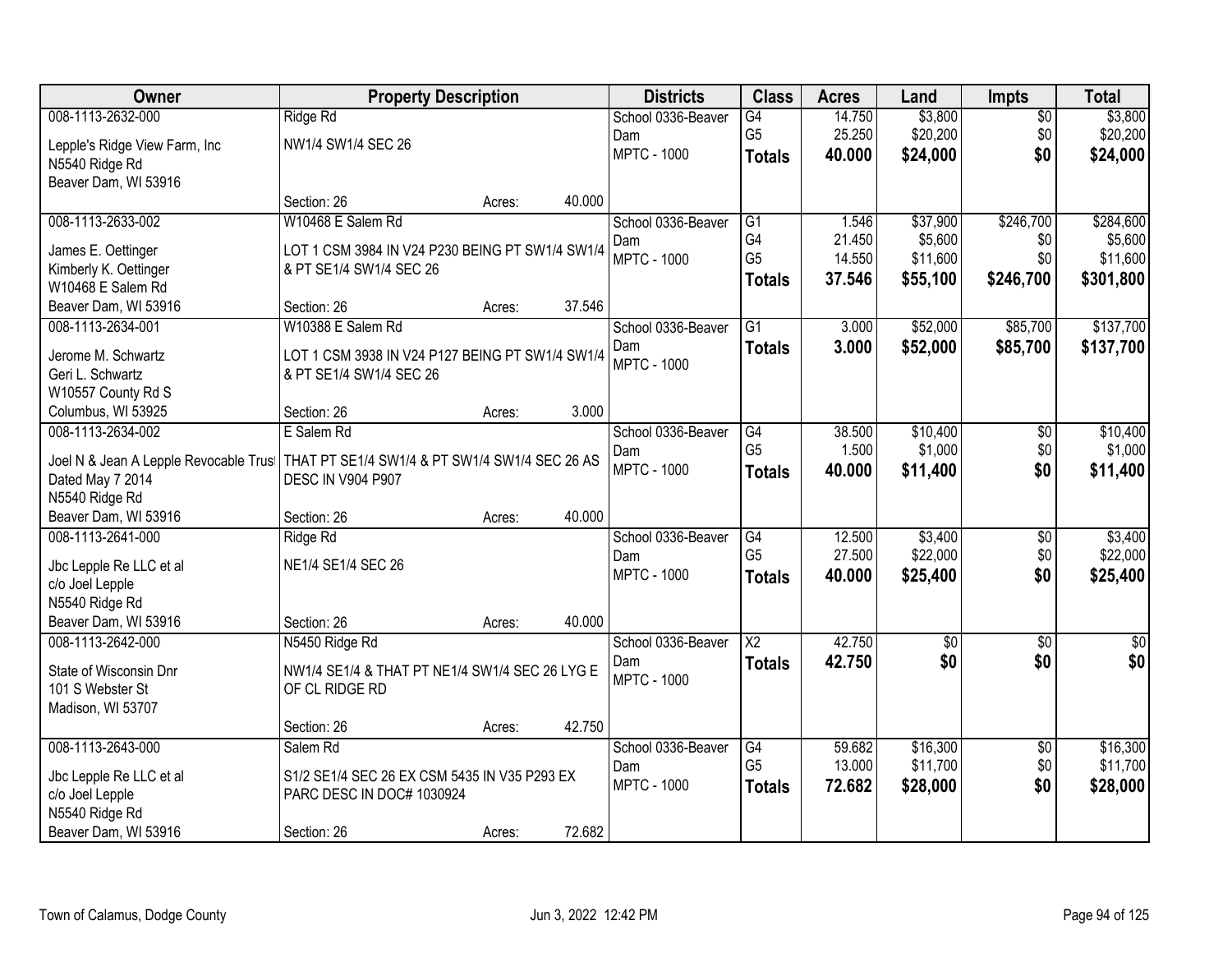| Owner                              | <b>Property Description</b>                      | <b>Districts</b>   | <b>Class</b>         | <b>Acres</b> | Land             | Impts                  | <b>Total</b>     |
|------------------------------------|--------------------------------------------------|--------------------|----------------------|--------------|------------------|------------------------|------------------|
| 008-1113-2644-000                  | W10188 E Salem Rd                                | School 0336-Beaver | G4                   | 6.187        | \$1,500          | $\overline{50}$        | \$1,500          |
| Brent Lepple et al                 | LOT 1 CSM 5435 IN V35 P293 BEING PT S1/2 SE1/4   | Dam                | G7                   | 1.000        | \$20,000         | \$217,000              | \$237,000        |
| W10188 E Salem Rd                  | SEC 26 ALSO THAT PT SD S1/2 AS DESC IN DOC#      | <b>MPTC - 1000</b> | <b>Totals</b>        | 7.187        | \$21,500         | \$217,000              | \$238,500        |
| Beaver Dam, WI 53916               | 1030924                                          |                    |                      |              |                  |                        |                  |
|                                    | Section: 26<br>7.187<br>Acres:                   |                    |                      |              |                  |                        |                  |
| 008-1113-2711-000                  | N5696 US Highway 151                             | School             | $\overline{G4}$      | 11.000       | \$3,000          | $\overline{50}$        | \$3,000          |
| Ronald J Neuman Trust              | PT NE1/4 NE1/4 SEC 27 COM 1882 FT E OF N1/4 COR  | 1183-Columbus      | G <sub>5</sub>       | 3.000        | \$2,700          | \$0                    | \$2,700          |
| 5876 Valley High Dr                | SD SEC TO POB TH S 46 1/2DEG W 198 FT TH S 46    | MATC - 0400        | G7                   | 1.750        | \$27,900         | \$67,300               | \$95,200         |
| Madison, WI 53704                  | 1/2DEG E 1273 FT TO E LN SD SEC TH N TO NE COR   |                    | <b>Totals</b>        | 15.750       | \$33,600         | \$67,300               | \$100,900        |
|                                    | 15.750<br>Section: 27<br>Acres:                  |                    |                      |              |                  |                        |                  |
| 008-1113-2711-002                  |                                                  | School             | $\overline{G4}$      | 25.140       | \$7,000          | \$0                    | \$7,000          |
|                                    |                                                  | 1183-Columbus      | <b>Totals</b>        | 25.140       | \$7,000          | \$0                    | \$7,000          |
| James T. Kmiec et al               | THAT PT OF PARC DESC IN V894 P138 LYG E OF       | <b>MATC - 0400</b> |                      |              |                  |                        |                  |
| N6840 Robin Rd                     | USH 151 & BEING PT NE1/4 SEC 27                  |                    |                      |              |                  |                        |                  |
| Beaver Dam, WI 53916               |                                                  |                    |                      |              |                  |                        |                  |
|                                    | 25.140<br>Section: 27<br>Acres:                  |                    |                      |              |                  |                        |                  |
| 008-1113-2712-001                  | N5658 N Salem Rd                                 | School             | G1                   | 1.000        | \$30,000         | \$321,900              | \$351,900        |
| Donald L. Lueptow                  | LOT 1 CSM 5981 IN V40 P98 BEING PT NW1/4 NE1/4   | 1183-Columbus      | G4<br>G <sub>5</sub> | 23.195       | \$6,600<br>\$900 | \$0                    | \$6,600<br>\$900 |
| Nancy A. Lueptow                   | <b>SEC 27</b>                                    | <b>MATC - 0400</b> |                      | 1.000        |                  | \$0                    |                  |
| N5658 N Salem Rd                   |                                                  |                    | <b>Totals</b>        | 25.195       | \$37,500         | \$321,900              | \$359,400        |
| Beaver Dam, WI 53916               | 25.195<br>Section: 27<br>Acres:                  |                    |                      |              |                  |                        |                  |
| 008-1113-2712-002                  | N5665 US Highway 151                             | School             | $\overline{G1}$      | 2.000        | \$44,500         | \$201,100              | \$245,600        |
| David D. Koenig                    | LOT 2 CSM 5981 IN V40 P98 BEING PT NW1/4 NE1/4 8 | 1183-Columbus      | G4                   | 2.235        | \$600            | \$0                    | \$600            |
| Stacia Koenig                      | PT NE1/4 NE1/4 SEC 27                            | <b>MATC - 0400</b> | G <sub>5</sub>       | 0.500        | \$100            | \$0                    | \$100            |
| N5665 Us Highway 151               |                                                  |                    | <b>Totals</b>        | 4.735        | \$45,200         | \$201,100              | \$246,300        |
| Beaver Dam, WI 53916               | 4.735<br>Section: 27<br>Acres:                   |                    |                      |              |                  |                        |                  |
| 008-1113-2713-000                  | Van Buren Rd                                     | School             | $\overline{X4}$      | 1.000        | \$0              | $\overline{50}$        | $\overline{50}$  |
|                                    |                                                  | 1183-Columbus      | <b>Totals</b>        | 1.000        | \$0              | \$0                    | \$0              |
| Town of Calamus                    | THAT PT SW1/4 NE1/4 SEC 27 AS DESC IN V77 P629   | <b>MATC - 0400</b> |                      |              |                  |                        |                  |
| W9820 County Rd D                  |                                                  |                    |                      |              |                  |                        |                  |
| Beaver Dam, WI 53916               | 1.000                                            |                    |                      |              |                  |                        |                  |
| 008-1113-2713-001                  | Section: 27<br>Acres:<br>Salem Rd                | School             | $\overline{G4}$      | 14.506       | \$4,000          |                        | \$4,000          |
|                                    |                                                  | 1183-Columbus      | G <sub>5</sub>       | 2.580        | \$2,300          | $\overline{50}$<br>\$0 | \$2,300          |
| Altine L Graper Hesebeck Revocable | DEED IN ERROR IN V1044 P952 S1/2 NE1/4 SEC 27    | MATC - 0400        |                      | 17.086       | \$6,300          | \$0                    | \$6,300          |
| Trust                              | EX NLY 43 FT EX THAT PT LYG NW OF USH 151 EX     |                    | <b>Totals</b>        |              |                  |                        |                  |
| Richard C Graper Family Trust      | PARC DESC IN V305 P16 EX PARC DESC IN V494       |                    |                      |              |                  |                        |                  |
| 1226 N Center St                   | 17.086<br>Section: 27<br>Acres:                  |                    |                      |              |                  |                        |                  |
| Beaver Dam, WI 53916               |                                                  |                    |                      |              |                  |                        |                  |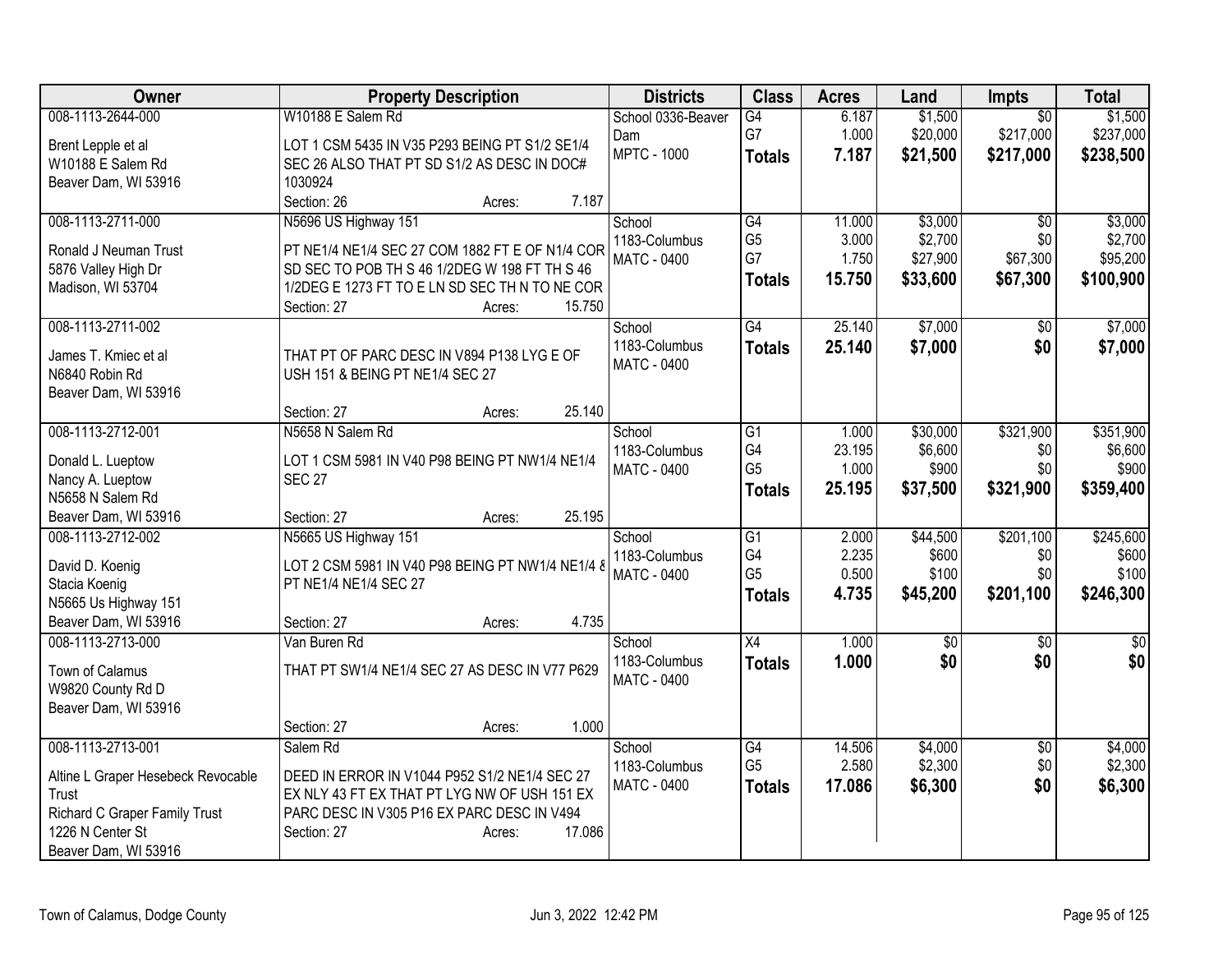| Owner                                     | <b>Property Description</b>                                                                         | <b>Districts</b>        | <b>Class</b>          | <b>Acres</b> | Land     | <b>Impts</b>    | <b>Total</b> |
|-------------------------------------------|-----------------------------------------------------------------------------------------------------|-------------------------|-----------------------|--------------|----------|-----------------|--------------|
| 008-1113-2713-002                         |                                                                                                     | School                  | $\overline{G5}$       | 0.233        | \$6,200  | $\overline{50}$ | \$6,200      |
| Nancy A. Lueptow                          | THAT PT OF PARC DESC IN V894 P138 LYG W OF                                                          | 1183-Columbus           | <b>Totals</b>         | 0.233        | \$6,200  | \$0             | \$6,200      |
| Donald L. Lueptow                         | USH 151 & BEING PT SW1/4 NE1/4 SEC 27                                                               | <b>MATC - 0400</b>      |                       |              |          |                 |              |
| N5658 N Salem Rd                          |                                                                                                     |                         |                       |              |          |                 |              |
| Beaver Dam, WI 53916                      | 0.233<br>Section: 27<br>Acres:                                                                      |                         |                       |              |          |                 |              |
| 008-1113-2714-000                         | Salem Rd                                                                                            | School                  | G4                    | 26.000       | \$7,100  | $\sqrt{6}$      | \$7,100      |
| Ronald J Neuman Trust                     |                                                                                                     | 1183-Columbus           | G <sub>5</sub>        | 1.888        | \$1,700  | \$0             | \$1,700      |
| 5876 Valley High Dr                       | THAT PT OF S1/2 NE1/4 & PT SE1/4 NW1/4 SEC 27 AS<br>DESC IN V494 P196 (EX THAT PT DESC IN V168 P230 | <b>MATC - 0400</b>      | <b>Totals</b>         | 27.888       | \$8,800  | \$0             | \$8,800      |
| Madison, WI 53704                         | & MORE PARTICULARLY DESC IN V286 P619)                                                              |                         |                       |              |          |                 |              |
|                                           | 27.888<br>Section: 27<br>Acres:                                                                     |                         |                       |              |          |                 |              |
| 008-1113-2714-001                         | Salem Rd                                                                                            | School                  | G4                    | 19.028       | \$5,400  | \$0             | \$5,400      |
|                                           |                                                                                                     | 1183-Columbus           | G <sub>5</sub>        | 5.330        | \$4,800  | \$0             | \$4,800      |
| Altine L Graper Hesebeck Revocable        | DEED IN ERROR IN V1044 P952 S1/2 NE1/4 SEC 27                                                       | <b>MATC - 0400</b>      | <b>Totals</b>         | 24.358       | \$10,200 | \$0             | \$10,200     |
| Trust                                     | EX NLY 43 FT EX THAT PT LYG NW OF USH 151 EX                                                        |                         |                       |              |          |                 |              |
| Richard C Graper Family Trust             | PARC DESC IN V305 P16 EX PARC DESC IN V494                                                          |                         |                       |              |          |                 |              |
| 1226 N Center St                          | 24.358<br>Section: 27<br>Acres:                                                                     |                         |                       |              |          |                 |              |
| Beaver Dam, WI 53916<br>008-1113-2714-002 | N5526 E Salem Rd                                                                                    |                         | $\overline{G1}$       | 2.939        | \$51,500 | \$81,400        | \$132,900    |
|                                           |                                                                                                     | School<br>1183-Columbus |                       |              |          |                 |              |
| Timothy D. Paitrick                       | THAT PT OF SE1/4 NE1/4 SEC 27 AS DESC IN V1335                                                      | <b>MATC - 0400</b>      | <b>Totals</b>         | 2.939        | \$51,500 | \$81,400        | \$132,900    |
| Susannah M. Paitrick                      | P966 ALSO THAT PT SD 1/4 1/4 AS DESC IN V1268                                                       |                         |                       |              |          |                 |              |
| N5526 E Salem Rd                          | P698                                                                                                |                         |                       |              |          |                 |              |
| Beaver Dam, WI 53916                      | 2.939<br>Section: 27<br>Acres:                                                                      |                         |                       |              |          |                 |              |
| 008-1113-2723-000                         | W10898 Van Buren Rd                                                                                 | School                  | G1                    | 1.000        | \$30,000 | \$186,200       | \$216,200    |
| Richard E. Affeldt                        | NW1/4 SEC 27 EX THAT PT LYG SELY OF CEN OF                                                          | 1183-Columbus           | G4                    | 50.000       | \$13,800 | \$0             | \$13,800     |
| Sandra A. Affeldt                         | HWY (USH 151) EX PARC DESC IN V383 P646 EX                                                          | <b>MATC - 0400</b>      | G <sub>5</sub><br>G5M | 27.326       | \$24,600 | \$0             | \$24,600     |
| W10898 Van Buren Rd                       | HWY DESC IN V741 P398 EX CSM 6832 IN V46 P245                                                       |                         |                       | 18.000       | \$24,300 | \$0             | \$24,300     |
| Columbus, WI 53925                        | 96.326<br>Section: 27<br>Acres:                                                                     |                         | <b>Totals</b>         | 96.326       | \$92,700 | \$186,200       | \$278,900    |
| 008-1113-2724-001                         | N5549 Van Buren Rd                                                                                  | School                  | $\overline{G1}$       | 1.010        | \$30,100 | \$6,400         | \$36,500     |
| James T. Kmiec                            | PT SE1/4 NW1/4 SEC 27 COM N1/4 COR TH S 1575.88                                                     | 1183-Columbus           | <b>Totals</b>         | 1.010        | \$30,100 | \$6,400         | \$36,500     |
| N6840 Robin Rd                            | FT TO POB TH S 290.30 FT TO N ROW LN OF USH                                                         | <b>MATC - 0400</b>      |                       |              |          |                 |              |
| Beaver Dam, WI 53916                      | 151 TH S 48DEG 37MIN W 295.20 FT TH N 44DEG                                                         |                         |                       |              |          |                 |              |
|                                           | 1.010<br>Section: 27<br>Acres:                                                                      |                         |                       |              |          |                 |              |
| 008-1113-2724-002                         |                                                                                                     | School                  | G4                    | 51.871       | \$13,300 | $\overline{50}$ | \$13,300     |
|                                           |                                                                                                     | 1183-Columbus           | G <sub>5</sub>        | 2.174        | \$1,900  | \$0             | \$1,900      |
| Joseph H. Rake                            | LOT 1 CSM 6832 IN V46 P245 BEING PT NE1/4 NW1/4                                                     | MATC - 0400             | <b>Totals</b>         | 54.045       | \$15,200 | \$0             | \$15,200     |
| W10290 Hawk Rd                            | PT SE1/4 NW1/4 & PT SW1/4 NW1/4 SEC 27                                                              |                         |                       |              |          |                 |              |
| Beaver Dam, WI 53916                      |                                                                                                     |                         |                       |              |          |                 |              |
|                                           | 54.045<br>Section: 27<br>Acres:                                                                     |                         |                       |              |          |                 |              |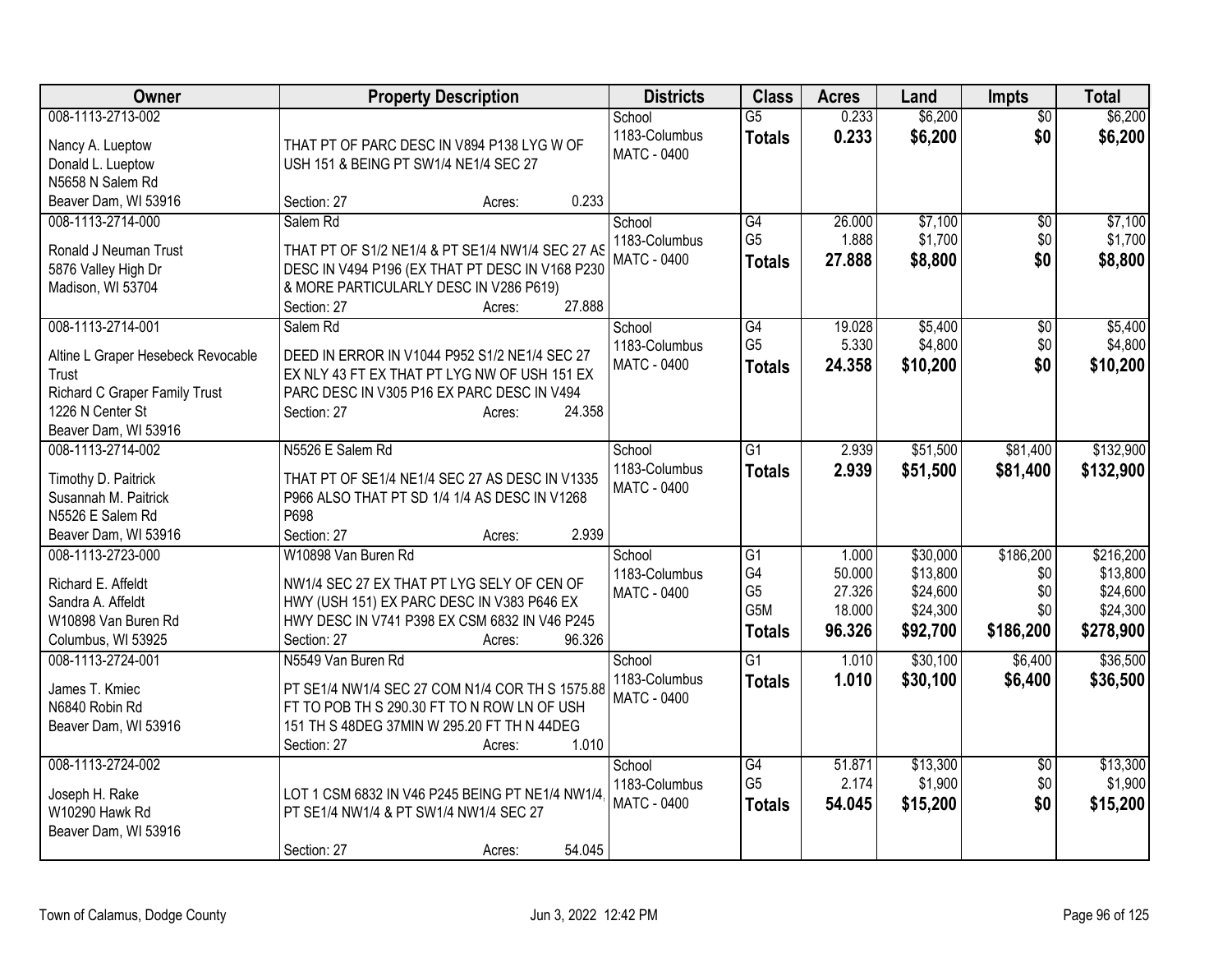| Owner                                      | <b>Property Description</b>                      | <b>Districts</b>        | <b>Class</b>    | <b>Acres</b> | Land     | <b>Impts</b>    | <b>Total</b> |
|--------------------------------------------|--------------------------------------------------|-------------------------|-----------------|--------------|----------|-----------------|--------------|
| 008-1113-2731-000                          | US Highway 151                                   | School                  | $\overline{G4}$ | 95.506       | \$26,000 | $\overline{50}$ | \$26,000     |
| Virginia Rake Family Trust Under           | SW1/4 SEC 27 EX 1/2 AC OFF W SIDE FOR SCHOOL     | 1183-Columbus           | G <sub>5</sub>  | 5.750        | \$4,600  | \$0             | \$4,600      |
| <b>Agreement Dated April</b>               | (AS DESC IN V94 P530) EX 1/2 AC FOR CHEESE       | MATC - 0400             | G5M             | 2.000        | \$2,700  | \$0             | \$2,700      |
| 1340 Waterloo St                           | FACTORY (AS DESC IN V144 P154) EX LANDS FOR      |                         | <b>Totals</b>   | 103.256      | \$33,300 | \$0             | \$33,300     |
| Columbus, WI 53925                         | 103.256<br>Section: 27<br>Acres:                 |                         |                 |              |          |                 |              |
| 008-1113-2732-000                          | N5419 US Highway 151                             | School                  | G4              | 33.798       | \$7,000  | $\overline{50}$ | \$7,000      |
|                                            |                                                  | 1183-Columbus           | G <sub>5</sub>  | 1.500        | \$1,400  | \$0             | \$1,400      |
| Jim P. Rake                                | THAT PT SW1/4 SEC 27 LYG NWLY OF USH 151 EX      | <b>MATC - 0400</b>      | G7              | 2.000        | \$30,500 | \$173,400       | \$203,900    |
| Kara P. Rake                               | <b>CSM IN V1 P187</b>                            |                         | <b>Totals</b>   | 37.298       | \$38,900 | \$173,400       | \$212,300    |
| N5419 Us Highway 151<br>Columbus, WI 53925 | 37.298<br>Section: 27                            |                         |                 |              |          |                 |              |
| 008-1113-2732-001                          | Acres:<br>W10897 Van Buren Rd                    | School                  | $\overline{G1}$ | 2.370        | \$47,300 | \$174,700       | \$222,000    |
|                                            |                                                  | 1183-Columbus           |                 |              |          |                 |              |
| Robert L & Marjorie Beilke Revocable       | PARC DESC IN CSM V1 P187 BEING PT NW1/4 SW1/4    | <b>MATC - 0400</b>      | <b>Totals</b>   | 2.370        | \$47,300 | \$174,700       | \$222,000    |
| <b>Trust Dated Novemb</b>                  | <b>SEC 27</b>                                    |                         |                 |              |          |                 |              |
| W10897 Van Buren Rd                        |                                                  |                         |                 |              |          |                 |              |
| Columbus, WI 53925                         | 2.370<br>Section: 27<br>Acres:                   |                         |                 |              |          |                 |              |
| 008-1113-2741-000                          | Salem Rd                                         | School                  | G4              | 36.527       | \$9,600  | \$0             | \$9,600      |
| David & Ann Rake Joint Revocable Trus      | NE1/4 SE1/4 SEC 27 EX THAT PT PARC DESC IN       | 1183-Columbus           | G <sub>5</sub>  | 2.500        | \$2,000  | \$0             | \$2,000      |
| Dated February 5                           | DOC# 1002657 LYG IN SD 1/4 1/4                   | <b>MATC - 0400</b>      | <b>Totals</b>   | 39.027       | \$11,600 | \$0             | \$11,600     |
| N5354 E Salem Rd                           |                                                  |                         |                 |              |          |                 |              |
| Beaver Dam, WI 53916                       | 39.027<br>Section: 27<br>Acres:                  |                         |                 |              |          |                 |              |
| 008-1113-2742-000                          | N5475 E Salem Rd                                 | School                  | G4              | 1.808        | \$500    | $\overline{30}$ | \$500        |
|                                            |                                                  | 1183-Columbus           | G7              | 1.000        | \$20,000 | \$127,300       | \$147,300    |
| Michael A. Post                            | LOT 1 CSM 5402 IN V35 P212 BEING PT NE1/4 SE1/4  | <b>MATC - 0400</b>      | <b>Totals</b>   | 2.808        | \$20,500 | \$127,300       | \$147,800    |
| N5475 E Salem Rd                           | & PT NW1/4 SE1/4 SEC 27                          |                         |                 |              |          |                 |              |
| Beaver Dam, WI 53916                       | 2.808<br>Section: 27                             |                         |                 |              |          |                 |              |
| 008-1113-2743-000                          | Acres:<br>Salem Rd                               |                         | $\overline{G4}$ | 69.196       | \$18,900 | $\overline{30}$ | \$18,900     |
|                                            |                                                  | School<br>1183-Columbus | G <sub>5</sub>  | 7.000        | \$5,100  | \$0             | \$5,100      |
| Altine L Graper Hesebeck Revocable         | W1/2 SE1/4 SEC 27 ALSO THAT PT E1/2 SE1/4 SEC 27 | MATC - 0400             | G5M             | 2.000        | \$2,700  | \$0             | \$2,700      |
| <b>Trust</b>                               | AS DESC IN DOC# 1002657 EX CSM 5402 IN V35       |                         | <b>Totals</b>   | 78.196       | \$26,700 | \$0             | \$26,700     |
| Richard C Graper Family Trust              | P212                                             |                         |                 |              |          |                 |              |
| 1226 N Center St                           | 78.196<br>Section: 27<br>Acres:                  |                         |                 |              |          |                 |              |
| Beaver Dam, WI 53916                       |                                                  |                         |                 |              |          |                 |              |
| 008-1113-2744-000                          | N5354 E Salem Rd                                 | School                  | G4              | 32.915       | \$7,700  | $\overline{30}$ | \$7,700      |
| David & Ann Rake Joint Revocable Trus      | SE1/4 SE1/4 SEC 27 EX THAT PT PARC DESC IN       | 1183-Columbus           | G <sub>5</sub>  | 5.500        | \$4,100  | \$0             | \$4,100      |
| Dated February 5                           | DOC# 1002657 LYG IN SD 1/4 1/4                   | MATC - 0400             | G7              | 1.500        | \$25,300 | \$213,800       | \$239,100    |
| N5354 E Salem Rd                           |                                                  |                         | <b>Totals</b>   | 39.915       | \$37,100 | \$213,800       | \$250,900    |
| Beaver Dam, WI 53916                       | 39.915<br>Section: 27<br>Acres:                  |                         |                 |              |          |                 |              |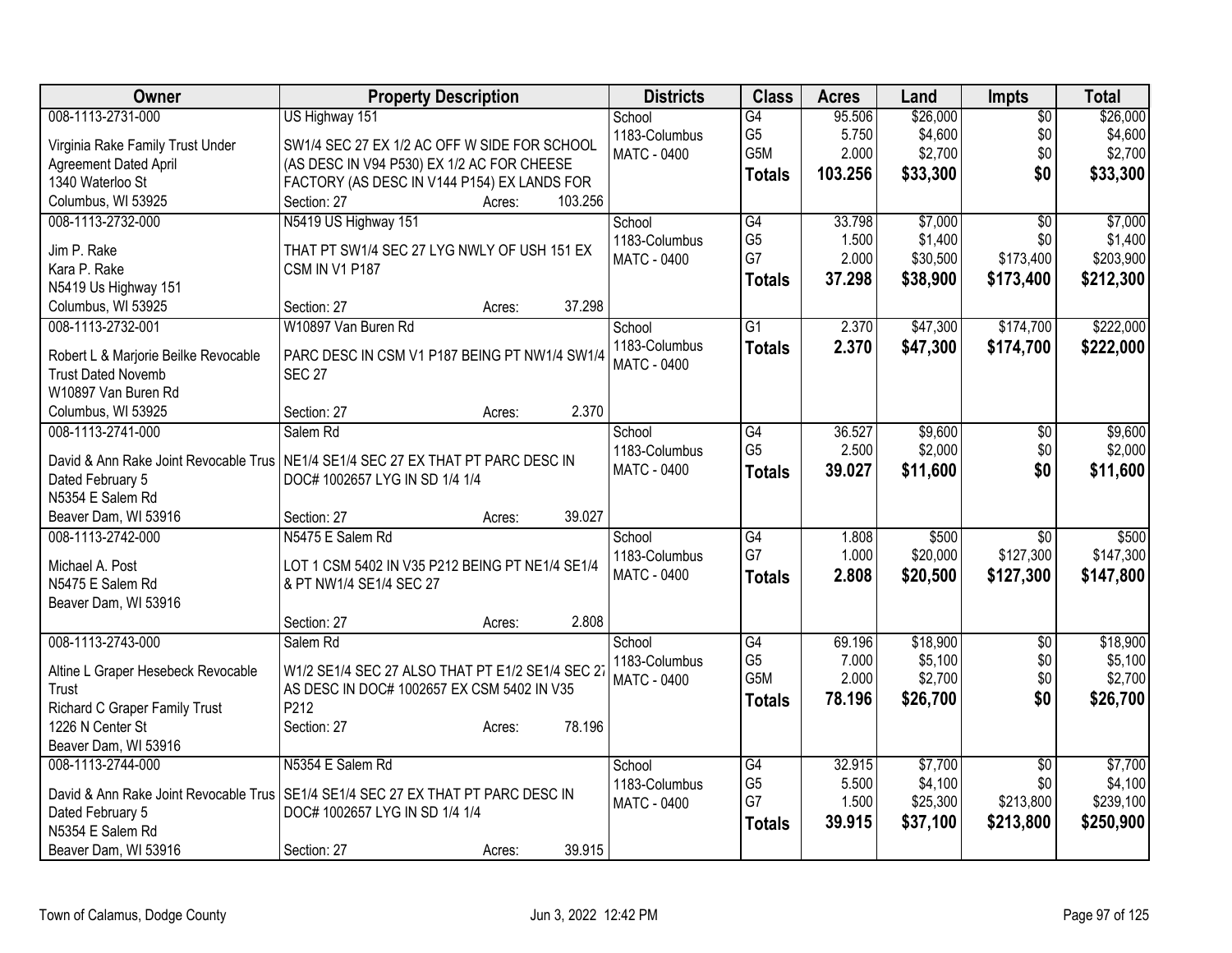| <b>Owner</b>        | <b>Property Description</b>                    | <b>Districts</b>   | <b>Class</b>    | <b>Acres</b> | Land     | Impts           | <b>Total</b> |
|---------------------|------------------------------------------------|--------------------|-----------------|--------------|----------|-----------------|--------------|
| 008-1113-2811-000   | W11042 Van Buren Rd                            | School             | $\overline{G4}$ | 19.500       | \$4,300  | $\overline{50}$ | \$4,300      |
| Steven P. Liverseed | NE1/4 NE1/4 SEC 28                             | 1183-Columbus      | G <sub>5</sub>  | 19.500       | \$17,600 | \$0             | \$17,600     |
| Nancy K. Liverseed  |                                                | MATC - 0400        | G7              | 1.000        | \$18,500 | \$267,900       | \$286,400    |
| W11042 Van Buren Rd |                                                |                    | <b>Totals</b>   | 40.000       | \$40,400 | \$267,900       | \$308,300    |
| Columbus, WI 53925  | 40.000<br>Section: 28<br>Acres:                |                    |                 |              |          |                 |              |
| 008-1113-2812-000   | Van Buren Rd                                   | School             | $\overline{G4}$ | 32.500       | \$7,800  | $\overline{50}$ | \$7,800      |
|                     |                                                | 1183-Columbus      | G <sub>5</sub>  | 2.500        | \$2,300  | \$0             | \$2,300      |
| Steven P. Liverseed | NW1/4 NE1/4 SEC 28                             | <b>MATC - 0400</b> | G5M             | 5.000        | \$6,800  | \$0             | \$6,800      |
| Nancy K. Liverseed  |                                                |                    | <b>Totals</b>   | 40.000       | \$16,900 | \$0             | \$16,900     |
| W11042 Van Buren Rd |                                                |                    |                 |              |          |                 |              |
| Columbus, WI 53925  | 40.000<br>Section: 28<br>Acres:                |                    |                 |              |          |                 |              |
| 008-1113-2813-000   | Van Buren Rd                                   | School             | G4              | 38.498       | \$8,300  | \$0             | \$8,300      |
| Steven P. Liverseed | SW1/4 NE1/4 SEC 28 EX PARC B AS DESC IN CLAIM  | 1183-Columbus      | G <sub>5</sub>  | 1.500        | \$1,400  | \$0             | \$1,400      |
| Nancy K. Liverseed  | OF ADVERSE POSSESSION IN V1003 P231            | MATC - 0400        | <b>Totals</b>   | 39.998       | \$9,700  | \$0             | \$9,700      |
| W11042 Van Buren Rd |                                                |                    |                 |              |          |                 |              |
| Columbus, WI 53925  | 39.998<br>Section: 28<br>Acres:                |                    |                 |              |          |                 |              |
| 008-1113-2813-001   | Van Buren Rd                                   | School             | $\overline{G1}$ | 0.002        | \$100    | \$0             | \$100        |
| Steven P. Liverseed | PARC B AS DESC IN CLAIM OF ADVERSE             | 1183-Columbus      | <b>Totals</b>   | 0.002        | \$100    | \$0             | \$100        |
| Nancy K. Liverseed  | POSSESSION IN V1003 P231 BEING PT SW1/4 NE1/4  | <b>MATC - 0400</b> |                 |              |          |                 |              |
| W11042 Van Buren Rd | <b>SEC 28</b>                                  |                    |                 |              |          |                 |              |
| Columbus, WI 53925  | 0.002<br>Section: 28                           |                    |                 |              |          |                 |              |
| 008-1113-2814-000   | Acres:<br>W11042 Van Buren Rd                  |                    | $\overline{G4}$ | 34.000       | \$9,000  | $\overline{50}$ | \$9,000      |
|                     |                                                | School             | G <sub>5</sub>  | 3.970        | \$3,600  | \$0             | \$3,600      |
| Steven P. Liverseed | SE1/4 NE1/4 SEC 28 EX LOT 1 IN CSM 1147 IN V8  | 1183-Columbus      | G7              | 1.000        | \$20,000 | \$130,800       | \$150,800    |
| Nancy K. Liverseed  | P340                                           | MATC - 0400        |                 |              |          |                 |              |
| W11042 Van Buren Rd |                                                |                    | <b>Totals</b>   | 38.970       | \$32,600 | \$130,800       | \$163,400    |
| Columbus, WI 53925  | 38.970<br>Section: 28<br>Acres:                |                    |                 |              |          |                 |              |
| 008-1113-2814-001   | W10902 Van Buren Rd                            | School             | $\overline{G1}$ | 1.030        | \$30,400 | \$165,700       | \$196,100    |
| James M. Blaska     | LOT 1 CSM 1147 IN V8 P340 BEING PT SE1/4 NE1/4 | 1183-Columbus      | <b>Totals</b>   | 1.030        | \$30,400 | \$165,700       | \$196,100    |
| Peggy L. Blaska     | <b>SEC 28</b>                                  | MATC - 0400        |                 |              |          |                 |              |
| W10902 Van Buren Rd |                                                |                    |                 |              |          |                 |              |
| Columbus, WI 53925  | 1.030<br>Section: 28<br>Acres:                 |                    |                 |              |          |                 |              |
| 008-1113-2821-000   | Van Buren Rd                                   | School             | $\overline{G4}$ | 50.795       | \$11,400 | $\overline{50}$ | \$11,400     |
|                     |                                                | 1183-Columbus      | G <sub>5</sub>  | 6.750        | \$6,100  | \$0             | \$6,100      |
| Russell J. Schultz  | E1/2 NW1/4 SEC 28 EX CSM 5678 IN V37 P216      | <b>MATC - 0400</b> | <b>Totals</b>   | 57.545       | \$17,500 | \$0             | \$17,500     |
| W11249 Van Buren Rd |                                                |                    |                 |              |          |                 |              |
| Columbus, WI 53925  |                                                |                    |                 |              |          |                 |              |
|                     | 57.545<br>Section: 28<br>Acres:                |                    |                 |              |          |                 |              |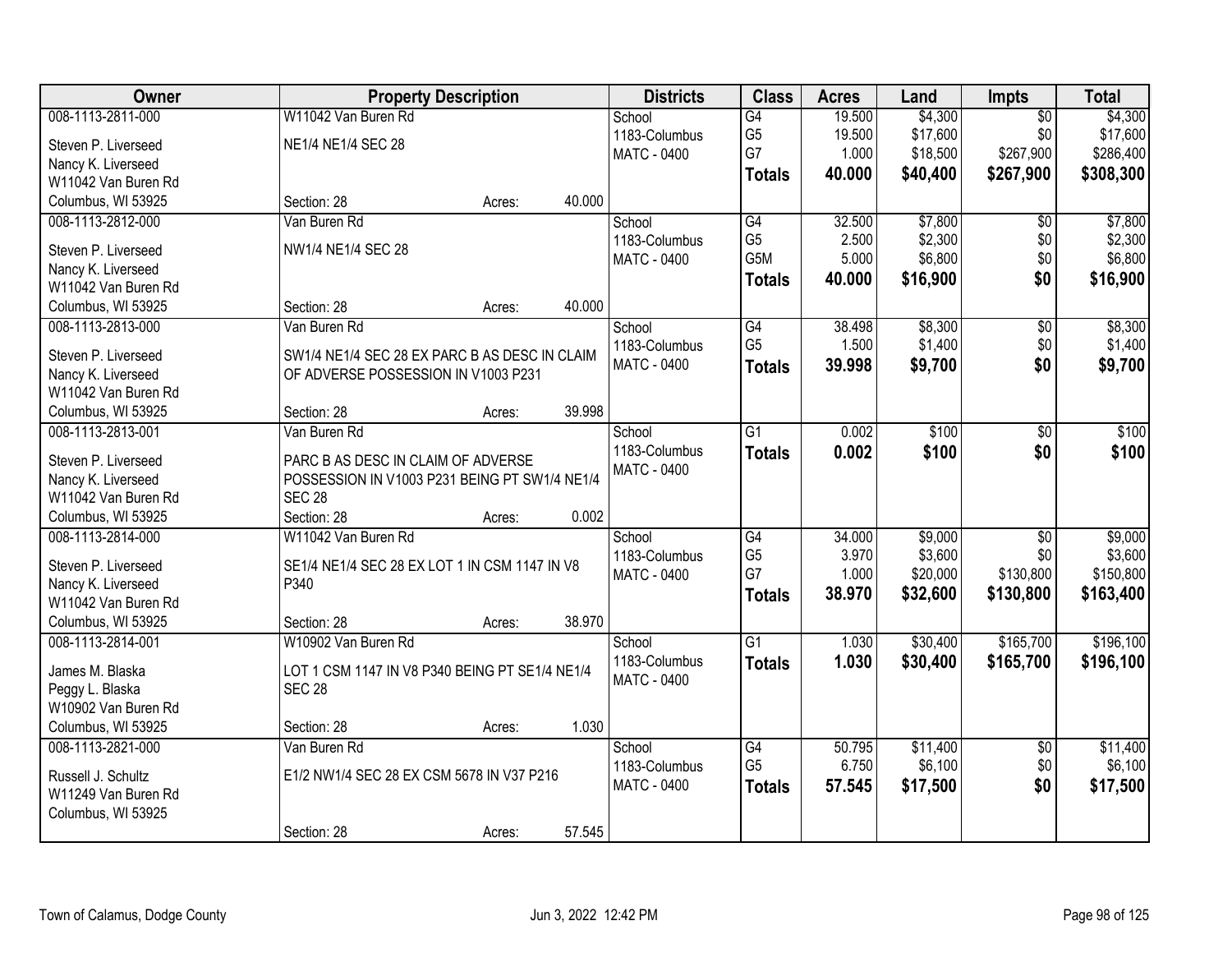| Owner                                 | <b>Property Description</b>                                                       | <b>Districts</b>   | <b>Class</b>          | <b>Acres</b>   | Land              | Impts            | <b>Total</b> |
|---------------------------------------|-----------------------------------------------------------------------------------|--------------------|-----------------------|----------------|-------------------|------------------|--------------|
| 008-1113-2822-000                     | W11249 Van Buren Rd                                                               | School             | G4                    | 24.200         | \$5,100           | $\overline{50}$  | \$5,100      |
| Russell J. Schultz                    | THAT PT NW1/4 NW1/4 SEC 28 LYG SLY OF CL VAN                                      | 1183-Columbus      | G <sub>5</sub>        | 7.250          | \$6,600           | \$0              | \$6,600      |
| W11249 Van Buren Rd                   | <b>BUREN RD</b>                                                                   | <b>MATC - 0400</b> | G7                    | 1.000          | \$20,000          | \$183,600        | \$203,600    |
| Columbus, WI 53925                    |                                                                                   |                    | <b>Totals</b>         | 32.450         | \$31,700          | \$183,600        | \$215,300    |
|                                       | 32.450<br>Section: 28<br>Acres:                                                   |                    |                       |                |                   |                  |              |
| 008-1113-2822-001                     | W11252 Van Buren Rd                                                               | School             | $\overline{G1}$       | 0.943          | \$22,200          | \$159,400        | \$181,600    |
|                                       |                                                                                   | 1183-Columbus      | <b>Totals</b>         | 0.943          | \$22,200          | \$159,400        | \$181,600    |
| David H. Zillmer<br>Pamela L. Zillmer | LOT 2 CSM 5874 IN V39 P102 BEING PT SW1/4 SW1/4<br>SEC 21 & PT NW1/4 NW1/4 SEC 28 | <b>MATC - 0400</b> |                       |                |                   |                  |              |
| W11252 Van Buren Rd                   |                                                                                   |                    |                       |                |                   |                  |              |
| Columbus, WI 53925                    | 0.943<br>Section: 28<br>Acres:                                                    |                    |                       |                |                   |                  |              |
| 008-1113-2823-000                     | Van Buren Rd                                                                      | School             | $\overline{G4}$       | 34.000         | \$6,700           | $\overline{50}$  | \$6,700      |
|                                       |                                                                                   | 1183-Columbus      | G <sub>5</sub>        | 6.000          | \$5,400           | \$0              | \$5,400      |
| Russell J. Schultz                    | SW1/4 NW1/4 SEC 28                                                                | <b>MATC - 0400</b> | <b>Totals</b>         | 40.000         | \$12,100          | \$0              | \$12,100     |
| W11249 Van Buren Rd                   |                                                                                   |                    |                       |                |                   |                  |              |
| Columbus, WI 53925                    |                                                                                   |                    |                       |                |                   |                  |              |
|                                       | 40.000<br>Section: 28<br>Acres:                                                   |                    |                       |                |                   |                  |              |
| 008-1113-2824-000                     | W11164 Van Buren Rd                                                               | School             | G4                    | 6.235          | \$1,100           | \$0              | \$1,100      |
| Craig J. Sobolewski                   | LOT 1 CSM 5678 IN V37 P216 BEING PT E1/2 NW1/4                                    | 1183-Columbus      | G <sub>5</sub>        | 16.000         | \$14,400          | \$0              | \$14,400     |
| W11164 Van Buren Rd                   | <b>SEC 28</b>                                                                     | <b>MATC - 0400</b> | G7                    | 1.500          | \$25,300          | \$130,500        | \$155,800    |
| Columbus, WI 53925-8990               |                                                                                   |                    | <b>Totals</b>         | 23.735         | \$40,800          | \$130,500        | \$171,300    |
|                                       | 23.735<br>Section: 28<br>Acres:                                                   |                    |                       |                |                   |                  |              |
| 008-1113-2832-000                     | W11097 Van Buren Rd                                                               | School             | $\overline{G1}$       | 2.000          | \$44,500          | \$835,000        | \$879,500    |
| Robert Tracy Jr                       | LOT 1 CSM 6067 IN V41 P5 BEING ALL OF NW1/4                                       | 1183-Columbus      | G4                    | 17.127         | \$4,700           | \$0              | \$4,700      |
| Melinda K. Tracy                      | SW1/4 & PT NE1/4 SW1/4 & PT NW1/4 SE1/4 SEC 28                                    | <b>MATC - 0400</b> | G <sub>5</sub>        | 33.890         | \$27,100          | \$0              | \$27,100     |
| W11097 Van Buren Rd                   |                                                                                   |                    | G5M                   | 15.000         | \$20,300          | \$0              | \$20,300     |
| Columbus, WI 53925                    | 68.017<br>Section: 28<br>Acres:                                                   |                    | <b>Totals</b>         | 68.017         | \$96,600          | \$835,000        | \$931,600    |
| 008-1113-2841-000                     | Van Buren Rd                                                                      | School             | G4                    | 34.883         | \$7,900           | $\sqrt{6}$       | \$7,900      |
|                                       |                                                                                   | 1183-Columbus      | G <sub>5</sub>        | 8.000          | \$7,200           | \$0              | \$7,200      |
| James T. Kmiec                        | LOT 2 CSM 4994 IN V32 P150 BEING PT NE1/4 SE1/4                                   | <b>MATC - 0400</b> | <b>Totals</b>         | 42.883         | \$15,100          | \$0              | \$15,100     |
| N6840 Robin Rd                        | & PT SE1/4 SE1/4 SEC 28                                                           |                    |                       |                |                   |                  |              |
| Beaver Dam, WI 53916                  |                                                                                   |                    |                       |                |                   |                  |              |
|                                       | 42.883<br>Section: 28<br>Acres:                                                   |                    |                       |                |                   |                  |              |
| 008-1113-2841-001                     | W10967 Van Buren Rd                                                               | School             | $\overline{G1}$<br>G4 | 7.400<br>0.360 | \$79,000<br>\$100 | \$216,100<br>\$0 | \$295,100    |
| Michael R. Erdmann                    | LOT 1 CSM 4994 IN V32 P150 BEING PT NE1/4 SE1/4                                   | 1183-Columbus      |                       |                |                   |                  | \$100        |
| Catherine M. Erdmann                  | <b>SEC 28</b>                                                                     | <b>MATC - 0400</b> | <b>Totals</b>         | 7.760          | \$79,100          | \$216,100        | \$295,200    |
| W10967 Van Buren Rd                   |                                                                                   |                    |                       |                |                   |                  |              |
| Columbus, WI 53925                    | 7.760<br>Section: 28<br>Acres:                                                    |                    |                       |                |                   |                  |              |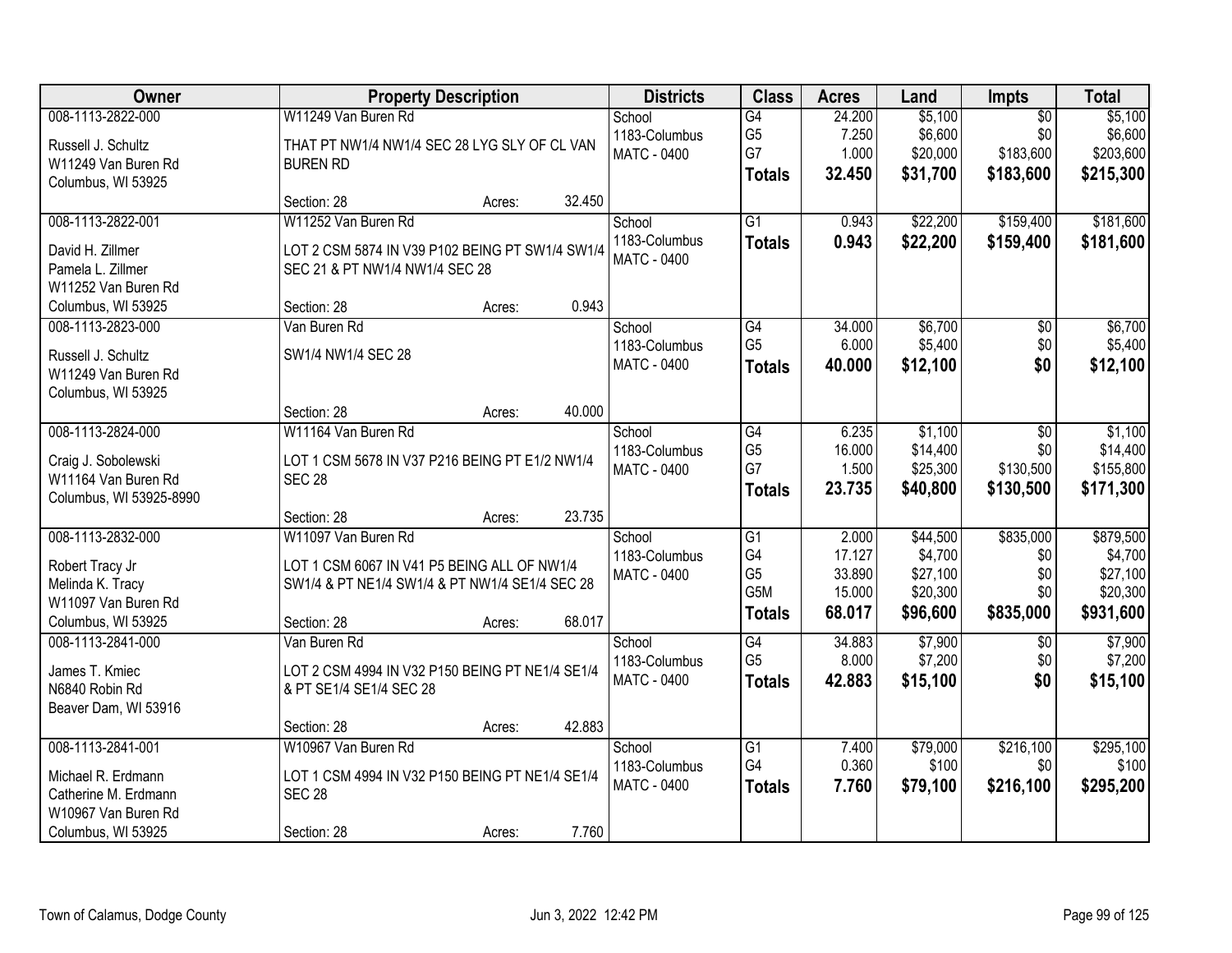| <b>Owner</b>                          |                                                 | <b>Property Description</b> |         | <b>Districts</b>   | <b>Class</b>    | <b>Acres</b> | Land       | <b>Impts</b>    | <b>Total</b> |
|---------------------------------------|-------------------------------------------------|-----------------------------|---------|--------------------|-----------------|--------------|------------|-----------------|--------------|
| 008-1113-2842-000                     | Van Buren Rd                                    |                             |         | School             | $\overline{G4}$ | 15.853       | \$4,500    | $\overline{50}$ | \$4,500      |
| <b>Bolanos-Sanderson Living Trust</b> | LOT 2 CSM 6067 IN V41 P5 BEING PT NE1/4 SW1/4 & |                             |         | 1183-Columbus      | G <sub>5</sub>  | 2.125        | \$1,900    | \$0             | \$1,900      |
| 513 York Town Rd                      | PT NW1/4 SE1/4 SEC 28                           |                             |         | <b>MATC - 0400</b> | G7              | 1.000        | \$20,000   | \$3,500         | \$23,500     |
| Deforest, WI 53532                    |                                                 |                             |         |                    | W <sub>6</sub>  | 32.000       | (\$86,400) | \$0             | \$0          |
|                                       | Section: 28                                     | Acres:                      | 50.978  |                    | <b>Totals</b>   | 50.978       | \$26,400   | \$3,500         | \$29,900     |
| 008-1113-2842-001                     | W11043 Van Buren Rd                             |                             |         | School             | $\overline{G1}$ | 2.680        | \$49,600   | \$41,500        | \$91,100     |
| Allen E. Sauer                        | PARC DESC IN CSM V3 P112 BEING PT NW1/4 SE1/4   |                             |         | 1183-Columbus      | <b>Totals</b>   | 2.680        | \$49,600   | \$41,500        | \$91,100     |
| 751 N Main St                         | <b>SEC 28</b>                                   |                             |         | <b>MATC - 0400</b> |                 |              |            |                 |              |
| Columbus, WI 53925                    |                                                 |                             |         |                    |                 |              |            |                 |              |
|                                       | Section: 28                                     | Acres:                      | 2.680   |                    |                 |              |            |                 |              |
| 008-1113-2843-000                     | N5289 US Highway 151                            |                             |         | School             | G1              | 1.000        | \$30,000   | \$100,700       | \$130,700    |
| Merlin G. Thom et al                  | LOT 1 CSM 7427 IN V51 P213 BEING SW1/4 SW1/4,   |                             |         | 1183-Columbus      | G4              | 82.325       | \$21,400   | \$0             | \$21,400     |
| N5160 Us Highway 151                  | SE1/4 SW1/4 & PT SW1/4 SE1/4 SEC 28             |                             |         | <b>MATC - 0400</b> | G <sub>5</sub>  | 30.058       | \$27,100   | \$0             | \$27,100     |
| Columbus, WI 53925                    |                                                 |                             |         |                    | G5M             | 8.000        | \$10,800   | \$0             | \$10,800     |
|                                       | Section: 28                                     | Acres:                      | 121.383 |                    | <b>Totals</b>   | 121.383      | \$89,300   | \$100,700       | \$190,000    |
| 008-1113-2844-002                     | N5321 US Highway 151                            |                             |         | School             | $\overline{G1}$ | 1.000        | \$30,000   | \$80,400        | \$110,400    |
| Michael J. Tiedt                      | LOT 1 CSM 4325 IN V27 P126 BEING PT NE1/4 SE1/4 |                             |         | 1183-Columbus      | G4              | 13.490       | \$3,200    | \$0             | \$3,200      |
| <b>Merlin Tiedt</b>                   | & PT SE1/4 SE1/4 SEC 28                         |                             |         | <b>MATC - 0400</b> | <b>Totals</b>   | 14.490       | \$33,200   | \$80,400        | \$113,600    |
| N5321 Us Highway 151                  |                                                 |                             |         |                    |                 |              |            |                 |              |
| Columbus, WI 53925                    | Section: 28                                     | Acres:                      | 14.490  |                    |                 |              |            |                 |              |
| 008-1113-2911-002                     | W11337 Van Buren Rd                             |                             |         | School             | $\overline{G1}$ | 2.000        | \$44,500   | \$260,600       | \$305,100    |
|                                       |                                                 |                             |         | 1183-Columbus      | G <sub>6</sub>  | 14.477       | \$39,100   | \$0             | \$39,100     |
| Douglas E. Bricker                    | LOT 2 CSM 4111 IN V25 P210 BEING PT N1/2 NE1/4  |                             |         | MATC - 0400        | <b>Totals</b>   | 16.477       | \$83,600   | \$260,600       | \$344,200    |
| Kathleen M. Bricker                   | <b>SEC 29</b>                                   |                             |         |                    |                 |              |            |                 |              |
| W11337 Van Buren Rd                   |                                                 |                             |         |                    |                 |              |            |                 |              |
| Columbus, WI 53925                    | Section: 29                                     | Acres:                      | 16.477  |                    |                 |              |            |                 |              |
| 008-1113-2912-001                     | W11367 Van Buren Rd                             |                             |         | School             | $\overline{G1}$ | 3.400        | \$55,000   | \$161,100       | \$216,100    |
| Joseph D. Georgetta                   | LOT 2 CSM 2612 IN V15 P352 BEING PT NW1/4 NE1/4 |                             |         | 1183-Columbus      | <b>Totals</b>   | 3.400        | \$55,000   | \$161,100       | \$216,100    |
| Diane M. Georgetta                    | <b>SEC 29</b>                                   |                             |         | <b>MATC - 0400</b> |                 |              |            |                 |              |
| W11367 Van Buren Rd                   |                                                 |                             |         |                    |                 |              |            |                 |              |
| Columbus, WI 53925                    | Section: 29                                     | Acres:                      | 3.400   |                    |                 |              |            |                 |              |
| 008-1113-2912-003                     | W11350 Van Buren Rd                             |                             |         | School             | $\overline{G1}$ | 2.410        | \$47,600   | \$128,300       | \$175,900    |
| Scott A Steers Revocable Trust Dated  | LOT 1 CSM 2995 IN V17 P268 BEING PT NW1/4 NE1/4 |                             |         | 1183-Columbus      | <b>Totals</b>   | 2.410        | \$47,600   | \$128,300       | \$175,900    |
| November 24, 2020                     | SEC 29 & PT SW1/4 SE1/4 SEC 20                  |                             |         | <b>MATC - 0400</b> |                 |              |            |                 |              |
| W11350 Van Buren Rd                   |                                                 |                             |         |                    |                 |              |            |                 |              |
| Columbus, WI 53925                    | Section: 29                                     | Acres:                      | 2.410   |                    |                 |              |            |                 |              |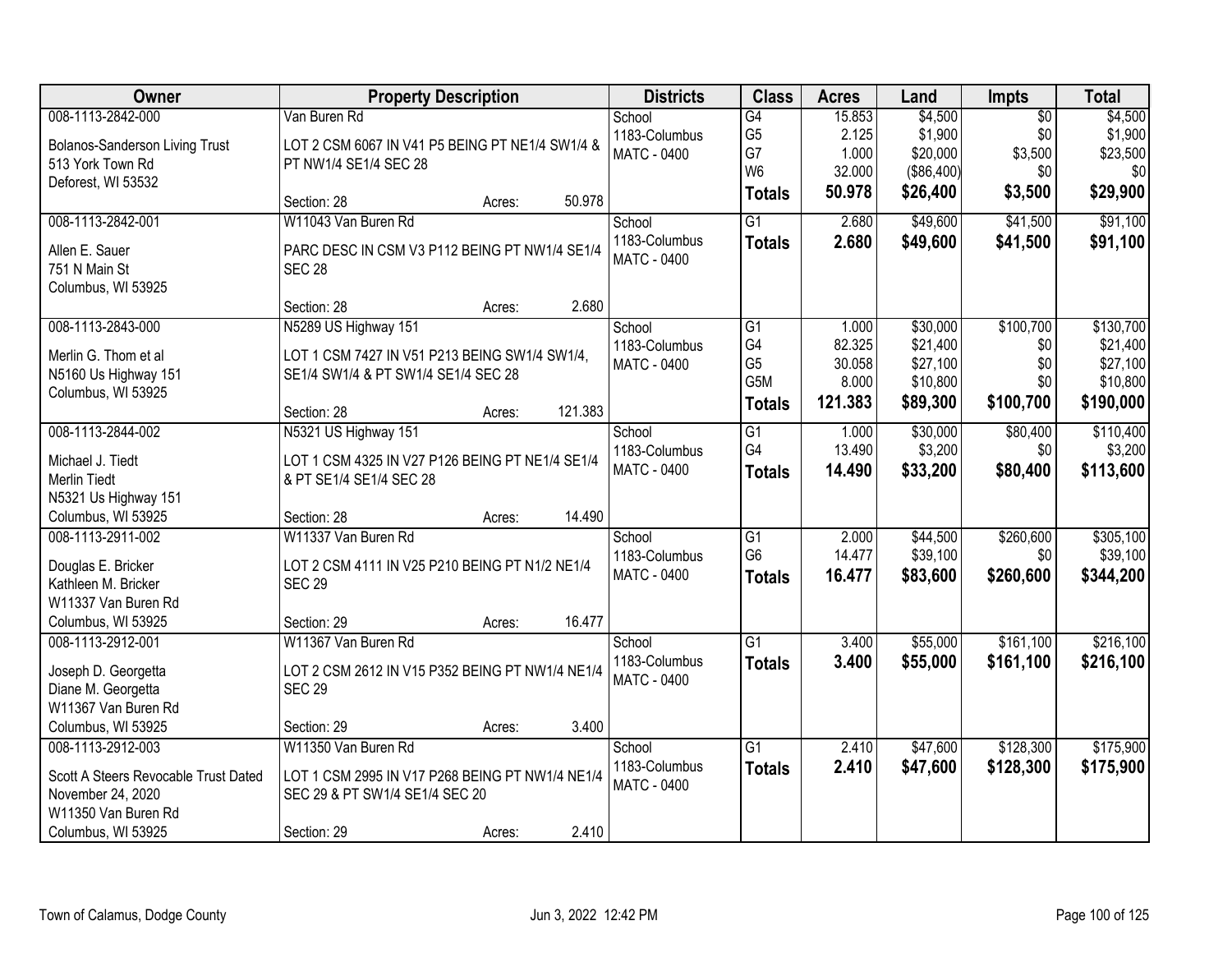| Owner                                | <b>Property Description</b>                      | <b>Districts</b>        | <b>Class</b>                      | <b>Acres</b>     | Land     | <b>Impts</b>           | <b>Total</b> |
|--------------------------------------|--------------------------------------------------|-------------------------|-----------------------------------|------------------|----------|------------------------|--------------|
| 008-1113-2912-004                    | W11361 Van Buren Rd                              | School                  | $\overline{G1}$                   | 2.000            | \$44,500 | \$187,700              | \$232,200    |
| Steven W. Brown                      | LOT 1 CSM 4111 IN V25 P210 BEING PT NW1/4 NE1/4  | 1183-Columbus           | <b>Totals</b>                     | 2.000            | \$44,500 | \$187,700              | \$232,200    |
| Deborah J. Brown                     | <b>SEC 29</b>                                    | <b>MATC - 0400</b>      |                                   |                  |          |                        |              |
| W11361 Van Buren Rd                  |                                                  |                         |                                   |                  |          |                        |              |
| Columbus, WI 53925                   | 2.000<br>Section: 29<br>Acres:                   |                         |                                   |                  |          |                        |              |
| 008-1113-2913-001                    | W11399 Van Buren Rd                              | School                  | $\overline{G1}$                   | 8.028            | \$82,100 | \$304,700              | \$386,800    |
| Michel A. Fox                        | LOT 1 CSM 489 IN V6 P296 BEING PT SW1/4 NE1/4    | 1183-Columbus           | <b>Totals</b>                     | 8.028            | \$82,100 | \$304,700              | \$386,800    |
| W11399 Van Buren Rd                  | SEC 29 ALSO THAT PT SD 1/4 1/4 AS DESC IN DOC#   | <b>MATC - 0400</b>      |                                   |                  |          |                        |              |
| Columbus, WI 53925                   | 1199393 (AS CORRECTED IN DOC# 1200342)           |                         |                                   |                  |          |                        |              |
|                                      | 8.028<br>Section: 29<br>Acres:                   |                         |                                   |                  |          |                        |              |
| 008-1113-2914-000                    | Van Buren Rd                                     | School                  | $\overline{G2}$                   | 0.250            | \$7,500  | \$0                    | \$7,500      |
|                                      |                                                  | 1183-Columbus           | G4                                | 101.721          | \$25,500 | \$0                    | \$25,500     |
| Scott A Steers Revocable Trust Dated | THAT PT OF NE1/4 SEC 29 AS DESC IN DOC #990792   | <b>MATC - 0400</b>      | G <sub>5</sub>                    | 16.600           | \$15,000 | \$0                    | \$15,000     |
| November 24, 2020                    | (AS CORRECTED IN DOC #1005431) EX PARC DESC      |                         | <b>Totals</b>                     | 118.571          | \$48,000 | \$0                    | \$48,000     |
| W11350 Van Buren Rd                  | IN DOC# 1199392 (BEING CSM 489 IN V6 P296) EX    |                         |                                   |                  |          |                        |              |
| Columbus, WI 53925                   | Section: 29<br>118.571<br>Acres:<br>Van Buren Rd |                         |                                   |                  | \$2,700  |                        | \$2,700      |
| 008-1113-2921-000                    |                                                  | School<br>1183-Columbus | $\overline{G4}$<br>G <sub>5</sub> | 11.750<br>28.250 | \$25,500 | $\overline{50}$<br>\$0 |              |
| Stacey A. Steers et al               | NE1/4 NW1/4 SEC 29                               | MATC - 0400             |                                   | 40.000           |          | \$0                    | \$25,500     |
| W11350 Van Buren Rd                  |                                                  |                         | <b>Totals</b>                     |                  | \$28,200 |                        | \$28,200     |
| Columbus, WI 53925                   |                                                  |                         |                                   |                  |          |                        |              |
|                                      | 40.000<br>Section: 29<br>Acres:                  |                         |                                   |                  |          |                        |              |
| 008-1113-2924-000                    | Van Buren Rd                                     | School                  | G4                                | 30.000           | \$7,500  | $\overline{50}$        | \$7,500      |
| Stacey A. Steers                     | SE1/4 NW1/4 SEC 29 EX PARC DESC IN DOC#          | 1183-Columbus           | G <sub>5</sub>                    | 4.810            | \$4,400  | \$0                    | \$4,400      |
| Scott A Steers Revocable Trust Dated | 1317740 (SD EX BEING CSM 7616 IN V53 P87)        | MATC - 0400             | G <sub>5</sub> M                  | 1.934            | \$2,300  | \$0                    | \$2,300      |
| November 24, 2020                    |                                                  |                         | <b>Totals</b>                     | 36.744           | \$14,200 | \$0                    | \$14,200     |
| W11350 Van Buren Rd                  | 36.744<br>Section: 29<br>Acres:                  |                         |                                   |                  |          |                        |              |
| Columbus, WI 53925                   |                                                  |                         |                                   |                  |          |                        |              |
| 008-1113-2924-001                    | W11404 Van Buren Rd                              | School                  | $\overline{G1}$                   | 2.871            | \$51,000 | \$248,000              | \$299,000    |
| Christopher A and M Niehoff          | LOT 1 CSM 7616 IN V53 P87 BEING PT SE1/4 NW1/4   | 1183-Columbus           | <b>Totals</b>                     | 2.871            | \$51,000 | \$248,000              | \$299,000    |
| W11404 Van Buren Rd                  | <b>SEC 29</b>                                    | <b>MATC - 0400</b>      |                                   |                  |          |                        |              |
| Columbus, WI 53925                   |                                                  |                         |                                   |                  |          |                        |              |
|                                      | 2.871<br>Section: 29<br>Acres:                   |                         |                                   |                  |          |                        |              |
| 008-1113-2931-000                    | W11454 Van Buren Rd                              | School                  | $\overline{G4}$                   | 20.500           | \$4,600  | $\overline{50}$        | \$4,600      |
|                                      |                                                  | 1183-Columbus           | G <sub>5</sub>                    | 13.500           | \$12,200 | \$0                    | \$12,200     |
| Agnes Lindert                        | NE1/4 SW1/4 SEC 29                               | <b>MATC - 0400</b>      | G5M                               | 5.000            | \$6,800  | \$0                    | \$6,800      |
| 310 Chapin St                        |                                                  |                         | G7                                | 1.000            | \$20,000 | \$102,000              | \$122,000    |
| Columbus, WI 53925                   | 40.000                                           |                         | <b>Totals</b>                     | 40.000           | \$43,600 | \$102,000              | \$145,600    |
|                                      | Section: 29<br>Acres:                            |                         |                                   |                  |          |                        |              |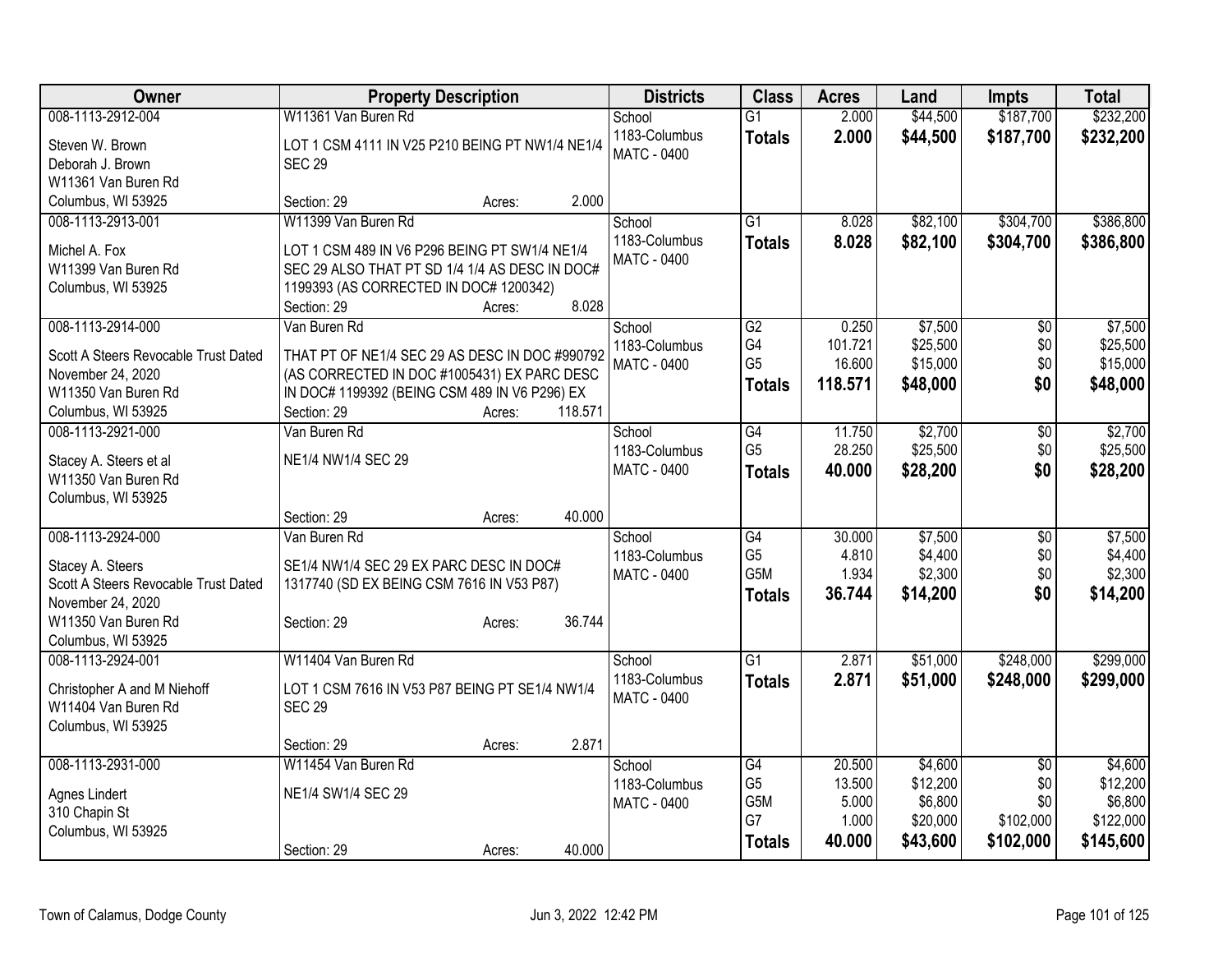| 008-1113-2932-000<br>67.300<br>\$18,200<br>Moriah Rd<br>School<br>$\overline{G4}$<br>$\sqrt{$0}$<br>G <sub>5</sub><br>12.263<br>\$9,800<br>1183-Columbus<br>\$0<br>Roger W. Kaminski<br>NW1/4 SW1/4 SEC 29 ALSO S1/2 OF SE1/4 NE1/4 SEC<br><b>MATC - 0400</b><br>79.563<br>\$28,000<br>\$0<br><b>Totals</b> | \$18,200<br>\$9,800<br>\$28,000 |
|-------------------------------------------------------------------------------------------------------------------------------------------------------------------------------------------------------------------------------------------------------------------------------------------------------------|---------------------------------|
|                                                                                                                                                                                                                                                                                                             |                                 |
|                                                                                                                                                                                                                                                                                                             |                                 |
| 30 & S1/2 OF SW1/4 NW1/4 SEC 29 AS DESC IN DOC#<br>Dawn R. Kaminski                                                                                                                                                                                                                                         |                                 |
| 1195514 (SD DOC# 1195514 INCLUDES PT CSM 3625<br>N5426 Lark Rd                                                                                                                                                                                                                                              |                                 |
| 79.563<br>Columbus, WI 53925<br>Section: 29<br>Acres:                                                                                                                                                                                                                                                       |                                 |
| 008-1113-2933-000<br>W11626 Moriah Rd<br>G4<br>37.500<br>\$9,600<br>School<br>$\overline{50}$                                                                                                                                                                                                               | \$9,600                         |
| G <sub>5</sub><br>1183-Columbus<br>1.500<br>\$1,400<br>\$0                                                                                                                                                                                                                                                  | \$1,400                         |
| SW1/4 SW1/4 SEC 29<br>Roger W. Kaminski<br>G7<br>1.000<br>\$20,000<br>\$75,600<br>MATC - 0400                                                                                                                                                                                                               | \$95,600                        |
| Dawn R. Kaminski<br>40.000<br>\$31,000<br>\$75,600<br><b>Totals</b><br>N5426 Lark Rd                                                                                                                                                                                                                        | \$106,600                       |
| 40.000<br>Columbus, WI 53925<br>Section: 29<br>Acres:                                                                                                                                                                                                                                                       |                                 |
| 008-1113-2934-000<br>W11512 Van Buren Rd<br>$\overline{G4}$<br>36.500<br>\$9,900<br>\$0<br>School                                                                                                                                                                                                           | \$9,900                         |
| G <sub>5</sub><br>1.500<br>\$1,400<br>\$0<br>1183-Columbus                                                                                                                                                                                                                                                  | \$1,400                         |
| SE1/4 SW1/4 SEC 29<br>Ronald J. Herzberg<br>G7<br>\$124,400<br>2.000<br>\$30,500<br>MATC - 0400                                                                                                                                                                                                             | \$154,900                       |
| W11512 Van Buren Rd<br>\$41,800<br>40.000<br>\$124,400<br><b>Totals</b>                                                                                                                                                                                                                                     | \$166,200                       |
| Columbus, WI 53925                                                                                                                                                                                                                                                                                          |                                 |
| 40.000<br>Section: 29<br>Acres:                                                                                                                                                                                                                                                                             |                                 |
| 008-1113-2941-000<br>\$400<br>Van Buren Rd<br>$\overline{G4}$<br>1.500<br>\$0<br>School                                                                                                                                                                                                                     | \$400                           |
| G <sub>5</sub><br>18.500<br>\$16,700<br>1183-Columbus<br>\$0<br>N1/2 OF NE1/4 SE1/4 SEC 29<br>Agnes Lindert                                                                                                                                                                                                 | \$16,700                        |
| MATC - 0400<br>\$0<br>20.000<br>\$17,100<br><b>Totals</b><br>310 Chapin St                                                                                                                                                                                                                                  | \$17,100                        |
| Columbus, WI 53925                                                                                                                                                                                                                                                                                          |                                 |
| 20.000<br>Section: 29<br>Acres:                                                                                                                                                                                                                                                                             |                                 |
| 008-1113-2941-001<br>$\overline{G4}$<br>\$1,600<br>Van Buren Rd<br>7.000<br>\$0<br>School                                                                                                                                                                                                                   | \$1,600                         |
| G <sub>5</sub><br>7.000<br>\$6,300<br>\$0<br>1183-Columbus                                                                                                                                                                                                                                                  | \$6,300                         |
| S1/2 NE1/4 SE1/4 SEC 29<br>Ronald J. Herzberg<br>G <sub>6</sub><br>6.000<br>\$16,200<br>\$0<br>MATC - 0400                                                                                                                                                                                                  | \$16,200                        |
| W11512 Van Buren Rd<br>\$0<br>20.000<br>\$24,100<br><b>Totals</b>                                                                                                                                                                                                                                           | \$24,100                        |
| Columbus, WI 53925                                                                                                                                                                                                                                                                                          |                                 |
| 20.000<br>Section: 29<br>Acres:                                                                                                                                                                                                                                                                             |                                 |
| $\overline{G4}$<br>\$9,900<br>008-1113-2942-000<br>36.000<br>$\overline{$0}$<br>Van Buren Rd<br>School<br>G <sub>5</sub>                                                                                                                                                                                    | \$9,900                         |
| 4.000<br>\$3,600<br>\$0<br>1183-Columbus<br>NW1/4 SE1/4 SEC 29<br>Agnes Lindert                                                                                                                                                                                                                             | \$3,600                         |
| \$0<br>MATC - 0400<br>40.000<br>\$13,500<br><b>Totals</b><br>310 Chapin St                                                                                                                                                                                                                                  | \$13,500                        |
| Columbus, WI 53925                                                                                                                                                                                                                                                                                          |                                 |
| 40.000<br>Section: 29<br>Acres:                                                                                                                                                                                                                                                                             |                                 |
| 008-1113-2943-000<br>\$8,100<br>Van Buren Rd<br>G4<br>34.500<br>School<br>$\overline{50}$                                                                                                                                                                                                                   | \$8,100                         |
| G <sub>5</sub><br>5.500<br>\$5,000<br>\$0<br>1183-Columbus<br>SW1/4 SE1/4 SEC 29<br>Ronald J. Herzberg                                                                                                                                                                                                      | \$5,000                         |
| \$0<br><b>MATC - 0400</b><br>40.000<br>\$13,100<br><b>Totals</b><br>W11512 Van Buren Rd                                                                                                                                                                                                                     | \$13,100                        |
| Columbus, WI 53925                                                                                                                                                                                                                                                                                          |                                 |
| 40.000<br>Section: 29<br>Acres:                                                                                                                                                                                                                                                                             |                                 |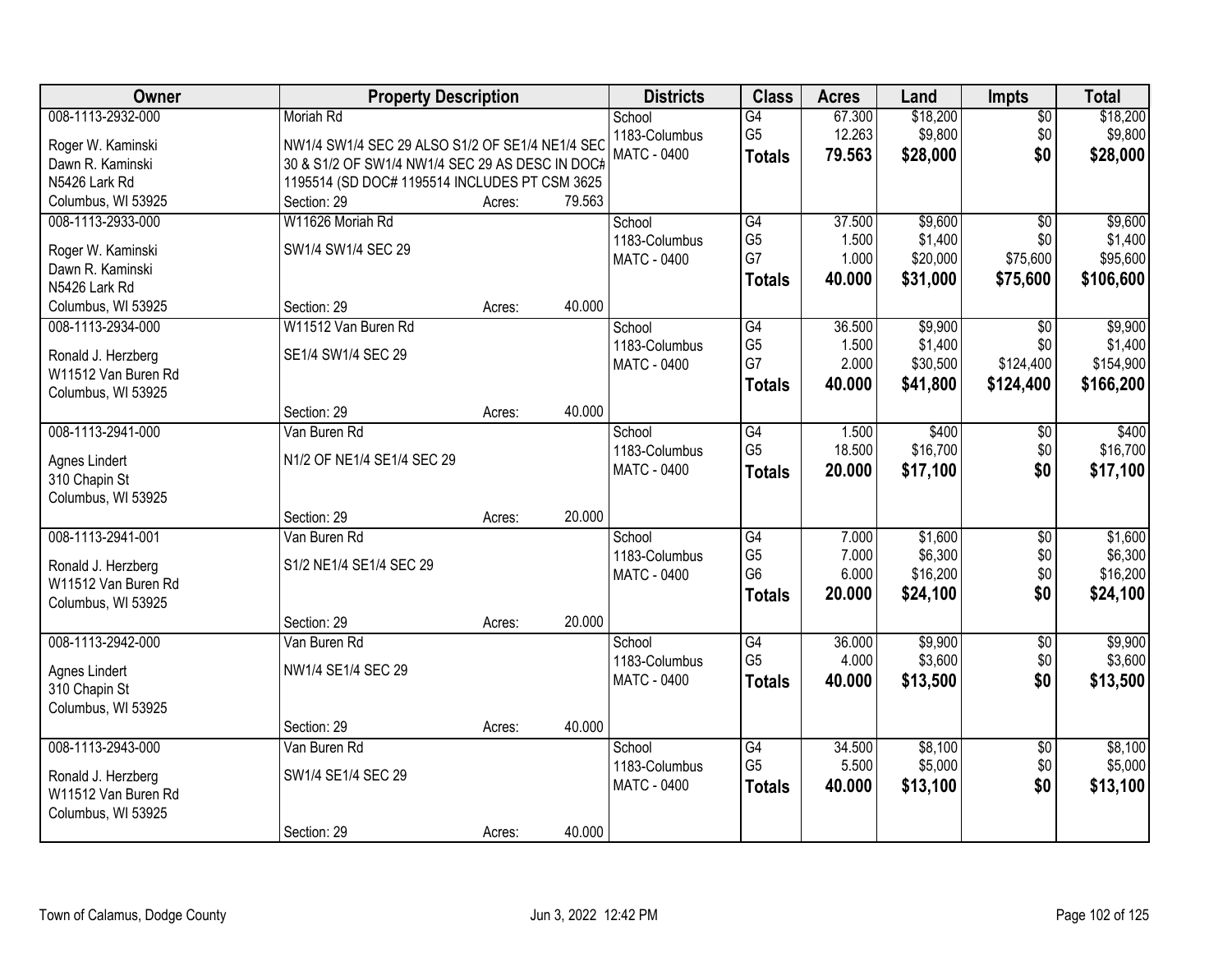| Owner                                | <b>Property Description</b>                                     | <b>Districts</b>   | <b>Class</b>    | <b>Acres</b> | Land       | <b>Impts</b>    | <b>Total</b> |
|--------------------------------------|-----------------------------------------------------------------|--------------------|-----------------|--------------|------------|-----------------|--------------|
| 008-1113-2944-000                    | Van Buren Rd                                                    | School             | G4              | 4.487        | \$1,300    | $\overline{50}$ | \$1,300      |
| Ronald J. Herzberg                   | SE1/4 SE1/4 SEC 29 EX PARC DESC IN V1067 P827                   | 1183-Columbus      | G <sub>5</sub>  | 12.000       | \$10,800   | \$0             | \$10,800     |
| W11512 Van Buren Rd                  |                                                                 | <b>MATC - 0400</b> | W <sub>8</sub>  | 20.000       | (\$54,000) | \$0             | \$0          |
| Columbus, WI 53925                   |                                                                 |                    | <b>Totals</b>   | 36.487       | \$12,100   | \$0             | \$12,100     |
|                                      | Section: 29<br>36.487<br>Acres:                                 |                    |                 |              |            |                 |              |
| 008-1113-2944-001                    | Van Buren Rd                                                    | School             | G4              | 3.140        | \$900      | $\overline{50}$ | \$900        |
| Ronald J. Herzberg                   | THAT PT OF SE1/4 SE1/4 SEC 29 AS DESC IN V1067                  | 1183-Columbus      | <b>Totals</b>   | 3.140        | \$900      | \$0             | \$900        |
| W11512 Van Buren Rd                  | P827                                                            | <b>MATC - 0400</b> |                 |              |            |                 |              |
| Columbus, WI 53925                   |                                                                 |                    |                 |              |            |                 |              |
|                                      | 3.140<br>Section: 29<br>Acres:                                  |                    |                 |              |            |                 |              |
| 008-1113-3011-000                    | Lark Rd                                                         | School             | $\overline{G4}$ | 57.583       | \$14,700   | $\overline{50}$ | \$14,700     |
| Quamme Living Trust                  | W1/2 NW1/4 SEC 29 & E1/2 NE1/4 SEC 30 EX CSM                    | 1183-Columbus      | G <sub>5</sub>  | 46.000       | \$36,800   | \$0             | \$36,800     |
| N5688 Lark Rd                        | 3089 IN V18 P95 (INCLUDES ALL OF CSM 3625 IN V22                | <b>MATC - 0400</b> | <b>Totals</b>   | 103.583      | \$51,500   | \$0             | \$51,500     |
| Columbus, WI 53925                   | P19 SUBJECT TO WILDLIFE HABITAT RESTORATION                     |                    |                 |              |            |                 |              |
|                                      | Section: 30<br>103.583<br>Acres:                                |                    |                 |              |            |                 |              |
| 008-1113-3011-001                    | N5688 Lark Rd                                                   | School             | $\overline{G1}$ | 5.680        | \$70,400   | \$303,600       | \$374,000    |
|                                      |                                                                 | 1183-Columbus      | <b>Totals</b>   | 5.680        | \$70,400   | \$303,600       | \$374,000    |
| Quamme Living Trust<br>N5688 Lark Rd | LOT 1 CSM 3089 IN V18 P95 BEING PT NE1/4 NE1/4<br><b>SEC 30</b> | <b>MATC - 0400</b> |                 |              |            |                 |              |
|                                      |                                                                 |                    |                 |              |            |                 |              |
| Columbus, WI 53925                   | 5.680<br>Section: 30<br>Acres:                                  |                    |                 |              |            |                 |              |
| 008-1113-3012-000                    | N5659 Lark Rd                                                   | School             | $\overline{G1}$ | 1.000        | \$30,000   | \$194,400       | \$224,400    |
|                                      |                                                                 | 1183-Columbus      | G4              | 27.409       | \$5,300    | \$0             | \$5,300      |
| William R. Tomer                     | LOT 2 CSM 5304 IN V34 P289 BEING PT NW1/4 NE1/4                 | <b>MATC - 0400</b> | G <sub>5</sub>  | 10.500       | \$9,500    | \$0             | \$9,500      |
| Susan M. Tomer                       | & PT SW1/4 NE1/4 SEC 30                                         |                    | <b>Totals</b>   | 38.909       | \$44,800   | \$194,400       | \$239,200    |
| N5659 Lark Rd                        |                                                                 |                    |                 |              |            |                 |              |
| Columbus, WI 53925                   | 38.909<br>Section: 30<br>Acres:                                 |                    |                 |              |            |                 |              |
| 008-1113-3012-001                    | N5689 Lark Rd                                                   | School             | G1              | 1.000        | \$30,000   | \$226,600       | \$256,600    |
| Jason T. Kowing                      | LOT 1 CSM 5304 IN V34 P289 BEING PT NW1/4 NE1/4                 | 1183-Columbus      | G4              | 4.092        | \$1,100    | \$0             | \$1,100      |
| Beth A. Kowing                       | <b>SEC 30</b>                                                   | <b>MATC - 0400</b> | <b>Totals</b>   | 5.092        | \$31,100   | \$226,600       | \$257,700    |
| N5689 Lark Rd                        |                                                                 |                    |                 |              |            |                 |              |
| Columbus, WI 53925                   | 5.092<br>Section: 30<br>Acres:                                  |                    |                 |              |            |                 |              |
| 008-1113-3013-000                    | N5505 Lark Rd                                                   | School             | G1              | 1.500        | \$37,300   | \$162,300       | \$199,600    |
| Gary Ganta                           | LOT 2 CSM 3885 IN V24 P7 BEING PT NW1/4 NE1/4 &                 | 1183-Columbus      | G4              | 17.080       | \$4,000    | \$0             | \$4,000      |
| N5505 Lark Rd                        | PT SW1/4 NE1/4 SEC 30                                           | <b>MATC - 0400</b> | G <sub>5</sub>  | 16.500       | \$14,900   | \$0             | \$14,900     |
| Columbus, WI 53925                   |                                                                 |                    | <b>Totals</b>   | 35.080       | \$56,200   | \$162,300       | \$218,500    |
|                                      | 35.080<br>Section: 30<br>Acres:                                 |                    |                 |              |            |                 |              |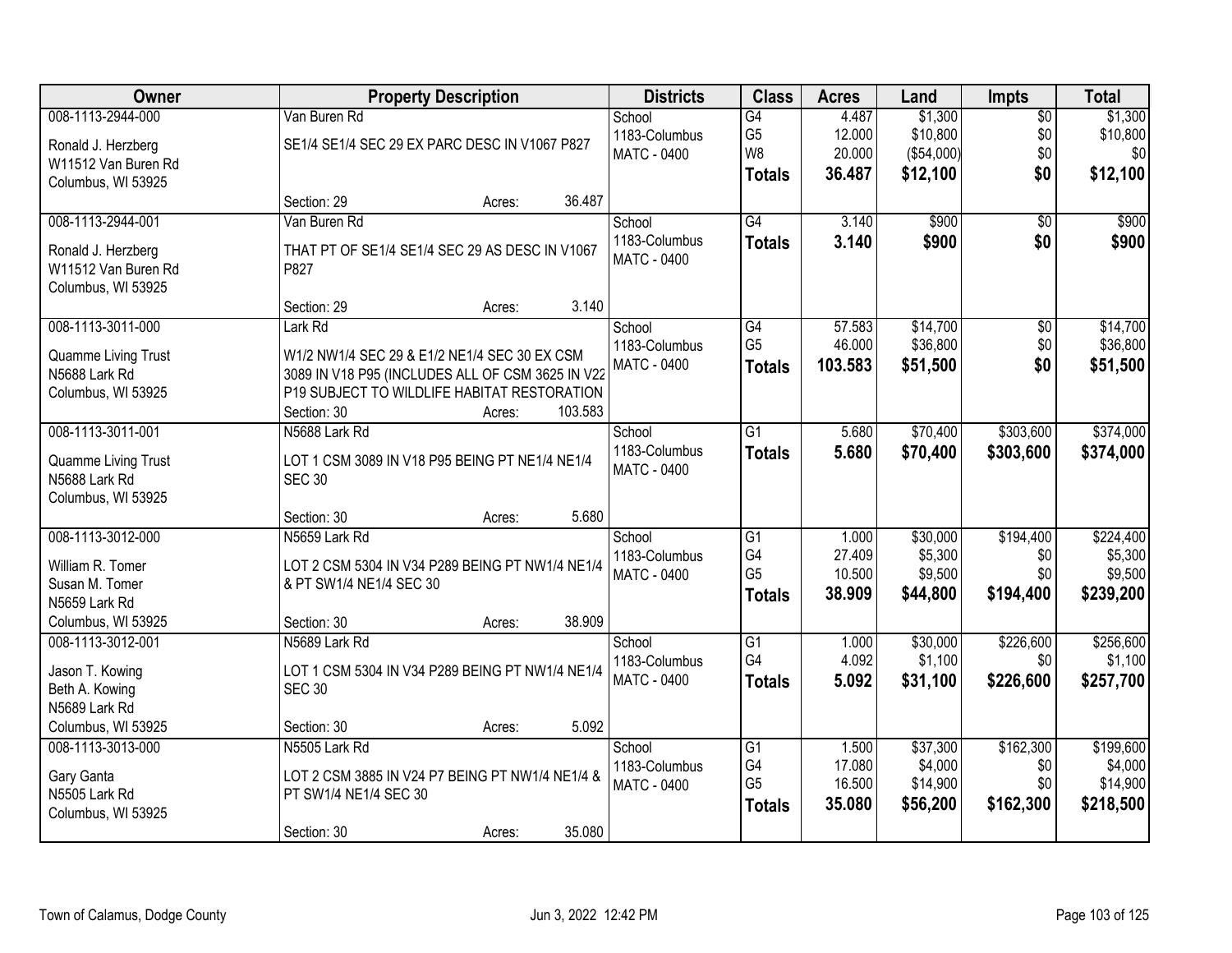| Owner                                   | <b>Property Description</b>                     | <b>Districts</b>                    | <b>Class</b>    | <b>Acres</b> | Land     | <b>Impts</b> | <b>Total</b> |
|-----------------------------------------|-------------------------------------------------|-------------------------------------|-----------------|--------------|----------|--------------|--------------|
| 008-1113-3014-001                       | N5570 Lark Rd                                   | School                              | $\overline{G1}$ | 9.991        | \$92,000 | \$184,200    | \$276,200    |
| Cary M. Hochstatter                     | LOT 1 CSM 6778 IN V46 P107 BEING PT SE1/4 NE1/4 | 1183-Columbus                       | <b>Totals</b>   | 9.991        | \$92,000 | \$184,200    | \$276,200    |
| Brenda L. Hochstatter                   | SEC 30 ALSO THAT PT SD 1/4 1/4 AS DESC IN DOC#  | <b>MATC - 0400</b>                  |                 |              |          |              |              |
| N5570 Lark Rd                           | 1221386                                         |                                     |                 |              |          |              |              |
| Columbus, WI 53925                      | 9.991<br>Section: 30<br>Acres:                  |                                     |                 |              |          |              |              |
| 008-1113-3021-000                       | State Highway 73                                | School                              | $\overline{G4}$ | 40.000       | \$10,200 | \$0          | \$10,200     |
|                                         |                                                 | 1183-Columbus                       | <b>Totals</b>   | 40.000       | \$10,200 | \$0          | \$10,200     |
| Mark W. Zimmerman                       | NE1/4 NW1/4 SEC 30                              | MATC - 0400                         |                 |              |          |              |              |
| W12080 Court Rd                         |                                                 |                                     |                 |              |          |              |              |
| Randolph, WI 53956                      | 40.000                                          |                                     |                 |              |          |              |              |
|                                         | Section: 30<br>Acres:                           |                                     |                 |              |          |              |              |
| 008-1113-3022-000                       | N5681 State Rd 73                               | School                              | $\overline{G1}$ | 2.110        | \$49,900 | \$204,300    | \$254,200    |
| Paul Homman                             | LOT 1 CSM 3339 IN V20 P17 BEING PT NW1/4 NW1/4  | 1183-Columbus                       | <b>Totals</b>   | 2.110        | \$49,900 | \$204,300    | \$254,200    |
| Janet Homman                            | <b>SEC 30</b>                                   | <b>MATC - 0400</b>                  |                 |              |          |              |              |
| N5681 State Rd 73                       |                                                 |                                     |                 |              |          |              |              |
| Columbus, WI 53925                      | 2.110<br>Section: 30<br>Acres:                  |                                     |                 |              |          |              |              |
| 008-1113-3022-001                       | N5679 State Rd 73                               | School                              | $\overline{G1}$ | 1.840        | \$46,400 | \$198,900    | \$245,300    |
|                                         |                                                 | 1183-Columbus                       | <b>Totals</b>   | 1.840        | \$46,400 | \$198,900    | \$245,300    |
| Robert A. Barger                        | LOT 2 CSM 3339 IN V20 P17 BEING PT NW1/4 NW1/4  | <b>MATC - 0400</b>                  |                 |              |          |              |              |
| Michelle A. Barger                      | <b>SEC 30</b>                                   |                                     |                 |              |          |              |              |
| N5679 State Rd 73<br>Columbus, WI 53925 | 1.840                                           |                                     |                 |              |          |              |              |
| 008-1113-3022-002                       | Section: 30<br>Acres:<br>N5673 State Rd 73      |                                     | $\overline{G1}$ | 2.260        | \$51,100 | \$263,900    | \$315,000    |
|                                         |                                                 | School                              |                 |              |          |              |              |
| <b>Thomas Gross</b>                     | LOT 3 CSM 3339 IN V20 P17 BEING PT NW1/4 NW1/4  | 1183-Columbus<br><b>MATC - 0400</b> | <b>Totals</b>   | 2.260        | \$51,100 | \$263,900    | \$315,000    |
| Charity Kissane                         | <b>SEC 30</b>                                   |                                     |                 |              |          |              |              |
| N5673 State Rd 73                       |                                                 |                                     |                 |              |          |              |              |
| Columbus, WI 53925                      | 2.260<br>Section: 30<br>Acres:                  |                                     |                 |              |          |              |              |
| 008-1113-3022-003                       | N5669 State Rd 73                               | School                              | $\overline{G1}$ | 1.890        | \$47,200 | \$301,200    | \$348,400    |
| Kevin C. Vick                           | LOT 1 CSM 3340 IN V20 P19 BEING PT NW1/4 NW1/4  | 1183-Columbus                       | <b>Totals</b>   | 1.890        | \$47,200 | \$301,200    | \$348,400    |
| Leann J. Vick                           | <b>SEC 30</b>                                   | <b>MATC - 0400</b>                  |                 |              |          |              |              |
| N5669 State Rd 73                       |                                                 |                                     |                 |              |          |              |              |
| Columbus, WI 53925                      | 1.890<br>Section: 30<br>Acres:                  |                                     |                 |              |          |              |              |
| 008-1113-3022-004                       | N5663 State Rd 73                               | School                              | $\overline{G1}$ | 2.100        | \$49,800 | \$205,000    | \$254,800    |
|                                         |                                                 | 1183-Columbus                       |                 | 2.100        | \$49,800 |              |              |
| Ryan R. Smith                           | LOT 2 CSM 3340 IN V20 P19 BEING PT NW1/4 NW1/4  | <b>MATC - 0400</b>                  | <b>Totals</b>   |              |          | \$205,000    | \$254,800    |
| Laura J. Smith                          | <b>SEC 30</b>                                   |                                     |                 |              |          |              |              |
| N5663 State Rd 73                       |                                                 |                                     |                 |              |          |              |              |
| Columbus, WI 53925                      | 2.100<br>Section: 30<br>Acres:                  |                                     |                 |              |          |              |              |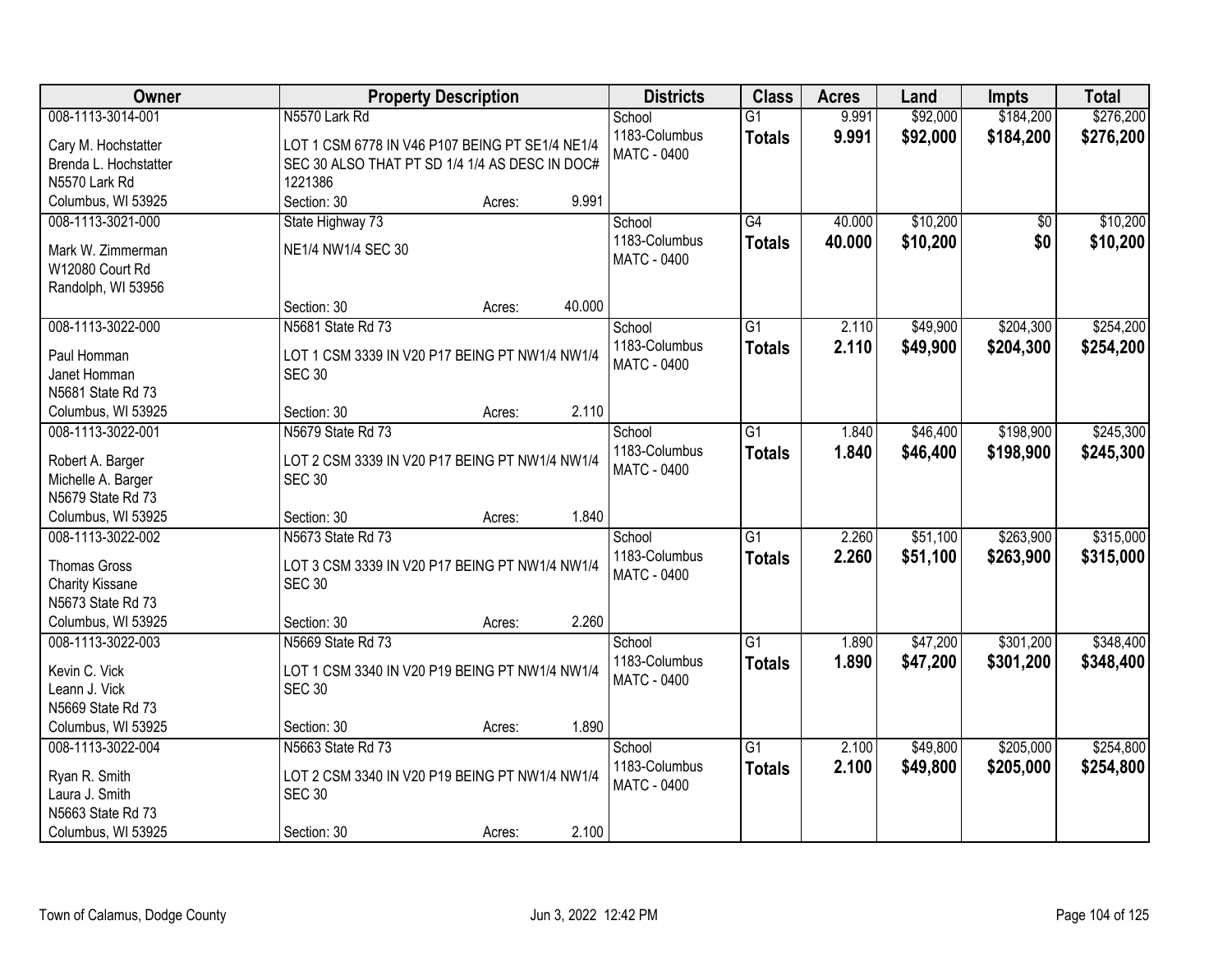| Owner                                   | <b>Property Description</b>                     |                  | <b>Districts</b>        | <b>Class</b>                      | <b>Acres</b>    | Land               | <b>Impts</b>        | <b>Total</b>        |
|-----------------------------------------|-------------------------------------------------|------------------|-------------------------|-----------------------------------|-----------------|--------------------|---------------------|---------------------|
| 008-1113-3022-005                       | N5661 State Rd 73                               |                  | School                  | $\overline{G1}$                   | 3.750           | \$66,300           | \$327,500           | \$393,800           |
| Christopher G. Herschleb                | LOT 3 CSM 3340 IN V20 P19 BEING PT NW1/4 NW1/4  |                  | 1183-Columbus           | <b>Totals</b>                     | 3.750           | \$66,300           | \$327,500           | \$393,800           |
| Elizabeth A. Herschleb                  | <b>SEC 30</b>                                   |                  | <b>MATC - 0400</b>      |                                   |                 |                    |                     |                     |
| N5661 State Rd 73                       |                                                 |                  |                         |                                   |                 |                    |                     |                     |
| Columbus, WI 53925                      | Section: 30                                     | 3.750<br>Acres:  |                         |                                   |                 |                    |                     |                     |
| 008-1113-3022-007                       | N5566 State Rd 73                               |                  | School 1736-Fall        | G1                                | 1.500           | \$37,300           | \$282,400           | \$319,700           |
|                                         |                                                 |                  | River                   | G4                                | 8.501           | \$2,200            | \$0                 | \$2,200             |
| Warren G. Koenig                        | LOT 1 CSM 3839 IN V23 P193 BEING PT NW1/4 NW1/4 |                  | <b>MPTC - 1000</b>      | <b>Totals</b>                     | 10.001          | \$39,500           | \$282,400           | \$321,900           |
| Janice M. Koenig                        | <b>SEC 30</b>                                   |                  |                         |                                   |                 |                    |                     |                     |
| N5566 State Rd 73                       | Section: 30                                     | 10.001           |                         |                                   |                 |                    |                     |                     |
| Columbus, WI 53925<br>008-1113-3022-009 | State Highway 73                                | Acres:           |                         | G4                                | 11.929          | \$3,100            |                     | \$3,100             |
|                                         |                                                 |                  | School<br>1183-Columbus | G <sub>5</sub>                    | 6.164           | \$5,600            | $\sqrt[6]{}$<br>\$0 | \$5,600             |
| Ricky L. Yelk                           | THAT PT NW1/4 NW1/4 SEC 30 LYG S & E OF CL STH  |                  | MATC - 0400             |                                   | 18.093          | \$8,700            | \$0                 | \$8,700             |
| N5450 State Rd 73                       | 73 EX 2.07 AC HWY DESC IN V569 P293 EX THAT PT  |                  |                         | <b>Totals</b>                     |                 |                    |                     |                     |
| Columbus, WI 53925                      | CSM 3839 IN V23 P193 LYG IN SD 1/4 1/4          |                  |                         |                                   |                 |                    |                     |                     |
|                                         | Section: 30                                     | 18.093<br>Acres: |                         |                                   |                 |                    |                     |                     |
| 008-1113-3023-001                       | N5532 State Rd 73                               |                  | School                  | G1                                | 1.000           | \$30,000           | \$322,800           | \$352,800           |
| Ross R. Firary                          | LOT 2 CSM 3839 IN V23 P193 BEING PT NW1/4 NW1/4 |                  | 1183-Columbus           | G4                                | 13.169          | \$3,500            | \$0                 | \$3,500             |
| Catherine J. Firary                     | & PT SW1/4 NW1/4 SEC 30                         |                  | <b>MATC - 0400</b>      | G <sub>5</sub>                    | 0.836           | \$800              | \$0                 | \$800               |
| N5532 State Rd 73                       |                                                 |                  |                         | <b>Totals</b>                     | 15.005          | \$34,300           | \$322,800           | \$357,100           |
| Columbus, WI 53925                      | Section: 30                                     | 15.005<br>Acres: |                         |                                   |                 |                    |                     |                     |
| 008-1113-3024-000                       | State Highway 73                                |                  | School                  | $\overline{G4}$                   | 33.000          | \$8,300            | \$0                 | \$8,300             |
|                                         |                                                 |                  | 1183-Columbus           | G <sub>5</sub>                    | 7.000           | \$6,300            | \$0                 | \$6,300             |
| Ricky L. Yelk                           | SE1/4 NW1/4 SEC 30                              |                  | MATC - 0400             | <b>Totals</b>                     | 40.000          | \$14,600           | \$0                 | \$14,600            |
| Heidi T. Yelk                           |                                                 |                  |                         |                                   |                 |                    |                     |                     |
| N5450 County Rd 73                      |                                                 |                  |                         |                                   |                 |                    |                     |                     |
| Columbus, WI 53925                      | Section: 30                                     | 40.000<br>Acres: |                         |                                   |                 |                    |                     |                     |
| 008-1113-3031-000                       | State Highway 73                                |                  | School                  | $\overline{G4}$<br>G <sub>5</sub> | 22.000<br>6.500 | \$6,100<br>\$5,900 | $\overline{50}$     | \$6,100             |
| Ricky L. Yelk                           | NE1/4 SW1/4 SEC 30                              |                  | 1183-Columbus           | G <sub>5</sub> M                  | 11.500          | \$15,600           | \$0<br>\$0          | \$5,900<br>\$15,600 |
| Heidi T. Yelk                           |                                                 |                  | <b>MATC - 0400</b>      |                                   | 40.000          | \$27,600           | \$0                 |                     |
| N5450 County Rd 73                      |                                                 |                  |                         | <b>Totals</b>                     |                 |                    |                     | \$27,600            |
| Columbus, WI 53925                      | Section: 30                                     | 40.000<br>Acres: |                         |                                   |                 |                    |                     |                     |
| 008-1113-3032-000                       | State Highway 73                                |                  | School                  | G4                                | 1.000           | \$300              | $\overline{60}$     | \$300               |
| Ricky L. Yelk                           | PT FRAC NW1/4 SW1/4 & SW1/4 NW1/4 SEC 30 BEG    |                  | 1183-Columbus           | G <sub>5</sub>                    | 12.000          | \$10,800           | \$0                 | \$10,800            |
| Heidi T. Yelk                           | 594 FT N OF NE COR NW1/4 SW1/4 TH S 37DEG W     |                  | <b>MATC - 0400</b>      | <b>Totals</b>                     | 13.000          | \$11,100           | \$0                 | \$11,100            |
| N5450 County Rd 73                      | 1254 FT TH S 60DEG E 902.88 FT TO E LN OF W1/2  |                  |                         |                                   |                 |                    |                     |                     |
| Columbus, WI 53925                      | Section: 30                                     | 13.000<br>Acres: |                         |                                   |                 |                    |                     |                     |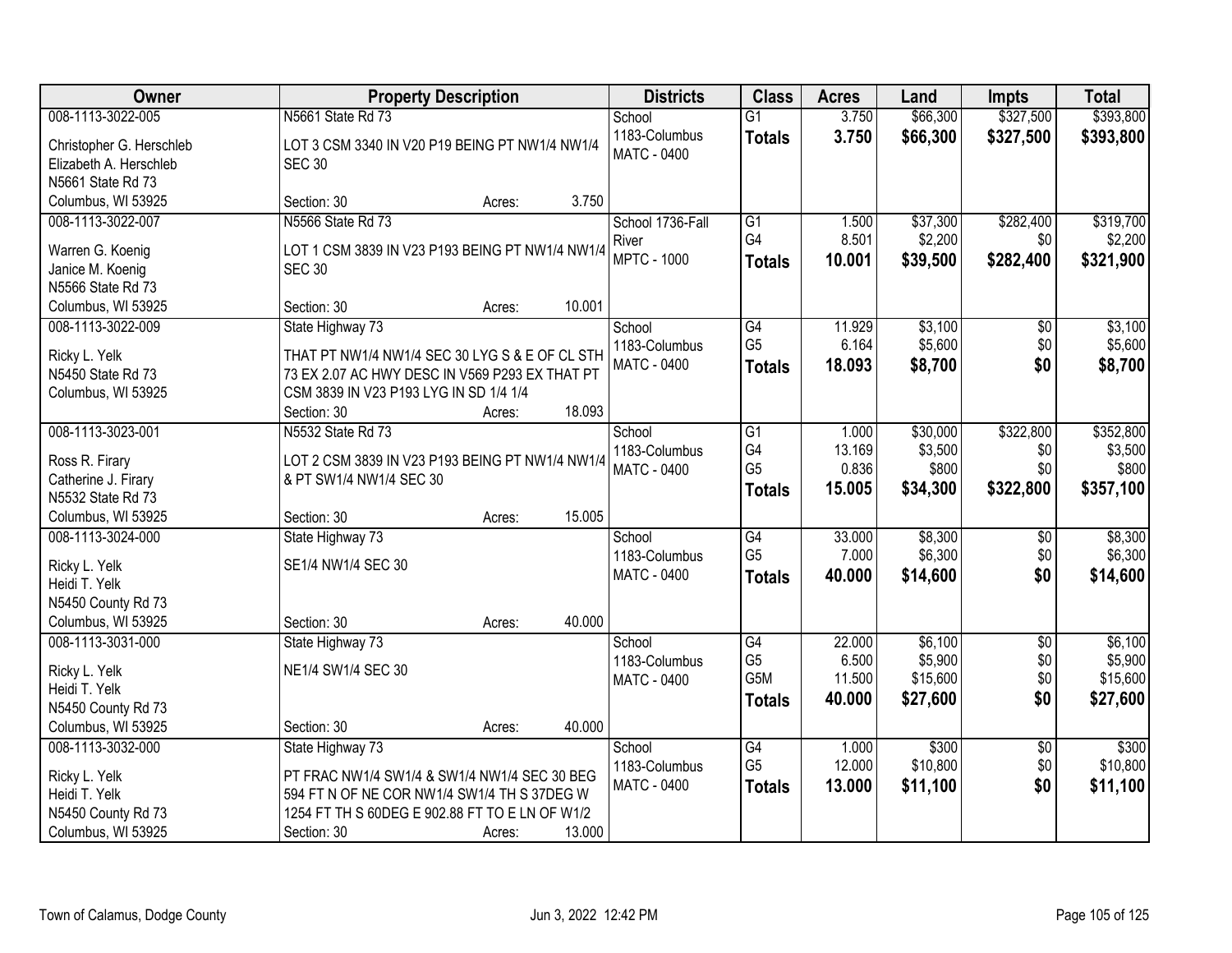| Owner                                   | <b>Property Description</b>                     | <b>Districts</b>        | <b>Class</b>    | <b>Acres</b> | Land     | <b>Impts</b>      | <b>Total</b> |
|-----------------------------------------|-------------------------------------------------|-------------------------|-----------------|--------------|----------|-------------------|--------------|
| 008-1113-3032-002                       | N5450 State Rd 73                               | School 1736-Fall        | $\overline{G1}$ | 2.000        | \$44,500 | \$310,600         | \$355,100    |
| Ricky L. Yelk                           | W FRAC 1/2 OF SW1/4 & SW FRAC 1/4 OF NW1/4 SEC  | River                   | G4              | 91.547       | \$23,300 | \$0               | \$23,300     |
| N5450 State Rd 73                       | 30 EX COM NE COR SD W1/2 SW1/4 TH N 594 FT TH   | <b>MPTC - 1000</b>      | G <sub>5</sub>  | 1.250        | \$1,200  | \$0               | \$1,200      |
| Columbus, WI 53925                      | S 37DEG W 1254 FT TH S 60DEG E 902.88 FT TH N   |                         | <b>Totals</b>   | 94.797       | \$69,000 | \$310,600         | \$379,600    |
|                                         | 94.797<br>Section: 30<br>Acres:                 |                         |                 |              |          |                   |              |
| 008-1113-3033-001                       | W12086 Moriah Rd                                | School 1736-Fall        | G4              | 12.484       | \$3,500  | \$0               | \$3,500      |
| Kleine Ecke LLC                         | LOT 1 CSM 3949 IN V24 P152 BEING PT SW1/4 SW1/4 | River                   | G7              | 2.000        | \$23,500 | \$12,500          | \$36,000     |
| N5450 State Rd 73                       | <b>SEC 30</b>                                   | <b>MPTC - 1000</b>      | <b>Totals</b>   | 14.484       | \$27,000 | \$12,500          | \$39,500     |
| Columbus, WI 53925                      |                                                 |                         |                 |              |          |                   |              |
|                                         | 14.484<br>Section: 30<br>Acres:                 |                         |                 |              |          |                   |              |
| 008-1113-3034-000                       | W11950 Moriah Rd                                | School                  | $\overline{G1}$ | 1.000        | \$30,000 | \$6,400           | \$36,400     |
| Ricky L. Yelk                           | SE1/4 SW1/4 SEC 30 EX LOT 1 OF CSM 3075 IN V18  | 1183-Columbus           | G4              | 32.700       | \$9,000  | \$0               | \$9,000      |
| Heidi T. Yelk                           | P67                                             | MATC - 0400             | G <sub>5</sub>  | 0.250        | \$300    | \$0               | \$300        |
| N5450 County Rd 73                      |                                                 |                         | <b>Totals</b>   | 33.950       | \$39,300 | \$6,400           | \$45,700     |
| Columbus, WI 53925                      | 33.950<br>Section: 30<br>Acres:                 |                         |                 |              |          |                   |              |
| 008-1113-3034-001                       | W11952 Moriah Rd                                | School                  | G1              | 2.200        | \$46,000 | \$38,500          | \$84,500     |
| Ronald C. Seeber                        | LOT 1 CSM 3075 IN V18 P67 BEING PT SE1/4 SW1/4  | 1183-Columbus           | G <sub>5</sub>  | 3.850        | \$11,000 | \$0               | \$11,000     |
| Kristina J. Seeber                      | <b>SEC 30</b>                                   | <b>MATC - 0400</b>      | <b>Totals</b>   | 6.050        | \$57,000 | \$38,500          | \$95,500     |
| W11952 Moriah Rd                        |                                                 |                         |                 |              |          |                   |              |
| Columbus, WI 53925                      | 6.050<br>Section: 30<br>Acres:                  |                         |                 |              |          |                   |              |
| 008-1113-3041-000                       | N5426 Lark Rd                                   | School                  | $\overline{G1}$ | 1.000        | \$30,000 | \$353,600         | \$383,600    |
|                                         |                                                 | 1183-Columbus           | G4              | 36.000       | \$8,500  | \$0               | \$8,500      |
| Roger W. Kaminski                       | NE1/4 SE1/4 SEC 30                              | <b>MATC - 0400</b>      | G <sub>5</sub>  | 1.000        | \$900    | \$0               | \$900        |
| Dawn R. Kaminski                        |                                                 |                         | G5M             | 2.000        | \$2,700  | \$0               | \$2,700      |
| N5426 Lark Rd                           | 40.000                                          |                         | <b>Totals</b>   | 40.000       | \$42,100 | \$353,600         | \$395,700    |
| Columbus, WI 53925<br>008-1113-3042-000 | Section: 30<br>Acres:<br>Lark Rd                |                         | G4              | 38.000       | \$10,500 |                   | \$10,500     |
|                                         |                                                 | School<br>1183-Columbus | G <sub>5</sub>  | 2.000        | \$1,800  | $\sqrt{6}$<br>\$0 | \$1,800      |
| Phyllis Herzberg                        | NW1/4 SE1/4 SEC 30                              | <b>MATC - 0400</b>      |                 | 40.000       | \$12,300 | \$0               | \$12,300     |
| 252 W Harrison St                       |                                                 |                         | <b>Totals</b>   |              |          |                   |              |
| Columbus, WI 53925                      |                                                 |                         |                 |              |          |                   |              |
|                                         | 40.000<br>Section: 30<br>Acres:                 |                         |                 |              |          |                   |              |
| 008-1113-3043-000                       | Moriah Rd                                       | School                  | G4              | 34.494       | \$9,200  | $\overline{50}$   | \$9,200      |
| Phyllis Herzberg                        | SW1/4 SE1/4 SEC 30 EX CSM 6042 IN V40 P233 EX   | 1183-Columbus           | G <sub>5</sub>  | 1.500        | \$100    | \$0               | \$100        |
| 252 W Harrison St                       | PARC DESC IN DOC# 1161128                       | <b>MATC - 0400</b>      | <b>Totals</b>   | 35.994       | \$9,300  | \$0               | \$9,300      |
| Columbus, WI 53925                      |                                                 |                         |                 |              |          |                   |              |
|                                         | 35.994<br>Section: 30<br>Acres:                 |                         |                 |              |          |                   |              |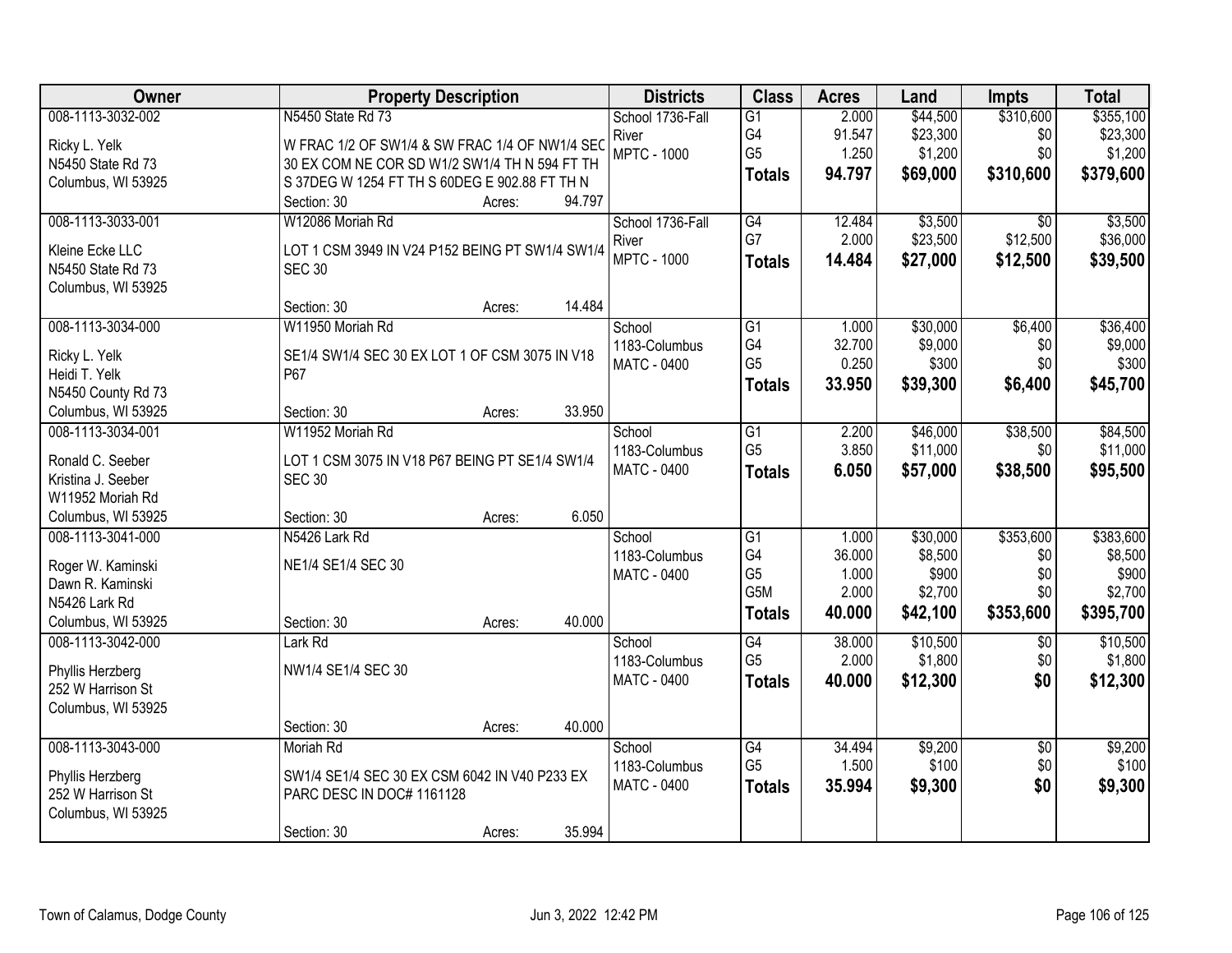| Owner                                         | <b>Property Description</b>                                 | <b>Districts</b>        | <b>Class</b>                      | <b>Acres</b>    | Land               | <b>Impts</b>           | <b>Total</b>       |
|-----------------------------------------------|-------------------------------------------------------------|-------------------------|-----------------------------------|-----------------|--------------------|------------------------|--------------------|
| 008-1113-3043-001                             | W11876 Moriah Rd                                            | School                  | $\overline{G1}$                   | 2.344           | \$47,100           | \$125,200              | \$172,300          |
| Andrew J. Harmon                              | LOT 1 CSM 6042 IN V40 P233 BEING PT SW1/4 SE1/4             | 1183-Columbus           | G4                                | 2.000           | \$600              | \$0                    | \$600              |
| Meredith A. Harmon                            | SEC 30 ALSO THAT PT SD 1/4 1/4 AS DESC IN DOC#              | MATC - 0400             | <b>Totals</b>                     | 4.344           | \$47,700           | \$125,200              | \$172,900          |
| W11876 Moriah Rd                              | 1161128                                                     |                         |                                   |                 |                    |                        |                    |
| Columbus, WI 53925                            | 4.344<br>Section: 30<br>Acres:                              |                         |                                   |                 |                    |                        |                    |
| 008-1113-3044-000                             | Lark Rd                                                     | School                  | $\overline{G4}$                   | 30.000          | \$7,900            | \$0                    | \$7,900            |
| Roger W. Kaminski                             | SE1/4 SE1/4 SEC 30                                          | 1183-Columbus           | G <sub>5</sub>                    | 10.000          | \$9,000            | \$0                    | \$9,000            |
| Dawn R. Kaminski                              |                                                             | <b>MATC - 0400</b>      | <b>Totals</b>                     | 40.000          | \$16,900           | \$0                    | \$16,900           |
| N5426 Lark Rd                                 |                                                             |                         |                                   |                 |                    |                        |                    |
| Columbus, WI 53925                            | 40.000<br>Section: 30<br>Acres:                             |                         |                                   |                 |                    |                        |                    |
| 008-1113-3111-000                             | W11629X Moriah Rd                                           | School                  | $\overline{G4}$                   | 29.000          | \$7,300            | $\overline{50}$        | \$7,300            |
|                                               | NE1/4 NE1/4 SEC 31                                          | 1183-Columbus           | G <sub>5</sub>                    | 10.000          | \$9,000            | \$0                    | \$9,000            |
| <b>Hayes Living Trust</b><br>W11629 Moriah Rd |                                                             | MATC - 0400             | G7                                | 1.000           | \$20,000           | \$98,500               | \$118,500          |
| Columbus, WI 53925                            |                                                             |                         | <b>Totals</b>                     | 40.000          | \$36,300           | \$98,500               | \$134,800          |
|                                               | 40.000<br>Section: 31<br>Acres:                             |                         |                                   |                 |                    |                        |                    |
| 008-1113-3112-000                             | W11819 Moriah Rd                                            | School                  | $\overline{G4}$                   | 33.514          | \$6,400            | \$0                    | \$6,400            |
|                                               |                                                             | 1183-Columbus           | G <sub>5</sub>                    | 1.000           | \$900              | \$0                    | \$900              |
| Phyllis Herzberg                              | NW1/4 NE1/4 SEC 31 EX CSM 4979 IN V32 P115 EX               | MATC - 0400             | G7                                | 1.500           | \$25,300           | \$127,400              | \$152,700          |
| 252 W Harrison St<br>Columbus, WI 53925       | PARC DESC IN DOC# 1040070                                   |                         | <b>Totals</b>                     | 36.014          | \$32,600           | \$127,400              | \$160,000          |
|                                               | 36.014<br>Section: 31<br>Acres:                             |                         |                                   |                 |                    |                        |                    |
| 008-1113-3112-001                             | W11899 Moriah Rd                                            | School                  | $\overline{G1}$                   | 3.817           | \$58,100           | \$252,000              | \$310,100          |
|                                               |                                                             | 1183-Columbus           | <b>Totals</b>                     | 3.817           | \$58,100           | \$252,000              | \$310,100          |
| Bradley A. Schmidt                            | LOT 1 CSM 4979 IN V32 P115 BEING PT NW1/4 NE1/4             | <b>MATC - 0400</b>      |                                   |                 |                    |                        |                    |
| Jennifer L. Schmidt                           | SEC 31 ALSO THAT PT SD 1/4 1/4 AS DESC IN DOC#              |                         |                                   |                 |                    |                        |                    |
| W11899 Moriah Rd<br>Columbus, WI 53925        | 1040070 ALL AS DESC IN DOC# 1042287<br>3.817<br>Section: 31 |                         |                                   |                 |                    |                        |                    |
| 008-1113-3113-000                             | Acres:<br>Moriah Rd                                         | School                  | $\overline{G4}$                   | 28.000          | \$7,000            | $\overline{50}$        | \$7,000            |
|                                               |                                                             | 1183-Columbus           | G <sub>5</sub>                    | 12.000          | \$10,800           | \$0                    | \$10,800           |
| Phyllis Herzberg                              | SW1/4 NE1/4 SEC 31                                          | MATC - 0400             | <b>Totals</b>                     | 40.000          | \$17,800           | \$0                    | \$17,800           |
| 252 W Harrison St                             |                                                             |                         |                                   |                 |                    |                        |                    |
| Columbus, WI 53925                            |                                                             |                         |                                   |                 |                    |                        |                    |
|                                               | 40.000<br>Section: 31<br>Acres:                             |                         |                                   |                 |                    |                        |                    |
| 008-1113-3114-000                             | W11629X Moriah Rd                                           | School<br>1183-Columbus | $\overline{G4}$<br>G <sub>5</sub> | 34.700<br>5.000 | \$8,200<br>\$4,500 | $\overline{30}$<br>\$0 | \$8,200<br>\$4,500 |
| <b>Hayes Living Trust</b>                     | SE1/4 NE1/4 SEC 31                                          | <b>MATC - 0400</b>      | G7                                | 0.300           | \$1,700            | \$101,400              | \$103,100          |
| W11629 Moriah Rd                              |                                                             |                         | <b>Totals</b>                     | 40.000          | \$14,400           | \$101,400              | \$115,800          |
| Columbus, WI 53925                            |                                                             |                         |                                   |                 |                    |                        |                    |
|                                               | 40.000<br>Section: 31<br>Acres:                             |                         |                                   |                 |                    |                        |                    |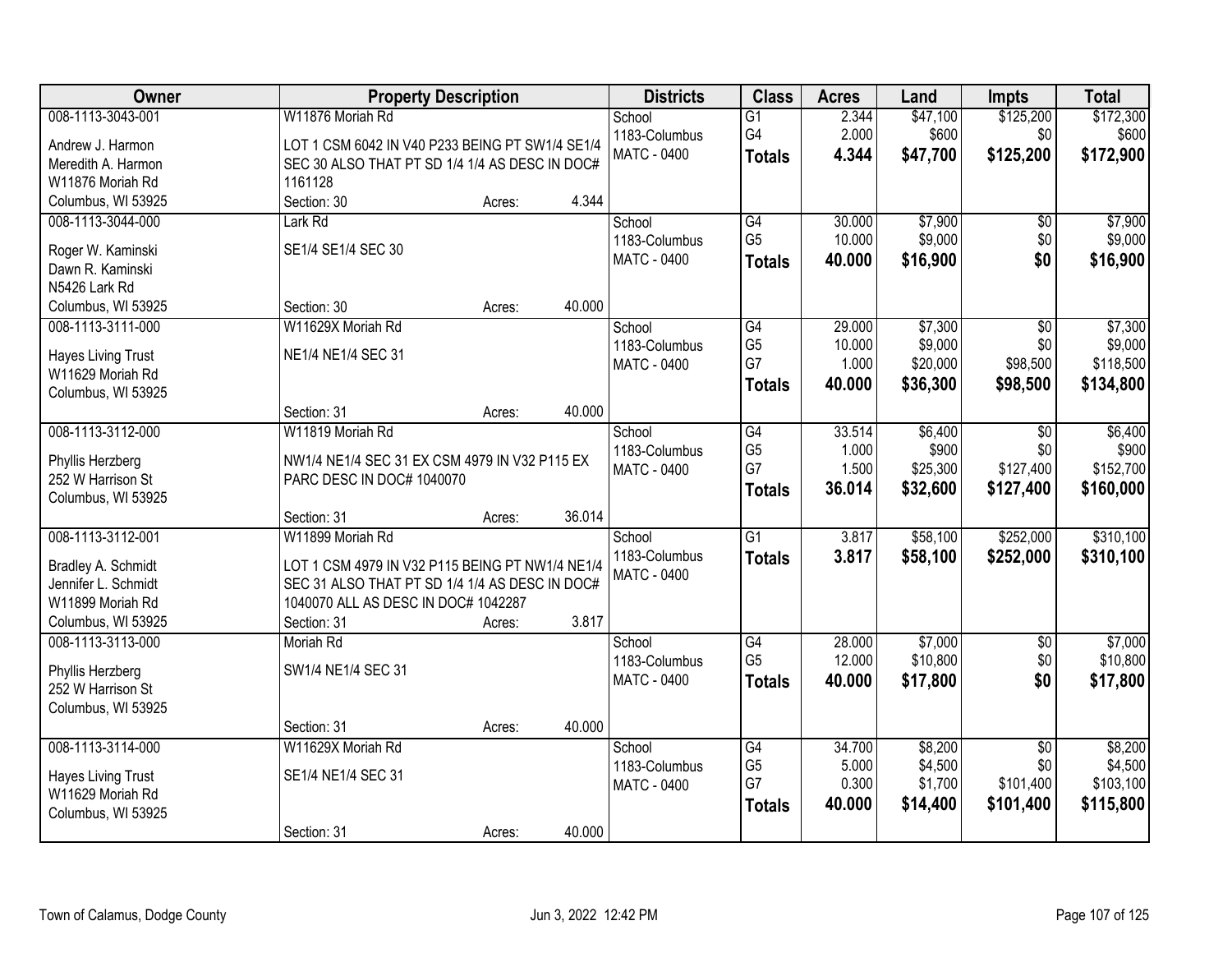| Owner                   | <b>Property Description</b>                      | <b>Districts</b>   | <b>Class</b>    | <b>Acres</b> | Land     | Impts           | <b>Total</b> |
|-------------------------|--------------------------------------------------|--------------------|-----------------|--------------|----------|-----------------|--------------|
| 008-1113-3122-001       | State Highway 73                                 | School             | $\overline{G4}$ | 111.753      | \$30,100 | $\overline{50}$ | \$30,100     |
| Ronald E. Lewke         | THAT PT FRAC NW1/4 NW1/4, PT FRAC NE1/4 NW1/4    | 1183-Columbus      | <b>Totals</b>   | 111.753      | \$30,100 | \$0             | \$30,100     |
| N5145 State Rd 73       | N 15 AC OF FRAC SE1/4 NW1/4 & FRAC SW1/4 NW1/4   | <b>MATC - 0400</b> |                 |              |          |                 |              |
| Columbus, WI 53925      | ALL LYG ELY OF ELY ROW LN OF STH 73 & ALL IN     |                    |                 |              |          |                 |              |
|                         | 111.753<br>Section: 31<br>Acres:                 |                    |                 |              |          |                 |              |
| 008-1113-3123-000       | State Highway 73                                 | School             | G4              | 19.647       | \$5,300  | $\overline{60}$ | \$5,300      |
|                         |                                                  | 1183-Columbus      | G <sub>5</sub>  | 1.000        | \$100    | \$0             | \$100        |
| Ronald Lewke            | THAT PT OF S 825 FT OF FRAC SW1/4 NW1/4 SEC 31   | MATC - 0400        | <b>Totals</b>   | 20.647       | \$5,400  | \$0             | \$5,400      |
| N5141 State Rd 73       | LYG ELY OF ELY ROW (AS DESC IN V378 P339 &       |                    |                 |              |          |                 |              |
| Columbus, WI 53925      | V570 P951) OF STH 73<br>20.647<br>Section: 31    |                    |                 |              |          |                 |              |
| 008-1113-3123-002       | Acres:<br>N5196 State Rd 73                      | School             | $\overline{G1}$ | 1.000        | \$30,000 | \$143,100       | \$173,100    |
|                         |                                                  | 1183-Columbus      |                 |              |          |                 |              |
| Sean M. Copeland        | LOT 1 CSM 4512 IN V28 P264 BEING PT NW1/4 NW1/4  | <b>MATC - 0400</b> | <b>Totals</b>   | 1.000        | \$30,000 | \$143,100       | \$173,100    |
| N5198 State Rd 73       | & PT SW1/4 NW1/4 SEC 31                          |                    |                 |              |          |                 |              |
| Columbus, WI 53925      |                                                  |                    |                 |              |          |                 |              |
|                         | 1.000<br>Section: 31<br>Acres:                   |                    |                 |              |          |                 |              |
| 008-1113-3123-004       | N5141 State Rd 73                                | School             | G1              | 1.000        | \$30,000 | \$130,100       | \$160, 100   |
| Ronald Lewke            | LOT 1 CSM 6161 IN V41 P239 BEING PT SW1/4 NW1/4  | 1183-Columbus      | G4              | 1.513        | \$400    | \$0             | \$400        |
| N5141 State Rd 73       | <b>SEC 31</b>                                    | <b>MATC - 0400</b> | <b>Totals</b>   | 2.513        | \$30,400 | \$130,100       | \$160,500    |
| Columbus, WI 53925      |                                                  |                    |                 |              |          |                 |              |
|                         | 2.513<br>Section: 31<br>Acres:                   |                    |                 |              |          |                 |              |
| 008-1113-3123-005       | N5201 State Rd 73                                | School             | $\overline{G4}$ | 4.426        | \$1,300  | $\overline{50}$ | \$1,300      |
|                         |                                                  | 1183-Columbus      | G <sub>5</sub>  | 2.000        | \$100    | \$0             | \$100        |
| Ronald Lewke            | LOT 2 CSM 6161 IN V41 P239 BEING PT NW1/4 NW1/4  | <b>MATC - 0400</b> | G7              | 1.000        | \$5,000  | \$8,600         | \$13,600     |
| N5141 State Rd 73       | & PT SW1/4 NW1/4 SEC 31                          |                    | <b>Totals</b>   | 7.426        | \$6,400  | \$8,600         | \$15,000     |
| Columbus, WI 53925      |                                                  |                    |                 |              |          |                 |              |
|                         | 7.426<br>Section: 31<br>Acres:                   |                    |                 |              |          |                 |              |
| 008-1113-3124-002       | W12004 Kirchberg Rd                              | School             | $\overline{G1}$ | 2.000        | \$44,500 | \$198,500       | \$243,000    |
| Leonard W. Lienke Jr    | LOT 1 CSM 3895 IN V24 P30 BEING PT SE1/4 NW1/4   | 1183-Columbus      | <b>Totals</b>   | 2.000        | \$44,500 | \$198,500       | \$243,000    |
| Vicky L. Lienke         | <b>SEC 31</b>                                    | <b>MATC - 0400</b> |                 |              |          |                 |              |
| W12004 Kirchberg Rd     |                                                  |                    |                 |              |          |                 |              |
| Columbus, WI 53925-9428 | 2.000<br>Section: 31<br>Acres:                   |                    |                 |              |          |                 |              |
| 008-1113-3124-003       | W12000 Kirchberg Rd                              | School             | G4              | 21.311       | \$5,200  | $\overline{50}$ | \$5,200      |
| Steven F. Lienke        | S 25 AC OF SE1/4 NW1/4 SEC 31 EX CSM 3895 IN V24 | 1183-Columbus      | G7              | 1.500        | \$25,300 | \$165,900       | \$191,200    |
| Kevin E. Lienke         | P30                                              | <b>MATC - 0400</b> | <b>Totals</b>   | 22.811       | \$30,500 | \$165,900       | \$196,400    |
| W12000 Kirchberg Rd     |                                                  |                    |                 |              |          |                 |              |
| Columbus, WI 53925      | 22.811<br>Section: 31<br>Acres:                  |                    |                 |              |          |                 |              |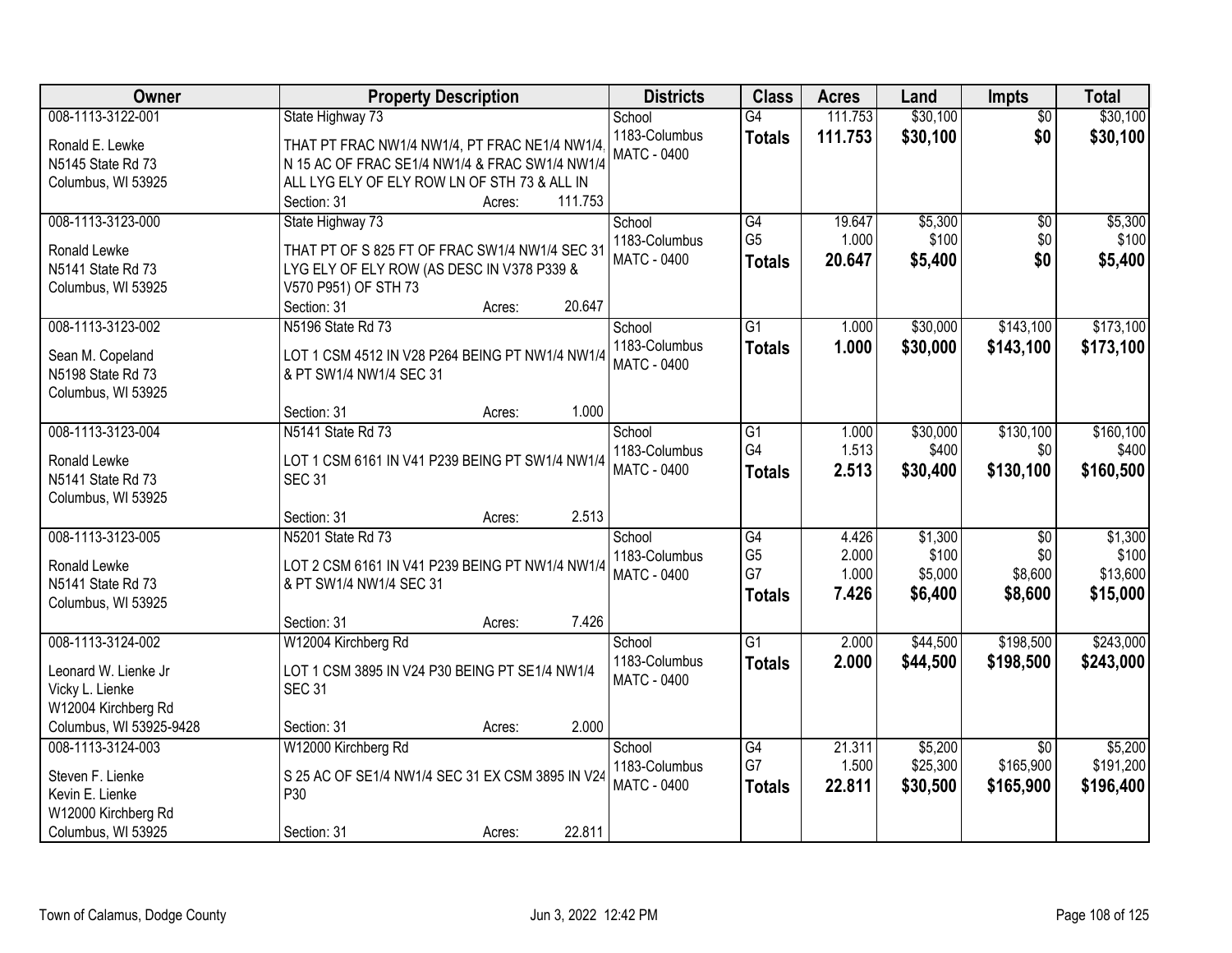| Owner                      |                                                 | <b>Property Description</b> |        | <b>Districts</b>   | <b>Class</b>    | <b>Acres</b> | Land     | <b>Impts</b>    | <b>Total</b> |
|----------------------------|-------------------------------------------------|-----------------------------|--------|--------------------|-----------------|--------------|----------|-----------------|--------------|
| 008-1113-3131-000          | State Highway 73                                |                             |        | School             | $\overline{G4}$ | 37.500       | \$7,300  | $\overline{50}$ | \$7,300      |
| Steven F. Lienke           | NE1/4 SW1/4 SEC 31                              |                             |        | 1183-Columbus      | G <sub>5</sub>  | 2.500        | \$2,300  | \$0             | \$2,300      |
| Kevin E. Lienke            |                                                 |                             |        | MATC - 0400        | <b>Totals</b>   | 40.000       | \$9,600  | \$0             | \$9,600      |
| W12000 Kirchberg Rd        |                                                 |                             |        |                    |                 |              |          |                 |              |
| Columbus, WI 53925         | Section: 31                                     | Acres:                      | 40.000 |                    |                 |              |          |                 |              |
| 008-1113-3132-000          | W12009 Kirchberg Rd                             |                             |        | School             | $\overline{G1}$ | 1.000        | \$30,000 | \$188,800       | \$218,800    |
|                            |                                                 |                             |        | 1183-Columbus      | G4              | 17.000       | \$4,100  | \$0             | \$4,100      |
| Kirchberg Trust 01/30/2001 | THAT PT FRAC W1/2 SW1/4 SEC 31 LYG ELY OF       |                             |        | <b>MATC - 0400</b> | G <sub>5</sub>  | 13.600       | \$12,300 | \$0             | \$12,300     |
| W12009 Kirchberg Rd        | RELOC STH 73 EX HWY DESC IN V381 P639           |                             |        |                    | <b>Totals</b>   | 31.600       | \$46,400 | \$188,800       | \$235,200    |
| Columbus, WI 53925         |                                                 |                             |        |                    |                 |              |          |                 |              |
|                            | Section: 31                                     | Acres:                      | 31.600 |                    |                 |              |          |                 |              |
| 008-1113-3132-001          | Old Highway 73 Rd                               |                             |        | School             | $\overline{G5}$ | 9.959        | \$9,000  | $\sqrt{6}$      | \$9,000      |
| Jeffrey G. Errthum         | THAT PT OF SW1/4 SW1/4 & NW1/4 SW1/4 SEC 31 AS  |                             |        | 1183-Columbus      | <b>Totals</b>   | 9.959        | \$9,000  | \$0             | \$9,000      |
| 212 Ridgeview Dr           | <b>DESC IN DOC# 1146904</b>                     |                             |        | <b>MATC - 0400</b> |                 |              |          |                 |              |
| Columbus, WI 53925         |                                                 |                             |        |                    |                 |              |          |                 |              |
|                            | Section: 31                                     | Acres:                      | 9.959  |                    |                 |              |          |                 |              |
| 008-1113-3133-000          | N4958 Old Highway 73 Rd                         |                             |        | School             | G1              | 2.000        | \$44,500 | \$346,500       | \$391,000    |
|                            |                                                 |                             |        | 1183-Columbus      | G4              | 27.500       | \$6,800  | \$0             | \$6,800      |
| Gary J. Errthum            | THAT PT FRAC W1/2 SW1/4 SEC 31 LYG WLY OF       |                             |        | <b>MATC - 0400</b> | G <sub>5</sub>  | 11.087       | \$10,000 | \$0             | \$10,000     |
| Delores H. Errthum         | RELOC STH 73 EX HWY DESC IN V381 P639 EX THAT   |                             |        |                    | <b>Totals</b>   | 40.587       | \$61,300 | \$346,500       | \$407,800    |
| N4958 Old Highway 73 Rd    | PT LYG WLY OF OLD STH 73 AS DESC IN DOC#        |                             |        |                    |                 |              |          |                 |              |
| Columbus, WI 53925         | Section: 31                                     | Acres:                      | 40.587 |                    |                 |              |          |                 |              |
| 008-1113-3134-000          | State Highway 73                                |                             |        | School             | $\overline{G4}$ | 22.000       | \$5,400  | $\overline{50}$ | \$5,400      |
| Michael L. Krakow          | SE1/4 SW1/4 SEC 31 EX THAT PT LOT 1 OF CSM 3012 |                             |        | 1183-Columbus      | G <sub>5</sub>  | 17.780       | \$16,000 | \$0             | \$16,000     |
| Linda M. Krakow            | IN V17 P300 LYG IN SD 1/4 1/4                   |                             |        | <b>MATC - 0400</b> | <b>Totals</b>   | 39.780       | \$21,400 | \$0             | \$21,400     |
| N4888 Henning Rd           |                                                 |                             |        |                    |                 |              |          |                 |              |
| Columbus, WI 53925         | Section: 31                                     | Acres:                      | 39.780 |                    |                 |              |          |                 |              |
| 008-1113-3141-000          | State Highway 73                                |                             |        | School             | $\overline{G4}$ | 40.000       | \$9,800  | $\overline{50}$ | \$9,800      |
| Maurice & Karen Frey Trust | NE1/4 SE1/4 SEC 31                              |                             |        | 1183-Columbus      | <b>Totals</b>   | 40.000       | \$9,800  | \$0             | \$9,800      |
| N5097 Moriah Rd            |                                                 |                             |        | MATC - 0400        |                 |              |          |                 |              |
| Columbus, WI 53925         |                                                 |                             |        |                    |                 |              |          |                 |              |
|                            | Section: 31                                     | Acres:                      | 40.000 |                    |                 |              |          |                 |              |
| 008-1113-3142-000          | State Highway 73                                |                             |        | School             | G4              | 34.000       | \$8,800  | $\overline{50}$ | \$8,800      |
|                            |                                                 |                             |        | 1183-Columbus      | G <sub>5</sub>  | 6.000        | \$5,400  | \$0             | \$5,400      |
| Phyllis Herzberg           | NW1/4 SE1/4 SEC 31                              |                             |        | <b>MATC - 0400</b> | <b>Totals</b>   | 40.000       | \$14,200 | \$0             | \$14,200     |
| 252 W Harrison St          |                                                 |                             |        |                    |                 |              |          |                 |              |
| Columbus, WI 53925         |                                                 |                             |        |                    |                 |              |          |                 |              |
|                            | Section: 31                                     | Acres:                      | 40.000 |                    |                 |              |          |                 |              |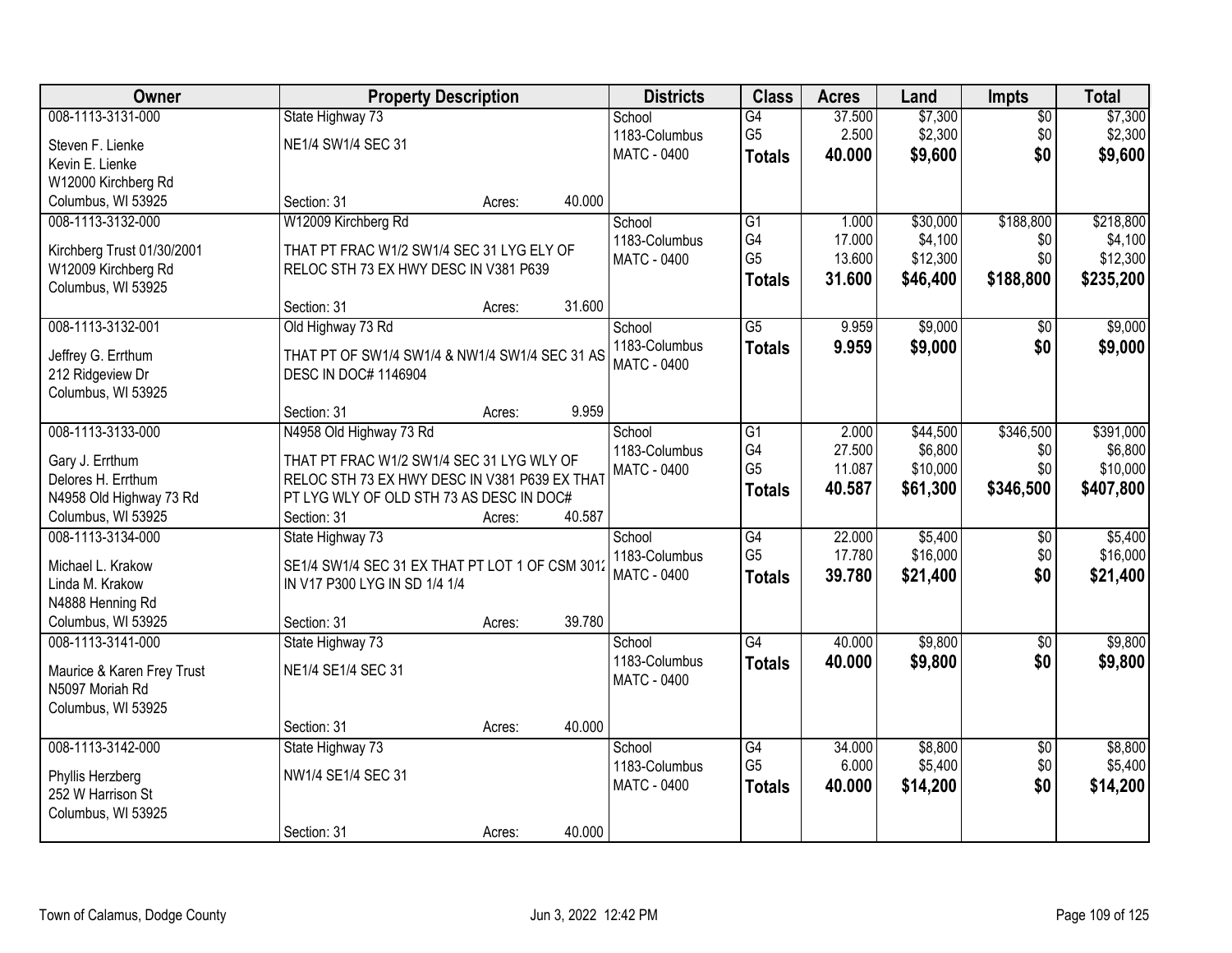| Owner                     | <b>Property Description</b>                                                                          |        |         | <b>Districts</b>                    | <b>Class</b>         | <b>Acres</b>    | Land                | <b>Impts</b>    | <b>Total</b>        |
|---------------------------|------------------------------------------------------------------------------------------------------|--------|---------|-------------------------------------|----------------------|-----------------|---------------------|-----------------|---------------------|
| 008-1113-3143-000         | State Highway 73                                                                                     |        |         | School                              | $\overline{G4}$      | 30.630          | \$7,700             | $\overline{50}$ | \$7,700             |
| Michael L. Krakow         | SW1/4 SE1/4 SEC 31 EX THAT PT LOT 1 OF CSM 3012                                                      |        |         | 1183-Columbus                       | G <sub>5</sub>       | 9.000           | \$8,100             | \$0             | \$8,100             |
| Linda M. Krakow           | IN V17 P300 LYG IN SD 1/4 1/4                                                                        |        |         | <b>MATC - 0400</b>                  | <b>Totals</b>        | 39.630          | \$15,800            | \$0             | \$15,800            |
| N4888 Henning Rd          |                                                                                                      |        |         |                                     |                      |                 |                     |                 |                     |
| Columbus, WI 53925        | Section: 31                                                                                          | Acres: | 39.630  |                                     |                      |                 |                     |                 |                     |
| 008-1113-3143-001         | <b>Henning Rd</b>                                                                                    |        |         | School                              | $\overline{G1}$      | 0.590           | \$3,500             | \$0             | \$3,500             |
| Michael L. Krakow         |                                                                                                      |        |         | 1183-Columbus                       | <b>Totals</b>        | 0.590           | \$3,500             | \$0             | \$3,500             |
| Linda M. Krakow           | PT SW1/4 SE1/4 PT SE1/4 SW 1/4 SEC 31 BEING THA<br>PT LOT 1 OF CSM 3012 V17 P300 LYG IN SD 1/4 1/4'S |        |         | <b>MATC - 0400</b>                  |                      |                 |                     |                 |                     |
| N4888 Henning Rd          |                                                                                                      |        |         |                                     |                      |                 |                     |                 |                     |
| Columbus, WI 53925        | Section: 31                                                                                          | Acres: | 0.590   |                                     |                      |                 |                     |                 |                     |
| 008-1113-3144-000         | State Highway 73                                                                                     |        |         | School                              | $\overline{G4}$      | 38.500          | \$10,500            | $\overline{50}$ | \$10,500            |
|                           |                                                                                                      |        |         | 1183-Columbus                       | G <sub>5</sub>       | 1.500           | \$1,400             | \$0             | \$1,400             |
| Jesse E. Merfeld          | SE1/4 SE1/4 SEC 31                                                                                   |        |         | MATC - 0400                         | <b>Totals</b>        | 40.000          | \$11,900            | \$0             | \$11,900            |
| Carissa M. Merfeld        |                                                                                                      |        |         |                                     |                      |                 |                     |                 |                     |
| N4997 Moriah Rd           |                                                                                                      |        |         |                                     |                      |                 |                     |                 |                     |
| Columbus, WI 53925        | Section: 31                                                                                          | Acres: | 40.000  |                                     |                      |                 |                     |                 |                     |
| 008-1113-3212-001         | Moriah Rd                                                                                            |        |         | School                              | G4<br>G <sub>5</sub> | 12.760          | \$3,600             | \$0             | \$3,600             |
| Richard A. Schneider      | LOT 1 CSM 4136 IN V25 P264 BEING PT NE1/4 SEC 32                                                     |        |         | 1183-Columbus<br><b>MATC - 0400</b> | G5M                  | 6.220<br>21.020 | \$5,600<br>\$27,200 | \$0<br>\$0      | \$5,600<br>\$27,200 |
| N5102 Moriah Rd           |                                                                                                      |        |         |                                     |                      | 40.000          | \$36,400            | \$0             |                     |
| Columbus, WI 53925        |                                                                                                      |        |         |                                     | <b>Totals</b>        |                 |                     |                 | \$36,400            |
|                           | Section: 32                                                                                          | Acres: | 40.000  |                                     |                      |                 |                     |                 |                     |
| 008-1113-3214-001         | N5102 Moriah Rd                                                                                      |        |         | School                              | $\overline{G2}$      | 0.500           | \$2,100             | \$0             | \$2,100             |
| Alfred E. Schneider et al | NE1/4 SEC 32 EX CSM 4136 IN V25 P264                                                                 |        |         | 1183-Columbus                       | G4                   | 88.900          | \$24,400            | \$0             | \$24,400            |
| c/o N5102 Moriah Rd       |                                                                                                      |        |         | <b>MATC - 0400</b>                  | G <sub>5</sub>       | 19.600          | \$17,700            | \$0             | \$17,700            |
| PO Box 438                |                                                                                                      |        |         |                                     | G5M                  | 9.000           | \$12,200            | \$0             | \$12,200            |
| Columbus, WI 53925        | Section: 32                                                                                          | Acres: | 120.000 |                                     | G7                   | 2.000           | \$30,500            | \$210,800       | \$241,300           |
|                           |                                                                                                      |        |         |                                     | <b>Totals</b>        | 120.000         | \$86,900            | \$210,800       | \$297,700           |
| 008-1113-3221-000         | Moriah Rd                                                                                            |        |         | School                              | G4                   | 19.460          | \$5,200             | \$0             | \$5,200             |
| David R. Steinich         | PT E1/2 NW1/4 SEC 32 BEG 48.3 FT W OF NE COR TH                                                      |        |         | 1183-Columbus                       | G <sub>5</sub>       | 3.000           | \$2,700             | \$0             | \$2,700             |
| Joann L. Steinich         | W 1273.8 FT TO NW COR TH S 1536.3 FT TH N                                                            |        |         | <b>MATC - 0400</b>                  | <b>Totals</b>        | 22.460          | \$7,900             | \$0             | \$7,900             |
| N5283 Moriah Rd           | 38DEG 22MIN E 2001.9 FT TO POB                                                                       |        |         |                                     |                      |                 |                     |                 |                     |
| Columbus, WI 53925        | Section: 32                                                                                          | Acres: | 22.460  |                                     |                      |                 |                     |                 |                     |
| 008-1113-3222-001         | W11629 Moriah Rd                                                                                     |        |         | School                              | G4                   | 38.627          | \$9,700             | $\overline{50}$ | \$9,700             |
| <b>Hayes Living Trust</b> | NW1/4 NW1/4 SEC 32                                                                                   |        |         | 1183-Columbus                       | G <sub>5</sub>       | 0.500           | \$500               | \$0             | \$500               |
| W11629 Moriah Rd          |                                                                                                      |        |         | <b>MATC - 0400</b>                  | G7                   | 0.700           | \$14,000            | \$152,800       | \$166,800           |
| Columbus, WI 53925        |                                                                                                      |        |         |                                     | <b>Totals</b>        | 39.827          | \$24,200            | \$152,800       | \$177,000           |
|                           | Section: 32                                                                                          | Acres: | 39.827  |                                     |                      |                 |                     |                 |                     |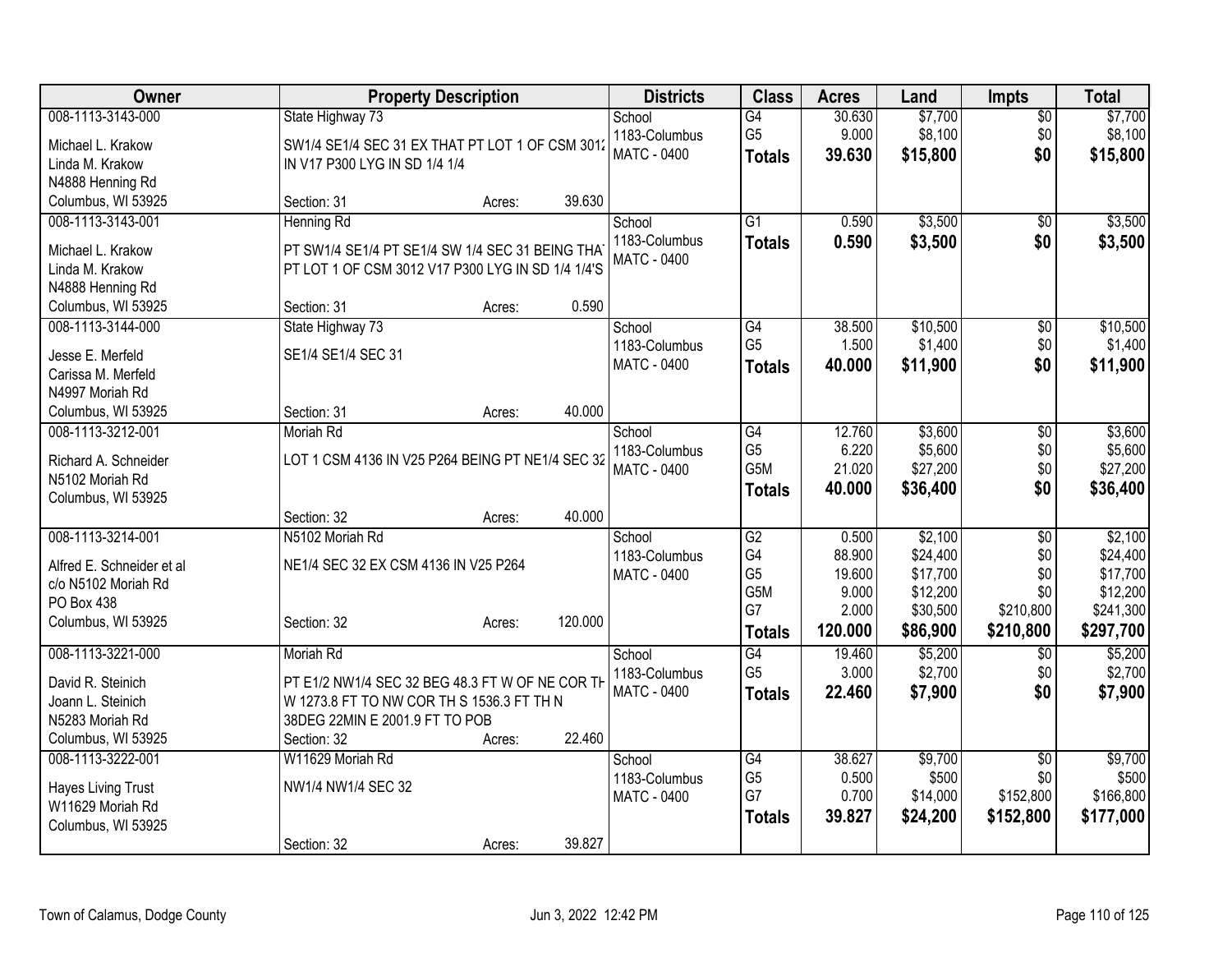| Owner                                         |                                                  | <b>Property Description</b> |        | <b>Districts</b>   | <b>Class</b>    | <b>Acres</b> | Land     | <b>Impts</b>    | <b>Total</b> |
|-----------------------------------------------|--------------------------------------------------|-----------------------------|--------|--------------------|-----------------|--------------|----------|-----------------|--------------|
| 008-1113-3223-000                             | W11629X Moriah Rd                                |                             |        | School             | G4              | 37.800       | \$9,100  | $\overline{50}$ | \$9,100      |
| <b>Hayes Living Trust</b>                     | SW1/4 NW1/4 SEC 32                               |                             |        | 1183-Columbus      | G <sub>5</sub>  | 2.000        | \$1,800  | \$0             | \$1,800      |
| W11629 Moriah Rd                              |                                                  |                             |        | <b>MATC - 0400</b> | G7              | 0.200        | \$4,300  | \$16,500        | \$20,800     |
| Columbus, WI 53925                            |                                                  |                             |        |                    | <b>Totals</b>   | 40.000       | \$15,200 | \$16,500        | \$31,700     |
|                                               | Section: 32                                      | Acres:                      | 40.000 |                    |                 |              |          |                 |              |
| 008-1113-3224-000                             | N5283 Moriah Rd                                  |                             |        | School             | $\overline{G4}$ | 40.500       | \$9,200  | $\overline{50}$ | \$9,200      |
| David R. Steinich                             | PT E1/2 NW1/4 BEG NE COR TH W 48.3 FT TH S       |                             |        | 1183-Columbus      | G <sub>5</sub>  | 16.040       | \$14,500 | \$0             | \$14,500     |
| N5283 Moriah Rd                               | 38DEG 22MIN W 2001.9 FT TO W LN SE1/4 NW1/4 TH   |                             |        | <b>MATC - 0400</b> | G7              | 1.000        | \$20,000 | \$356,900       | \$376,900    |
| Columbus, WI 53925                            | S TO SW COR THE TO SE COR THIN TO POB            |                             |        |                    | <b>Totals</b>   | 57.540       | \$43,700 | \$356,900       | \$400,600    |
|                                               | Section: 32                                      | Acres:                      | 57.540 |                    |                 |              |          |                 |              |
| 008-1113-3231-000                             | N5097 Moriah Rd                                  |                             |        | School             | $\overline{G4}$ | 38.500       | \$10,200 | $\overline{50}$ | \$10,200     |
|                                               | NE1/4 SW1/4 SEC 32                               |                             |        | 1183-Columbus      | G <sub>5</sub>  | 1.000        | \$900    | \$0             | \$900        |
| Maurice & Karen Frey Trust<br>N5097 Moriah Rd |                                                  |                             |        | MATC - 0400        | G7              | 0.500        | \$10,000 | \$131,400       | \$141,400    |
| Columbus, WI 53925                            |                                                  |                             |        |                    | <b>Totals</b>   | 40.000       | \$21,100 | \$131,400       | \$152,500    |
|                                               | Section: 32                                      | Acres:                      | 40.000 |                    |                 |              |          |                 |              |
| 008-1113-3232-000                             | N5097X Moriah Rd                                 |                             |        | School             | $\overline{G4}$ | 39.500       | \$10,400 | $\sqrt{6}$      | \$10,400     |
|                                               |                                                  |                             |        | 1183-Columbus      | G7              | 0.500        | \$9,300  | \$19,500        | \$28,800     |
| Maurice & Karen Frey Trust                    | NW1/4 SW1/4 SEC 32                               |                             |        | <b>MATC - 0400</b> | <b>Totals</b>   | 40.000       | \$19,700 | \$19,500        | \$39,200     |
| N5097 Moriah Rd                               |                                                  |                             |        |                    |                 |              |          |                 |              |
| Columbus, WI 53925                            | Section: 32                                      | Acres:                      | 40.000 |                    |                 |              |          |                 |              |
| 008-1113-3233-000                             | Moriah Rd                                        |                             |        | School             | $\overline{G4}$ | 37.000       | \$10,000 | $\overline{50}$ | \$10,000     |
|                                               |                                                  |                             |        | 1183-Columbus      | G <sub>5</sub>  | 3.000        | \$2,700  | \$0             | \$2,700      |
| Jesse E. Merfeld                              | SW1/4 SW1/4 SEC 32                               |                             |        | <b>MATC - 0400</b> | <b>Totals</b>   | 40.000       | \$12,700 | \$0             | \$12,700     |
| Carissa M. Merfeld                            |                                                  |                             |        |                    |                 |              |          |                 |              |
| N4997 Moriah Rd                               |                                                  |                             |        |                    |                 |              |          |                 |              |
| Columbus, WI 53925                            | Section: 32                                      | Acres:                      | 40.000 |                    |                 |              |          |                 |              |
| 008-1113-3234-000                             | N4999 Moriah Rd                                  |                             |        | School             | $\overline{G4}$ | 30.216       | \$7,900  | $\sqrt{6}$      | \$7,900      |
| Jesse E. Merfeld                              | SE1/4 SW1/4 SEC 32 ALSO PT OF SW1/4 SE1/4 COM    |                             |        | 1183-Columbus      | G <sub>5</sub>  | 2.000        | \$1,800  | \$0             | \$1,800      |
| Carissa M. Merfeld                            | S1/4 COR TH N 2DEG 52MIN W ALG N-S 1/4 LN 535.79 |                             |        | <b>MATC - 0400</b> | G5M             | 2.500        | \$3,400  | \$0             | \$3,400      |
| N4997 Moriah Rd                               | FT TO POB TH N 58DEG 11MIN E 214.83 FT TO CL     |                             |        |                    | G7              | 2.000        | \$30,500 | \$164,500       | \$195,000    |
| Columbus, WI 53925                            | Section: 32                                      | Acres:                      | 36.716 |                    | <b>Totals</b>   | 36.716       | \$43,600 | \$164,500       | \$208,100    |
| 008-1113-3234-001                             | N4951 Moriah Rd                                  |                             |        | School             | $\overline{G1}$ | 2.144        | \$38,100 | \$227,800       | \$265,900    |
|                                               |                                                  |                             |        | 1183-Columbus      | G4              | 2.000        | \$500    | \$0             | \$500        |
| Ryan Schultz                                  | LOT 1 CSM 6182 IN V41 P285 BEING PT SE1/4 SW1/4  |                             |        | <b>MATC - 0400</b> | <b>Totals</b>   | 4.144        | \$38,600 | \$227,800       | \$266,400    |
| Auburne Gahlman<br>N4951 Moriah Rd            | & PT SW1/4 SE1/4 SEC 32                          |                             |        |                    |                 |              |          |                 |              |
|                                               |                                                  |                             |        |                    |                 |              |          |                 |              |
| Columbus, WI 53925                            | Section: 32                                      | Acres:                      | 4.144  |                    |                 |              |          |                 |              |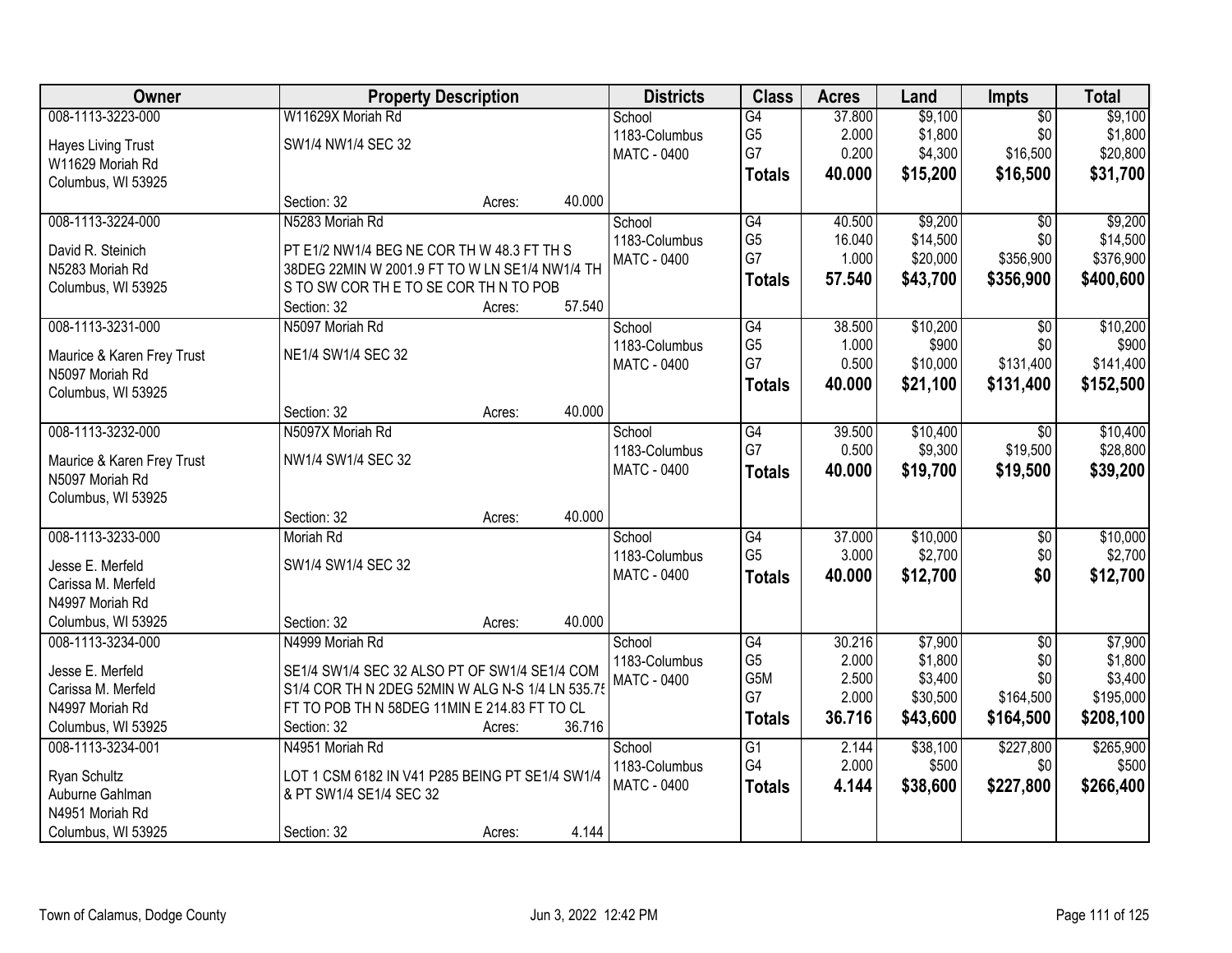| 008-1113-3241-000<br>N5043 US Highway 151<br>$\overline{G4}$<br>23.388<br>\$2,700<br>$\overline{50}$<br>School<br>G <sub>5</sub><br>\$9,000<br>\$0<br>1183-Columbus<br>10.000<br>Daniel M. Rake<br>THAT PT E1/2 SE1/4 SEC 32 LYG N & W OF USH 151<br>G7<br>\$123,200<br>1.000<br>\$20,000<br><b>MATC - 0400</b> | \$2,700<br>\$9,000<br>\$143,200 |
|-----------------------------------------------------------------------------------------------------------------------------------------------------------------------------------------------------------------------------------------------------------------------------------------------------------------|---------------------------------|
|                                                                                                                                                                                                                                                                                                                 |                                 |
|                                                                                                                                                                                                                                                                                                                 |                                 |
| Dale M. Rake<br>EX HWY DESC IN V286 P450 EX HWY DESC IN V347                                                                                                                                                                                                                                                    |                                 |
| 34.388<br>\$31,700<br>\$123,200<br><b>Totals</b><br>P515 EX HWY DESC IN V758 P486<br>N5043 Us Highway 151                                                                                                                                                                                                       | \$154,900                       |
| 34.388<br>Columbus, WI 53925<br>Section: 32<br>Acres:                                                                                                                                                                                                                                                           |                                 |
| $\overline{G4}$<br>\$8,100<br>30.000                                                                                                                                                                                                                                                                            | \$8,100                         |
| 008-1113-3242-000<br>Moriah Rd<br>School<br>\$0<br>G <sub>5</sub><br>\$9,000<br>10.000                                                                                                                                                                                                                          |                                 |
| \$0<br>1183-Columbus<br>NW1/4 SE1/4 SEC 32<br>Ricky L. Zenger                                                                                                                                                                                                                                                   | \$9,000                         |
| \$0<br>MATC - 0400<br>40.000<br>\$17,100<br><b>Totals</b><br>N4920 Moriah Rd                                                                                                                                                                                                                                    | \$17,100                        |
| Columbus, WI 53925                                                                                                                                                                                                                                                                                              |                                 |
| 40.000<br>Section: 32<br>Acres:                                                                                                                                                                                                                                                                                 |                                 |
| 008-1113-3243-000<br>\$3,400<br>N4920 Moriah Rd<br>$\overline{G4}$<br>19.750<br>$\overline{50}$<br>School                                                                                                                                                                                                       | \$3,400                         |
| G <sub>5</sub><br>8.820<br>\$8,000<br>\$0<br>1183-Columbus                                                                                                                                                                                                                                                      | \$8,000                         |
| THAT PT SW1/4 SE1/4 SEC 32 LYG ELY OF CL<br>Ricky L. Zenger<br>G7<br>2.000<br>\$48,500<br>\$30,500<br>MATC - 0400                                                                                                                                                                                               | \$79,000                        |
| MORIAH RD & NWLY OF NLY ROW LN USH 151<br>N4920 Moriah Rd<br>30.570<br>\$41,900<br>\$48,500<br><b>Totals</b>                                                                                                                                                                                                    | \$90,400                        |
| Columbus, WI 53925                                                                                                                                                                                                                                                                                              |                                 |
| 30.570<br>Section: 32<br>Acres:                                                                                                                                                                                                                                                                                 |                                 |
| 008-1113-3243-001<br>N4915 Moriah Rd<br>$\overline{G1}$<br>\$60,900<br>\$143,500<br>4.180<br>School                                                                                                                                                                                                             | \$204,400                       |
| 1183-Columbus<br>4.180<br>\$60,900<br>\$143,500<br><b>Totals</b><br>Ann E. Kraft<br>PT SW1/4 SE1/4 SEC 32 COM S 1/4 COR SD SEC TH                                                                                                                                                                               | \$204,400                       |
| <b>MATC - 0400</b><br>N 2DEG 52 MIN W 344.90 FT TH N 58DEG 11MIN E TO<br>617 Dardanelles Dr                                                                                                                                                                                                                     |                                 |
| CL MORIAH RD TH S 31DEG 49MIN E ALG CL TO S<br>Lexington, KY 40503                                                                                                                                                                                                                                              |                                 |
| 4.180<br>Section: 32<br>Acres:                                                                                                                                                                                                                                                                                  |                                 |
| \$124,500<br>008-1113-3243-002<br>$\overline{G1}$<br>1.000<br>\$30,000<br>N4949 Moriah Rd<br>School                                                                                                                                                                                                             | \$154,500                       |
| 1183-Columbus<br>1.000<br>\$30,000<br>\$124,500<br><b>Totals</b>                                                                                                                                                                                                                                                | \$154,500                       |
| PT SW1/4 SE1/4 SEC 32 COM S1/4 COR TH N 2DEG<br>Willard J. Mays et al<br><b>MATC - 0400</b>                                                                                                                                                                                                                     |                                 |
| N4949 Moriah Rd<br>52MIN W ALG N-S 1/4 LN 344.9 FT TO POB TH CONT                                                                                                                                                                                                                                               |                                 |
| N 2DEG 52MIN W 190.85 FT TH N 58DEG 11MIN E<br>Columbus, WI 53925                                                                                                                                                                                                                                               |                                 |
| 1.000<br>Section: 32<br>Acres:                                                                                                                                                                                                                                                                                  |                                 |
| \$1,100<br>$\overline{G5}$<br>008-1113-3243-004<br>1.900<br>$\overline{60}$<br>US Highway 151<br>School                                                                                                                                                                                                         | \$1,100                         |
| 1183-Columbus<br>1.900<br>\$1,100<br>\$0<br><b>Totals</b><br>THAT PT SW1/4 SE1/4 SEC 32 LYG SELY OF SLY                                                                                                                                                                                                         | \$1,100                         |
| Cynthia J. Purves<br>MATC - 0400                                                                                                                                                                                                                                                                                |                                 |
| 1209 Wilson Ave<br>ROW LN USH 151                                                                                                                                                                                                                                                                               |                                 |
| Menomonie, WI 54751                                                                                                                                                                                                                                                                                             |                                 |
| 1.900<br>Section: 32<br>Acres:                                                                                                                                                                                                                                                                                  |                                 |
| 35.526<br>\$9,600<br>008-1113-3244-000<br>US Highway 151<br>$\overline{G4}$<br>$\overline{50}$<br>School                                                                                                                                                                                                        | \$9,600                         |
| 1183-Columbus<br>\$0<br>35.526<br>\$9,600<br><b>Totals</b><br>Robert & Luann Rake Family Trust<br>THAT PT E1/2 SE1/4 SEC 32 LYG SELY OF USH 151                                                                                                                                                                 | \$9,600                         |
| <b>MATC - 0400</b><br>Dated March 28 2017<br>EX HWY DESC IN V286 P450 EX HWY DESC IN V347                                                                                                                                                                                                                       |                                 |
| P515<br>W10936 County Rd S                                                                                                                                                                                                                                                                                      |                                 |
| 35.526<br>Columbus, WI 53925<br>Section: 32<br>Acres:                                                                                                                                                                                                                                                           |                                 |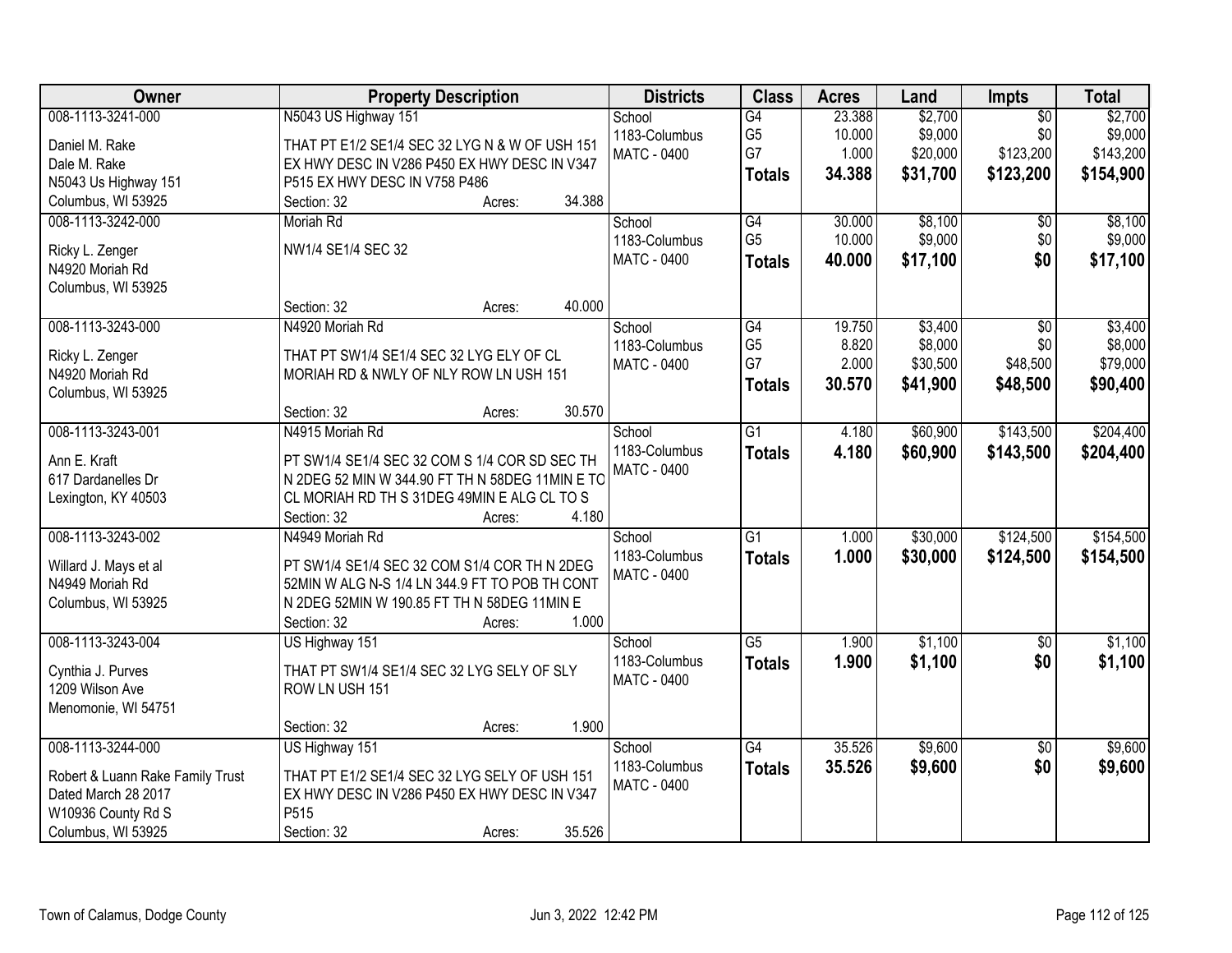| Owner                                             | <b>Property Description</b>                     | <b>Districts</b>   | <b>Class</b>    | <b>Acres</b> | Land     | <b>Impts</b>    | <b>Total</b> |
|---------------------------------------------------|-------------------------------------------------|--------------------|-----------------|--------------|----------|-----------------|--------------|
| 008-1113-3311-000                                 | N5308 US Highway 151                            | School             | $\overline{G1}$ | 2.068        | \$45,000 | \$210,300       | \$255,300    |
| Mark W. Tiedt                                     | LOT 1 CSM 6744 IN V46 P13 BEING PT SE1/4 SE1/4  | 1183-Columbus      | <b>Totals</b>   | 2.068        | \$45,000 | \$210,300       | \$255,300    |
| Candace E. Tiedt                                  | SEC 28 & PT NE1/4 NE1/4 SEC 33                  | MATC - 0400        |                 |              |          |                 |              |
| N5308 Us Highway 151                              |                                                 |                    |                 |              |          |                 |              |
| Columbus, WI 53925                                | 2.068<br>Section: 33<br>Acres:                  |                    |                 |              |          |                 |              |
| 008-1113-3312-000                                 | US Highway 151                                  | School             | G4              | 3.517        | \$800    | \$0             | \$800        |
|                                                   |                                                 | 1183-Columbus      | G <sub>5</sub>  | 11.000       | \$9,900  | \$0             | \$9,900      |
| James T. Kmiec                                    | THAT PT NW1/4 NE1/4 SEC 33 LYG NWLY OF USH      | MATC - 0400        | <b>Totals</b>   | 14.517       | \$10,700 | \$0             | \$10,700     |
| N6840 Robin Rd                                    | 151 EX A STRIP 24.75 FT WIDE FROM SEC LN TO     |                    |                 |              |          |                 |              |
| Beaver Dam, WI 53916                              | ROAD EX HWY DESC IN V354 P519 (SD 24.75 FT      |                    |                 |              |          |                 |              |
|                                                   | 14.517<br>Section: 33<br>Acres:                 |                    |                 |              |          |                 |              |
| 008-1113-3313-000                                 | N5212 US Highway 151                            | School             | $\overline{G7}$ | 3.112        | \$42,200 | \$9,400         | \$51,600     |
| James T. Kmiec                                    | LOT 1 CSM 7527 IN V52 P131 BEING PT NW1/4 NE1/4 | 1183-Columbus      | <b>Totals</b>   | 3.112        | \$42,200 | \$9,400         | \$51,600     |
| N6840 Robin Rd                                    | & SW1/4 NE1/4 SEC 33                            | <b>MATC - 0400</b> |                 |              |          |                 |              |
| Beaver Dam, WI 53916                              |                                                 |                    |                 |              |          |                 |              |
|                                                   | 3.112<br>Section: 33<br>Acres:                  |                    |                 |              |          |                 |              |
| 008-1113-3313-001                                 | N5212 US Highway 151                            | School             | $\overline{G4}$ | 51.024       | \$13,500 | \$0             | \$13,500     |
| James T. Kmiec                                    | W1/2 NE1/4 SEC 33 EX THAT PT LYG NWLY USH 151   | 1183-Columbus      | G7              | 1.000        | \$20,000 | \$4,300         | \$24,300     |
| N6840 Robin Rd                                    | EX HWY DESC IN V286 P136 EX HWY DESC IN V354    | <b>MATC - 0400</b> | <b>Totals</b>   | 52.024       | \$33,500 | \$4,300         | \$37,800     |
| Beaver Dam, WI 53916                              | P519 EX HWY DESC IN DOC# 1042416 (SD HWY IN     |                    |                 |              |          |                 |              |
|                                                   | Section: 33<br>52.024<br>Acres:                 |                    |                 |              |          |                 |              |
| 008-1113-3314-000                                 | W10936 County Rd S                              | School             | G4              | 37.150       | \$10,000 | $\overline{50}$ | \$10,000     |
|                                                   |                                                 | 1183-Columbus      | G7              | 2.000        | \$30,500 | \$170,400       | \$200,900    |
| Robert & Luann Rake Family Trust                  | SE1/4 NE1/4 SEC 33 & A STRIP 16.5 FT WIDE OFF W | MATC - 0400        | <b>Totals</b>   | 39.150       | \$40,500 | \$170,400       | \$210,900    |
| Dated March 28 2017                               | SIDE OF NE1/4 NE1/4 COM 16.5 FT E OF SW COR TH  |                    |                 |              |          |                 |              |
| W10936 County Rd S                                | N // TO W LN TO S LN OF HWY TH SW ALG SD S LN   |                    |                 |              |          |                 |              |
| Columbus, WI 53925                                | 39.150<br>Section: 33<br>Acres:                 |                    |                 |              |          |                 |              |
| 008-1113-3321-000                                 | US Highway 151                                  | School             | $\overline{G4}$ | 29.285       | \$7,800  | $\sqrt{6}$      | \$7,800      |
| Merlin G. Thom et al                              | LOT 2 CSM 7427 IN V51 P213 BEING PT NE1/4 NW1/4 | 1183-Columbus      | G <sub>5</sub>  | 14.200       | \$12,800 | \$0             | \$12,800     |
| N5160 Us Highway 151                              | & PT SE1/4 NW1/4 SEC 33                         | <b>MATC - 0400</b> | <b>Totals</b>   | 43.485       | \$20,600 | \$0             | \$20,600     |
| Columbus, WI 53925                                |                                                 |                    |                 |              |          |                 |              |
|                                                   | 43.485<br>Section: 33<br>Acres:                 |                    |                 |              |          |                 |              |
| 008-1113-3322-000                                 | US Highway 151                                  | School             | $\overline{G4}$ | 38.000       | \$10,000 | $\overline{50}$ | \$10,000     |
|                                                   | NW1/4 NW1/4 SEC 33                              | 1183-Columbus      | G <sub>5</sub>  | 2.000        | \$1,800  | \$0             | \$1,800      |
| Kirchberg Trust 01/30/2001<br>W12009 Kirchberg Rd |                                                 | <b>MATC - 0400</b> | <b>Totals</b>   | 40.000       | \$11,800 | \$0             | \$11,800     |
| Columbus, WI 53925                                |                                                 |                    |                 |              |          |                 |              |
|                                                   | 40.000<br>Section: 33<br>Acres:                 |                    |                 |              |          |                 |              |
|                                                   |                                                 |                    |                 |              |          |                 |              |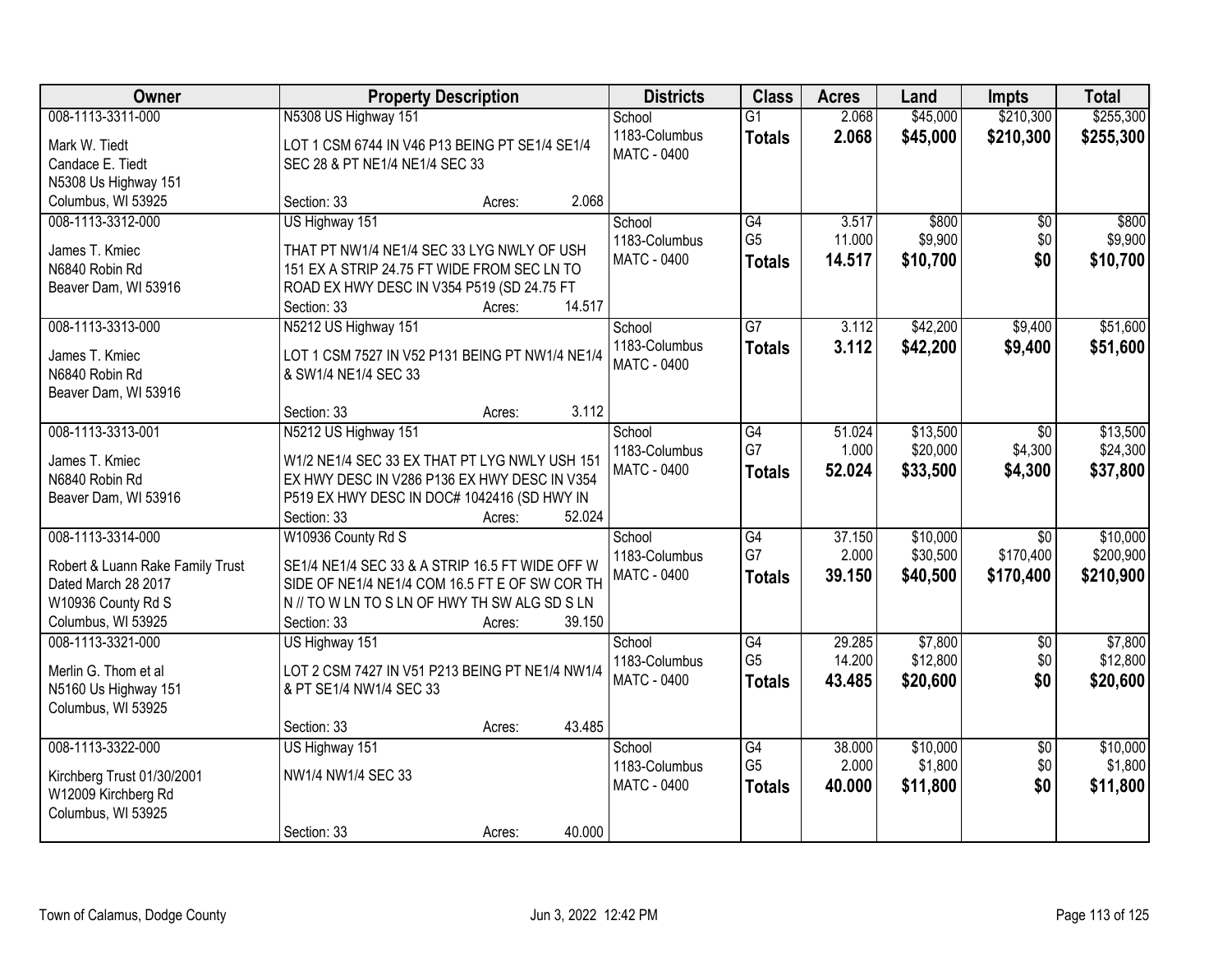| Owner                                      | <b>Property Description</b>                                                | <b>Districts</b>                    | <b>Class</b>                      | <b>Acres</b>    | Land               | Impts                  | <b>Total</b>       |
|--------------------------------------------|----------------------------------------------------------------------------|-------------------------------------|-----------------------------------|-----------------|--------------------|------------------------|--------------------|
| 008-1113-3323-000                          | US Highway 151                                                             | School                              | G4                                | 13.056          | \$3,600            | $\overline{50}$        | \$3,600            |
| Kirchberg Trust 01/30/2001                 | DEED IN ERROR IN V1128 P314 SW1/4 NW1/4 SEC 33                             | 1183-Columbus<br><b>MATC - 0400</b> | G <sub>5</sub>                    | 16.337          | \$14,700           | \$0                    | \$14,700           |
| W12009 Kirchberg Rd                        | EX HWY DESC IN V353 P138 EX CSM 2817 IN V16                                |                                     | <b>Totals</b>                     | 29.393          | \$18,300           | \$0                    | \$18,300           |
| Columbus, WI 53925                         | P328 EX PARC DESC IN V992 P147 (INCLUDES 3.976                             |                                     |                                   |                 |                    |                        |                    |
|                                            | 29.393<br>Section: 33<br>Acres:                                            |                                     |                                   |                 |                    |                        |                    |
| 008-1113-3323-001                          | N5109 US Highway 151                                                       | School                              | $\overline{G1}$                   | 7.544           | \$79,700           | \$223,300              | \$303,000          |
| Jennifer J. Hardesty                       | LOT 1 CSM 2817 IN V16 P328 BEING PT SW1/4 NW1/4                            | 1183-Columbus                       | <b>Totals</b>                     | 7.544           | \$79,700           | \$223,300              | \$303,000          |
| James L. Mortenson                         | SEC 33 ALSO THAT PT SD 1/4 1/4 AS DESC IN V992                             | <b>MATC - 0400</b>                  |                                   |                 |                    |                        |                    |
| 1732 Chadsworth Dr                         | P147                                                                       |                                     |                                   |                 |                    |                        |                    |
| Sun Prairie, WI 53590                      | 7.544<br>Section: 33<br>Acres:                                             |                                     |                                   |                 |                    |                        |                    |
| 008-1113-3324-000                          | N5160 US Highway 151                                                       | School                              | $\overline{G4}$                   | 24.474          | \$4,000            | $\overline{50}$        | \$4,000            |
|                                            |                                                                            | 1183-Columbus                       | G <sub>5</sub>                    | 2.000           | \$1,800            | \$0                    | \$1,800            |
| Merlin G. Thom et al                       | LOT 2 CSM 7344 IN V50 P348 BEING PT NE1/4 NW1/4<br>& PT SE1/4 NW1/4 SEC 33 | <b>MATC - 0400</b>                  | G7                                | 1.500           | \$25,300           | \$206,600              | \$231,900          |
| N5160 Us Highway 151<br>Columbus, WI 53925 |                                                                            |                                     | <b>Totals</b>                     | 27.974          | \$31,100           | \$206,600              | \$237,700          |
|                                            | 27.974<br>Section: 33<br>Acres:                                            |                                     |                                   |                 |                    |                        |                    |
| 008-1113-3324-001                          | W11116 County Rd S                                                         | School                              | $\overline{G1}$                   | 3.082           | \$52,600           | \$207,700              | \$260,300          |
|                                            |                                                                            | 1183-Columbus                       | <b>Totals</b>                     | 3.082           | \$52,600           | \$207,700              | \$260,300          |
| Tim A. Luey                                | LOT 1 CSM 5944 IN V39 P277 BEING PT SE1/4 NW1/4                            | <b>MATC - 0400</b>                  |                                   |                 |                    |                        |                    |
| Karen M. Luey                              | <b>SEC 33</b>                                                              |                                     |                                   |                 |                    |                        |                    |
| W11116 County Rd S                         |                                                                            |                                     |                                   |                 |                    |                        |                    |
| Columbus, WI 53925                         | 3.082<br>Section: 33<br>Acres:                                             |                                     |                                   |                 |                    |                        |                    |
| 008-1113-3331-000                          | US Highway 151                                                             | School                              | $\overline{G4}$<br>G <sub>5</sub> | 31.557<br>6.000 | \$8,400<br>\$5,400 | $\overline{50}$<br>\$0 | \$8,400<br>\$5,400 |
| Robert & Luann Rake Family Trust           | DOC# 1067806 IN ERROR NE1/4 SW1/4 SEC 33 EX                                | 1183-Columbus<br>MATC - 0400        | G5M                               | 2.500           | \$3,400            | \$0                    | \$3,400            |
| Dated March 28 2017                        | HWY DESC IN DOC# 1067806                                                   |                                     | <b>Totals</b>                     | 40.057          | \$17,200           | \$0                    | \$17,200           |
| W10936 County Rd S                         |                                                                            |                                     |                                   |                 |                    |                        |                    |
| Columbus, WI 53925                         | 40.057<br>Section: 33<br>Acres:                                            |                                     |                                   |                 |                    |                        |                    |
| 008-1113-3332-000                          | US Highway 151                                                             | School                              | G4                                | 31.755          | \$8,600            | $\sqrt{6}$             | \$8,600            |
| Robert & Luann Rake Family Trust           | THAT PT OF NW1/4 SW1/4 SEC 33 LYG SELY OF USH                              | 1183-Columbus                       | <b>Totals</b>                     | 31.755          | \$8,600            | \$0                    | \$8,600            |
| Dated March 28 2017                        | 151 EX HWY DESC IN V286 P450 EX HWY DESC IN                                | <b>MATC - 0400</b>                  |                                   |                 |                    |                        |                    |
| W10936 County Rd S                         | V347 P515                                                                  |                                     |                                   |                 |                    |                        |                    |
| Columbus, WI 53925                         | 31.755<br>Section: 33<br>Acres:                                            |                                     |                                   |                 |                    |                        |                    |
| 008-1113-3332-001                          | US Highway 151                                                             | School                              | $\overline{G4}$                   | 2.261           | \$400              | $\overline{50}$        | \$400              |
| Daniel M. Rake                             | THAT PT OF NW1/4 SW1/4 SEC 33 LYG NWLY OF USI                              | 1183-Columbus                       | <b>Totals</b>                     | 2.261           | \$400              | \$0                    | \$400              |
| Dale M. Rake                               | 151 EX HWY DESC IN V286 P450 EX HWY DESC IN                                | <b>MATC - 0400</b>                  |                                   |                 |                    |                        |                    |
| N5043 Us Highway 151                       | V347 P515                                                                  |                                     |                                   |                 |                    |                        |                    |
| Columbus, WI 53925                         | 2.261<br>Section: 33<br>Acres:                                             |                                     |                                   |                 |                    |                        |                    |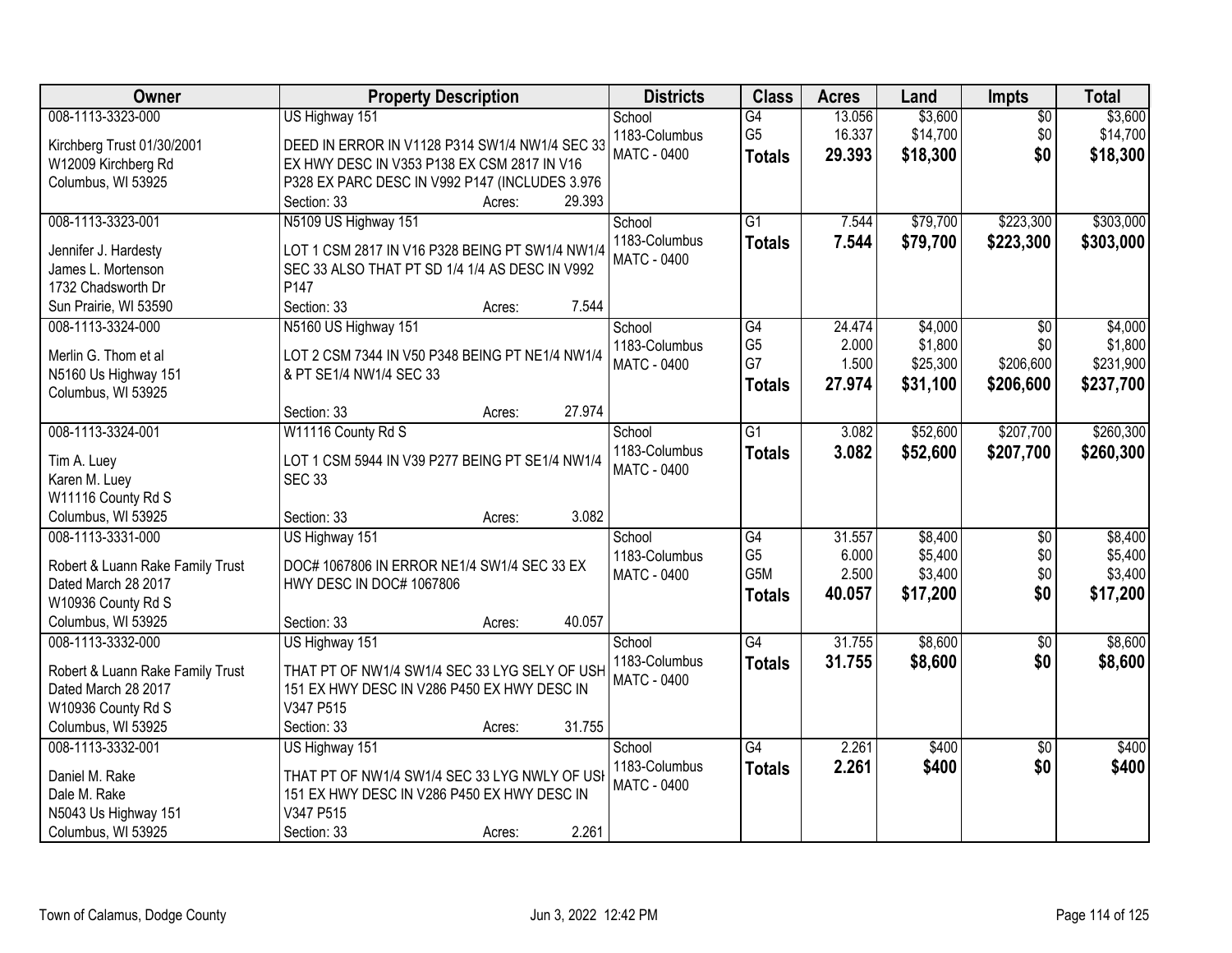| Owner                                  | <b>Property Description</b>                       | <b>Districts</b>        | <b>Class</b>    | <b>Acres</b> | Land     | Impts           | <b>Total</b> |
|----------------------------------------|---------------------------------------------------|-------------------------|-----------------|--------------|----------|-----------------|--------------|
| 008-1113-3333-000                      | US Highway 151                                    | School                  | $\overline{G4}$ | 23.000       | \$6,100  | $\overline{50}$ | \$6,100      |
| Robert & Luann Rake Family Trust       | SW1/4 SW1/4 SEC 33                                | 1183-Columbus           | G <sub>5</sub>  | 2.000        | \$1,800  | \$0             | \$1,800      |
| Dated March 28 2017                    |                                                   | <b>MATC - 0400</b>      | G5M             | 15.000       | \$20,300 | \$0             | \$20,300     |
| W10936 County Rd S                     |                                                   |                         | <b>Totals</b>   | 40.000       | \$28,200 | \$0             | \$28,200     |
| Columbus, WI 53925                     | 40.000<br>Section: 33<br>Acres:                   |                         |                 |              |          |                 |              |
| 008-1113-3334-000                      | County Rd S                                       | School                  | G4              | 25.063       | \$5,800  | \$0             | \$5,800      |
|                                        |                                                   | 1183-Columbus           | G <sub>5</sub>  | 43.200       | \$38,900 | \$0             | \$38,900     |
| Eric C. Faust<br>Denise R. Faust       | LOT 2 CSM 5779 IN V38 P155 BEING ALL OF SE1/4     | <b>MATC - 0400</b>      | G5M             | 19.500       | \$26,400 | \$0             | \$26,400     |
|                                        | SW1/4, PT NW1/4 SE1/4, PT SW1/4 SE1/4 & PT SE1/4  |                         | <b>Totals</b>   | 87.763       | \$71,100 | \$0             | \$71,100     |
| 4504 Field Ave<br>Mc Farland, WI 53558 | SE1/4 SEC 33<br>87.763<br>Section: 33<br>Acres:   |                         |                 |              |          |                 |              |
| 008-1113-3341-000                      | N000 Ron-Del Rd                                   |                         | G4              | 48.153       | \$12,300 |                 | \$12,300     |
|                                        |                                                   | School<br>1183-Columbus | G <sub>5</sub>  | 15.100       | \$13,600 | \$0<br>\$0      | \$13,600     |
| Eric C. Faust                          | LOT 3 CSM 5779 IN V38 P155 BEING ALL OF NE1/4     | <b>MATC - 0400</b>      | G5M             | 9.430        | \$12,800 | \$0             | \$12,800     |
| Denise R. Faust                        | SE1/4 & PT NW1/4 SE1/4 SEC 33 & PT OF NW1/4       |                         | G7              | 1.000        | \$18,500 | \$73,400        | \$91,900     |
| 4504 Field Ave                         | SW1/4 SEC 34                                      |                         |                 | 73.683       | \$57,200 | \$73,400        | \$130,600    |
| Mc Farland, WI 53558                   | 73.683<br>Section: 33<br>Acres:                   |                         | <b>Totals</b>   |              |          |                 |              |
| 008-1113-3342-000                      | W11035 County Rd S                                | School                  | $\overline{G4}$ | 3.847        | \$1,100  | $\overline{50}$ | \$1,100      |
| Marie F. Witzel                        | LOT 1 CSM 5779 IN V38 P155 BEING PT NW1/4 SE1/4   | 1183-Columbus           | G7              | 1.500        | \$25,300 | \$174,400       | \$199,700    |
| W11035 County Rd S                     | <b>SEC 33</b>                                     | <b>MATC - 0400</b>      | <b>Totals</b>   | 5.347        | \$26,400 | \$174,400       | \$200,800    |
| Columbus, WI 53925                     |                                                   |                         |                 |              |          |                 |              |
|                                        | 5.347<br>Section: 33<br>Acres:                    |                         |                 |              |          |                 |              |
| 008-1113-3342-001                      | W11069 County Rd S                                | School                  | $\overline{G1}$ | 0.695        | \$19,500 | \$154,400       | \$173,900    |
|                                        |                                                   | 1183-Columbus           |                 | 0.695        | \$19,500 | \$154,400       |              |
| Justin R. Zander                       | PT OF NW1/4 SE1/4 SEC 33 COM INTR OF CL CTH S     | <b>MATC - 0400</b>      | <b>Totals</b>   |              |          |                 | \$173,900    |
| Sarah L. Schmit                        | & W LN OF NW1/4 SE1/4 TH E ALG CL CTH S 214.5 FT  |                         |                 |              |          |                 |              |
| W11069 County Rd S                     | TO POB TH S 181.5 FT TH E 239.25 FT TH N 181.5 FT |                         |                 |              |          |                 |              |
| Columbus, WI 53925                     | 0.695<br>Section: 33<br>Acres:                    |                         |                 |              |          |                 |              |
| 008-1113-3344-000                      | County Rd S                                       | School                  | $\overline{G4}$ | 36.000       | \$9,100  | $\overline{50}$ | \$9,100      |
| Altine L Graper Hesebeck Revocable     | S1/2 SE1/4 SEC 33 EX V305 P160 EX THAT PT V386    | 1183-Columbus           | G <sub>5</sub>  | 1.500        | \$1,400  | \$0             | \$1,400      |
| Trust                                  | P113 LYG IN SD S1/2 SE1/4                         | MATC - 0400             | <b>Totals</b>   | 37.500       | \$10,500 | \$0             | \$10,500     |
| Richard C Graper Family Trust          |                                                   |                         |                 |              |          |                 |              |
| 1226 N Center St                       | 37.500<br>Section: 33<br>Acres:                   |                         |                 |              |          |                 |              |
| Beaver Dam, WI 53916                   |                                                   |                         |                 |              |          |                 |              |
| 008-1113-3344-001                      | N4963 Ron-Del Rd                                  | School                  | G1              | 1.000        | \$30,000 | \$135,200       | \$165,200    |
|                                        |                                                   | 1183-Columbus           | G4              | 12.100       | \$2,900  | \$0             | \$2,900      |
| Delores E. Yerges                      | PT SE1/4 SE1/4 SEC 33 & PT SW1/4 SW1/4 SEC 34     | <b>MATC - 0400</b>      | <b>Totals</b>   | 13.100       | \$32,900 | \$135,200       | \$168,100    |
| N4963 Ron-Del Rd                       | BEG NW COR SD SW1/4 SW1/4 TH N 88DEG 01MIN        |                         |                 |              |          |                 |              |
| Columbus, WI 53925                     | 30SEC E ALG N LN SD SW1/4 SW1/4 250.34 FT TH S    |                         |                 |              |          |                 |              |
|                                        | 13.100<br>Section: 33<br>Acres:                   |                         |                 |              |          |                 |              |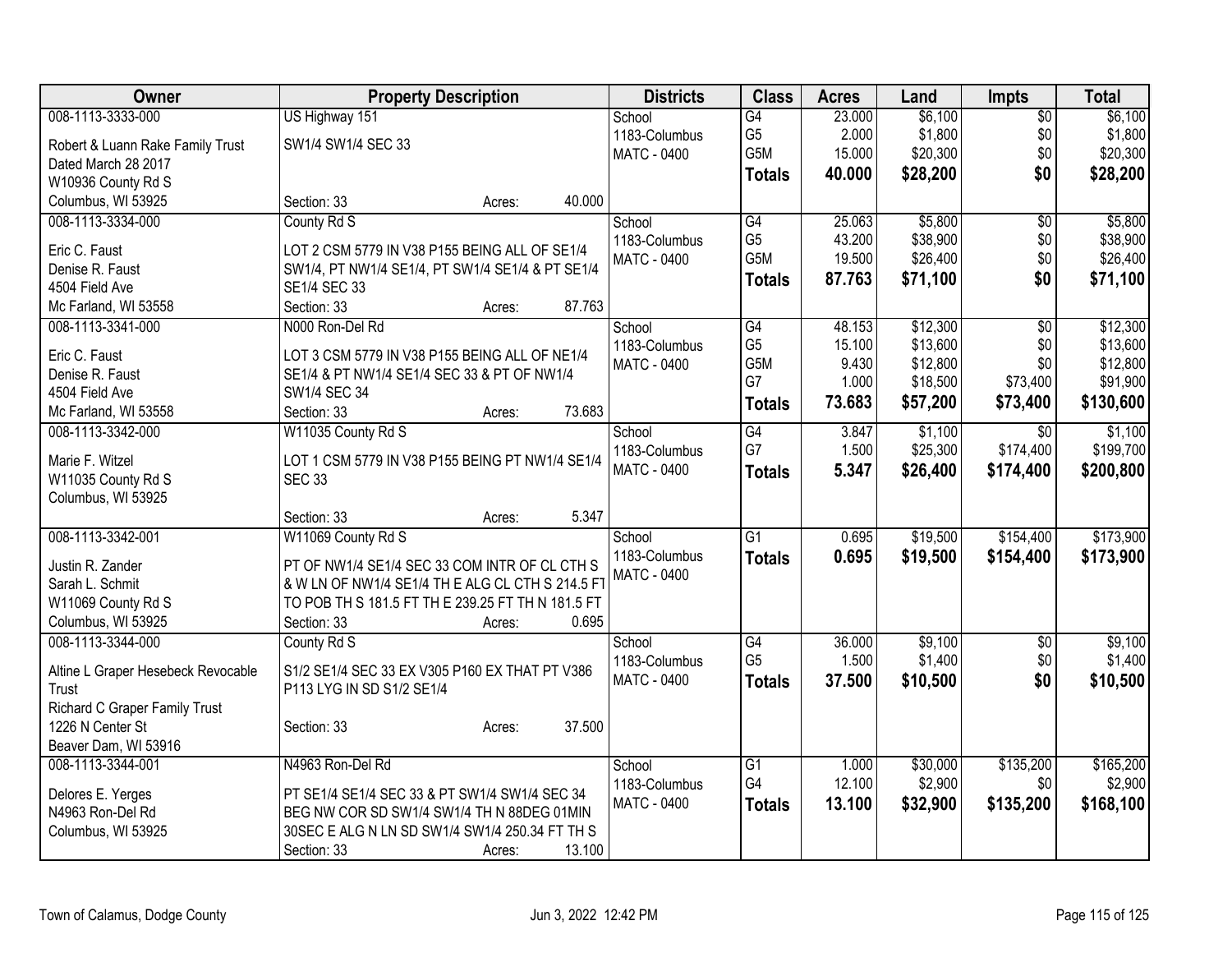| 008-1113-3411-000<br>\$10,400<br>Salem Rd<br>$\overline{G4}$<br>38.000<br>$\sqrt{$0}$<br>School<br>G <sub>5</sub><br>\$3,500<br>1183-Columbus<br>3.915<br>\$0<br>Jeffrey P. Garczynski<br>E1/2 NE1/4 SEC 34 EX CSM IN V2 P237 EX CSM 1468<br><b>MATC - 0400</b><br>\$0<br>41.915<br>\$13,900<br><b>Totals</b> |                       | <b>Property Description</b>                   | <b>Districts</b> | <b>Class</b> | <b>Acres</b> | Land | <b>Impts</b> | <b>Total</b> |
|---------------------------------------------------------------------------------------------------------------------------------------------------------------------------------------------------------------------------------------------------------------------------------------------------------------|-----------------------|-----------------------------------------------|------------------|--------------|--------------|------|--------------|--------------|
|                                                                                                                                                                                                                                                                                                               |                       |                                               |                  |              |              |      |              | \$10,400     |
|                                                                                                                                                                                                                                                                                                               |                       |                                               |                  |              |              |      |              | \$3,500      |
|                                                                                                                                                                                                                                                                                                               | Barbara J. Garczynski | IN V10 P113 EX PARC DESC IN V630 P646 EX THAT |                  |              |              |      |              | \$13,900     |
| N5189 S Salem Rd<br>PT CSM 4816 IN V31 P57 LYG IN SD E1/2 EX HWY                                                                                                                                                                                                                                              |                       |                                               |                  |              |              |      |              |              |
| Columbus, WI 53925<br>41.915<br>Section: 34<br>Acres:                                                                                                                                                                                                                                                         |                       |                                               |                  |              |              |      |              |              |
| $\overline{G1}$<br>008-1113-3411-001<br>N5231 S Salem Rd<br>4.764<br>\$65,200<br>\$210,100<br>School                                                                                                                                                                                                          |                       |                                               |                  |              |              |      |              | \$275,300    |
| 1183-Columbus<br>4.764<br>\$65,200<br>\$210,100<br><b>Totals</b>                                                                                                                                                                                                                                              |                       |                                               |                  |              |              |      |              | \$275,300    |
| PARC 1 CSM IN V2 P237 BEING PT NE1/4 NE1/4 SEC<br>Jonathan O. Westphal<br><b>MATC - 0400</b>                                                                                                                                                                                                                  |                       |                                               |                  |              |              |      |              |              |
| 34<br>Sharon L. Westphal<br>N5231 S Salem Rd                                                                                                                                                                                                                                                                  |                       |                                               |                  |              |              |      |              |              |
| 4.764<br>Columbus, WI 53925<br>Section: 34                                                                                                                                                                                                                                                                    |                       |                                               |                  |              |              |      |              |              |
| Acres:<br>\$145,700<br>008-1113-3411-002<br>N5201 S Salem Rd<br>$\overline{G1}$<br>4.549<br>\$63,600<br>School                                                                                                                                                                                                |                       |                                               |                  |              |              |      |              | \$209,300    |
| 1183-Columbus                                                                                                                                                                                                                                                                                                 |                       |                                               |                  |              |              |      |              |              |
| \$63,600<br>4.549<br>\$145,700<br><b>Totals</b><br>John Winter<br>PARC 2 CSM IN V2 P237 BEING PT E1/2 NE1/4 SEC<br>MATC - 0400                                                                                                                                                                                |                       |                                               |                  |              |              |      |              | \$209,300    |
| N5152 S Salem Rd<br>34                                                                                                                                                                                                                                                                                        |                       |                                               |                  |              |              |      |              |              |
| Columbus, WI 53925                                                                                                                                                                                                                                                                                            |                       |                                               |                  |              |              |      |              |              |
| 4.549<br>Section: 34<br>Acres:                                                                                                                                                                                                                                                                                |                       |                                               |                  |              |              |      |              |              |
| 008-1113-3412-000<br>N5303 S Salem Rd<br>\$7,700<br>G4<br>29.068<br>School<br>$\sqrt[6]{3}$                                                                                                                                                                                                                   |                       |                                               |                  |              |              |      |              | \$7,700      |
| \$2,700<br>G <sub>5</sub><br>3.000<br>\$0<br>1183-Columbus<br>NW1/4 NE1/4 SEC 34 EX THAT PT CSM 4816 IN V31<br>Jeffrey P. Garczynski                                                                                                                                                                          |                       |                                               |                  |              |              |      |              | \$2,700      |
| G5M<br>4.000<br>\$5,400<br>\$0<br>MATC - 0400<br>Barbara J. Garczynski<br>P57 LYG IN SD 1/4 1/4                                                                                                                                                                                                               |                       |                                               |                  |              |              |      |              | \$5,400      |
| \$0<br>36.068<br>\$15,800<br><b>Totals</b><br>N5189 S Salem Rd                                                                                                                                                                                                                                                |                       |                                               |                  |              |              |      |              | \$15,800     |
| 36.068<br>Columbus, WI 53925<br>Section: 34<br>Acres:                                                                                                                                                                                                                                                         |                       |                                               |                  |              |              |      |              |              |
| G4<br>\$900<br>008-1113-3412-001<br>N5303 E Salem Rd<br>3.294<br>$\overline{30}$<br>School                                                                                                                                                                                                                    |                       |                                               |                  |              |              |      |              | \$900        |
| G7<br>\$174,800<br>1.500<br>\$25,300<br>1183-Columbus                                                                                                                                                                                                                                                         |                       |                                               |                  |              |              |      |              | \$200,100    |
| Matthew Riege<br>LOT 1 CSM 4816 IN V31 P57 BEING PT NE1/4 NE1/4 &<br>4.794<br>\$26,200<br>MATC - 0400<br>\$174,800<br><b>Totals</b>                                                                                                                                                                           |                       |                                               |                  |              |              |      |              | \$201,000    |
| Amy Riege<br>PT NW1/4 NE1/4 SEC 34                                                                                                                                                                                                                                                                            |                       |                                               |                  |              |              |      |              |              |
| N5303 E Salem Rd                                                                                                                                                                                                                                                                                              |                       |                                               |                  |              |              |      |              |              |
| 4.794<br>Beaver Dam, WI 53916<br>Section: 34<br>Acres:                                                                                                                                                                                                                                                        |                       |                                               |                  |              |              |      |              |              |
| G4<br>\$9,500<br>008-1113-3413-000<br>35.954<br>$\sqrt{6}$<br>Salem Rd<br>School                                                                                                                                                                                                                              |                       |                                               |                  |              |              |      |              | \$9,500      |
| G <sub>5</sub><br>2.000<br>\$1,800<br>\$0<br>1183-Columbus<br>SW1/4 NE1/4 SEC 34 EX THAT PT OF PARC DESC IN<br>Jeffrey P. Garczynski                                                                                                                                                                          |                       |                                               |                  |              |              |      |              | \$1,800      |
| 37.954<br>\$0<br>MATC - 0400<br>\$11,300<br><b>Totals</b><br>V630 P646 LYG IN SD 1/4 1/4 (DESC AS PT OF SE1/4<br>Barbara J. Garczynski                                                                                                                                                                        |                       |                                               |                  |              |              |      |              | \$11,300     |
| N5189 S Salem Rd<br>NE1/4) EX HWY DESC IN DOC# 1044791                                                                                                                                                                                                                                                        |                       |                                               |                  |              |              |      |              |              |
| 37.954<br>Columbus, WI 53925<br>Section: 34<br>Acres:                                                                                                                                                                                                                                                         |                       |                                               |                  |              |              |      |              |              |
| 008-1113-3414-000<br>N5189 S Salem Rd<br>$\overline{G1}$<br>12.135<br>\$98,000<br>\$184,100<br>School                                                                                                                                                                                                         |                       |                                               |                  |              |              |      |              | \$282,100    |
| 1183-Columbus<br>12.135<br>\$98,000<br>\$184,100<br><b>Totals</b><br>Jeffrey P. Garczynski<br>LOT 1 CSM 1468 IN V10 P113 BEING PT SE1/4 NE1/4                                                                                                                                                                 |                       |                                               |                  |              |              |      |              | \$282,100    |
| MATC - 0400<br>SEC 34 ALSO PARC DESC IN V630 P646 BEING PT<br>Barbara J. Garczynski                                                                                                                                                                                                                           |                       |                                               |                  |              |              |      |              |              |
| N5189 S Salem Rd<br>SD 1/4 1/4 (ALSO BEING PT SW1/4 NE1/4) EX HWY                                                                                                                                                                                                                                             |                       |                                               |                  |              |              |      |              |              |
| Columbus, WI 53925<br>Section: 34<br>12.135<br>Acres:                                                                                                                                                                                                                                                         |                       |                                               |                  |              |              |      |              |              |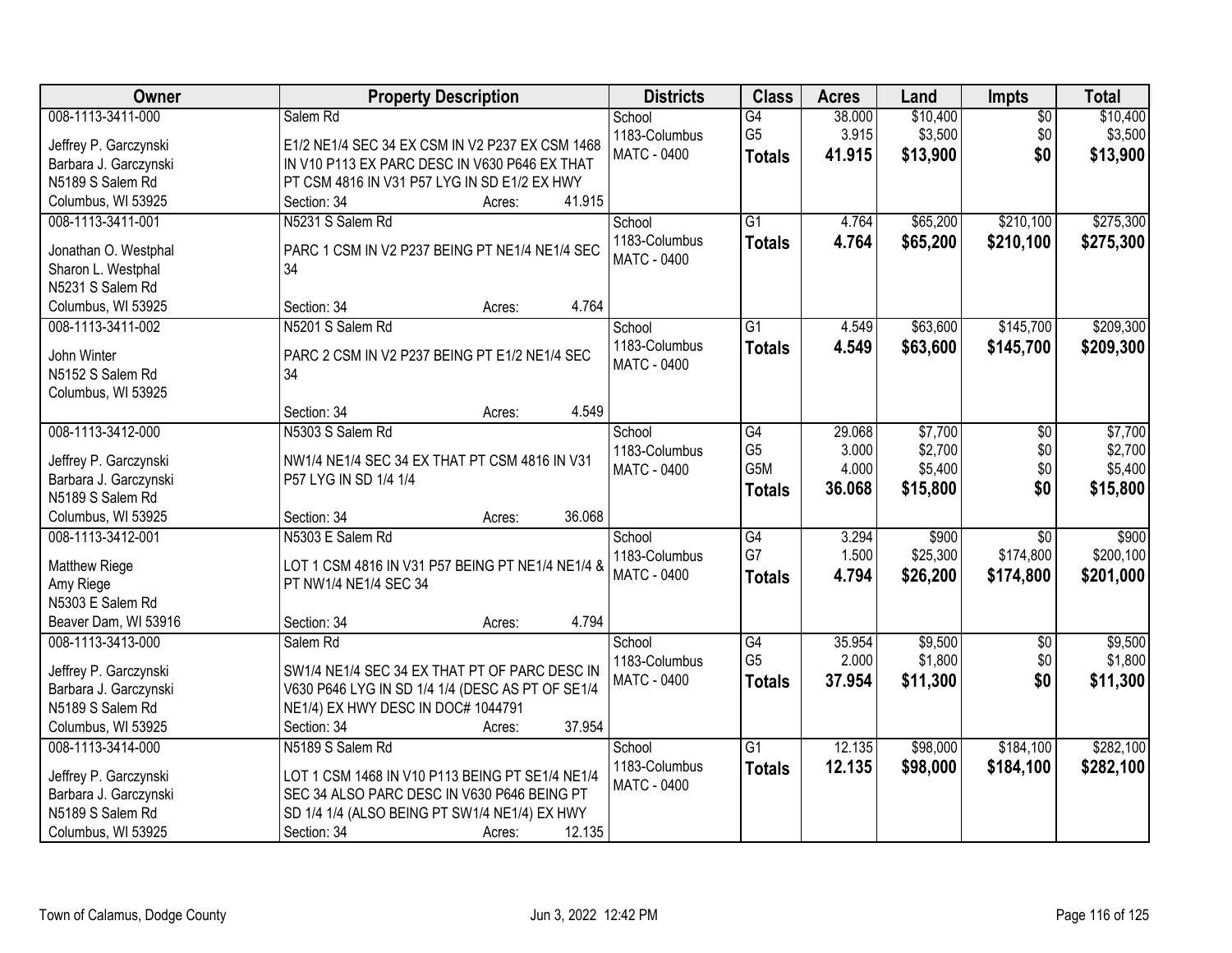| Owner                            | <b>Property Description</b>                     | <b>Districts</b>   | <b>Class</b>     | <b>Acres</b> | Land     | <b>Impts</b>    | <b>Total</b> |
|----------------------------------|-------------------------------------------------|--------------------|------------------|--------------|----------|-----------------|--------------|
| 008-1113-3414-001                | Salem Rd                                        | School             | $\overline{G5}$  | 15.619       | \$14,100 | $\overline{50}$ | \$14,100     |
| Jeffrey P. Garczynski            | THAT PT OF SE1/4 NE1/4 SEC 34 LYG SELY OF CSM   | 1183-Columbus      | <b>Totals</b>    | 15.619       | \$14,100 | \$0             | \$14,100     |
| Barbara J. Garczynski            | 1468 IN V10 P113 & PARC DESC IN V630 P646 & NLY | <b>MATC - 0400</b> |                  |              |          |                 |              |
| N5189 S Salem Rd                 | OF N ROW LN OF HWY DESC IN DOC# 1044791         |                    |                  |              |          |                 |              |
| Columbus, WI 53925               | 15.619<br>Section: 34<br>Acres:                 |                    |                  |              |          |                 |              |
| 008-1113-3421-001                |                                                 | School             | G4               | 7.680        | \$2,200  | \$0             | \$2,200      |
|                                  |                                                 | 1183-Columbus      | G <sub>5</sub> M | 18.328       | \$23,900 | \$0             | \$23,900     |
| James T. Kmiec                   | THAT PT SE1/4 SE1/4 SEC 28, PT NE1/4 NE1/4 SEC  | MATC - 0400        | <b>Totals</b>    | 26.008       | \$26,100 | \$0             | \$26,100     |
| N6840 Robin Rd                   | 33, PT NE1/4 NW1/4 & PT NW1/4 NW1/4 SEC 34 AS   |                    |                  |              |          |                 |              |
| Beaver Dam, WI 53916             | <b>DESC IN DOC# 1190708</b>                     |                    |                  |              |          |                 |              |
|                                  | 26.008<br>Section: 34<br>Acres:                 |                    |                  |              |          |                 |              |
| 008-1113-3422-000                | Salem Rd                                        | School             | G4               | 90.550       | \$24,600 | \$0             | \$24,600     |
| James T. Kmiec                   | DOC# 1189566 IN ERROR N1/2 NW1/4 SEC 34 ALSO    | 1183-Columbus      | G <sub>5</sub>   | 6.910        | \$6,200  | \$0             | \$6,200      |
| Dianne Tiedt                     | THAT PT SE1/4 SE1/4 SEC 28 LYG S & E OF         | MATC - 0400        | <b>Totals</b>    | 97.460       | \$30,800 | \$0             | \$30,800     |
| N6840 Robin Rd                   | COLUMBUS & BD RD ALSO NE1/4 NE1/4 SEC 33 EX     |                    |                  |              |          |                 |              |
| Beaver Dam, WI 53916             | 97.460<br>Section: 34<br>Acres:                 |                    |                  |              |          |                 |              |
| 008-1113-3423-000                | County Rd S                                     | School             | G4               | 36.185       | \$9,400  | $\sqrt[6]{3}$   | \$9,400      |
|                                  |                                                 | 1183-Columbus      | G <sub>5</sub>   | 2.000        | \$1,800  | \$0             | \$1,800      |
| Robert & Luann Rake Family Trust | SW1/4 NW1/4 SEC 34 EX HWY DESC IN DOC#          | <b>MATC - 0400</b> | <b>Totals</b>    | 38.185       | \$11,200 | \$0             | \$11,200     |
| Dated March 28 2017              | 1067806                                         |                    |                  |              |          |                 |              |
| W10936 County Rd S               |                                                 |                    |                  |              |          |                 |              |
| Columbus, WI 53925               | 38.185<br>Section: 34<br>Acres:                 |                    |                  |              |          |                 |              |
| 008-1113-3424-000                | County Rd S                                     | School             | $\overline{G4}$  | 31.316       | \$7,900  | $\overline{50}$ | \$7,900      |
| Robert & Luann Rake Family Trust | SE1/4 NW1/4 SEC 34 EX HWY DESC IN DOC# 1067806  | 1183-Columbus      | G <sub>5</sub>   | 7.000        | \$6,300  | \$0             | \$6,300      |
| Dated March 28 2017              |                                                 | <b>MATC - 0400</b> | <b>Totals</b>    | 38.316       | \$14,200 | \$0             | \$14,200     |
| W10936 County Rd S               |                                                 |                    |                  |              |          |                 |              |
| Columbus, WI 53925               | 38.316<br>Section: 34<br>Acres:                 |                    |                  |              |          |                 |              |
| 008-1113-3431-000                | W10797 County Rd S                              | School             | $\overline{G4}$  | 2.706        | \$200    | $\overline{50}$ | \$200        |
|                                  |                                                 | 1183-Columbus      | G7               | 1.000        | \$20,000 | \$69,500        | \$89,500     |
| Kirchberg Trust 01/30/2001       | LOT 1 CSM 7148 IN V49 P142 BEING PT NE1/4 SW1/4 | MATC - 0400        | <b>Totals</b>    | 3.706        | \$20,200 | \$69,500        | \$89,700     |
| W12009 Kirchberg Rd              | <b>SEC 34</b>                                   |                    |                  |              |          |                 |              |
| Columbus, WI 53925               |                                                 |                    |                  |              |          |                 |              |
|                                  | 3.706<br>Section: 34<br>Acres:                  |                    |                  |              |          |                 |              |
| 008-1113-3432-001                | N5064 Ron-Del Rd                                | School             | $\overline{G1}$  | 5.231        | \$68,200 | \$132,500       | \$200,700    |
| Scott C. Benike                  | LOT 1 CSM 5777 IN V38 P152 BEING PT NW1/4 SW1/4 | 1183-Columbus      | <b>Totals</b>    | 5.231        | \$68,200 | \$132,500       | \$200,700    |
| N5064 Ron-Del Rd                 | <b>SEC 34</b>                                   | <b>MATC - 0400</b> |                  |              |          |                 |              |
| Columbus, WI 53925               |                                                 |                    |                  |              |          |                 |              |
|                                  | 5.231<br>Section: 34<br>Acres:                  |                    |                  |              |          |                 |              |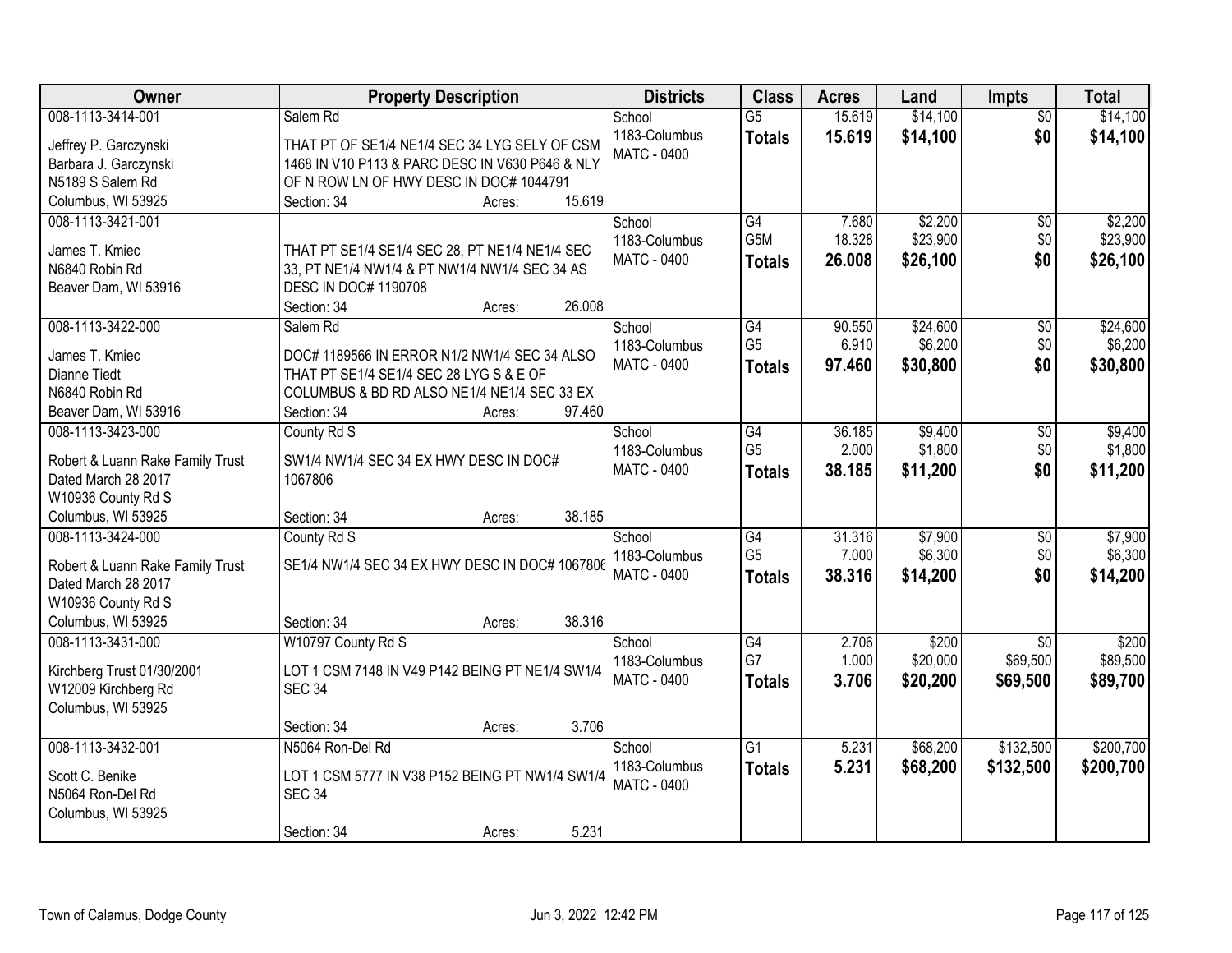| Owner                                   |                                                 | <b>Property Description</b> |        | <b>Districts</b>   | <b>Class</b>    | <b>Acres</b> | Land     | <b>Impts</b>    | <b>Total</b> |
|-----------------------------------------|-------------------------------------------------|-----------------------------|--------|--------------------|-----------------|--------------|----------|-----------------|--------------|
| 008-1113-3432-002                       | Ron-Del Rd                                      |                             |        | School             | G4              | 12.414       | \$3,500  | \$0             | \$3,500      |
| Faust Living Trust Dated 01/19/2006     | LOT 4 CSM 5779 IN V38 P155 BEING PT NW1/4 SW1/4 |                             |        | 1183-Columbus      | <b>Totals</b>   | 12.414       | \$3,500  | \$0             | \$3,500      |
| 4504 Field Ave                          | <b>SEC 34</b>                                   |                             |        | <b>MATC - 0400</b> |                 |              |          |                 |              |
| Mcfarland, WI 53558                     |                                                 |                             |        |                    |                 |              |          |                 |              |
|                                         | Section: 34                                     | Acres:                      | 12.414 |                    |                 |              |          |                 |              |
| 008-1113-3433-000                       | Ron-Del Rd                                      |                             |        | School             | G4              | 37.000       | \$9,200  | \$0             | \$9,200      |
| Altine L Graper Hesebeck Revocable      | SW1/4 SW1/4 SEC 34 EX THAT PT V386 P113 LYG IN  |                             |        | 1183-Columbus      | G <sub>5</sub>  | 1.200        | \$1,100  | \$0             | \$1,100      |
| Trust                                   | SD 1/4 1/4                                      |                             |        | <b>MATC - 0400</b> | <b>Totals</b>   | 38.200       | \$10,300 | \$0             | \$10,300     |
| Richard C Graper Family Trust           |                                                 |                             |        |                    |                 |              |          |                 |              |
| 1226 N Center St                        | Section: 34                                     | Acres:                      | 38.200 |                    |                 |              |          |                 |              |
| Beaver Dam, WI 53916                    |                                                 |                             |        |                    |                 |              |          |                 |              |
| 008-1113-3434-000                       | County Rd S                                     |                             |        | School             | $\overline{G4}$ | 71.345       | \$17,700 | \$0             | \$17,700     |
| Kirchberg Trust 01/30/2001              | E1/2 SW1/4 SEC 34 EX HWY DESC IN DOC# 1047338   |                             |        | 1183-Columbus      | G <sub>5</sub>  | 3.164        | \$2,900  | \$0             | \$2,900      |
| W12009 Kirchberg Rd                     | EX CSM 7148 IN V49 P142                         |                             |        | <b>MATC - 0400</b> | <b>Totals</b>   | 74.509       | \$20,600 | \$0             | \$20,600     |
| Columbus, WI 53925                      |                                                 |                             |        |                    |                 |              |          |                 |              |
|                                         | Section: 34                                     | Acres:                      | 74.509 |                    |                 |              |          |                 |              |
| 008-1113-3441-000                       | W10557 County Rd S                              |                             |        | School             | G4              | 23.660       | \$6,300  | \$0             | \$6,300      |
|                                         |                                                 |                             |        | 1183-Columbus      | G <sub>5</sub>  | 15.000       | \$13,500 | \$0             | \$13,500     |
| Jerome M. Schwartz                      | NE1/4 SE1/4 SEC 34 EX HWY DESC IN DOC# 1046898  |                             |        | <b>MATC - 0400</b> | <b>Totals</b>   | 38.660       | \$19,800 | \$0             | \$19,800     |
| Geri L. Schwartz                        |                                                 |                             |        |                    |                 |              |          |                 |              |
| W10557 County Rd S                      |                                                 |                             | 38.660 |                    |                 |              |          |                 |              |
| Columbus, WI 53925<br>008-1113-3442-000 | Section: 34<br>W10557 County Rd S               | Acres:                      |        | School             | G1              | 1.000        | \$30,000 | \$151,700       | \$181,700    |
|                                         |                                                 |                             |        | 1183-Columbus      | G4              | 30.034       | \$8,100  | \$0             | \$8,100      |
| Jerome M. Schwartz                      | NW1/4 SE1/4 SEC 34 EX HWY DESC IN DOC# 1046898  |                             |        | <b>MATC - 0400</b> | G <sub>5</sub>  | 7.000        | \$6,300  | \$0             | \$6,300      |
| Geri L. Schwartz                        |                                                 |                             |        |                    | <b>Totals</b>   | 38.034       | \$44,400 | \$151,700       | \$196,100    |
| W10557 County Rd S                      |                                                 |                             |        |                    |                 |              |          |                 |              |
| Columbus, WI 53925                      | Section: 34                                     | Acres:                      | 38.034 |                    |                 |              |          |                 |              |
| 008-1113-3443-000                       | County Rd S                                     |                             |        | School             | G4              | 30.500       | \$7,600  | $\overline{50}$ | \$7,600      |
| Jerome M. Schwartz                      | SW1/4 SE1/4 SEC 34                              |                             |        | 1183-Columbus      | G <sub>5</sub>  | 9.500        | \$8,600  | \$0             | \$8,600      |
| Geri L. Schwartz                        |                                                 |                             |        | <b>MATC - 0400</b> | <b>Totals</b>   | 40.000       | \$16,200 | \$0             | \$16,200     |
| W10557 County Rd S                      |                                                 |                             |        |                    |                 |              |          |                 |              |
| Columbus, WI 53925                      | Section: 34                                     | Acres:                      | 40.000 |                    |                 |              |          |                 |              |
| 008-1113-3444-000                       | County Rd S                                     |                             |        | School             | $\overline{G4}$ | 35.000       | \$9,700  | $\overline{50}$ | \$9,700      |
| Jerome M. Schwartz                      | SE1/4 SE1/4 SEC 34                              |                             |        | 1183-Columbus      | G <sub>5</sub>  | 5.000        | \$4,500  | \$0             | \$4,500      |
| Geri L. Schwartz                        |                                                 |                             |        | <b>MATC - 0400</b> | <b>Totals</b>   | 40.000       | \$14,200 | \$0             | \$14,200     |
| W10557 County Rd S                      |                                                 |                             |        |                    |                 |              |          |                 |              |
| Columbus, WI 53925                      | Section: 34                                     | Acres:                      | 40.000 |                    |                 |              |          |                 |              |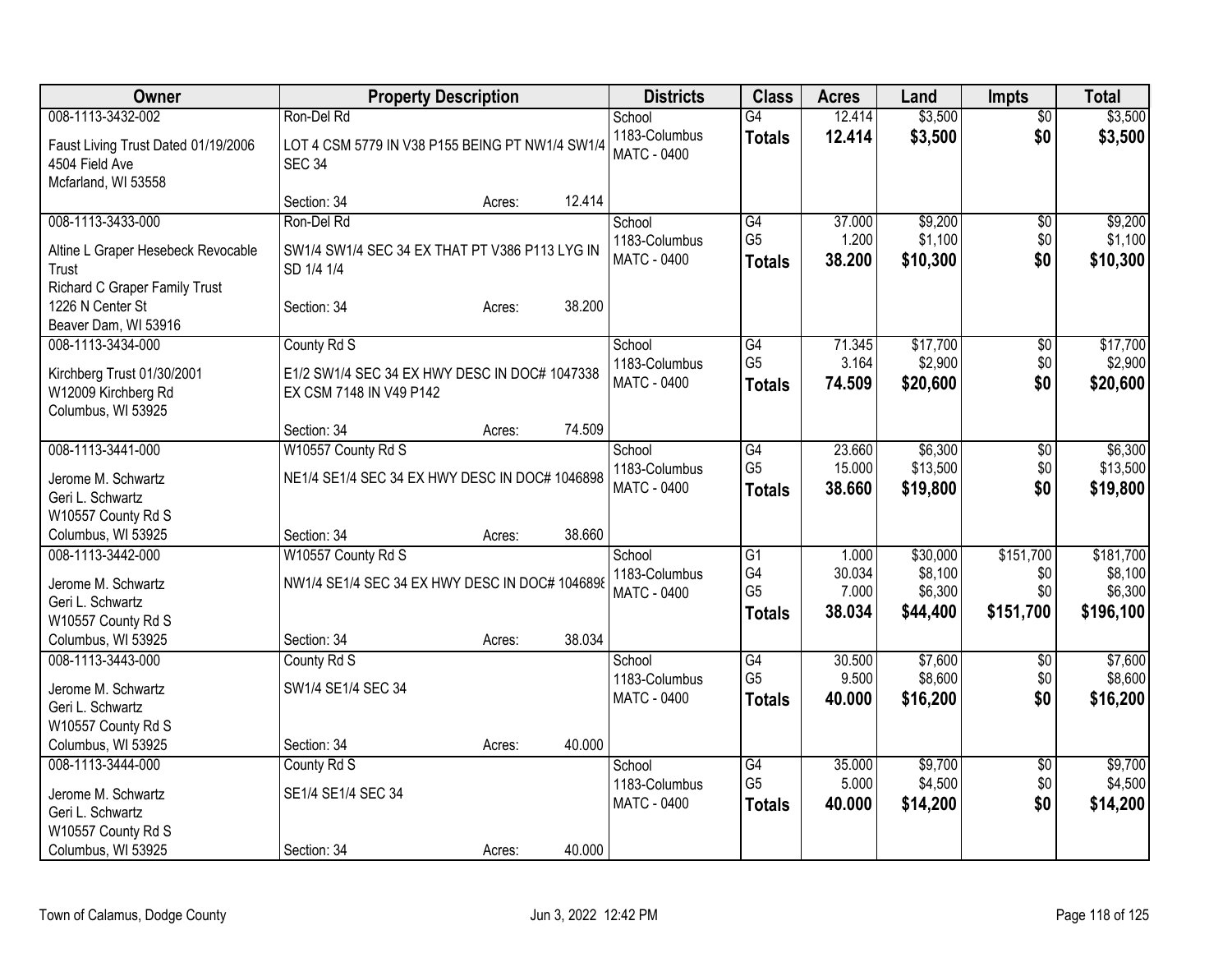| Owner                                             |                                                | <b>Property Description</b> |        | <b>Districts</b>          | <b>Class</b>          | <b>Acres</b>    | Land                | <b>Impts</b>     | <b>Total</b>         |
|---------------------------------------------------|------------------------------------------------|-----------------------------|--------|---------------------------|-----------------------|-----------------|---------------------|------------------|----------------------|
| 008-1113-3511-000                                 | Jay Rd                                         |                             |        | School 0336-Beaver        | G4                    | 38.000          | \$10,400            | $\overline{50}$  | \$10,400             |
| Altine L Graper Hesebeck Revocable                | NE1/4 NE1/4 SEC 35                             |                             |        | Dam                       | G <sub>5</sub>        | 2.000           | \$1,800             | \$0              | \$1,800              |
| Trust                                             |                                                |                             |        | <b>MPTC - 1000</b>        | <b>Totals</b>         | 40.000          | \$12,200            | \$0              | \$12,200             |
| Richard C Graper Family Trust                     |                                                |                             |        |                           |                       |                 |                     |                  |                      |
| 1226 N Center St                                  | Section: 35                                    | Acres:                      | 40.000 |                           |                       |                 |                     |                  |                      |
| Beaver Dam, WI 53916                              |                                                |                             |        |                           |                       |                 |                     |                  |                      |
| 008-1113-3512-000                                 | Salem Rd                                       |                             |        | School 0336-Beaver        | G4                    | 40.000          | \$10,300            | $\overline{50}$  | \$10,300             |
| Calamus Land LLC                                  | NW1/4 NE1/4 SEC 35                             |                             |        | Dam<br><b>MPTC - 1000</b> | <b>Totals</b>         | 40.000          | \$10,300            | \$0              | \$10,300             |
| W10409 E Salem Rd                                 |                                                |                             |        |                           |                       |                 |                     |                  |                      |
| Beaver Dam, WI 53916                              |                                                |                             |        |                           |                       |                 |                     |                  |                      |
|                                                   | Section: 35                                    | Acres:                      | 40.000 |                           |                       |                 |                     |                  |                      |
| 008-1113-3513-000                                 | W10260 County Rd S                             |                             |        | School 0336-Beaver<br>Dam | $\overline{G1}$<br>G4 | 2.500<br>35.487 | \$48,300<br>\$9,000 | \$854,000<br>\$0 | \$902,300<br>\$9,000 |
| Kenneth V. Ostermann                              | SW1/4 NE1/4 SEC 35 EX HWY DESC IN DOC# 1052246 |                             |        | <b>MPTC - 1000</b>        | <b>Totals</b>         | 37.987          | \$57,300            | \$854,000        | \$911,300            |
| Mary F. Ostermann                                 |                                                |                             |        |                           |                       |                 |                     |                  |                      |
| W10260 County Rd S                                |                                                |                             | 37.987 |                           |                       |                 |                     |                  |                      |
| Beaver Dam, WI 53916<br>008-1113-3514-000         | Section: 35<br>Jay Rd                          | Acres:                      |        | School 0336-Beaver        | G4                    | 38.022          | \$10,600            | \$0              | \$10,600             |
|                                                   |                                                |                             |        | Dam                       | <b>Totals</b>         | 38.022          | \$10,600            | \$0              | \$10,600             |
| Altine L Graper Hesebeck Revocable                | SE1/4 NE1/4 SEC 35 EX HWY DESC IN DOC# 1047337 |                             |        | <b>MPTC - 1000</b>        |                       |                 |                     |                  |                      |
| Trust                                             |                                                |                             |        |                           |                       |                 |                     |                  |                      |
| Richard C Graper Family Trust<br>1226 N Center St | Section: 35                                    |                             | 38.022 |                           |                       |                 |                     |                  |                      |
| Beaver Dam, WI 53916                              |                                                | Acres:                      |        |                           |                       |                 |                     |                  |                      |
| 008-1113-3521-000                                 | Jay Rd                                         |                             |        | School 0336-Beaver        | G4                    | 38.000          | \$10,600            | \$0              | \$10,600             |
|                                                   |                                                |                             |        | Dam                       | G <sub>5</sub>        | 2.000           | \$1,800             | \$0              | \$1,800              |
| Calamus Land LLC<br>W10409 E Salem Rd             | NE1/4 NW1/4 SEC 35                             |                             |        | <b>MPTC - 1000</b>        | <b>Totals</b>         | 40.000          | \$12,400            | \$0              | \$12,400             |
| Beaver Dam, WI 53916                              |                                                |                             |        |                           |                       |                 |                     |                  |                      |
|                                                   | Section: 35                                    | Acres:                      | 40.000 |                           |                       |                 |                     |                  |                      |
| 008-1113-3522-000                                 | W10409 E Salem Rd                              |                             |        | School 0336-Beaver        | G4                    | 33.000          | \$8,500             | $\overline{50}$  | \$8,500              |
| Calamus Land LLC                                  | NW1/4 NW1/4 SEC 35                             |                             |        | Dam                       | G <sub>5</sub>        | 4.500           | \$4,100             | \$0              | \$4,100              |
| W10409 E Salem Rd                                 |                                                |                             |        | <b>MPTC - 1000</b>        | G7                    | 2.500           | \$35,800            | \$241,700        | \$277,500            |
| Beaver Dam, WI 53916                              |                                                |                             |        |                           | <b>Totals</b>         | 40.000          | \$48,400            | \$241,700        | \$290,100            |
|                                                   | Section: 35                                    | Acres:                      | 40.000 |                           |                       |                 |                     |                  |                      |
| 008-1113-3523-000                                 | N5152 S Salem Rd                               |                             |        | School                    | G4                    | 34.056          | \$8,200             | $\overline{50}$  | \$8,200              |
| John E. Winter                                    | SW1/4 NW1/4 SEC 35 EX HWY IN DOC# 1042833      |                             |        | 1183-Columbus             | G <sub>5</sub>        | 2.500           | \$2,300             | \$0              | \$2,300              |
| N5152 S Salem Rd                                  |                                                |                             |        | MATC - 0400               | G7                    | 1.000           | \$20,000            | \$66,500         | \$86,500             |
| Columbus, WI 53925                                |                                                |                             |        |                           | <b>Totals</b>         | 37.556          | \$30,500            | \$66,500         | \$97,000             |
|                                                   | Section: 35                                    | Acres:                      | 37.556 |                           |                       |                 |                     |                  |                      |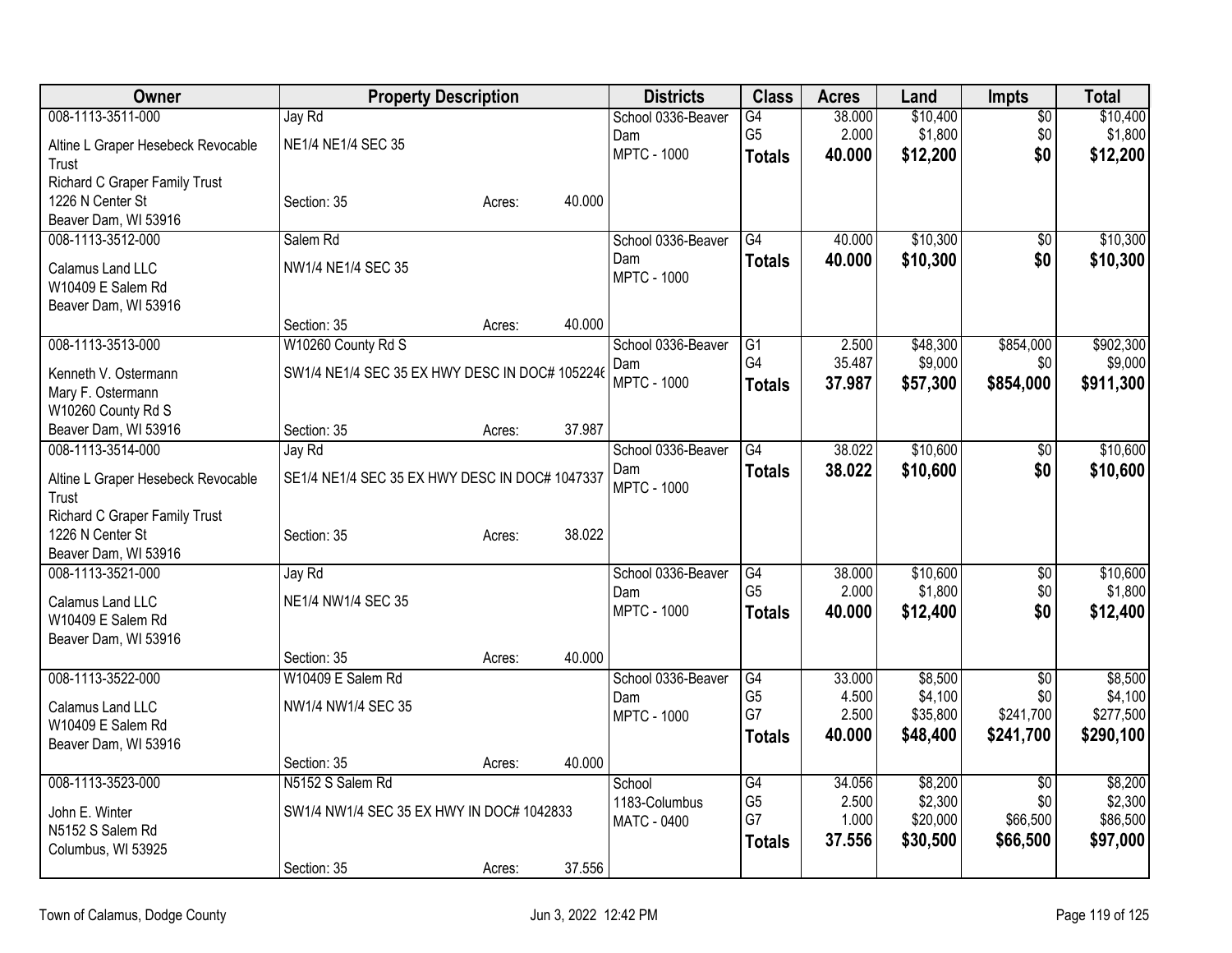| <b>Property Description</b><br><b>Class</b><br><b>Districts</b><br><b>Acres</b><br>Land<br><b>Impts</b>                                           |           |
|---------------------------------------------------------------------------------------------------------------------------------------------------|-----------|
| 008-1113-3524-000<br>County Rd S<br>\$8,500<br>$\overline{G4}$<br>$\overline{50}$<br>School<br>31.829                                             | \$8,500   |
| 31.829<br>\$8,500<br>\$0<br>1183-Columbus<br><b>Totals</b><br>John E. Winter<br>SE1/4 NW1/4 SEC 35 EX HWY IN DOC# 1042833 EX                      | \$8,500   |
| <b>MATC - 0400</b><br>N5152 S Salem Rd<br>THAT PT SE1/4 NW1/4 & LOT 1 CSM 6082 IN V41 P39                                                         |           |
| AS DESC IN DOC# 1168423<br>Columbus, WI 53925                                                                                                     |           |
| 31.829<br>Section: 35<br>Acres:                                                                                                                   |           |
| 008-1113-3524-001<br>G4<br>\$1,000<br>County Rd S<br>4.000<br>$\sqrt{6}$<br>School                                                                | \$1,000   |
| G <sub>5</sub><br>1.399<br>\$1,300<br>1183-Columbus<br>\$0                                                                                        | \$1,300   |
| THAT PT SE1/4 NW1/4 SEC 35 & LOT 1 CSM 6082 IN<br>Kenneth V. Ostermann<br>\$0<br><b>MATC - 0400</b><br>\$2,300<br>5.399<br><b>Totals</b>          | \$2,300   |
| Mary F. Ostermann<br>V41 P39 AS DESC IN DOC# 1168423                                                                                              |           |
| W10260 County Rd S                                                                                                                                |           |
| 5.399<br>Beaver Dam, WI 53916<br>Section: 35<br>Acres:                                                                                            |           |
| \$5,200<br>008-1113-3531-000<br>22.506<br>Salem Rd<br>G4<br>\$0<br>School                                                                         | \$5,200   |
| G <sub>5</sub><br>\$9,900<br>11.000<br>\$0<br>1183-Columbus<br>THAT PT OF SW1/4 SEC 35 LYG WLY OF CL CTH TT<br>Altine L Graper Hesebeck Revocable | \$9,900   |
| \$0<br>MATC - 0400<br>33.506<br>\$15,100<br><b>Totals</b><br>EX PARC DESC IN V427 P364 EX HWY DESC IN<br>Trust                                    | \$15,100  |
| Richard C Graper Family Trust<br>DOC# 1047337                                                                                                     |           |
| 33.506<br>1226 N Center St<br>Section: 35<br>Acres:                                                                                               |           |
| Beaver Dam, WI 53916                                                                                                                              |           |
| N5030 County Rd TT<br>$\overline{G1}$<br>\$45,600<br>\$98,200<br>008-1113-3531-001<br>2.140<br>School                                             | \$143,800 |
| 1183-Columbus<br>2.140<br>\$45,600<br>\$98,200<br><b>Totals</b>                                                                                   | \$143,800 |
| Janet E. Powers<br>PARC DESC IN CSM V1 P158 BEING PT NE1/4 SW1/4<br><b>MATC - 0400</b>                                                            |           |
| <b>SEC 35</b><br><b>Annette Powers</b>                                                                                                            |           |
| N5030 County Rd Tt                                                                                                                                |           |
| 2.140<br>Columbus, WI 53925<br>Section: 35<br>Acres:                                                                                              |           |
| 008-1113-3533-000<br>$\overline{G4}$<br>48.839<br>\$13,200<br>County Rd S<br>\$0<br>School                                                        | \$13,200  |
| G <sub>5</sub><br>5.000<br>\$4,500<br>\$0<br>1183-Columbus<br>PT W1/2 SW1/4 SEC 35 AS DESC IN V257 P172 EX<br>Altine L Graper Hesebeck Revocable  | \$4,500   |
| \$0<br>MATC - 0400<br>53.839<br>\$17,700<br><b>Totals</b><br>Trust<br>HWY DESC IN DOC# 1047337                                                    | \$17,700  |
| Richard C Graper Family Trust                                                                                                                     |           |
| 53.839<br>1226 N Center St<br>Section: 35<br>Acres:                                                                                               |           |
| Beaver Dam, WI 53916                                                                                                                              |           |
| $\overline{G1}$<br>\$48,600<br>\$166,200<br>N4960 County Rd TT<br>2.550<br>008-1113-3533-002<br>School                                            | \$214,800 |
| 1183-Columbus<br>2.550<br>\$48,600<br>\$166,200<br><b>Totals</b><br>Ilene R. Smith<br>LOT 1 CSM 1056 IN V8 P188 BEING PT S1/2 SW1/4               | \$214,800 |
| MATC - 0400<br>N4960 County Rd Tt<br>SEC 35 ALSO THAT PT SD S1/2 SW1/4 AS DESC IN                                                                 |           |
| V593 P429 ALSO THAT PT SD S1/2 SW1/4 AS DESC IN<br>Columbus, WI 53925                                                                             |           |
| 2.550<br>Section: 35<br>Acres:                                                                                                                    |           |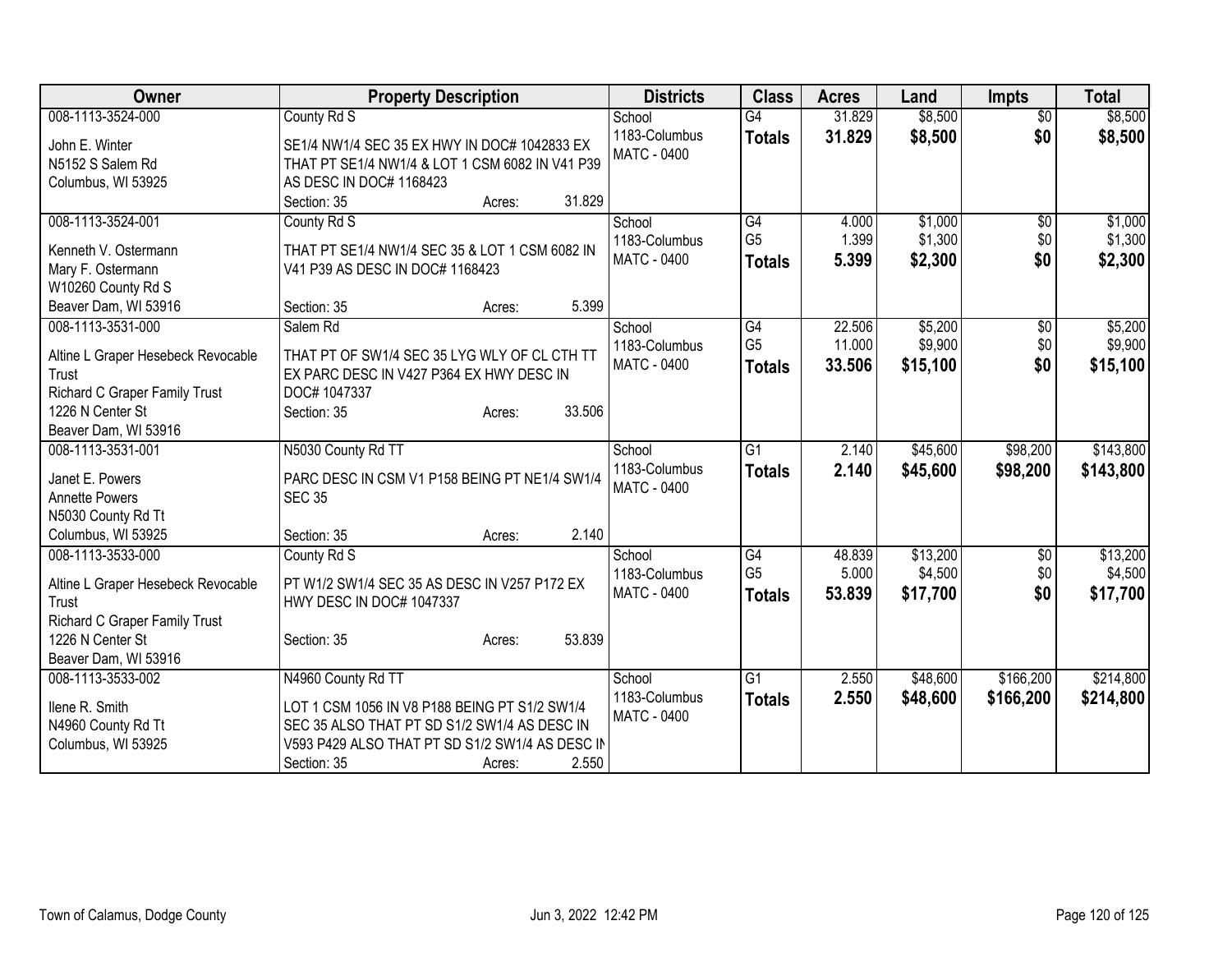| Owner                                                                                                                                         | <b>Property Description</b>                                                                                                                                                                      | <b>Districts</b>                                | <b>Class</b>                                | <b>Acres</b>                       | Land                                     | <b>Impts</b>                                     | <b>Total</b>                               |
|-----------------------------------------------------------------------------------------------------------------------------------------------|--------------------------------------------------------------------------------------------------------------------------------------------------------------------------------------------------|-------------------------------------------------|---------------------------------------------|------------------------------------|------------------------------------------|--------------------------------------------------|--------------------------------------------|
| 008-1113-3534-000<br>Altine L Graper Hesebeck Revocable<br>Trust<br>Richard C Graper Family Trust<br>1226 N Center St<br>Beaver Dam, WI 53916 | County Rd S<br>THAT PT OF SW1/4 SEC 35 LYG E OF CL CTH TT EX<br>CSM IN V1 P158 EX CSM 1056 IN V8 P188 EX PARC<br>DESC IN V593 P429 EX PARC DESC IN V1249 P425<br>Section: 35<br>62.648<br>Acres: | School<br>1183-Columbus<br>MATC - 0400          | $\overline{G4}$<br><b>Totals</b>            | 62.648<br>62.648                   | \$16,500<br>\$16,500                     | $\overline{50}$<br>\$0                           | \$16,500<br>\$16,500                       |
| 008-1113-3541-000<br>Matthew T. Buchda<br>Vanessa R. Buchda<br>W10149 County Rd S<br>Beaver Dam, WI 53916                                     | W10149 County Rd S<br>LOT 1 CSM 6131 IN V41 P169 BEING PT NE1/4 SE1/4<br>SEC 35 ALSO THAT PT SD 1/4 1/4 AS DESC IN DOC#<br>1091067<br>15.000<br>Section: 35<br>Acres:                            | School 0336-Beaver<br>Dam<br><b>MPTC - 1000</b> | G4<br>G <sub>5</sub><br>G7<br><b>Totals</b> | 10.500<br>0.500<br>4.000<br>15.000 | \$3,000<br>\$100<br>\$51,500<br>\$54,600 | $\overline{50}$<br>\$0<br>\$171,800<br>\$171,800 | \$3,000<br>\$100<br>\$223,300<br>\$226,400 |
| 008-1113-3541-001<br>Altine L Graper Hesebeck Revocable<br>Trust<br>Richard C Graper Family Trust<br>1226 N Center St<br>Beaver Dam, WI 53916 | County Rd S<br>W1/4 OF NE1/4 SE1/4 SEC 35 EX HWY DESC IN DOC#<br>1047337<br>9.581<br>Section: 35<br>Acres:                                                                                       | School 0336-Beaver<br>Dam<br><b>MPTC - 1000</b> | G4<br><b>Totals</b>                         | 9.581<br>9.581                     | \$2,700<br>\$2,700                       | $\sqrt{$0}$<br>\$0                               | \$2,700<br>\$2,700                         |
| 008-1113-3542-000<br>Altine L Graper Hesebeck Revocable<br>Trust<br>Richard C Graper Family Trust<br>1226 N Center St<br>Beaver Dam, WI 53916 | W10235 County Rd S<br>NW1/4 SE1/4 SEC 35 EX A STRIP 49.5 FT E & W & 82.<br>FT N & S LYG IN NW COR FOR CEMETERY EX HWY<br>DESC IN DOC# 1047337<br>38.384<br>Section: 35<br>Acres:                 | School 0336-Beaver<br>Dam<br><b>MPTC - 1000</b> | G4<br>G7<br><b>Totals</b>                   | 36.474<br>1.910<br>38.384          | \$8,400<br>\$29,600<br>\$38,000          | \$0<br>\$110,100<br>\$110,100                    | \$8,400<br>\$139,700<br>\$148,100          |
| 008-1113-3542-001<br>Town of Calamus<br>W9820 County Rd D<br>Beaver Dam, WI 53916                                                             | County Rd S<br>A STRIP 49.5 FT E & W & 82.5 FT N & S LYG IN NW<br>COR OF W 5/8 OF SE1/4 SEC 35<br>0.094<br>Section: 35<br>Acres:                                                                 | School 0336-Beaver<br>Dam<br><b>MPTC - 1000</b> | X4<br><b>Totals</b>                         | 0.094<br>0.094                     | \$0<br>\$0                               | \$0<br>\$0                                       | \$0<br>\$0                                 |
| 008-1113-3543-000<br>Altine L Graper Hesebeck Revocable<br>Trust<br>Richard C Graper Family Trust<br>1226 N Center St<br>Beaver Dam, WI 53916 | County Rd S<br>SW1/4 SE1/4 SEC 35<br>40.000<br>Section: 35<br>Acres:                                                                                                                             | School 0336-Beaver<br>Dam<br><b>MPTC - 1000</b> | G4<br><b>Totals</b>                         | 40.000<br>40.000                   | \$11,000<br>\$11,000                     | \$0<br>\$0                                       | \$11,000<br>\$11,000                       |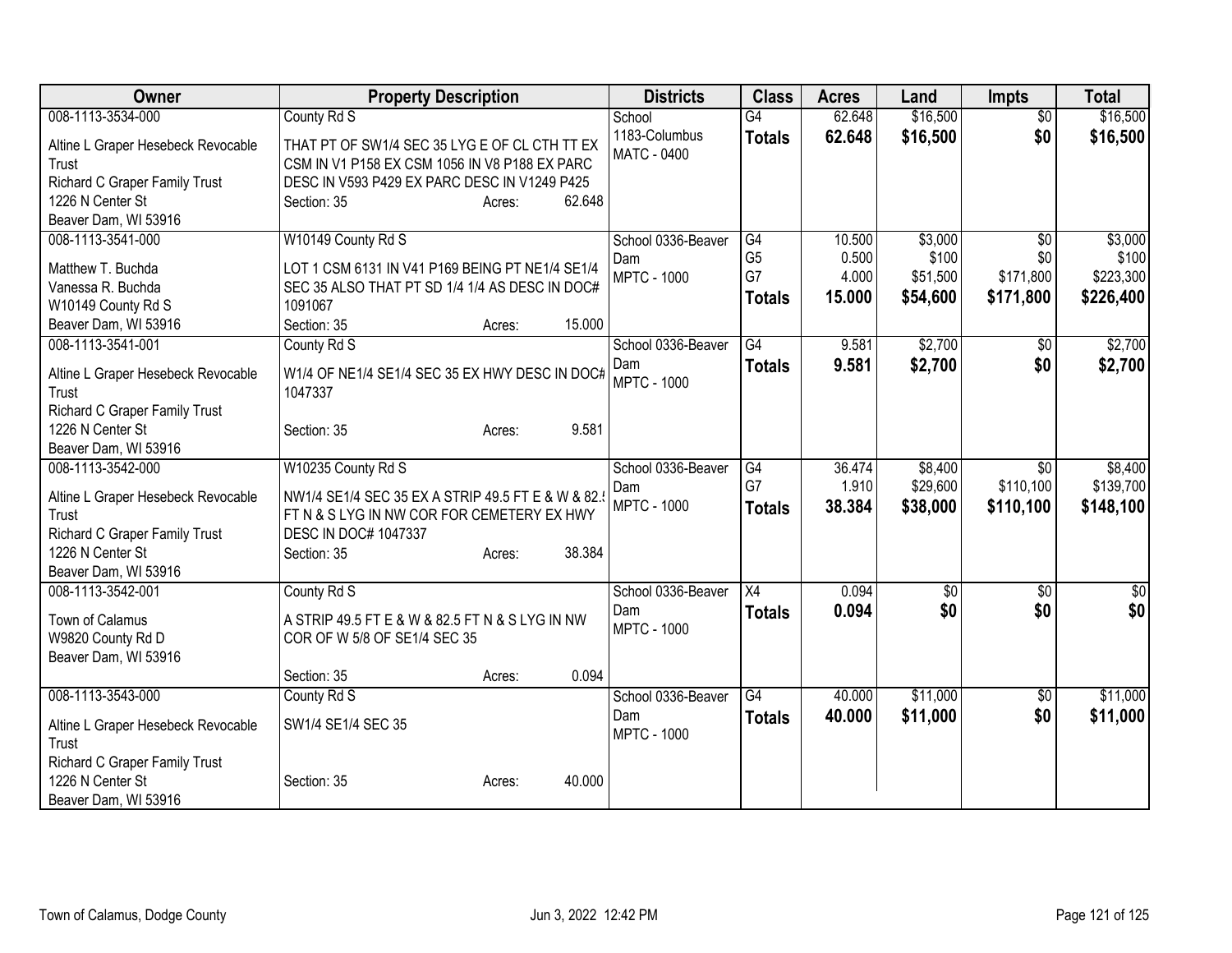| Owner                                                                                                                    | <b>Property Description</b>                                                                                                                                               | <b>Districts</b>          | <b>Class</b>                          | <b>Acres</b>               | Land                            | <b>Impts</b>            | <b>Total</b>                     |
|--------------------------------------------------------------------------------------------------------------------------|---------------------------------------------------------------------------------------------------------------------------------------------------------------------------|---------------------------|---------------------------------------|----------------------------|---------------------------------|-------------------------|----------------------------------|
| 008-1113-3544-000                                                                                                        | County Rd S                                                                                                                                                               | School 0336-Beaver        | $\overline{G4}$                       | 10.000                     | \$2,700                         | $\overline{50}$         | \$2,700                          |
| Altine L Graper Hesebeck Revocable<br>Trust                                                                              | W1/4 OF SE1/4 SE1/4 SEC 35                                                                                                                                                | Dam<br><b>MPTC - 1000</b> | <b>Totals</b>                         | 10.000                     | \$2,700                         | \$0                     | \$2,700                          |
| Richard C Graper Family Trust<br>1226 N Center St<br>Beaver Dam, WI 53916                                                | 10.000<br>Section: 35<br>Acres:                                                                                                                                           |                           |                                       |                            |                                 |                         |                                  |
| 008-1113-3544-001                                                                                                        | County Rd S                                                                                                                                                               | School 0336-Beaver        | G4                                    | 43.853                     | \$10,300                        | \$0                     | \$10,300                         |
| David F. Schultz<br>Diane K. Schultz<br>W11227 Bethel Rd<br>Columbus, WI 53925                                           | E 60 AC OF SE1/4 SEC 35 EX HWY DESC IN DOC#<br>1043023 EX CSM 6131 IN V41 P169 EX PARC DESC IN<br>DOC# 1091067<br>43.853<br>Section: 35<br>Acres:                         | Dam<br><b>MPTC - 1000</b> | <b>Totals</b>                         | 43.853                     | \$10,300                        | \$0                     | \$10,300                         |
| 008-1113-3611-000                                                                                                        | County Rd S                                                                                                                                                               | School 0336-Beaver        | G4                                    | 16.500                     | \$4,500                         | $\overline{50}$         | \$4,500                          |
| Schmitt Property Management LLC<br>108 Rosendale St<br>Beaver Dam, WI 53916                                              | N1/2 NE1/4 NE1/4 & THAT PT N1/2 NW1/4 NE1/4 SEC<br>36 LYG E OF CL CTH S EX THAT PT LOT 1 OF CSM<br>2026 IN V13 P40 LYG IN SD PARC EX V636 P917                            | Dam<br><b>MPTC - 1000</b> | G <sub>5</sub><br><b>Totals</b>       | 14.500<br>31.000           | \$13,100<br>\$17,600            | \$0<br>\$0              | \$13,100<br>\$17,600             |
|                                                                                                                          | 31.000<br>Section: 36<br>Acres:                                                                                                                                           |                           |                                       |                            |                                 |                         |                                  |
| 008-1113-3611-001                                                                                                        | N5284 County Rd S                                                                                                                                                         | School 0336-Beaver        | G1                                    | 6.308                      | \$73,500                        | \$129,400               | \$202,900                        |
| Daniel J. Henderson                                                                                                      | LOT 1 CSM 2026 IN V13 P40 BEING PT S1/2 SE1/4                                                                                                                             | Dam<br><b>MPTC - 1000</b> | <b>Totals</b>                         | 6.308                      | \$73,500                        | \$129,400               | \$202,900                        |
| Lauren E. Henderson                                                                                                      | SEC 25 & PT N1/2 NE1/4 SEC 36 ALSO THAT PT SD                                                                                                                             |                           |                                       |                            |                                 |                         |                                  |
| N5284 County Rd S                                                                                                        | N1/2 NE1/4 SEC 36 AS DESC IN V363 P917 EX HWY                                                                                                                             |                           |                                       |                            |                                 |                         |                                  |
| Beaver Dam, WI 53916                                                                                                     | 6.308<br>Section: 36<br>Acres:                                                                                                                                            |                           |                                       |                            |                                 |                         |                                  |
| 008-1113-3612-000                                                                                                        | County Rd S                                                                                                                                                               | School 0336-Beaver        | G4                                    | 15.292                     | \$4,400                         | \$0                     | \$4,400                          |
| Altine L Graper Hesebeck Revocable<br>Trust<br>Richard C Graper Family Trust<br>1226 N Center St<br>Beaver Dam, WI 53916 | THAT PT S1/2 N1/2 NE1/4 SEC 36 LYG E OF CL CTH<br>S EX E 12 AC OF S1/2 NE1/4 NE 1/4 SD SEC EX HWY<br><b>DESC IN DOC# 1027079</b><br>17.792<br>Section: 36<br>Acres:       | Dam<br><b>MPTC - 1000</b> | G <sub>5</sub><br><b>Totals</b>       | 2.500<br>17.792            | \$2,300<br>\$6,700              | \$0<br>\$0              | \$2,300<br>\$6,700               |
| 008-1113-3612-003                                                                                                        | N5207 County Rd S                                                                                                                                                         | School 0336-Beaver        | G1                                    | 1.000                      | \$30,000                        | \$285,000               | \$315,000                        |
| Parkhurst Trust<br>N5207 County Rd S<br>Beaver Dam, WI 53916                                                             | LOT 1 CSM 3777 IN V23 P58 BEING PT NW1/4 NE1/4<br>PT NE1/4 NW1/4 PT SW1/4 NE1/4 & PT SE1/4 NW1/4<br>SEC 36 EX HWY DESC IN DOC# 1021965<br>30.197<br>Section: 36<br>Acres: | Dam<br><b>MPTC - 1000</b> | G4<br>G <sub>5</sub><br><b>Totals</b> | 17.197<br>12.000<br>30.197 | \$3,800<br>\$10,800<br>\$44,600 | \$0<br>\$0<br>\$285,000 | \$3,800<br>\$10,800<br>\$329,600 |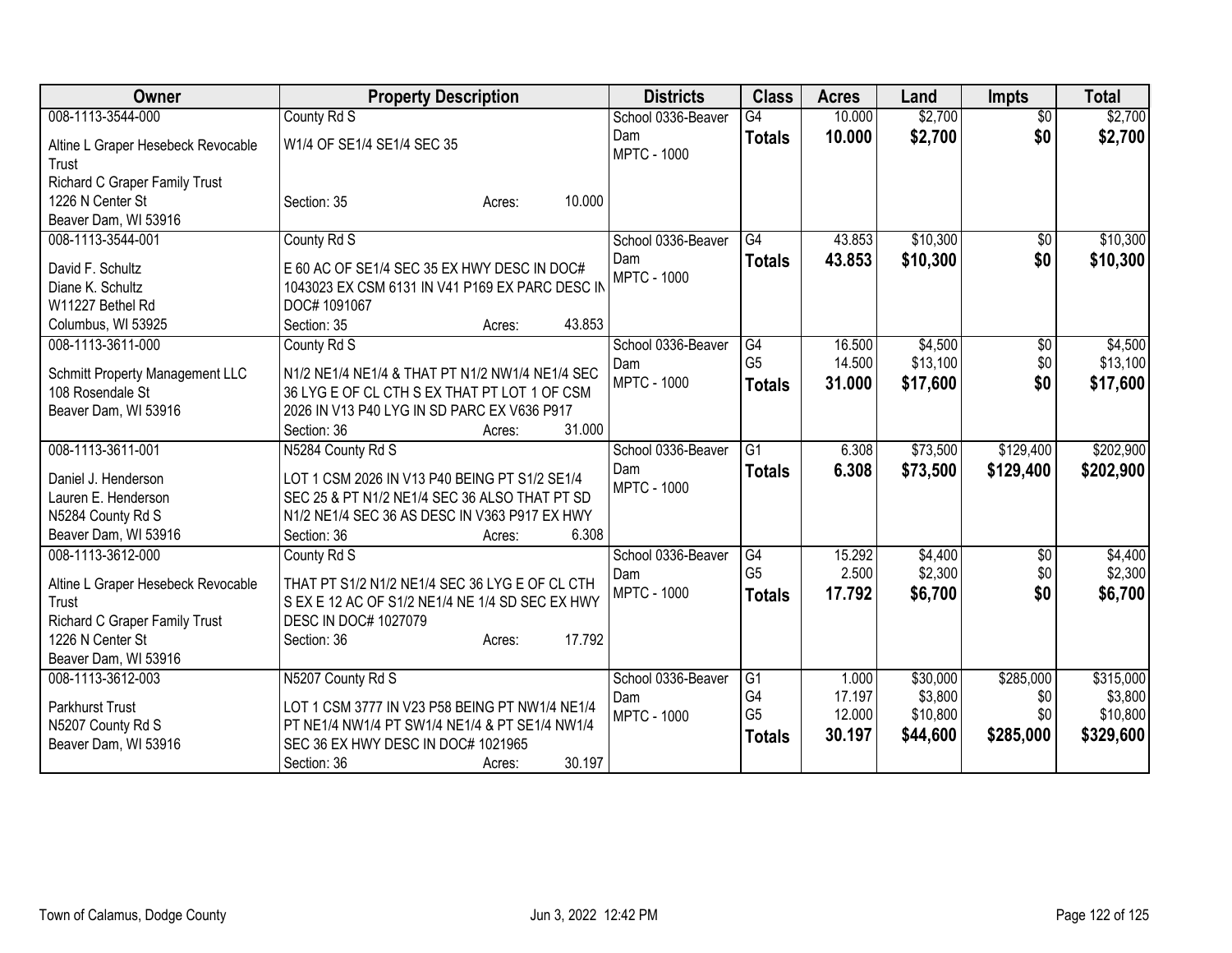| Owner                                             | <b>Property Description</b>                     | <b>Districts</b>   | <b>Class</b>    | <b>Acres</b> | Land     | <b>Impts</b>    | <b>Total</b> |
|---------------------------------------------------|-------------------------------------------------|--------------------|-----------------|--------------|----------|-----------------|--------------|
| 008-1113-3613-000                                 | County Rd S                                     | School 0336-Beaver | $\overline{G4}$ | 14.288       | \$4,100  | $\overline{50}$ | \$4,100      |
| Altine L Graper Hesebeck Revocable                | THAT PT OF SW1/4 NE1/4 SEC 36 LYG E OF CL CTH   | Dam                | G <sub>5</sub>  | 18.000       | \$16,200 | \$0             | \$16,200     |
| Trust                                             | S EX HWY DESC IN DOC# 1027079                   | <b>MPTC - 1000</b> | <b>Totals</b>   | 32.288       | \$20,300 | \$0             | \$20,300     |
| Richard C Graper Family Trust                     |                                                 |                    |                 |              |          |                 |              |
| 1226 N Center St                                  | 32.288<br>Section: 36<br>Acres:                 |                    |                 |              |          |                 |              |
| Beaver Dam, WI 53916                              |                                                 |                    |                 |              |          |                 |              |
| 008-1113-3614-000                                 | County Rd S                                     | School 0336-Beaver | G4              | 20.000       | \$5,400  | $\sqrt{6}$      | \$5,400      |
|                                                   |                                                 | Dam                | G <sub>5</sub>  | 20.000       | \$18,000 | \$0             | \$18,000     |
| Luke E. Krause<br>Eric C. Krause                  | SE1/4 NE1/4 SEC 36                              | <b>MPTC - 1000</b> | <b>Totals</b>   | 40.000       | \$23,400 | \$0             | \$23,400     |
| N5070 County Rd J                                 |                                                 |                    |                 |              |          |                 |              |
| Beaver Dam, WI 53916                              | 40.000<br>Section: 36<br>Acres:                 |                    |                 |              |          |                 |              |
| 008-1113-3621-001                                 | E Salem Rd                                      | School 0336-Beaver | G4              | 59.338       | \$15,500 | \$0             | \$15,500     |
|                                                   |                                                 | Dam                | G <sub>5</sub>  | 10.202       | \$9,200  | \$0             | \$9,200      |
| Calamus Land LLC                                  | E1/2 NW1/4 NW1/4 SEC 36 ALSO BEG N LN SD SEC 3  | <b>MPTC - 1000</b> | <b>Totals</b>   | 69.540       | \$24,700 | \$0             | \$24,700     |
| W10409 E Salem Rd                                 | 41.57 RDS E OF NW COR TH S 0DEG 10MIN E 79.32   |                    |                 |              |          |                 |              |
| Beaver Dam, WI 53916                              | RDS TH S 89DEG 27MIN E 39.88 RDS TH S 0DEG      |                    |                 |              |          |                 |              |
|                                                   | 69.540<br>Section: 36<br>Acres:                 |                    |                 |              |          |                 |              |
| 008-1113-3621-002                                 | W9941 E Salem Rd                                | School 0336-Beaver | G1              | 4.000        | \$59,500 | \$140,700       | \$200,200    |
| John N. Mason                                     | LOT 1 CSM 4524 IN V28 P290 BEING PT NW1/4 NE1/4 | Dam                | G <sub>5</sub>  | 2.162        | \$2,000  | \$0             | \$2,000      |
| W9941 E Salem Rd                                  | & PT NE1/4 NW1/4 SEC 36                         | <b>MPTC - 1000</b> | <b>Totals</b>   | 6.162        | \$61,500 | \$140,700       | \$202,200    |
| Beaver Dam, WI 53916                              |                                                 |                    |                 |              |          |                 |              |
|                                                   | 6.162<br>Section: 36<br>Acres:                  |                    |                 |              |          |                 |              |
| 008-1113-3622-002                                 | W10095 E Salem Rd                               | School 0336-Beaver | $\overline{G1}$ | 2.000        | \$44,500 | \$90,000        | \$134,500    |
| Edwin W. Bublitz Jr                               | LOT 1 CSM 3828 IN V23 P166 BEING PT NW1/4 NW1/4 | Dam                | G4              | 3.000        | \$900    | \$0             | \$900        |
| Barbara A. Bublitz                                | <b>SEC 36</b>                                   | <b>MPTC - 1000</b> | <b>Totals</b>   | 5.000        | \$45,400 | \$90,000        | \$135,400    |
| W10095 E Salem Rd                                 |                                                 |                    |                 |              |          |                 |              |
| Beaver Dam, WI 53916                              | Section: 36<br>5.000<br>Acres:                  |                    |                 |              |          |                 |              |
| 008-1113-3623-000                                 | W10036 County Rd S                              | School 0336-Beaver | $\overline{G1}$ | 1.000        | \$30,000 | \$107,400       | \$137,400    |
|                                                   |                                                 | Dam                | G <sub>4</sub>  | 37.911       | \$10,400 | \$0             | \$10,400     |
| Altine L Graper Hesebeck Revocable                | SW1/4 NW1/4 SEC 36 EX HWY DESC IN DOC#          | <b>MPTC - 1000</b> | <b>Totals</b>   | 38.911       | \$40,400 | \$107,400       | \$147,800    |
| Trust                                             | 1027079                                         |                    |                 |              |          |                 |              |
| Richard C Graper Family Trust<br>1226 N Center St | 38.911                                          |                    |                 |              |          |                 |              |
| Beaver Dam, WI 53916                              | Section: 36<br>Acres:                           |                    |                 |              |          |                 |              |
|                                                   |                                                 |                    |                 |              |          |                 |              |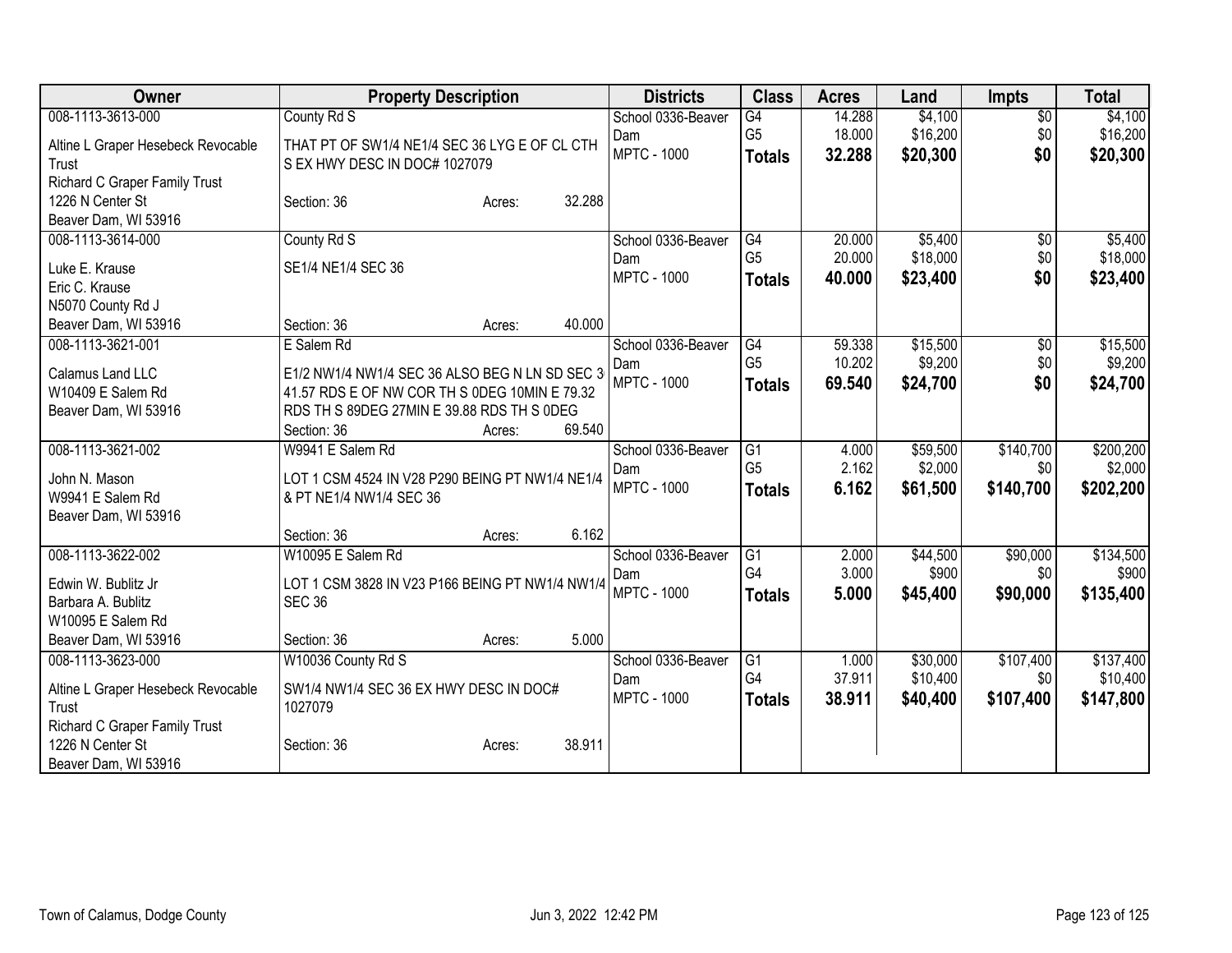| Owner                              | <b>Property Description</b>                     | <b>Districts</b> | <b>Class</b>       | <b>Acres</b>         | Land   | <b>Impts</b> | <b>Total</b>    |           |
|------------------------------------|-------------------------------------------------|------------------|--------------------|----------------------|--------|--------------|-----------------|-----------|
| 008-1113-3624-001                  | N5111 County Rd S                               |                  | School 0336-Beaver | $\overline{G4}$      | 27.460 | \$6,900      | $\overline{50}$ | \$6,900   |
| Altine L Graper Hesebeck Revocable | SE1/4 NW1/4 & THAT PT OF SW1/4 NE1/4 SEC 36 LYC |                  | Dam                | G <sub>5</sub>       | 5.500  | \$5,000      | \$0             | \$5,000   |
| Trust                              | W OF CL CTH S EX A STRIP 253.5 FT WIDE ON THE N |                  | <b>MPTC - 1000</b> | G7                   | 2.000  | \$30,500     | \$210,500       | \$241,000 |
| Richard C Graper Family Trust      | SIDE EX HWY DESC IN DOC# 1027079                |                  |                    | <b>Totals</b>        | 34.960 | \$42,400     | \$210,500       | \$252,900 |
| 1226 N Center St                   | Section: 36                                     | 34.960<br>Acres: |                    |                      |        |              |                 |           |
| Beaver Dam, WI 53916               |                                                 |                  |                    |                      |        |              |                 |           |
| 008-1113-3631-000                  | County Rd S                                     |                  | School 0336-Beaver | G4                   | 27.334 | \$7,800      | \$0             | \$7,800   |
| Altine L Graper Hesebeck Revocable | THAT PT OF NE1/4 SW1/4 SEC 36 LYG W OF CL CTH   |                  | Dam                | G <sub>5</sub>       | 3.500  | \$3,200      | \$0             | \$3,200   |
| Trust                              | T EX HWY DESC IN DOC# 1027079                   |                  | <b>MPTC - 1000</b> | <b>Totals</b>        | 30.834 | \$11,000     | \$0             | \$11,000  |
| Richard C Graper Family Trust      |                                                 |                  |                    |                      |        |              |                 |           |
| 1226 N Center St                   | Section: 36                                     | 30.834<br>Acres: |                    |                      |        |              |                 |           |
| Beaver Dam, WI 53916               |                                                 |                  |                    |                      |        |              |                 |           |
| 008-1113-3632-000                  | W10036X County Rd S                             |                  | School 0336-Beaver | G4                   | 35.853 | \$10,100     | $\overline{50}$ | \$10,100  |
| Altine L Graper Hesebeck Revocable | NW1/4 SW1/4 SEC 36 EX HWY DESC IN DOC#          |                  | Dam                | G <sub>5</sub><br>G7 | 1.000  | \$900        | \$0             | \$900     |
| Trust                              | 1027079                                         |                  | <b>MPTC - 1000</b> |                      | 2.000  | \$30,500     | \$64,400        | \$94,900  |
| Richard C Graper Family Trust      |                                                 |                  |                    | <b>Totals</b>        | 38.853 | \$41,500     | \$64,400        | \$105,900 |
| 1226 N Center St                   | Section: 36                                     | 38.853<br>Acres: |                    |                      |        |              |                 |           |
| Beaver Dam, WI 53916               |                                                 |                  |                    |                      |        |              |                 |           |
| 008-1113-3633-000                  | County Rd S                                     |                  | School 0336-Beaver | $\overline{G4}$      | 30.000 | \$6,500      | \$0             | \$6,500   |
| Robert Powers Farm LLC             | SW1/4 SW1/4 SEC 36                              |                  | Dam                | G <sub>5</sub>       | 10.000 | \$9,000      | \$0             | \$9,000   |
| 5309 Vicar Ln                      |                                                 |                  | <b>MPTC - 1000</b> | <b>Totals</b>        | 40,000 | \$15,500     | \$0             | \$15,500  |
| Madison, WI 53714                  |                                                 |                  |                    |                      |        |              |                 |           |
|                                    | Section: 36                                     | 40.000<br>Acres: |                    |                      |        |              |                 |           |
| 008-1113-3634-000                  | N4946 County Rd T                               |                  | School 0336-Beaver | G4                   | 31.000 | \$7,300      | \$0             | \$7,300   |
| Robert Powers Farm LLC             | SE1/4 SW1/4 SEC 36                              |                  | Dam                | G <sub>5</sub>       | 7.500  | \$6,800      | \$0             | \$6,800   |
| 5309 Vicar Ln                      |                                                 |                  | <b>MPTC - 1000</b> | G7                   | 1.500  | \$25,300     | \$50,600        | \$75,900  |
| Madison, WI 53714                  |                                                 |                  |                    | <b>Totals</b>        | 40.000 | \$39,400     | \$50,600        | \$90,000  |
|                                    | Section: 36                                     | 40.000<br>Acres: |                    |                      |        |              |                 |           |
| 008-1113-3641-000                  | <b>Meadow Rd</b>                                |                  | School 0336-Beaver | G4                   | 39.000 | \$11,100     | \$0             | \$11,100  |
| Luke E. Krause                     | NE1/4 SE1/4 SEC 36                              |                  | Dam                | G <sub>5</sub>       | 1.000  | \$900        | \$0             | \$900     |
| Eric C. Krause                     |                                                 |                  | <b>MPTC - 1000</b> | <b>Totals</b>        | 40.000 | \$12,000     | \$0             | \$12,000  |
| N5070 County Rd J                  |                                                 |                  |                    |                      |        |              |                 |           |
| Beaver Dam, WI 53916               | Section: 36                                     | 40.000<br>Acres: |                    |                      |        |              |                 |           |